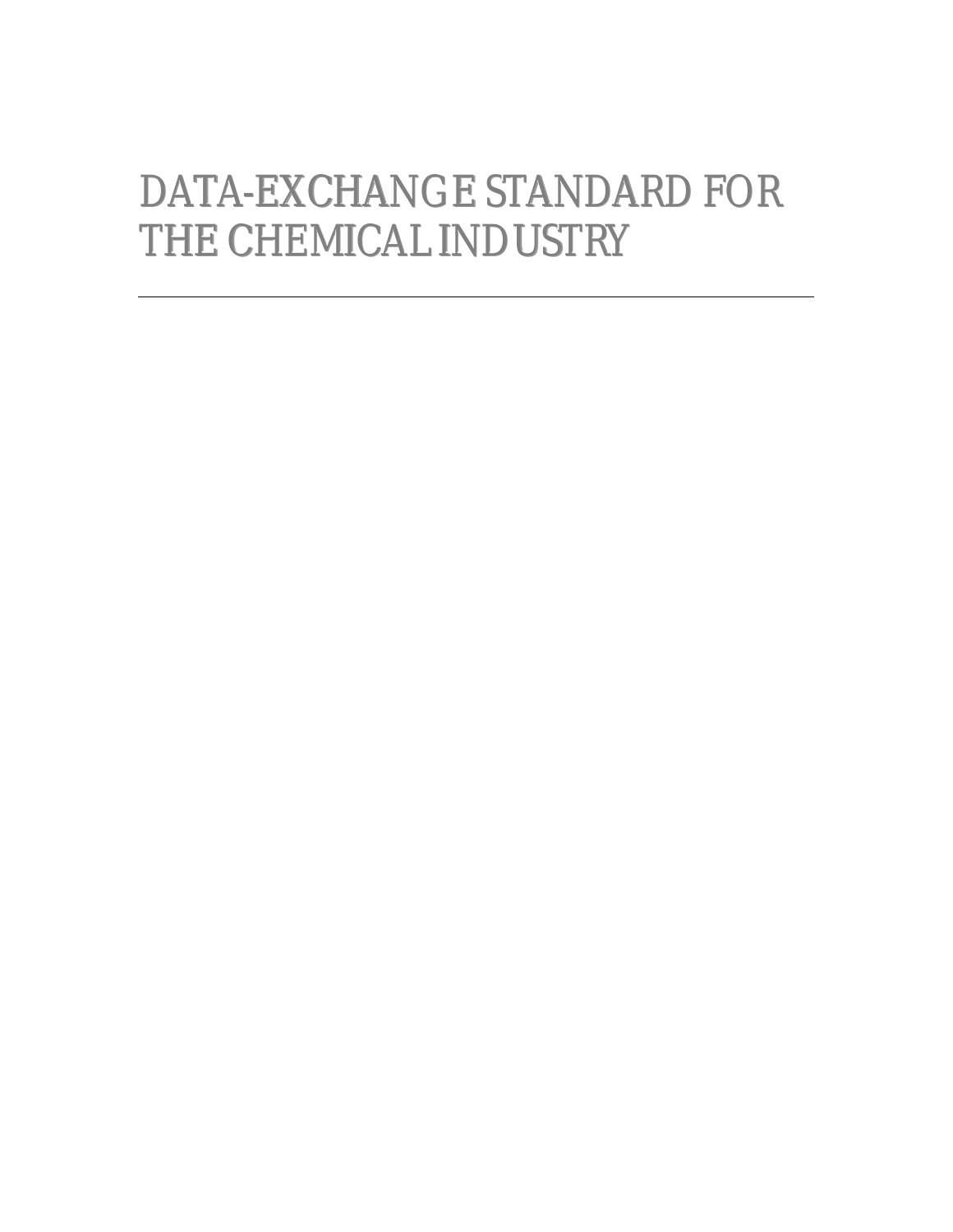**ESTANDARD** Version 1 – August 2000

**IMPORTANT: While the information and data contained herein are presented in good faith, it is provided gratis "as is" for your guidance only and neither BASF Corporation, The Dow Chemical Company, nor E.I. duPont de Nemours and Co., Inc. represent or warrant that any use of the materials or standards disclosed herein will not infringe patent, copyright, trademark, trade secret or other intellectual right of any third party.**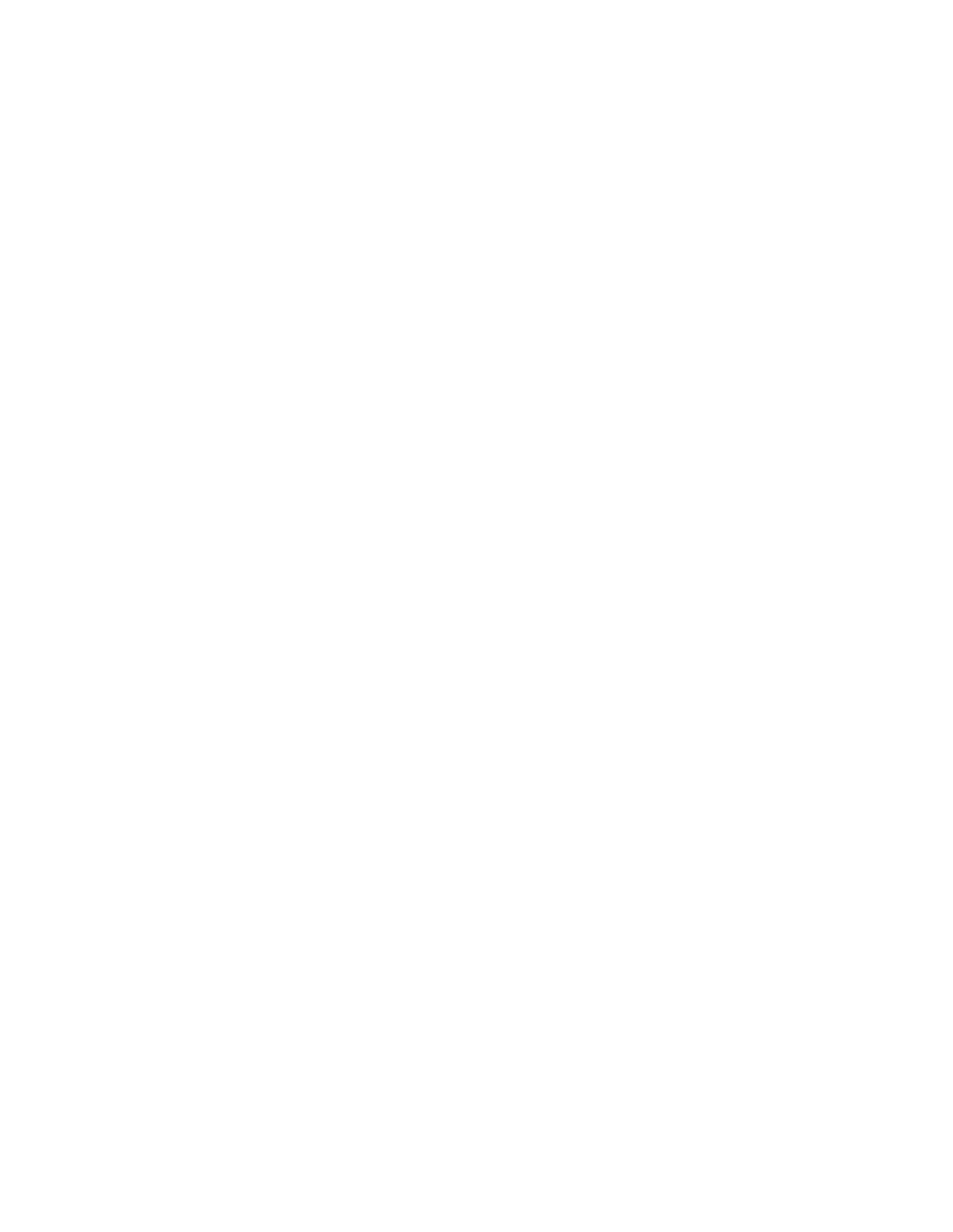# **Table of Contents**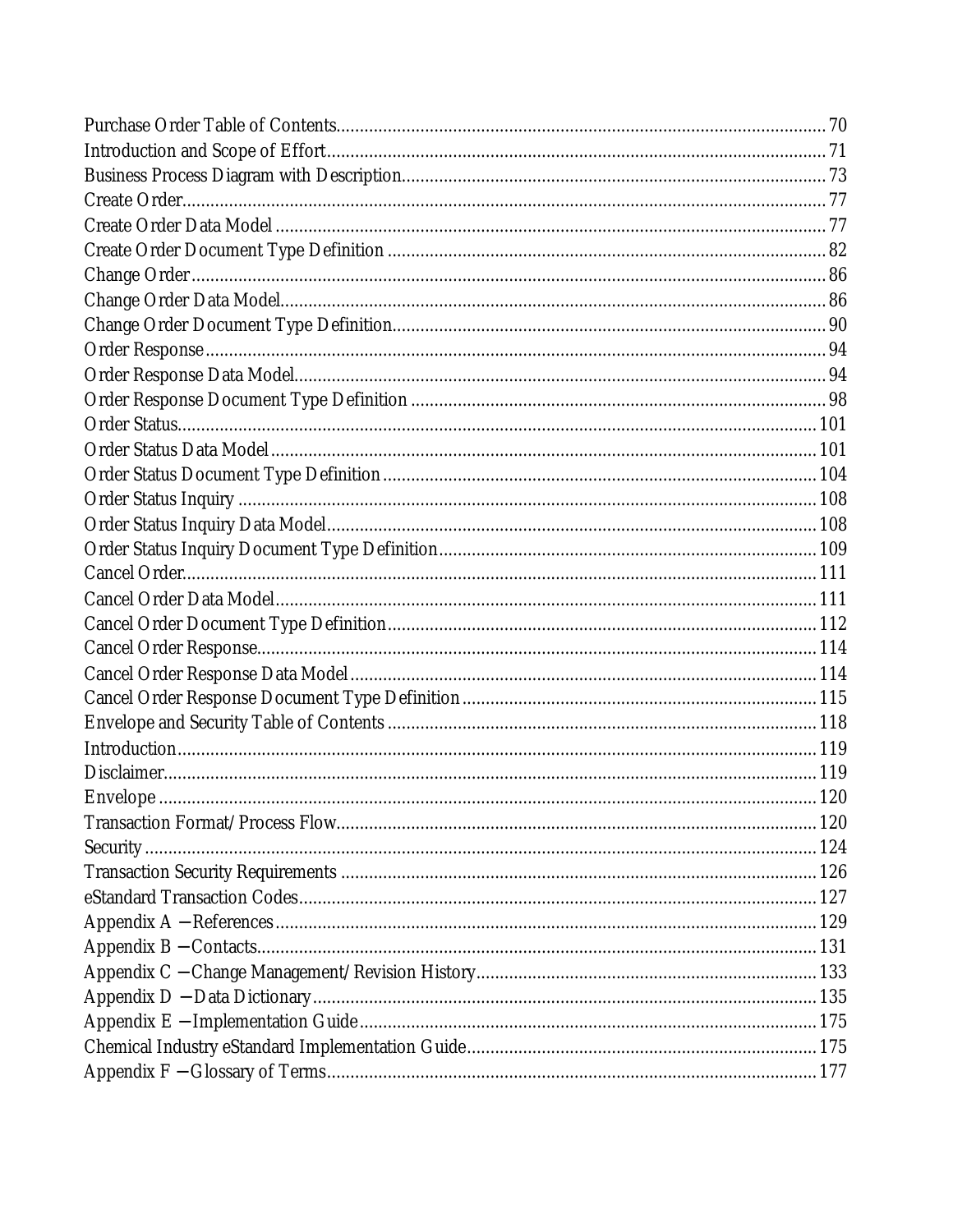

# INTRODUCTION

**IMPORTANT: Whilehthe information and data contained herein are presented in good faith, it is provided gratis "as is" for your guidance only and neither BASF Corporation, The Dow Chemical Company, nor E.I. duPont de Nemours and Co., Inc. represent or warrant that any use of the materials or standards disclosed herein will not infringe patent, copyright, trademark, trade secret or other intellectual right of any third party.**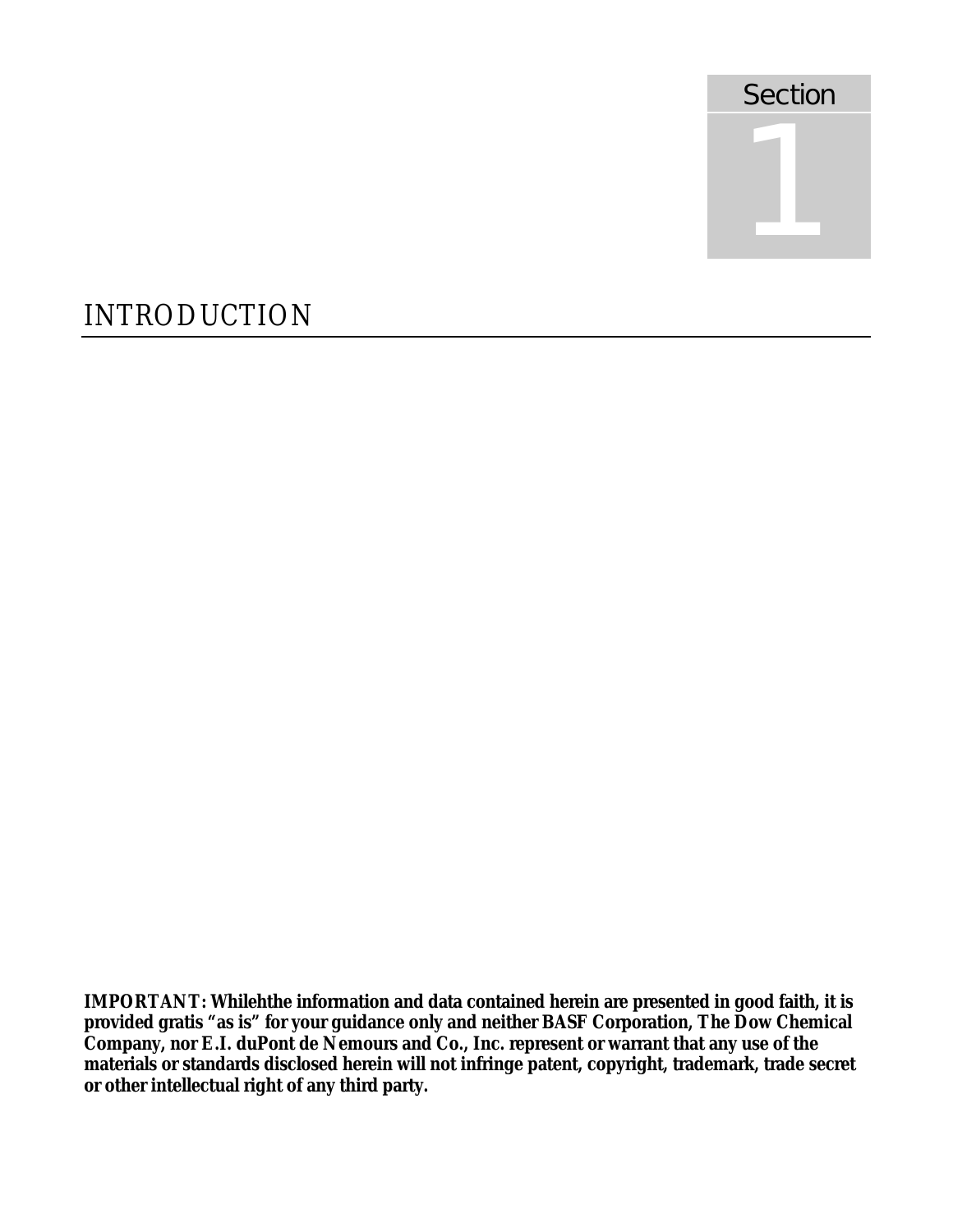# **Introduction Table of Contents**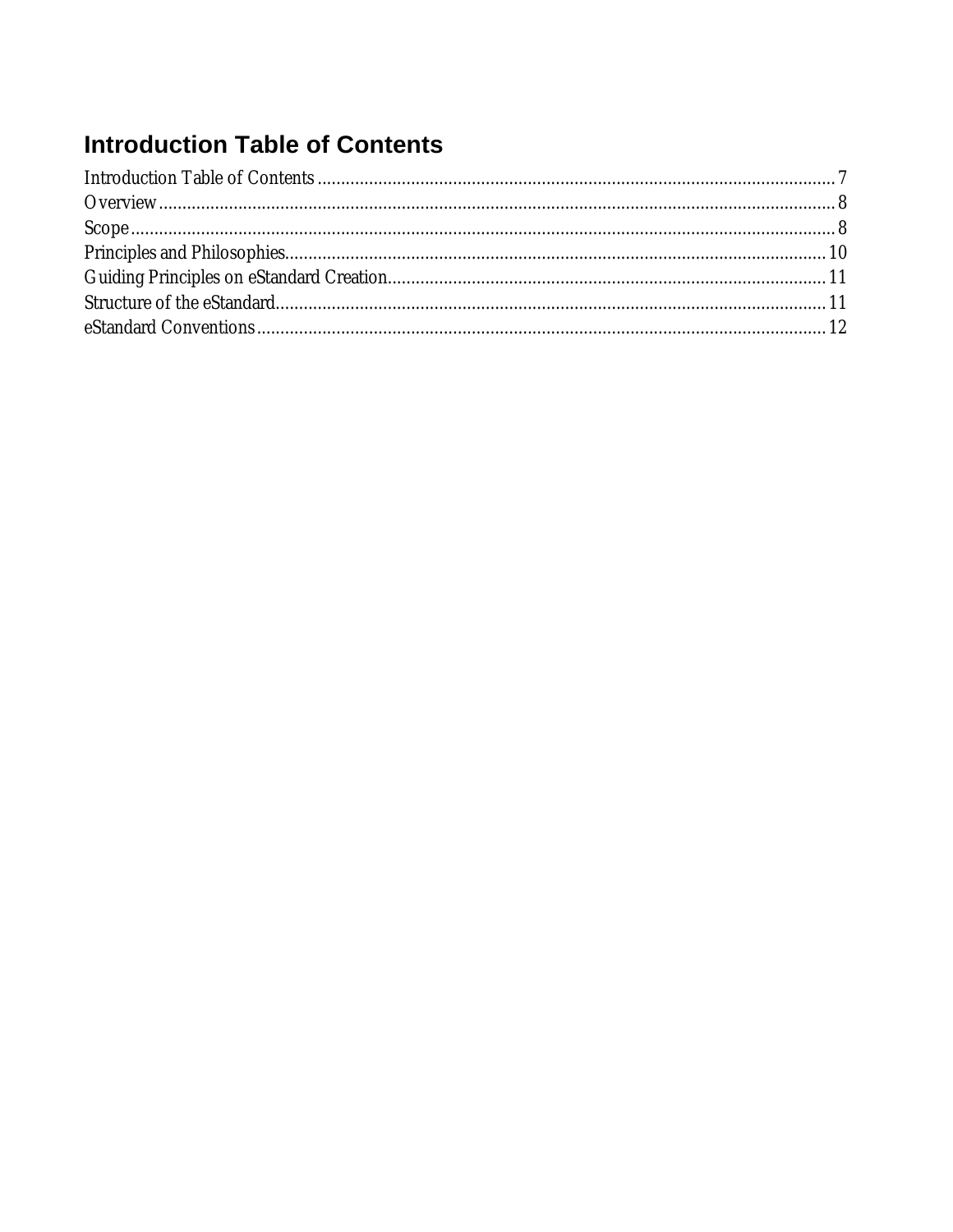### **Overview**

In an effort by BASF, Dow and DuPont Version 1 of XML-based eStandard have been developed for use by the Chemical Industry for exchanging data company-to-company and company-to-marketplace. By initiating this effort, there is foreseen substantial benefit to be gained by developing and adopting data interchange standards industry wide based for all of the Chemical Industry. This view has been validated with many other Chemical Industry companies during the project. All companies believe adopting industry standards will reduce the overall cost of implementation and enable e-business gains to be more fully realized.

This eStandard was developed primarily by a limited number of subject matter experts. The intent was to develop an eStandard that is freely available for broad appropriate use without royalty by all Chemical Industry participants.

This Version 1.0 eStandard will be submitted to the Chemical Industry Data Exchange (CIDX) for endorsement and on-going support to ensure that this eStandard is kept current with industry needs going forward. In doing so, BASF, Dow and DuPont intend that CIDX will be the standards owner and maintenance facility for XML-based standards for the Chemical Industry.

Future eStandards and enhancements to those provided in this Version 1.0 will be developed and released in future versions of this XML-based eStandard.

### **Scope**

This Version 1.0 document provides 12 business transactions that support a general business-processing model. Specifically, the initial deliverable of the eStandard document supports data interchange in the following areas:

#### **Customer/Company Information**

Includes data interchanges necessary to support customer/company information sharing of related data with Marketplace(s).

#### **Product Catalogs**

Includes data interchanges necessary to support the promoting, selling, selecting and buying of products.

#### **Orders**

Includes data interchanges necessary to support the transmission of data regarding orders for products and related services.

#### **Envelope and Security**

Includes utilizing Internet protocols to identify and protect computer-to-computer transaction data shared between business entities.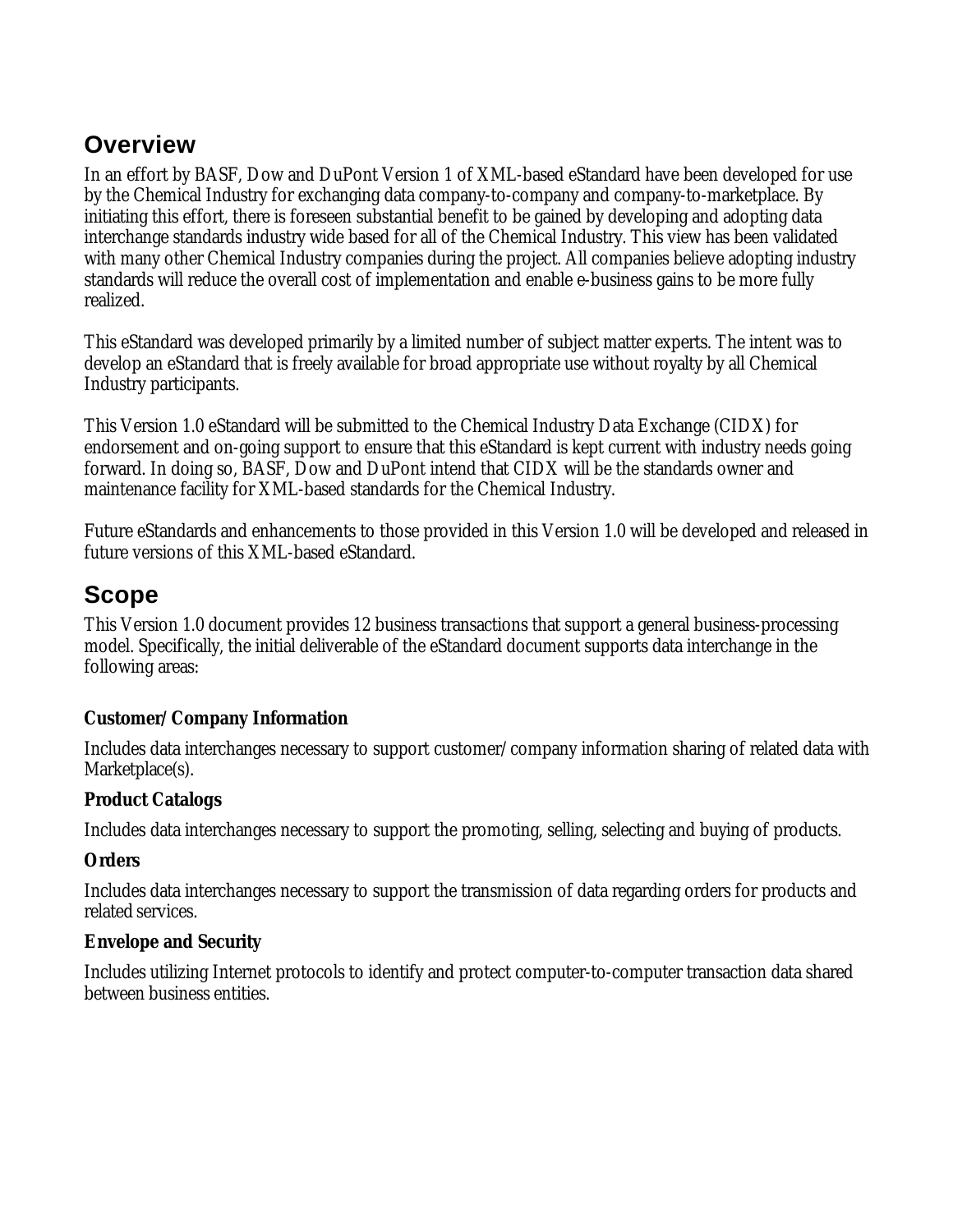### **Scope** (continued)

#### **Business Transactions**

The 12 business transactions provided in this document are:

### **Customer/Company Information**

| <b>Business Transaction</b>           | <b>Description</b>                                                            |
|---------------------------------------|-------------------------------------------------------------------------------|
| <b>Qualification Request</b>          | Notification of a Buyer, from the Marketplace, to one or more Sellers         |
| <b>Qualification Request Response</b> | Seller's response to the Marketplace, for a specific Qualification<br>Request |

### **Product Catalogs**

| <b>Business Transaction</b>             | <b>Description</b>                                                                                                                                                                                       |
|-----------------------------------------|----------------------------------------------------------------------------------------------------------------------------------------------------------------------------------------------------------|
| <b>Request for Quote</b>                | Used to request terms different from those available in the Product<br>Catalog.                                                                                                                          |
| <b>Product Catalog Update</b>           | Updates the entries in a Product Catalog. This transaction adds,<br>updates, or deletes whole products or their attributes and related<br>information (e.g., specifications, descriptions, prices).      |
| <b>Customer Specific Catalog Update</b> | Updates the entries in a Customer Specific Catalog. This transaction<br>adds, updates or deletes whole products or their related pricing<br>information for a specified Buyer at an item/location level. |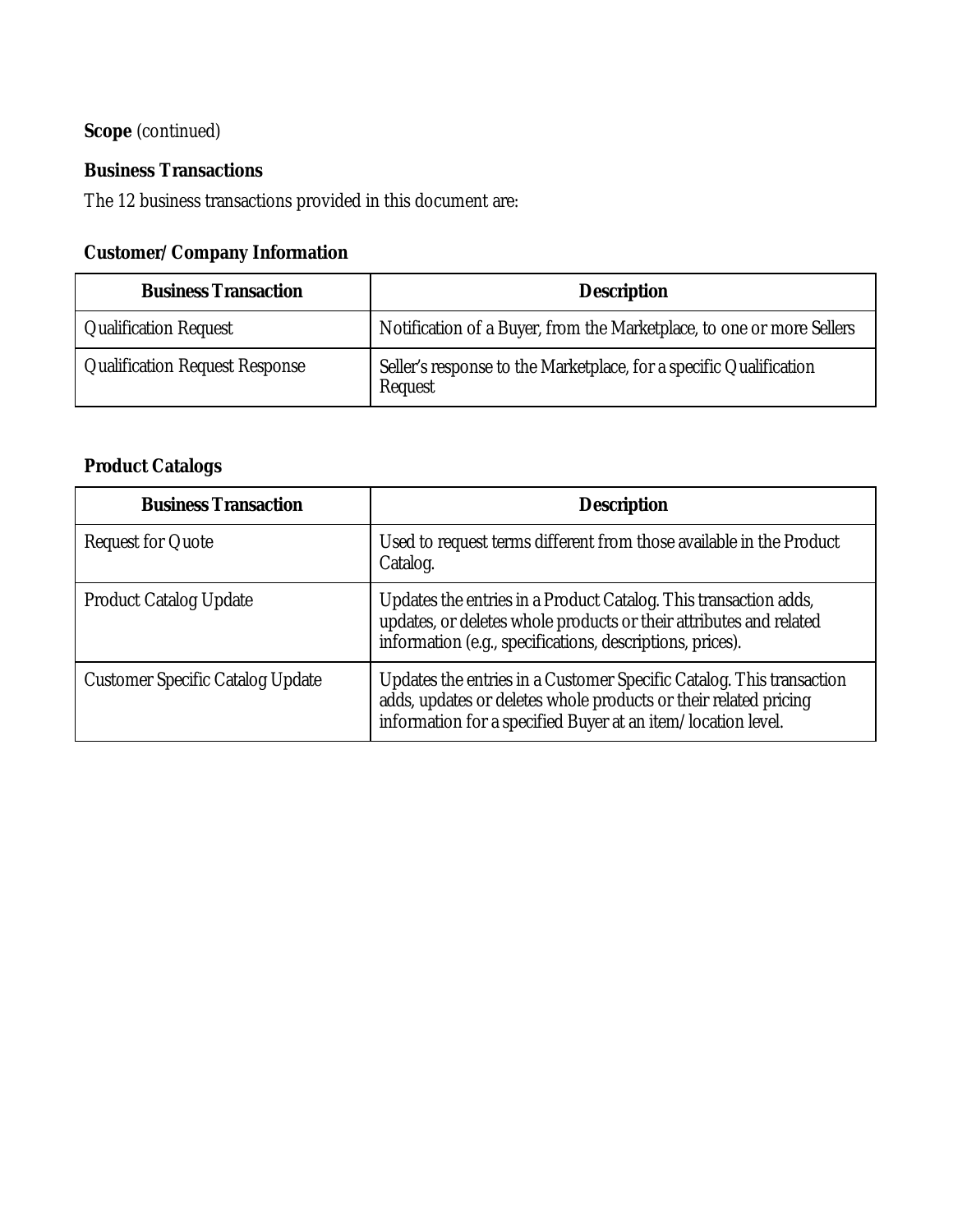#### **Scope** (continued)

#### **Orders**

| <b>Business Transaction</b>  | <b>Description</b>                                                                                                                                                                                                                                                                                                                      |
|------------------------------|-----------------------------------------------------------------------------------------------------------------------------------------------------------------------------------------------------------------------------------------------------------------------------------------------------------------------------------------|
| <b>Create Order</b>          | The Create Order Transaction takes place between the Marketplace or<br>Buyer and the Seller(s). It enables new purchase order information to<br>be communicated to the Seller.                                                                                                                                                          |
| <b>Order Response</b>        | The Order Response Transaction is initiated by the Seller to<br>communicate to the Buyer (either directly or through a Marketplace)<br>the Seller's agreement to supply a specific amount of product, at a<br>specific price, according to set pricing terms, on an agreed-upon date,<br>using agreed-upon transportation arrangements. |
| <b>Order Status</b>          | The Order Status Transaction is initiated by the Seller to communicate<br>to the Buyer (either directly or through a Marketplace) to identify the<br>current status of orders that have been previously placed.                                                                                                                         |
| <b>Order Status Inquiry</b>  | The Order Status Inquiry Transaction is initiated by a Buyer (either<br>directly or through a Marketplace) to inquire about the status of an<br>order.                                                                                                                                                                                  |
| <b>Change Order</b>          | The Change Order Transaction is initiated by a Buyer (either directly or<br>through a Marketplace) to request that an existing order be changed in<br>specific ways.                                                                                                                                                                    |
| <b>Cancel Order</b>          | The Cancel Order Transaction is initiated by a Buyer (either directly or<br>through a Marketplace) to request that an existing order be cancelled.                                                                                                                                                                                      |
| <b>Cancel Order Response</b> | The Cancel Order Response Transaction is initiated by a Seller to<br>communicate to a Buyer (either directly or through a Marketplace) that<br>an "Order Cancel" transaction has been received and has been<br>accepted or rejected by the Seller's order processing system.                                                            |

### **Principles and Philosophies**

The content of this document was developed using the following operating principles and philosophies:

- No ownership; standards developed will be freely available for appropriate use without royalty for acquisition or use.
- No customization; whenever possible, leverage work from other industries and endorse if appropriate; position for cross-industry endorsement, incorporation/collaboration.
- Standardize data content not business processes; standards were built to support any business model.
- Platform independent; nothing within the eStandard should limit the use of hardware and software.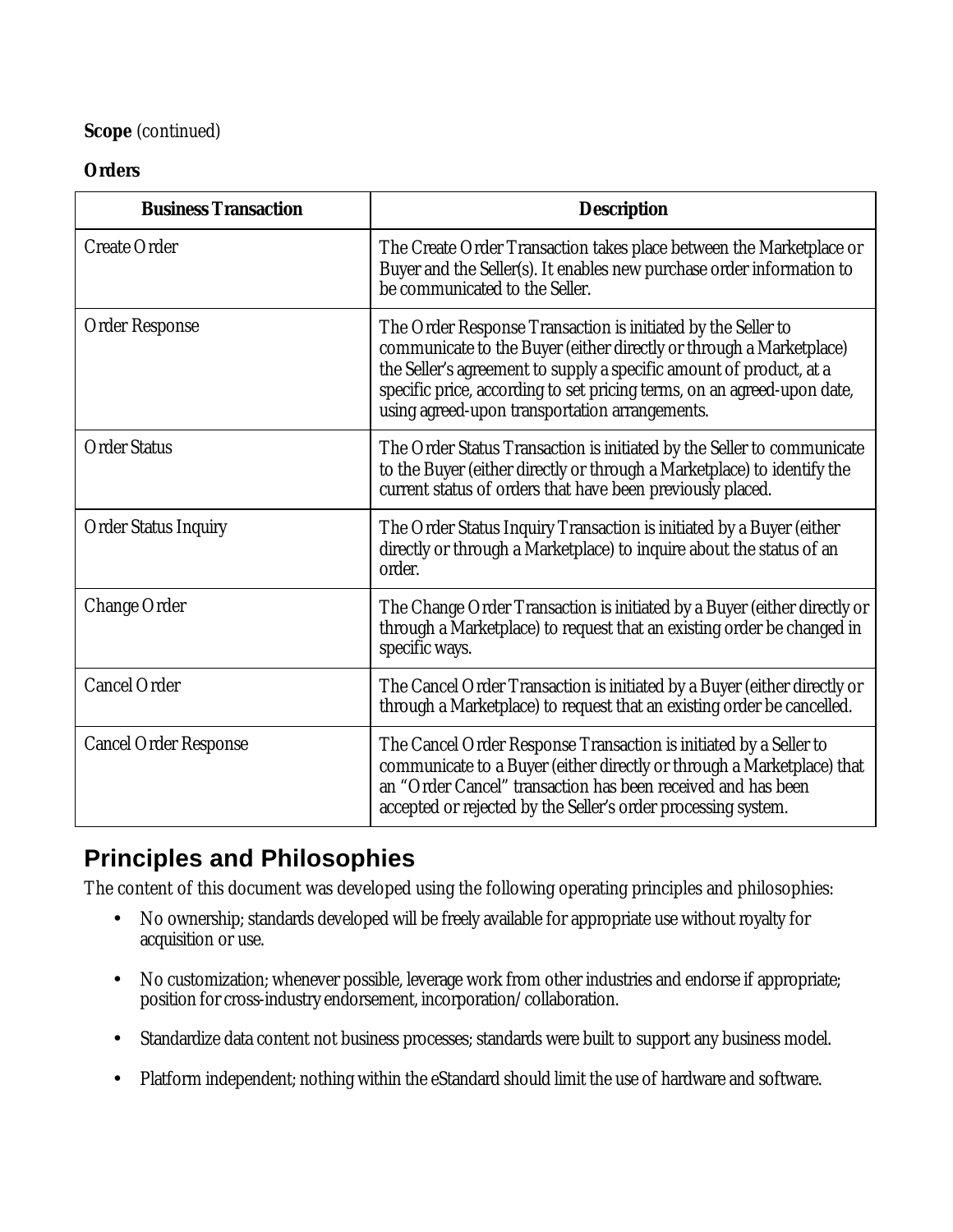# **Guiding Principles on eStandard Creation**

Creating an individual message for each business transaction purpose was the preferred solution versus using the same message for multiple purposes. There are two levels:

- 1. A message serves a single transaction. It should not have more than one meaning based on a code value within the message (a separate message for both create order and change order).
- 2. A message supports a single business type. It should not have more than one function based on a type value within the message (a separate message for both a regular order and a blanket).

This is a general statement, and guidelines/principles are being developed to guide the decision of when to, or when not to, follow this direction. These guidelines will be made available in a future release of this eStandard.

The key pros and cons in this decision:

| <b>Pros</b>                                                                                       | Cons                                                                                                                                           |
|---------------------------------------------------------------------------------------------------|------------------------------------------------------------------------------------------------------------------------------------------------|
| More clearly defined use of<br>messages<br>Reduced the number of optional                         | • A large number of business<br>transactions standards may get<br>created, however, given the correct<br>set of guidelines/principles, this is |
| fields, reducing the amount of<br>negotiation involved in trying to<br>use the standards properly | considered a controllable issue.                                                                                                               |
| Ease of implementing specific<br>solutions.                                                       |                                                                                                                                                |

### **Structure of the eStandard**

The eStandard structure has been set up to:

- More closely align to approaches taken by other XML standards across vertical industries
- Ease the use of reading and using the eStandard
- Better leverage XML capabilities and syntax
- Organize the data in logical manor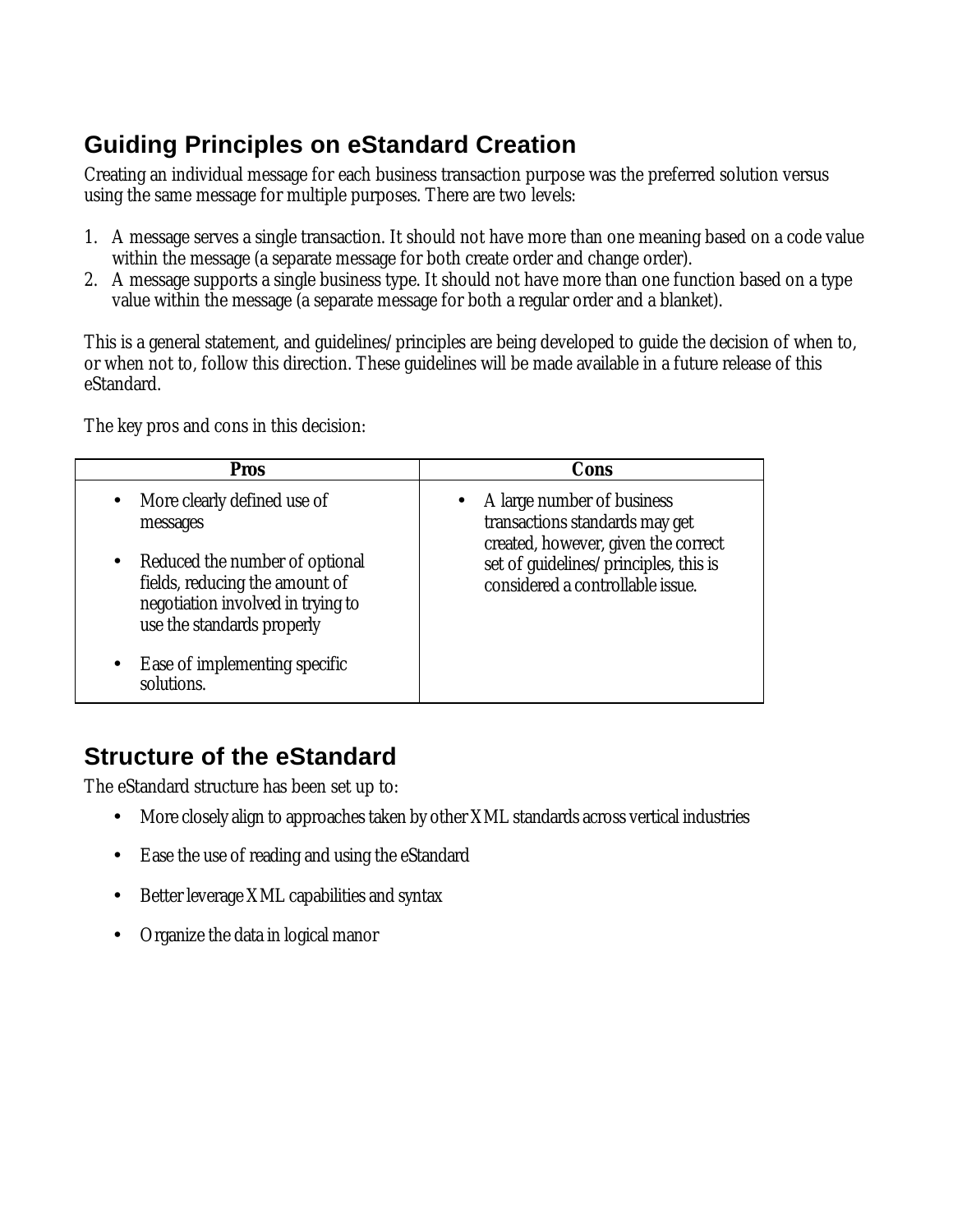### **eStandard Conventions**

The creation of this eStandard required the development of a number of conventions for the content and structures of the data models/messages that it describes and related information. These conventions are described in following subjects:

- eStandard Message Responses
- eStandard Message Structure
- eStandard Message Elements

#### eStandard Message Responses

This eStandard discusses two types of message responses referred to as technical responses and transaction responses.

Technical responses are returned upon the delivery of messages from source to destination. Partner software following the specification defined in the Envelope and Security section is responsible for ensuring a technical response is returned for all messages.

Transaction responses are unique messages used as part of a business transaction as a reply to some requested action. Messages are not required to have a transactional response. The CreateOrder message does, in the form of the OrderResponse message. The RequestForQuote message does not.

#### eStandard Message Structure

Each eStandard message is an XML document conforming to a specific Document Type Definition (DTD) described in this standard for the transaction being executed. The DTDs for each of these transactions is described through the standard. Where there are any discrepancies between the narrative and the DTD that describes a message, the DTD should be considered correct. The XML specification describes structured data. XML document elements may either contain other data data elements or data (or both). The approach used in this eStandard is that message elements may only contain other elements or data.

Each eStandard message payload (contents) begins with a root element with the same name as the message itself. For example, the root element of the CreateOrder message is named CreateOrder. Below this every message has a Header and a Body element. The Header structure is common across all messages, while the Body element may have any/all of the following three elements: Properties, Parties, and Details.

Use of a common header and a body message structure was evaluated prior to choosing this approach for the standard's messages. It is common for data to have metadata that assists in its handling or disposition. Other XML specifications that have chosen to use a header and body structure include RosettaNet™, cXML (Ariba), and xCML (CommerceOne). Many data exchange specifications also include a header/body structure of one form or another.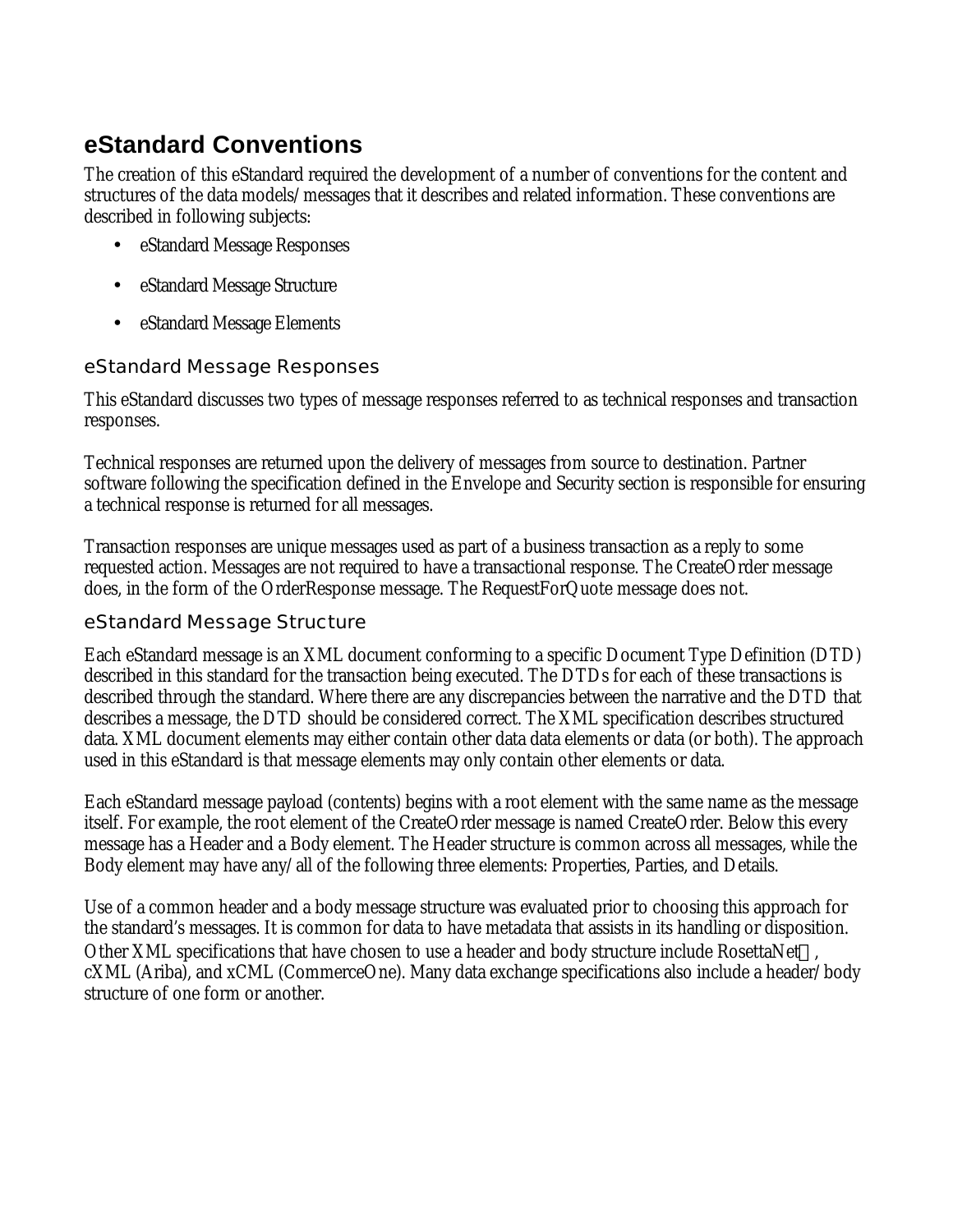#### **eStandard Message Structure** (continued)

This header structure in this eStandard contains information on the disposition of the message itself, but not specifics on the data being exchanged. The Body section contains this message-specific metadata in three sections: Properties, Partners and Details. These structures are optional and provide information to be used in the data exchange. Properties contain message meta-data, Partners contains information about the parties involved in the data exchange, and Details contains the remainder of the message data.

These message structures contain further elements (which may contain further elements) and data values as needed to fully represent the data of the message.

The following diagram illustrates the message structure of this eStandard:



Figure 1: eStandard message payload structure

The eStandard approach is to create structures that match the most natural relationship amongst the elements in the messages.

This eStandard message structure has been defined in order to:

- Facilitate standardization amongst other standards and future extensions
- Organize information in components to facilitate change management
- Structure information in the message to facilitate understanding
- Take advantage of XML data structuring capabilities

The above message structure is delivered within a RosettaNet format enveloping structure, the details of which are located at RosettaNet and discussed elsewhere in this document.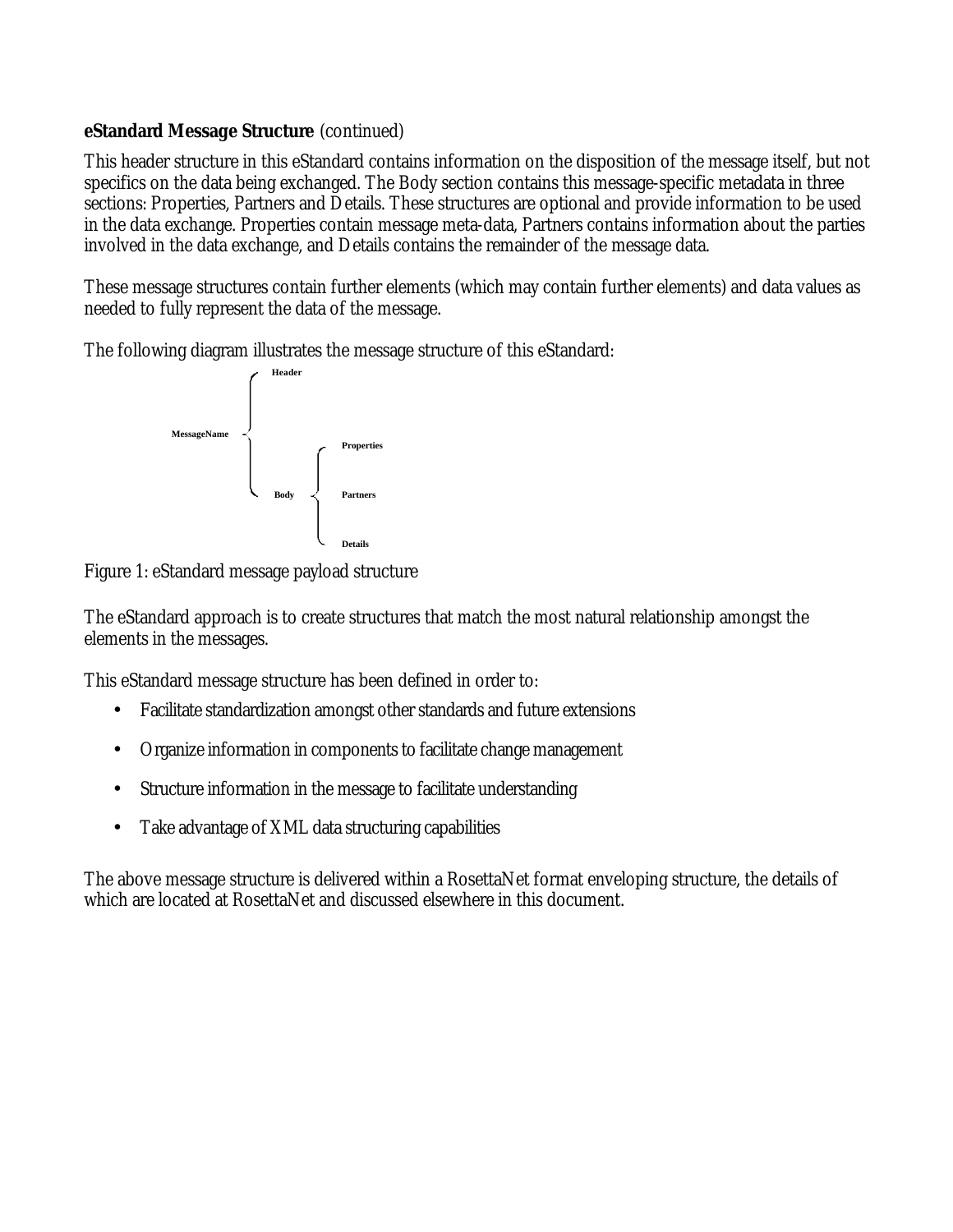#### eStandard Message Elements

The approach used in the definition of eStandard message elements is:

- To adopt RosettaNet element names and data structures where there is a match between a RosettaNet message and this standard.
- When new element names are required, to follow the RosettaNet naming convention of:
- creating element names comprised of one to several words
- using letters only; no underscores, hyphens or other non-letter characters
- using singular tense
- avoiding abbreviations and acronyms
- not using numbers in names (ex., AddressLine1, AddressLine2, etc.)
- Most message elements do not have attributes. Most attribute information is defined as element information. Elements should be used where the data being delivered is "persistent".
- Attributes are only used where they are considered to modify an element, such as the Version tag for the overall message, or Type for TelephoneNumber (which may be work number, mobile, etc.).
- Attributes follow the same naming convention as elements.
- Where possible elements are specified to have values based on industry standard code sources (ex. ISO 8601 or ANSI ASC X12 335).
- The definitions and code sources of all elements have been reused when elements have been borrowed from existing standards.

All message elements are part of a common data dictionary with eStandard level scope. There are no elements that are private to a particular message.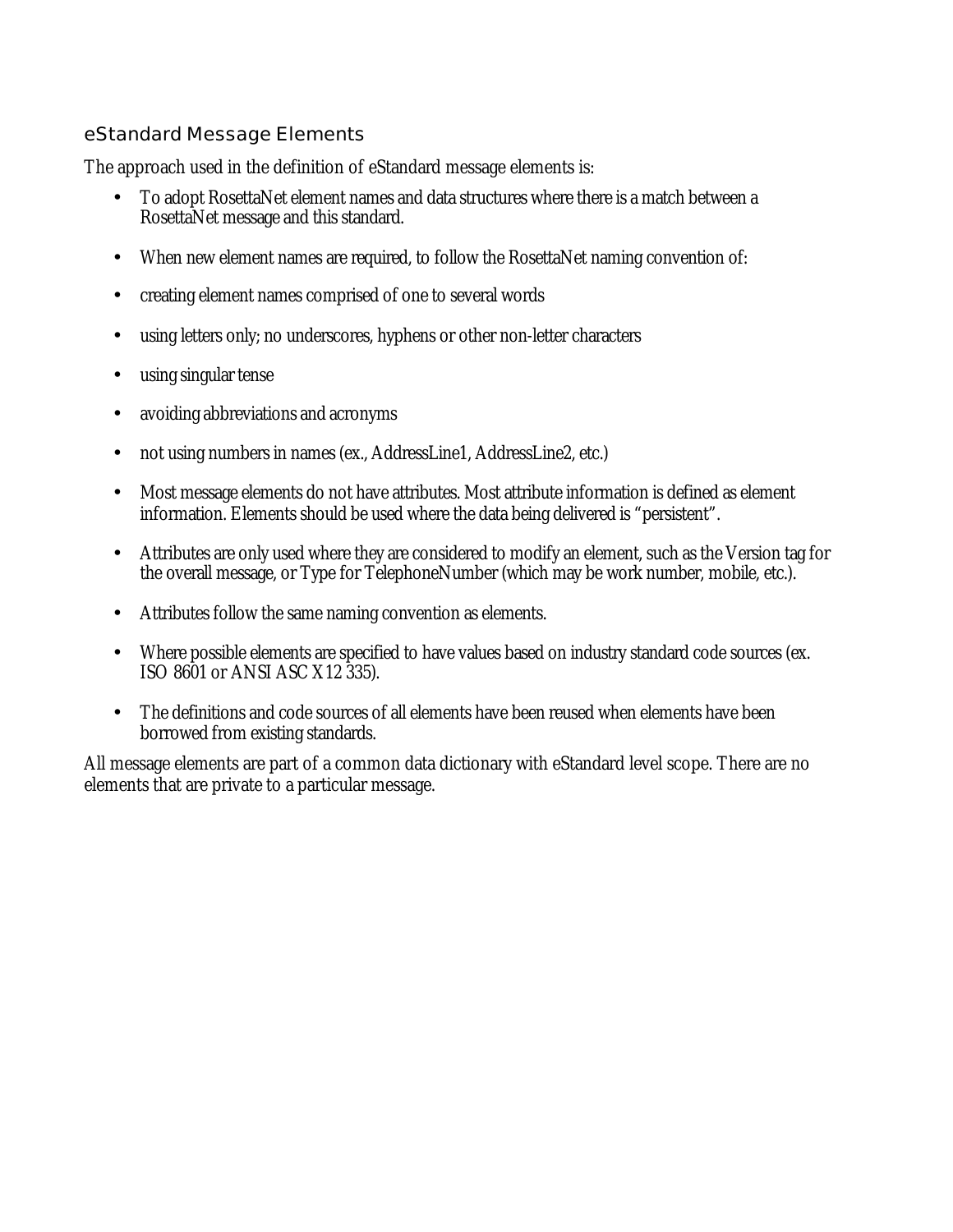

# **CUSTOMER**

**IMPORTANT: While the information and data contained herein are presented in good faith, it is provided gratis "as is" for your guidance only and neither BASF Corporation, The Dow Chemical Company, nor E.I. duPont de Nemours and Co., Inc. represent or warrant that any use of the materials or standards disclosed herein will not infringe patent, copyright, trademark, trade secret or other intellectual right of any third party.**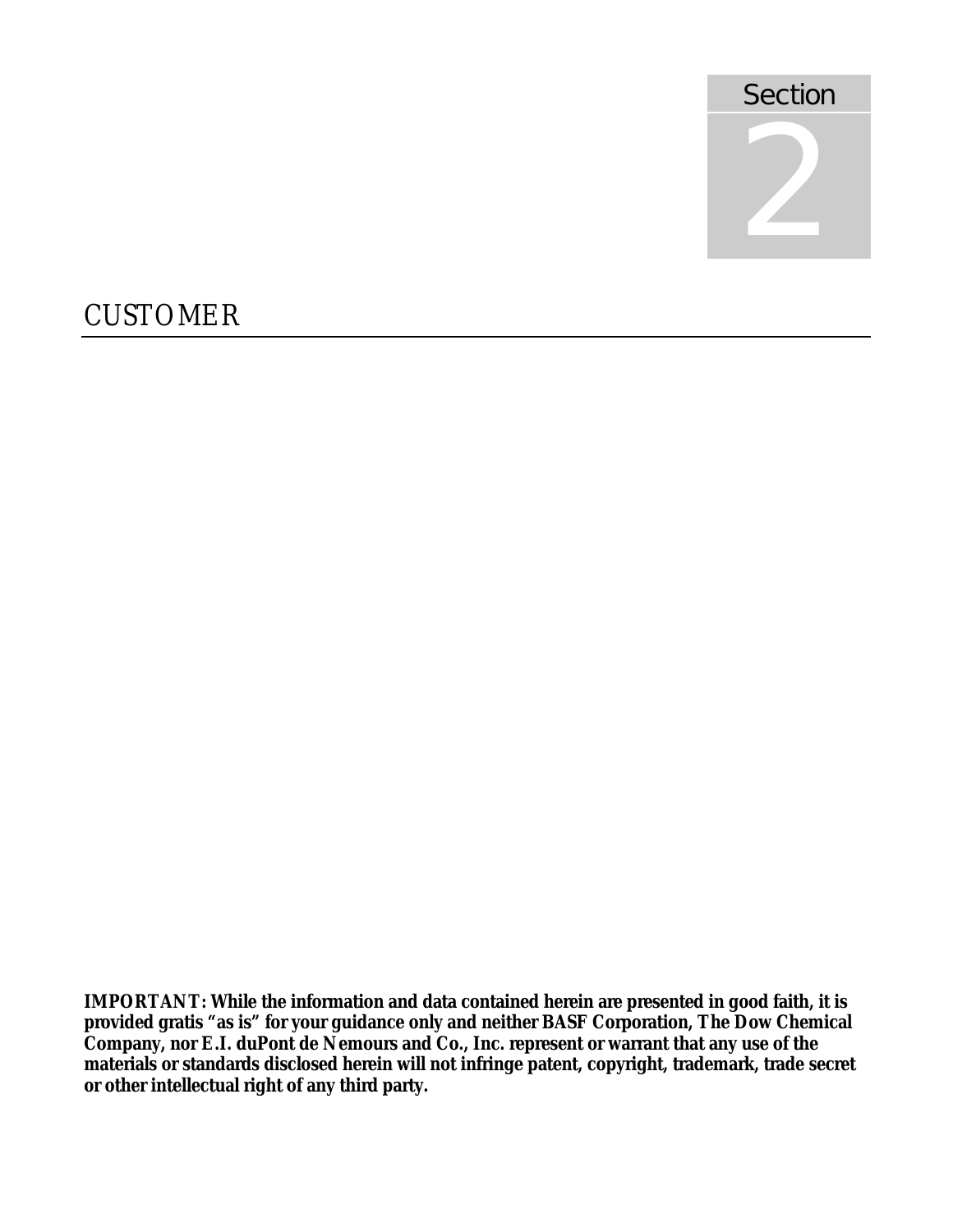# **Customer Table of Contents**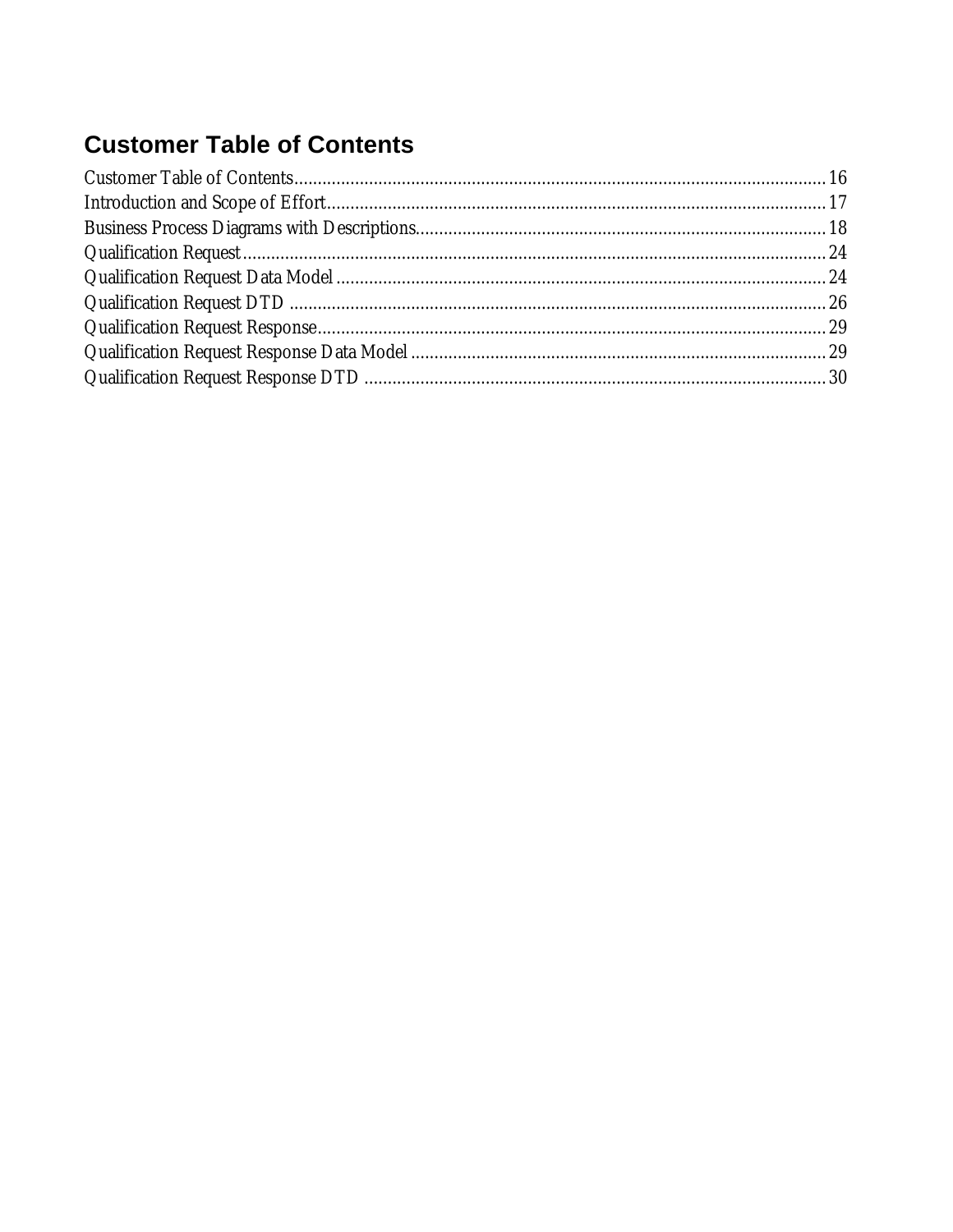### **Introduction and Scope of Effort**

This section of the eStandard document defines the data exchange interfaces necessary to support the qualification and identification of registered Buyers between a Marketplace and participating Sellers. The following business transactions, which may be considered part of a Buyer Qualification process, are supported and discussed in detail below:

- **Qualification Request** Notification of a Buyer, from the Marketplace, to one or more Sellers
- **Qualification Request Response** Seller's response to the Marketplace, for a specific Qualification Request

The Qualification Request transaction takes place between the Marketplace and the Seller and enables the identification of a Buyer through the Marketplace. The only required data element for this message is the Dun & Bradstreet D-U-N-S® Number (D-U-N-S). If the company does not have a D-U-N-S Number, request from Dun & Bradstreet. The Company Name, although not required, is desirable. Finally, optional data elements (such as account information, addresses, and financial information) are defined and may be included at the discretion of the Marketplace.

The Qualification Request message includes many of the basic data elements of a typical customer registration record. The Qualification Request Response is a short message containing the return status of the initial Qualification Request.

#### Key Scope Assumptions

- A Business Partner is identified at the individual company level. Individual companies may be further identified as Buyers, Sellers, Distributors, etc. within the Marketplace.
- A standard coding scheme is necessary to uniquely identify Business Partners. This assumption implies the need for a central repository to manage company information, independent of any Marketplace or Business Partner.
- It is not the intent of the eStandard to develop a scheme for the synchronization of customer master information across Marketplaces and Business Partners. These specifications include a minimum set of information necessary to identify a Buyer to a Seller.
- It is not the intent of the eStandard to change current business processes for Buyer evaluation, creation or maintenance within the Seller's organization.

#### Key Business Model Assumptions

The Marketplace model introduces a new method for establishing and maintaining business relationships for electronic business-to-business (B2B) transactions in the Chemical Industry. The following are assumptions regarding these relationships within a Marketplace environment.

• Within the various eStandard transactions, the D-U-N-S Number is used to uniquely identify individual registered Business Partners. This code allows for the granularity of identifying individual Business Partner locations.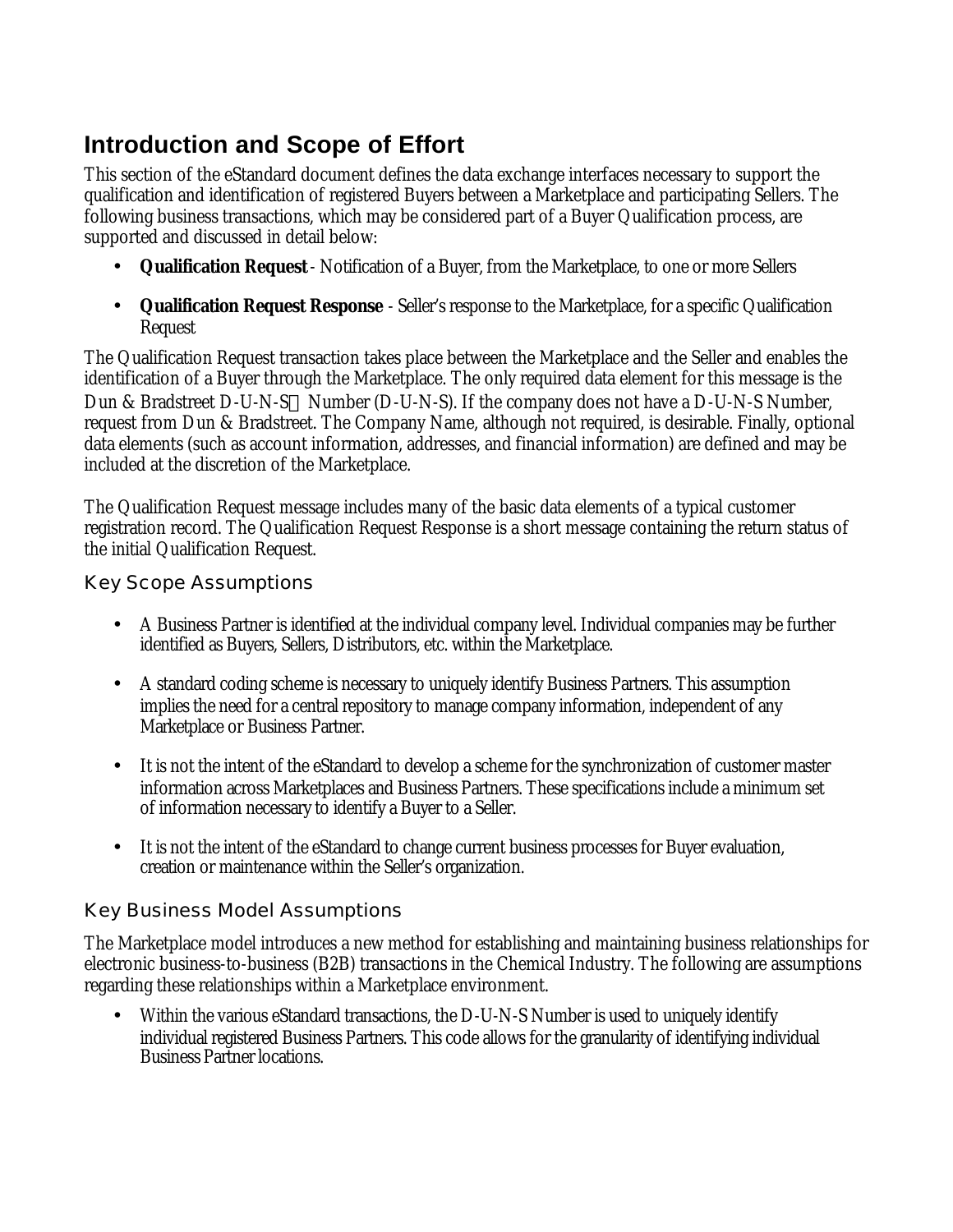#### **Key Business Model Assumptions** (continued)

- The Marketplace collects and maintains a record of Buyers and Sellers, their relationships, and their transactions in the Marketplace.
- The evaluation and decision-making regarding a Buyer's credit worthiness, reputation, and product stewardship, is the responsibility of the Seller.
- The Buyer Qualification process, as described in this document, is not relevant for direct, business-tobusiness transactions between Buyers and Sellers (i.e., Qualification Request and Qualification Request Response transactions are not applicable in a Business to Business Model between Buyers and Sellers).
- The Marketplace ensures that a Seller is given the opportunity to accept or reject a new Buyer by offering Qualification prior to the execution of a business transaction and/or triggering Qualification at the point of a first transaction. This processing applies to both contract and non-contract purchases.

### **Business Process Diagrams with Descriptions**

The general business process model for the qualification and identification of Buyers via a Marketplace is depicted in the following diagram. Solid thick lines illustrate the transaction between the Marketplace and Seller. Dashed thick lines indicate the Buyer to Seller transactions. Solid thin lines illustrate the Buyer to Marketplace transactions (communications can be via phone, fax, email, browser, and use of this eStandard).

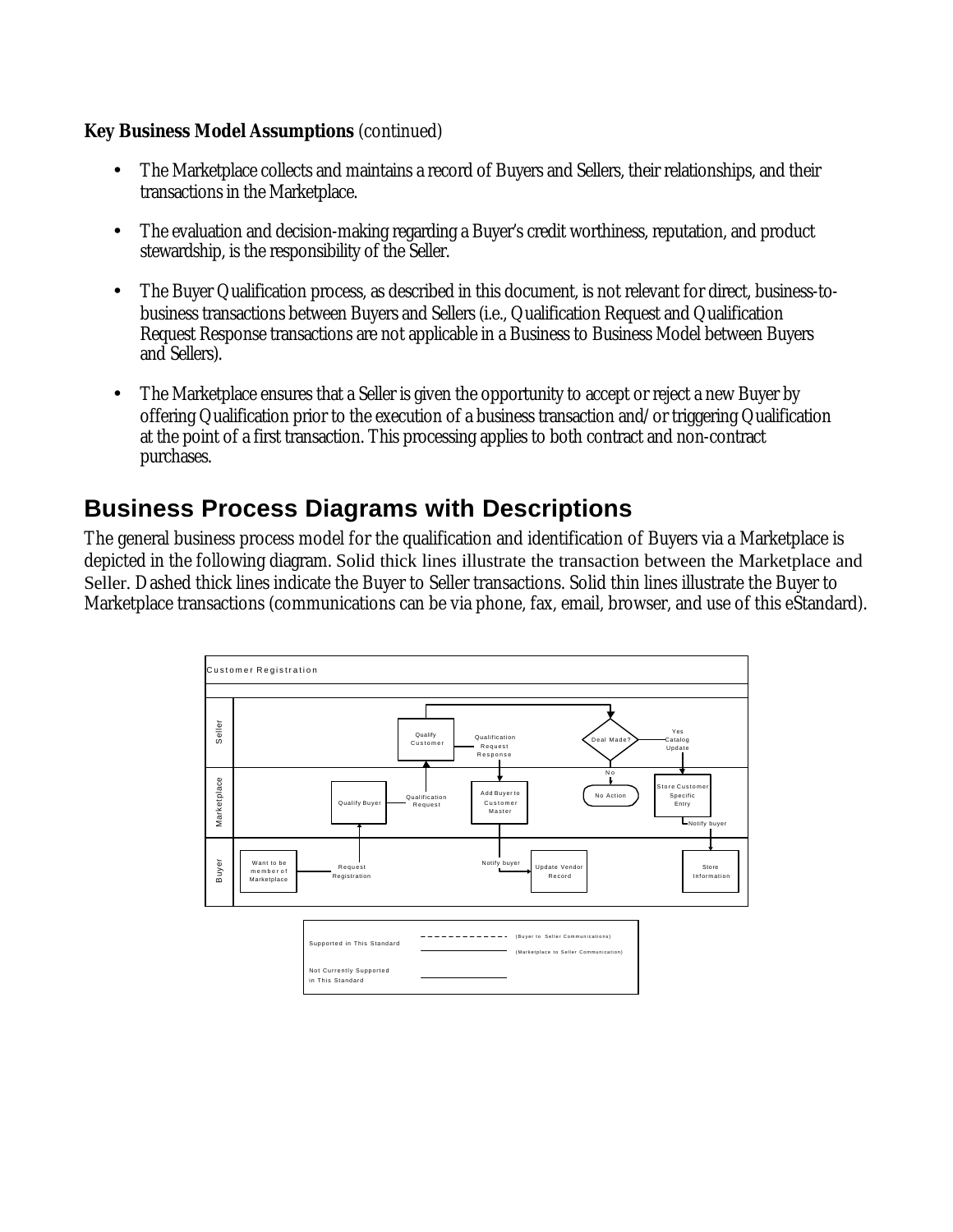#### **Business Process Diagrams with Descriptions** (continued)

In general, a Buyer chooses to participate in a Marketplace, which is typically followed by the Registration process for that Marketplace. Next, although not necessarily triggered by the Registration process itself, the Marketplace facilitates a Buyer Qualification process between the Buyer and a registered Seller. This process entails sending the Qualification Request transaction to the Seller. (It is important to note that the Buyer Qualification process may be initiated by several different business events within the Marketplace, each are discussed in detail below.) Upon receiving a Qualification Request and obtaining the information contained within the message, a Seller typically evaluates the potential Buyer. After evaluating the Qualification Request, the Seller needs to return a Qualification Request Response transaction to the Marketplace. Based on the information contained within the Qualification Request Response from the Seller, the Marketplace typically performs a Marketplace-defined business process (for example, if approved, provide access to Buyer). Finally, the Marketplace may choose to communicate the response (i.e., status) of the Qualification Request to the Buyer.

#### Business to Business Model

As discussed above in the Key Business Model Assumptions section, the Buyer Qualification process, as described in this document, is not relevant for direct, business-to-business transactions between Buyers and Sellers (i.e., Qualification Request and Qualification Request Response transactions are not applicable in a Business to Business Model between Buyers and Sellers).

The following business processes and their associated transactions, as outlined above, is discussed in further detail below:

- Marketplace Registration
- Buyer Qualification

#### Marketplace Registration

The Marketplace Registration process, which is characterized by the collection of required business information by the Marketplace from either a Seller or Buyer, is triggered when a Seller or Buyer makes a business decision to join a Marketplace. An eStandard has not been developed to enable the Marketplace Registration process for the following reasons:

- Since the event that initiates the Marketplace Registration process is a manual, business decision, it is unlikely that Registration will become an automated transaction requiring a standard XML schema. However, once a Seller's or Buyer's identity has been established within a Marketplace (i.e., saved or stored electronically), automated transactions between Buyers, Sellers, and the Marketplace may occur.
- Marketplaces within the Chemical Industry may adopt different business models, provide different types of services, and target different segments of the market, which in turn drive very diverse registration requirements from Business Partners. The diverse registration requirements that can be anticipated between Marketplaces may likely limit the adoption and compliance of an eStandard for the Marketplace Registration process.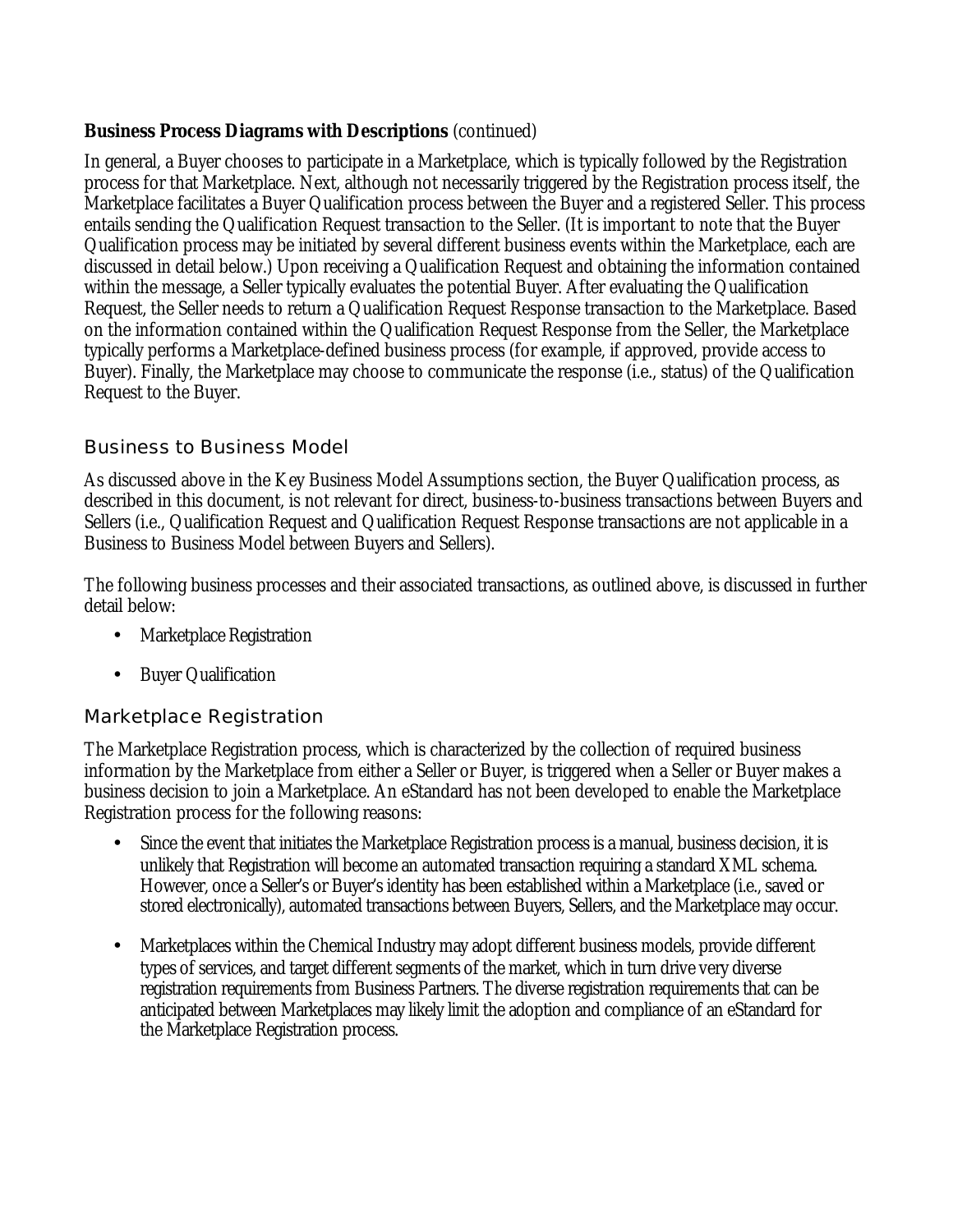#### **Marketplace Registration** (continued)

However, in order to effectively leverage the eStandard that is described in this document, and to successfully enable automated transactions between Buyers and Sellers following the Marketplace Registration process, certain data elements need to be captured during the Marketplace Registration process.

The following data element **must** be obtained from all Business Partners that desire to join a Marketplace:

• D-U-N-S Number - Unique, 9-digit global company or business identifier assigned and maintained by Dun & Bradstreet. Note: All Business Partner locations desiring to participate in a Marketplace must be registered with a D-U-N-S Number.

#### Buyer Qualification

The Buyer Qualification process is initiated when a Buyer indicates an interest in doing business with a Seller via the Marketplace. Since many Marketplaces are 'open,' in that Buyers and Sellers that choose to participate in the Marketplace may not have a pre-existing business relationship, the Buyer Qualification process may be triggered at several points during the Buyer's interaction with the Marketplace. The following scenarios that may initiate the Buyer Qualification process are discussed in detail below:

- Existing Contracts
- First-time Purchase Order
- First-Time RFQ

The Buyer Qualification process as it is described below, is limited to qualification at the company level (i.e., financial evaluation, credit worthiness, or reputation). Since Buyers and Sellers in 'open' Marketplaces may not have an existing business relationship, qualification at the product level (i.e., product stewardship, regulatory restrictions), may only take place following the submission of a Purchase Order or RFQ to the Marketplace. Finally, the Buyer Qualification process occurs only once for a given Seller/Buyer relationship.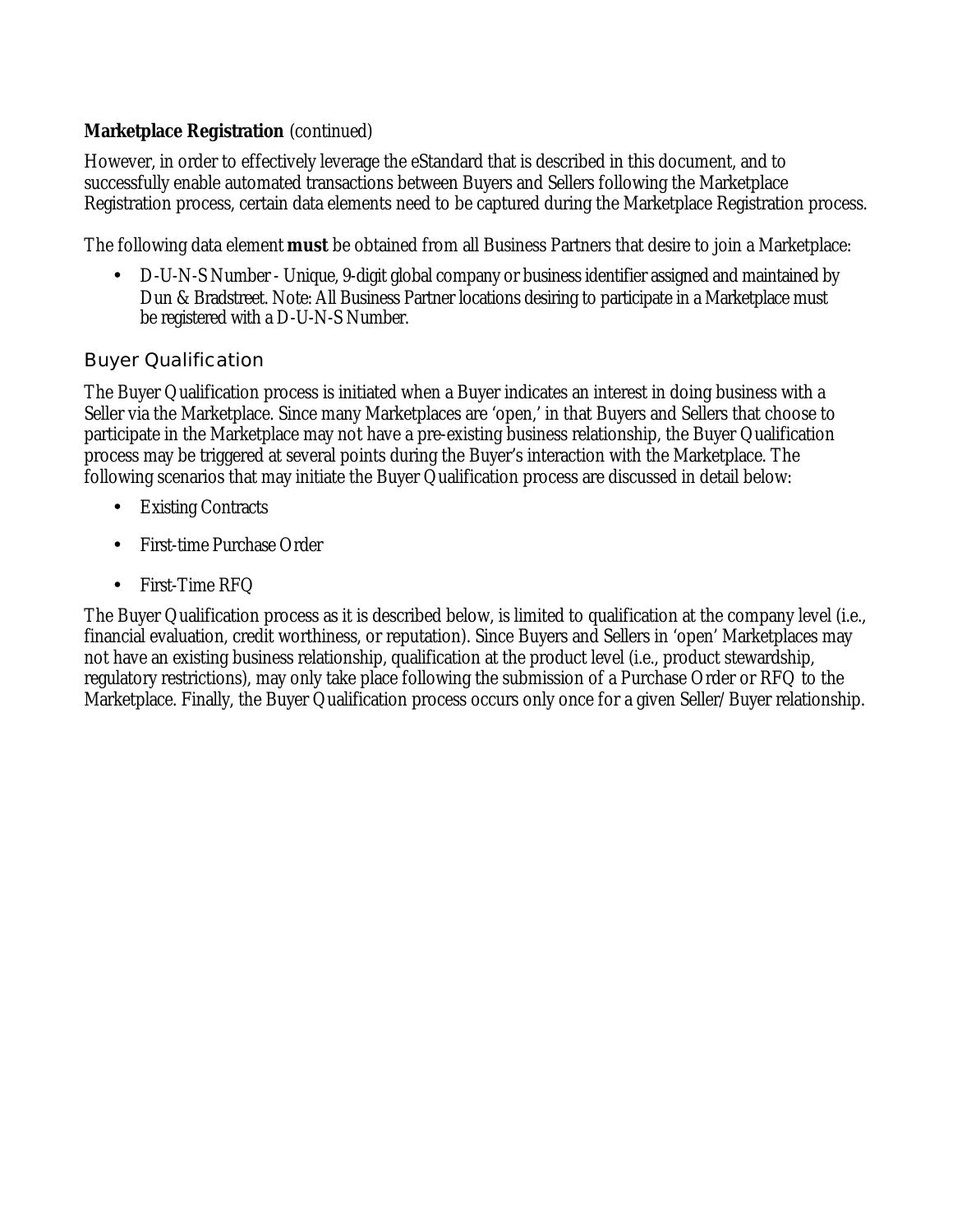Scenario #1: Existing Contracts

The Business Process Model for "Existing Contracts" using either the Marketplace or Business-to-Business models is depicted in the following diagram. Solid thick lines illustrate the transaction between the Marketplace and Seller. Dashed thick lines indicate the Buyer to Seller transactions. Solid thin lines illustrate the Buyer to Marketplace transactions (communications can be via phone, fax, email, browser, and use of this eStandard).



Existing Contracts refers to a Buyer that has a pre-existing business relationship with a Seller, which is typically characterized by a contract arrangement or purchase agreement between the Buyer and Seller. If a Buyer, during Marketplace Registration process, chooses to provide information to the Marketplace regarding its current business relationships with registered Sellers (i.e., D-U-N-S Number, Company Names, or Contract Numbers), the Marketplace transmits a Qualification Request to each of the registered Sellers requesting a response from the Seller indicating whether or not the Seller is willing to do business with the Buyer via the Marketplace. The Qualification Request transmission includes the following information:

- Buyer's D-U-N-S Number
- Buyer Name
- Contract Numbers
- Optional Data Elements (e.g., addresses, business language, currency, etc.)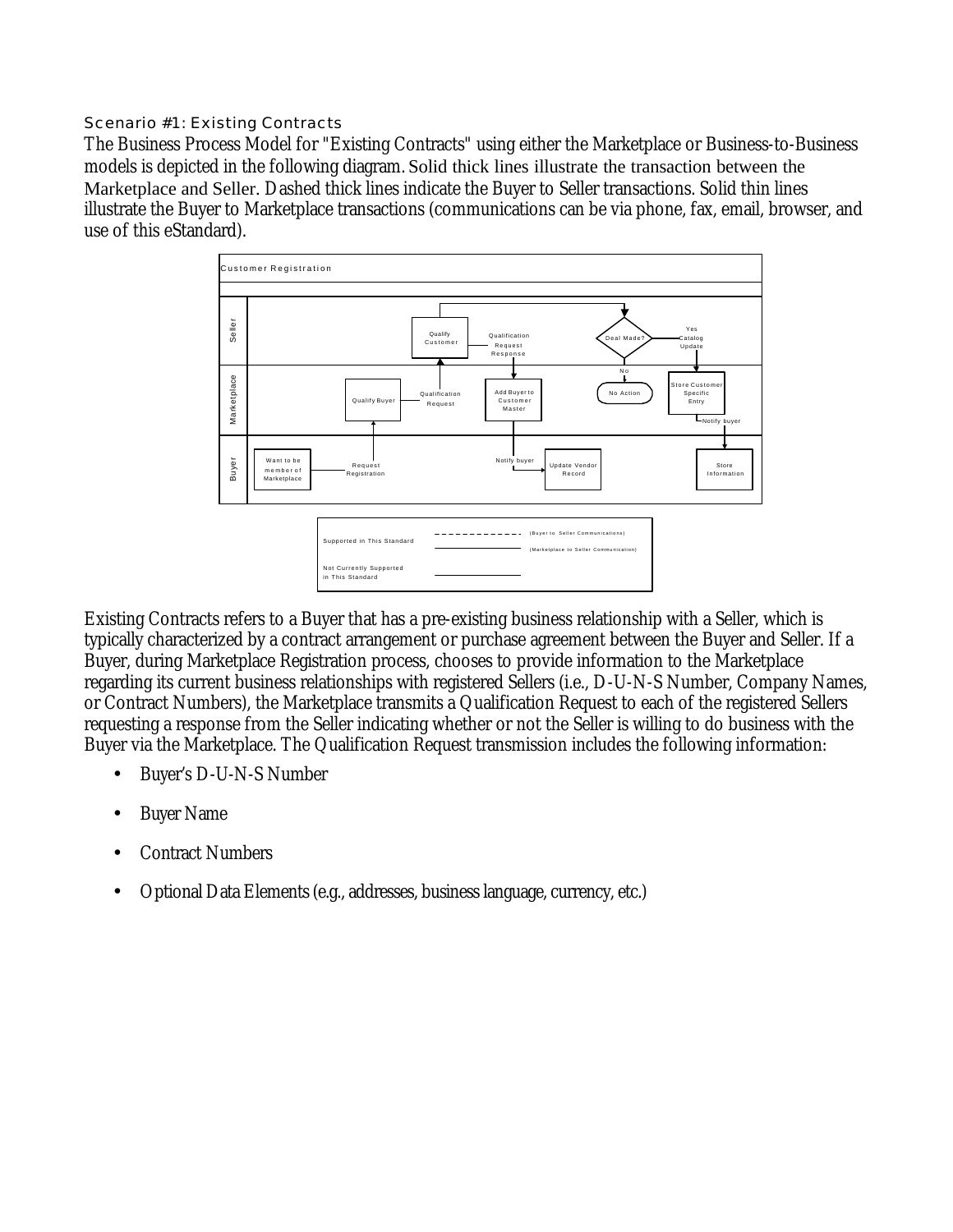Scenario #1: Existing Contracts (continued)

The Qualification Request Response transmission, which is required from the Seller to whom the Qualification Request was issued, includes the following information:

- Buyer D-U-N-S Number
- Seller D-U-N-S Number
- Status (e.g., Acknowledged, Approved, Denied, etc.)
- Description of Status

A return status of acknowledged or approved generally allows the Buyer to proceed with a Purchase Order or RFQ with the Seller within the Marketplace, whereas a return status of denied prevents the Buyer from conducting further business with that Seller. Additionally, if the Seller approves an Existing Contract Buyer, then the Buyer may be granted more immediate access to their contract pricing via the Marketplace. Finally, the Marketplace may choose to forward the Qualification Request Response to the Buyer as a means of notification.

#### Scenario #2: First-Time Purchase Order

The Business Process Model for "First-Time Purchase Order" using either the Marketplace or Business-to-Business models is depicted in the following diagram. Solid thick lines illustrate the transaction between the Marketplace and Seller. Dashed thick lines indicate the Buyer to Seller transactions. Solid thin lines illustrate the Buyer to Marketplace transactions (communications can be via phone, fax, email, browser, and use of this eStandard).

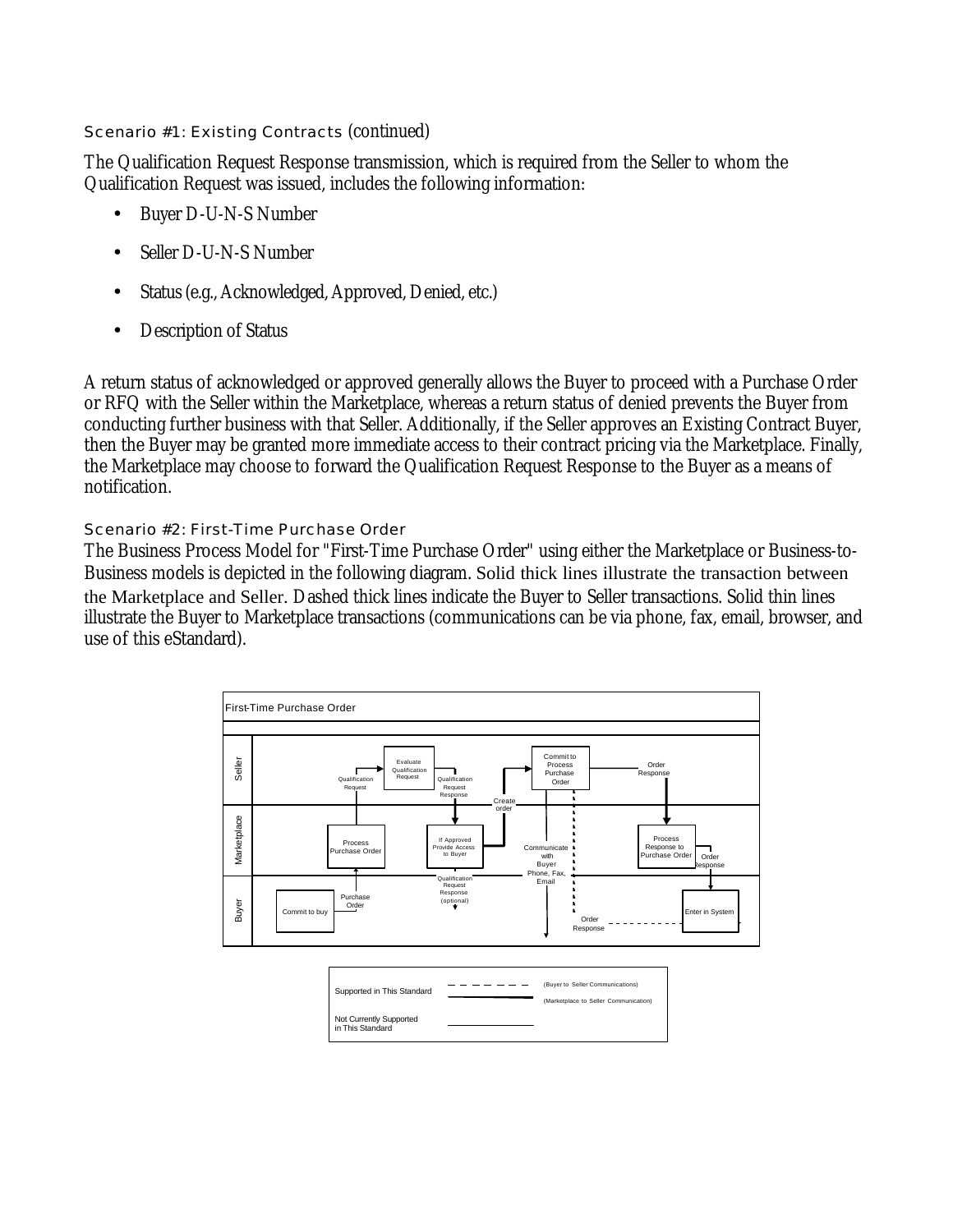#### Scenario #2: First-Time Purchase Order (continued)

First-time Purchase Order refers to a Buyer that has not purchased a product or service via the Marketplace from a given Seller or Sellers. For example, upon browsing the Marketplace's catalog of products and services, a registered Buyer may indicate a desire to purchase a product, potentially at list price, from a given Seller. If the Marketplace determines that the Buyer has not yet been qualified by the Seller to conduct business via the Marketplace, the Marketplace transmits a Qualification Request to the Seller, which gives the Seller an opportunity to evaluate and qualify the potential Buyer. The Seller then returns a Qualification Request Response to the Marketplace. If the Seller has acknowledged or approved the Buyer, the Marketplace generally proceeds with the Purchase Order transaction. Finally, the Marketplace may choose to forward the Qualification Request Response to the Buyer in question as a means of notification.

#### Scenario #3: First-Time RFQ

The Business Process Model for "First-Time RFQ" using either the Marketplace or Business-to-Business models is depicted in the following diagram. Solid thick lines illustrate the transaction between the Marketplace and Seller. Dashed thick lines indicate the Buyer to Seller transactions. Solid thin lines illustrate the Buyer to Marketplace transactions (communications can be via phone, fax, email, browser, and use of this eStandard).



First-time RFQ refers to a Buyer that has not submitted a request for quote (RFQ) via the Marketplace to a given Seller. For example, upon browsing the Marketplace's catalog of products and services, a registered Buyer may desire to purchase a product from a given Seller, but not at the list price included in the on-line catalog. If the Marketplace determines that the Buyer has not yet been qualified by the Seller to conduct business via the Marketplace, the Marketplace transmits a Qualification Request to the Seller, which gives the Seller an opportunity to evaluate and qualify the potential Buyer. The Seller then returns a Qualification Request Response to the Marketplace. If the Seller has acknowledged or approved the Buyer, the Marketplace generally proceeds with the Transmit RFQ transaction. Finally, the Marketplace may choose to forward the Qualification Request Response to the Buyer in question as a means of notification.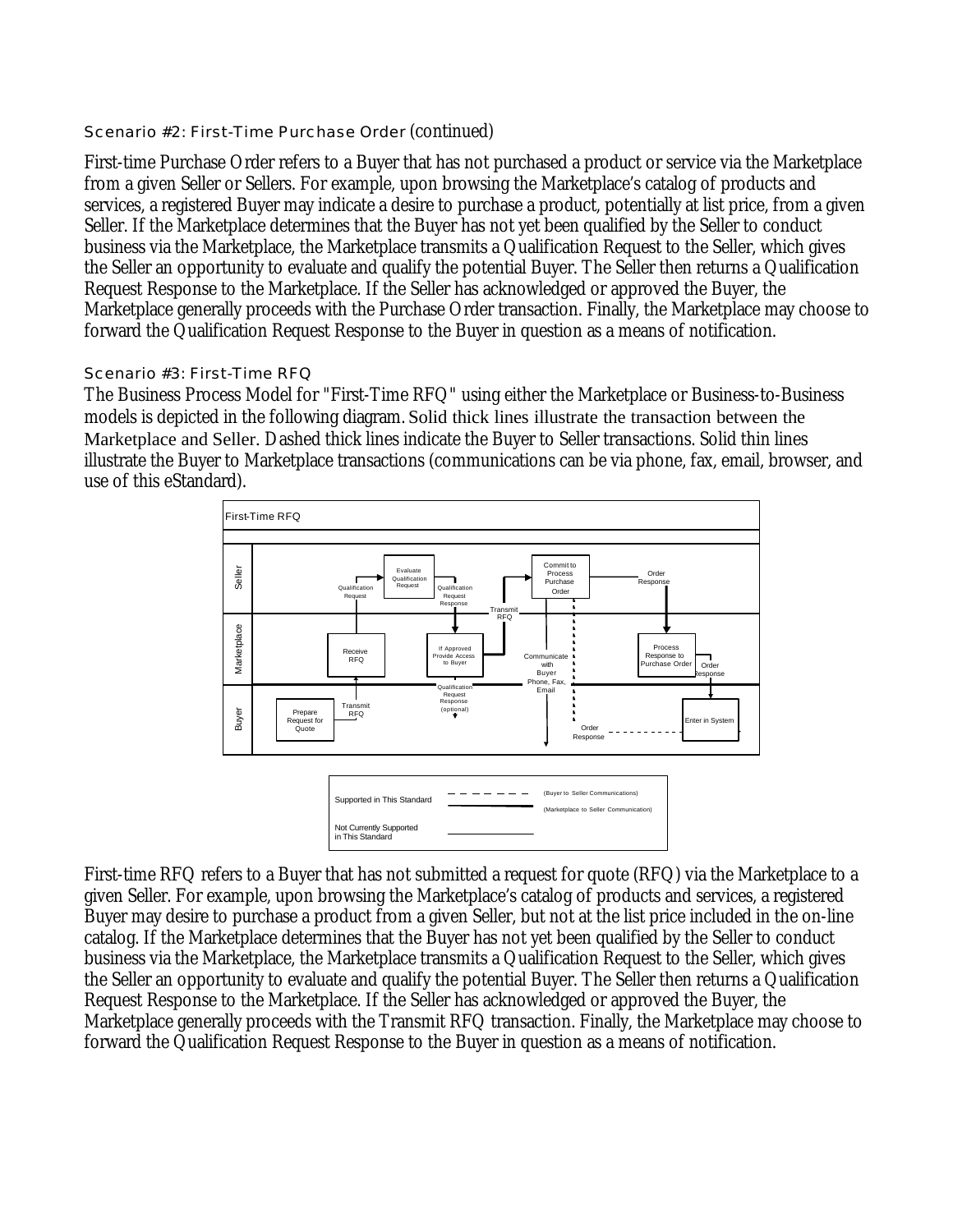#### **Scenario #3: First-Time RFQ** (continued)

**Note:** It is reasonable to assume that a Buyer need not be qualified for both the First-time RFQ and the First-time Purchase Order scenarios (i.e., the Buyer Qualification process between a given Seller and Buyer should occur only once).

### **Qualification Request**

The Qualification Request transaction functions as the notice to the Seller that a registered Buyer is requesting purchasing access through the Marketplace. Data elements of a basic customer registration record are included in this message. The data model and document type definition for the Qualification Request are documented below:

### **Qualification Request Data Model**

The following diagrams show the graphical representation of the Qualification Request Data Model:

| <b>Icon</b>                | <b>Description</b>                      |
|----------------------------|-----------------------------------------|
|                            | Data element has attribute(s)           |
|                            | Data element occurs 0-1 times           |
| $\ast$                     | Data element occurs 0-many times        |
|                            | Data element occurs 1-many times        |
| < connecting data elements | Contains one of the child data elements |
| [ connecting data elements | Contains all of the child data elements |
| Square box with lines      | Data                                    |





Figure 1: QualificationRequest structure.



Figure 2: Header structure.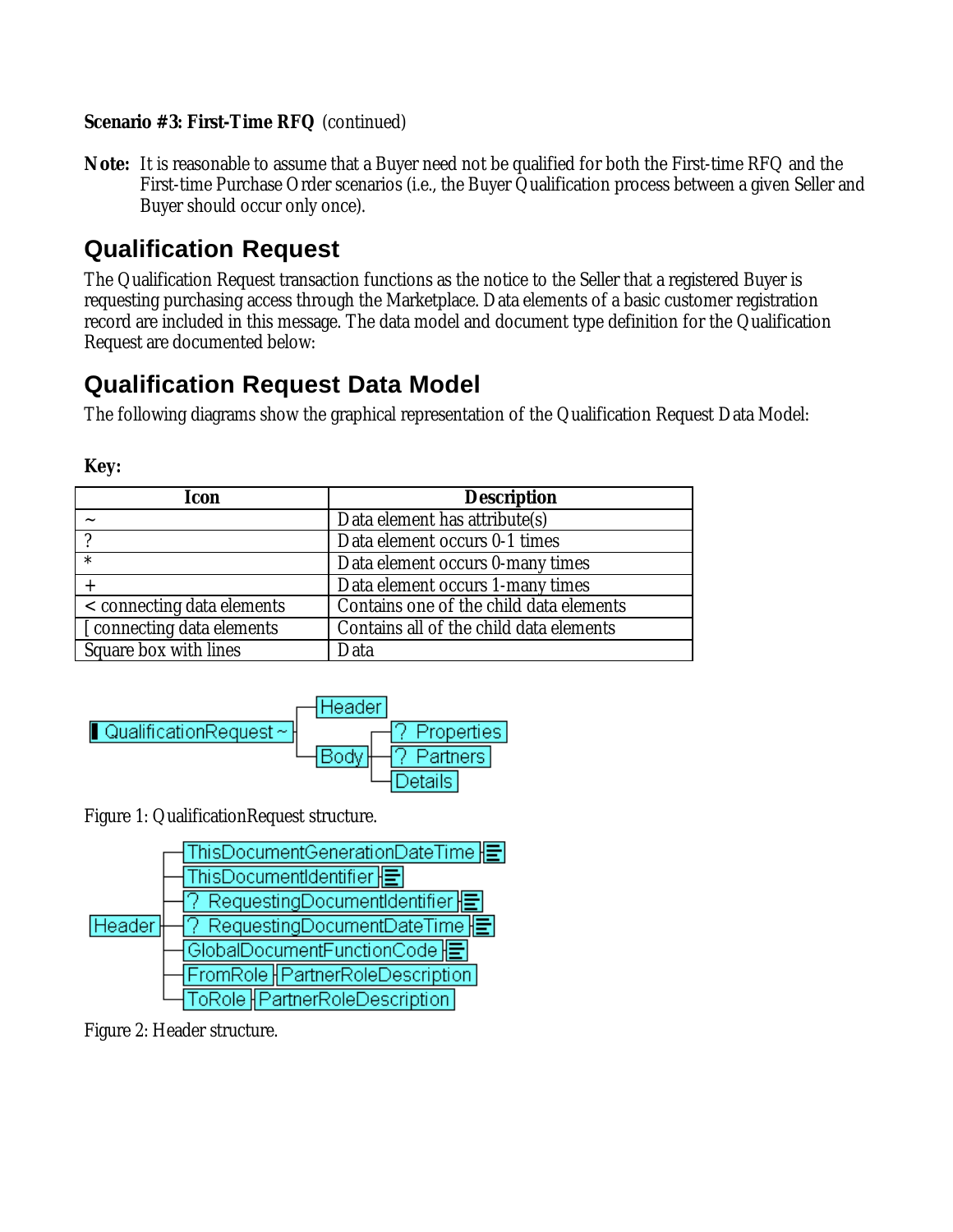#### **Qualification Request Data Model** (continued)



Figure 3: PartnerRoleDescription structure.

.anguage **∦** Properties Currency H

Figure 4: Properties structure.



Figure 5: Partners structure.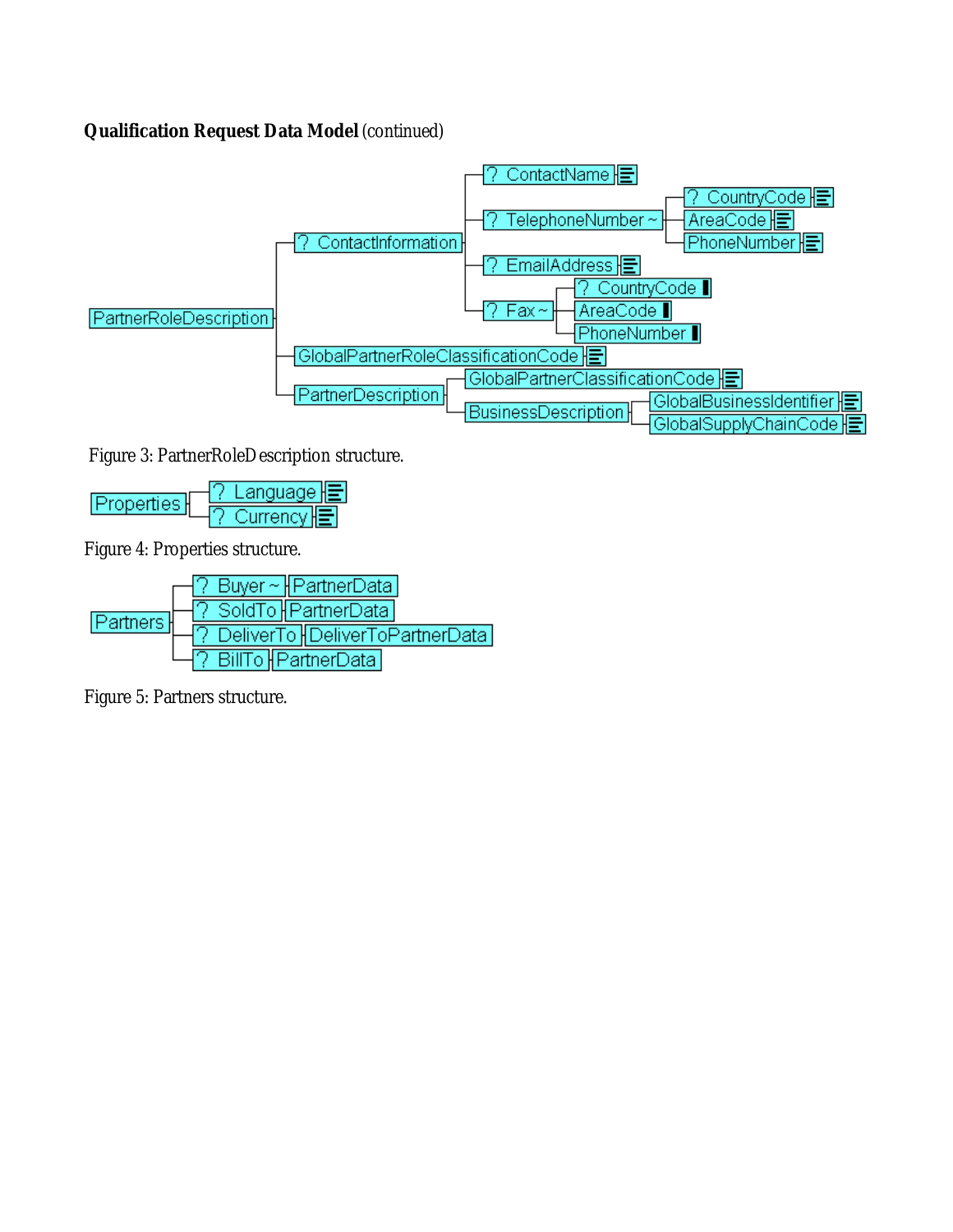

Figure 6: PartnerData structure.



Figure 7: Details structure.

### **Qualification Request DTD**

```
<!-- QualificationRequest -->
<!ELEMENT QualificationRequest (Header, Body)>
<!ATTLIST QualificationRequest Version CDATA #REQUIRED>
<!ELEMENT Header (ThisDocumentGenerationDateTime, ThisDocumentIdentifier,
RequestingDocumentIdentifier?, RequestingDocumentDateTime?,
GlobalDocumentFunctionCode, FromRole, ToRole)>
<!ELEMENT ThisDocumentGenerationDateTime (#PCDATA)>
<!ELEMENT ThisDocumentIdentifier (#PCDATA)>
```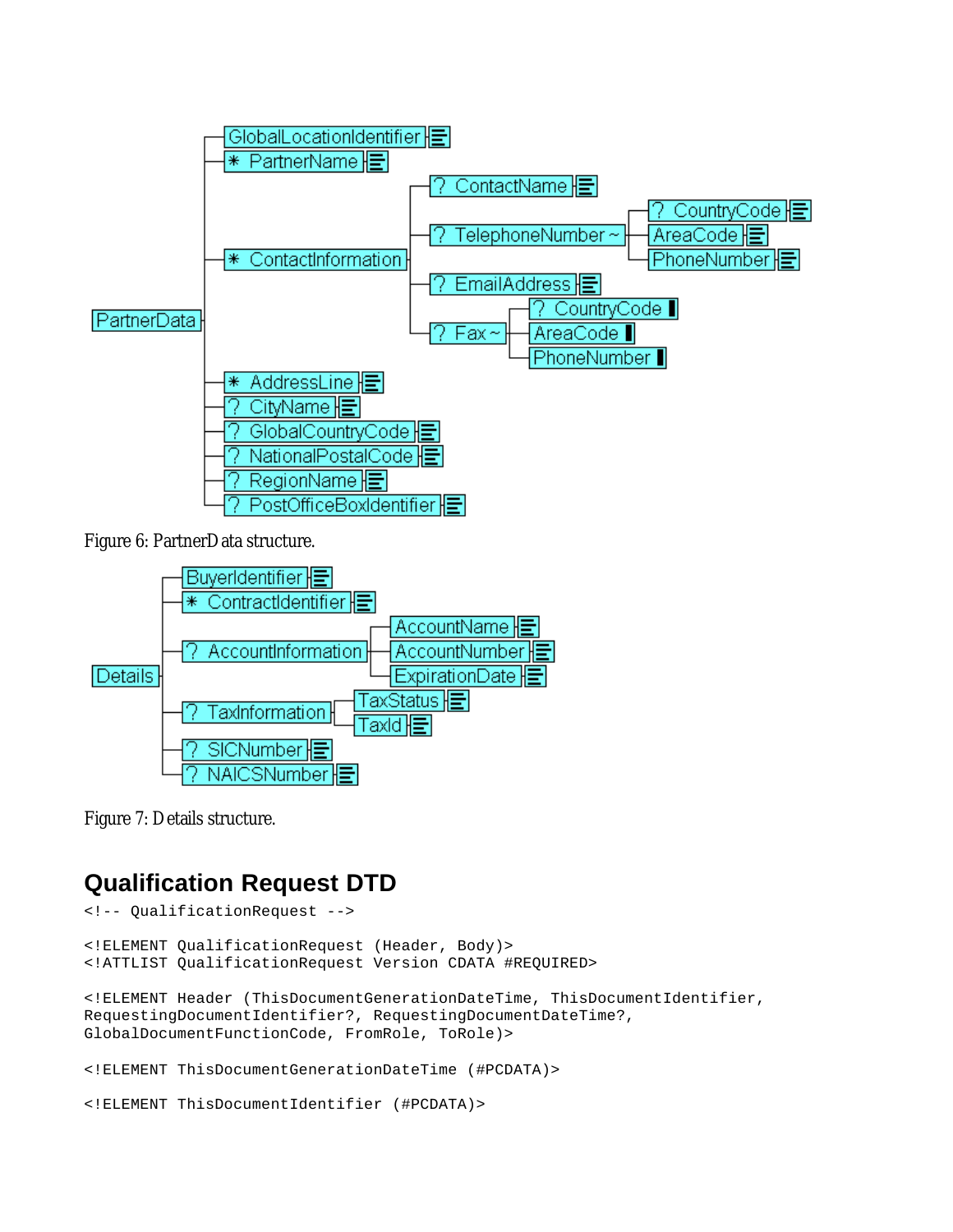#### **Qualification Request DTD** (continued)

<!ELEMENT ThisDocumentIdentifier (#PCDATA)> <!ELEMENT RequestingDocumentIdentifier (#PCDATA)> <!ELEMENT RequestingDocumentDateTime (#PCDATA)> <!ELEMENT GlobalDocumentFunctionCode (#PCDATA)> <!ELEMENT FromRole (PartnerRoleDescription)> <!ELEMENT PartnerRoleDescription (ContactInformation?, GlobalPartnerRoleClassificationCode, PartnerDescription)> <!ELEMENT ContactInformation (ContactName?, TelephoneNumber?, EmailAddress?, Fax?)> <!ELEMENT ContactName (#PCDATA)> <!ELEMENT TelephoneNumber (CountryCode?, AreaCode, PhoneNumber)> <!ATTLIST TelephoneNumber Type CDATA #IMPLIED> <!ELEMENT CountryCode (#PCDATA)> <!ELEMENT AreaCode (#PCDATA)> <!ELEMENT PhoneNumber (#PCDATA)> <!ELEMENT EmailAddress (#PCDATA)> <!ELEMENT Fax (CountryCode?, AreaCode, PhoneNumber)> <!ATTLIST Fax Type CDATA #IMPLIED> <!ELEMENT GlobalPartnerRoleClassificationCode (#PCDATA)> <!ELEMENT PartnerDescription (GlobalPartnerClassificationCode, BusinessDescription)> <!ELEMENT GlobalPartnerClassificationCode (#PCDATA)> <!ELEMENT BusinessDescription (GlobalBusinessIdentifier, GlobalSupplyChainCode)> <!ELEMENT GlobalBusinessIdentifier (#PCDATA)> <!ELEMENT GlobalSupplyChainCode (#PCDATA)> <!ELEMENT ToRole (PartnerRoleDescription)> <!ELEMENT Body (Properties?, Partners?, Details)> <!ELEMENT Properties (Language?, Currency?)> <!ELEMENT Language (#PCDATA)> <!ELEMENT Currency (#PCDATA)>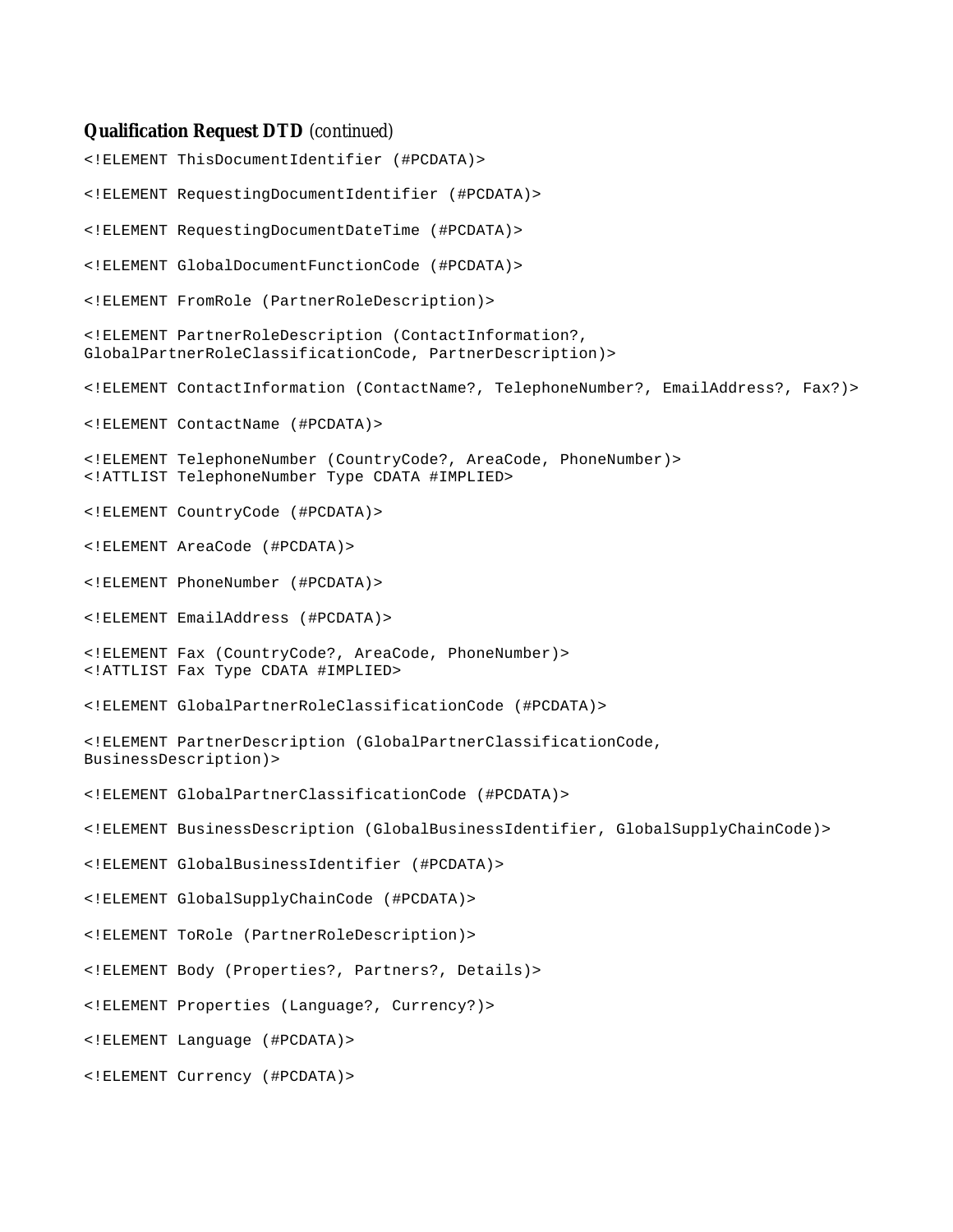#### **Qualification Request DTD** (continued)

<!ELEMENT Partners (Buyer?, SoldTo?, DeliverTo?, BillTo?)>

<!ELEMENT Buyer (PartnerData)>

<!ATTLIST Buyer Identifier CDATA #REQUIRED>

<!ELEMENT PartnerData (GlobalLocationIdentifier, PartnerName\*, ContactInformation\*, AddressLine\*, CityName?, GlobalCountryCode?, NationalPostalCode?, RegionName?, PostOfficeBoxIdentifier?)>

<!ELEMENT GlobalLocationIdentifier (#PCDATA)>

<!ELEMENT PartnerName (#PCDATA)>

<!ELEMENT AddressLine (#PCDATA)>

<!ELEMENT CityName (#PCDATA)>

<!ELEMENT GlobalCountryCode (#PCDATA)>

<!ELEMENT NationalPostalCode (#PCDATA)>

<!ELEMENT RegionName (#PCDATA)>

<!ELEMENT PostOfficeBoxIdentifier (#PCDATA)>

<!ELEMENT SoldTo (PartnerData)>

<!ELEMENT DeliverTo (DeliverToPartnerData)>

<!ELEMENT DeliverToPartnerData (GlobalLocationIdentifier, PartnerName\*, ContactInformation\*, AddressLine\*, CityName?, GlobalCountryCode?, NationalPostalCode?, RegionName?)>

<!ELEMENT BillTo (PartnerData)>

<!ELEMENT Details (BuyerIdentifier, ContractIdentifier\*, AccountInformation?, TaxInformation?, SICNumber?, NAICSNumber?)>

<!ELEMENT BuyerIdentifier (#PCDATA)>

<!ELEMENT ContractIdentifier (#PCDATA)>

<!ELEMENT AccountInformation (AccountName, AccountNumber, ExpirationDate)>

<!ELEMENT AccountName (#PCDATA)>

<!ELEMENT AccountNumber (#PCDATA)>

<!ELEMENT ExpirationDate (#PCDATA)>

<!ELEMENT TaxInformation (TaxStatus, TaxId)>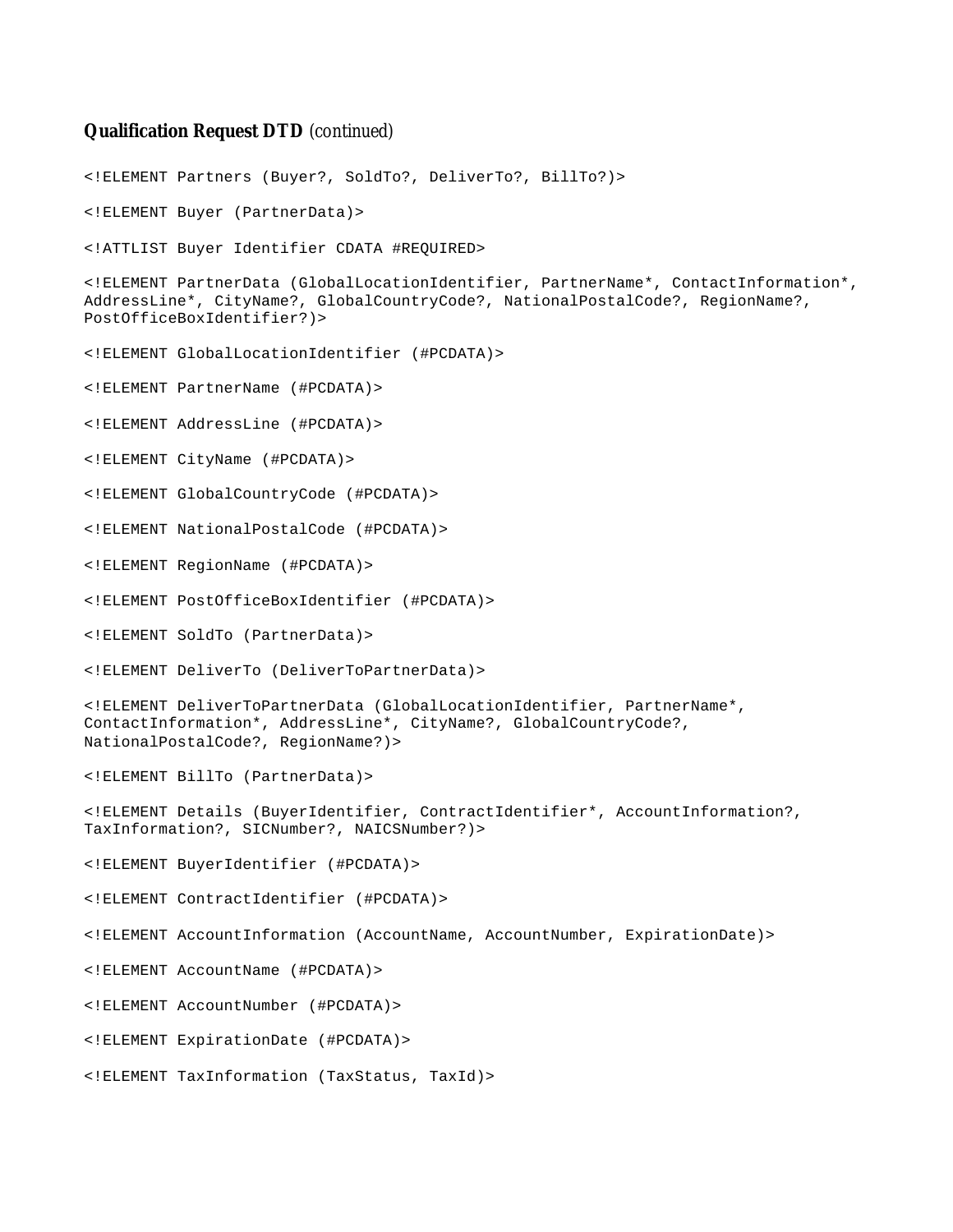#### **Qualification Request DTD** (continued)

<!ELEMENT TaxStatus (#PCDATA)> <!ELEMENT TaxId (#PCDATA)> <!ELEMENT SICNumber (#PCDATA)> <!ELEMENT NAICSNumber (#PCDATA)>

### **Qualification Request Response**

The Qualification Request Response transaction functions as the notice to the Marketplace that the registered Buyer is either acknowledged, approved, or denied purchasing access to the Seller through the Marketplace. The data model and document type definition for the Qualification Request Response are documented below:

### **Qualification Request Response Data Model**

The following diagrams show the graphical representation of the Qualification Request Response Data Model:

#### **Key:**

| Icon                       | <b>Description</b>                      |
|----------------------------|-----------------------------------------|
|                            | Data element has attribute(s)           |
|                            | Data element occurs 0-1 times           |
| $\ast$                     | Data element occurs 0-many times        |
|                            | Data element occurs 1-many times        |
| < connecting data elements | Contains one of the child data elements |
| [ connecting data elements | Contains all of the child data elements |
| Square box with lines      | Data                                    |



Figure 1: QualificationRequestResponse Structure.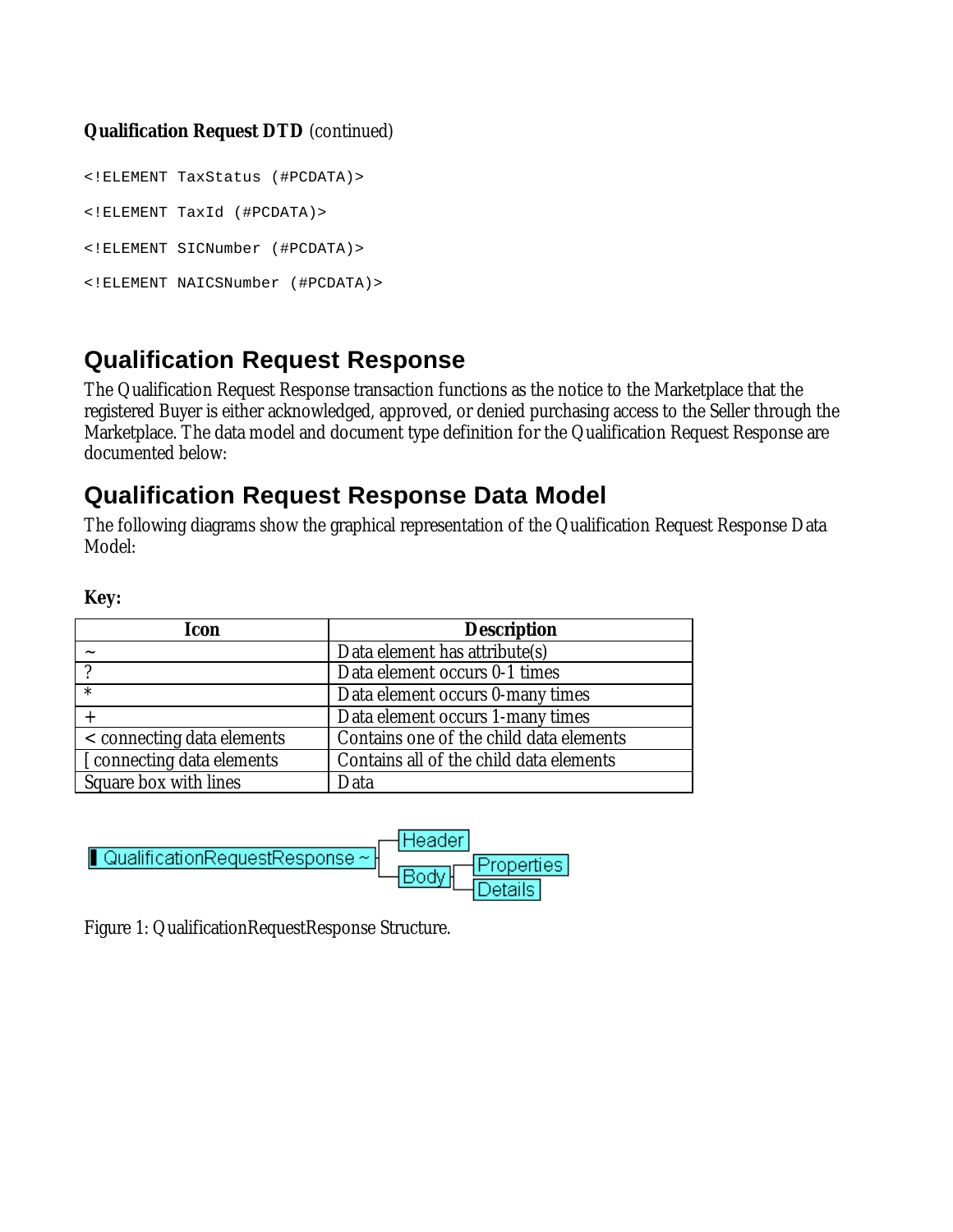#### **Qualification Request Response Data Model** (continued)



Figure 2: Header structure.



Figure 3: PartnerRoleDescription structure.



Figure 4: QualificationRequestResponse structure.

### **Qualification Request Response DTD**

```
<!-- QualificationRequestResponse -->
<!ELEMENT QualificationRequestResponse (Header , Body )>
<!ATTLIST QualificationRequestResponse Version CDATA #REQUIRED >
<!ELEMENT Header (ThisDocumentGenerationDateTime , ThisDocumentIdentifier ,
RequestingDocumentIdentifier? , RequestingDocumentDateTime? ,
GlobalDocumentFunctionCode , FromRole , ToRole )>
```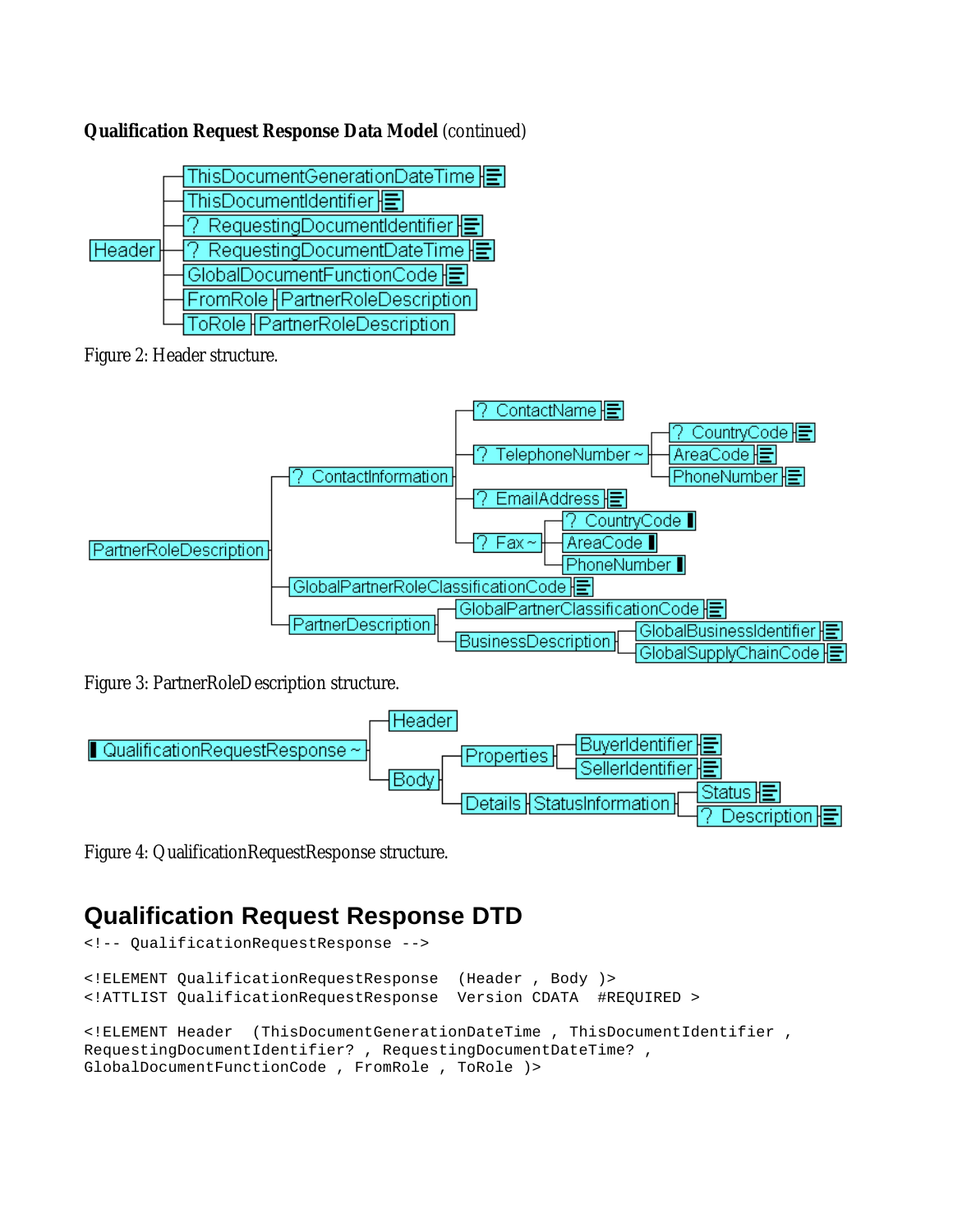#### **Qualification Request Response DTD** (continued)

<!ELEMENT ThisDocumentGenerationDateTime (#PCDATA )> <!ELEMENT ThisDocumentIdentifier (#PCDATA )> <!ELEMENT RequestingDocumentIdentifier (#PCDATA )> <!ELEMENT RequestingDocumentDateTime (#PCDATA )> <!ELEMENT GlobalDocumentFunctionCode (#PCDATA )> <!ELEMENT FromRole (PartnerRoleDescription )> <!ELEMENT PartnerRoleDescription (ContactInformation? , GlobalPartnerRoleClassificationCode? , PartnerDescription? )> <!ELEMENT ContactInformation (ContactName? , TelephoneNumber? , EmailAddress? , Fax? )> <!ELEMENT ContactName (#PCDATA )> <!ELEMENT TelephoneNumber (CountryCode? , AreaCode , PhoneNumber )> <!ATTLIST TelephoneNumber Type CDATA #IMPLIED > <!ELEMENT CountryCode (#PCDATA )> <!ELEMENT AreaCode (#PCDATA )> <!ELEMENT PhoneNumber (#PCDATA )> <!ELEMENT EmailAddress (#PCDATA )> <!ELEMENT Fax (CountryCode? , AreaCode , PhoneNumber )> <!ATTLIST Fax Type CDATA #IMPLIED > <!ELEMENT GlobalPartnerRoleClassificationCode (#PCDATA )> <!ELEMENT PartnerDescription (GlobalPartnerClassificationCode , BusinessDescription )> <!ELEMENT GlobalPartnerClassificationCode (#PCDATA )> <!ELEMENT BusinessDescription (GlobalBusinessIdentifier , GlobalSupplyChainCode )> <!ELEMENT GlobalBusinessIdentifier (#PCDATA )> <!ELEMENT GlobalSupplyChainCode (#PCDATA )> <!ELEMENT ToRole (PartnerRoleDescription )> <!ELEMENT Body (Properties , Details )> <!ELEMENT Properties (BuyerIdentifier , SellerIdentifier )>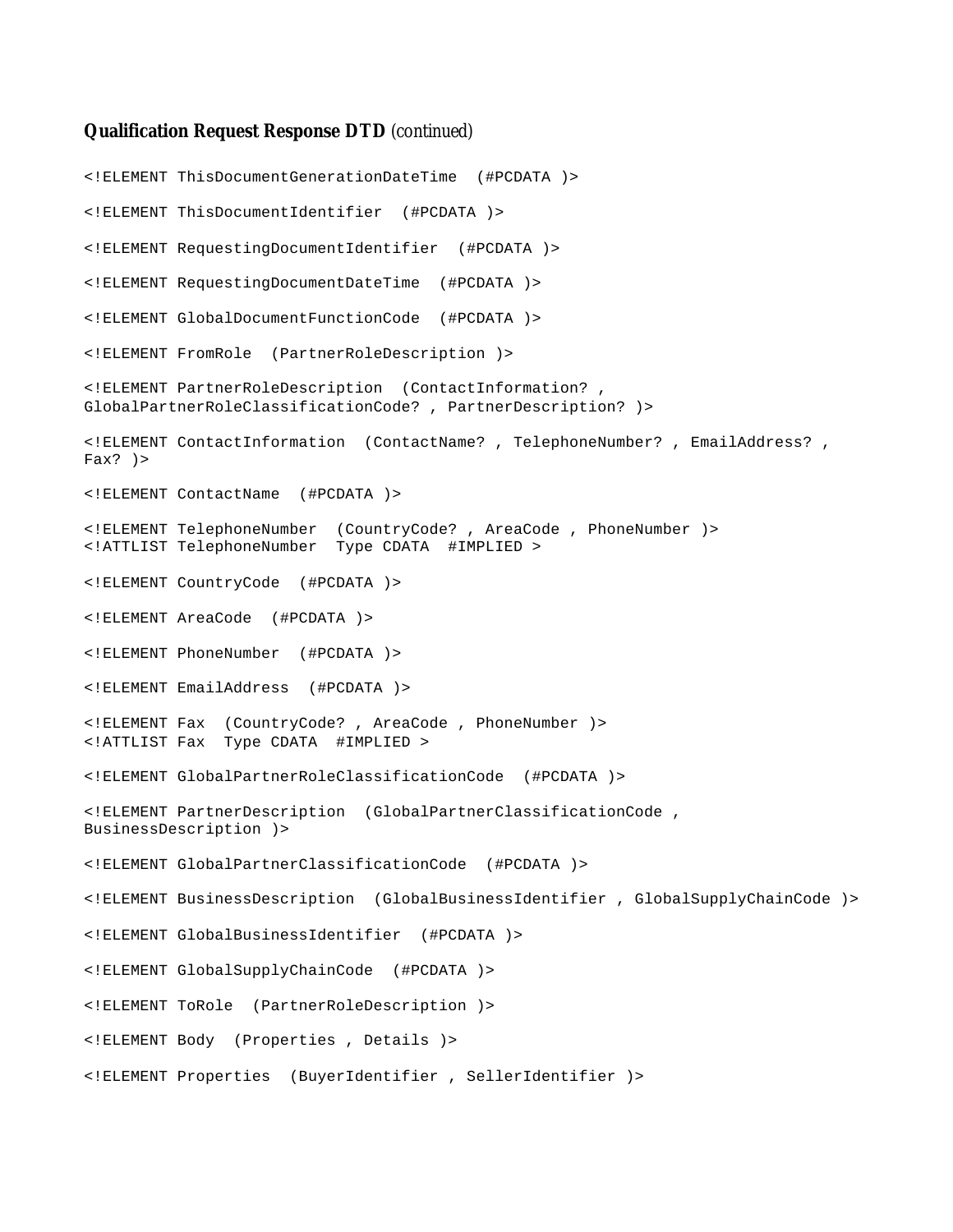#### **Qualification Request Response DTD** (continued)

<!ELEMENT BuyerIdentifier (#PCDATA )> <!ELEMENT SellerIdentifier (#PCDATA )> <!ELEMENT Details (StatusInformation )> <!ELEMENT StatusInformation (Status , Description? )> <!ELEMENT Status (#PCDATA )> <!ELEMENT Description (#PCDATA )>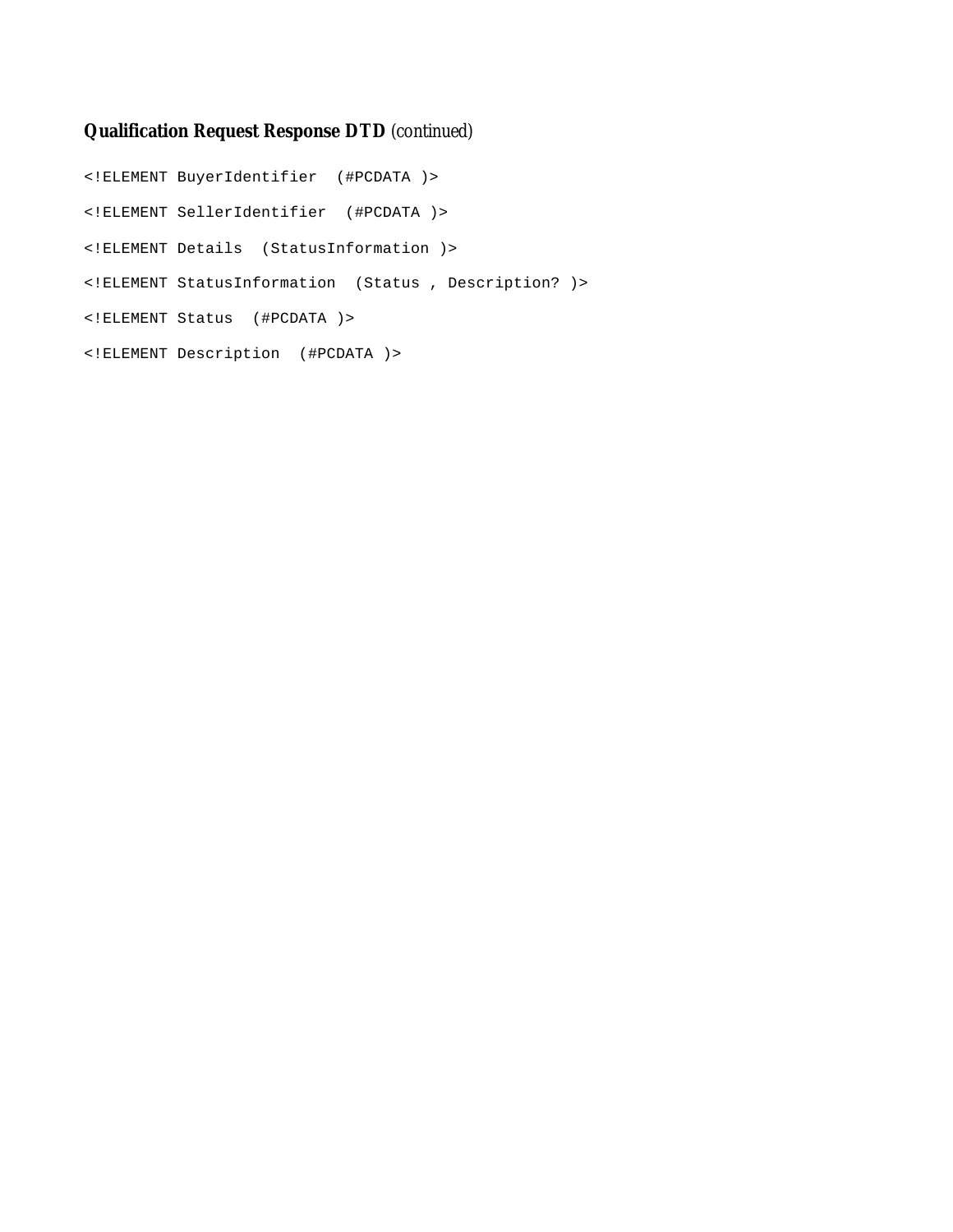

# CATALOG AND RFQ

**IMPORTANT: While the information and data contained herein are presented in good faith, it is provided gratis "as is" for your guidance only and neither BASF Corporation, The Dow Chemical Company, nor E.I. duPont de Nemours and Co., Inc. represent or warrant that any use of the materials or standards disclosed herein will not infringe patent, copyright, trademark, trade secret or other intellectual right of any third party.**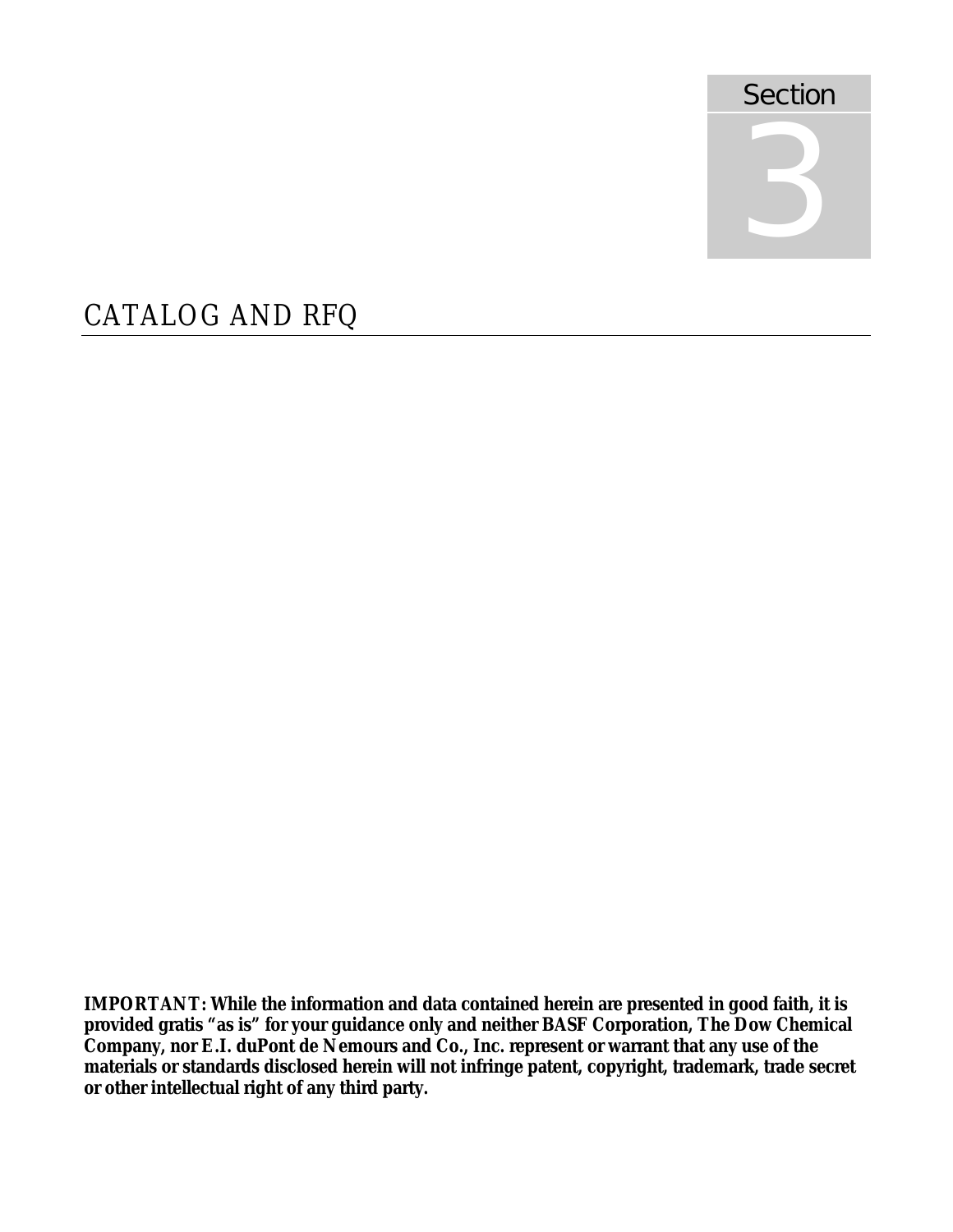# **Catalog and RFQ Table of Contents**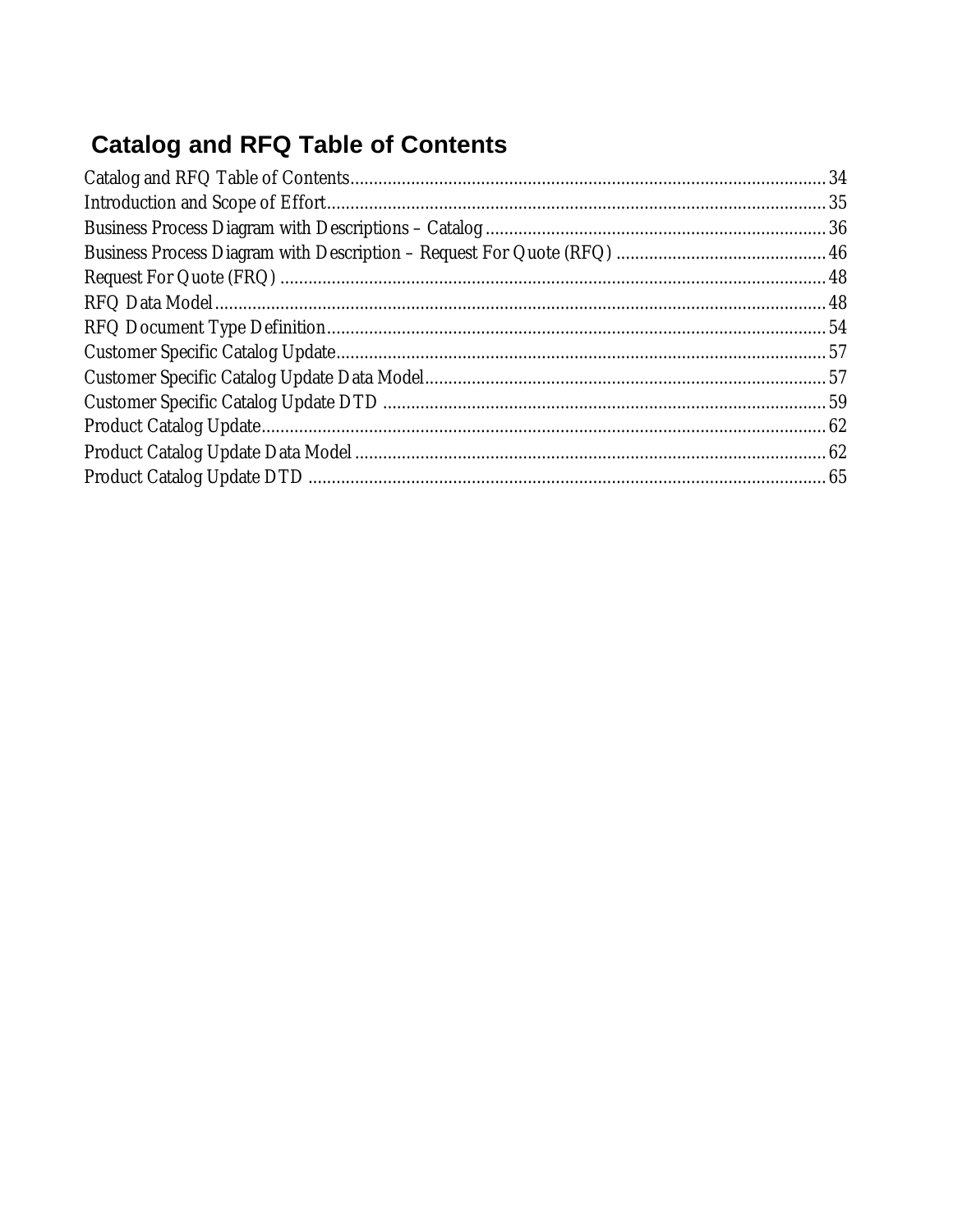### **Introduction and Scope of Effort**

This section of the document defines the data exchange interfaces necessary to support the sharing of data regarding products, for the purpose of populating catalogs which make possible the promotion, selection, purchasing and sales of chemical products over a Marketplace. The following business transactions are supported and discussed in detail below:

- **Product Catalog Update** Updates the entries in a Product Catalog. This transaction adds, updates, or deletes whole products or their attributes and related information (e.g., specifications, descriptions, prices).
- **Customer Specific Catalog Update** Updates the entries in a Customer Specific Catalog. This transaction adds, updates or deletes whole products or their related pricing information for a specified Buyer at an item/location level.
- **Request For Quote** Used to request terms different from those available in the Product Catalog.

The Product Catalog Update is used by Sellers to update the Product Catalog on a Marketplace. The Product Catalog contains product information, conditions of sale and list prices viewable by all Registered participants in the Marketplace.

The Customer Specific Catalog Update is used by Sellers to update the Customer Specific Catalog on a Marketplace. This catalog contains special pricing arrangements or conditions of sale between Buyers and Sellers viewable only by the Buyer and the Seller involved in the arrangement.

The Request For Quote is a transaction sent from a Buyer to a Seller to request special conditions of sale different from the standard conditions of sale offered in the Product catalog.

**Note:**The Catalog and RFQ transactions may be used to support communication between a Buyer and Seller through a Marketplace, or direct business-to-business communication. It is assumed that these transactions will be used in support of a Marketplace, and so the descriptions are written in terms of a Marketplace, but any place in the document where "Marketplace" is used may also be interpreted to include direct Buyer to Seller.

#### Key Scope Assumptions

#### CATALOG

- Entries in the Product Catalog are accessible by all parties who have access to the catalog. The ability to provide a product to only a select subset of Buyers for viewing is not supported.
- Customer Specific Catalog entries do not exist independently of Product Catalog entries (i.e., a Seller does not offer a Buyer a special price on a product if that product is not sold in the Marketplace).
- The catalogs are designed to support on-line buying and selling of chemical products; however, they do not to support detailed technical research.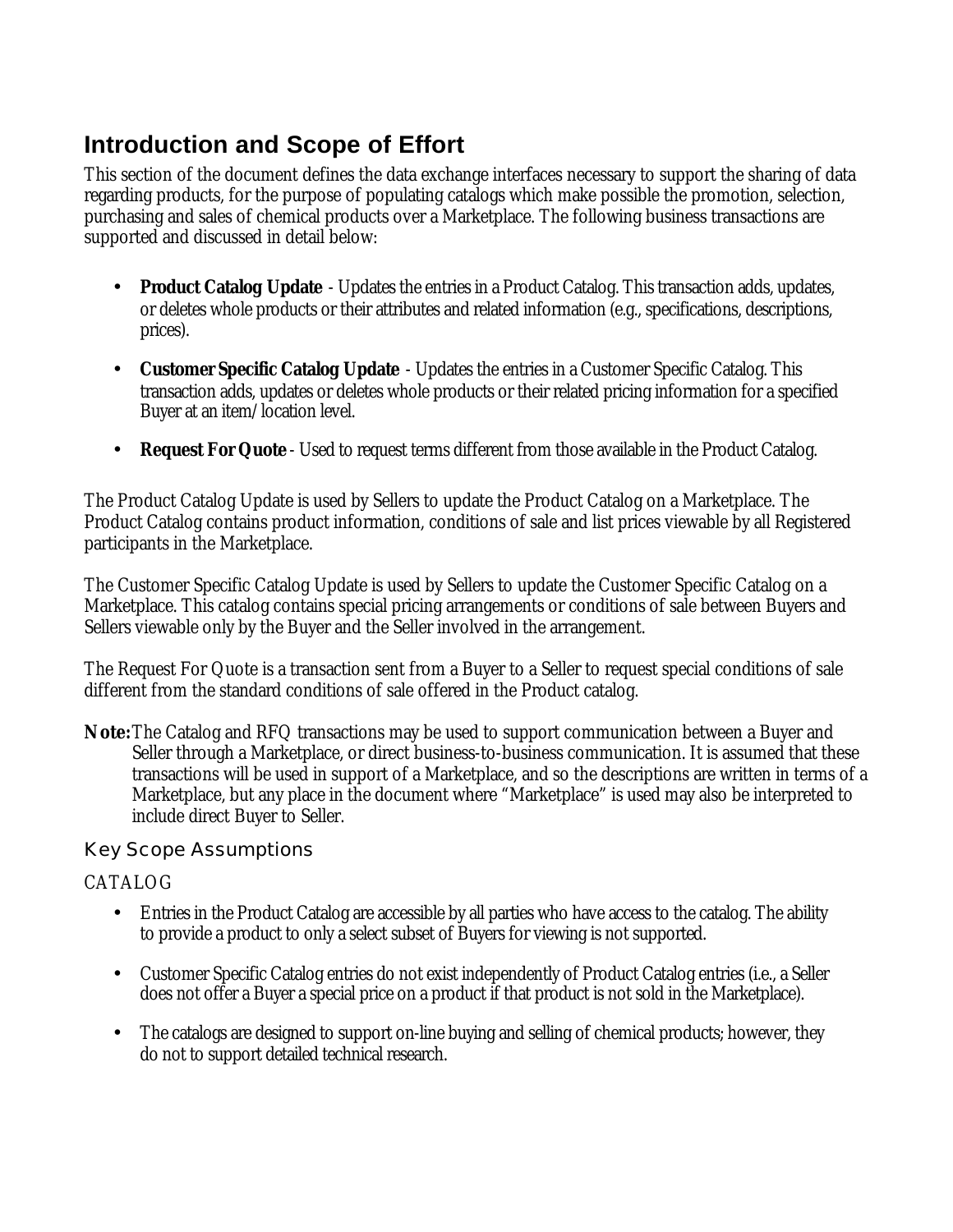#### **Key Scope Assumptions** (continued)

RFQ

- The RFQ is intended for—but not limited to—small companies that need to request simple changes to the standard price or conditions of sale offered in the Product Catalog. The intent is that it is not to be used as the first step for complex negotiations. It is expected that Sellers will attempt to automate the RFQ process as much as possible, but for the foreseeable future this will remain mostly a manual process.
- RFQ's are not interactive; they either generate a negative response (sent via alternate means such as fax, telephone, e-mail) or a positive response (also sent via alternate means) that is followed up with one or more Customer Specific Catalog Update transactions.
- RFQ's are for products in the Product Catalog only.

#### Key Business Model Assumptions

- Each and every orderable item in the Product Catalog has a unique Seller/SKU combination.
- Within the various Marketplace transactions, the D-U-N-S Number is used to uniquely identify individual Buyers, Sellers, and other Business Partners (such as Carriers).
- All catalog maintenance is the responsibility of the Seller, insofar as updates to content via catalog update transactions are concerned. The Marketplace or other entity that receives the transactions and physically maintains the database is responsible for proper sequencing of updates (by date) and maintaining the integrity of the data.
- Sellers maintain the primary sources of information that are loaded into the catalog. "Master" product information is stored in an ERP (or other) system at the Seller. The Seller is responsible for issuing catalog updates to keep the various Marketplace catalogs in synch.
- The Seller (or participating Marketplace) defines the rules for which optional field in the catalogs is populated.

**IMPORTANT:** Providing standard list price information and Buyer-specific pricing information is a desirable function of the Marketplace. With this assumption in mind, a facility for the transmission of pricing information to be stored in a Marketplace catalog is provided in these transactions. However, transmission, storage, and presentation of product pricing information **is not a requirement** for Marketplaces using these transactions.

### **Business Process Diagram with Descriptions – Catalog**

The general business process model for the update of catalog information on an on-line Marketplace is depicted in the following diagram. Solid thick lines illustrate the transaction between the Marketplace and Seller. Dashed thick lines indicate the Buyer to Seller transactions. Solid thin lines illustrate the Buyer to Marketplace transactions (communications can be via phone, fax, email, browser, and use of this eStandard).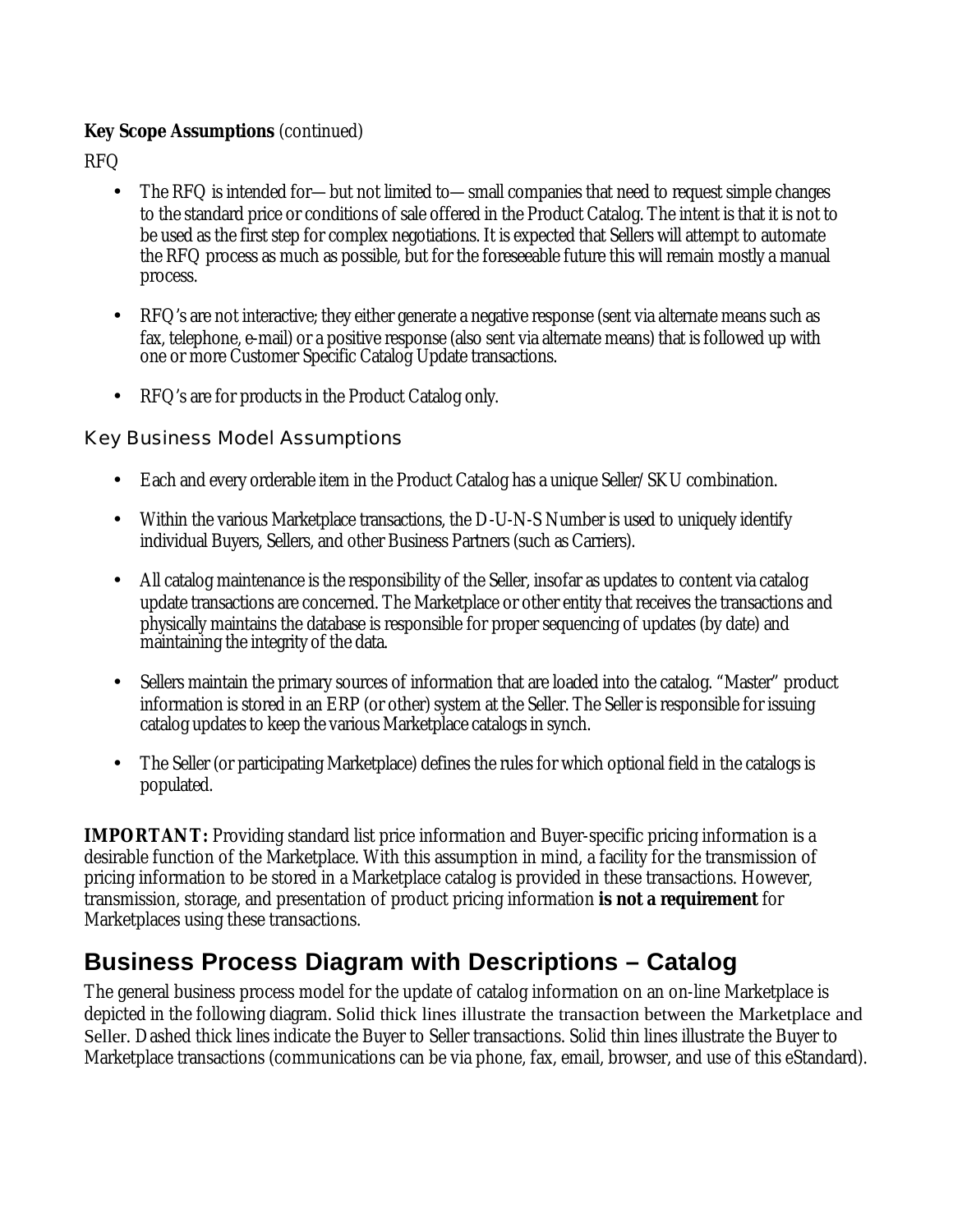### **Business Process Diagram with Descriptions – Catalog** (continued)



Conceptually, there are two components to a catalog. These are individually referenced as the Product Catalog and the Customer Specific Catalog. Sellers update these catalogs as necessary through the use of Product Catalog Update and Customer Specific Catalog Update transactions.

The Product Catalog is where the offered items are defined, along with all key attributes necessary to further qualify or search for the item. It is similar to an Item Master File found in most Sales Order systems.

The Customer Specific catalog contains Buyer specific agreed price and conditions of sale. It also allows for multiple pricing such as location specific pricing for a Buyer.

The Sellers of products offered on the Marketplace perform updates to Product and Customer Specific Catalogs on a Marketplace. Specific scenarios that intiate an update are discussed below, but in general, any change in product information and any new contractual agreements entered into between a Buyer and a Seller should initiate a Customer Specific Catalog Update.

Requirements for catalog content, architecture and other technical definitions are the domain of the Marketplace. Population and maintenance of the actual data in the catalog are the domain of the Sellers. It is anticipated that different emerging Marketplaces have differing business models. In the development of these transactions, and in an attempt to create an "open" standard, various scenarios for catalog management have been incorporated.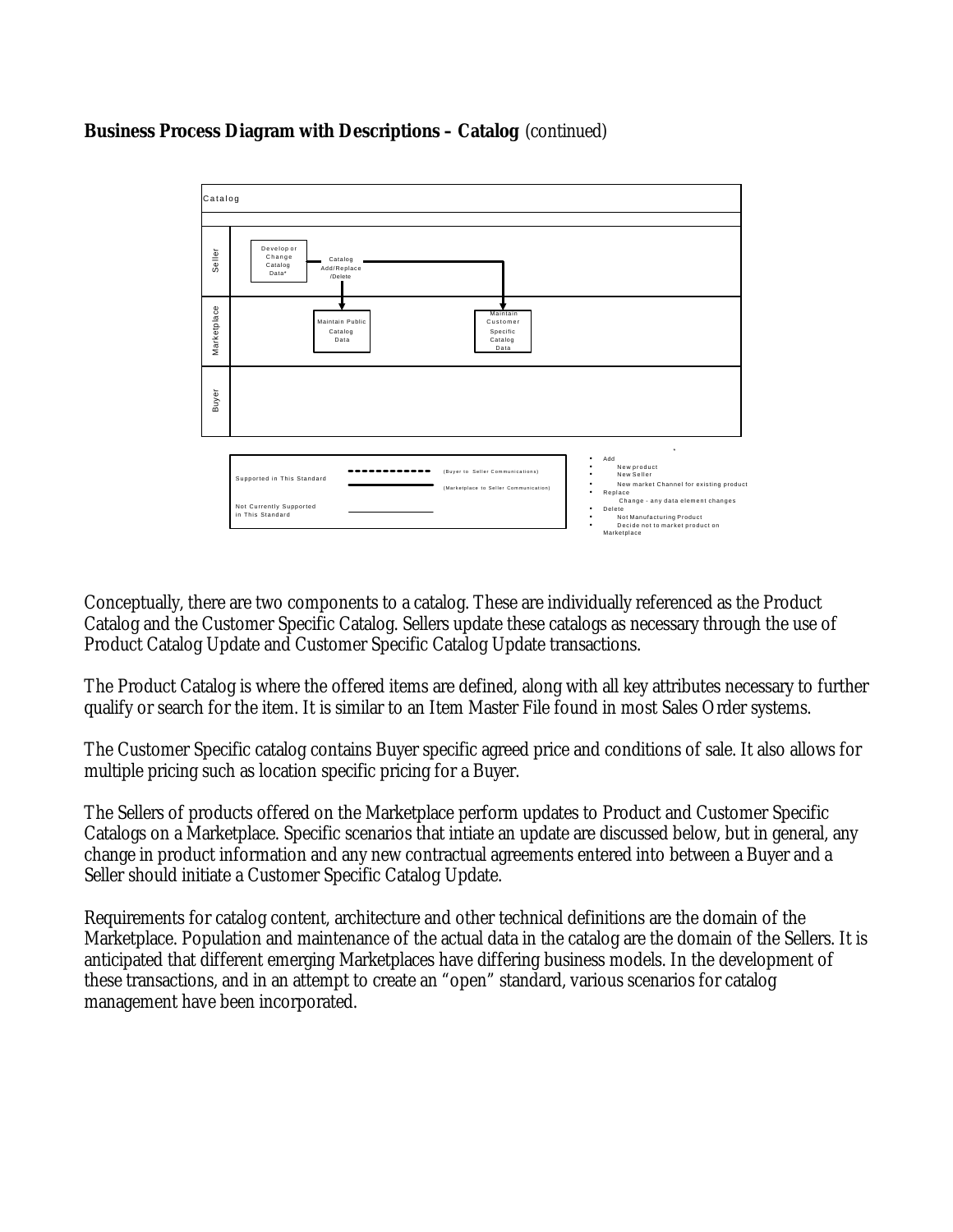# **Business Process Diagram with Descriptions – Catalog** (continued)

### **Marketplace Model**

The most likely scenario is that the Marketplace maintains the Product Catalog and Customer Specific Catalogs on behalf of the Buyers and Sellers. In this case, Sellers transmit Update transactions to the Marketplace, which implements updates to the catalogs.

### **Business-to-Business Model**

In a Business-to-Business situation, catalogs may be resident at either the Seller or Buyer location. If resident at the Buyer, the Seller transmits Updates to the Buyer, who implements the updates to the catalogs. If resident at the Seller, the need for Update transactions becomes less clear because their use becomes a local system design decision. For example, one Seller may choose to use these transactions to promote a common interface for all divisions within the company that need to update catalog information, while another may specify their own internal process.

The following transactions are discussed in greater detail:

- Product Catalog Update
- Customer Specific Catalog Update
- Request for Quote

# Product Catalog Update

The Product Catalog is where the offered item is defined with all key attributes necessary to further qualify or search for the item. It is similar to an Item Master file found in most Sales Order systems.

Just as each implementation of an ERP system (i.e., SAP) is somewhat unique because of differing levels of data capture – it is expected that the different Sellers will populate their catalogs with detail to varying levels (subject to Marketplace rules, if participating in one). Some Sellers may perhaps only define a minimal amount of SKU attributes, while another Seller defines and maintains a much richer file. To accommodate this requirement, much of the data defined in the messages to populate and maintain the catalog is optional.

Included in each item's list of elements in the Product Catalog, and optionally provided by the Seller, may be the "list" price that the Seller has offered to the general population of potential Buyers. These transactions accommodate "common attributes" (those of common interest that span all types of items and are relevant to all items). These transactions also accommodate "unique attributes" (those that are unique, or specific, to a product or group of products). Items within the Product Catalog are available for viewing by all Registered participants in the Marketplace.

The Product Catalog Update is a multi-purpose transaction that is intended to serve the following purposes:

- Add to insert new records into an existing Product Catalog file
- Replace to update existing records in a Product Catalog file
- Delete to remove existing records in a Product Catalog file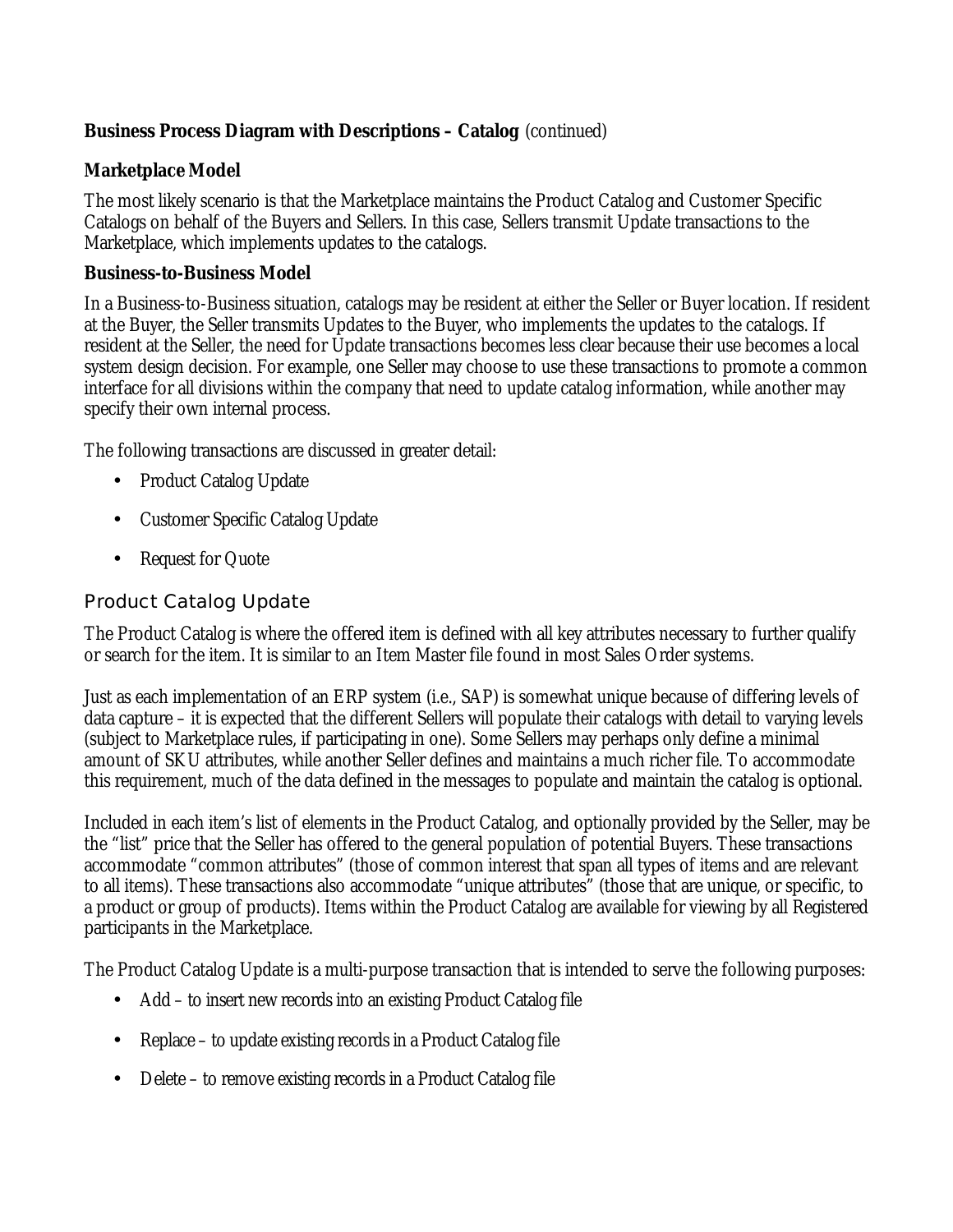# Scenarios for Product Catalog Update

The following scenarios cause Product Catalog Updates and their corresponding Actions:

## • Seller joins a Marketplace initially – **Add**

### *Required to populate the catalog – to "open for business" on the Marketplace*

A Business Partner is joining the Marketplace as a Seller. This scenario occurs either at the startup of the Marketplace itself, or as the Seller makes the strategic decision to market products via the existing Marketplace. In either case, the Seller needs to do an initial load of the items it offers onto the catalog that is accessed by the Buyers of the Marketplace. The initial load is done using a Product Catalog Update transaction, with the Action set to "Add" for every SKU to be offered on the Marketplace. This assumes the Product Catalog is hosted remotely to the Seller.

• Seller introduces new Products – **Add**

## *Required to allow Buyers to purchase new Product introductions*

A Seller that is already selling on a Marketplace, and already has its Product Catalog populated, develops a new product or configuration (creates a brand new SKU) and elects to market this item via the Marketplace. This scenario involves a simple Product Catalog Update (Action = Add) transaction for the SKUs involved. The internal process necessary to initiate this event, and the responsible parties, along with the exact timing, is varied and controlled by the Seller. Since the presence of these SKUs on the catalog may be a requirement for potential Buyers to execute Purchase Orders, timing is critical.

• Seller expands Product offering on Marketplace – **Add**

# *Required to allow Buyers to purchase a broader range of Products*

A Seller that is already selling on a Marketplace, and already has its Product Catalog populated, decides to increase the total items offered on the Marketplace with additional items. This scenario is likely for many reasons, such as, strategic decisions to expand marketing breadth or depth on a particular Marketplace, mergers and acquisitions by the Seller that provide additional products to be marketed, or as part of an overall migration effort to use electronic Marketplaces. There are many possible reasons a Seller may need to occasionally add SKUs to a Marketplace. For these scenarios, a simple Product Catalog Update (Action = Add) transaction for the SKUs is involved. The internal process necessary to initiate this event, the responsible parties involved and the exact timing, may be varied and controlled by the Seller. Since the presence of SKUs on the catalog may be a requirement for potential Buyers to execute Purchase Orders, timing is critical.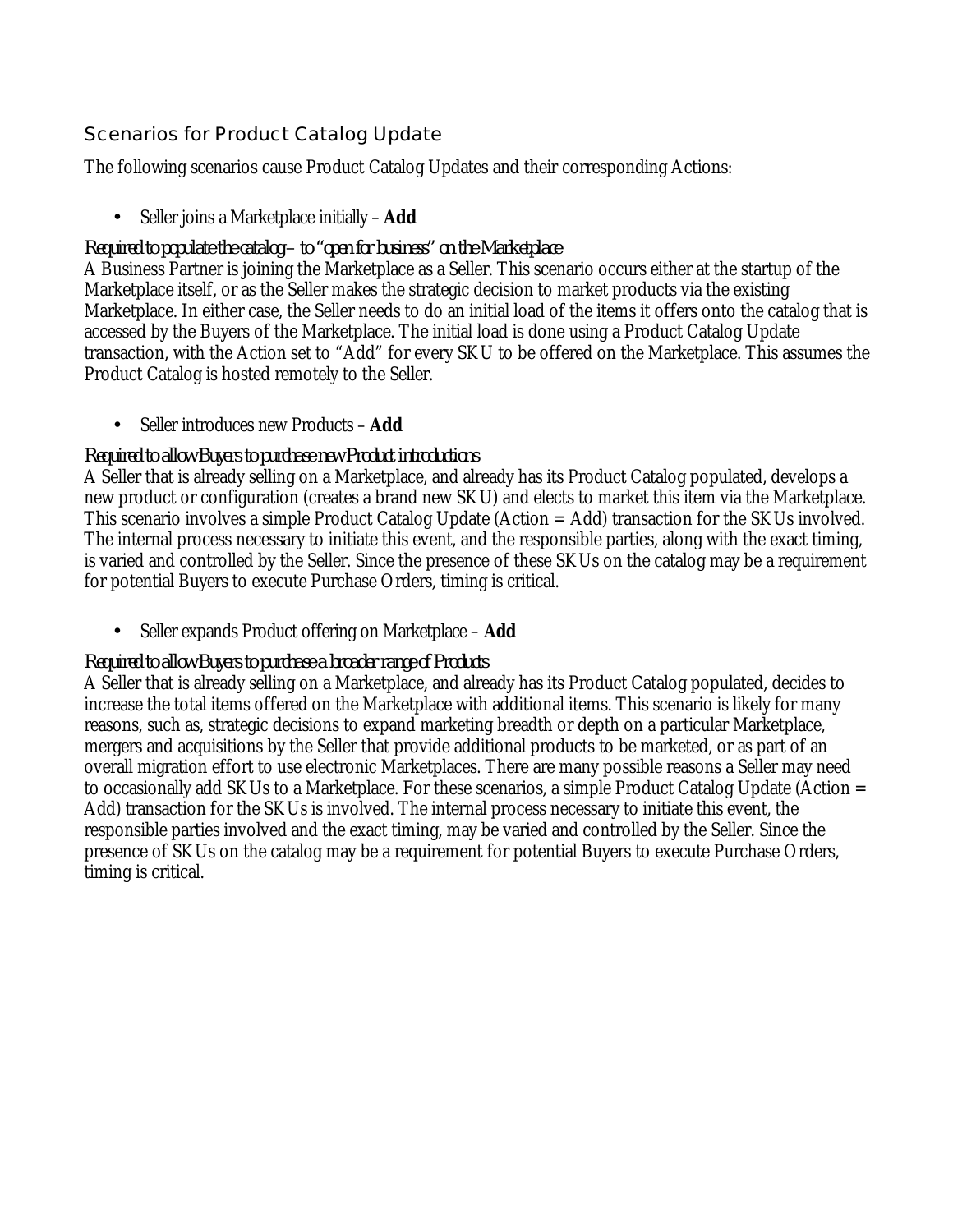## **Scenarios for Product Catalog Update** (continued)

• Seller changes price, conditions of sale or other attributes of an item – **Replace**

### *Required catalog maintenance*

A Seller that is already selling on a Marketplace, and already has its Product Catalog populated, changes any coding associated with an item that is currently offered in the Product Catalog. A key assumption is that the Seller is maintaining the primary source for all catalog data within internal systems and files. Therefore, in order to keep these files and data elements in synchronization with those presented on the Product Catalog, a process is required to identify when updates occur on the internal records which need to be reflected within the Product Catalog. Assuming this process is available, the designated source data elements need to be monitored for changes. Upon changes to any of these designated elements, a Product Catalog (Action = Replace) transaction is generated by the Seller and transmitted to the Marketplace, or the body controlling the Product Catalog.

Sellers make changes to the descriptions, attributes and other related data of their products for any number of reasons. These internal decisions need to be reflected in the overall data integrity of the internal system and the related Product Catalog records. Identifying the need to create a Product Catalog (Action = Replace) transaction, and then correctly populating and transmitting it into the Product Catalog are necessary for proper catalog maintenance. Without these processes in place, the Product Catalog is not synchronized with the internal files resulting in downstream problems as Purchase Orders are placed via the Marketplace. To properly manage this process a Seller may require an automated process to monitor changes to the source system and create corresponding Product Catalog (Action = Replace) records. Without such a process, a Seller risks lack of synchronization if they are participating in any Marketplace at a significant level. As Marketplace activity increases, the need for automated synchronization becomes critical. If a Seller offers the same SKU on multiple Marketplaces, it may be necessary to generate multiple occurrences of the Product Catalog transaction, depending on the hosting strategies deployed.

The Product Catalog (Action = Replace) is designed to provide any and all possible elements to be changed. It is possible to use this transaction to convey only those items that have changed and their corresponding new data. In this scenario, the receiving system or Marketplace needs to recognize that the elements that are contained in the message need to be updated for the product defined. It is also possible to provide all data relevant to the product so that the receiving system does a delete/replace function to achieve the same result. The decision on the level of data necessary to achieve an update is driven by the needs of the specific Marketplace. These transactions accommodate either design and do not mandate which method must be used.

The presence of synchronized product information on the catalog with current and up-to-date internal codes may be a requirement for potential Buyers to execute Purchase Orders, which means that timing is critical.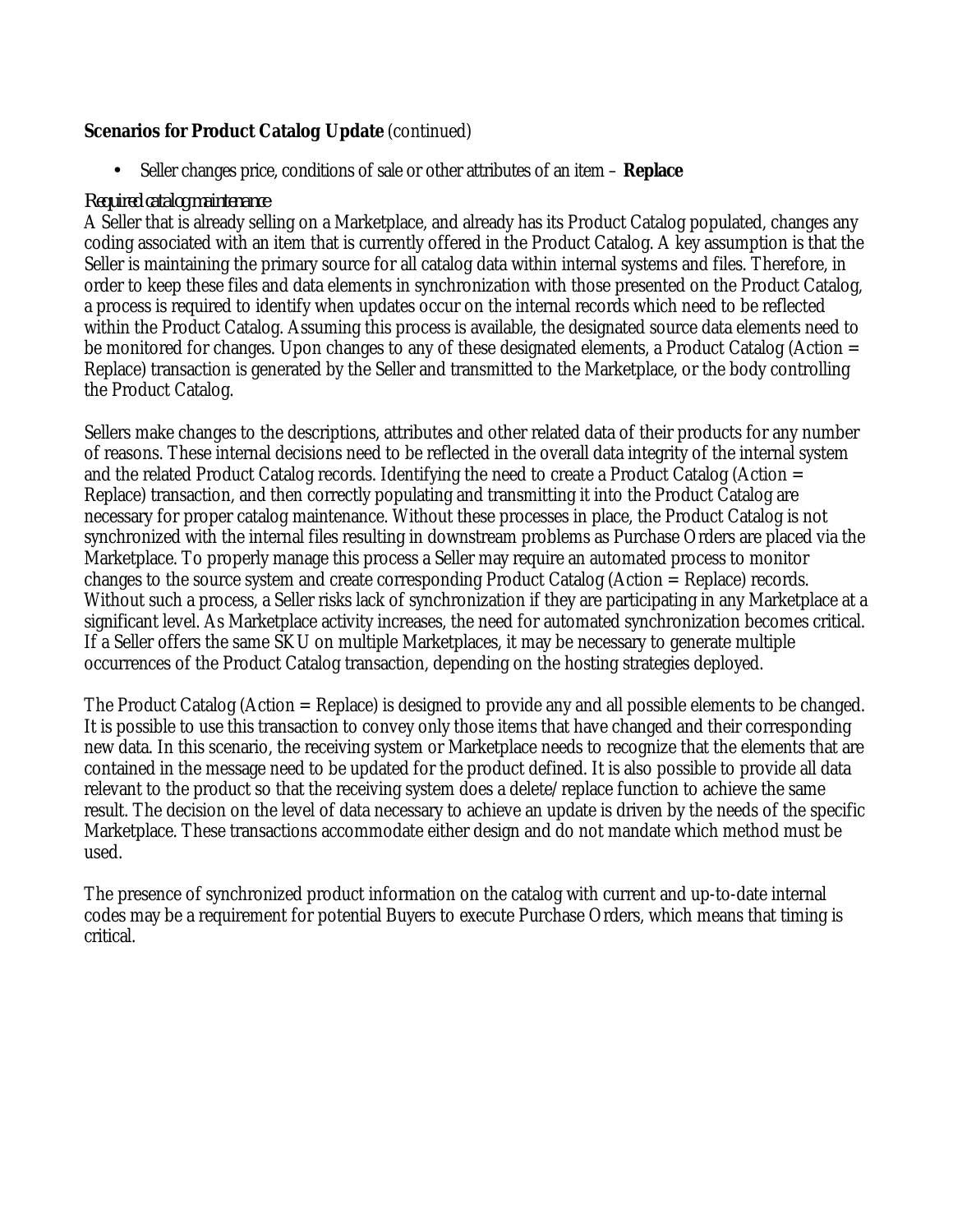## **Scenarios for Product Catalog Update** (continued)

• Seller discontinues a product – **Delete**

#### *Required catalog maintenance*

A Seller that is already selling on a Marketplace, and already has its Product Catalog populated, discontinues a product or configuration (deletes an SKU) and therefore must reflect this in the offerings via the Marketplace. This scenario involves a simple Product Catalog Update (Action = Delete) transaction for the SKUs involved. The internal process necessary to initiate this event, and the responsible parties, along with the exact timing may be varied and controlled by the Seller. Since the presence of these SKUs on the catalog allows potential Buyers to execute Purchase Orders, timing is critical. Timely Deletes ensure potential Buyers are not misled into thinking a Seller is still offering Products it has in fact discontinued.

• Seller elects to remove an item from Marketplace – **Delete**

#### *A product will continue to exist, but it will no longer be available on the Marketplace, so removal will preclude further orders via the Marketplace.*

A Seller that is already selling on a Marketplace, and already has its Product Catalog populated, decides to restrict the total items offered on the Marketplace by deleting one or more items. This scenario is likely for many reasons, which include strategic decisions to narrow marketing breadth or depth on a particular Marketplace, divestitures of business units or Product lines by the Seller which limit products to be marketed, part of an overall strategy/migration effort to reduce the use of electronic Marketplaces, shifting from one Marketplace to another for competitive reasons. There are many possible reasons a Seller may need to occasionally delete products or particular SKUs from a Marketplace. For these scenarios, a simple Product Catalog Update (Action = Delete) is involved. The internal process necessary to trigger this event, and the responsible parties, along with the exact timing may be varied and controlled by the Seller. Since the presence of these SKUs on the catalog allow potential Buyers to execute Purchase Orders, timing is critical. Timely Deletes ensure potential Buyers are not mislead into thinking a Seller is still offering products it has in fact discontinued.

# Customer Specific Catalog Update

The Customer Specific catalog contains Buyer specific agreed price and conditions of sale. It also allows for multiple pricing such as location specific pricing for a Buyer. Therefore, entries are not available for viewing by all Registered participants in the Marketplace, only those participants for whom the special pricing is intended. The Customer Specific Catalog is meant to facilitate the contractual agreements inherent in Business-to-Business relationships. It is not assumed that Customer Specific data is a mandatory requirement of the Marketplace; however, it provides for the storage and maintenance of this level of data in the event that it is relevant.

These transactions do not assume that there are two separate and distinct physical catalogs, nor does it assume where these files are physically resident. Conceptually, a Seller may maintain a single catalog that contains list pricing as well as contractual pricing, host this catalog internally or externally, and these transactions should accommodate that choice.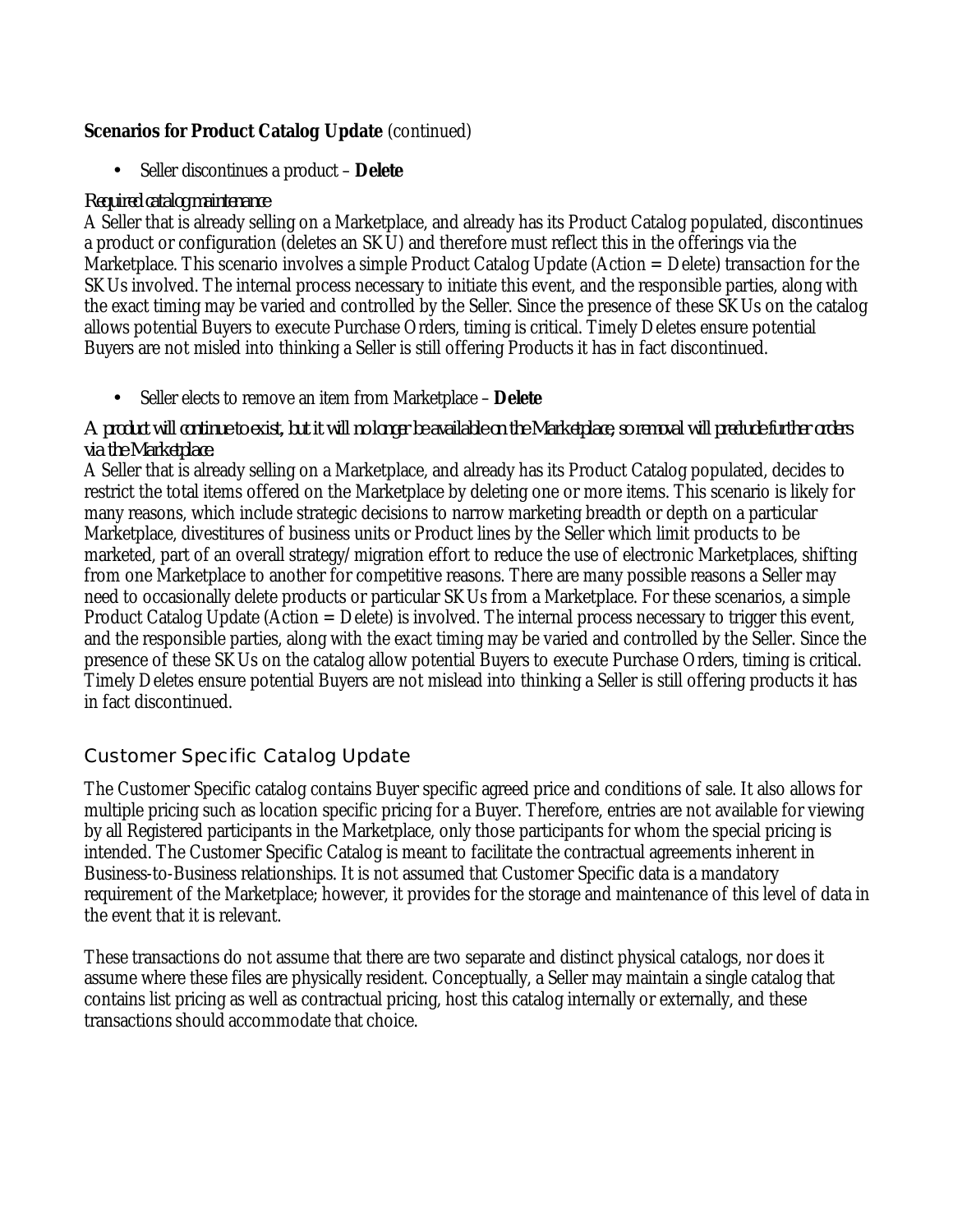# **Customer Specific Catalog Update** (continued)

The purpose of logically separating into "Product" and "Customer Specific" is to accommodate the different emerging business models and expected Marketplace functions. In a Business-to-Consumer model (B2C), as well as a "Big Business-to-little business" model (B2b) many Buyers are looking to procure commodity items from Sellers using searchable catalogs that typically contain list pricing. Many of the emerging Chemical Marketplaces are expected to cover the contract business space where Buyers and Sellers already conduct commerce for large volumes of pre-determined Product over defined time periods. This activity is prevalent in the Chemical Industry, and this emerging Business-to-Business Model was adopted for these transactions to support the "Customer Specific Catalog" concept.

By providing public versus private content, and using different transactions accordingly, the transactions are able to meet the various needs currently envisioned within the rapidly developing Marketplace environment.

The Customer Specific catalog update is similar to the Product Catalog Update in that it is also a multipurpose transaction intended to serve the following purposes:

- Add –insert new records into an existing Customer Specific Catalog file
- Replace –update existing records in a Customer Specific Catalog file
- Delete –remove existing records in a Customer Specific Catalog file

# Scenarios for Customer Specific Catalog Update

Because the content and purpose of the Product Catalog and Customer Specific Catalog are different, the causes and effects relative to these are different. Conceptually, the Product Catalog contains general information to be used by generic Marketplace Buyers, and Customer Specific Catalog items are generally a result of a negotiated process that may have been initiated by a Request for Quote.

The following scenarios outline causes for Customer Specific Catalog Updates and their corresponding Actions:

• Seller joins a Marketplace initially – **Add**

# *Required to populate the catalog – to "open for business" on the Marketplace*

A Business Partner is joining the Marketplace as a Seller. This scenario occurs either at the startup of the Marketplace itself, or as the Seller makes the strategic decision to market products via the existing Marketplace. In either case, the Seller needs to do an initial load for the items already covered by existing contracts for Buyers already established on the Marketplace. To facilitate this, each product covered by a Buyer specific price or conditions of sale that may be potentially ordered must be loaded via a Customer Specific Update (Action = Add) transaction. These transactions must follow the load of the Product Catalog Update for each SKU, since the Product Catalog acts as parent to the Customer Specific Catalog records. This assumes the Customer Specific Catalog is hosted remotely to the Seller.

**Note:** This only needs to be done for Products of potential Buyers on the Marketplace. As new Buyers join the Marketplace, if any contracts exist for that relationship, those Customer Specific Catalog updates are processed at that time.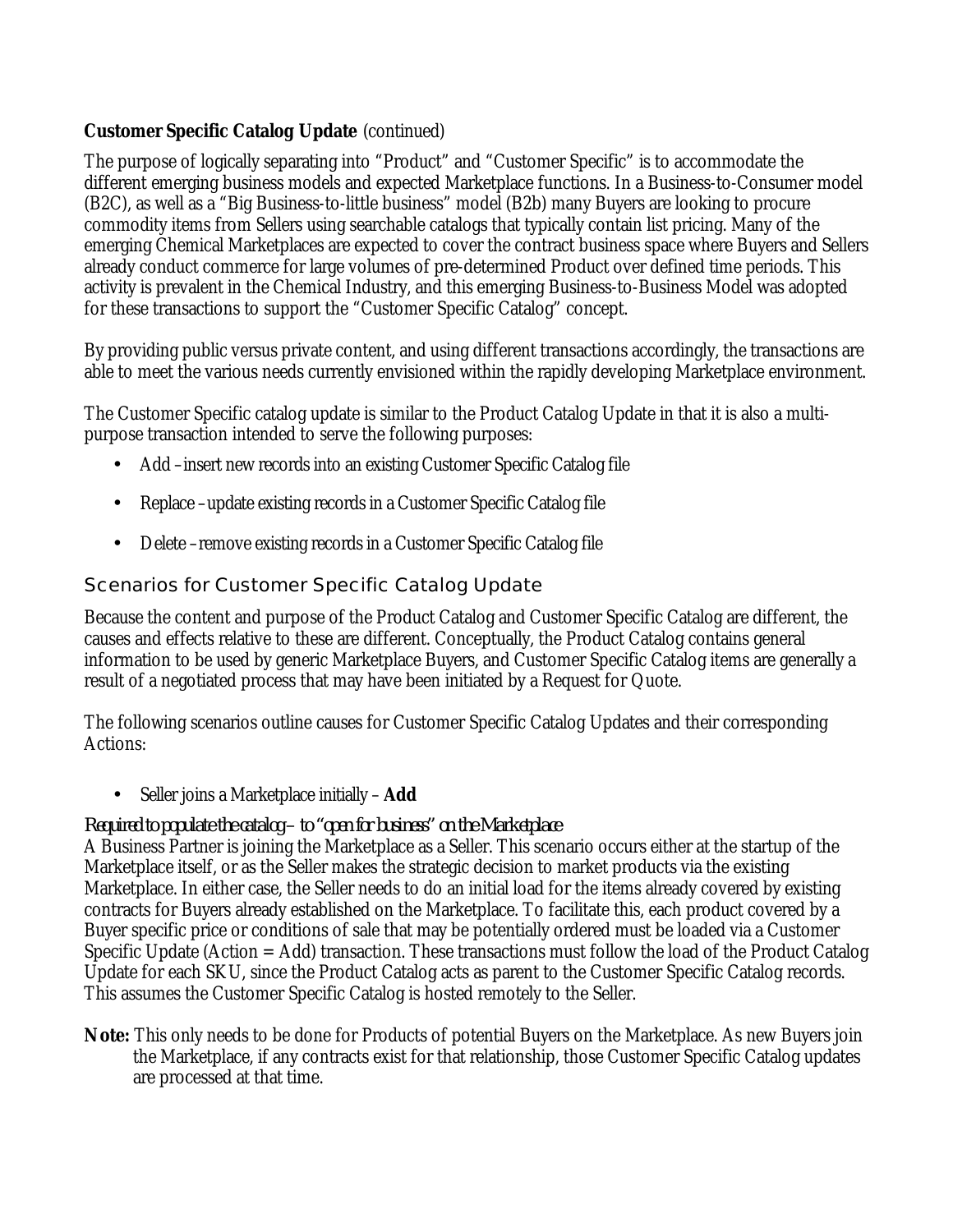# **Scenarios for Customer Specific Catalog Update** (continued)

• Seller accepts an RFQ – **Add**

#### *Required to allow Buyers to purchase product at Buyer specific pricing*

A Seller that is already selling on a Marketplace, and already has its Product Catalog populated, receives and accepts an RFQ from a potential Buyer. Upon acceptance of this, a Customer Specific Catalog Update (Action = Add) is issued to allow this agreement to be executed in the forthcoming orders from this Buyer.

The internal process necessary for this event, and the responsible parties, along with the exact timing may be varied and controlled by the Seller. Since the presence of these records on the Customer Specific Catalog may be a requirement for potential Buyers to execute correct Purchase Orders, timing is critical.

#### • Seller introduces new Products – **Add**

*Required to allow certain Buyers to purchase new product introductions at Buyer specific prices and conditions of sale.* A Seller that is already selling on a Marketplace, and already has its Product Catalog populated, develops a new product or configuration (creates a brand new SKU) and elects to market this item via the Marketplace. Assuming the pre-requisite Product Catalog Update (Action = Add) transaction for the SKUs has already been processed, a Customer Specific Catalog Update (Action = Add) must follow for those instances necessary to allow Buyer specific pricing and conditions of sale to be enabled immediately. The internal process necessary for this event, and the responsible parties, along with the exact timing may be varied and controlled by the Seller. Since this is a new product, it is likely that the occurrence of pre-arranged Buyer specific pricing and conditions of sale for these items may be limited. Since the presence of these SKUs on the catalog may be a requirement for contract Buyers to execute properly priced Purchase Orders, timing is critical.

• Seller expands product offering on Marketplace for items which are covered by contracts or agreements previously negotiated outside the Marketplace – both Buyer and Seller are Marketplace participants – **Add**

### *Required to allow contract Buyers to purchase a broader range of products*

A Seller that is already selling on a Marketplace, and already has its Product Catalog populated, decides to increase the total items offered on the Marketplace by adding additional items. This scenario is likely for many reasons, such as, strategic decisions to expand marketing breadth or depth on a particular Marketplace, mergers and acquisitions by the Seller that provide additional Products to be marketed, part of an overall migration effort to use electronic Marketplaces. There are many possible reasons a Seller may need to occasionally add SKUs to a Marketplace. For these scenarios, after the Product Catalog Update (Action = Add) transaction for the SKUs is processed, a subsequent Customer Specific Catalog Update (Action = Add) must follow. The internal process necessary for this event, and the responsible parties, along with the exact timing may be varied and controlled by the Seller. Since the presence of these SKUs on the catalog may be a requirement for contract Buyers to execute properly priced Purchase Orders, timing is critical.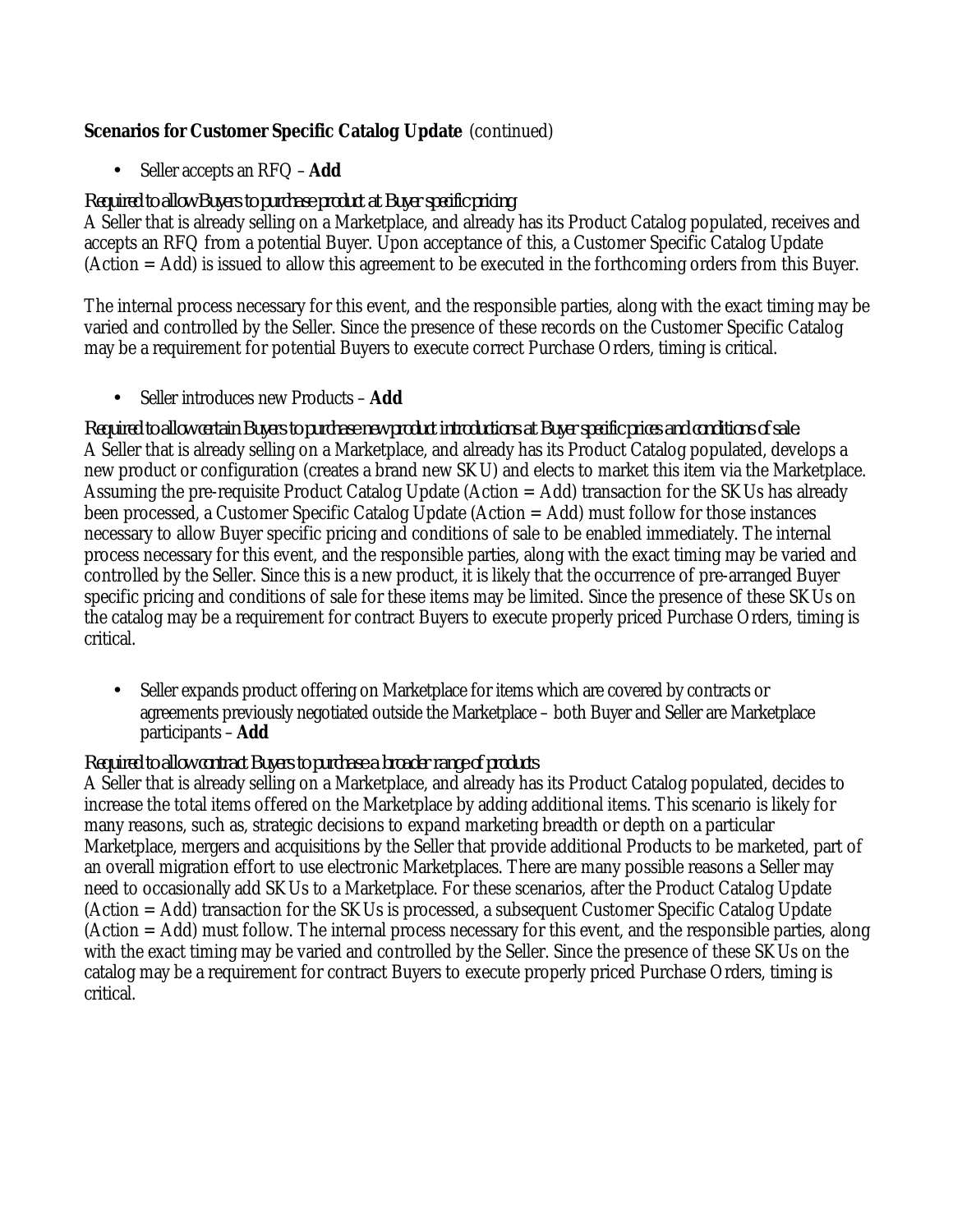# **Scenarios for Customer Specific Catalog Update** (continued)

• Seller changes price, conditions of sale or other item attributes covered by an agreement – **Replace**

### *Required catalog maintenance*

A Seller that is already selling on a Marketplace, and already has its Customer Specific Catalog populated, changes any coding associated with an item that is currently offered on the Customer Specific Catalog. A key assumption is that the Seller is maintaining the primary source for all catalog data within internal systems and files. Therefore, in order to keep these files and data elements in synchronization with those presented on the Customer Specific Catalog, a process is required to identify when updates occur on the internal records which need to be reflected within the Marketplace Customer Specific Catalog. Assuming this process is available, the designated source data elements need to be monitored for changes. Upon changes to any of these designated elements, a Customer Specific Catalog (Action = Replace) transaction is generated by the Seller and transmitted to the Marketplace, or the body controlling the Customer Specific Catalog.

Likely scenarios that may drive this event include:

- A contract is lapsing and the Seller wants to extend the current price
	- **Note:**This scenario assumes the Marketplace deletes or otherwise makes unavailable the Customer Specific Catalog records upon expiration of the contract date. If this is not the case and the expiration date acts only as information, then this scenario does not trigger the need for the Customer Specific Catalog Update (Action = Replace) transaction since a lapsed contract is still "valid."
- A contract price is re-negotiated during the term of the contract Buyer agrees

The Customer Specific Catalog (Action = Replace) is designed to provide all data relevant to the agreement so that the receiving system does a delete/replace function with respect to that agreement.

Since current and up-to-date internal codes, including Buyer specific pricing, along with the presence of synchronized data on the catalog may be a requirement for contract Buyers to execute properly priced Purchase Orders, timing is critical.

• Seller discontinues a product – **Delete**

### *Required catalog maintenance*

A Seller that is already selling on a Marketplace, and has Customer Specific Catalog entries for an SKU that becomes discontinued must be reflected in the Marketplace by processing Customer Specific Catalog Update (Action = Delete) transactions. This scenario involves a simple Customer Specific Catalog Update (Action = Delete) transaction for each of the contracts associated with the SKUs involved. These should be processed prior to the Product Catalog Update deletes of the parent items. The internal process necessary for this event, and the responsible parties, along with the exact timing may be varied and controlled by the Seller. Since the presence of these SKUs on the catalog allows contract Buyers to execute Purchase Orders, timing is critical. Timely Deletes ensure Buyers are not misled into thinking a Seller is still offering products it has in fact discontinued.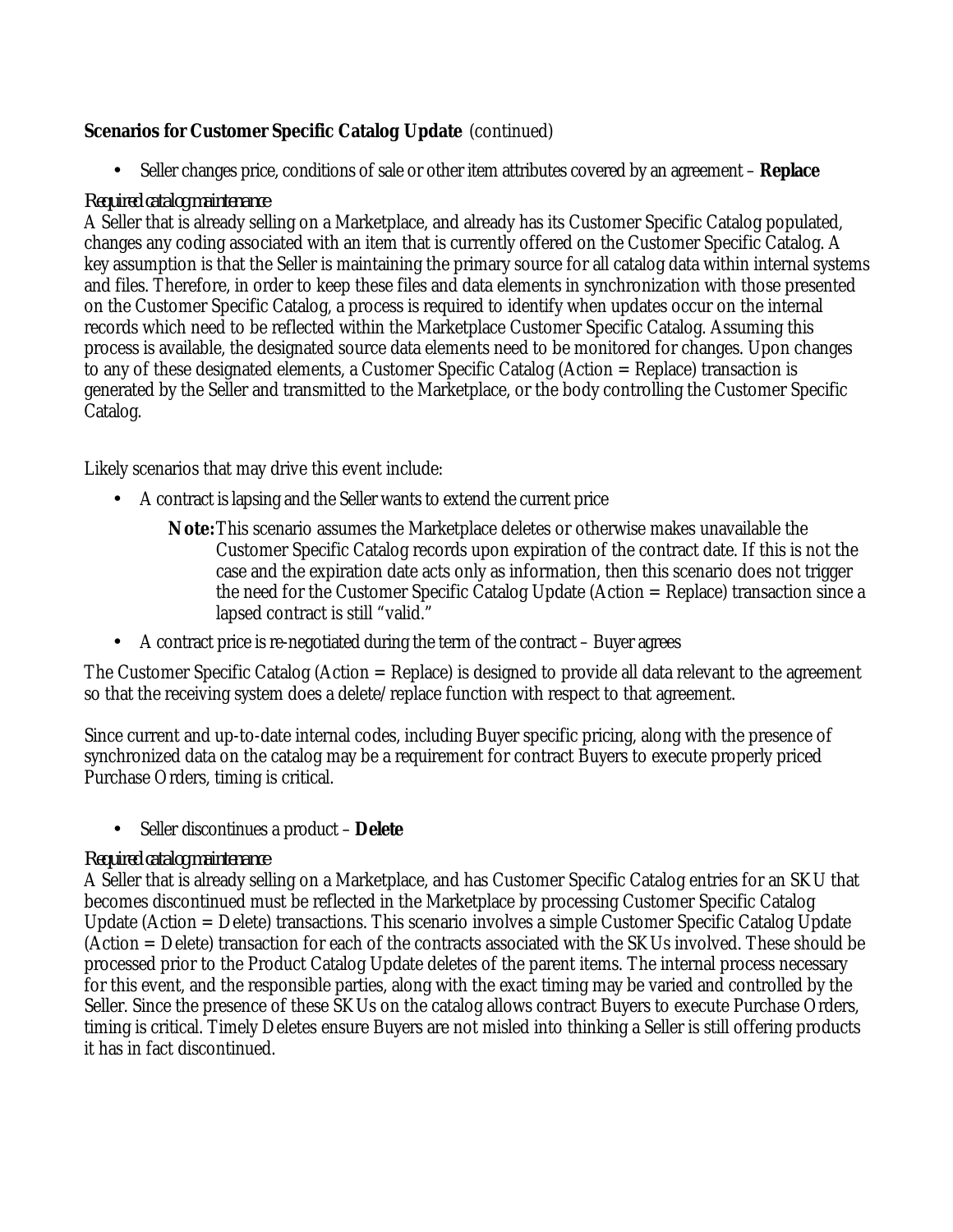# **Scenarios for Customer Specific Catalog Update** (continued)

• Seller elects to remove an item from Marketplace – **Delete**

### *A product continues to exist, but it is no longer be available on the Marketplace, so removal precludes further orders via the Marketplace*

A Seller that is already selling on a Marketplace, and already has its Customer Specific Catalog populated, decides to restrict the total items offered on the Marketplace by deleting one or more items. This scenario is likely for many reasons, such as, strategic decisions to narrow marketing breadth or depth on a particular Marketplace, divestitures of business units or product lines by the Seller which limit Products to be marketed, part of an overall strategy/migration effort to reduce the use of electronic Marketplaces, shifting from one Marketplace to another for competitive reasons. There are many possible reasons a Seller may need to occasionally delete SKUs from a Marketplace. For these scenarios, Customer Specific Catalog Update (Action = Delete) transactions for each of the contract items for each of the SKUs involved is necessary. The internal process necessary to trigger this event, and the responsible parties, along with the exact timing may be varied and controlled by the Seller. Since the presence of these SKUs on the catalog allow contract Buyers to execute Purchase Orders via this Marketplace, timing is critical. Timely Deletes ensure potential Buyers are not misled into thinking a Seller is still offering products it has in fact discontinued from the Marketplace.

• Marketplace revokes a Buyers' registration from the Marketplace - **Delete**

### *Catalog maintenance*

It is possible for a Marketplace to remove the permission of a Buyer to participate. Under this scenario, no further Purchase Orders are processed or entered into the Marketplace. Removal of existing Customer Specific Catalog records is good practice, but not mandatory. However, depending upon the rules and practices of the particular Marketplace, Customer Specific Catalog Update (Action = Delete) transactions may be necessary.

# General Discussion on Synchronization of Catalog Data

The Product Catalog is expected to be fairly stable, and once a Seller loads it originally, maintenance should be an infrequent event. Conversely, the Customer Specific Catalog is expected to be much more dynamic. The maintenance involved to keep the various Buyer specific pricing and other conditions of sale is more intense. Sellers need to address this issue. The need to maintain accurate and timely Customer Specific Catalog records may play a critical role in a Seller's success of the Marketplace environment. Also, this issue may determine if the Marketplace itself succeeds, because if the Sellers collectively do not maintain the Customer Specific Catalog to the necessary degree, potential Buyers may not consider the Marketplace viable.

A key assumption is that the Seller is maintaining the primary source for all catalog data within internal systems and files. Therefore, in order to keep these files and data elements in synchronization with those presented on the Marketplace catalog(s), a process is required to identify when updates occur on the internal records which need to be reflected within the Marketplace catalog. Assuming this process is available, the designated source data elements need to be monitored for changes. New records need to generate Customer Specific Catalog Update (Action = Add) transactions. Changes to any of these designated elements must generate a Customer Specific Catalog (Action = Replace) transaction by the Seller. Expirations of these agreements or deletions for other reasons must generate Customer Specific Catalog Update (Action =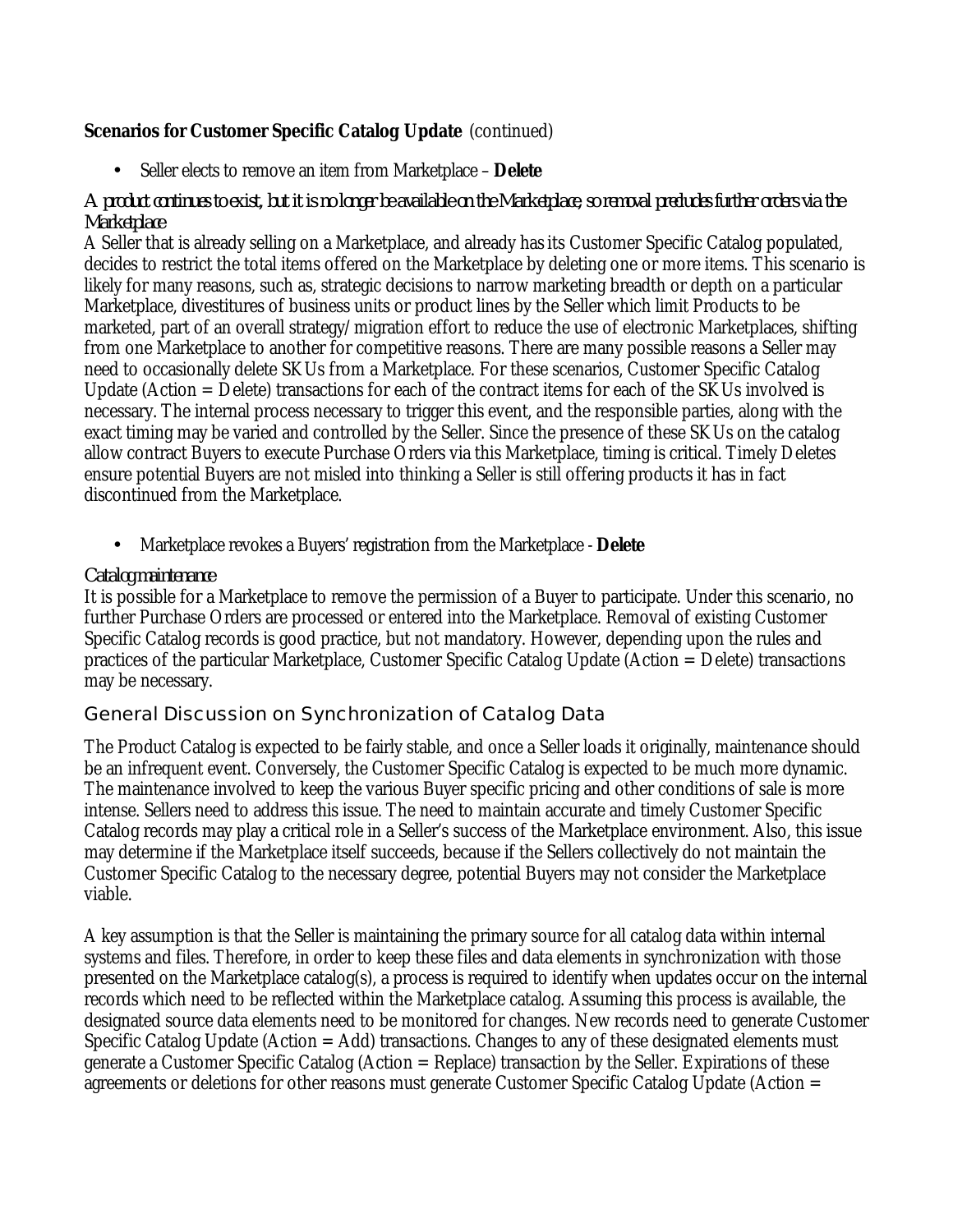# **General Discussion on Synchronization of Catalog Data** (continued)

Delete) transactions, and be transmitted to the Marketplace, or the body controlling the Customer Specific Catalog.

# **Business Process Diagram with Description – Request For Quote (RFQ)**

The general business process model for the Request For Quote is depicted in the following diagram. Solid thick lines illustrate the transaction between the Marketplace and Seller. Dashed thick lines indicate the Buyer to Seller transactions. Solid thin lines illustrate the Buyer to Marketplace transactions (communications can be via phone, fax, email, browser, and use of this eStandard).



In general, the Request For Quote (RFQ) transaction is a mechanism by which a Buyer participating in the Marketplace may request pricing or conditions of sale different from those currently available to that Buyer.

The RFQ process is Buyer initiated. The Buyer determines future demand requirements and Sellers for these items using a variety of methods. The Buyer obtains the standard list price and conditions of sale for the product from the Seller (or from the Product Catalog on Marketplace, if the Marketplace's business model includes this service). If these are acceptable, the Buyer may place an Order. If not, the Buyer may send an RFQ to request a different price or conditions. If accepted (the Seller agrees to enter into a special arrangement with the Buyer), the Customer Specific Catalog may be updated.

# **Marketplace Model**

If a Marketplace is acting as an intermediary, then the RFQ transaction specified herein flows from the Marketplace to the Seller as a result of an intiating Buyer action. The method by which the Buyer does this is not specified as part of the RFQ design since a Buyer could log on to a Marketplace web site via a browser to "build" an RFQ and then press a "send" button.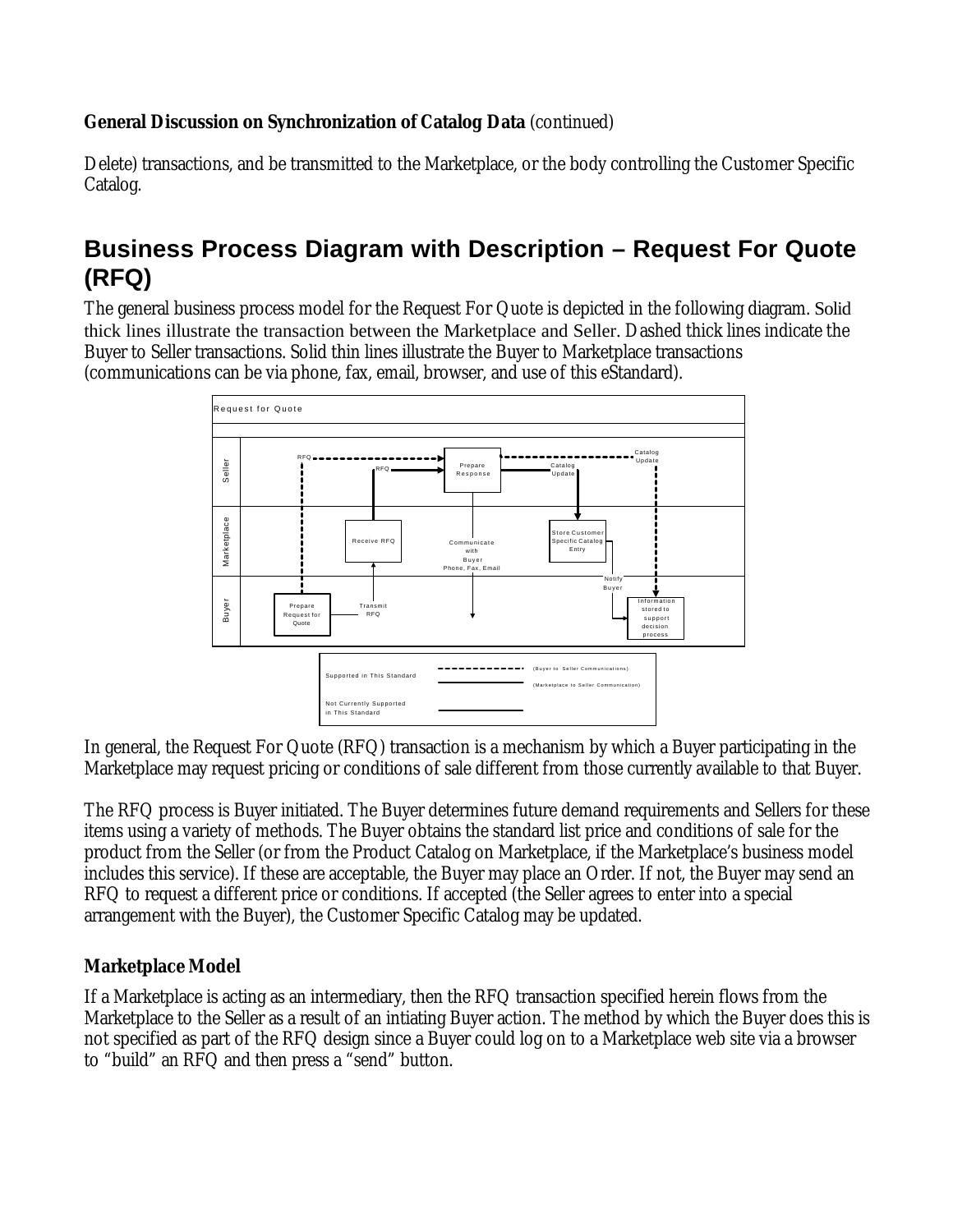# **Marketplace Model** (continued)

If accepted, then a Customer Specific Catalog Update flows back to the Marketplace to insert Buyer specific pricing in the catalog. (Please see the section on Catalog design for more detail).

# **Business-to-Business Model**

In a Business-to-Business situation, the Buyer builds the RFQ transaction and transmits it directly to the Seller. If accepted, the Customer Specific Catalog is updated to reflect the Buyer specific arrangement. This may include a Customer Specific Catalog Update if the catalog is resident at the Buyer. (Please see the section on Catalog design for more detail.)

# Scenarios for Request For Quote

An RFQ always begins with Buyer initiatation. There are three possible outcomes: The Seller rejects all line items in the RFQ; accepts all lines items in the RFQ; or accepts some line items in the RFQ and rejects others.

• Buyer initiates an RFQ which is rejected by the Seller in its entirety

### *External communications occur, but no catalog updates are required*

The RFQ flows to the Seller and is declined by the Seller. The Seller contacts the Buyer and informs the Buyer of the RFQ decision. This communication may occur in various forms (phone, fax, e-mail, etc.). No other action is required.

• Buyer initiates an RFQ which is accepted by the Seller in its entirety

# *External communications occur and catalog updates are required*

The RFQ flows to the Seller and is declined by the Seller. The Seller contacts the Buyer and informs the Buyer of the RFQ decision. This communication may occur in various forms (phone, fax, e-mail, etc.). If a Customer Specific Catalog is involved, the Seller issues one or more Customer Specific Catalog Updates. The transactions are sent to whichever Business Partner maintains the Customer Specific Catalog for this Buyer and Seller.

• Buyer initiates an RFQ which is accepted by the Seller in part

# *External communications occur and catalog updates are required*

The RFQ flows to the Seller and some indiviual line items are declined. The Seller contacts the Buyer and informs the Buyer of the RFQ decision. This communication may occur in various forms (phone, fax, email, etc.). If a Customer Specific Catalog is involved, the Seller issues one or more Customer Specific Catalog Updates for those items that were accepted. The transactions are sent to whichever Business Partner maintains the Customer Specific Catalog for this Buyer and Seller.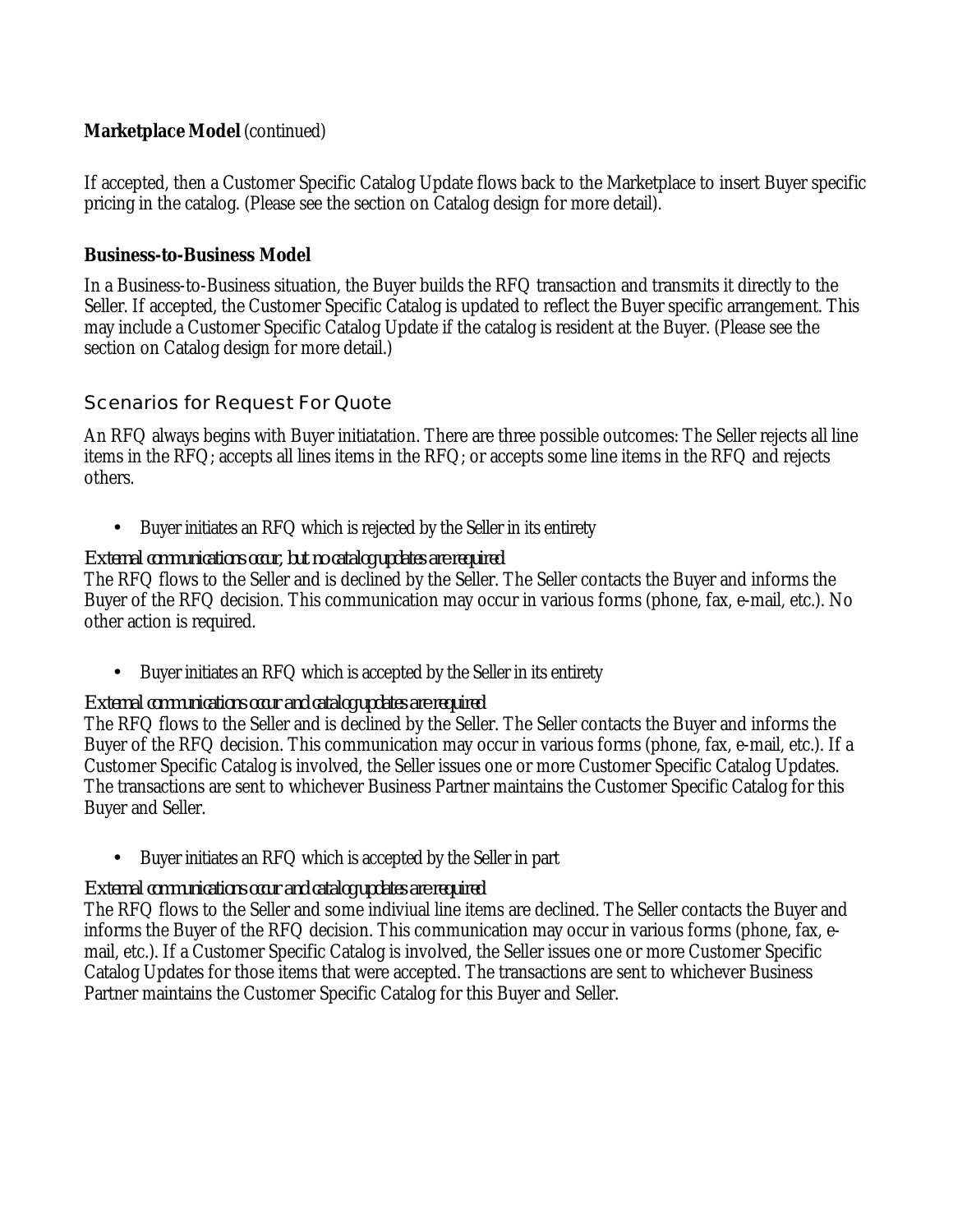# **Request For Quote (FRQ)**

The Request For Quote is used to request terms different from those available in the Product Catalog.

# **RFQ Data Model**

The following diagrams show the graphical representation of the RFQ Data Model:

| Icon                       | <b>Description</b>                      |
|----------------------------|-----------------------------------------|
|                            | Data element has attribute(s)           |
|                            | Data element occurs 0-1 times           |
| $\ast$                     | Data element occurs 0-many times        |
|                            | Data element occurs 1-many times        |
| < connecting data elements | Contains one of the child data elements |
| [ connecting data elements | Contains all of the child data elements |
| Square box with lines      | Data                                    |



Figure 1: RequestforQuote structure.



Figure 2: Header structure.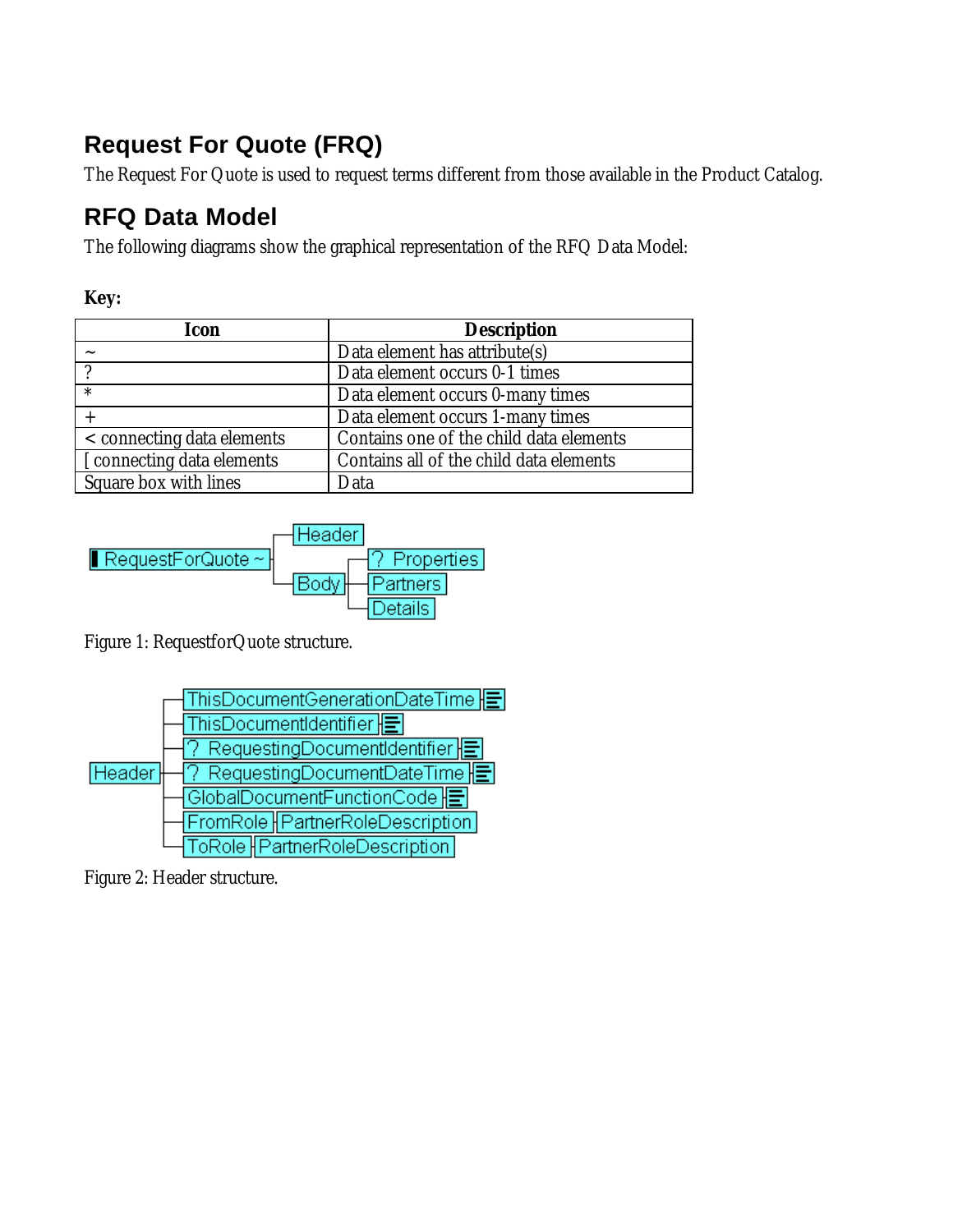

Figure 3: PartnerRoleDescription structure.



Figure 4: Properties structure.



Figure 5: Partners structure.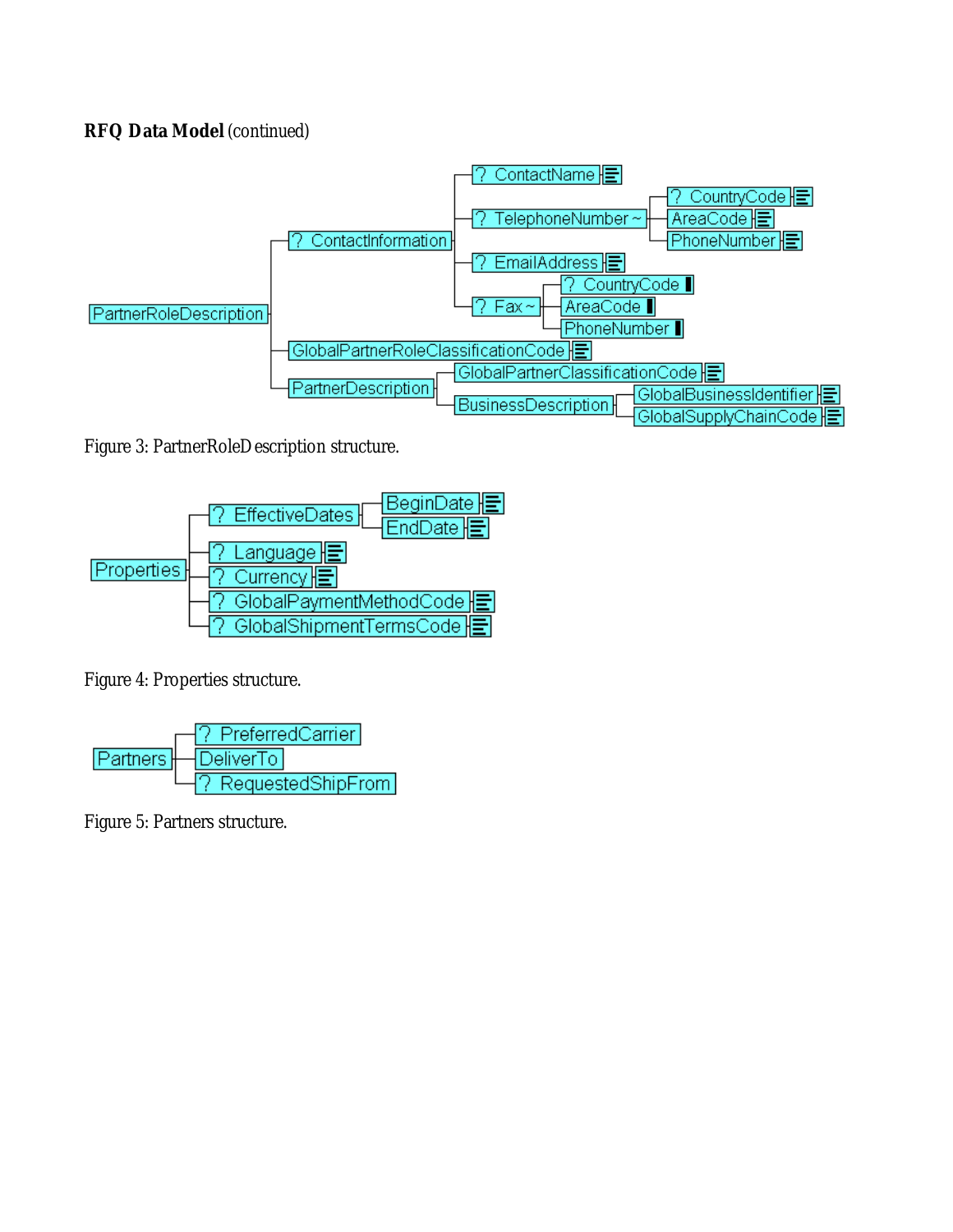

Figure 6: PreferredCarrier structure.



Figure 7: DeliverTo structure.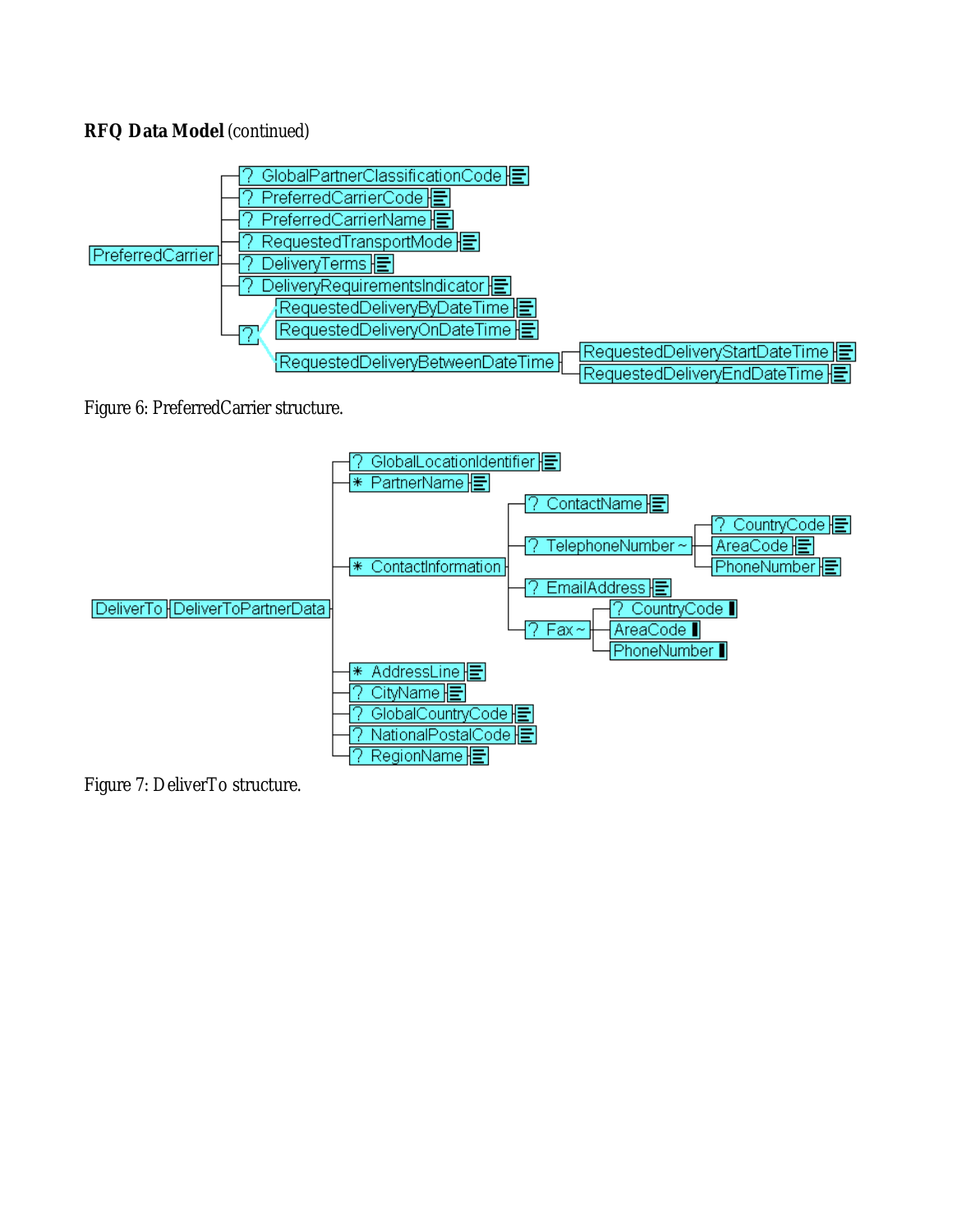

Figure 8: RequestedShipFrom structure.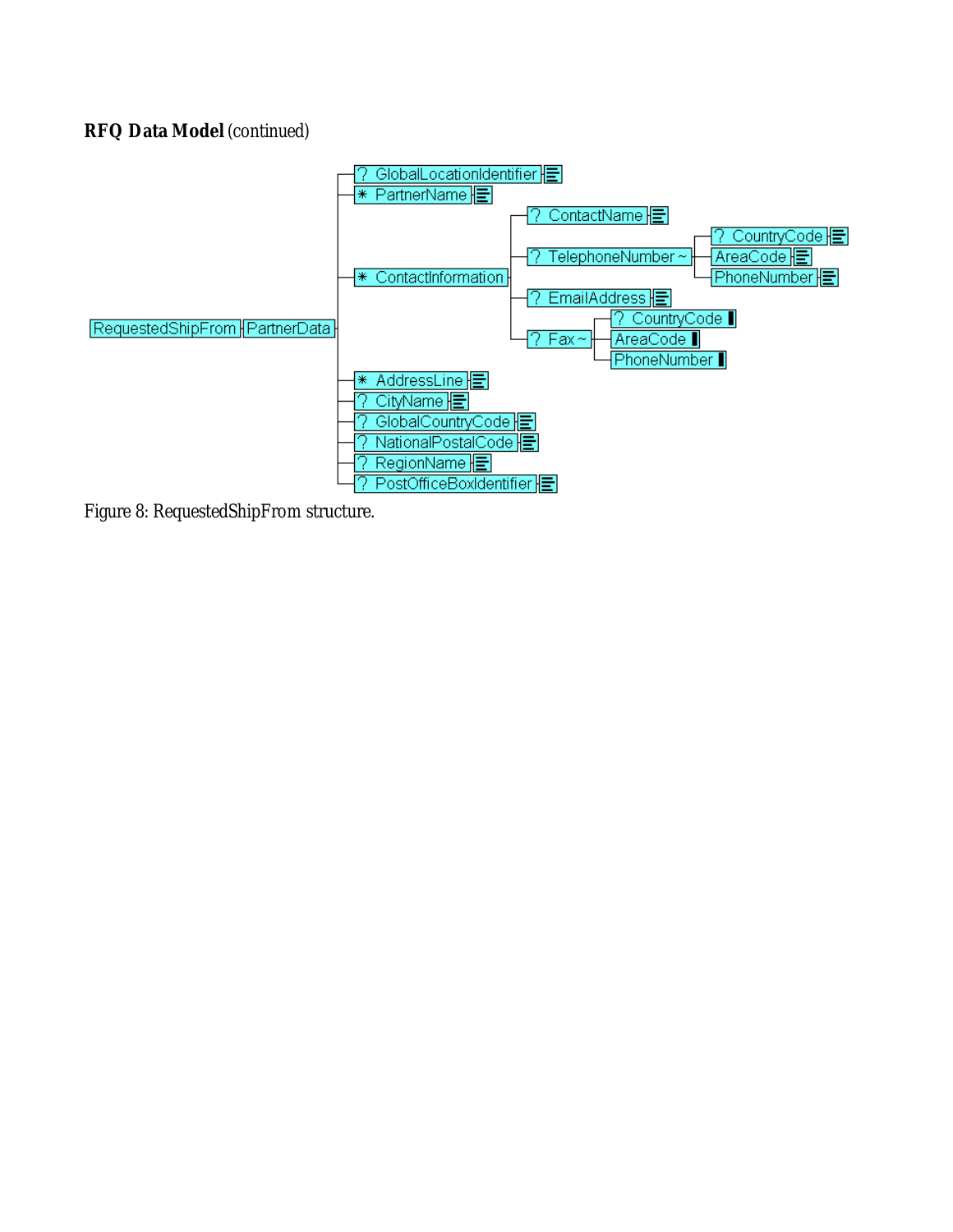

Figure 9: Details structure.

| requestedDeliveryBetweenDateTime RequestedDeliveryEndDateTime | ן <del>⊒</del>  RequestedDeliveryStartDateTime |
|---------------------------------------------------------------|------------------------------------------------|
|                                                               |                                                |

Figure 10: RequestedDeliveryBetweenDateTime structure.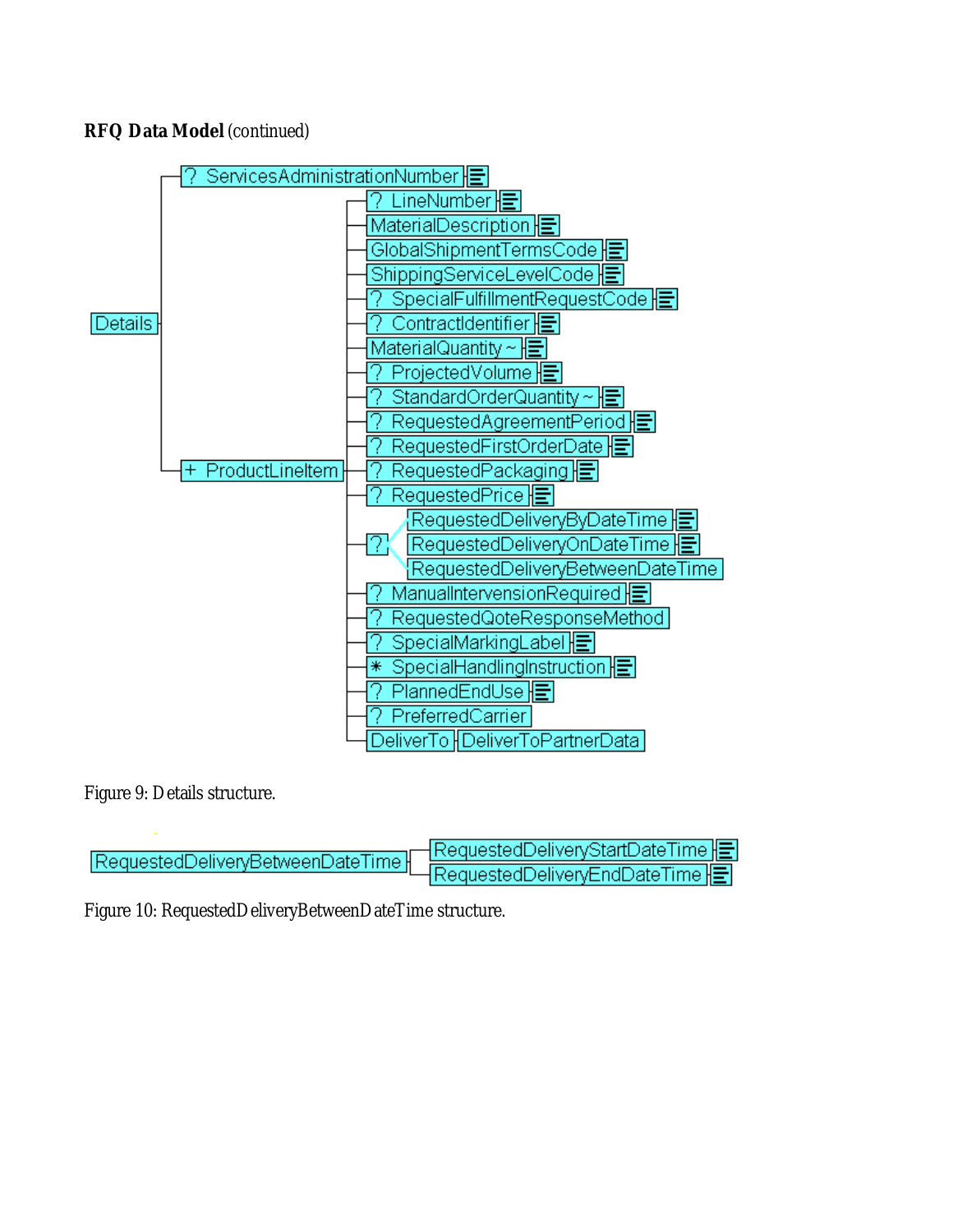

Figure 11: RequestedQuoteResponseMethod structure.



Figure 12: PreferredCarrier structure.



Figure 13: DeliverToPartnerData structure.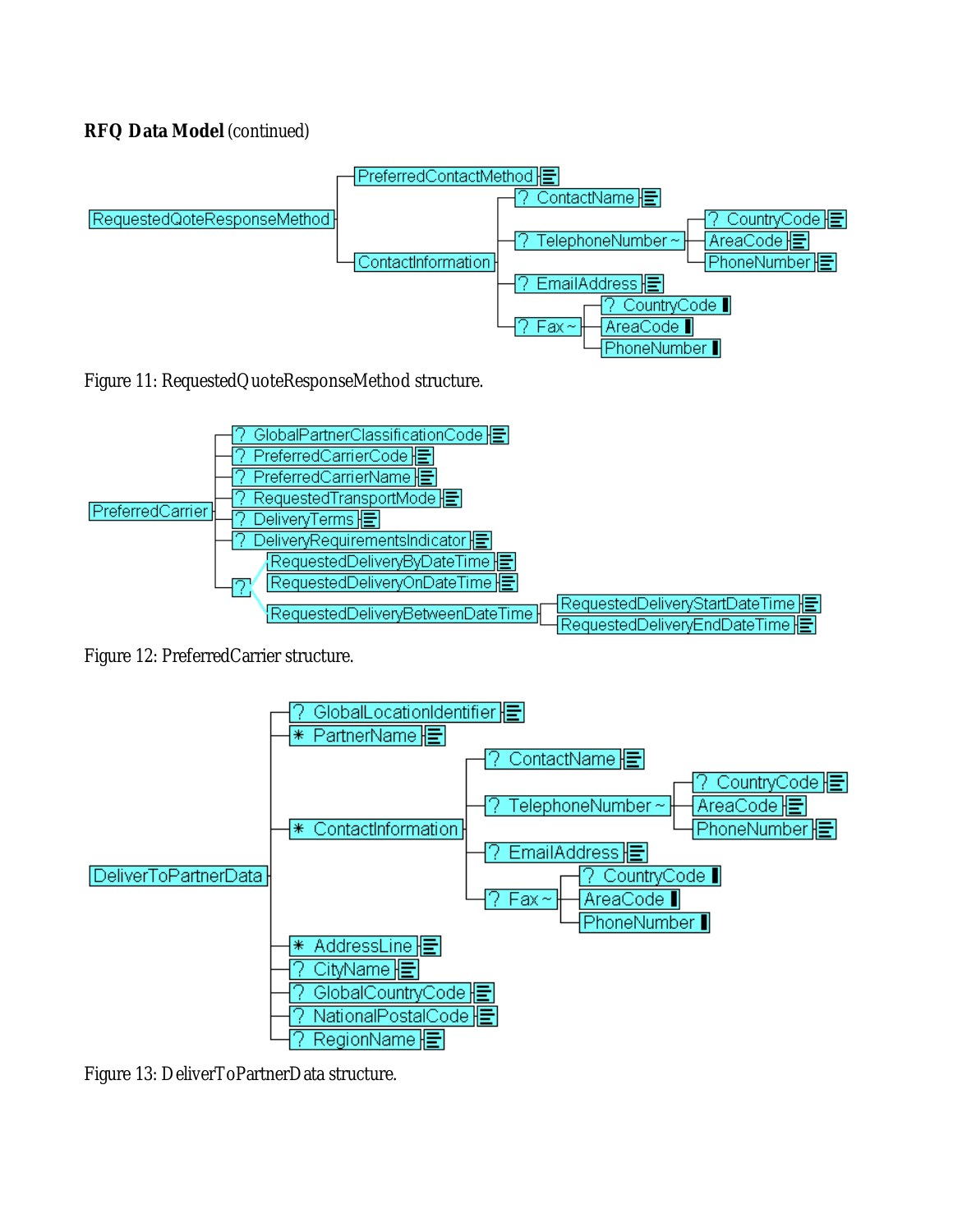# **RFQ Document Type Definition**

```
<!--RequestForQuote-->
```
<!ELEMENT RequestForQuote (Header, Body)> <!ATTLIST RequestForQuote Version CDATA #IMPLIED> <!ELEMENT Header (ThisDocumentGenerationDateTime, ThisDocumentIdentifier, RequestingDocumentIdentifier?, RequestingDocumentDateTime?, GlobalDocumentFunctionCode, FromRole, ToRole)> <!ELEMENT ThisDocumentGenerationDateTime (#PCDATA)> <!ELEMENT ThisDocumentIdentifier (#PCDATA)> <!ELEMENT RequestingDocumentIdentifier (#PCDATA)> <!ELEMENT RequestingDocumentDateTime (#PCDATA)> <!ELEMENT GlobalDocumentFunctionCode (#PCDATA)> <!ELEMENT FromRole (PartnerRoleDescription)> <!ELEMENT PartnerRoleDescription (ContactInformation?, GlobalPartnerRoleClassificationCode, PartnerDescription)> <!ELEMENT ContactInformation (ContactName?, TelephoneNumber?, EmailAddress?, Fax?)> <!ELEMENT ContactName (#PCDATA)> <!ELEMENT TelephoneNumber (CountryCode?, AreaCode, PhoneNumber)> <!ATTLIST TelephoneNumber Type CDATA #IMPLIED> <!ELEMENT CountryCode (#PCDATA)> <!ELEMENT AreaCode (#PCDATA)> <!ELEMENT PhoneNumber (#PCDATA)> <!ELEMENT EmailAddress (#PCDATA)> <!ELEMENT Fax (CountryCode?, AreaCode, PhoneNumber)> <!ATTLIST Fax Type CDATA #IMPLIED> <!ELEMENT GlobalPartnerRoleClassificationCode (#PCDATA)> <!ELEMENT PartnerDescription (GlobalPartnerClassificationCode, BusinessDescription)> <!ELEMENT GlobalPartnerClassificationCode (#PCDATA)> <!ELEMENT BusinessDescription (GlobalBusinessIdentifier, GlobalSupplyChainCode)>

<!ELEMENT GlobalBusinessIdentifier (#PCDATA)>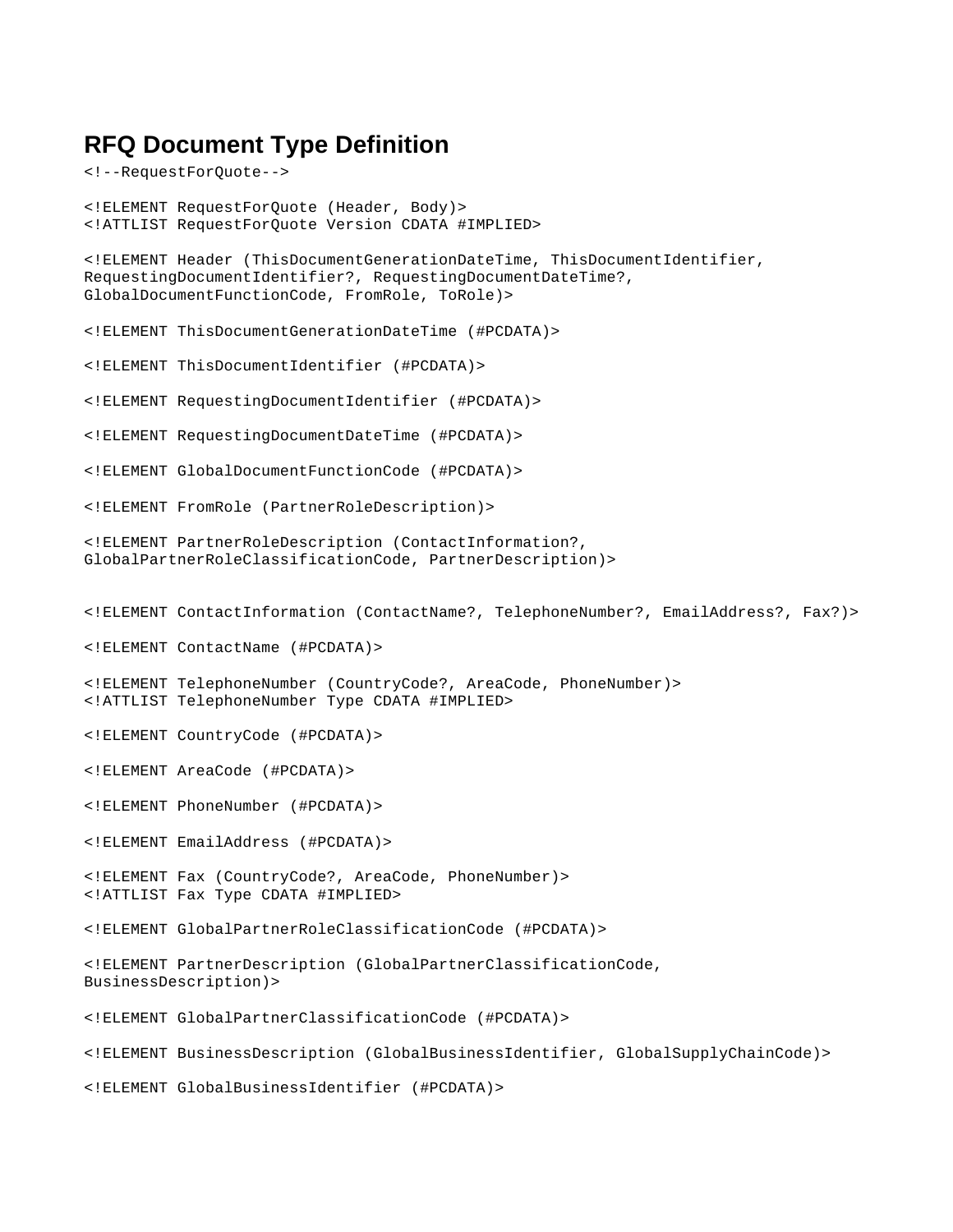#### **RFQ Document Type Definition** (continued)

<!ELEMENT DeliverTo (DeliverToPartnerData)>

<!ELEMENT GlobalSupplyChainCode (#PCDATA)> <!ELEMENT ToRole (PartnerRoleDescription)> <!ELEMENT Body (Properties?, Partners, Details)> <!ELEMENT Properties (EffectiveDates?, Language?, Currency?, GlobalPaymentMethodCode?, GlobalShipmentTermsCode?)> <!ELEMENT EffectiveDates (BeginDate, EndDate)> <!ELEMENT BeginDate (#PCDATA)> <!ELEMENT EndDate (#PCDATA)> <!ELEMENT Language (#PCDATA)> <!ELEMENT Currency (#PCDATA)> <!ELEMENT GlobalPaymentMethodCode (#PCDATA)> <!ELEMENT GlobalShipmentTermsCode (#PCDATA)> <!ELEMENT Partners (PreferredCarrier?, DeliverTo, RequestedShipFrom?)> <!ELEMENT PreferredCarrier (GlobalPartnerClassificationCode?, PreferredCarrierCode?, PreferredCarrierName?, RequestedTransportMode?, DeliveryTerms?, DeliveryRequirementsIndicator?, (RequestedDeliveryByDateTime | RequestedDeliveryOnDateTime | RequestedDeliveryBetweenDateTime)?)> <!ELEMENT PreferredCarrierCode (#PCDATA)> <!ELEMENT PreferredCarrierName (#PCDATA)> <!ELEMENT RequestedTransportMode (#PCDATA)> <!ELEMENT DeliveryTerms (#PCDATA)> <!ELEMENT DeliveryRequirementsIndicator (#PCDATA)> <!ELEMENT RequestedDeliveryByDateTime (#PCDATA)> <!ELEMENT RequestedDeliveryOnDateTime (#PCDATA)> <!ELEMENT RequestedDeliveryBetweenDateTime (RequestedDeliveryStartDateTime, RequestedDeliveryEndDateTime)> <!ELEMENT RequestedDeliveryStartDateTime (#PCDATA)> <!ELEMENT RequestedDeliveryEndDateTime (#PCDATA)>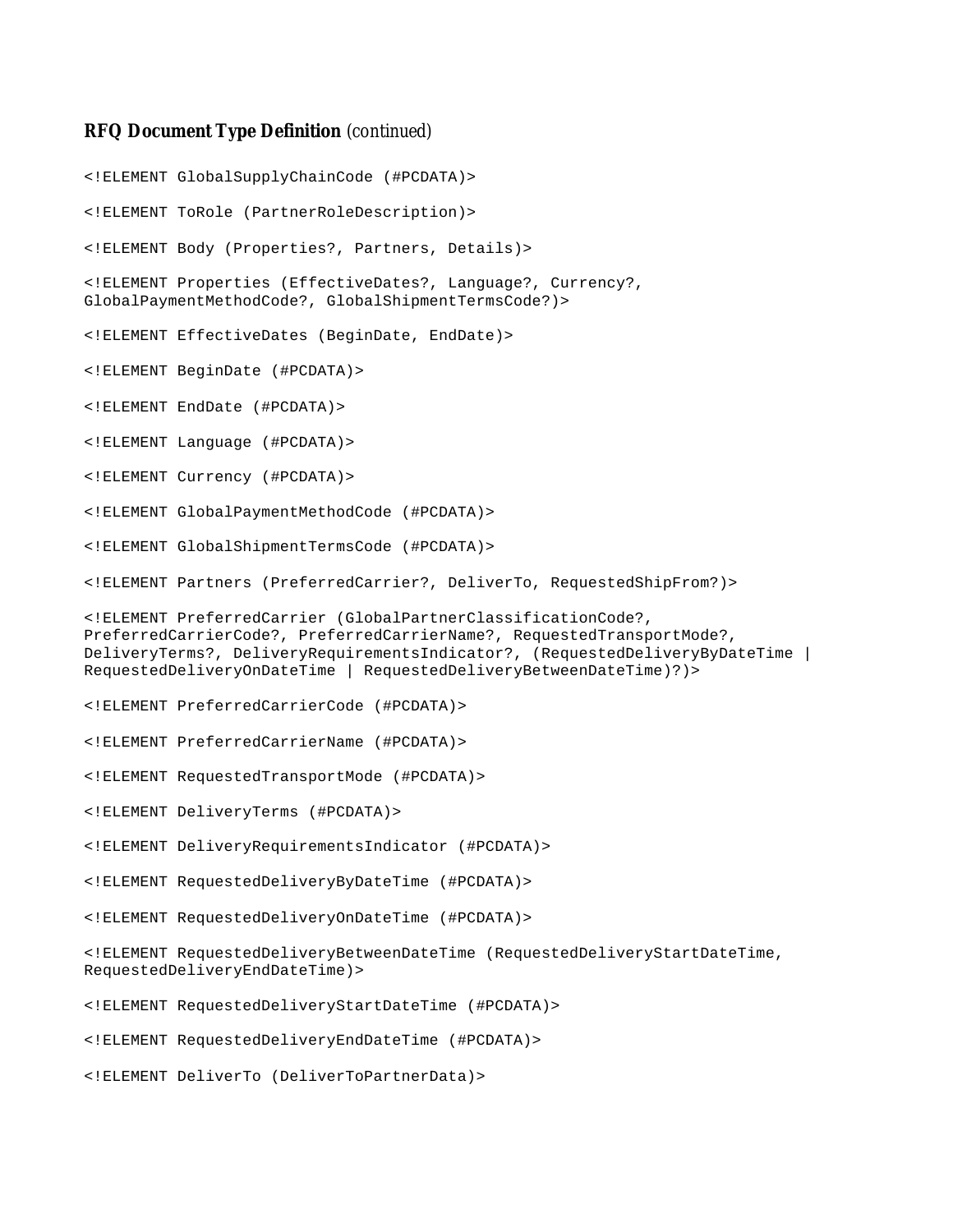#### **RFQ Document Type Definition** (continued)

<!ELEMENT DeliverToPartnerData (GlobalLocationIdentifier?, PartnerName\*, ContactInformation\*, AddressLine\*, CityName?, GlobalCountryCode?, NationalPostalCode?, RegionName?)> <!ELEMENT GlobalLocationIdentifier (#PCDATA)> <!ELEMENT PartnerName (#PCDATA)> <!ELEMENT AddressLine (#PCDATA)> <!ELEMENT CityName (#PCDATA)> <!ELEMENT GlobalCountryCode (#PCDATA)> <!ELEMENT NationalPostalCode (#PCDATA)> <!ELEMENT RegionName (#PCDATA)> <!ELEMENT RequestedShipFrom (PartnerData)> <!ELEMENT PartnerData (GlobalLocationIdentifier?, PartnerName\*, ContactInformation\*, AddressLine\*, CityName?, GlobalCountryCode?, NationalPostalCode?, RegionName?, PostOfficeBoxIdentifier?)> <!ELEMENT PostOfficeBoxIdentifier (#PCDATA)> <!ELEMENT Details (ServicesAdministrationNumber?, ProductLineItem+)> <!ELEMENT ServicesAdministrationNumber (#PCDATA)> <!ELEMENT ProductLineItem (LineNumber?, MaterialDescription, GlobalShipmentTermsCode, ShippingServiceLevelCode, SpecialFulfillmentRequestCode?, ContractIdentifier?, MaterialQuantity, ProjectedVolume?, StandardOrderQuantity?, RequestedAgreementPeriod?, RequestedFirstOrderDate?, RequestedPackaging?, RequestedPrice?, (RequestedDeliveryByDateTime | RequestedDeliveryOnDateTime | RequestedDeliveryBetweenDateTime)?, ManualIntervensionRequired?, RequestedQoteResponseMethod?, SpecialMarkingLabel?, SpecialHandlingInstruction\*, PlannedEndUse?, PreferredCarrier?, DeliverTo)> <!ELEMENT LineNumber (#PCDATA)> <!ELEMENT MaterialDescription (#PCDATA)> <!ELEMENT ShippingServiceLevelCode (#PCDATA)> <!ELEMENT SpecialFulfillmentRequestCode (#PCDATA)> <!ELEMENT ContractIdentifier (#PCDATA)> <!ELEMENT MaterialQuantity (#PCDATA)> <!ATTLIST MaterialQuantity GlobalMaterialUnitOfMeasureCode CDATA #IMPLIED> <!ELEMENT ProjectedVolume (#PCDATA)>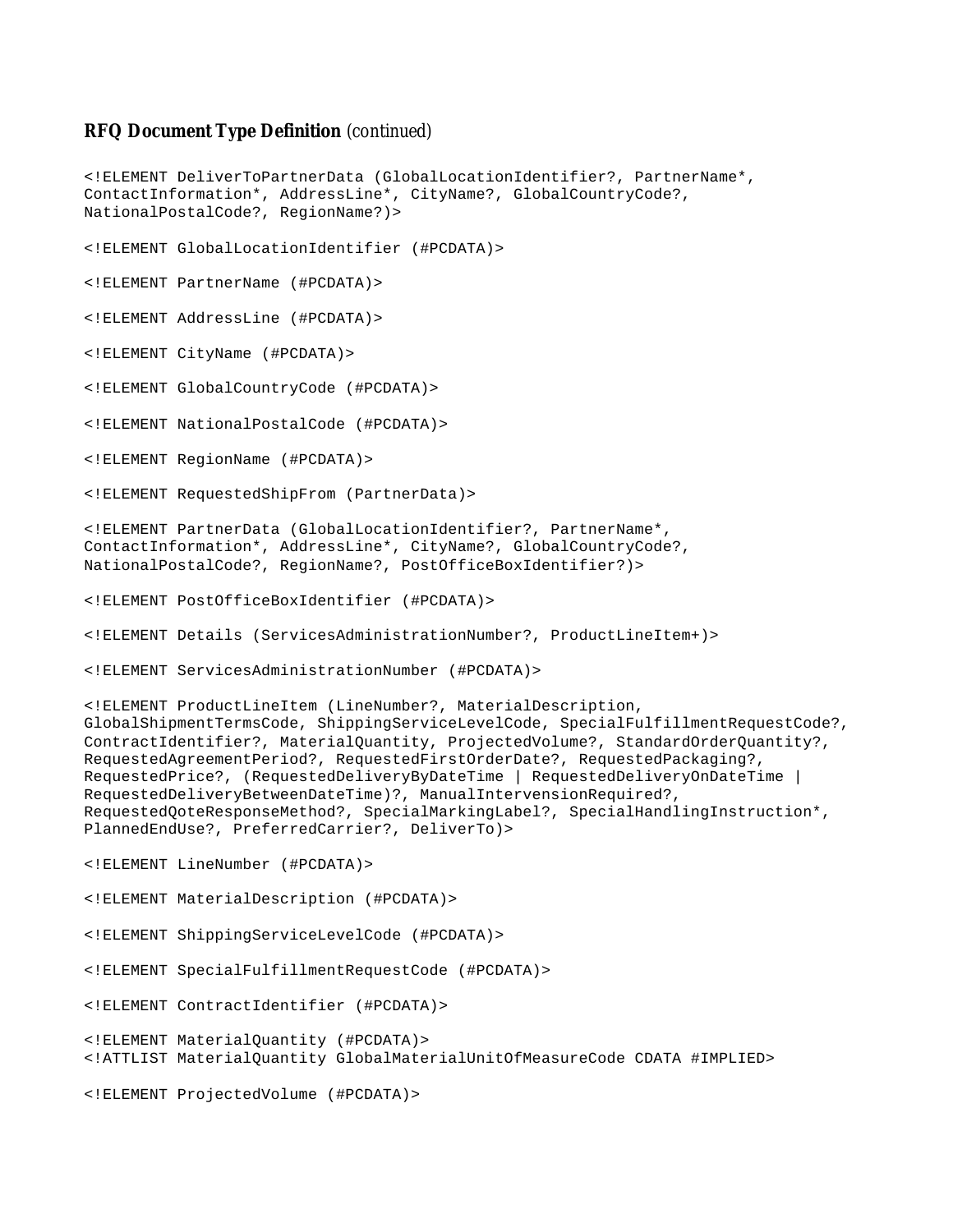### **RFQ Document Type Definition** (continued)

```
<!ELEMENT StandardOrderQuantity (#PCDATA)>
<!ATTLIST StandardOrderQuantity GlobalMaterialUnitOfMeasureCode CDATA #IMPLIED>
<!ELEMENT RequestedAgreementPeriod (#PCDATA)>
<!ELEMENT RequestedFirstOrderDate (#PCDATA)>
<!ELEMENT RequestedPackaging (#PCDATA)>
<!ELEMENT RequestedPrice (#PCDATA)>
<!ELEMENT ManualIntervensionRequired (#PCDATA)>
<!ELEMENT RequestedQoteResponseMethod (PreferredContactMethod, ContactInformation)>
<!ELEMENT PreferredContactMethod (#PCDATA)>
<!ELEMENT SpecialMarkingLabel (#PCDATA)>
<!ELEMENT SpecialHandlingInstruction (#PCDATA)>
<!ELEMENT PlannedEndUse (#PCDATA)>
```
# **Customer Specific Catalog Update**

Customer Specific Catalog Update updates the entries in a Customer Specific Catalog. This transaction adds, updates or deletes whole products or their related pricing information for a specified Buyer at an item/location level.

# **Customer Specific Catalog Update Data Model**

| Icon                       | <b>Description</b>                      |
|----------------------------|-----------------------------------------|
|                            | Data element has attribute(s)           |
|                            | Data element occurs 0-1 times           |
| $\ast$                     | Data element occurs 0-many times        |
|                            | Data element occurs 1-many times        |
| < connecting data elements | Contains one of the child data elements |
| [connecting data elements] | Contains all of the child data elements |
| Square box with lines      | Data                                    |



Figure 1: CustomerSpecificCatalogUpdate structure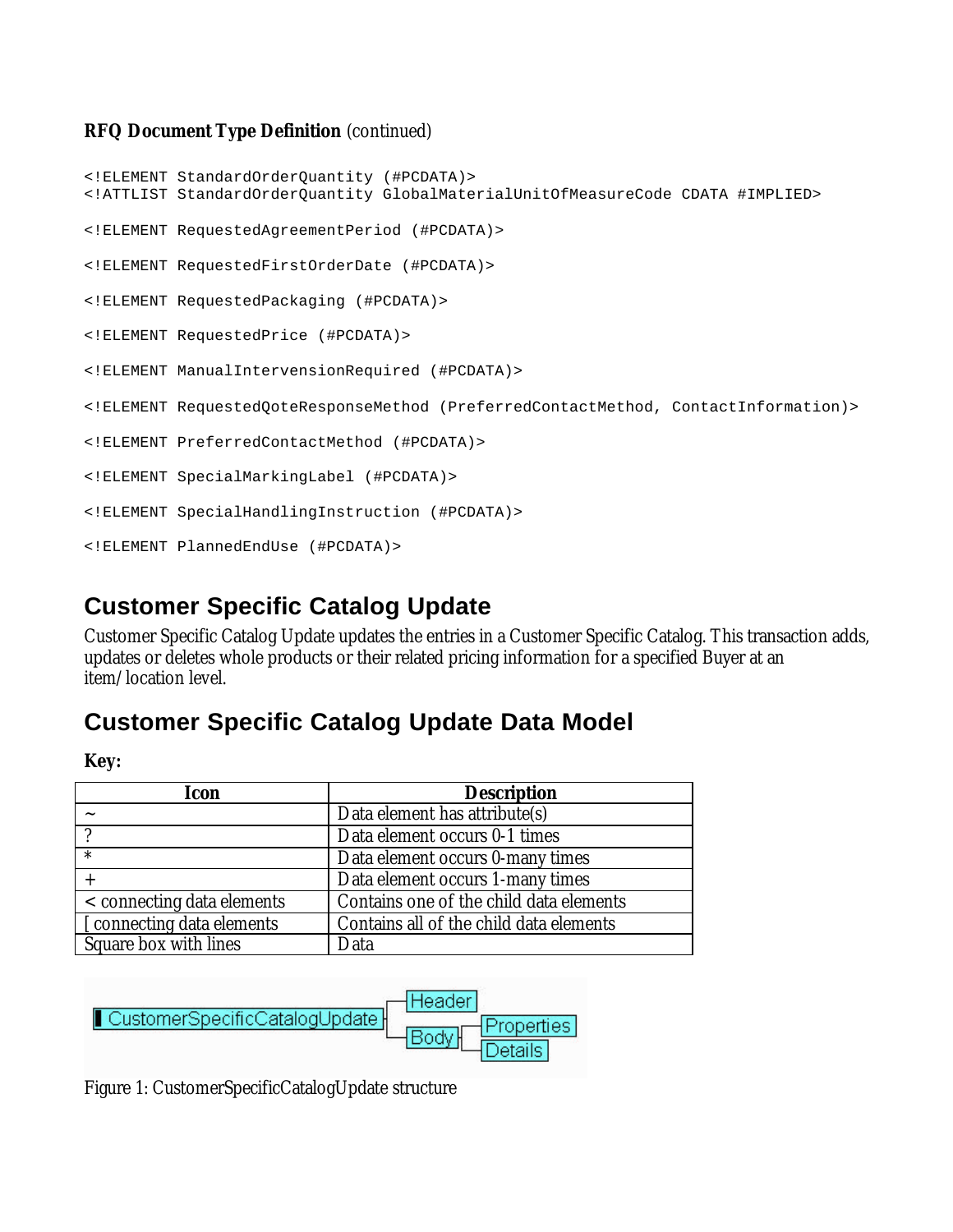# **Customer Specific Catalog Update Data Model** (continued)



Figure 2: Header structure



Figure 3: PartnerRoleDescription structure



Figure 4: Properties structure

| $Detais + ProductLineItem -$ | $\overline{\mathcal{H}}$ Productinformation |
|------------------------------|---------------------------------------------|
|                              | <b>*</b> PriceStructure                     |

Figure 5: Details structure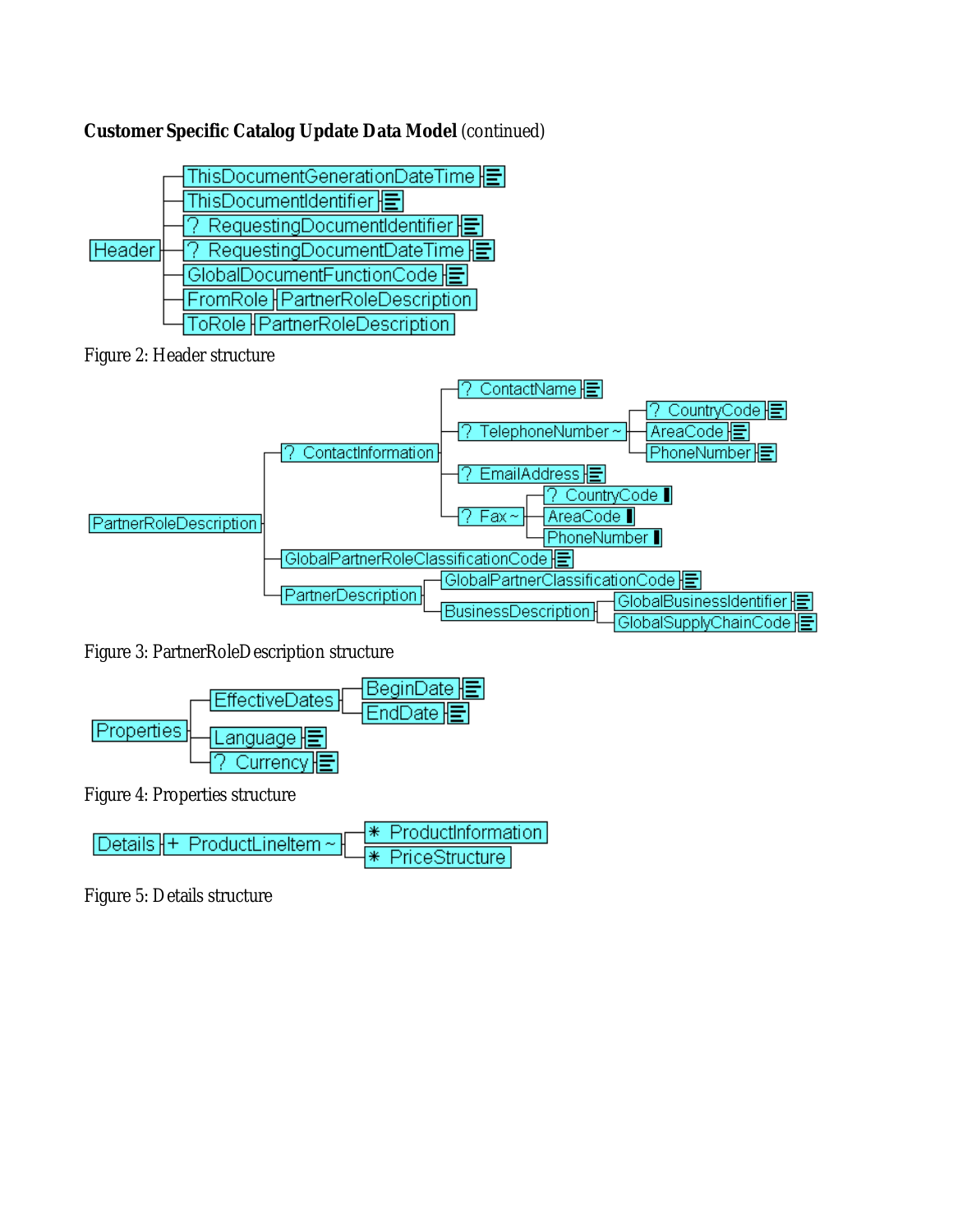# **Customer Specific Catalog Update Data Model** (continued)



Figure 6: ProductInformation structure



Figure 7: PriceStructure structure

# **Customer Specific Catalog Update DTD**

```
<!--CustomerSpecificCatalogUpdate-->
<!ELEMENT CustomerSpecificCatalogUpdate (Header, Body)>
<!ATTLIST CustomerSpecificCatalogUpdate Version CDATA #IMPLIED>
<!ELEMENT Header (ThisDocumentGenerationDateTime, ThisDocumentIdentifier,
RequestingDocumentIdentifier?, RequestingDocumentDateTime?,
GlobalDocumentFunctionCode, FromRole, ToRole)>
<!ELEMENT ThisDocumentGenerationDateTime (#PCDATA)>
<!ELEMENT ThisDocumentIdentifier (#PCDATA)>
<!ELEMENT RequestingDocumentIdentifier (#PCDATA)>
<!ELEMENT RequestingDocumentDateTime (#PCDATA)>
<!ELEMENT GlobalDocumentFunctionCode (#PCDATA)>
```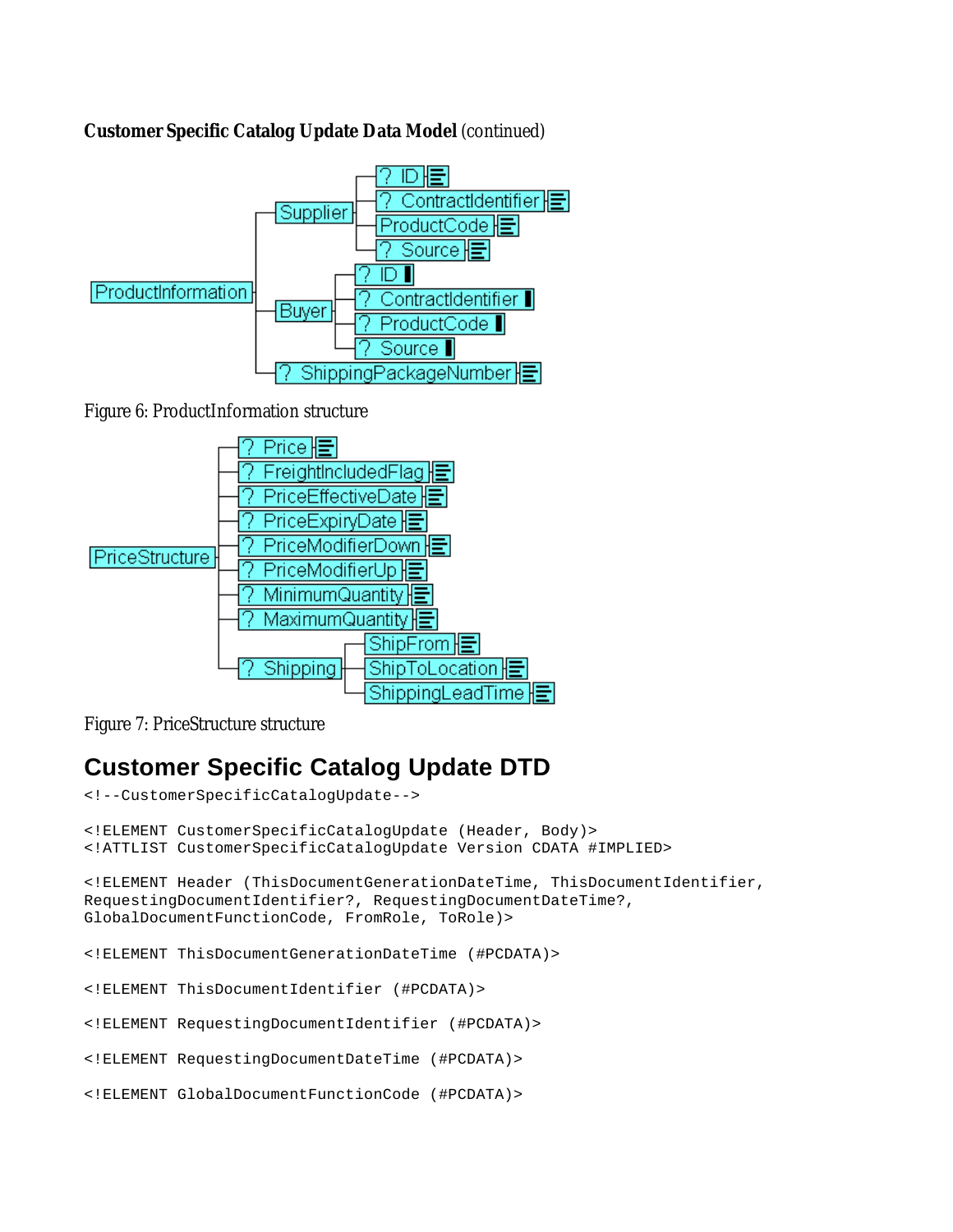#### **Customer Specific Catalog Update DTD** (continued)

<!ELEMENT FromRole (PartnerRoleDescription)> <!ELEMENT PartnerRoleDescription (ContactInformation?, GlobalPartnerRoleClassificationCode, PartnerDescription)> <!ELEMENT ContactInformation (ContactName?, TelephoneNumber?, EmailAddress?, Fax?)> <!ELEMENT ContactName (#PCDATA)> <!ELEMENT TelephoneNumber (CountryCode?, AreaCode, PhoneNumber)> <!ATTLIST TelephoneNumber Type CDATA #IMPLIED> <!ELEMENT CountryCode (#PCDATA)> <!ELEMENT AreaCode (#PCDATA)> <!ELEMENT PhoneNumber (#PCDATA)> <!ELEMENT EmailAddress (#PCDATA)> <!ELEMENT Fax (CountryCode?, AreaCode, PhoneNumber)> <!ATTLIST Fax Type CDATA #IMPLIED> <!ELEMENT GlobalPartnerRoleClassificationCode (#PCDATA)> <!ELEMENT PartnerDescription (GlobalPartnerClassificationCode, BusinessDescription)> <!ELEMENT GlobalPartnerClassificationCode (#PCDATA)> <!ELEMENT BusinessDescription (GlobalBusinessIdentifier, GlobalSupplyChainCode)> <!ELEMENT GlobalBusinessIdentifier (#PCDATA)> <!ELEMENT GlobalSupplyChainCode (#PCDATA)> <!ELEMENT ToRole (PartnerRoleDescription)> <!ELEMENT Body (Properties, Details)> <!ELEMENT Properties (EffectiveDates, Language, Currency?)> <!ELEMENT EffectiveDates (BeginDate, EndDate)> <!ELEMENT BeginDate (#PCDATA)> <!ELEMENT EndDate (#PCDATA)> <!ELEMENT Language (#PCDATA)> <!ELEMENT Currency (#PCDATA)> <!ELEMENT Details (ProductLineItem+)>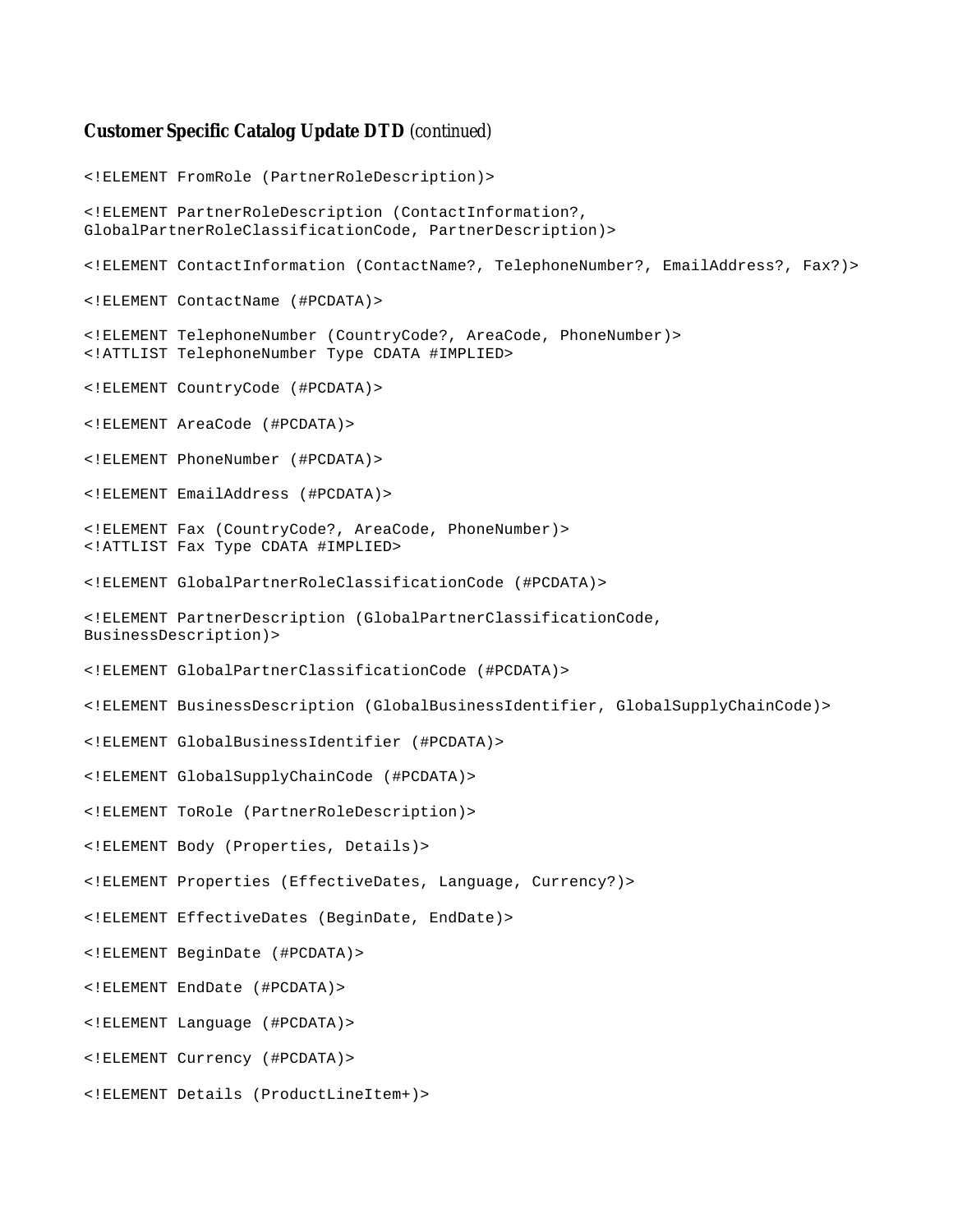#### **Customer Specific Catalog Update DTD** (continued)

<!ELEMENT ProductLineItem (ProductInformation\*, PriceStructure\*)> <!ATTLIST ProductLineItem Action CDATA #IMPLIED> <!ELEMENT ProductInformation (Supplier, Buyer, ShippingPackageNumber?)> <!ELEMENT Supplier (ID?, ContractIdentifier?, ProductCode, Source?)> <!ELEMENT ID (#PCDATA)> <!ELEMENT ContractIdentifier (#PCDATA)> <!ELEMENT ProductCode (#PCDATA)> <!ELEMENT Source (#PCDATA)> <!ELEMENT Buyer (ID?, ContractIdentifier?, ProductCode?, Source?)> <!ELEMENT ShippingPackageNumber (#PCDATA)> <!ELEMENT PriceStructure (Price?, FreightIncludedFlag?, PriceEffectiveDate?, PriceExpiryDate?, PriceModifierDown?, PriceModifierUp?, MinimumQuantity?, MaximumQuantity?, Shipping?)> <!ELEMENT Price (#PCDATA)> <!ELEMENT FreightIncludedFlag (#PCDATA)> <!ELEMENT PriceEffectiveDate (#PCDATA)> <!ELEMENT PriceExpiryDate (#PCDATA)> <!ELEMENT PriceModifierDown (#PCDATA)> <!ELEMENT PriceModifierUp (#PCDATA)> <!ELEMENT MinimumQuantity (#PCDATA)> <!ELEMENT MaximumQuantity (#PCDATA)> <!ELEMENT Shipping (ShipFrom, ShipToLocation, ShippingLeadTime)> <!ELEMENT ShipFrom (#PCDATA)> <!ELEMENT ShipToLocation (#PCDATA)> <!ELEMENT ShippingLeadTime (#PCDATA)>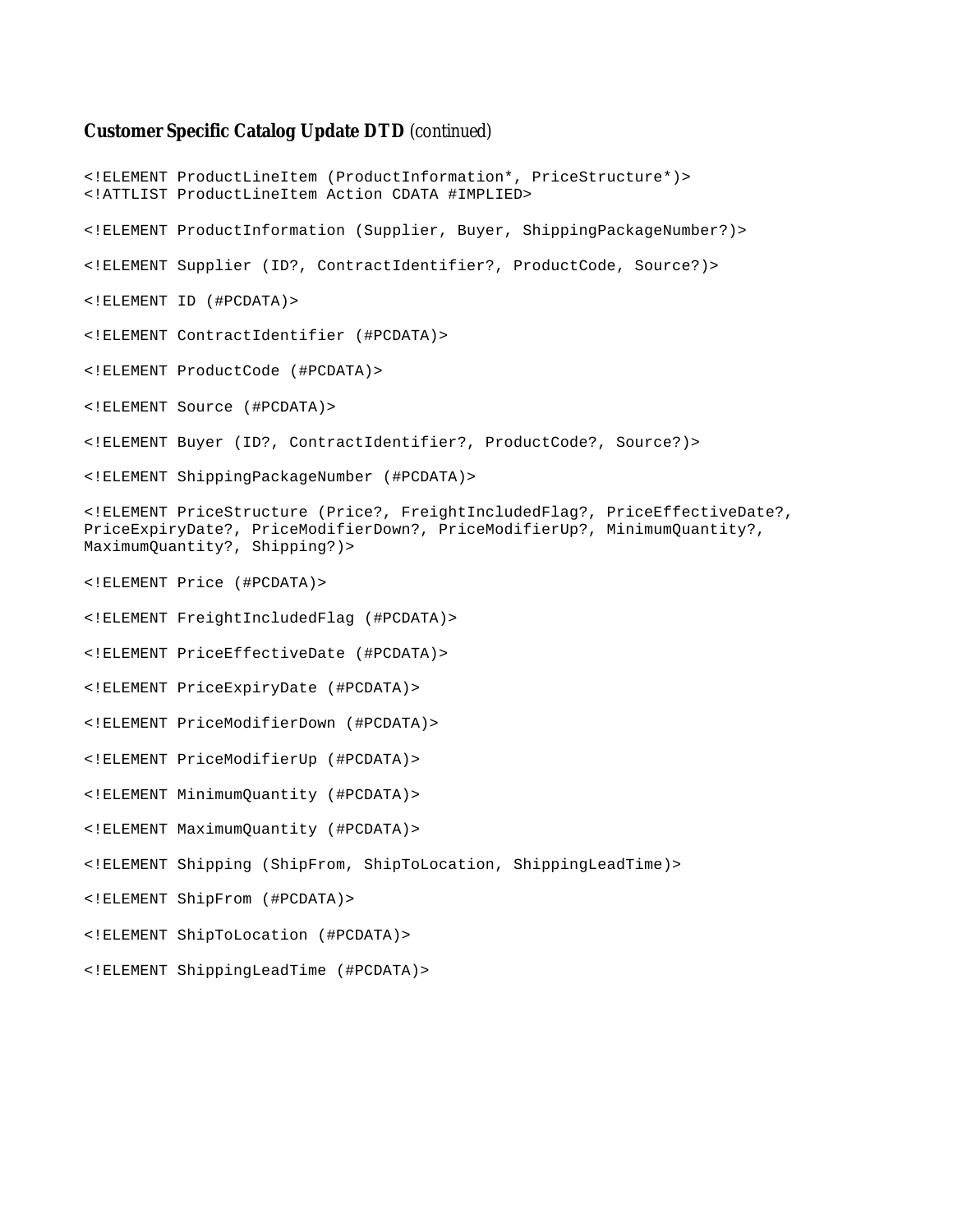# **Product Catalog Update**

The Product Catalog Update updates the entries in a Product Catalog. This transaction adds, updates or deletes whole products or their attributes and related information (e.g., specifications, descriptions, prices).

# **Product Catalog Update Data Model**

# **Key:**

| <b>Icon</b>                | <b>Description</b>                      |
|----------------------------|-----------------------------------------|
|                            | Data element has attribute(s)           |
|                            | Data element occurs 0-1 times           |
| $\ast$                     | Data element occurs 0-many times        |
|                            | Data element occurs 1-many times        |
| < connecting data elements | Contains one of the child data elements |
| [ connecting data elements | Contains all of the child data elements |
| Square box with lines      | Data                                    |



Figure 1: ProductCatalogUpdate structure



Figure 2: Header structure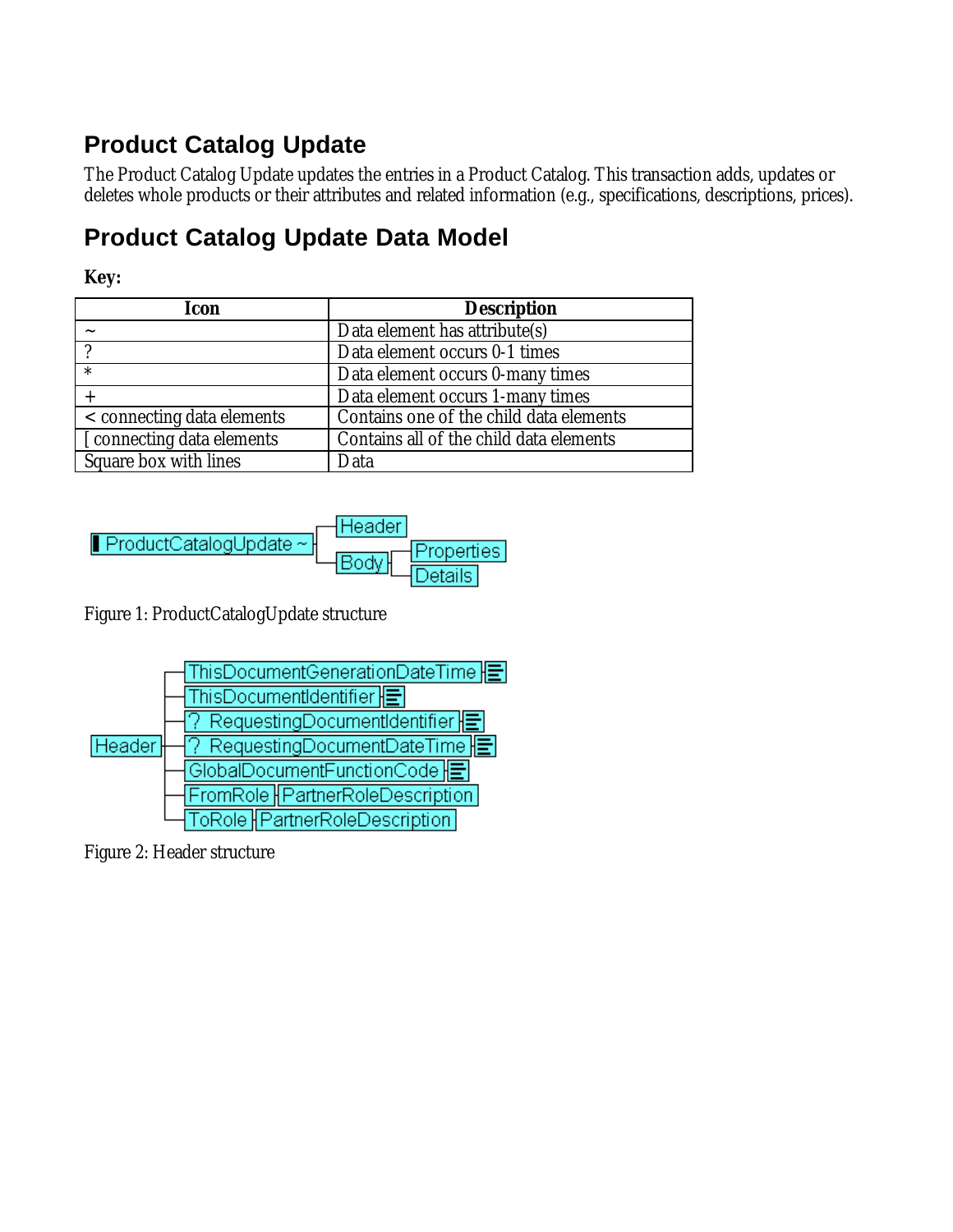# **Product Catalog Update Data Model** (continued)



Figure 3: PartnerRoleDescription structure



Figure 4: Properties structure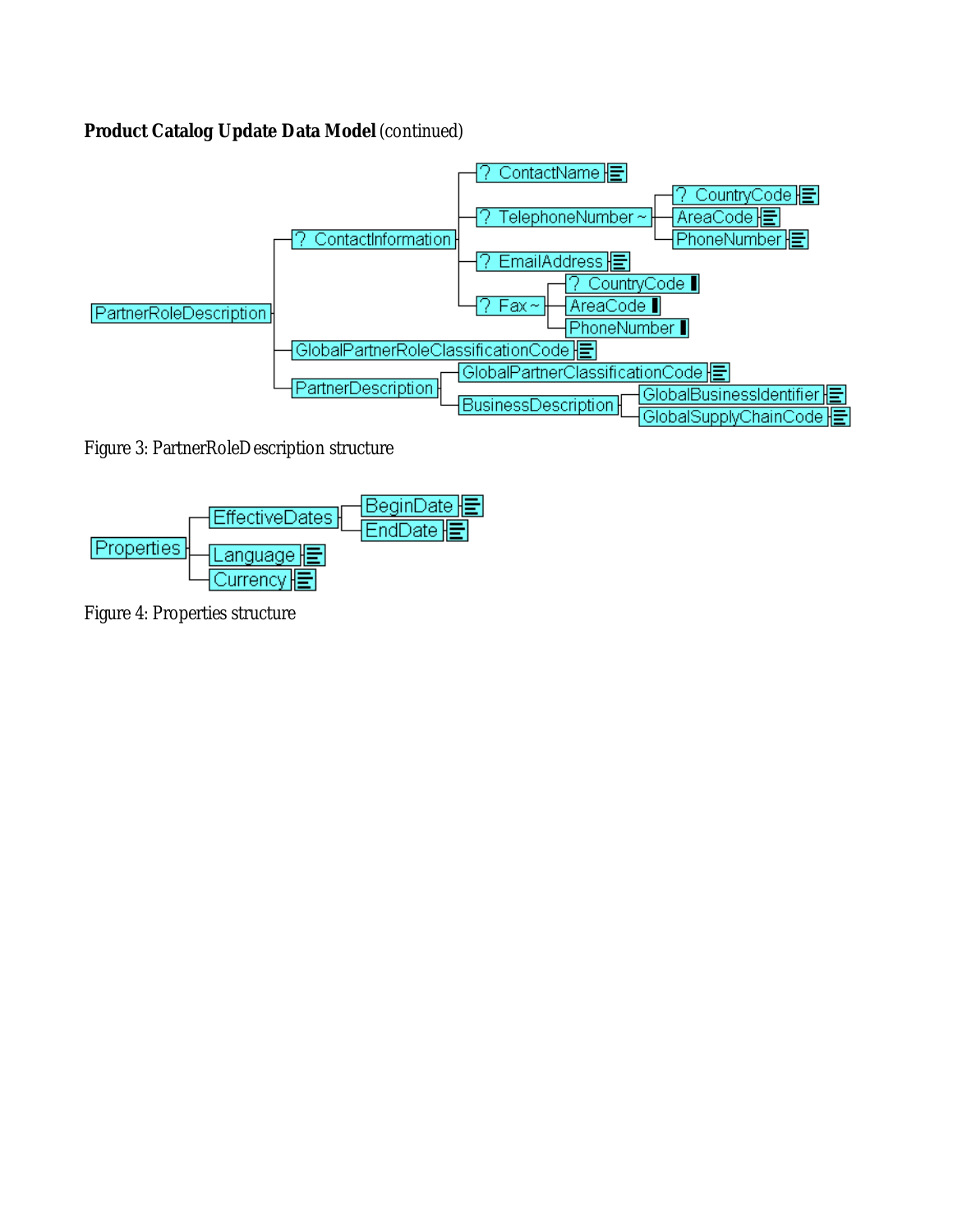# **Product Catalog Update Data Model** (continued)



Figure 5: Details structure



Figure 6: Supplier structure



Figure 7: Manufacturer structure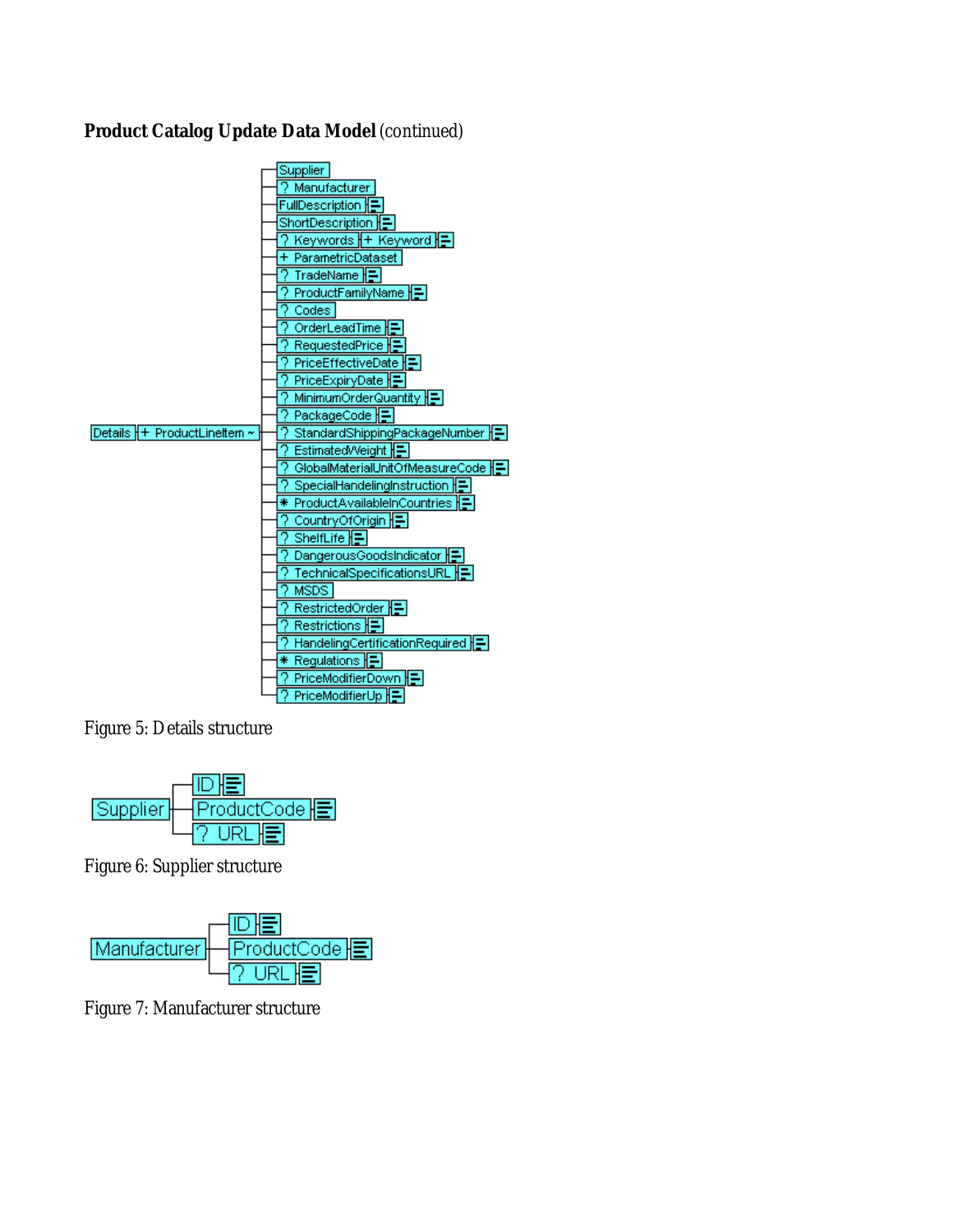### **Product Catalog Update Data Model** (continued)

| ParametricDataset } | ≀Name li≣  |
|---------------------|------------|
|                     | /alue ll⊟r |

Figure 8: ParametricDataset structure



Figure 9: Codes structure



Figure 10: MSDS structure

# **Product Catalog Update DTD**

```
<!--ProductCatalogUpdate-->
<!ELEMENT ProductCatalogUpdate (Header, Body)>
<!ATTLIST ProductCatalogUpdate Version CDATA #IMPLIED>
<!ELEMENT Header (ThisDocumentGenerationDateTime, ThisDocumentIdentifier,
RequestingDocumentIdentifier?, RequestingDocumentDateTime?,
GlobalDocumentFunctionCode, FromRole, ToRole)>
<!ELEMENT ThisDocumentGenerationDateTime (#PCDATA)>
<!ELEMENT ThisDocumentIdentifier (#PCDATA)>
<!ELEMENT RequestingDocumentIdentifier (#PCDATA)>
<!ELEMENT RequestingDocumentDateTime (#PCDATA)>
<!ELEMENT GlobalDocumentFunctionCode (#PCDATA)>
<!ELEMENT FromRole (PartnerRoleDescription)>
<!ELEMENT PartnerRoleDescription (ContactInformation?,
GlobalPartnerRoleClassificationCode, PartnerDescription)>
<!ELEMENT ContactInformation (ContactName?, TelephoneNumber?, EmailAddress?, Fax?)>
```
<!ELEMENT ContactName (#PCDATA)>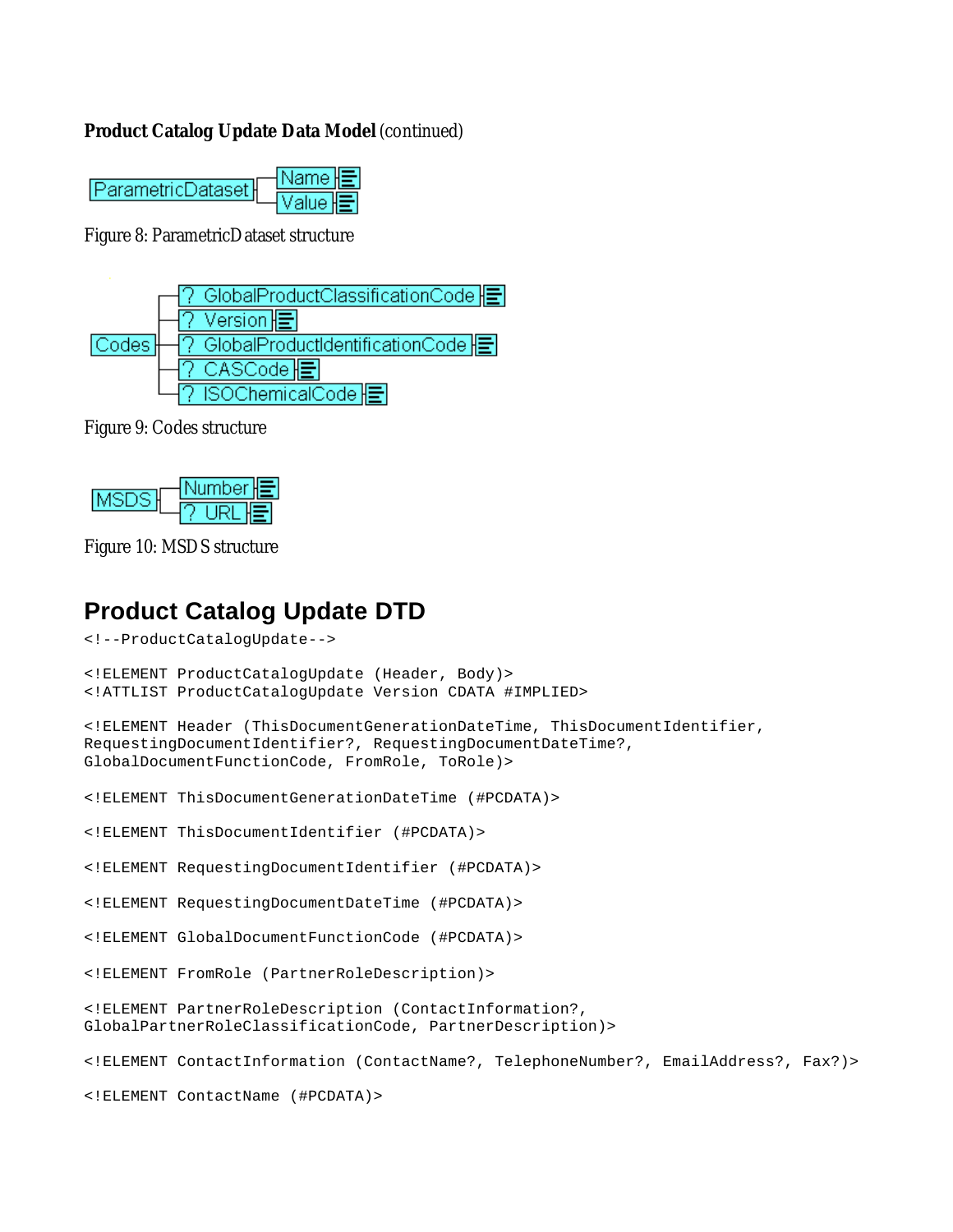#### **Product Catalog Update DTD** (continued)

<!ELEMENT TelephoneNumber (CountryCode?, AreaCode, PhoneNumber)> <!ATTLIST TelephoneNumber Type CDATA #IMPLIED> <!ELEMENT CountryCode (#PCDATA)> <!ELEMENT AreaCode (#PCDATA)> <!ELEMENT PhoneNumber (#PCDATA)> <!ELEMENT EmailAddress (#PCDATA)> <!ELEMENT Fax (CountryCode?, AreaCode, PhoneNumber)> <!ATTLIST Fax Type CDATA #IMPLIED> <!ELEMENT GlobalPartnerRoleClassificationCode (#PCDATA)> <!ELEMENT PartnerDescription (GlobalPartnerClassificationCode, BusinessDescription)> <!ELEMENT GlobalPartnerClassificationCode (#PCDATA)> <!ELEMENT BusinessDescription (GlobalBusinessIdentifier, GlobalSupplyChainCode)> <!ELEMENT GlobalBusinessIdentifier (#PCDATA)> <!ELEMENT GlobalSupplyChainCode (#PCDATA)> <!ELEMENT ToRole (PartnerRoleDescription)> <!ELEMENT Body (Properties, Details)> <!ELEMENT Properties (EffectiveDates, Language, Currency)> <!ELEMENT Language (#PCDATA)> <!ELEMENT Currency (#PCDATA)> <!ELEMENT EffectiveDates (BeginDate, EndDate)> <!ELEMENT BeginDate (#PCDATA)> <!ELEMENT EndDate (#PCDATA)> <!ELEMENT Details (ProductLineItem+)>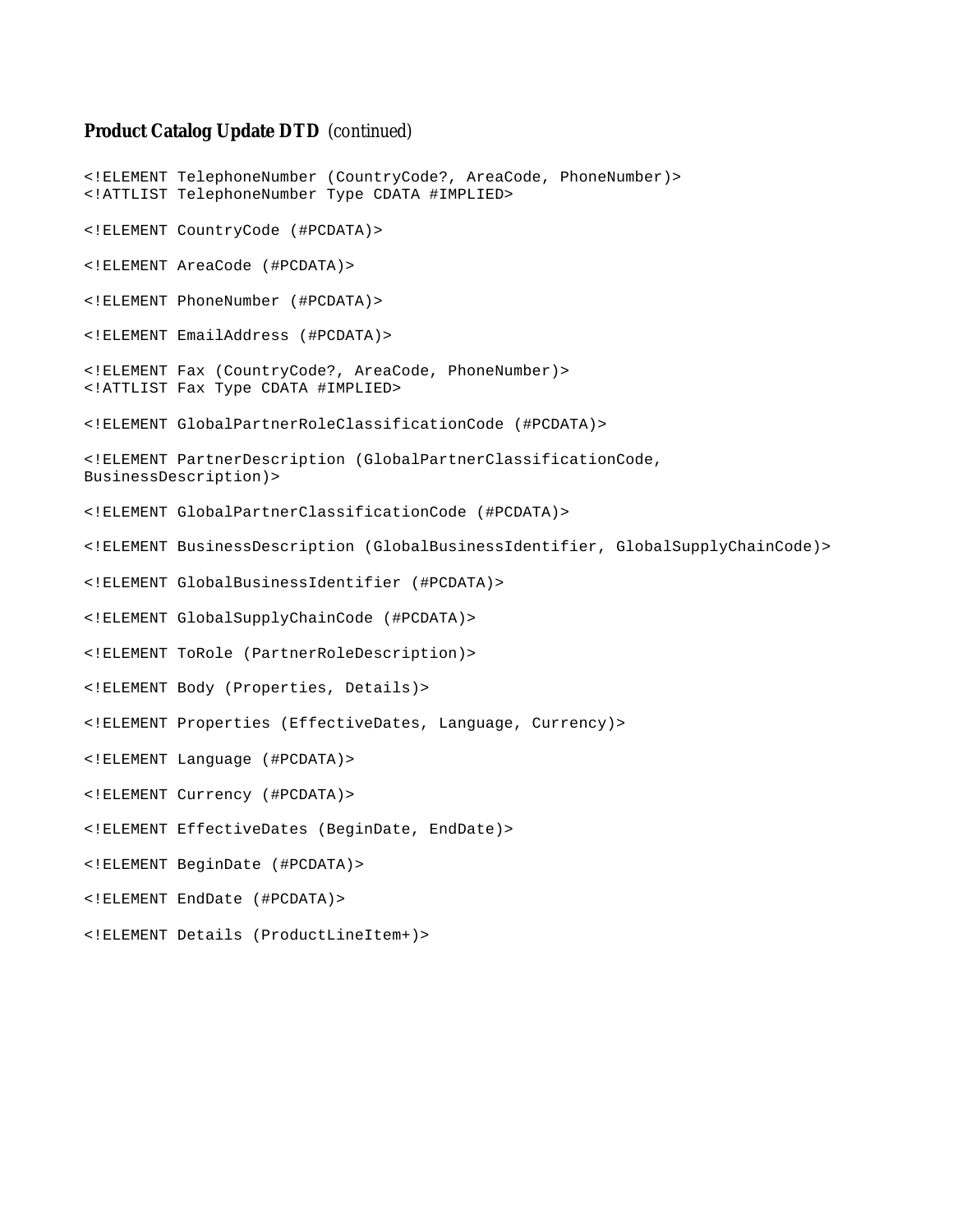#### **Product Catalog Update DTD** (continued)

<!ELEMENT ProductLineItem (Supplier, Manufacturer?, FullDescription, ShortDescription, Keywords?, ParametricDataset+, TradeName?, ProductFamilyName?, Codes?, OrderLeadTime?, RequestedPrice?, PriceEffectiveDate?, PriceExpiryDate?, MinimumOrderQuantity?, PackageCode?, StandardShippingPackageNumber?, EstimatedWeight?, GlobalMaterialUnitOfMeasureCode?, SpecialHandelingInstruction?, ProductAvailableInCountries\*, CountryOfOrigin?, ShelfLife?, DangerousGoodsIndicator?, TechnicalSpecificationsURL?, MSDS?, RestrictedOrder?, Restrictions?, HandelingCertificationRequired?, Regulations\*, PriceModifierDown?, PriceModifierUp?)> <!ATTLIST ProductLineItem Action CDATA #REQUIRED> <!ELEMENT Supplier (ID, ProductCode, URL?)> <!ELEMENT ID (#PCDATA)> <!ELEMENT ProductCode (#PCDATA)> <!ELEMENT URL (#PCDATA)> <!ELEMENT Manufacturer (ID, ProductCode, URL?)> <!ELEMENT FullDescription (#PCDATA)>

<!ELEMENT ShortDescription (#PCDATA)>

<!ELEMENT Keywords (Keyword+)>

<!ELEMENT Keyword (#PCDATA)>

<!ELEMENT ParametricDataset (Name, Value)>

<!ELEMENT Name (#PCDATA)>

<!ELEMENT Value (#PCDATA)>

<!ELEMENT TradeName (#PCDATA)>

<!ELEMENT ProductFamilyName (#PCDATA)>

<!ELEMENT Codes (GlobalProductClassificationCode?, Version?, GlobalProductIdentificationCode?, CASCode?, ISOChemicalCode?)>

<!ELEMENT GlobalProductClassificationCode (#PCDATA)>

<!ELEMENT Version (#PCDATA)>

<!ELEMENT GlobalProductIdentificationCode (#PCDATA)>

<!ELEMENT CASCode (#PCDATA)>

<!ELEMENT ISOChemicalCode (#PCDATA)>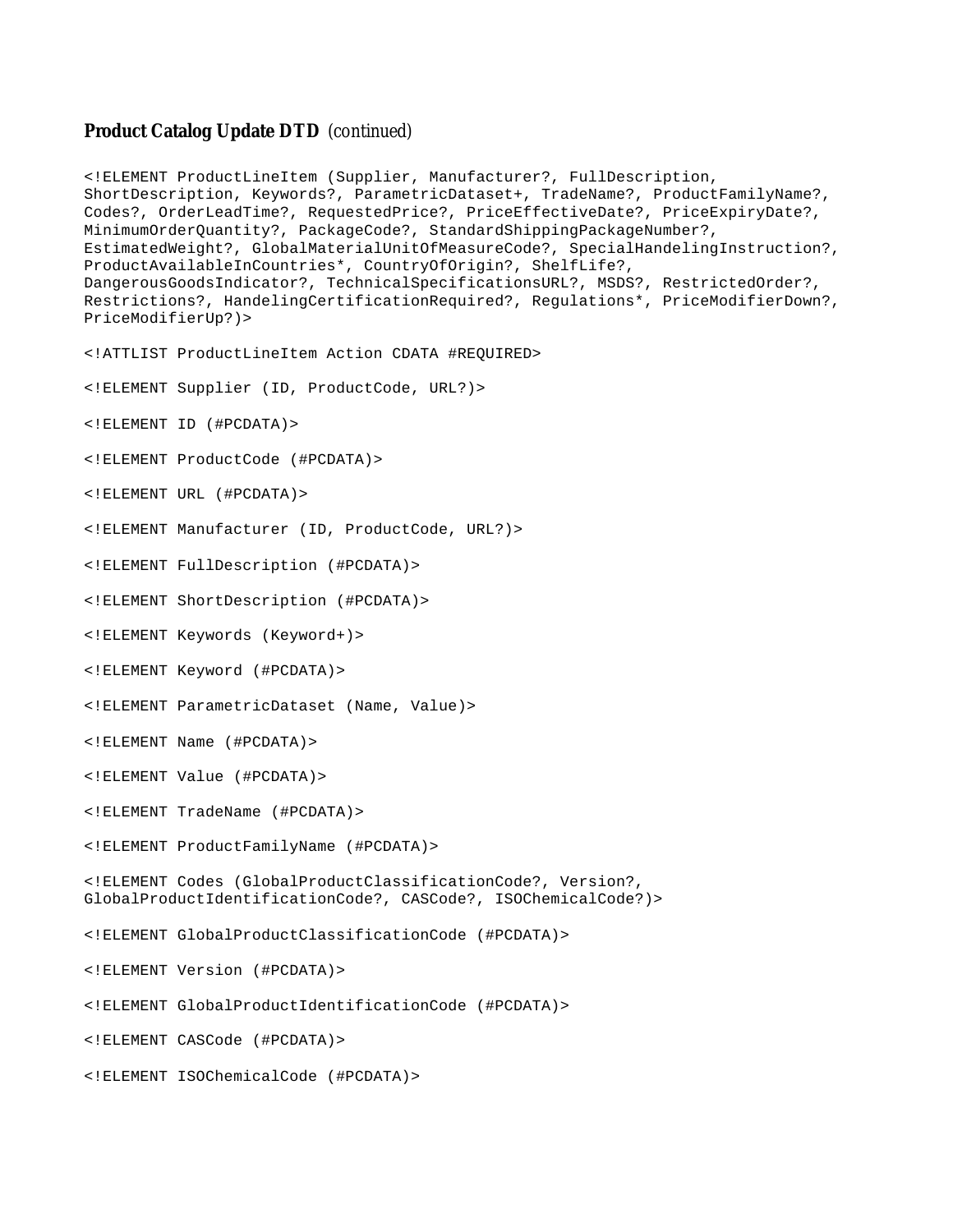### **Product Catalog Update DTD** (continued)

<!ELEMENT OrderLeadTime (#PCDATA)> <!ELEMENT RequestedPrice (#PCDATA)> <!ELEMENT PriceEffectiveDate (#PCDATA)> <!ELEMENT PriceExpiryDate (#PCDATA)> <!ELEMENT MinimumOrderQuantity (#PCDATA)> <!ELEMENT PackageCode (#PCDATA)> <!ELEMENT StandardShippingPackageNumber (#PCDATA)> <!ELEMENT EstimatedWeight (#PCDATA)> <!ELEMENT GlobalMaterialUnitOfMeasureCode (#PCDATA)> <!ELEMENT SpecialHandelingInstruction (#PCDATA)> <!ELEMENT ProductAvailableInCountries (#PCDATA)> <!ELEMENT CountryOfOrigin (#PCDATA)> <!ELEMENT ShelfLife (#PCDATA)> <!ELEMENT DangerousGoodsIndicator (#PCDATA)> <!ELEMENT TechnicalSpecificationsURL (#PCDATA)> <!ELEMENT MSDS (Number, URL?)> <!ELEMENT Number (#PCDATA)> <!ELEMENT RestrictedOrder (#PCDATA)> <!ELEMENT Restrictions (#PCDATA)> <!ELEMENT HandelingCertificationRequired (#PCDATA)> <!ELEMENT Regulations (#PCDATA)> <!ELEMENT PriceModifierDown (#PCDATA)> <!ELEMENT PriceModifierUp (#PCDATA)>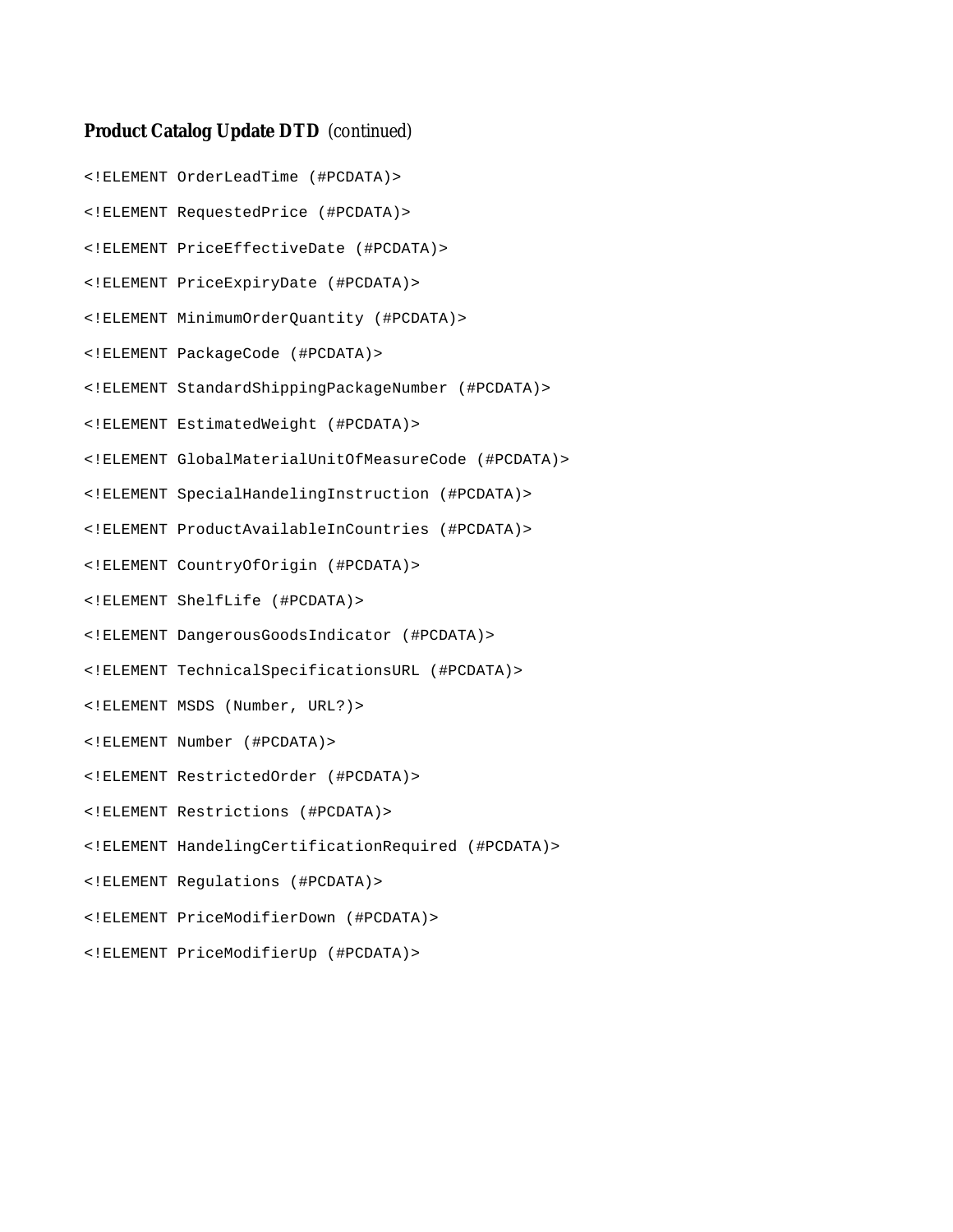

# PURCHASE ORDER

**IMPORTANT: While the information and data contained herein are presented in good faith, it is provided gratis "as is" for your guidance only and neither BASF Corporation, The Dow Chemical Company, nor E.I. duPont de Nemours and Co., Inc. represent or warrant that any use of the materials or standards disclosed herein will not infringe patent, copyright, trademark, trade secret or other intellectual right of any third party.**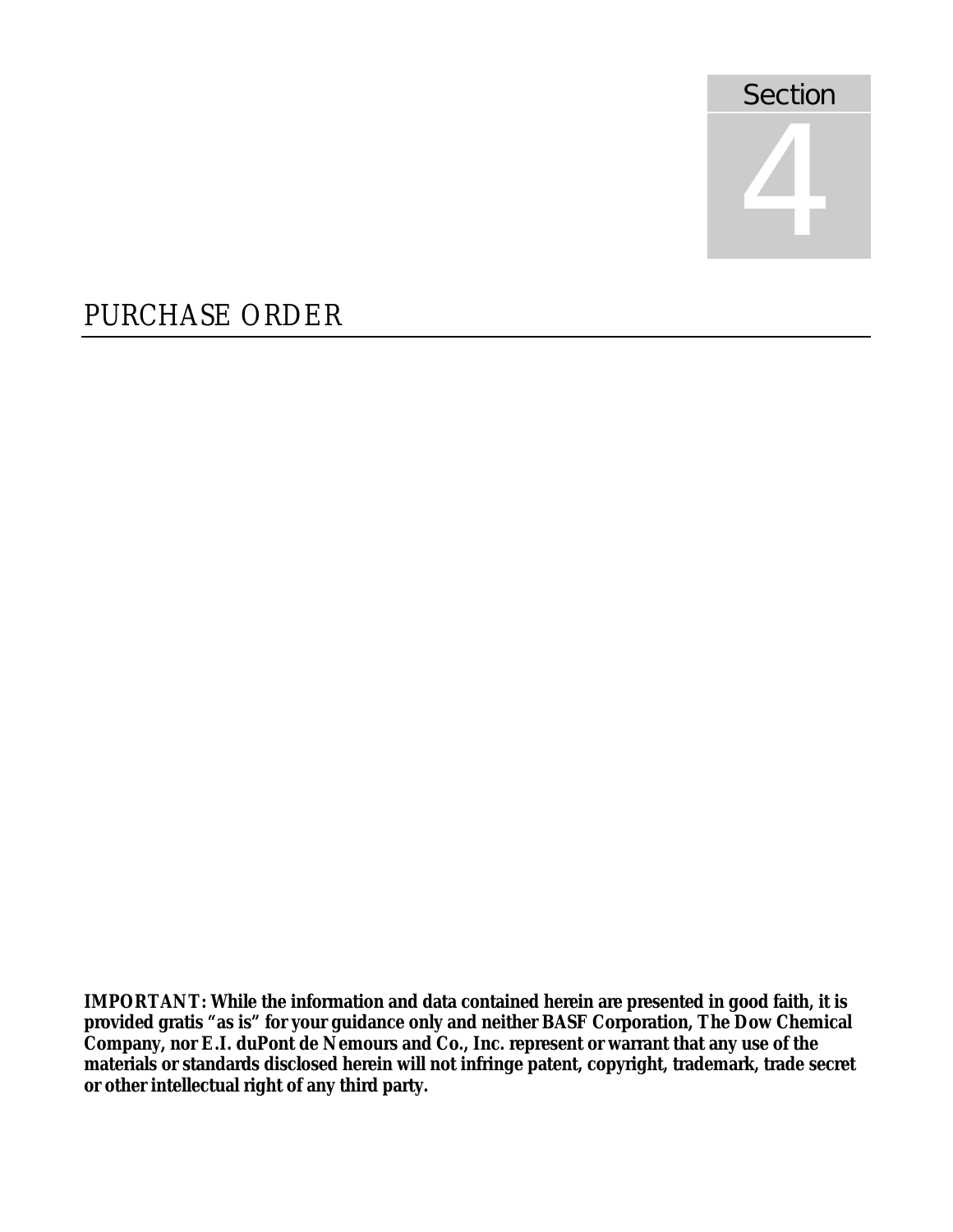# **Purchase Order Table of Contents**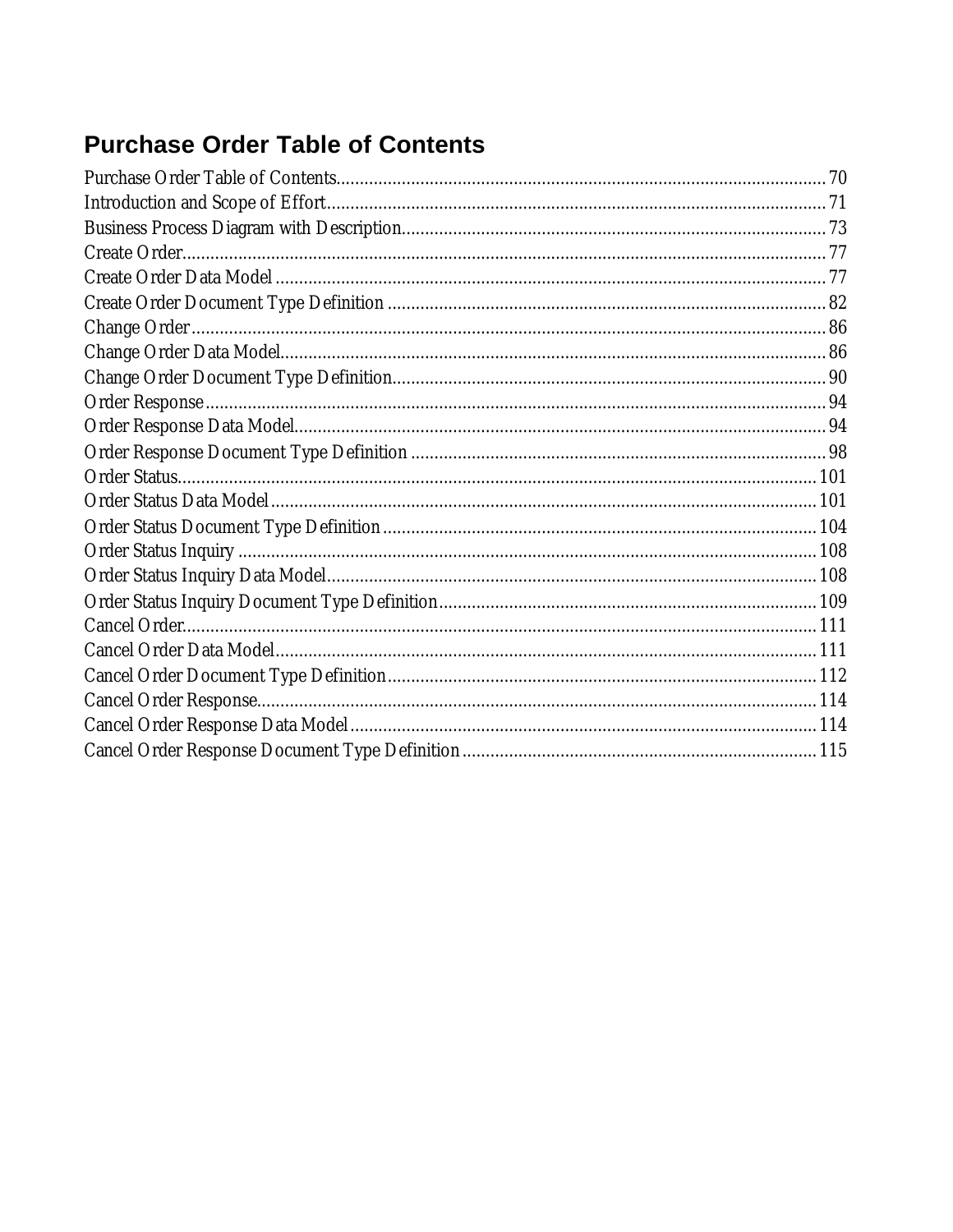# **Introduction and Scope of Effort**

This section of the eStandard document defines the data exchange interfaces necessary to support the interchange of order related data between Buyers, Marketplace(s) and Sellers.

### **Create Order**

The Create Order Transaction takes place between the Marketplace or Buyer and the Seller(s). It enables new purchase order information to be communicated to the Seller.

## **Order Response**

The Order Response Transaction is initiated by the Seller to communicate to the Buyer (either directly or through a Marketplace) the Seller's agreement to supply a specific amount of product, at a specific price, according to set pricing terms, on an agreed-upon date, using agreed-upon transportation arrangements.

# **Change Order**

The Change Order Transaction is initiated by a Buyer (either directly or through a Marketplace) to request that an existing order be changed in specific ways.

# **Cancel Order**

The Cancel Order Transaction is initiated by a Buyer (either directly or through a Marketplace) to request that an existing order be cancelled.

# **Cancel Order Response**

The Cancel Order Response Transaction is initiated by a Seller to communicate to a Buyer (either directly or through a Marketplace) that an "Order Cancel" transaction has been received and has been accepted or rejected by the Seller's order processing system.

# **Order Status Inquiry**

The Order Status Inquiry Transaction is initiated by a Buyer (either directly or through a Marketplace) to inquire about the status of an order.

# **Order Status**

The Order Status Transaction is initiated by the Seller to communicate to the Buyer (either directly or through a Marketplace) to identify the current status of orders that have been previously placed.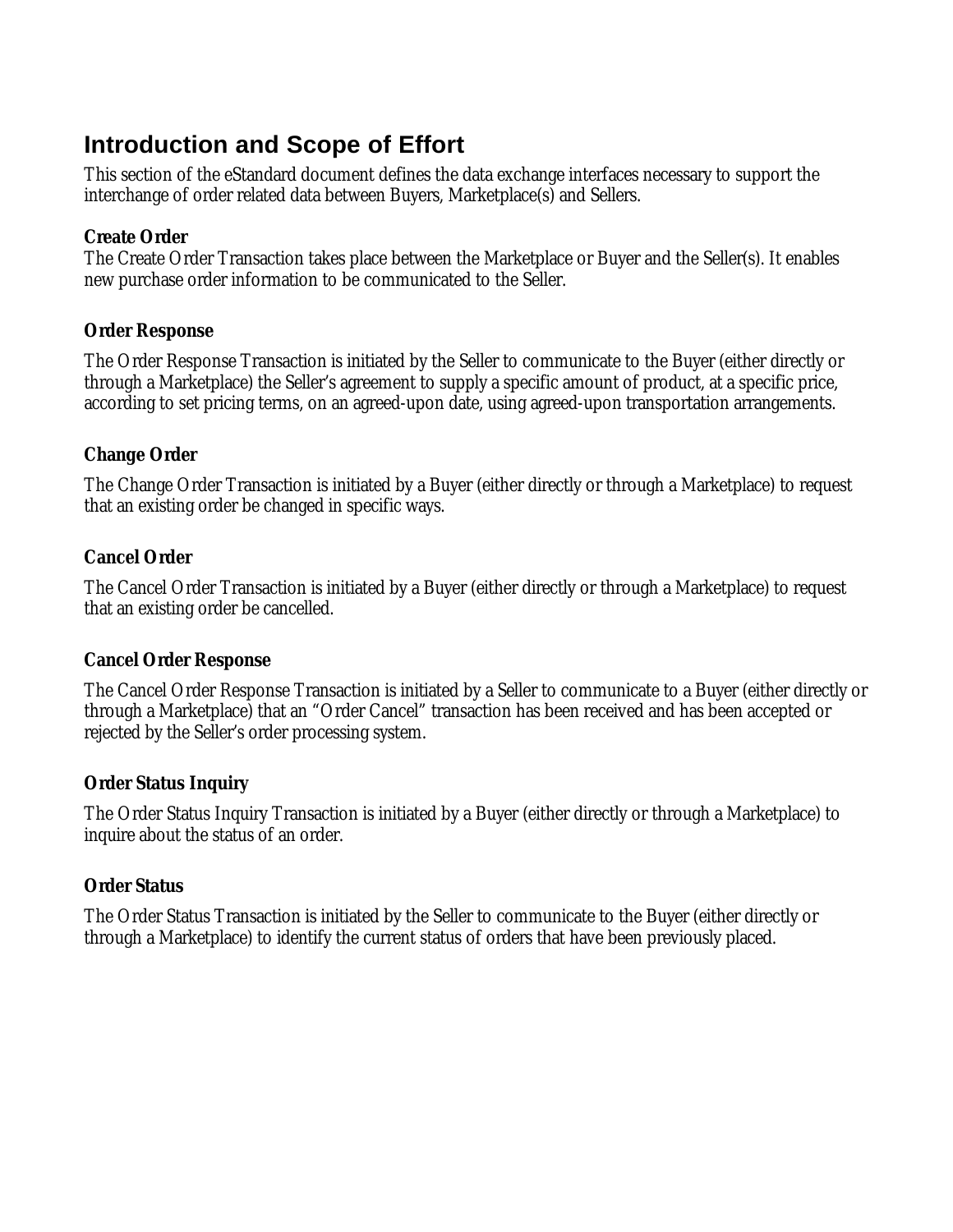## Key Scope Assumptions

- All transactions are domestic.
- All transactions may be used in B2B and Business to Marketplace communications.
- All transactions were designed from a Buyer's perspective; excluded are data elements not needed by the buyer to communicate with the Seller (used only in the Seller's internal systems).
- The use of the order messages was not investigated for Buyer to Market Place interactions, but there are no known limitations for their use in these interactions.

## Key Business Model Assumptions

- An order will have at least one line item.
- The order status may be pushed by the Seller or pulled Buyer/Marketplace.
- Order cancellation implies cancellation of an entire order.
- Before an order may be processed, the customer must be previously defined to the Seller's system.
- A Seller initiated response transaction is paired with each Buyer/Market place initiated transaction.
	- $\circ$  Create Order  $\rightarrow$  Order Response
	- $\circ$  Change Order  $\rightarrow$  Order Response
	- $\circ$  Cancel Order  $\rightarrow$  Order Cancellation Response
	- o Order Status Inquiry  $\rightarrow$  Order Status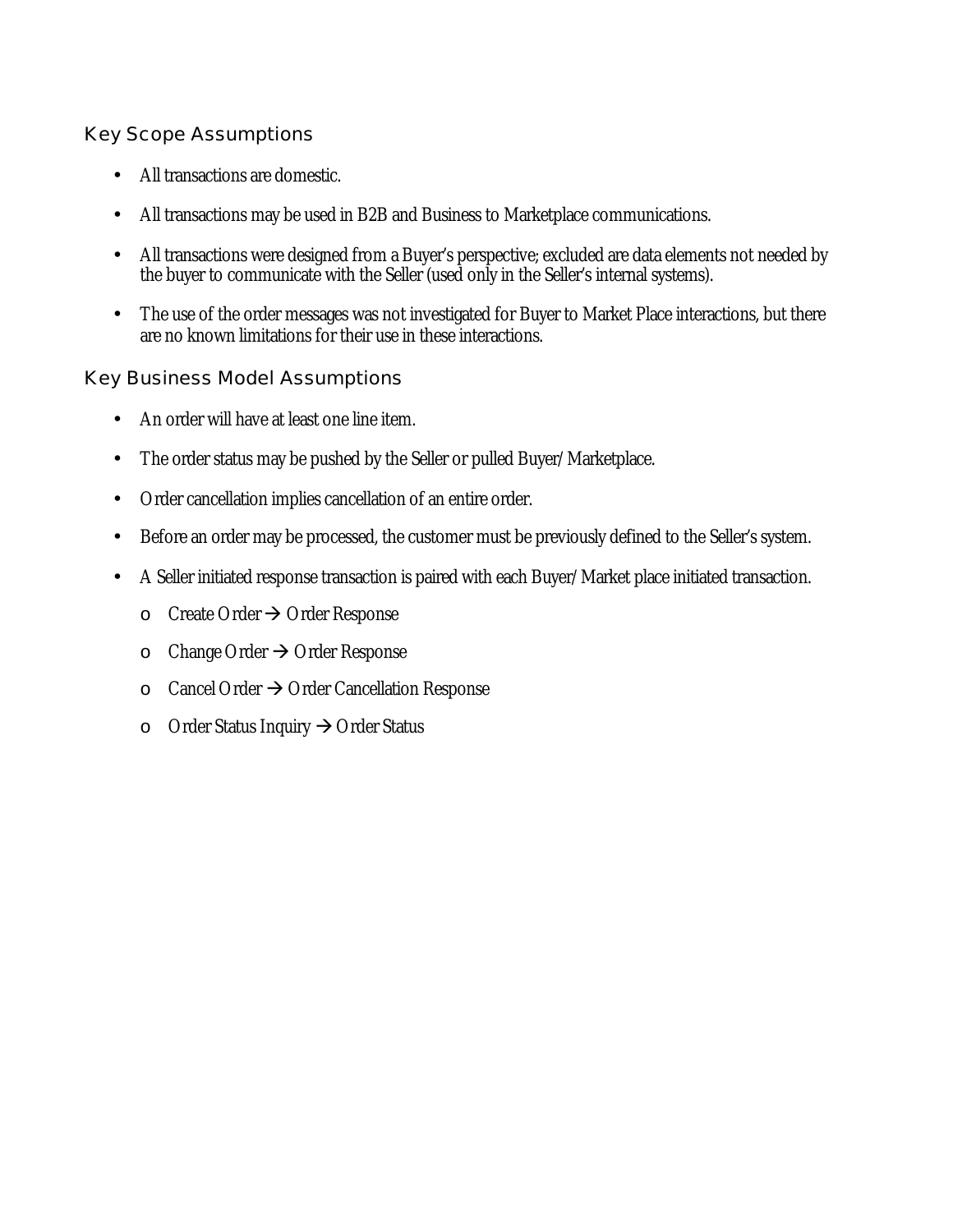## **Business Process Diagram with Description**

### Create Order/Order Response

The Business Process Model for "Create Order" and "Order Response" using either the Marketplace or Business-to-Business models is depicted in the following diagram. Solid thick lines illustrate the transaction between the Marketplace and Seller. Dashed thick lines indicate the Buyer to Seller transactions. Solid thin lines illustrate the Buyer to Marketplace transactions (communications can be via phone, fax, email, browser, and use of this eStandard).



Figure 1: Create Order/Order Response transactions

The Create Order process is initiated when a Buyer commits to buy a product from a Seller.

There are two possible flows to enable this:

#### **Business-to-Business Model**

A Buyer or buying organization initially creates a Create Order message and sends the message directly to a Seller. The Seller acknowledges acceptance of the order by returning an Order Response message to the Buyer.

#### **Marketplace Model**

A Buyer or buying organization initially creates a purchase order and sends the purchase order to a Marketplace. The Marketplace processes the purchase order, generates a Create Order message and sends the message to the Seller. The Seller acknowledges acceptance of the Create Order message by returning an Order Response message to the Marketplace. The Marketplace returns the order response to the Buyer.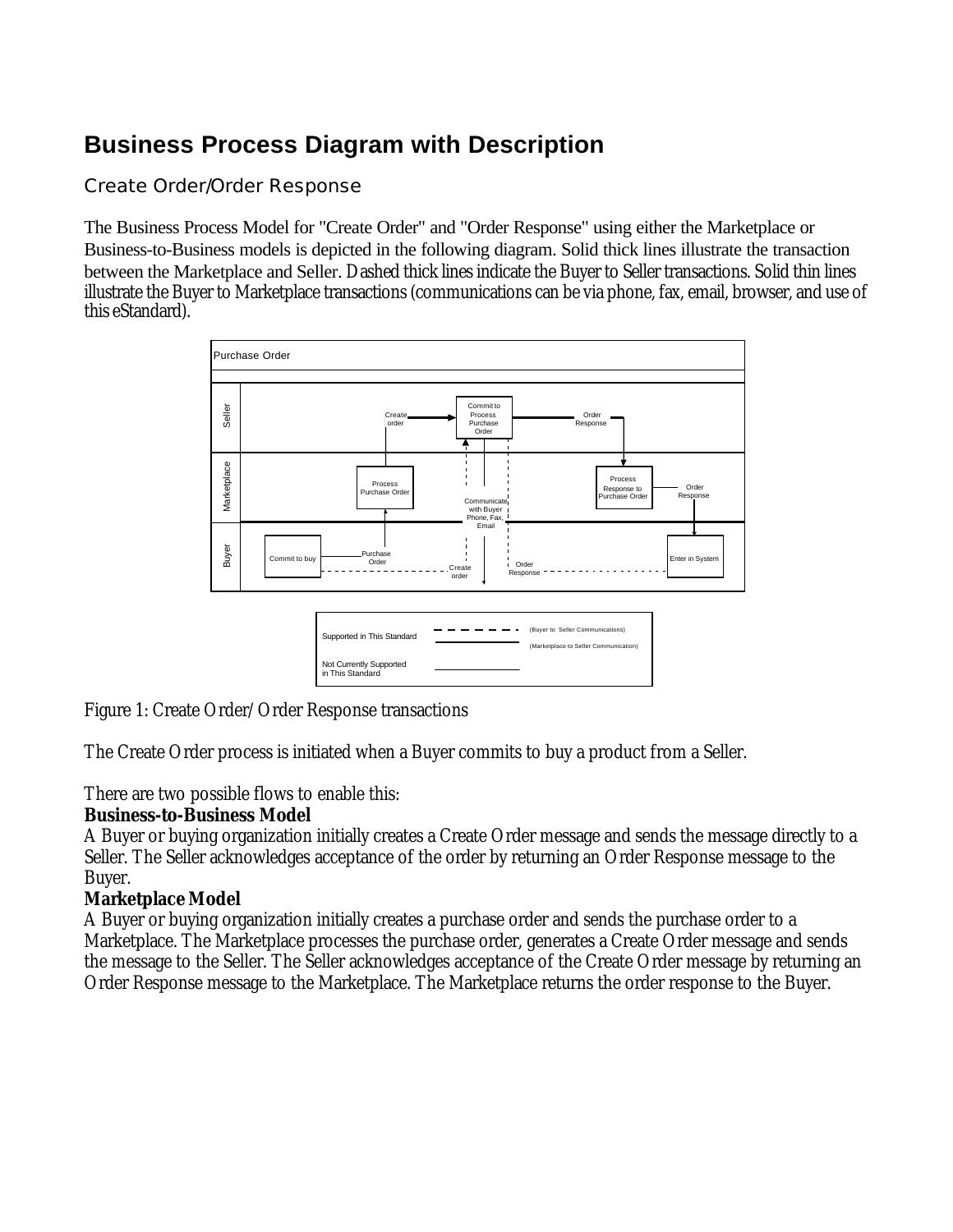#### Change Order/Order Response

The Business Process Model for "Change Order" and "Order Response" using either the Marketplace or Business-to-Business models is depicted in the following diagram. Solid thick lines illustrate the transaction between the Marketplace and Seller. Dashed thick lines indicate the Buyer to Seller transactions. Solid thin lines illustrate the Buyer to Marketplace transactions (communications can be via phone, fax, email, browser, and use of this eStandard).



#### Figure 2: Change Order/Order Response transactions

The Order Change process is triggered when a Buyer decides to change an existing order that has already been received by the seller.

There are two possible flows to enable this:

#### **Business-to-Business Model**

A Buyer or buying organization changes a purchase order and sends the Change Order message directly to a Seller. The Seller acknowledges acceptance of the change by returning an Order Response message to the Buyer.

#### **Marketplace Model**

A Buyer or buying organization initially changes a purchase order and sends the order change to the Marketplace. The Marketplace processes the order change, creates a Change Order message and sends a message to the Seller. The Seller acknowledges acceptance of the Change Order by returning an Order Response message to the Marketplace. The Marketplace returns the order response to the Buyer.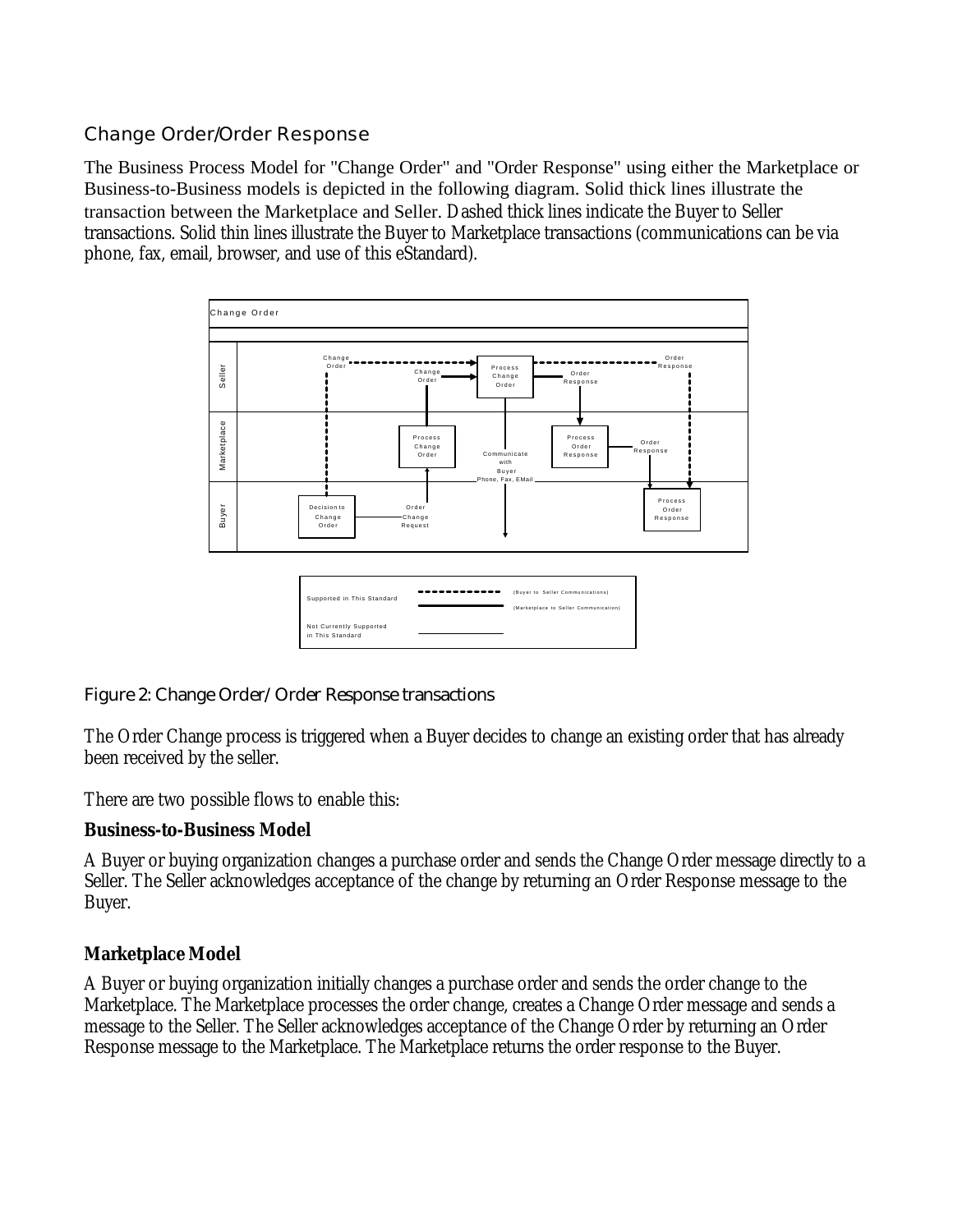# **Order Status/Order Status Inquiry**

The Business Process Model for "Order Status" and "Order Status Inquiry" using either the Marketplace or Business-to-Business models is depicted in the following diagram. Solid thick lines illustrate the transaction between the Marketplace and Seller. Dashed thick lines indicate the Buyer to Seller transactions. Solid thin lines illustrate the Buyer to Marketplace transactions (communications can be via phone, fax, email, browser, and use of this eStandard).



Figure 3 depicts order inquiry/order status transactions.

The Order Status process is triggered either when a Buyer inquires the status of an existing order (pull process) or when a Seller wants to make the Buyer aware of the status of an order (push process).

## *Push Model*

There are two possible flows to enable the push process:

#### **Business-to-Business Model**

A Seller sends an Order Status message directly to the Buyer.

## **Marketplace Model**

A Seller sends an Order Status message to a Marketplace. The Marketplace forwards the order status to the Buyer.

## *Pull Model*

There are two possible flows to enable the pull process:

#### **Business-to-Business Model**

A Buyer or buying organization sends an Order Status Inquiry request to the Seller. The Seller sends an Order Status to the Buyer.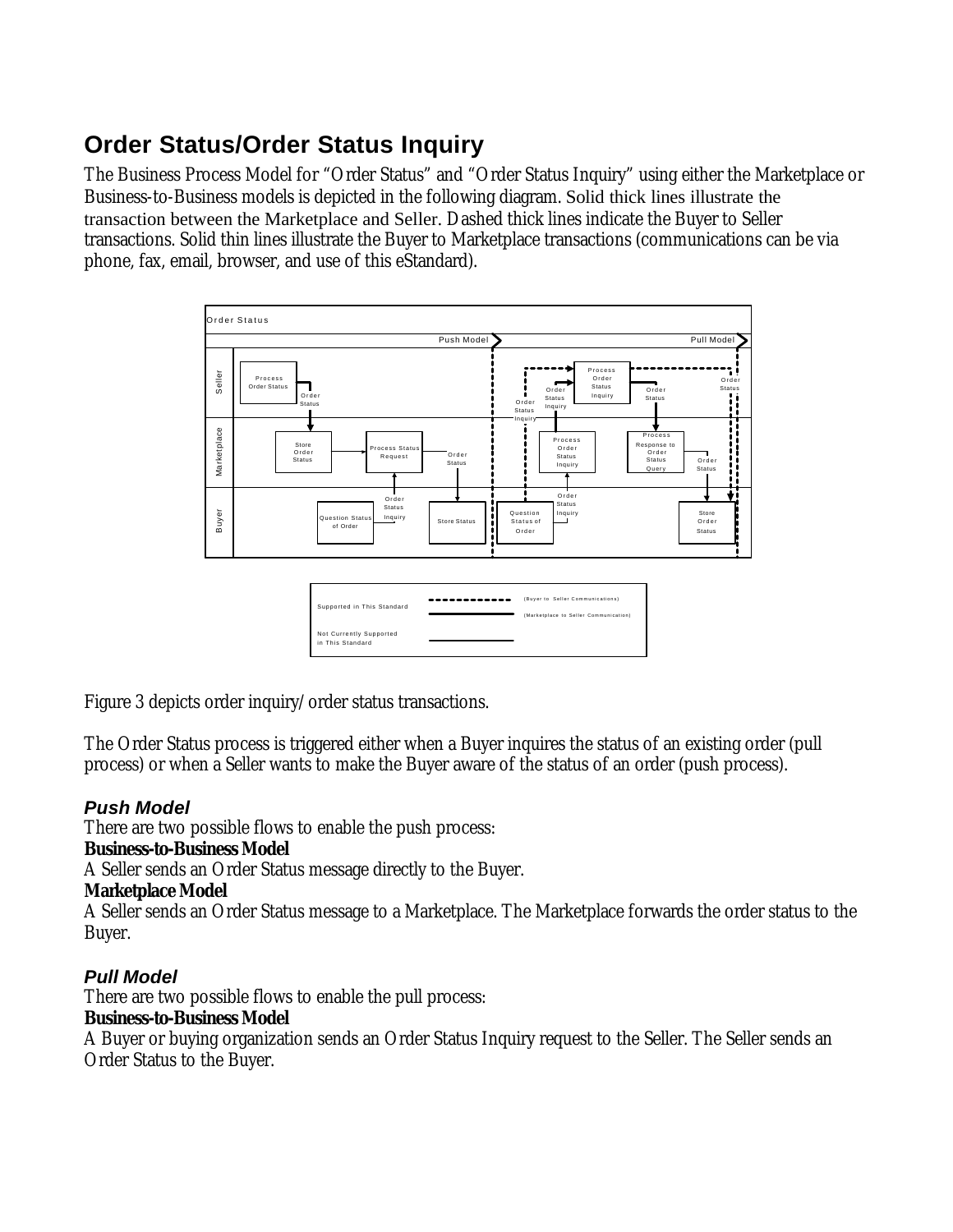### **Order Status/Order Status Inquiry** (continued)

#### **Marketplace Model**

A Buyer sends an order status inquiry to a marketplace. The marketplace processes the request, creates an Order Status Inquiry message and sends the message to the Seller. The Seller sends an Order Status message to the Marketplace. The Marketplace forwards the order status to the Buyer.

#### Cancel Order/Cancel Order Response

The Business Process Model for "Cancel Order" and "Cancel Order Response" using either the Marketplace or Business-to-Business models is depicted in the following diagram. Solid thick lines illustrate the transaction between the Marketplace and Seller. Dashed thick lines indicate the Buyer to Seller transactions. Solid thin lines illustrate the Buyer to Marketplace transactions (communications can be via phone, fax, email, browser, and use of this eStandard).



Figure 4 depicts the Cancel Order/Order Cancellation transactions

The Order Cancellation process is triggered when the Buyer determines that cancellation of an entire order is desired. The Order change process handles individual purchase order line item cancellations.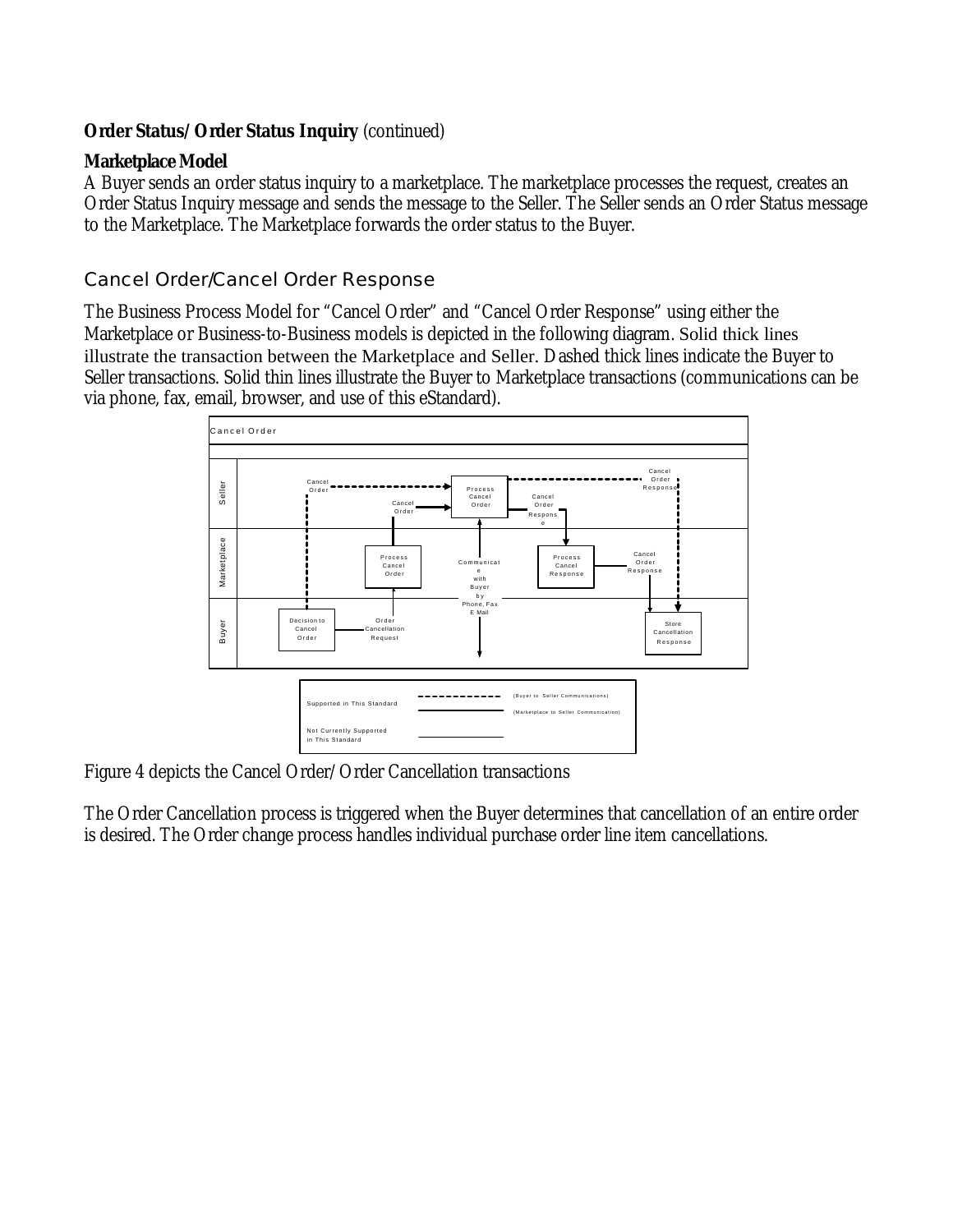#### **Cancel Order/Cancel Order Response** (continued)

There are two possible flows to enable the cancellation process:

#### **Business-to-Business Model**

A Buyer cancels a purchase order and sends the Cancel Order message directly to a Seller. The Seller acknowledges acceptance of the cancellation by returning a Cancel Order Response message to the Buyer.

#### **Marketplace Model**

A Buyer initially cancels a purchase order and sends the request to cancel the order to a Marketplace. The Marketplace processes the request, creates a Cancel Order message and sends the message to the Seller. The Seller acknowledges acceptance of the cancellation by returning a Cancel Order Response message to the Marketplace. The Marketplace returns the cancel order response to the Buyer.

## **Create Order**

The Create Order Transaction takes place between the Marketplace or Buyer and the Seller(s). It enables new purchase order information to be communicated to the Seller.

## **Create Order Data Model**

**Key:**

| <b>Icon</b>                | <b>Description</b>                      |
|----------------------------|-----------------------------------------|
|                            | Data element has attribute(s)           |
|                            | Data element occurs 0-1 times           |
| $\ast$                     | Data element occurs 0-many times        |
|                            | Data element occurs 1-many times        |
| < connecting data elements | Contains one of the child data elements |
| [ connecting data elements | Contains all of the child data elements |
| Square box with lines      | Data                                    |



Figure 1: CreateOrder structure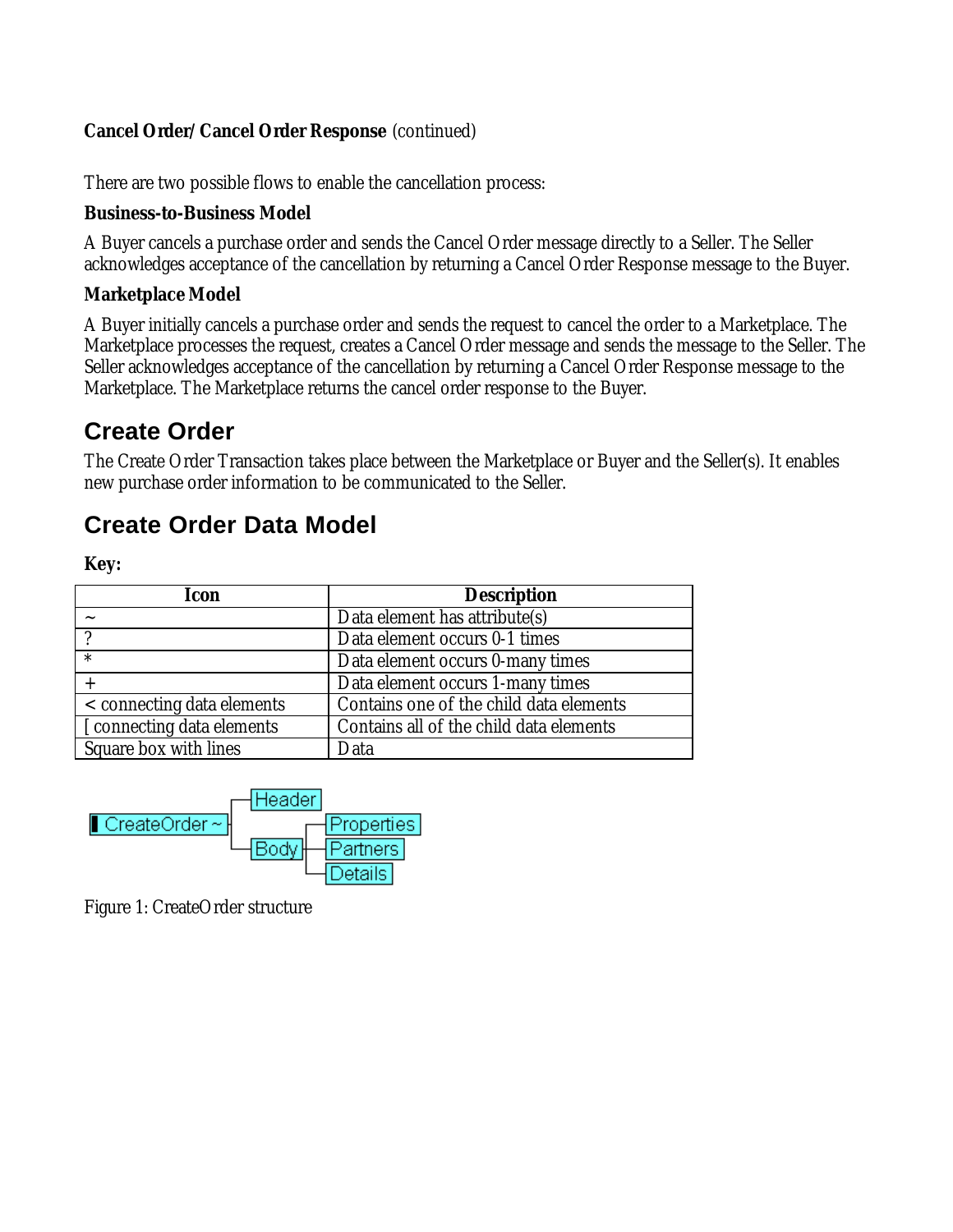

Figure 2: Header structure



Figure 3: PartnerRoleDescription structure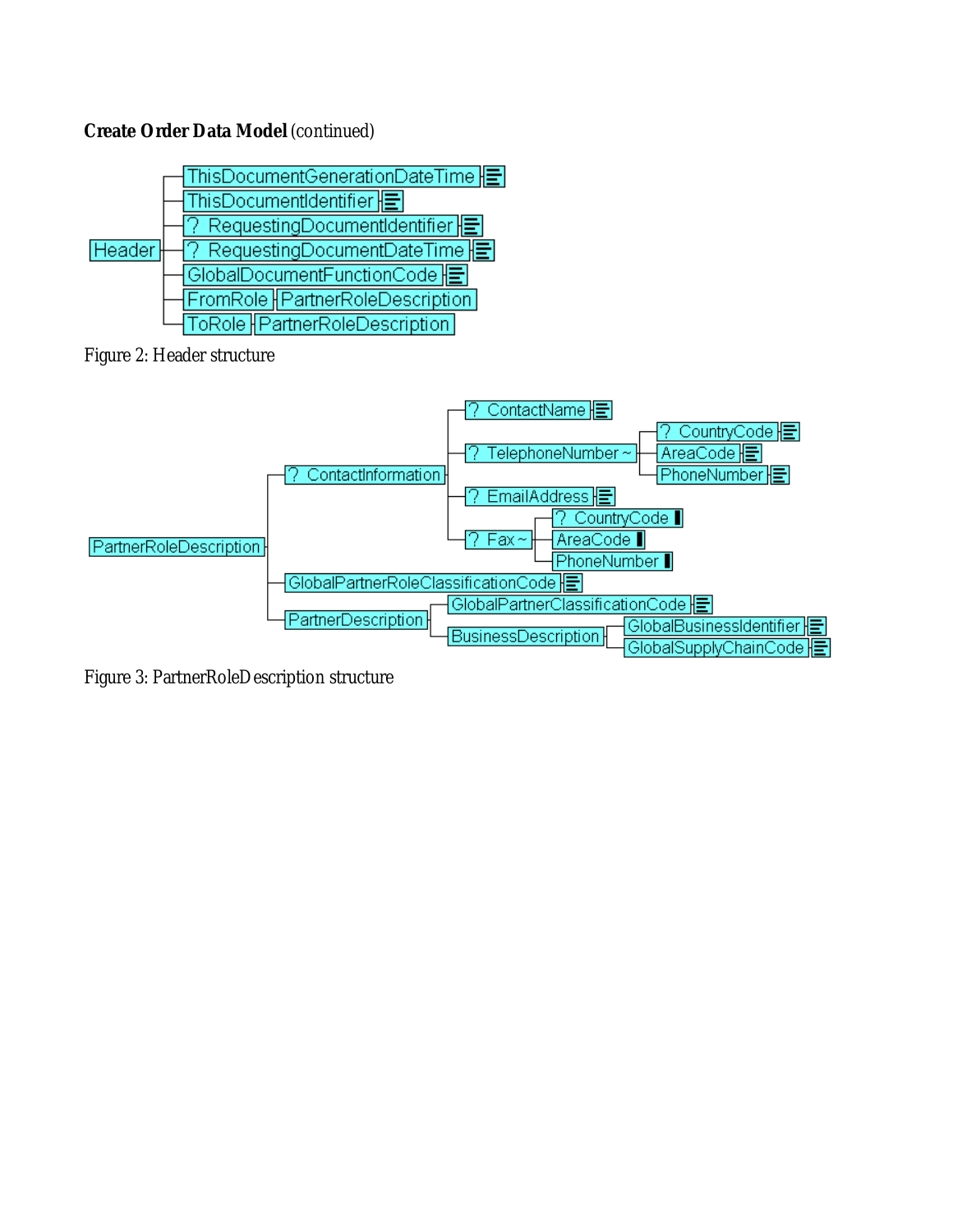

Figure 4: Properties structure



Figure 5: Partners structure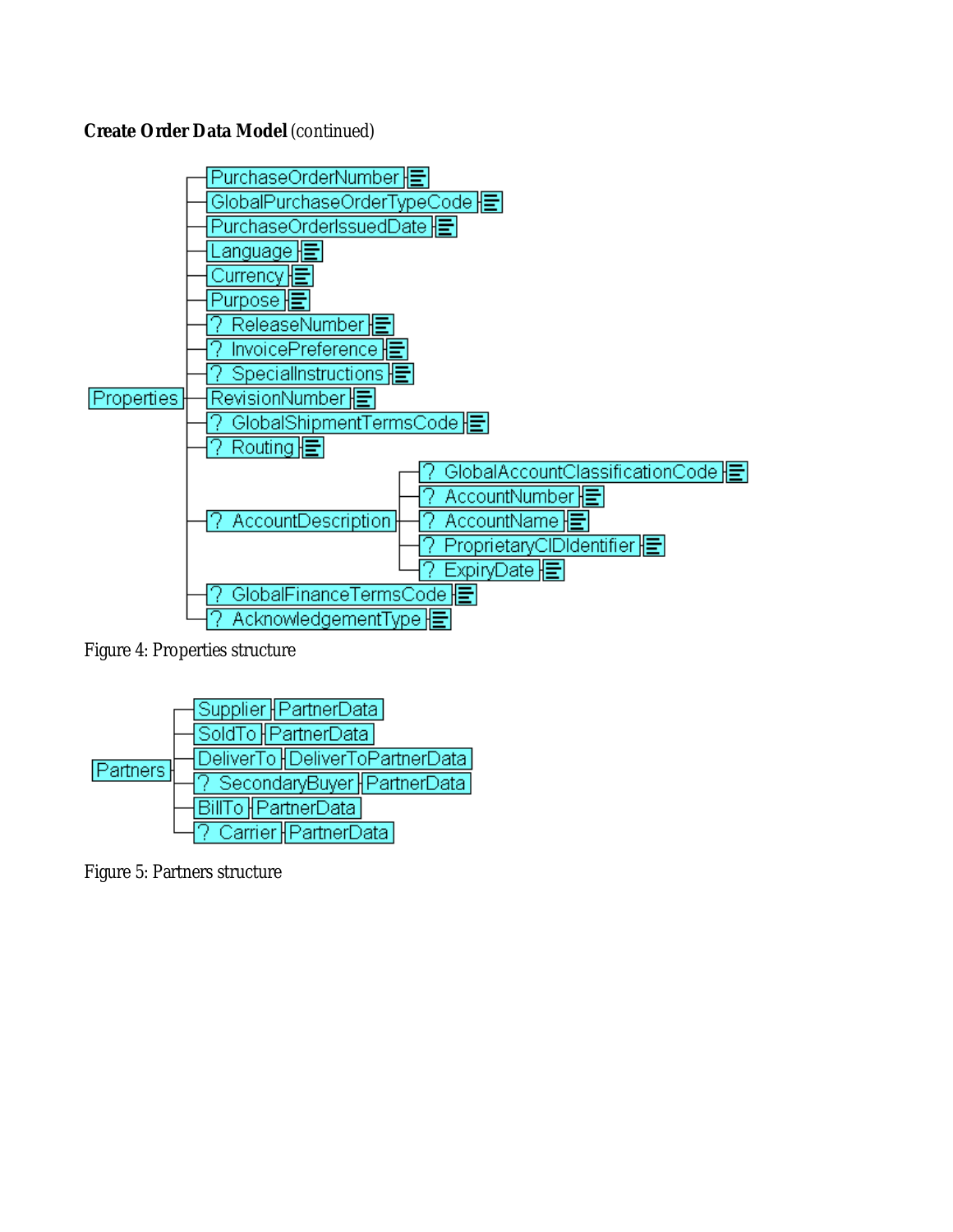

Figure 6: PartnerData structure



Figure 7: DeliverToPartnerData structure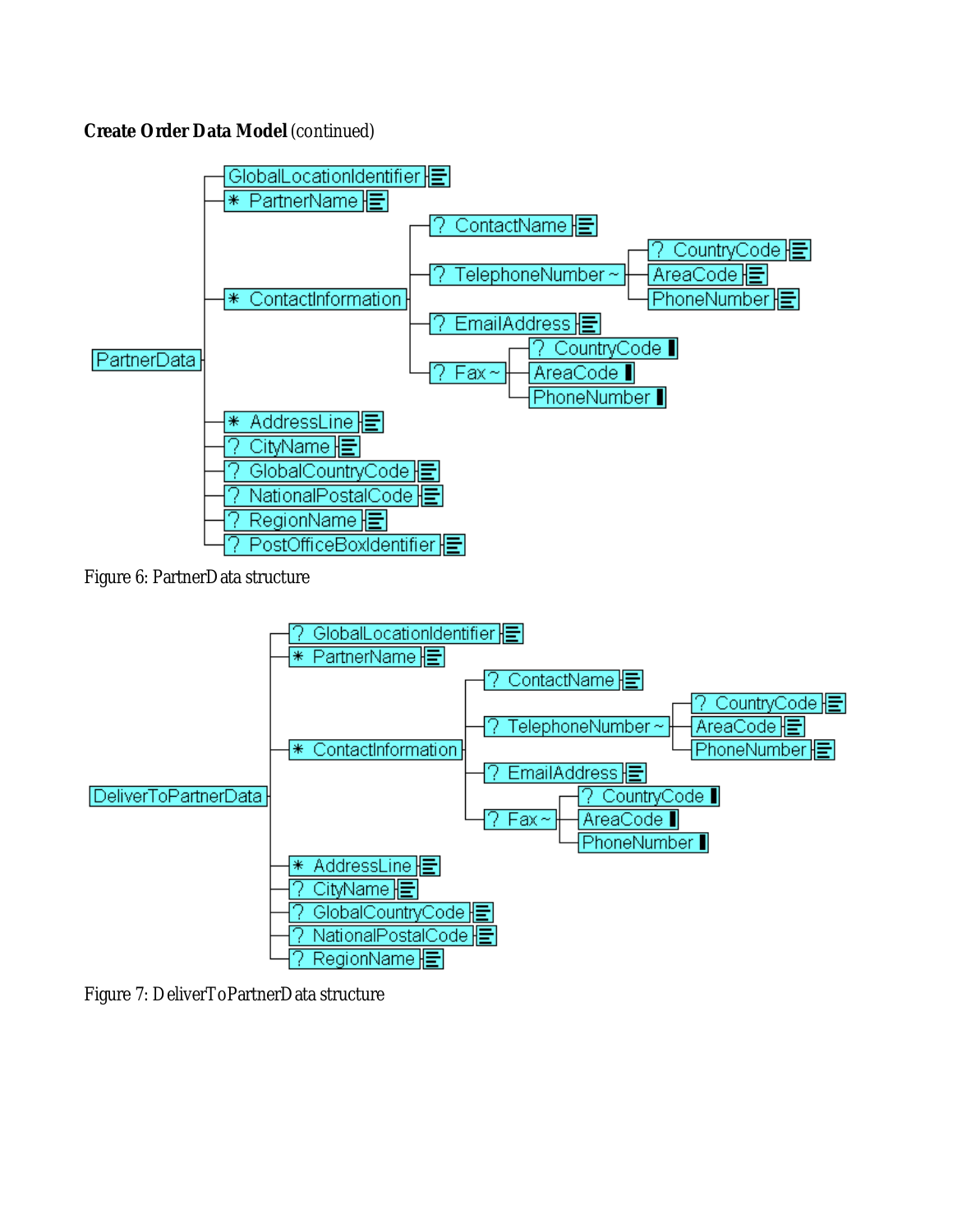

Figure 8: Details structure

| RequestedDeliveryBetweenDateTime RequestedDeliveryStartDateTime = |  |
|-------------------------------------------------------------------|--|
|                                                                   |  |

Figure 9: RequestedDeliveryBetweenDateTime



Figure 10: DeliveryTolerances structure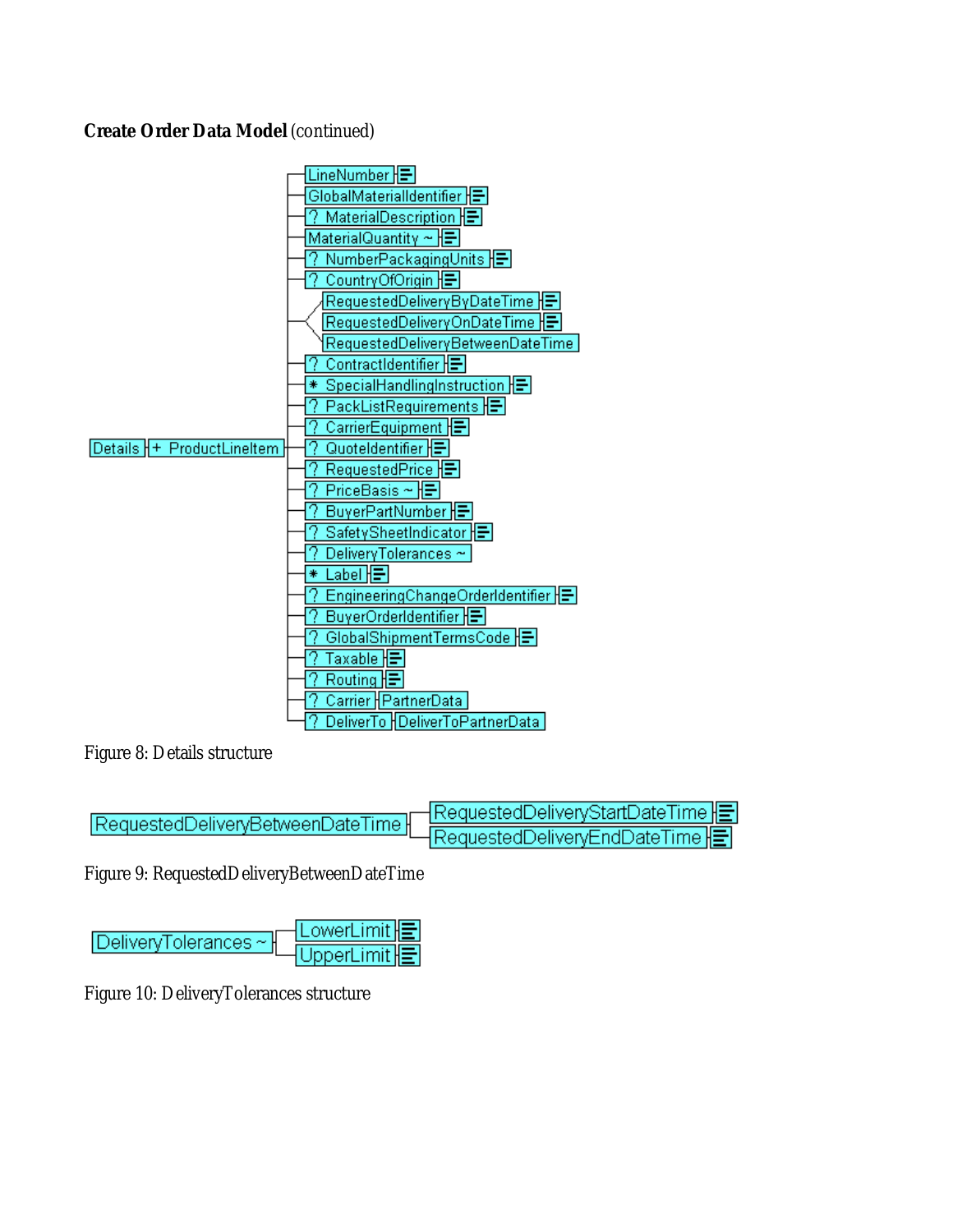## **Create Order Document Type Definition**

<!--CreateOrder--> <!ELEMENT CreateOrder (Header, Body)> <!ATTLIST CreateOrder Version CDATA #IMPLIED> <!ELEMENT Header (ThisDocumentGenerationDateTime, ThisDocumentIdentifier, RequestingDocumentIdentifier?, RequestingDocumentDateTime?, GlobalDocumentFunctionCode, FromRole, ToRole)> <!ELEMENT ThisDocumentGenerationDateTime (#PCDATA)> <!ELEMENT ThisDocumentIdentifier (#PCDATA)> <!ELEMENT RequestingDocumentIdentifier (#PCDATA)> <!ELEMENT RequestingDocumentDateTime (#PCDATA)> <!ELEMENT GlobalDocumentFunctionCode (#PCDATA)> <!ELEMENT FromRole (PartnerRoleDescription)> <!ELEMENT PartnerRoleDescription (ContactInformation?, GlobalPartnerRoleClassificationCode, PartnerDescription)> <!ELEMENT ContactInformation (ContactName?, TelephoneNumber?, EmailAddress?, Fax?)> <!ELEMENT ContactName (#PCDATA)> <!ELEMENT TelephoneNumber (CountryCode?, AreaCode, PhoneNumber)> <!ATTLIST TelephoneNumber Type CDATA #IMPLIED> <!ELEMENT CountryCode (#PCDATA)> <!ELEMENT AreaCode (#PCDATA)> <!ELEMENT PhoneNumber (#PCDATA)> <!ELEMENT EmailAddress (#PCDATA)> <!ELEMENT Fax (CountryCode?, AreaCode, PhoneNumber)> <!ATTLIST Fax Type CDATA #IMPLIED> <!ELEMENT GlobalPartnerRoleClassificationCode (#PCDATA)> <!ELEMENT PartnerDescription (GlobalPartnerClassificationCode, BusinessDescription)> <!ELEMENT GlobalPartnerClassificationCode (#PCDATA)> <!ELEMENT BusinessDescription (GlobalBusinessIdentifier, GlobalSupplyChainCode)> <!ELEMENT GlobalBusinessIdentifier (#PCDATA)>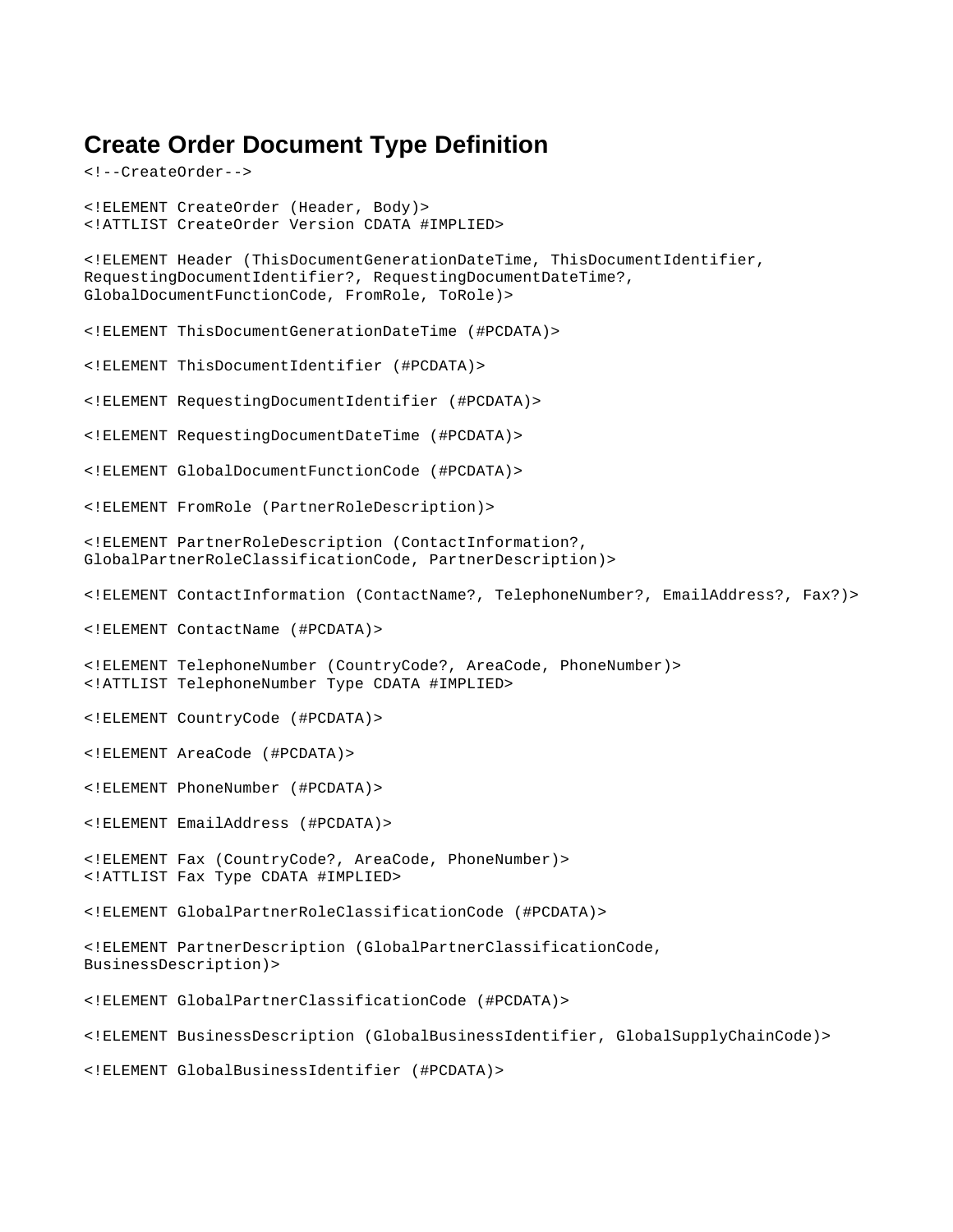<!ELEMENT GlobalSupplyChainCode (#PCDATA)>

<!ELEMENT ToRole (PartnerRoleDescription)>

<!ELEMENT Body (Properties, Partners, Details)>

<!ELEMENT Properties (PurchaseOrderNumber, GlobalPurchaseOrderTypeCode, PurchaseOrderIssuedDate, Language, Currency, Purpose, ReleaseNumber?, InvoicePreference?, SpecialInstructions?, RevisionNumber, GlobalShipmentTermsCode?, Routing?, AccountDescription?, GlobalFinanceTermsCode?, AcknowledgementType?)>

<!ELEMENT PurchaseOrderNumber (#PCDATA)>

<!ELEMENT GlobalPurchaseOrderTypeCode (#PCDATA)>

<!ELEMENT PurchaseOrderIssuedDate (#PCDATA)>

<!ELEMENT Language (#PCDATA)>

<!ELEMENT Currency (#PCDATA)>

<!ELEMENT Purpose (#PCDATA)>

- <!ELEMENT ReleaseNumber (#PCDATA)>
- <!ELEMENT InvoicePreference (#PCDATA)>
- <!ELEMENT SpecialInstructions (#PCDATA)>
- <!ELEMENT RevisionNumber (#PCDATA)>
- <!ELEMENT GlobalShipmentTermsCode (#PCDATA)>

<!ELEMENT Routing (#PCDATA)>

<!ELEMENT AccountDescription (GlobalAccountClassificationCode?, AccountNumber?, AccountName?, ProprietaryCIDIdentifier?, ExpiryDate?)>

<!ELEMENT GlobalAccountClassificationCode (#PCDATA)>

<!ELEMENT AccountNumber (#PCDATA)>

<!ELEMENT AccountName (#PCDATA)>

<!ELEMENT ProprietaryCIDIdentifier (#PCDATA)>

- <!ELEMENT ExpiryDate (#PCDATA)>
- <!ELEMENT GlobalFinanceTermsCode (#PCDATA)>
- <!ELEMENT AcknowledgementType (#PCDATA)>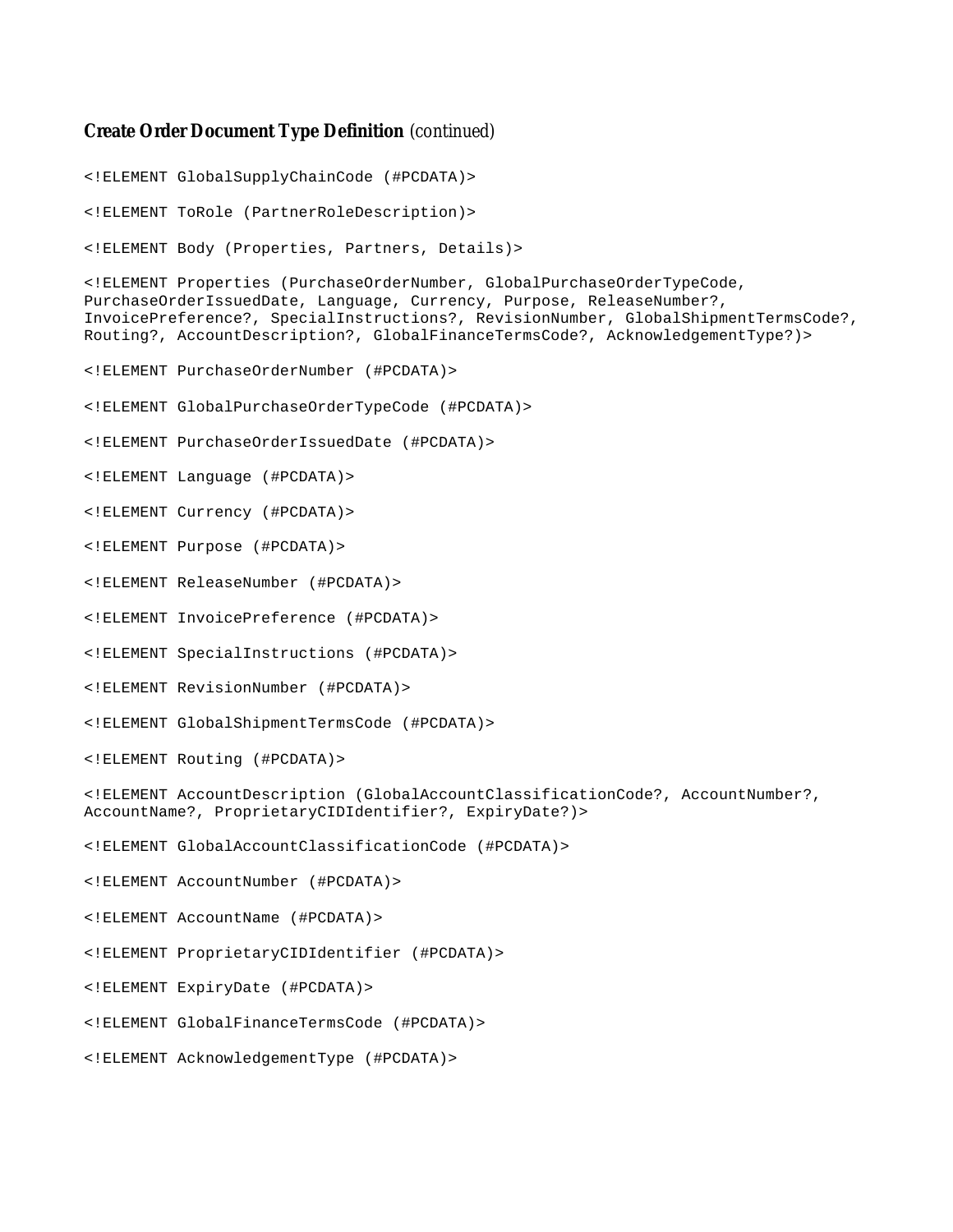<!ELEMENT Partners (Supplier, SoldTo, DeliverTo, SecondaryBuyer?, BillTo, Carrier?)> <!ELEMENT Supplier (PartnerData)> <!ELEMENT PartnerData (GlobalLocationIdentifier, PartnerName\*, ContactInformation\*, AddressLine\*, CityName?, GlobalCountryCode?, NationalPostalCode?, RegionName?, PostOfficeBoxIdentifier?)> <!ELEMENT GlobalLocationIdentifier (#PCDATA)> <!ELEMENT PartnerName (#PCDATA)> <!ELEMENT AddressLine (#PCDATA)> <!ELEMENT CityName (#PCDATA)> <!ELEMENT GlobalCountryCode (#PCDATA)> <!ELEMENT NationalPostalCode (#PCDATA)> <!ELEMENT RegionName (#PCDATA)> <!ELEMENT PostOfficeBoxIdentifier (#PCDATA)> <!ELEMENT SoldTo (PartnerData)> <!ELEMENT DeliverTo (DeliverToPartnerData)> <!ELEMENT DeliverToPartnerData (GlobalLocationIdentifier?, PartnerName\*, ContactInformation\*, AddressLine\*, CityName?, GlobalCountryCode?, NationalPostalCode?, RegionName?)> <!ELEMENT SecondaryBuyer (PartnerData)> <!ELEMENT BillTo (PartnerData)> <!ELEMENT Carrier (PartnerData)> <!ELEMENT Details (ProductLineItem+)> <!ELEMENT ProductLineItem (LineNumber, GlobalMaterialIdentifier, MaterialDescription?, MaterialQuantity, NumberPackagingUnits?, CountryOfOrigin?, (RequestedDeliveryByDateTime | RequestedDeliveryOnDateTime | RequestedDeliveryBetweenDateTime), ContractIdentifier?, SpecialHandlingInstruction\*, PackListRequirements?, CarrierEquipment?, QuoteIdentifier?, RequestedPrice?, PriceBasis?, BuyerPartNumber?, SafetySheetIndicator?, DeliveryTolerances?, Label\*, EngineeringChangeOrderIdentifier?, BuyerOrderIdentifier?, GlobalShipmentTermsCode?, Taxable?, Routing?, Carrier?, DeliverTo?)>

<!ELEMENT LineNumber (#PCDATA)>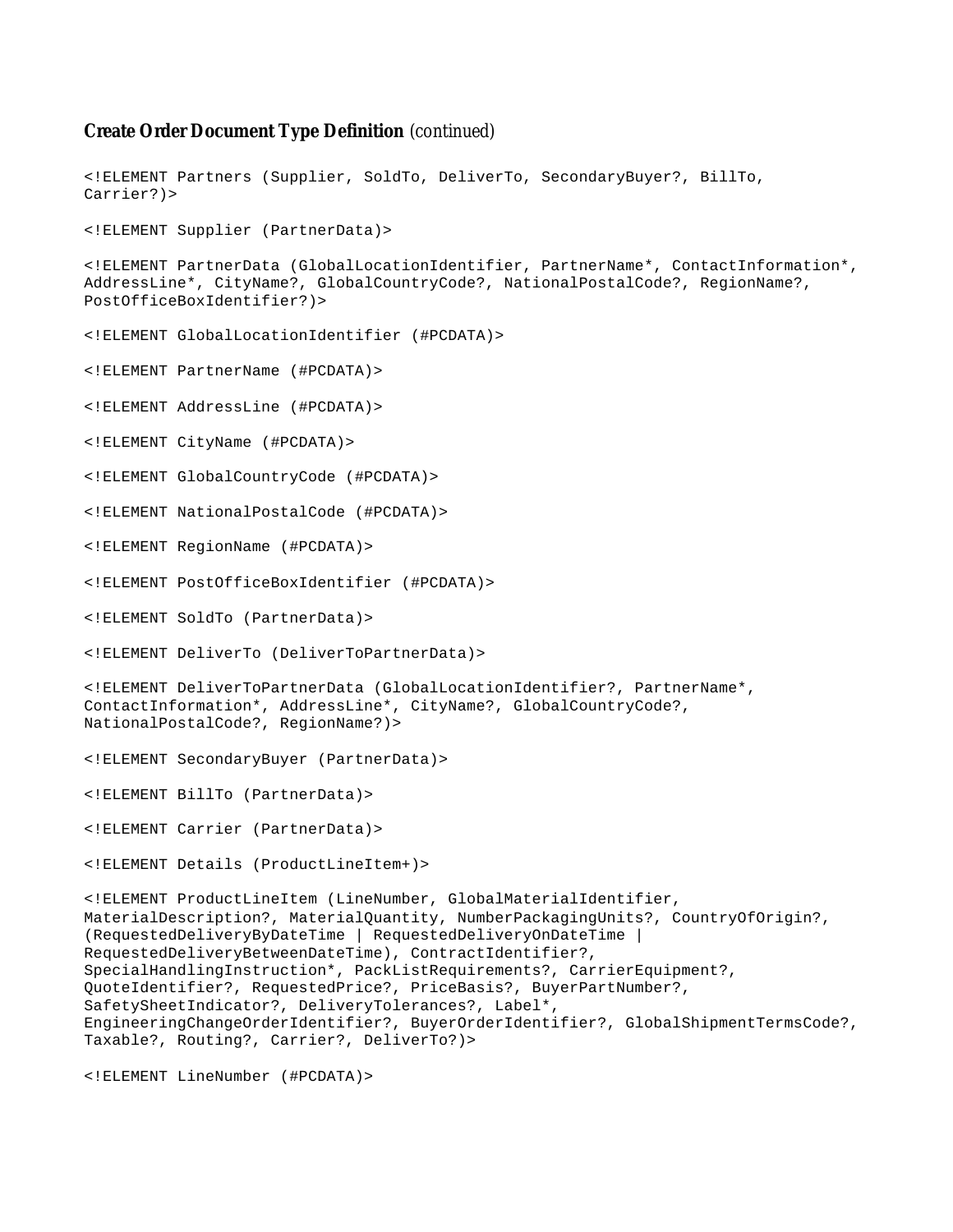```
<!ELEMENT GlobalMaterialIdentifier (#PCDATA)>
<!ELEMENT MaterialDescription (#PCDATA)>
<!ELEMENT MaterialQuantity (#PCDATA)>
<!ATTLIST MaterialQuantity GlobalMaterialUnitOfMeasureCode CDATA #IMPLIED>
<!ELEMENT NumberPackagingUnits (#PCDATA)>
<!ELEMENT CountryOfOrigin (#PCDATA)>
<!ELEMENT RequestedDeliveryByDateTime (#PCDATA)>
<!ELEMENT RequestedDeliveryOnDateTime (#PCDATA)>
<!ELEMENT RequestedDeliveryBetweenDateTime (RequestedDeliveryStartDateTime,
RequestedDeliveryEndDateTime)>
<!ELEMENT RequestedDeliveryStartDateTime (#PCDATA)>
<!ELEMENT RequestedDeliveryEndDateTime (#PCDATA)>
<!ELEMENT ContractIdentifier (#PCDATA)>
<!ELEMENT SpecialHandlingInstruction (#PCDATA)>
<!ELEMENT PackListRequirements (#PCDATA)>
<!ELEMENT CarrierEquipment (#PCDATA)>
<!ELEMENT QuoteIdentifier (#PCDATA)>
<!ELEMENT RequestedPrice (#PCDATA)>
<!ELEMENT PriceBasis (#PCDATA)>
<!ATTLIST PriceBasis GlobalMaterialUnitOfMeasureCode CDATA #IMPLIED>
<!ELEMENT BuyerPartNumber (#PCDATA)>
<!ELEMENT SafetySheetIndicator (#PCDATA)>
<!ELEMENT DeliveryTolerances (LowerLimit, UpperLimit)>
<!ATTLIST DeliveryTolerances GlobalMaterialUnitOfMeasureCode CDATA #IMPLIED>
<!ELEMENT LowerLimit (#PCDATA)>
<!ELEMENT UpperLimit (#PCDATA)>
<!ELEMENT Label (#PCDATA)>
<!ELEMENT EngineeringChangeOrderIdentifier (#PCDATA)>
```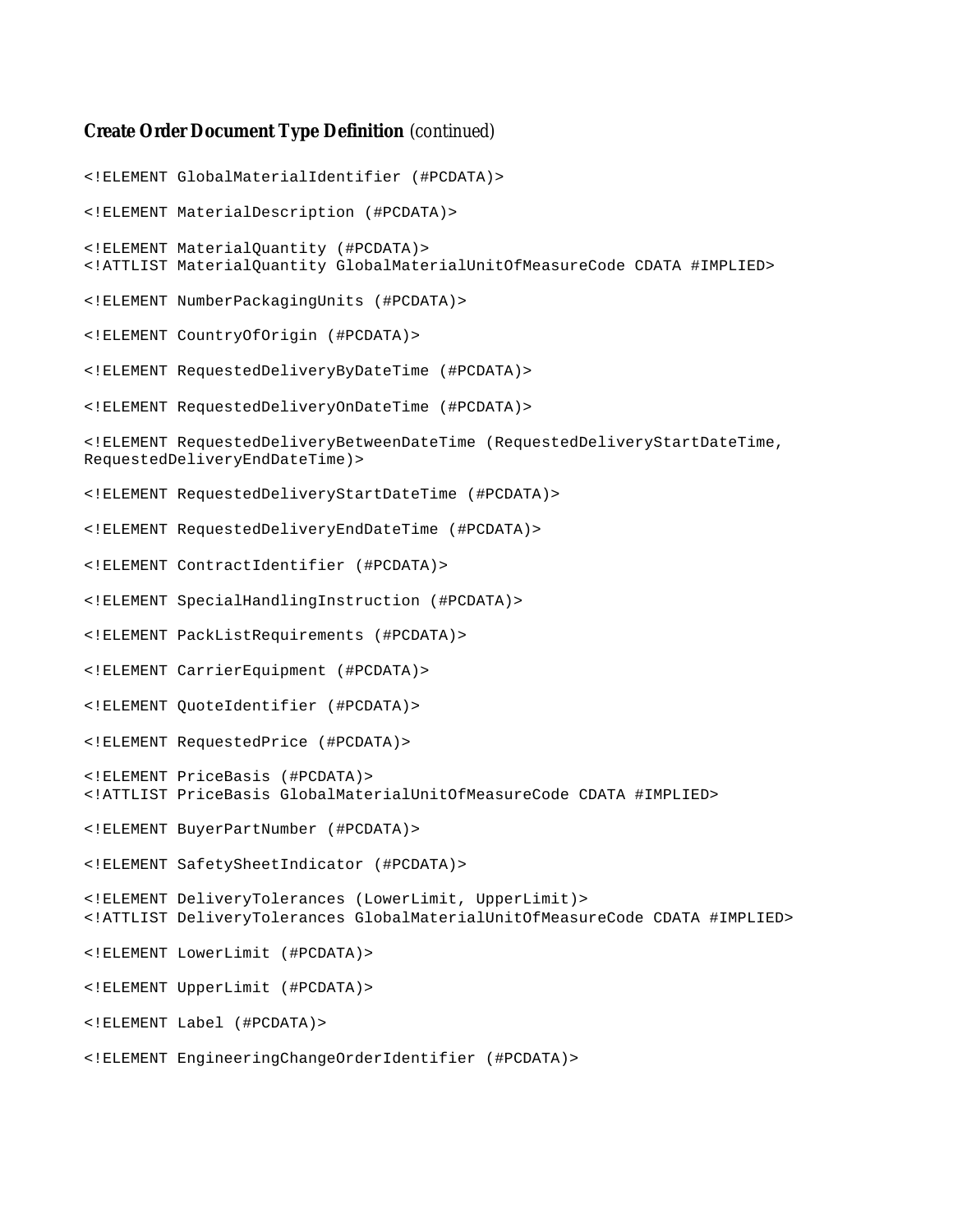```
<!ELEMENT BuyerOrderIdentifier (#PCDATA)>
<!ELEMENT Taxable (#PCDATA)>
```
## **Change Order**

The Change Order Transaction is initiated by a Buyer (either directly or through a Marketplace) to request that an existing order be changed in specific ways.

## **Change Order Data Model**

**Key:**

| <b>Icon</b>                | <b>Description</b>                      |
|----------------------------|-----------------------------------------|
|                            | Data element has attribute(s)           |
|                            | Data element occurs 0-1 times           |
| $\ast$                     | Data element occurs 0-many times        |
|                            | Data element occurs 1-many times        |
| < connecting data elements | Contains one of the child data elements |
| [ connecting data elements | Contains all of the child data elements |
| Square box with lines      | Data                                    |



Figure 1: ChangeOrder structure



Figure 2: Header structure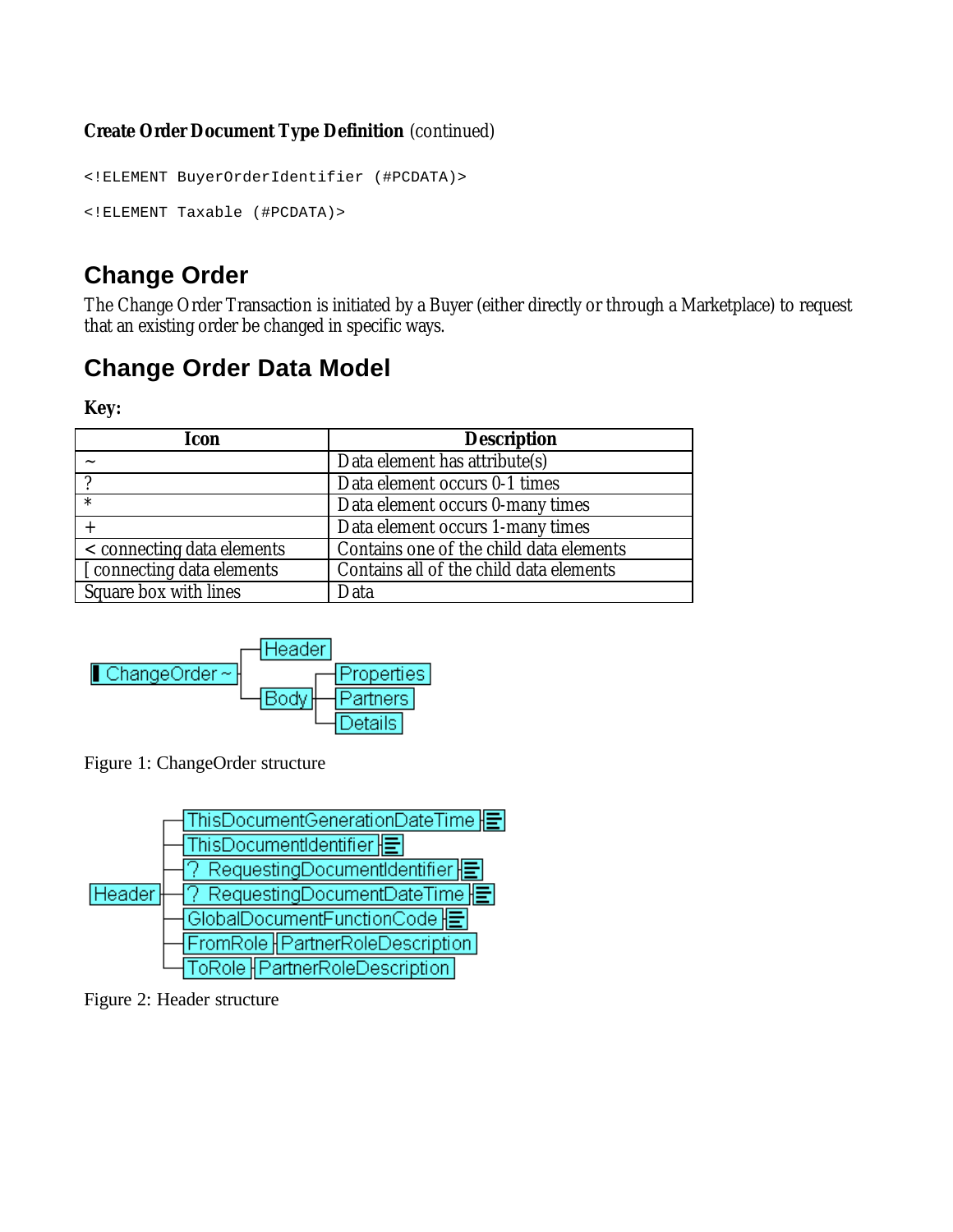

Figure 3: PartnerRoleDescription structure



Figure 4: Properties structure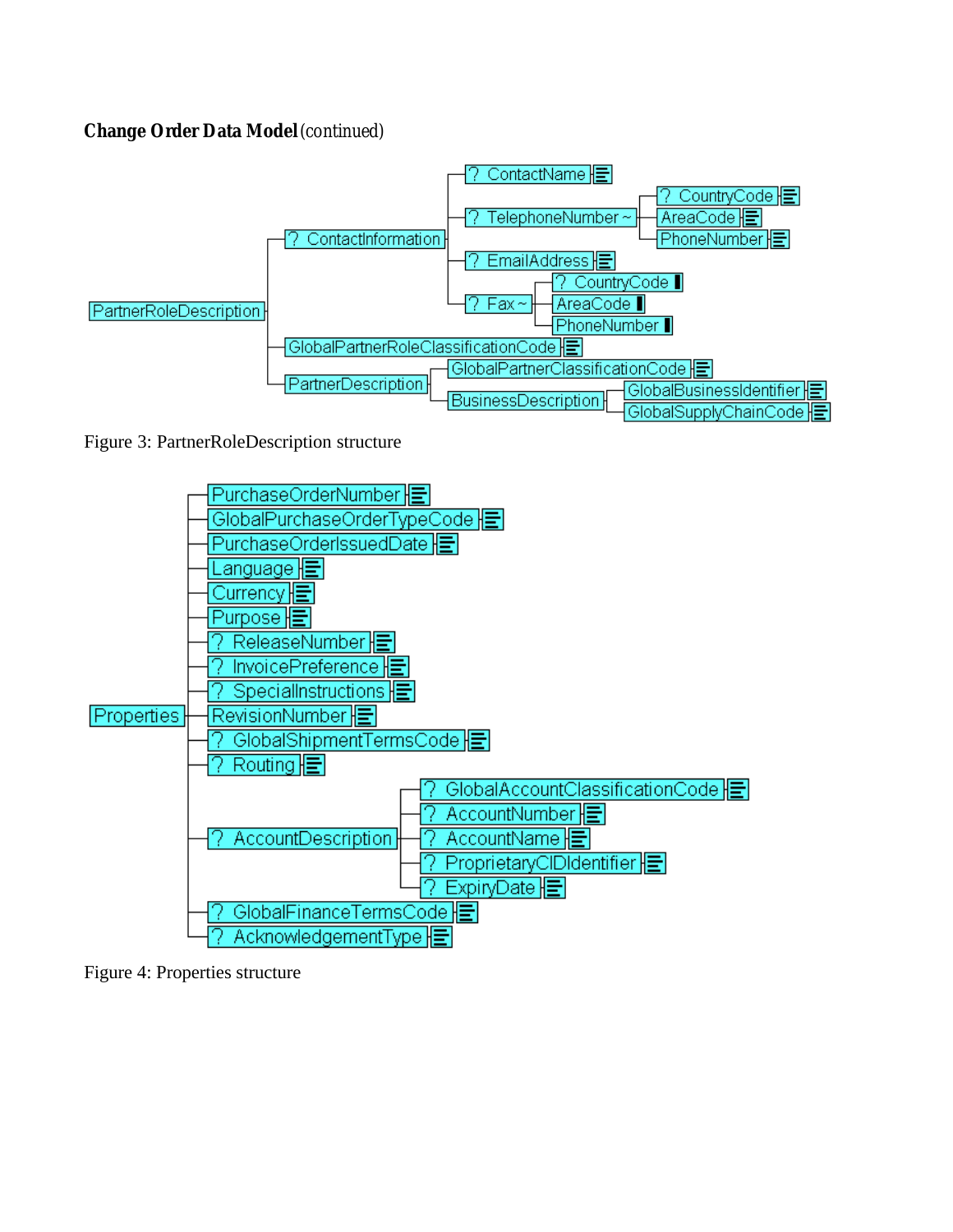

Figure 5: Partners structure



Figure 6: PartnerData structure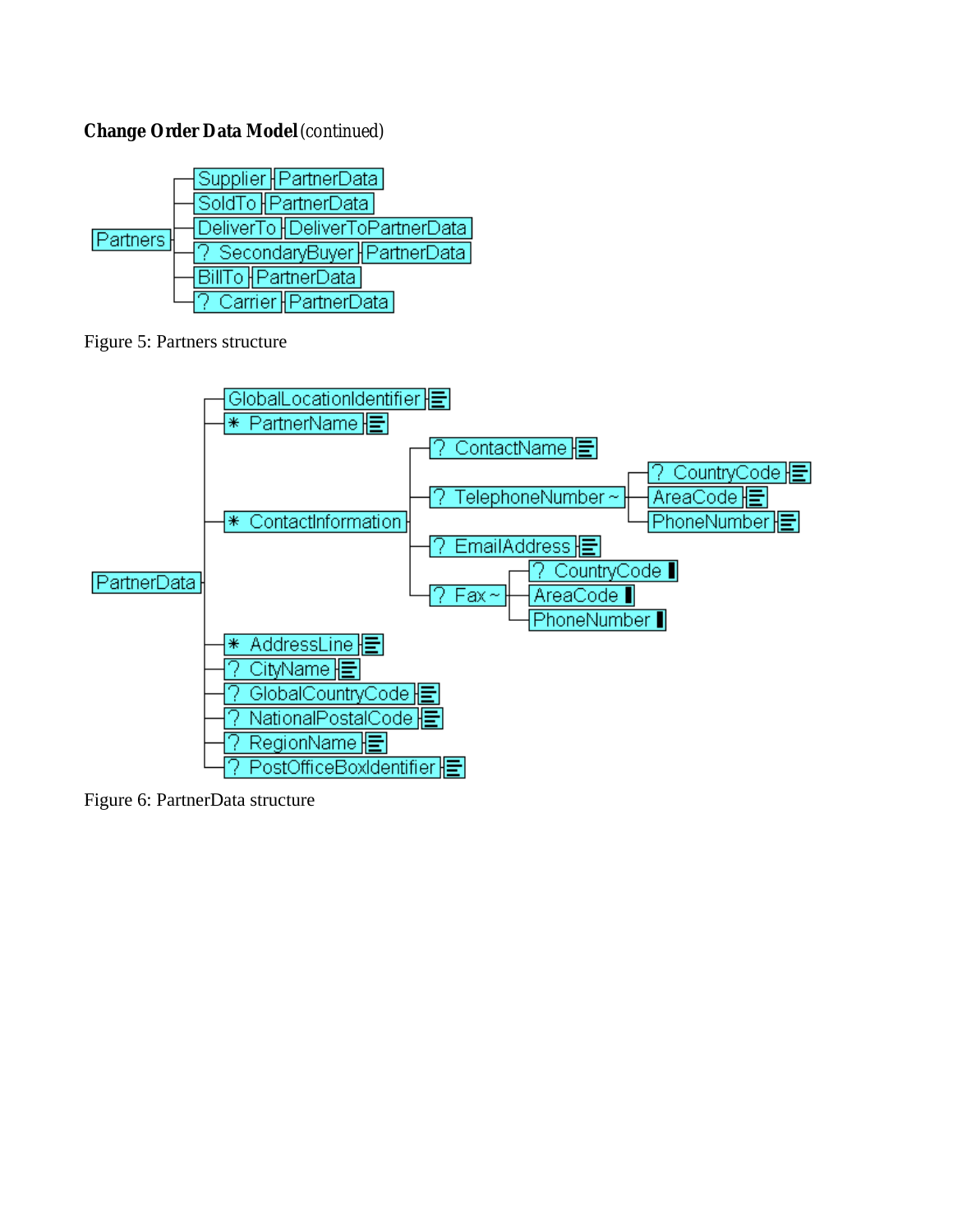

Figure 7: DeliverToPartnerData structure



Figure 8: Details structure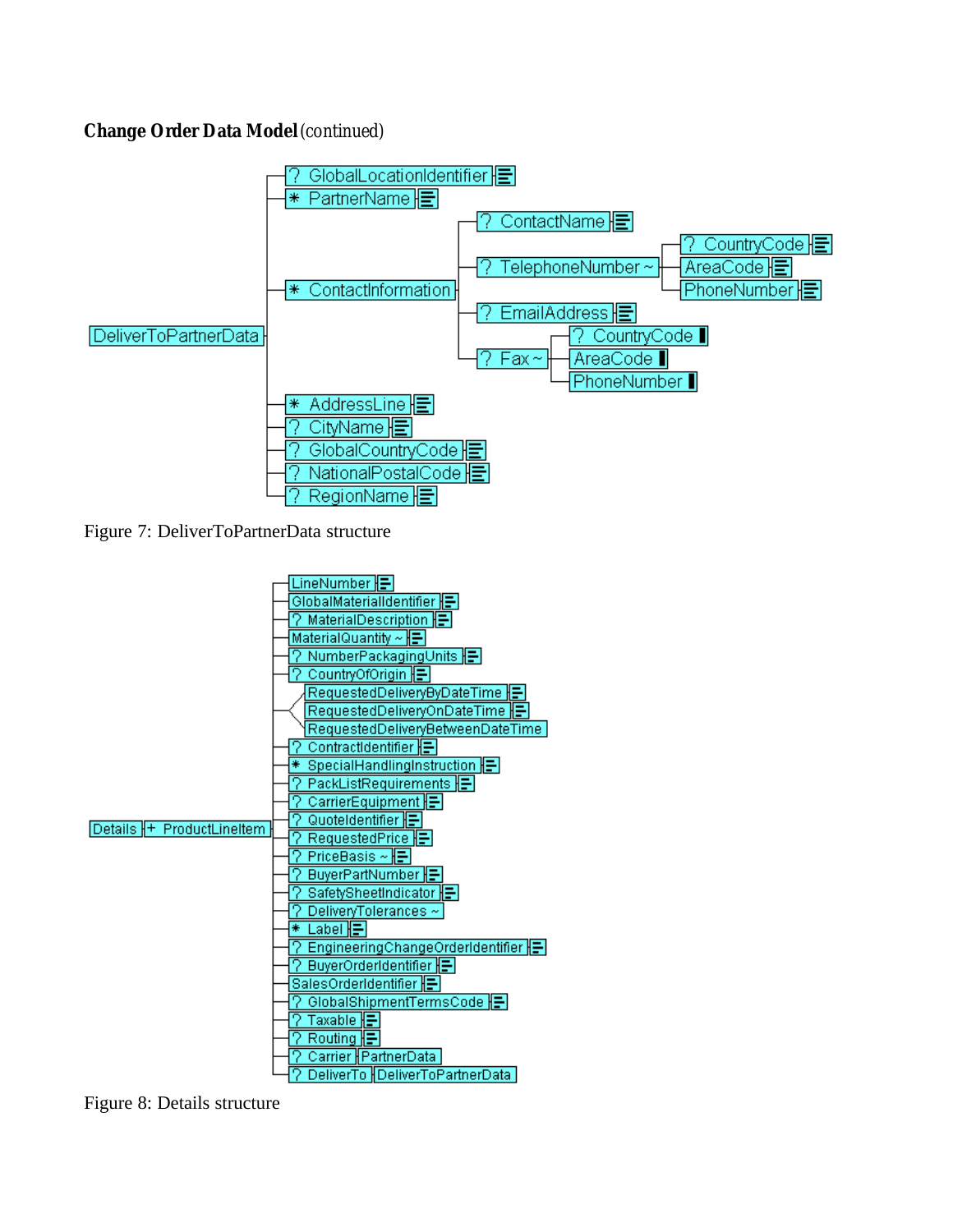RequestedDeliveryStartDateTime RequestedDeliveryBetweenDateTime RequestedDelivervEndDateTime

Figure 9: RequestedDeliveryBetweenDateTime structure

| $\vert$ DeliveryTolerances ~ $\vert$ | $\overline{\mathsf{LowerLimit}}$ |
|--------------------------------------|----------------------------------|
|                                      | UpperLimit] <b>E</b>             |

Figure 10: DeliveryTolerances structure

## **Change Order Document Type Definition**

```
<!--ChangeOrder-->
<!ELEMENT ChangeOrder (Header, Body)>
<!ATTLIST ChangeOrder Version CDATA #IMPLIED>
<!ELEMENT Header (ThisDocumentGenerationDateTime, ThisDocumentIdentifier,
RequestingDocumentIdentifier?, RequestingDocumentDateTime?,
GlobalDocumentFunctionCode, FromRole, ToRole)>
<!ELEMENT ThisDocumentGenerationDateTime (#PCDATA)>
<!ELEMENT ThisDocumentIdentifier (#PCDATA)>
<!ELEMENT RequestingDocumentIdentifier (#PCDATA)>
<!ELEMENT RequestingDocumentDateTime (#PCDATA)>
<!ELEMENT GlobalDocumentFunctionCode (#PCDATA)>
<!ELEMENT FromRole (PartnerRoleDescription)>
<!ELEMENT PartnerRoleDescription (ContactInformation?,
GlobalPartnerRoleClassificationCode, PartnerDescription)>
<!ELEMENT ContactInformation (ContactName?, TelephoneNumber?, EmailAddress?, Fax?)>
<!ELEMENT ContactName (#PCDATA)>
<!ELEMENT TelephoneNumber (CountryCode?, AreaCode, PhoneNumber)>
<!ATTLIST TelephoneNumber Type CDATA #IMPLIED>
<!ELEMENT CountryCode (#PCDATA)>
<!ELEMENT AreaCode (#PCDATA)>
<!ELEMENT PhoneNumber (#PCDATA)>
```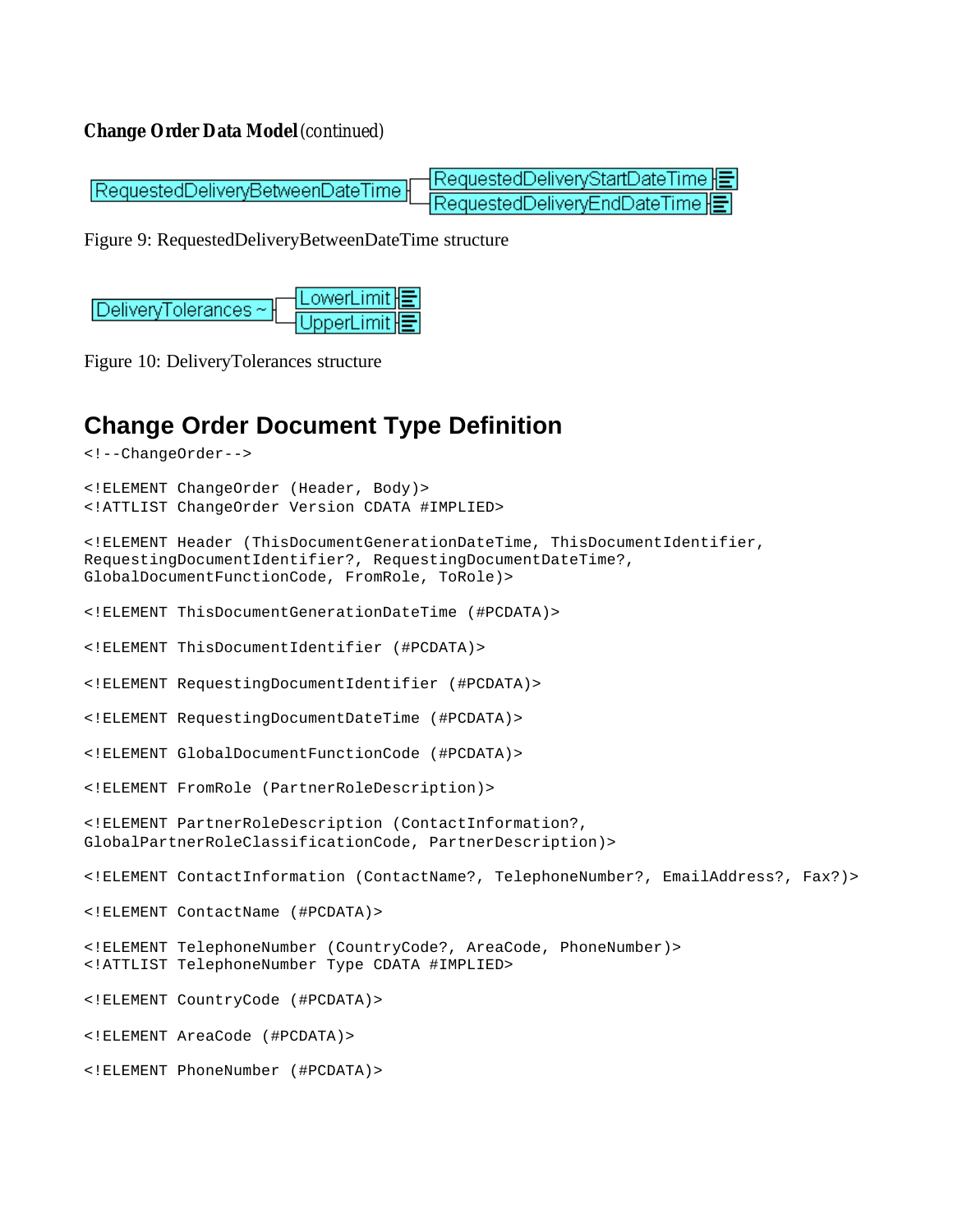<!ELEMENT EmailAddress (#PCDATA)> <!ELEMENT Fax (CountryCode?, AreaCode, PhoneNumber)> <!ATTLIST Fax Type CDATA #IMPLIED> <!ELEMENT GlobalPartnerRoleClassificationCode (#PCDATA)> <!ELEMENT PartnerDescription (GlobalPartnerClassificationCode, BusinessDescription)> <!ELEMENT GlobalPartnerClassificationCode (#PCDATA)> <!ELEMENT BusinessDescription (GlobalBusinessIdentifier, GlobalSupplyChainCode)> <!ELEMENT GlobalBusinessIdentifier (#PCDATA)> <!ELEMENT GlobalSupplyChainCode (#PCDATA)> <!ELEMENT ToRole (PartnerRoleDescription)> <!ELEMENT Body (Properties, Partners, Details)> <!ELEMENT Properties (PurchaseOrderNumber, GlobalPurchaseOrderTypeCode, PurchaseOrderIssuedDate, Language, Currency, Purpose, ReleaseNumber?, InvoicePreference?, SpecialInstructions?, RevisionNumber, GlobalShipmentTermsCode?, Routing?, AccountDescription?, GlobalFinanceTermsCode?, AcknowledgementType?)> <!ELEMENT PurchaseOrderNumber (#PCDATA)> <!ELEMENT GlobalPurchaseOrderTypeCode (#PCDATA)> <!ELEMENT PurchaseOrderIssuedDate (#PCDATA)> <!ELEMENT Language (#PCDATA)> <!ELEMENT Currency (#PCDATA)> <!ELEMENT Purpose (#PCDATA)> <!ELEMENT ReleaseNumber (#PCDATA)> <!ELEMENT InvoicePreference (#PCDATA)> <!ELEMENT SpecialInstructions (#PCDATA)> <!ELEMENT RevisionNumber (#PCDATA)> <!ELEMENT GlobalShipmentTermsCode (#PCDATA)> <!ELEMENT Routing (#PCDATA)>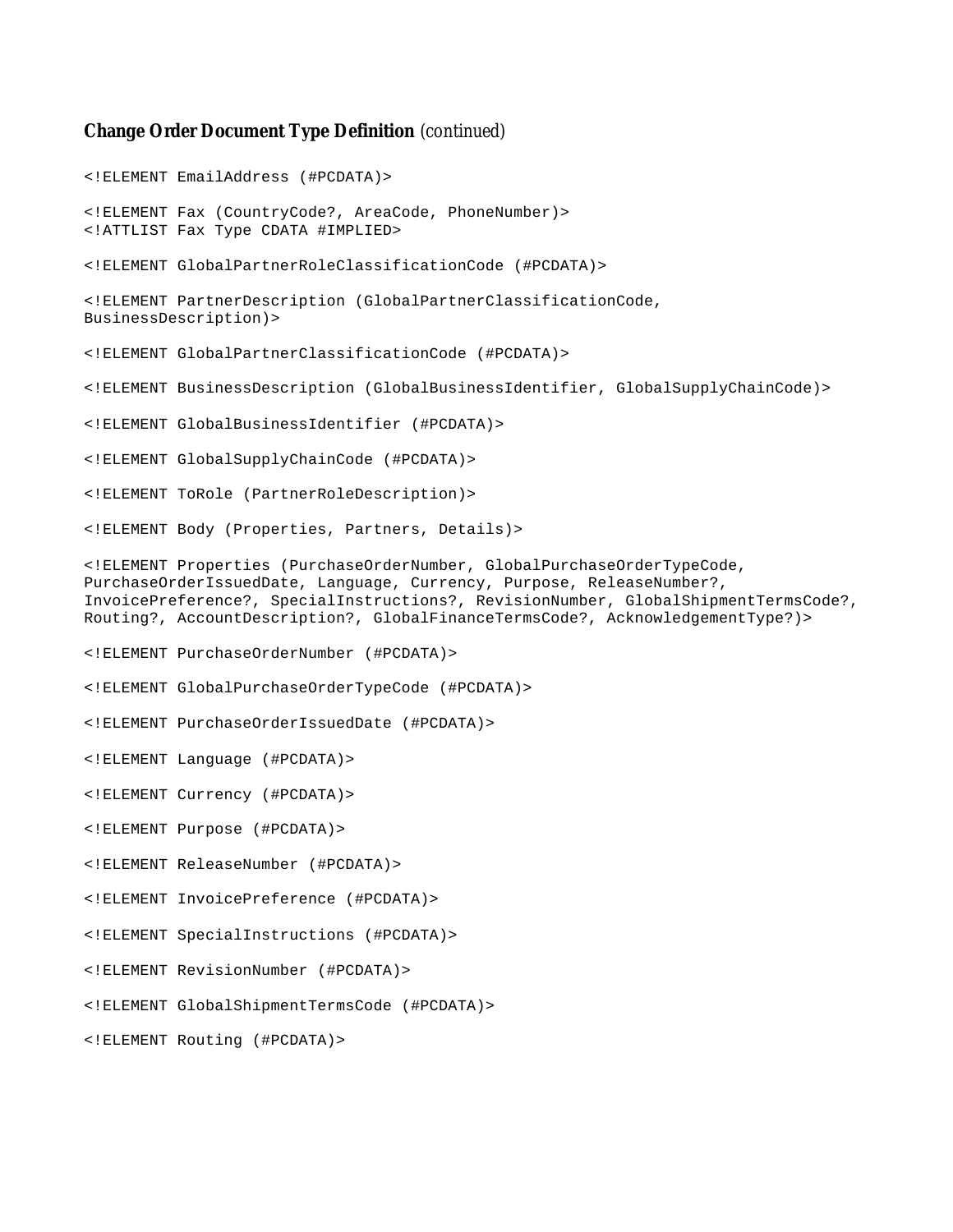<!ELEMENT AccountDescription (GlobalAccountClassificationCode?, AccountNumber?, AccountName?, ProprietaryCIDIdentifier?, ExpiryDate?)> <!ELEMENT GlobalAccountClassificationCode (#PCDATA)> <!ELEMENT AccountNumber (#PCDATA)> <!ELEMENT AccountName (#PCDATA)> <!ELEMENT ProprietaryCIDIdentifier (#PCDATA)> <!ELEMENT ExpiryDate (#PCDATA)> <!ELEMENT GlobalFinanceTermsCode (#PCDATA)> <!ELEMENT AcknowledgementType (#PCDATA)> <!ELEMENT Partners (Supplier, SoldTo, DeliverTo, SecondaryBuyer?, BillTo, Carrier?)> <!ELEMENT Supplier (PartnerData)> <!ELEMENT PartnerData (GlobalLocationIdentifier, PartnerName\*, ContactInformation\*, AddressLine\*, CityName?, GlobalCountryCode?, NationalPostalCode?, RegionName?, PostOfficeBoxIdentifier?)> <!ELEMENT GlobalLocationIdentifier (#PCDATA)> <!ELEMENT PartnerName (#PCDATA)> <!ELEMENT AddressLine (#PCDATA)> <!ELEMENT CityName (#PCDATA)> <!ELEMENT GlobalCountryCode (#PCDATA)> <!ELEMENT NationalPostalCode (#PCDATA)> <!ELEMENT RegionName (#PCDATA)> <!ELEMENT PostOfficeBoxIdentifier (#PCDATA)> <!ELEMENT SoldTo (PartnerData)> <!ELEMENT DeliverTo (DeliverToPartnerData)> <!ELEMENT DeliverToPartnerData (GlobalLocationIdentifier?, PartnerName\*, ContactInformation\*, AddressLine\*, CityName?, GlobalCountryCode?, NationalPostalCode?, RegionName?)> <!ELEMENT SecondaryBuyer (PartnerData)>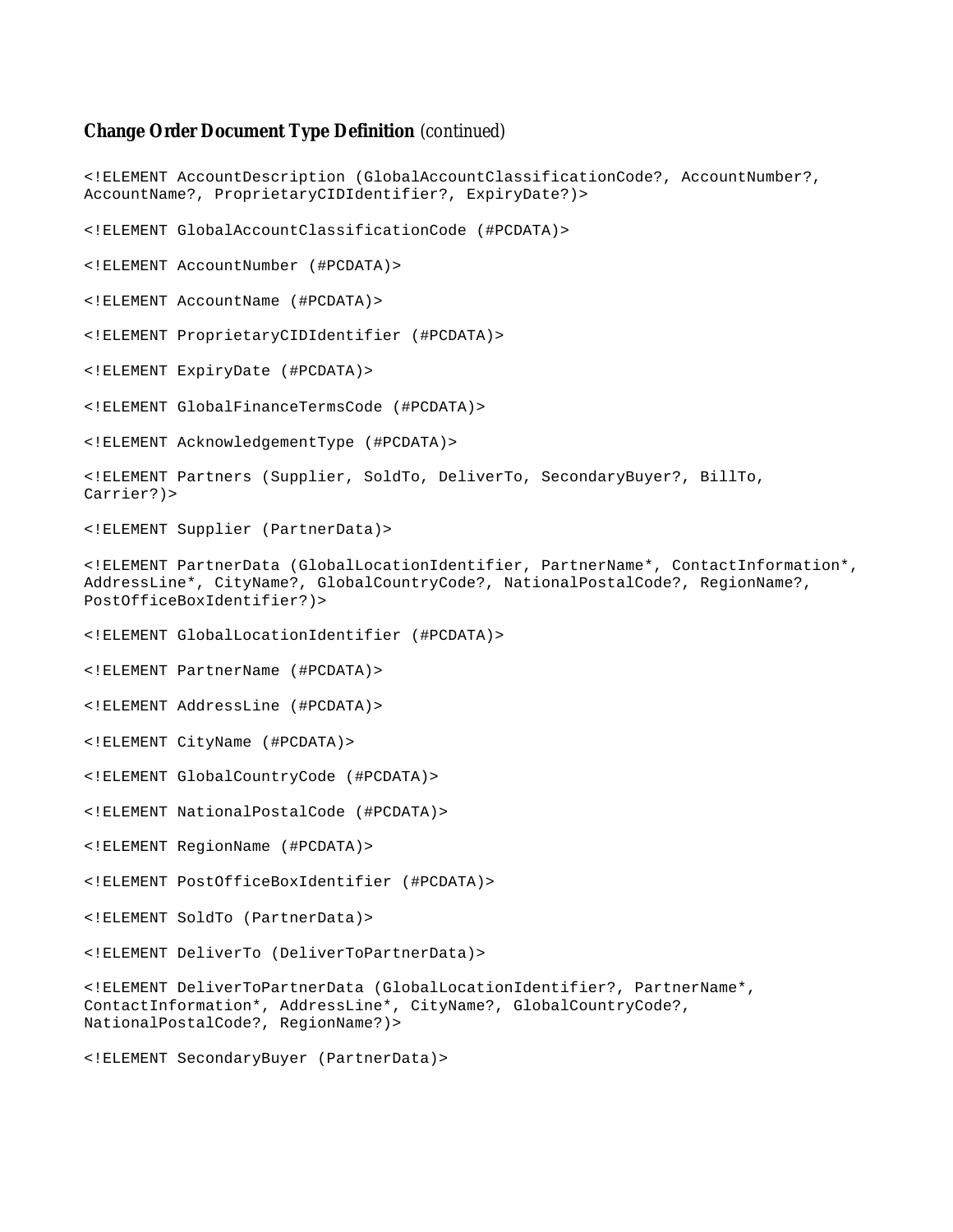<!ELEMENT BillTo (PartnerData)> <!ELEMENT Carrier (PartnerData)> <!ELEMENT Details (ProductLineItem+)> <!ELEMENT ProductLineItem (LineNumber, GlobalMaterialIdentifier, MaterialDescription?, MaterialQuantity, NumberPackagingUnits?, CountryOfOrigin?, (RequestedDeliveryByDateTime | RequestedDeliveryOnDateTime | RequestedDeliveryBetweenDateTime), ContractIdentifier?, SpecialHandlingInstruction\*, PackListRequirements?, CarrierEquipment?, QuoteIdentifier?, RequestedPrice?, PriceBasis?, BuyerPartNumber?, SafetySheetIndicator?, DeliveryTolerances?, Label\*, EngineeringChangeOrderIdentifier?, BuyerOrderIdentifier?, SalesOrderIdentifier, GlobalShipmentTermsCode?, Taxable?, Routing?, Carrier?, DeliverTo?)> <!ELEMENT LineNumber (#PCDATA)> <!ELEMENT GlobalMaterialIdentifier (#PCDATA)> <!ELEMENT MaterialDescription (#PCDATA)> <!ELEMENT MaterialQuantity (#PCDATA)> <!ATTLIST MaterialQuantity GlobalMaterialUnitOfMeasureCode CDATA #IMPLIED> <!ELEMENT NumberPackagingUnits (#PCDATA)> <!ELEMENT CountryOfOrigin (#PCDATA)> <!ELEMENT RequestedDeliveryByDateTime (#PCDATA)> <!ELEMENT RequestedDeliveryOnDateTime (#PCDATA)> <!ELEMENT RequestedDeliveryBetweenDateTime (RequestedDeliveryStartDateTime, RequestedDeliveryEndDateTime)> <!ELEMENT RequestedDeliveryStartDateTime (#PCDATA)> <!ELEMENT RequestedDeliveryEndDateTime (#PCDATA)> <!ELEMENT ContractIdentifier (#PCDATA)> <!ELEMENT SpecialHandlingInstruction (#PCDATA)> <!ELEMENT PackListRequirements (#PCDATA)> <!ELEMENT CarrierEquipment (#PCDATA)> <!ELEMENT QuoteIdentifier (#PCDATA)> <!ELEMENT RequestedPrice (#PCDATA)>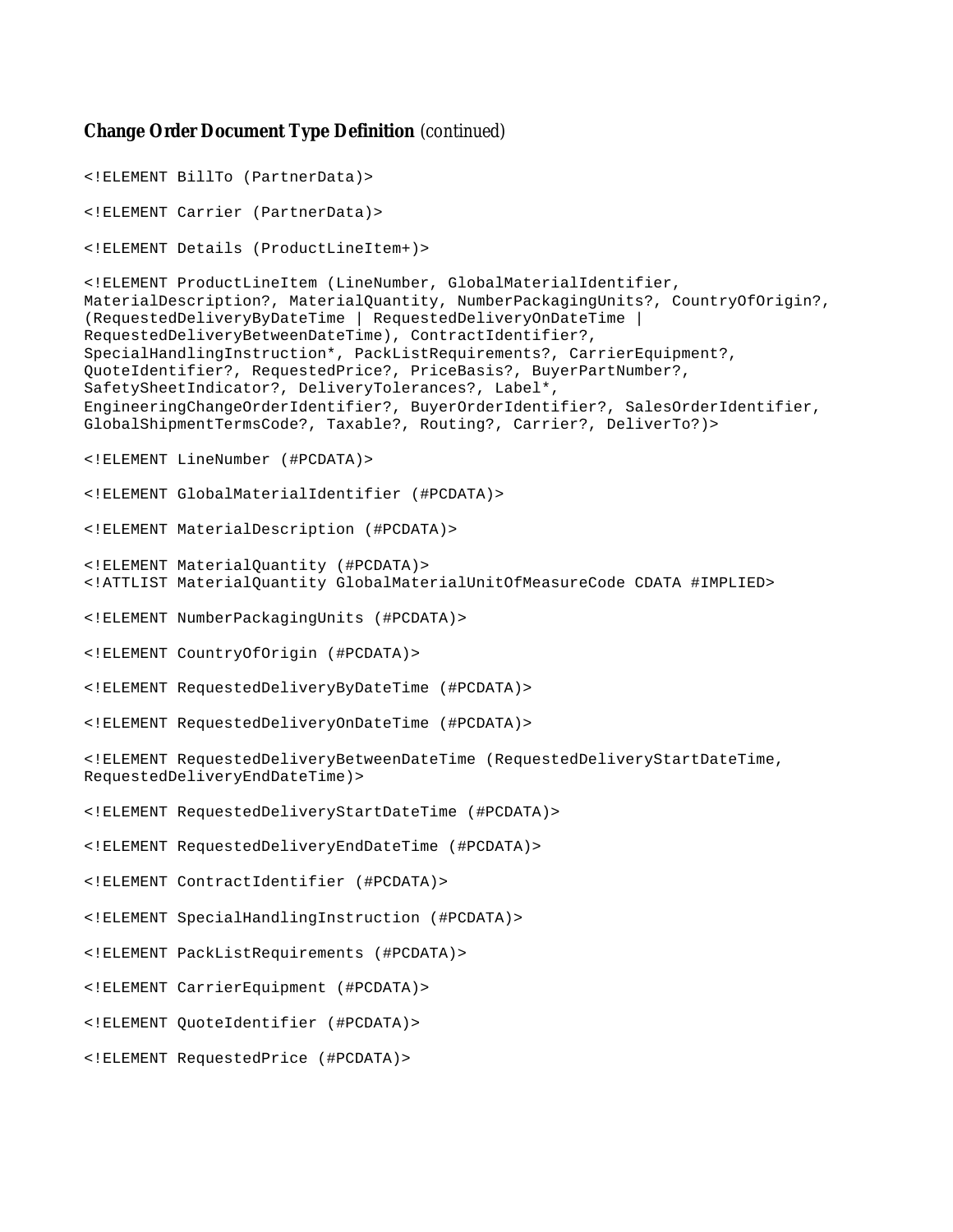```
<!ELEMENT PriceBasis (#PCDATA)>
<!ATTLIST PriceBasis GlobalMaterialUnitOfMeasureCode CDATA #IMPLIED>
<!ELEMENT BuyerPartNumber (#PCDATA)>
<!ELEMENT SafetySheetIndicator (#PCDATA)>
<!ELEMENT DeliveryTolerances (LowerLimit, UpperLimit)>
<!ATTLIST DeliveryTolerances GlobalMaterialUnitOfMeasureCode CDATA #IMPLIED>
<!ELEMENT LowerLimit (#PCDATA)>
<!ELEMENT UpperLimit (#PCDATA)>
<!ELEMENT Label (#PCDATA)>
<!ELEMENT EngineeringChangeOrderIdentifier (#PCDATA)>
<!ELEMENT BuyerOrderIdentifier (#PCDATA)>
<!ELEMENT SalesOrderIdentifier (#PCDATA)>
<!ELEMENT Taxable (#PCDATA)>
```
## **Order Response**

The Order Response Transaction is initiated by the Seller to communicate to the Buyer (either directly or through a Marketplace) the Seller's agreement to supply a specific amount of product, at a specific price, according to set pricing terms, on an agreed-upon date, using agreed-upon transportation arrangements.

## **Order Response Data Model**

**Key:**

| <b>Icon</b>                | <b>Description</b>                      |
|----------------------------|-----------------------------------------|
|                            | Data element has attribute(s)           |
|                            | Data element occurs 0-1 times           |
| $\ast$                     | Data element occurs 0-many times        |
|                            | Data element occurs 1-many times        |
| < connecting data elements | Contains one of the child data elements |
| [ connecting data elements | Contains all of the child data elements |
| Square box with lines      | Data                                    |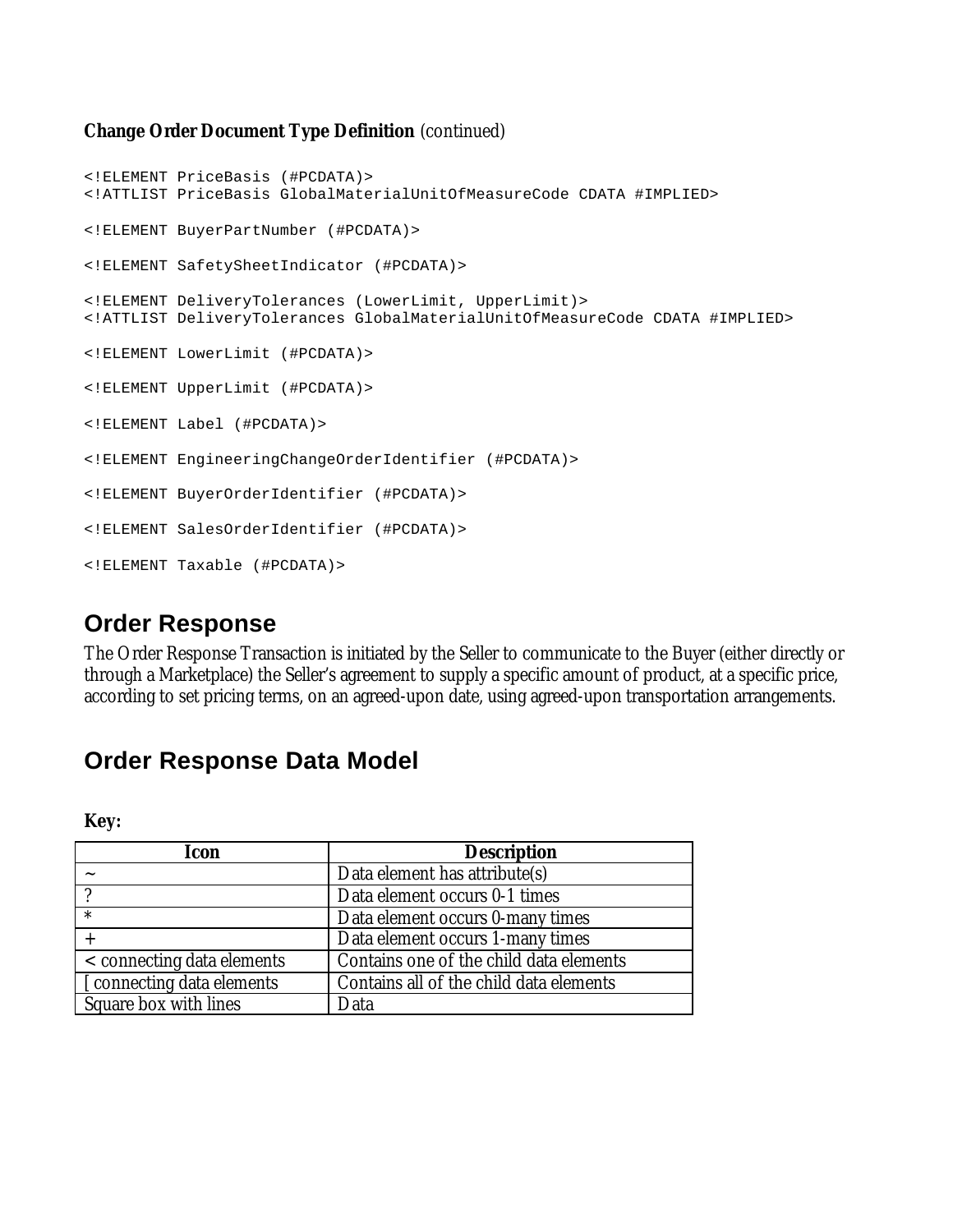### **Order Response Data Model (continued)**



Figure 1: OrderResponse structure



Figure 2: Header structure



Figure 3: PartnerRoleDescription structure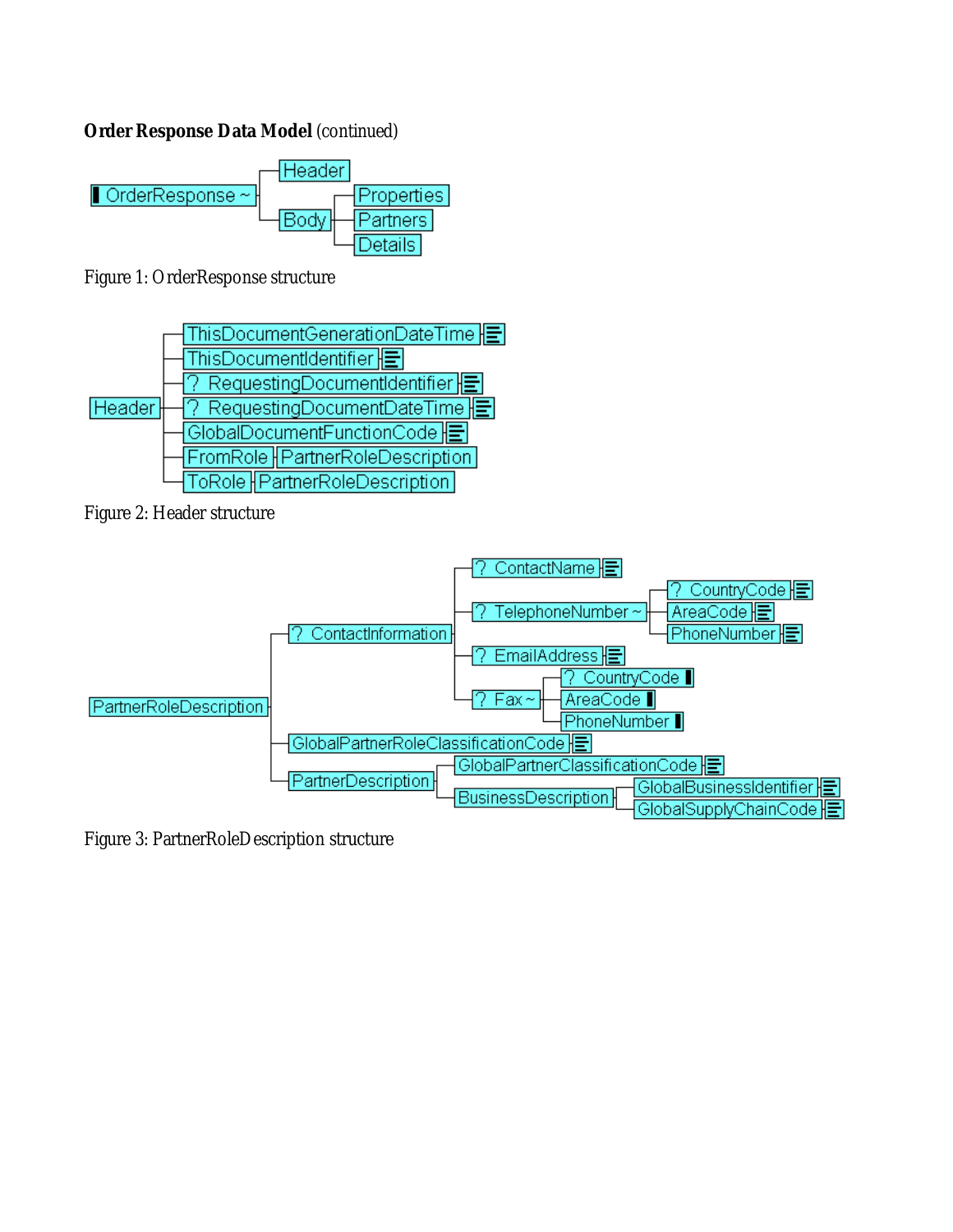### **Order Response Data Model** (continued)



Figure 4: Properties structure



Figure 5: Partners structure



Figure 6: PartnerData structure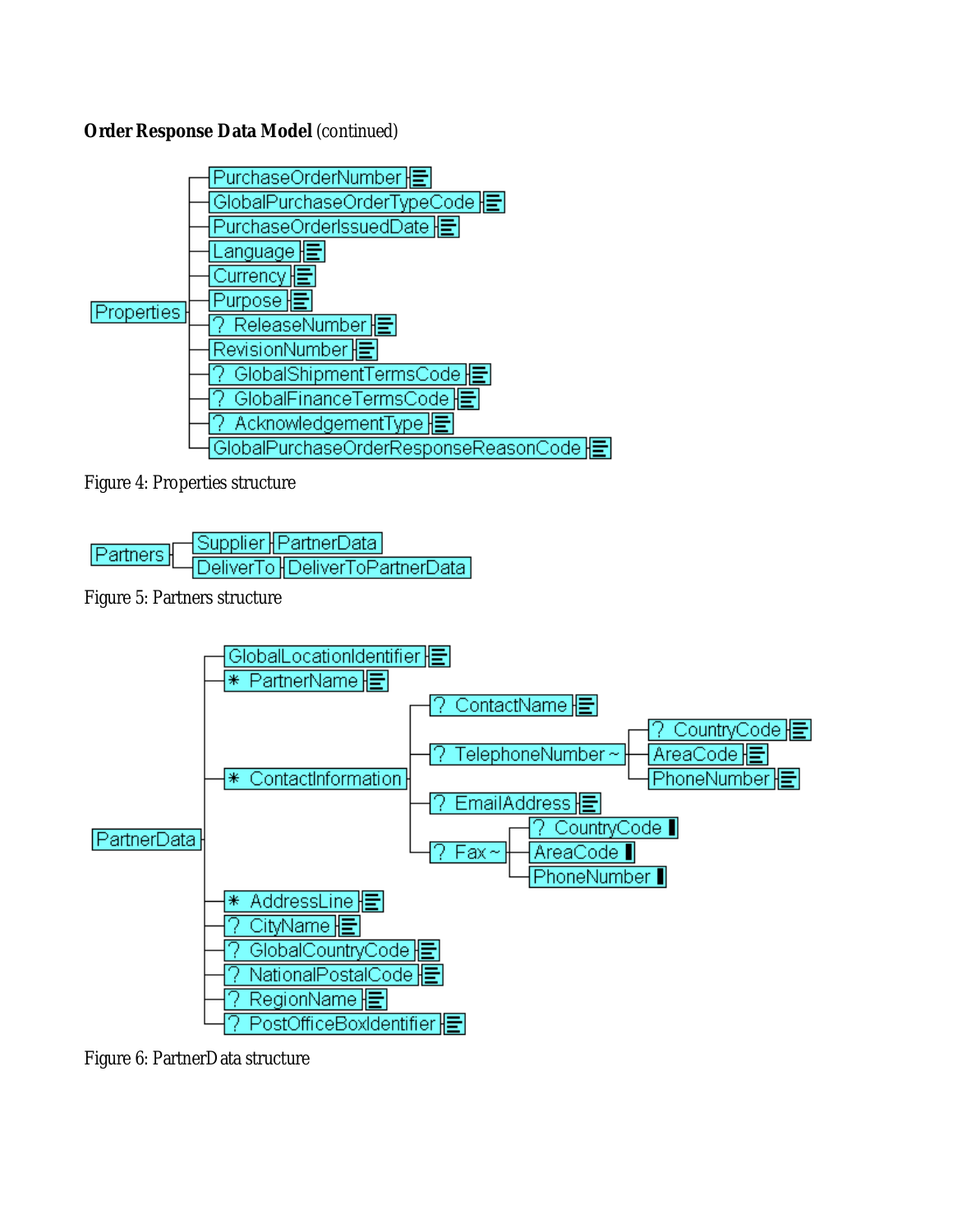#### **Order Response Data Model** (continued)



Figure 7: DeliverToPartnerData structure



Figure 8: Details structure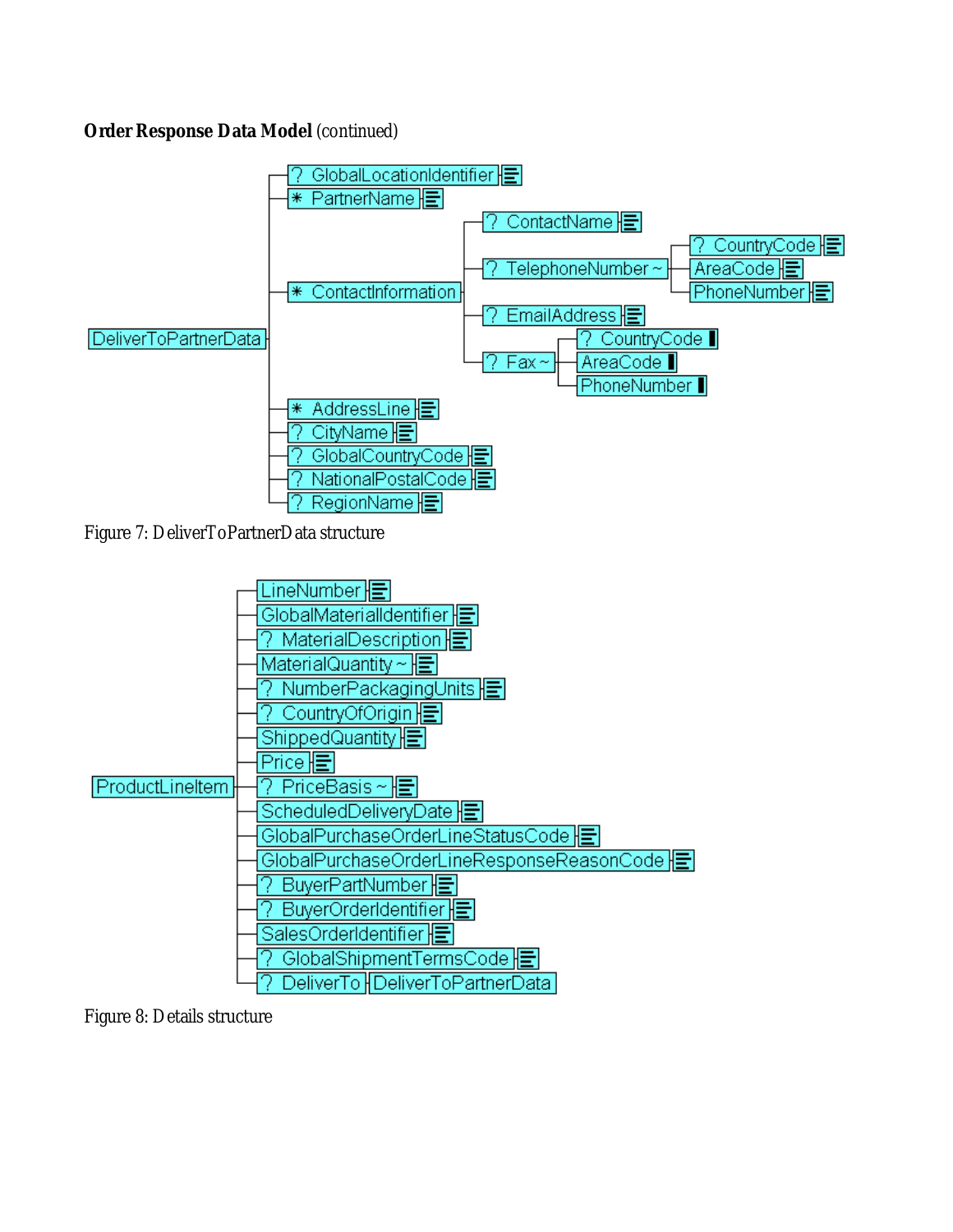## **Order Response Document Type Definition**

<!--OrderResponse-->

<!ELEMENT OrderResponse (Header, Body)> <!ATTLIST OrderResponse Version CDATA #IMPLIED> <!ELEMENT Header (ThisDocumentGenerationDateTime, ThisDocumentIdentifier, RequestingDocumentIdentifier?, RequestingDocumentDateTime?, GlobalDocumentFunctionCode, FromRole, ToRole)> <!ELEMENT ThisDocumentGenerationDateTime (#PCDATA)> <!ELEMENT ThisDocumentIdentifier (#PCDATA)> <!ELEMENT RequestingDocumentIdentifier (#PCDATA)> <!ELEMENT RequestingDocumentDateTime (#PCDATA)> <!ELEMENT GlobalDocumentFunctionCode (#PCDATA)> <!ELEMENT FromRole (PartnerRoleDescription)> <!ELEMENT PartnerRoleDescription (ContactInformation?, GlobalPartnerRoleClassificationCode, PartnerDescription)> <!ELEMENT ContactInformation (ContactName?, TelephoneNumber?, EmailAddress?, Fax?)> <!ELEMENT ContactName (#PCDATA)> <!ELEMENT TelephoneNumber (CountryCode?, AreaCode, PhoneNumber)> <!ATTLIST TelephoneNumber Type CDATA #IMPLIED> <!ELEMENT CountryCode (#PCDATA)> <!ELEMENT AreaCode (#PCDATA)> <!ELEMENT PhoneNumber (#PCDATA)> <!ELEMENT EmailAddress (#PCDATA)> <!ELEMENT Fax (CountryCode?, AreaCode, PhoneNumber)> <!ATTLIST Fax Type CDATA #IMPLIED> <!ELEMENT GlobalPartnerRoleClassificationCode (#PCDATA)> <!ELEMENT PartnerDescription (GlobalPartnerClassificationCode, BusinessDescription)> <!ELEMENT GlobalPartnerClassificationCode (#PCDATA)> <!ELEMENT BusinessDescription (GlobalBusinessIdentifier, GlobalSupplyChainCode)> <!ELEMENT GlobalBusinessIdentifier (#PCDATA)>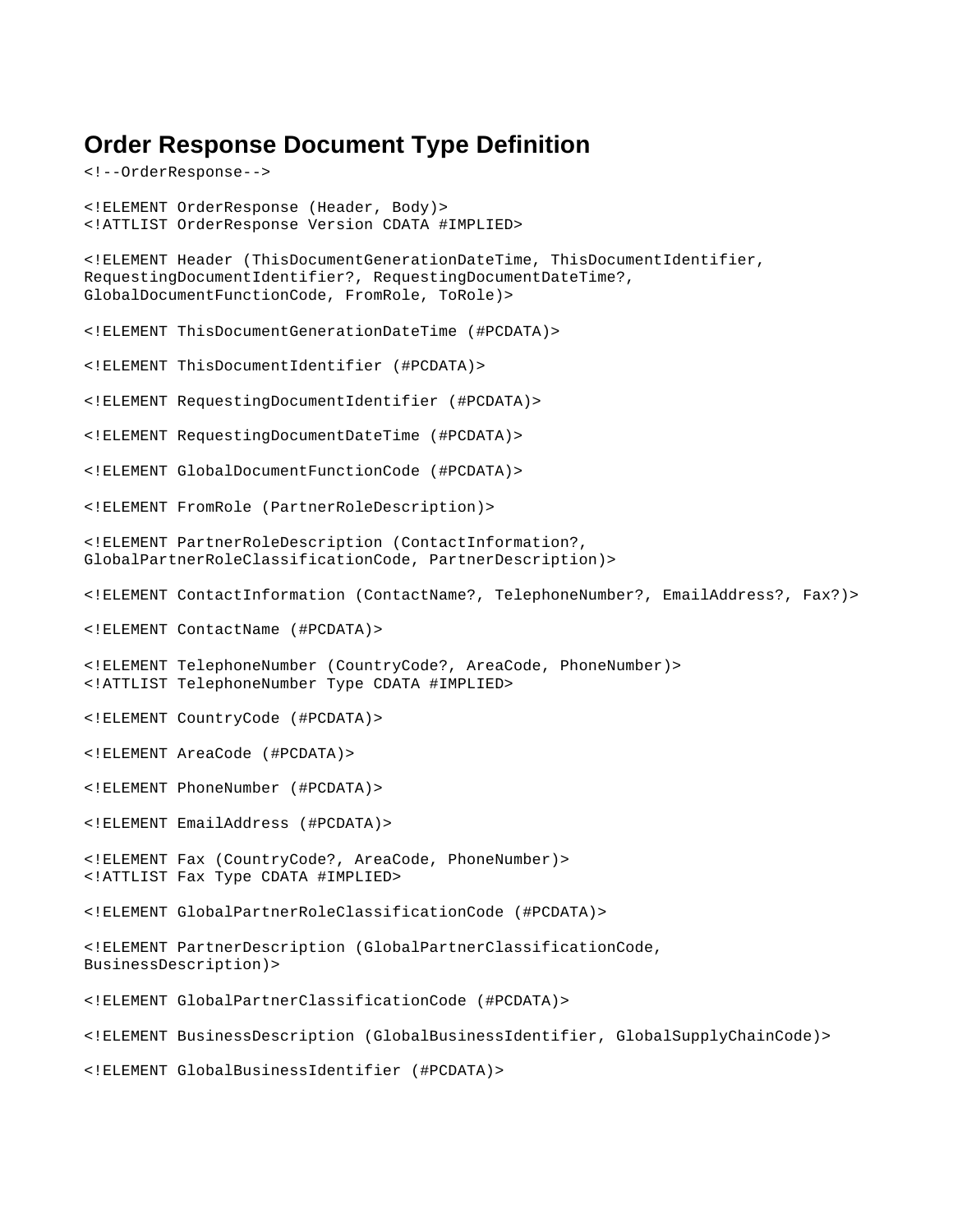#### **Order Response Document Type Definition** (continued)

<!ELEMENT GlobalSupplyChainCode (#PCDATA)>

<!ELEMENT ToRole (PartnerRoleDescription)>

<!ELEMENT Body (Properties, Partners, Details)>

<!ELEMENT Properties (PurchaseOrderNumber, GlobalPurchaseOrderTypeCode , PurchaseOrderIssuedDate, Language, Currency, Purpose, ReleaseNumber?, RevisionNumber, GlobalShipmentTermsCode?, GlobalFinanceTermsCode?, AcknowledgementType?, GlobalPurchaseOrderResponseReasonCode)>

<!ELEMENT PurchaseOrderNumber (#PCDATA)>

<!ELEMENT GlobalPurchaseOrderTypeCode (#PCDATA)>

<!ELEMENT PurchaseOrderIssuedDate (#PCDATA)>

<!ELEMENT Language (#PCDATA)>

<!ELEMENT Currency (#PCDATA)>

<!ELEMENT Purpose (#PCDATA)>

<!ELEMENT ReleaseNumber (#PCDATA)>

<!ELEMENT RevisionNumber (#PCDATA)>

<!ELEMENT GlobalShipmentTermsCode (#PCDATA)>

<!ELEMENT GlobalFinanceTermsCode (#PCDATA)>

<!ELEMENT AcknowledgementType (#PCDATA)>

<!ELEMENT GlobalPurchaseOrderResponseReasonCode (#PCDATA)>

<!ELEMENT Partners (Supplier, DeliverTo)>

<!ELEMENT Supplier (PartnerData)>

<!ELEMENT PartnerData (GlobalLocationIdentifier, PartnerName\*, ContactInformation\*, AddressLine\*, CityName?, GlobalCountryCode?, NationalPostalCode?, RegionName?, PostOfficeBoxIdentifier?)>

<!ELEMENT GlobalLocationIdentifier (#PCDATA)>

<!ELEMENT PartnerName (#PCDATA)>

<!ELEMENT AddressLine (#PCDATA)>

<!ELEMENT CityName (#PCDATA)>

<!ELEMENT GlobalCountryCode (#PCDATA)>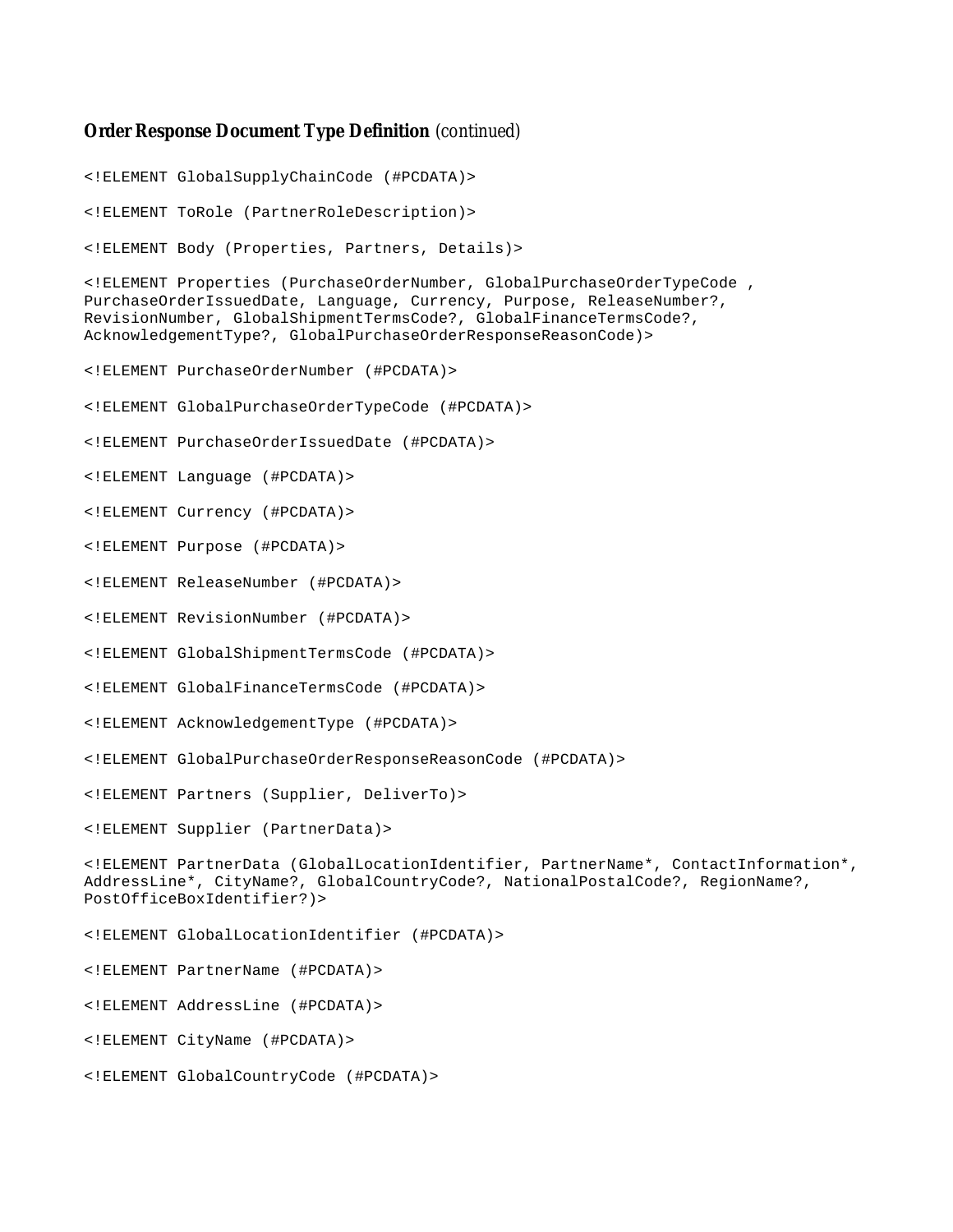#### **Order Response Document Type Definition** (continued)

```
<!ELEMENT NationalPostalCode (#PCDATA)>
<!ELEMENT RegionName (#PCDATA)>
<!ELEMENT PostOfficeBoxIdentifier (#PCDATA)>
<!ELEMENT DeliverTo (DeliverToPartnerData)>
<!ELEMENT DeliverToPartnerData (GlobalLocationIdentifier?, PartnerName*,
ContactInformation*, AddressLine*, CityName?, GlobalCountryCode?,
NationalPostalCode?, RegionName?)>
<!ELEMENT Details (ProductLineItem+)>
<!ELEMENT ProductLineItem (LineNumber, GlobalMaterialIdentifier,
MaterialDescription?, MaterialQuantity, NumberPackagingUnits?, CountryOfOrigin?,
ShippedQuantity, Price, PriceBasis?, ScheduledDeliveryDate,
GlobalPurchaseOrderLineStatusCode, GlobalPurchaseOrderLineResponseReasonCode,
BuyerPartNumber?, BuyerOrderIdentifier?, SalesOrderIdentifier,
GlobalShipmentTermsCode?, DeliverTo?)>
<!ELEMENT LineNumber (#PCDATA)>
<!ELEMENT GlobalMaterialIdentifier (#PCDATA)>
<!ELEMENT MaterialDescription (#PCDATA)>
<!ELEMENT MaterialQuantity (#PCDATA)>
<!ATTLIST MaterialQuantity
     GlobalMaterialUnitOfMeasureCode CDATA #IMPLIED
>
<!ELEMENT NumberPackagingUnits (#PCDATA)>
<!ELEMENT CountryOfOrigin (#PCDATA)>
<!ELEMENT ShippedQuantity (#PCDATA)>
<!ELEMENT Price (#PCDATA)>
<!ELEMENT PriceBasis (#PCDATA)>
<!ATTLIST PriceBasis GlobalMaterialUnitOfMeasureCode CDATA #IMPLIED>
<!ELEMENT ScheduledDeliveryDate (#PCDATA)>
<!ELEMENT GlobalPurchaseOrderLineStatusCode (#PCDATA)>
<!ELEMENT GlobalPurchaseOrderLineResponseReasonCode (#PCDATA)>
<!ELEMENT BuyerPartNumber (#PCDATA)>
```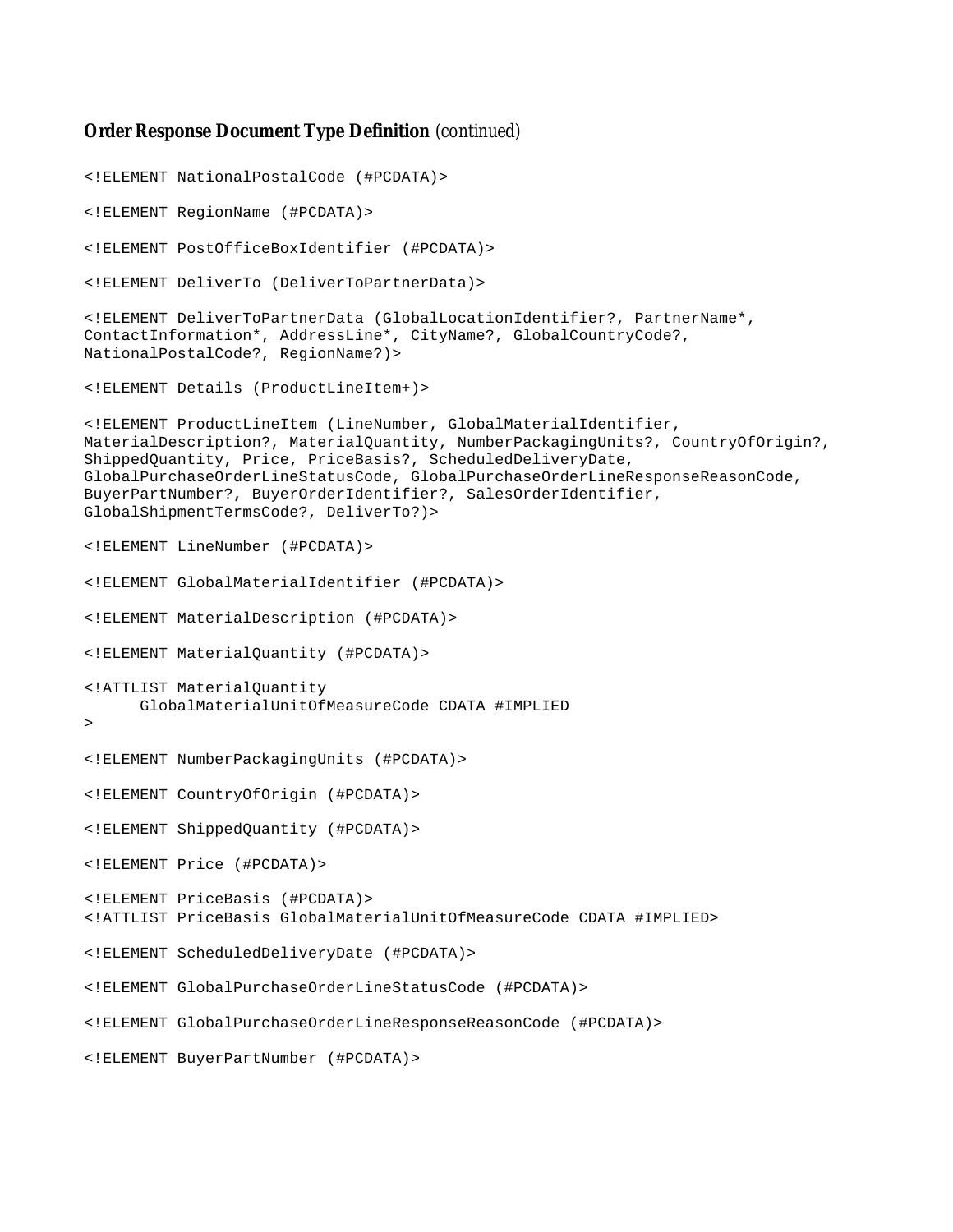#### **Order Response Document Type Definition** (continued)

```
<!ELEMENT BuyerOrderIdentifier (#PCDATA)>
<!ELEMENT SalesOrderIdentifier (#PCDATA)>
```
## **Order Status**

The Order Status Transaction is initiated by the Seller to communicate to the Buyer (either directly or through a Marketplace) to identify the current status of orders that have been previously placed.

# **Order Status Data Model**

**Key:**

| <b>Icon</b>                | <b>Description</b>                      |
|----------------------------|-----------------------------------------|
|                            | Data element has attribute(s)           |
|                            | Data element occurs 0-1 times           |
| $\ast$                     | Data element occurs 0-many times        |
|                            | Data element occurs 1-many times        |
| < connecting data elements | Contains one of the child data elements |
| [ connecting data elements | Contains all of the child data elements |
| Square box with lines      | Data                                    |



Figure 1: OrderStatus structure



Figure 2: Header structure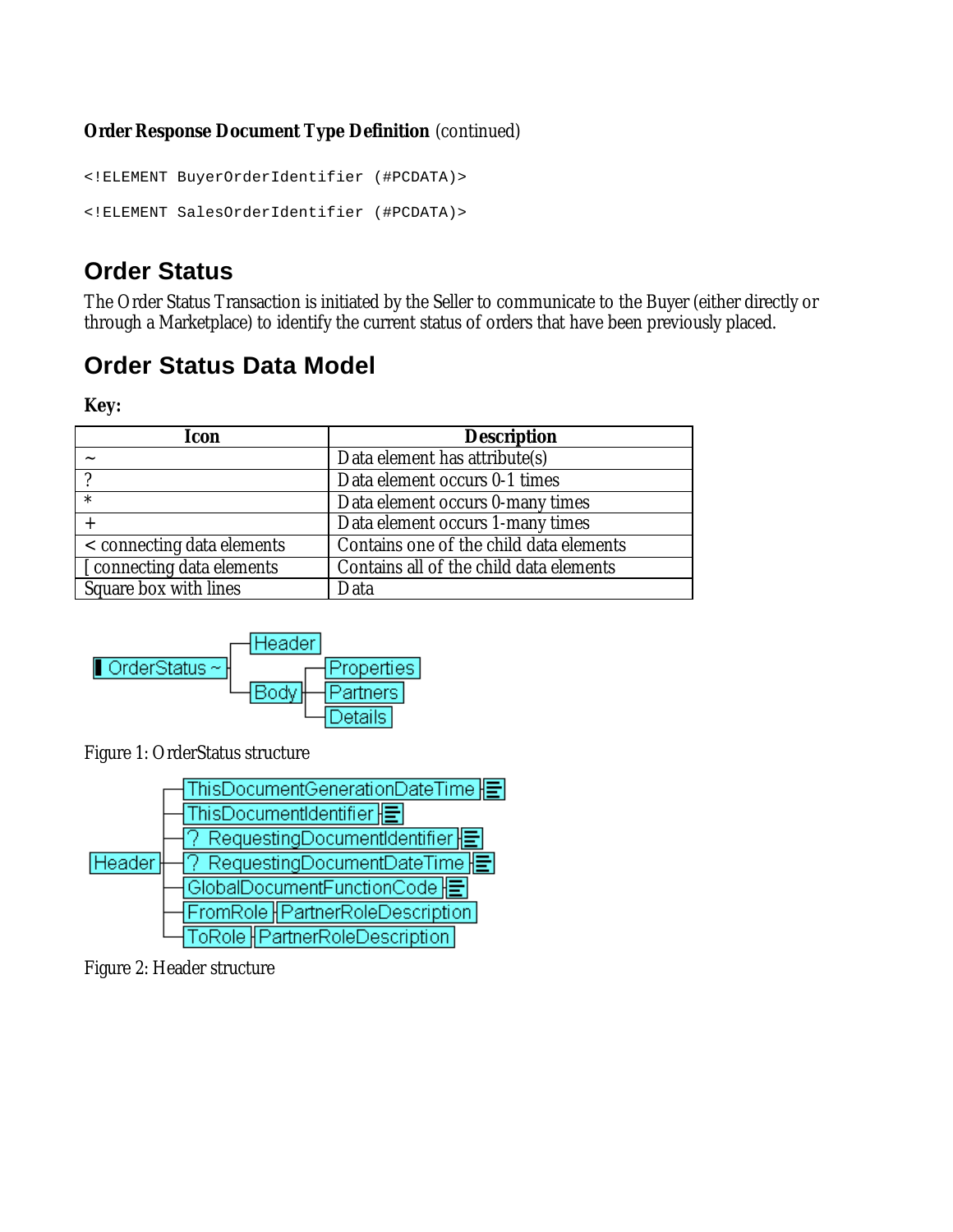### **Order Status Data Model** (continued)



Figure 3: PartnerRoleDescription structure



Figure 4: Properties structure



Figure 5: Partners structure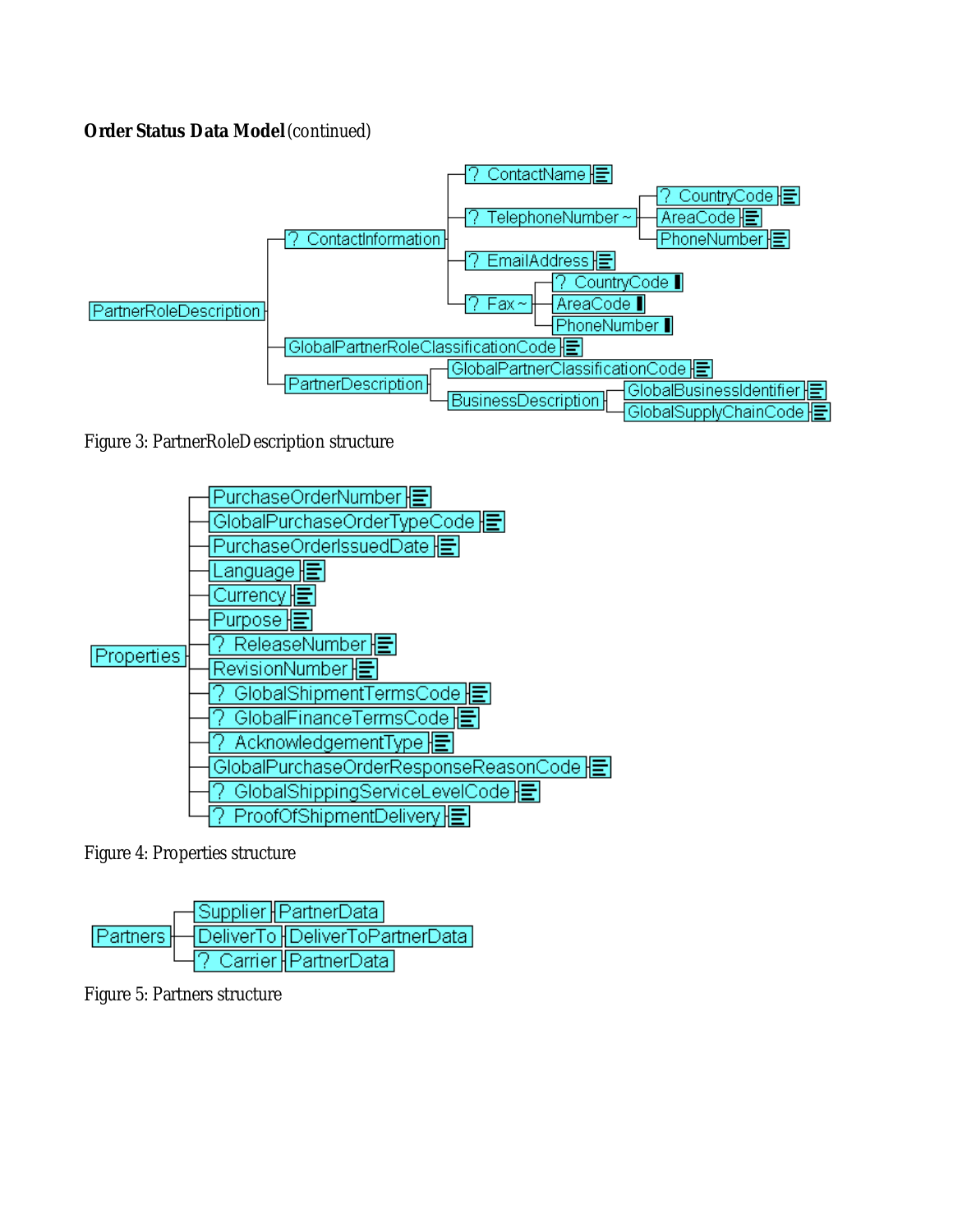### **Order Status Data Model** (continued)



Figure 6: PartnerData structure



Figure 7: DeliverToPartnerData structure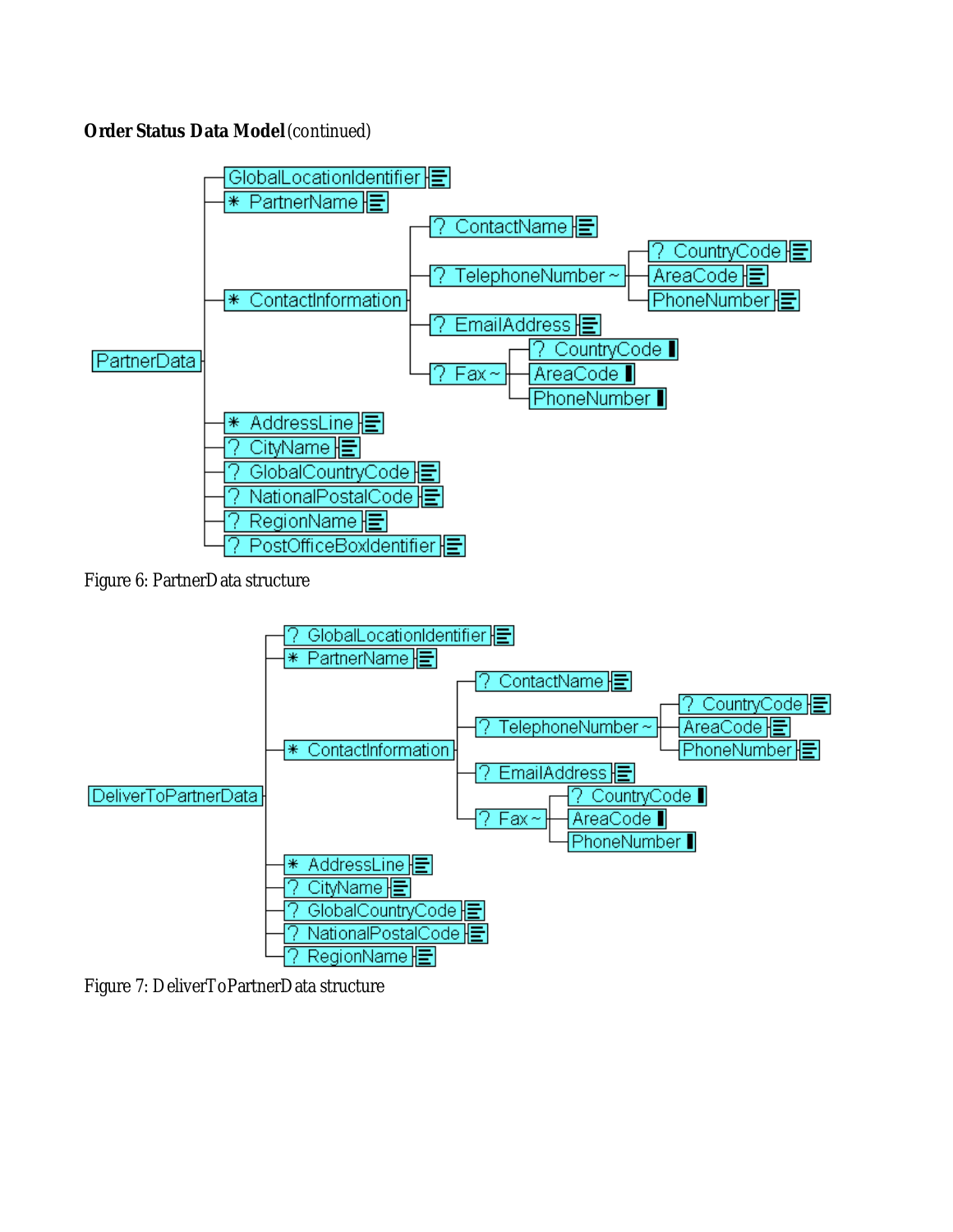#### **Order Status Data Model** (continued)



Figure 8: Details structure

## **Order Status Document Type Definition**

```
<!--OrderStatus-->
<!ELEMENT OrderStatus (Header, Body)>
<!ATTLIST OrderStatus Version CDATA #IMPLIED>
<!ELEMENT Header (ThisDocumentGenerationDateTime, ThisDocumentIdentifier,
RequestingDocumentIdentifier?, RequestingDocumentDateTime?,
GlobalDocumentFunctionCode, FromRole, ToRole)>
<!ELEMENT ThisDocumentGenerationDateTime (#PCDATA)>
<!ELEMENT ThisDocumentIdentifier (#PCDATA)>
<!ELEMENT RequestingDocumentIdentifier (#PCDATA)>
<!ELEMENT RequestingDocumentDateTime (#PCDATA)>
<!ELEMENT GlobalDocumentFunctionCode (#PCDATA)>
```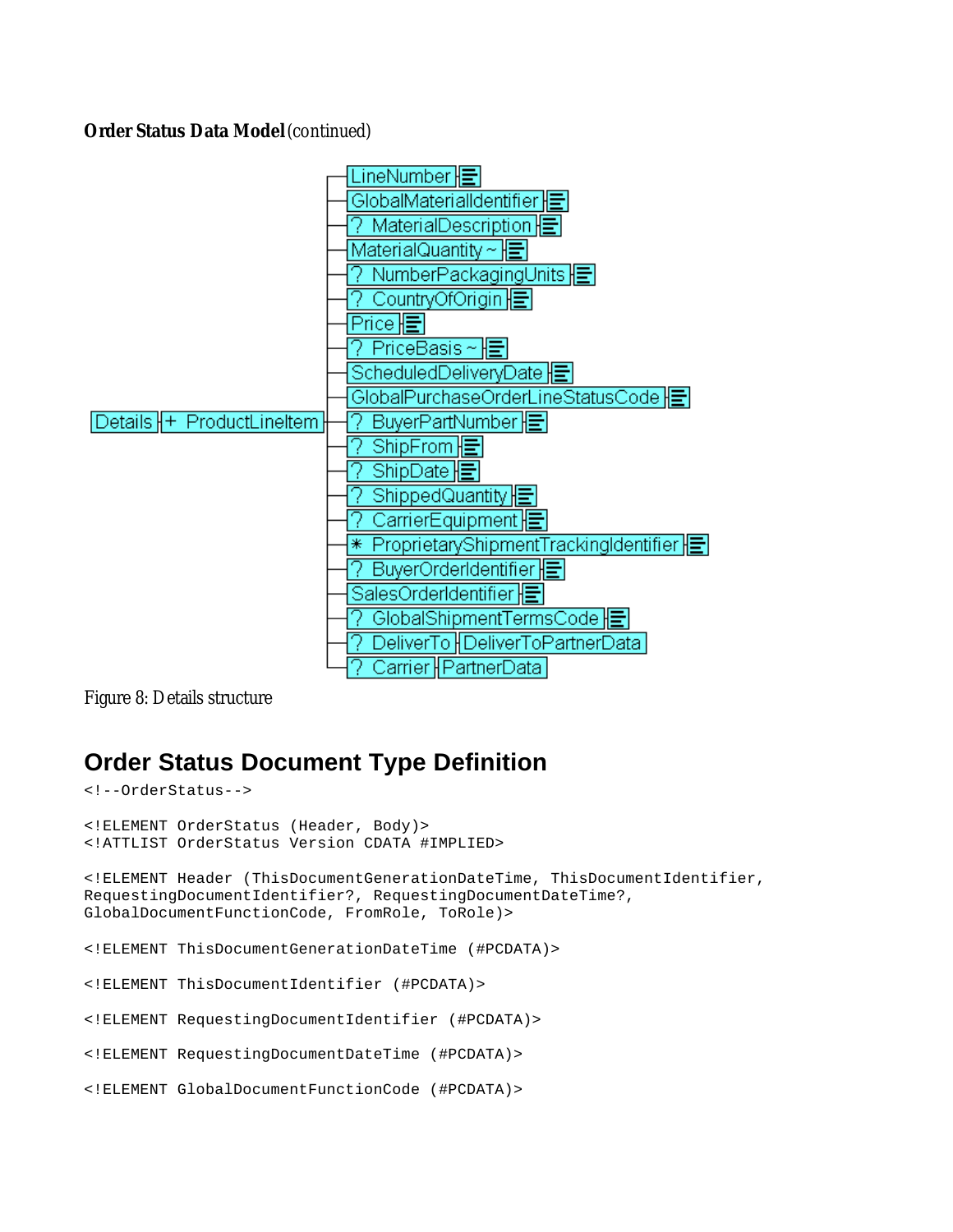#### **Order Status Document Type Definition** (continued)

<!ELEMENT FromRole (PartnerRoleDescription)> <!ELEMENT PartnerRoleDescription (ContactInformation?, GlobalPartnerRoleClassificationCode, PartnerDescription)> <!ELEMENT ContactInformation (ContactName?, TelephoneNumber?, EmailAddress?, Fax?)> <!ELEMENT ContactName (#PCDATA)> <!ELEMENT TelephoneNumber (CountryCode?, AreaCode, PhoneNumber)> <!ATTLIST TelephoneNumber Type CDATA #IMPLIED> <!ELEMENT CountryCode (#PCDATA)> <!ELEMENT AreaCode (#PCDATA)> <!ELEMENT PhoneNumber (#PCDATA)> <!ELEMENT EmailAddress (#PCDATA)> <!ELEMENT Fax (CountryCode?, AreaCode, PhoneNumber)> <!ATTLIST Fax Type CDATA #IMPLIED> <!ELEMENT GlobalPartnerRoleClassificationCode (#PCDATA)> <!ELEMENT PartnerDescription (GlobalPartnerClassificationCode, BusinessDescription)> <!ELEMENT GlobalPartnerClassificationCode (#PCDATA)> <!ELEMENT BusinessDescription (GlobalBusinessIdentifier, GlobalSupplyChainCode)> <!ELEMENT GlobalBusinessIdentifier (#PCDATA)> <!ELEMENT GlobalSupplyChainCode (#PCDATA)> <!ELEMENT ToRole (PartnerRoleDescription)> <!ELEMENT Body (Properties, Partners, Details)> <!ELEMENT Properties (PurchaseOrderNumber, GlobalPurchaseOrderTypeCode, PurchaseOrderIssuedDate, Language, Currency, Purpose, ReleaseNumber?, RevisionNumber, GlobalShipmentTermsCode?, GlobalFinanceTermsCode?, AcknowledgementType?, GlobalPurchaseOrderResponseReasonCode, GlobalShippingServiceLevelCode?, ProofOfShipmentDelivery?)> <!ELEMENT PurchaseOrderNumber (#PCDATA)> <!ELEMENT GlobalPurchaseOrderTypeCode (#PCDATA)>

<!ELEMENT PurchaseOrderIssuedDate (#PCDATA)>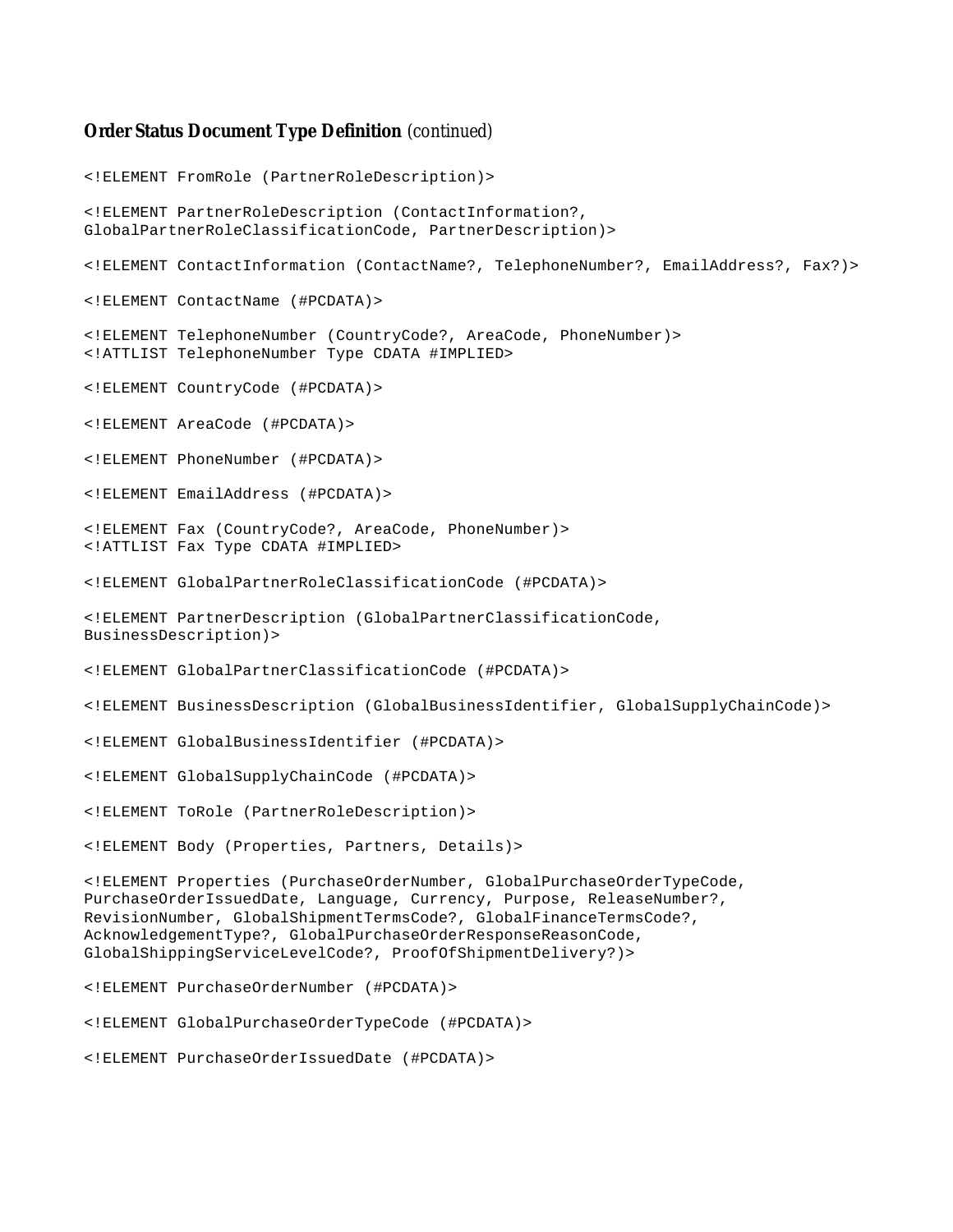#### **Order Status Document Type Definition** (continued)

<!ELEMENT Language (#PCDATA)>

<!ELEMENT Currency (#PCDATA)>

<!ELEMENT Purpose (#PCDATA)>

<!ELEMENT ReleaseNumber (#PCDATA)>

<!ELEMENT RevisionNumber (#PCDATA)>

<!ELEMENT GlobalShipmentTermsCode (#PCDATA)>

<!ELEMENT GlobalFinanceTermsCode (#PCDATA)>

<!ELEMENT AcknowledgementType (#PCDATA)>

<!ELEMENT GlobalPurchaseOrderResponseReasonCode (#PCDATA)>

<!ELEMENT GlobalShippingServiceLevelCode (#PCDATA)>

<!ELEMENT ProofOfShipmentDelivery (#PCDATA)>

<!ELEMENT Partners (Supplier, DeliverTo, Carrier?)>

<!ELEMENT Supplier (PartnerData)>

<!ELEMENT PartnerData (GlobalLocationIdentifier, PartnerName\*, ContactInformation\*, AddressLine\*, CityName?, GlobalCountryCode?, NationalPostalCode?, RegionName?, PostOfficeBoxIdentifier?)>

<!ELEMENT GlobalLocationIdentifier (#PCDATA)>

<!ELEMENT PartnerName (#PCDATA)>

<!ELEMENT AddressLine (#PCDATA)>

<!ELEMENT CityName (#PCDATA)>

<!ELEMENT GlobalCountryCode (#PCDATA)>

<!ELEMENT NationalPostalCode (#PCDATA)>

<!ELEMENT RegionName (#PCDATA)>

<!ELEMENT PostOfficeBoxIdentifier (#PCDATA)>

<!ELEMENT DeliverTo (DeliverToPartnerData)>

<!ELEMENT DeliverToPartnerData (GlobalLocationIdentifier?, PartnerName\*, ContactInformation\*, AddressLine\*, CityName?, GlobalCountryCode?, NationalPostalCode?, RegionName?)>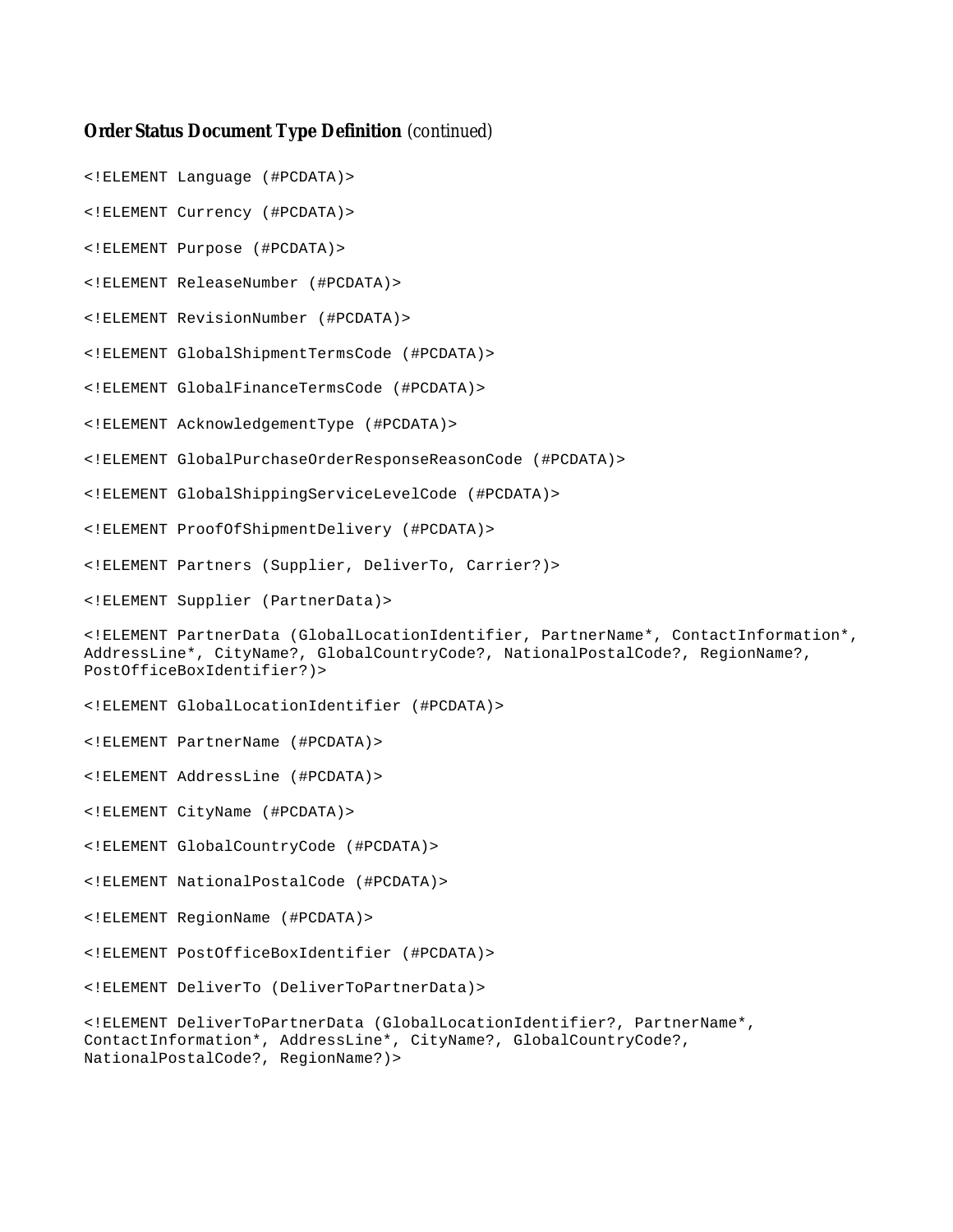#### **Order Status Document Type Definition** (continued)

```
<!ELEMENT Carrier (PartnerData)>
<!ELEMENT Details (ProductLineItem+)>
<!ELEMENT ProductLineItem (LineNumber, GlobalMaterialIdentifier,
MaterialDescription?, MaterialQuantity, NumberPackagingUnits?, CountryOfOrigin?,
Price, PriceBasis?, ScheduledDeliveryDate, GlobalPurchaseOrderLineStatusCode,
BuyerPartNumber?, ShipFrom?, ShipDate?, ShippedQuantity?, CarrierEquipment?,
ProprietaryShipmentTrackingIdentifier*, BuyerOrderIdentifier?,
SalesOrderIdentifier, GlobalShipmentTermsCode?, DeliverTo?, Carrier?)>
<!ELEMENT LineNumber (#PCDATA)>
<!ELEMENT GlobalMaterialIdentifier (#PCDATA)>
<!ELEMENT MaterialDescription (#PCDATA)>
<!ELEMENT MaterialQuantity (#PCDATA)>
<!ATTLIST MaterialQuantity GlobalMaterialUnitOfMeasureCode CDATA #IMPLIED>
<!ELEMENT NumberPackagingUnits (#PCDATA)>
<!ELEMENT CountryOfOrigin (#PCDATA)>
<!ELEMENT Price (#PCDATA)>
<!ELEMENT PriceBasis (#PCDATA)>
<!ATTLIST PriceBasis GlobalMaterialUnitOfMeasureCode CDATA #IMPLIED>
<!ELEMENT ScheduledDeliveryDate (#PCDATA)>
<!ELEMENT GlobalPurchaseOrderLineStatusCode (#PCDATA)>
<!ELEMENT BuyerPartNumber (#PCDATA)>
<!ELEMENT ShipFrom (#PCDATA)>
<!ELEMENT ShipDate (#PCDATA)>
<!ELEMENT ShippedQuantity (#PCDATA)>
<!ELEMENT CarrierEquipment (#PCDATA)>
<!ELEMENT ProprietaryShipmentTrackingIdentifier (#PCDATA)>
<!ELEMENT BuyerOrderIdentifier (#PCDATA)>
<!ELEMENT SalesOrderIdentifier (#PCDATA)>
```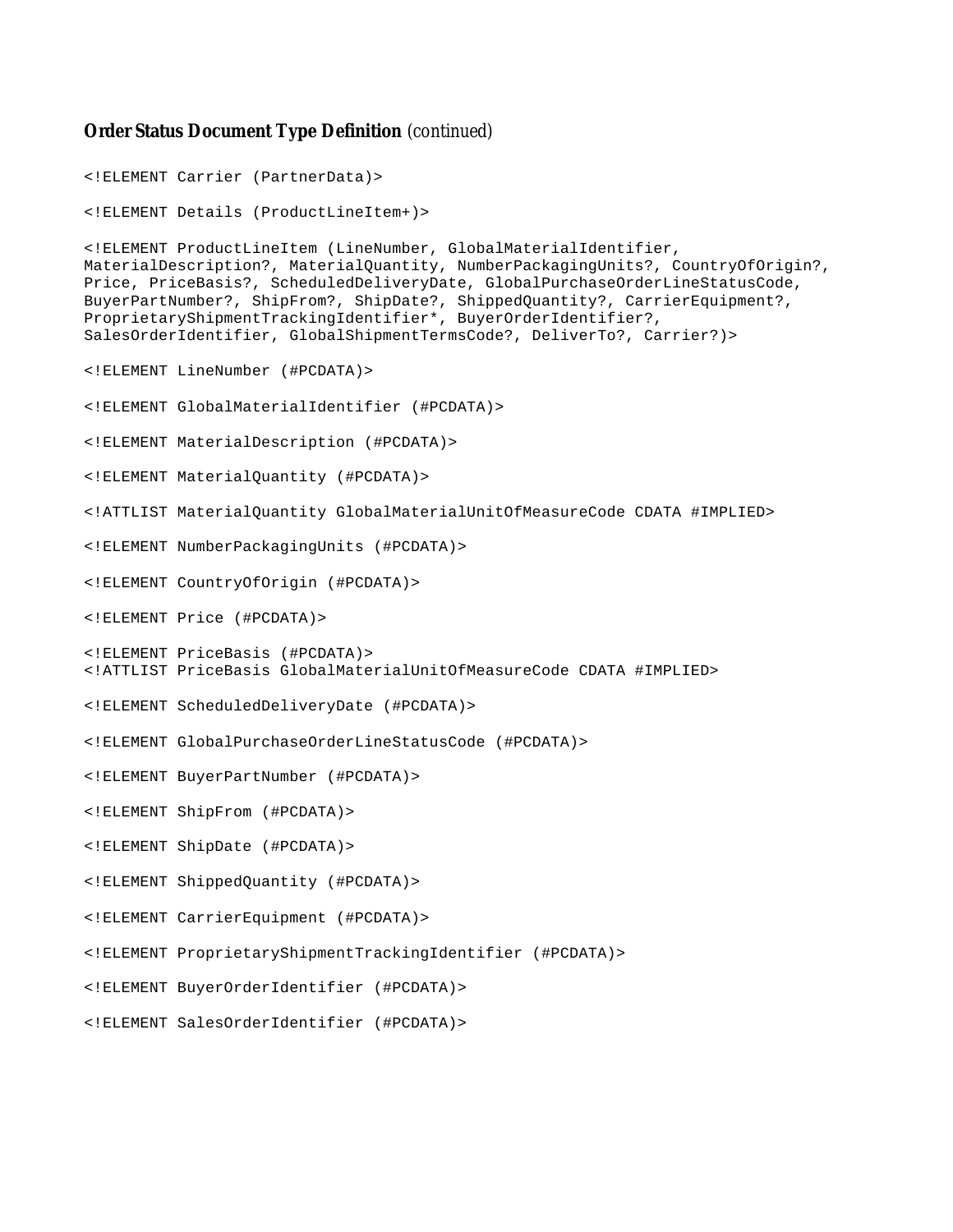# **Order Status Inquiry**

The Order Status Inquiry Transaction is initiated by a Buyer (either directly or through a Marketplace) to inquire about the status of an order.

# **Order Status Inquiry Data Model**

## **Key:**

| <b>Icon</b>                | <b>Description</b>                      |
|----------------------------|-----------------------------------------|
|                            | Data element has attribute(s)           |
|                            | Data element occurs 0-1 times           |
| $\ast$                     | Data element occurs 0-many times        |
|                            | Data element occurs 1-many times        |
| < connecting data elements | Contains one of the child data elements |
| [ connecting data elements | Contains all of the child data elements |
| Square box with lines      | Data                                    |



Figure 1: OrderStatuInquiry structure



Figure 2: Header structure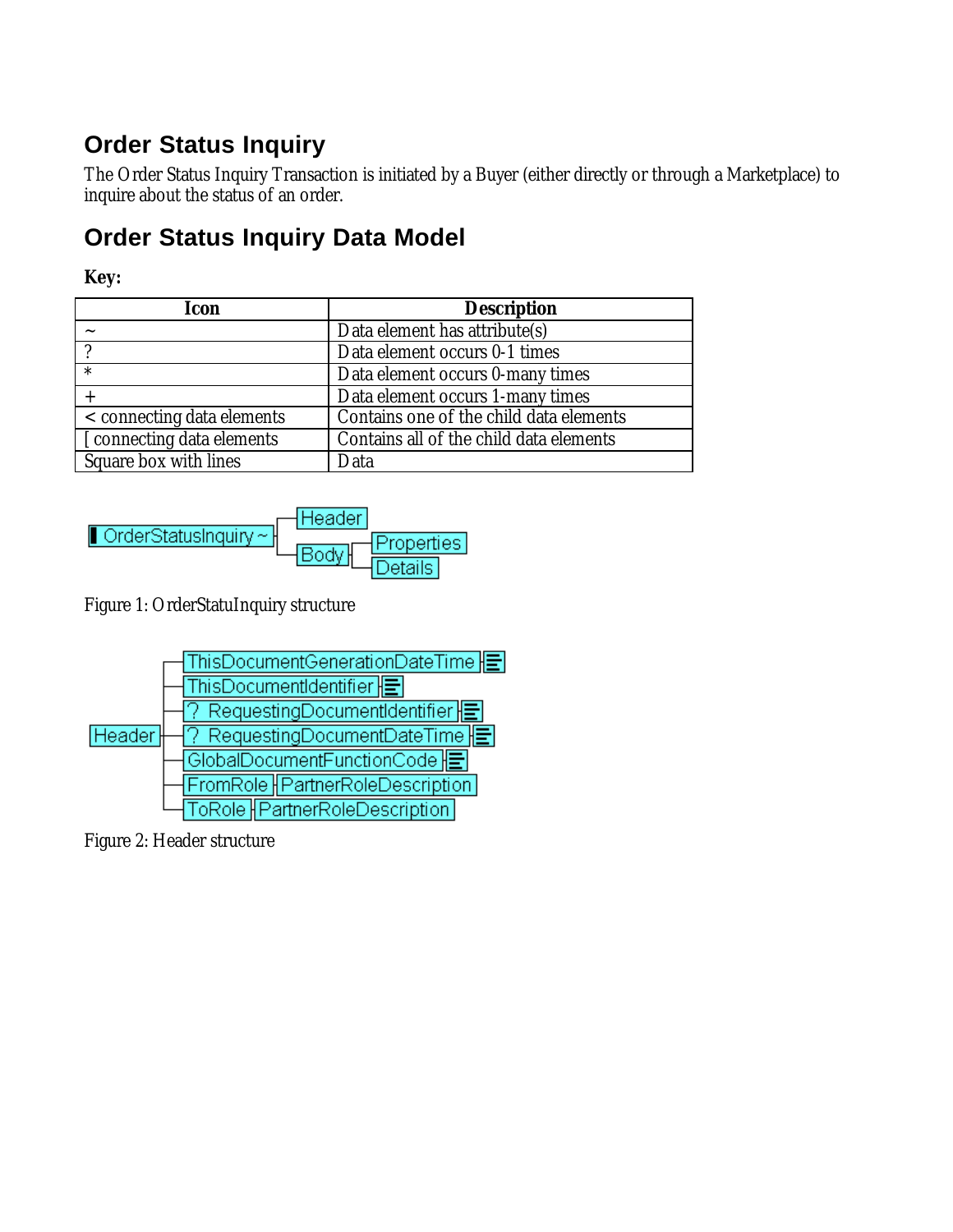#### **Order Status Inquiry Data Model** (continued)



Figure 3: PartnerRoleDescription structure



Figure 4: Properties structure



Figure 5: Details structure

### **Order Status Inquiry Document Type Definition**

```
<!--OrderStatus Inquiry-->
<!ELEMENT OrderStatusInquiry (Header, Body)>
<!ATTLIST OrderStatusInquiry Version CDATA #IMPLIED>
<!ELEMENT Header (ThisDocumentGenerationDateTime, ThisDocumentIdentifier,
RequestingDocumentIdentifier?, RequestingDocumentDateTime?,
GlobalDocumentFunctionCode, FromRole, ToRole)>
<!ELEMENT ThisDocumentGenerationDateTime (#PCDATA)>
<!ELEMENT ThisDocumentIdentifier (#PCDATA)>
<!ELEMENT RequestingDocumentIdentifier (#PCDATA)>
```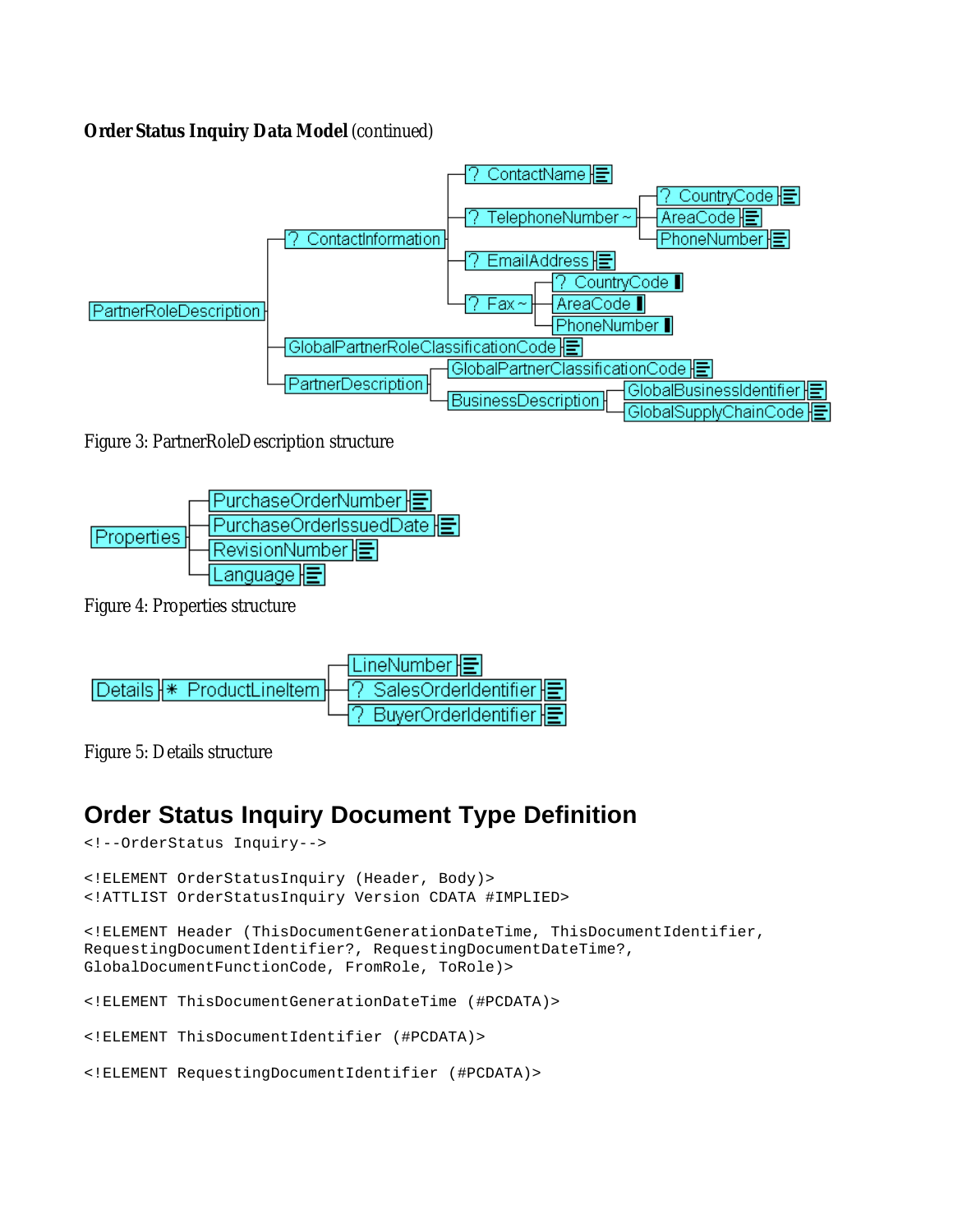#### **Order Status Inquiry Document Type Definition** (continued)

<!ELEMENT RequestingDocumentDateTime (#PCDATA)> <!ELEMENT GlobalDocumentFunctionCode (#PCDATA)> <!ELEMENT FromRole (PartnerRoleDescription)> <!ELEMENT PartnerRoleDescription (ContactInformation?, GlobalPartnerRoleClassificationCode, PartnerDescription)> <!ELEMENT ContactInformation (ContactName?, TelephoneNumber?, EmailAddress?, Fax?)> <!ELEMENT ContactName (#PCDATA)> <!ELEMENT TelephoneNumber (CountryCode?, AreaCode, PhoneNumber)> <!ATTLIST TelephoneNumber Type CDATA #IMPLIED> <!ELEMENT CountryCode (#PCDATA)> <!ELEMENT AreaCode (#PCDATA)> <!ELEMENT PhoneNumber (#PCDATA)> <!ELEMENT EmailAddress (#PCDATA)> <!ELEMENT Fax (CountryCode?, AreaCode, PhoneNumber)> <!ATTLIST Fax Type CDATA #IMPLIED> <!ELEMENT GlobalPartnerRoleClassificationCode (#PCDATA)> <!ELEMENT PartnerDescription (GlobalPartnerClassificationCode, BusinessDescription)> <!ELEMENT GlobalPartnerClassificationCode (#PCDATA)> <!ELEMENT BusinessDescription (GlobalBusinessIdentifier, GlobalSupplyChainCode)> <!ELEMENT GlobalBusinessIdentifier (#PCDATA)> <!ELEMENT GlobalSupplyChainCode (#PCDATA)> <!ELEMENT ToRole (PartnerRoleDescription)> <!ELEMENT Body (Properties, Details)> <!ELEMENT Properties (PurchaseOrderNumber, PurchaseOrderIssuedDate, RevisionNumber, Language)> <!ELEMENT PurchaseOrderNumber (#PCDATA)> <!ELEMENT PurchaseOrderIssuedDate (#PCDATA)>

<!ELEMENT RevisionNumber (#PCDATA)>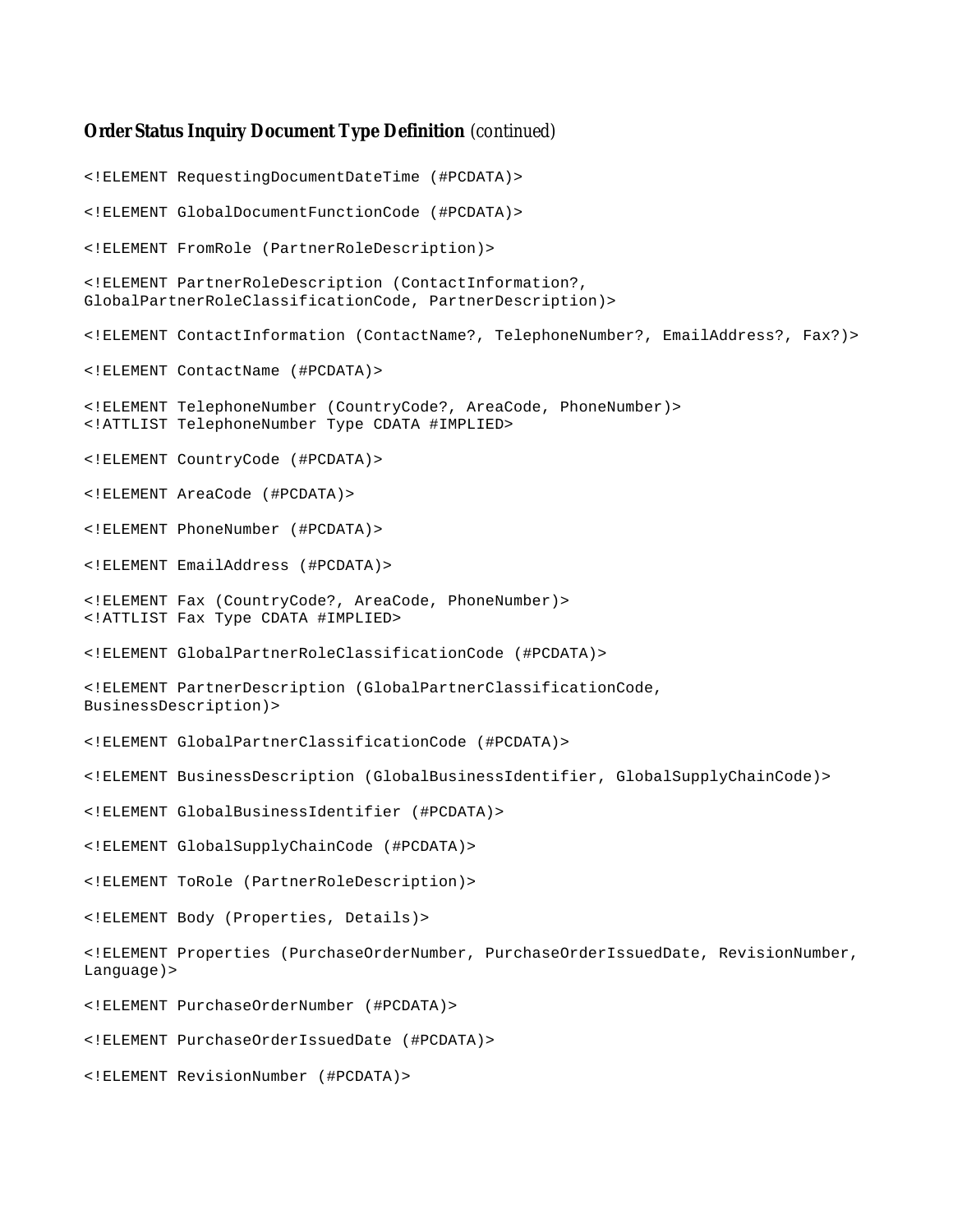### **Order Status Inquiry Document Type Definition** (continued)

```
<!ELEMENT Language (#PCDATA)>
<!ELEMENT Details (ProductLineItem*)>
<!ELEMENT ProductLineItem (LineNumber, SalesOrderIdentifier?,
BuyerOrderIdentifier?)>
<!ELEMENT LineNumber (#PCDATA)>
<!ELEMENT SalesOrderIdentifier (#PCDATA)>
<!ELEMENT BuyerOrderIdentifier (#PCDATA)>
```
### **Cancel Order**

The Cancel Order Transaction is initiated by a Buyer (either directly or through a Marketplace) to request that an existing order be cancelled.

### **Cancel Order Data Model**

**Key:**

| Icon                       | <b>Description</b>                      |  |
|----------------------------|-----------------------------------------|--|
|                            | Data element has attribute(s)           |  |
| ി                          | Data element occurs 0-1 times           |  |
| $\ast$                     | Data element occurs 0-many times        |  |
|                            | Data element occurs 1-many times        |  |
| < connecting data elements | Contains one of the child data elements |  |
| [ connecting data elements | Contains all of the child data elements |  |
| Square box with lines      | Data                                    |  |

Header  $\Box$  CancelOrder  $\sim$ Body Properties

Figure 1: CancelOrder structure



Figure 2: Header structure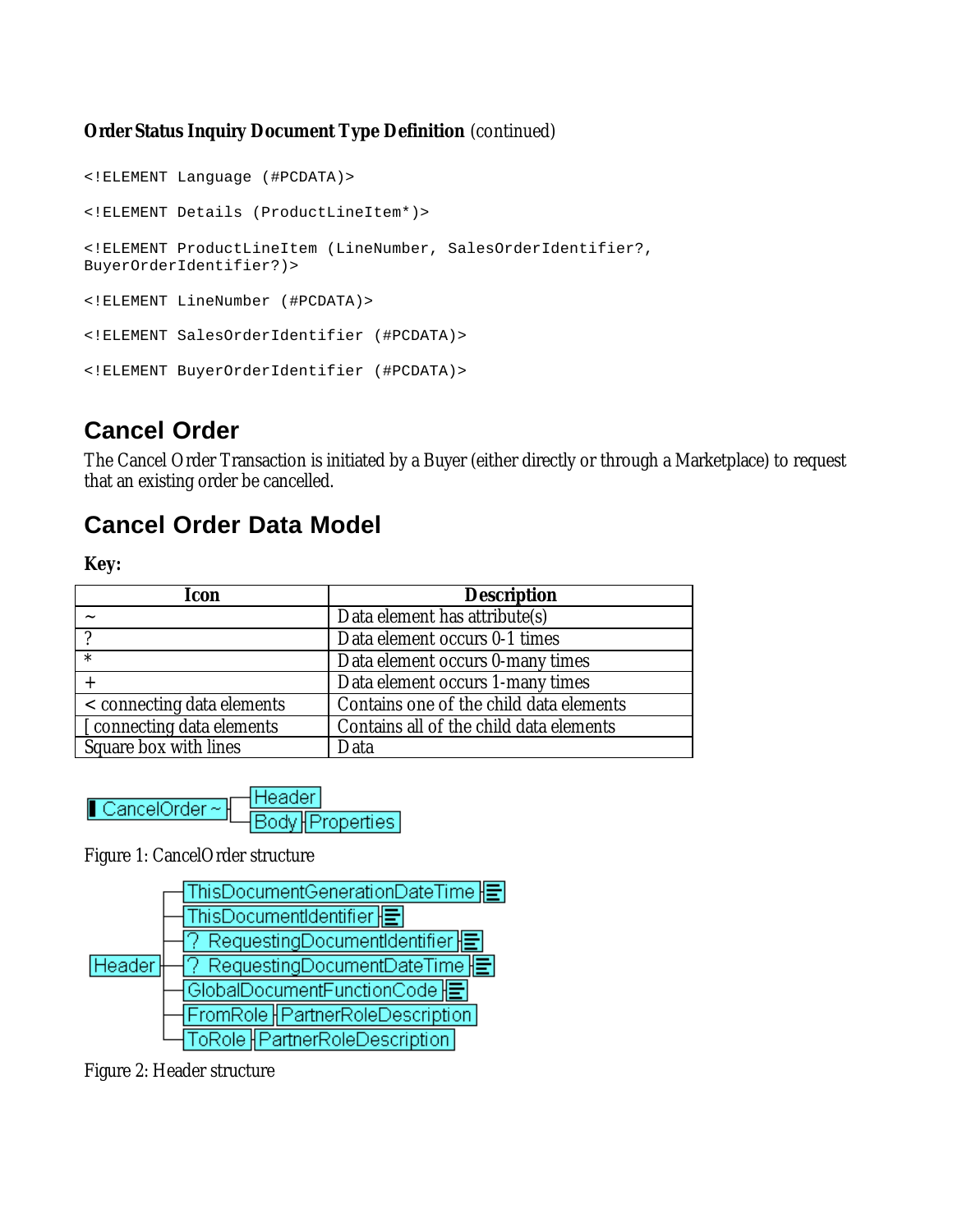#### **Cancel Order Data Model** (continued)



Figure 3: PartnerRoleDescription structure



Figure 4: CancelOrder structure

### **Cancel Order Document Type Definition**

```
<!-- CancelOrder -->
<!ELEMENT CancelOrder (Header, Body)>
<!ATTLIST CancelOrder Version CDATA #IMPLIED>
<!ELEMENT Header (ThisDocumentGenerationDateTime, ThisDocumentIdentifier,
RequestingDocumentIdentifier?, RequestingDocumentDateTime?,
GlobalDocumentFunctionCode, FromRole, ToRole)>
<!ELEMENT ThisDocumentGenerationDateTime (#PCDATA)>
<!ELEMENT ThisDocumentIdentifier (#PCDATA)>
<!ELEMENT RequestingDocumentIdentifier (#PCDATA)>
<!ELEMENT RequestingDocumentDateTime (#PCDATA)>
<!ELEMENT GlobalDocumentFunctionCode (#PCDATA)>
<!ELEMENT FromRole (PartnerRoleDescription)>
```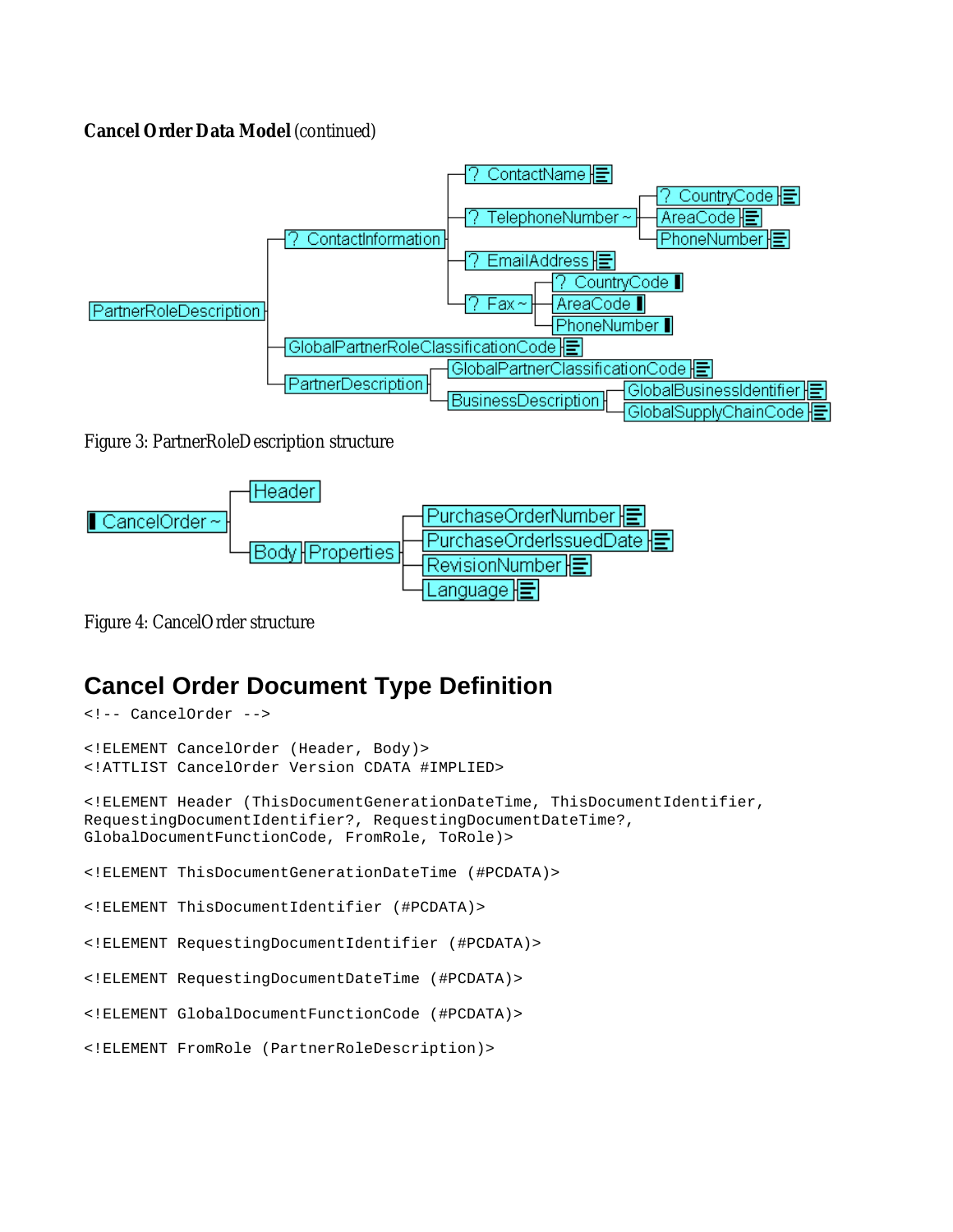#### **Cancel Order Document Type Definition** (continued)

<!ELEMENT PartnerRoleDescription (ContactInformation?, GlobalPartnerRoleClassificationCode, PartnerDescription)> <!ELEMENT ContactInformation (ContactName?, TelephoneNumber?, EmailAddress?, Fax?)> <!ELEMENT ContactName (#PCDATA)> <!ELEMENT TelephoneNumber (CountryCode?, AreaCode, PhoneNumber)> <!ATTLIST TelephoneNumber Type CDATA #IMPLIED> <!ELEMENT CountryCode (#PCDATA)> <!ELEMENT AreaCode (#PCDATA)> <!ELEMENT PhoneNumber (#PCDATA)> <!ELEMENT EmailAddress (#PCDATA)> <!ELEMENT Fax (CountryCode?, AreaCode, PhoneNumber)> <!ATTLIST Fax Type CDATA #IMPLIED> <!ELEMENT GlobalPartnerRoleClassificationCode (#PCDATA)> <!ELEMENT PartnerDescription (GlobalPartnerClassificationCode, BusinessDescription)> <!ELEMENT GlobalPartnerClassificationCode (#PCDATA)> <!ELEMENT BusinessDescription (GlobalBusinessIdentifier, GlobalSupplyChainCode)> <!ELEMENT GlobalBusinessIdentifier (#PCDATA)> <!ELEMENT GlobalSupplyChainCode (#PCDATA)> <!ELEMENT ToRole (PartnerRoleDescription)> <!ELEMENT Body (Properties)> <!ELEMENT Properties (PurchaseOrderNumber, PurchaseOrderIssuedDate, RevisionNumber, Language)> <!ELEMENT PurchaseOrderNumber (#PCDATA)> <!ELEMENT PurchaseOrderIssuedDate (#PCDATA)> <!ELEMENT RevisionNumber (#PCDATA)> <!ELEMENT Language (#PCDATA)>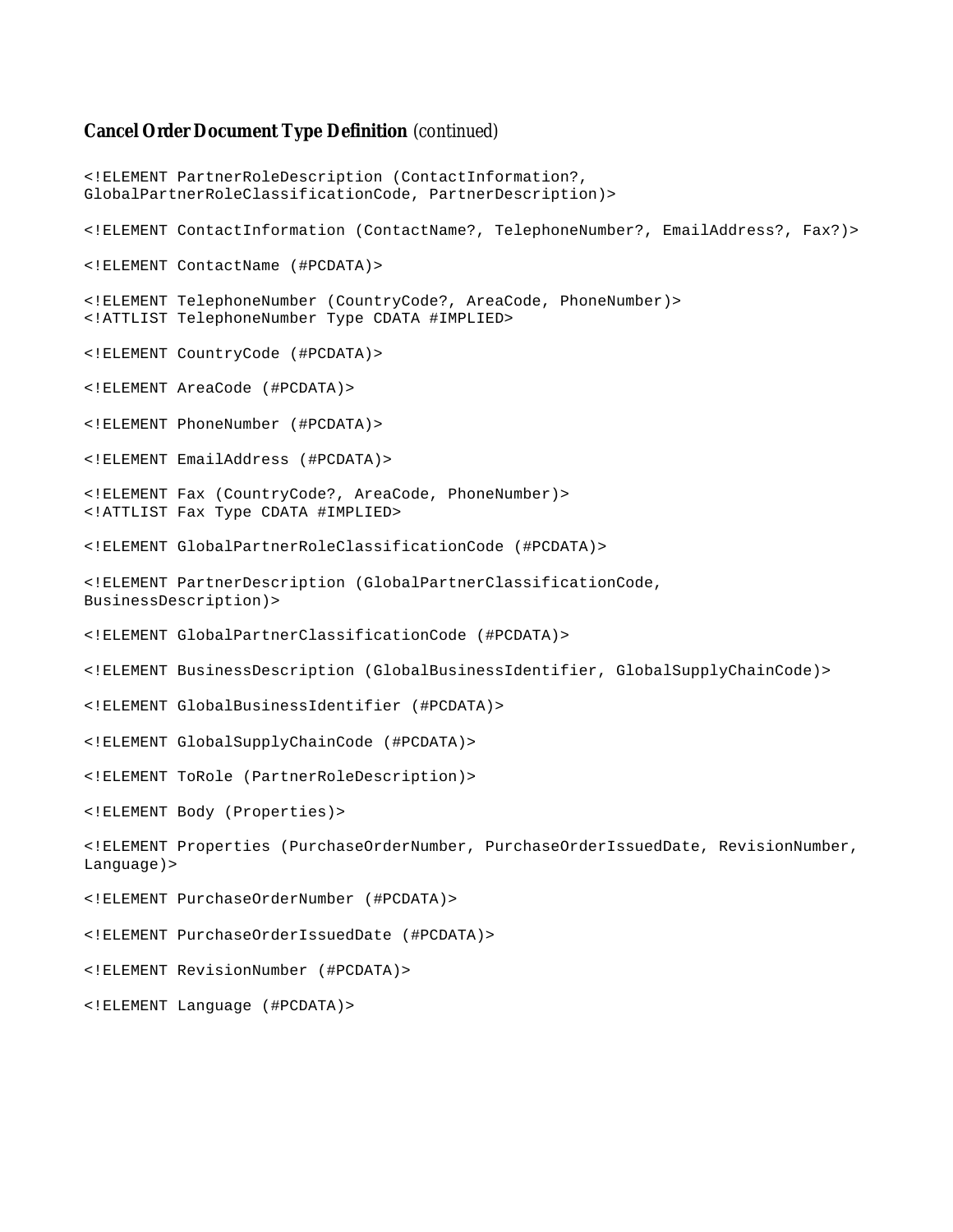## **Cancel Order Response**

The Cancel Order Response Transaction is initiated by a Seller to communicate to a Buyer (either directly or through a Marketplace) that an "Order Cancel" transaction has been received and has been accepted or rejected by the Seller's order processing system.

### **Cancel Order Response Data Model**

### **Key:**

| Icon                       | <b>Description</b>                      |  |
|----------------------------|-----------------------------------------|--|
|                            | Data element has attribute(s)           |  |
|                            | Data element occurs 0-1 times           |  |
| $\ast$                     | Data element occurs 0-many times        |  |
|                            | Data element occurs 1-many times        |  |
| < connecting data elements | Contains one of the child data elements |  |
| [ connecting data elements | Contains all of the child data elements |  |
| Square box with lines      | Data                                    |  |



Figure 1: CancelOrderResponse structure



Figure 2: Header structure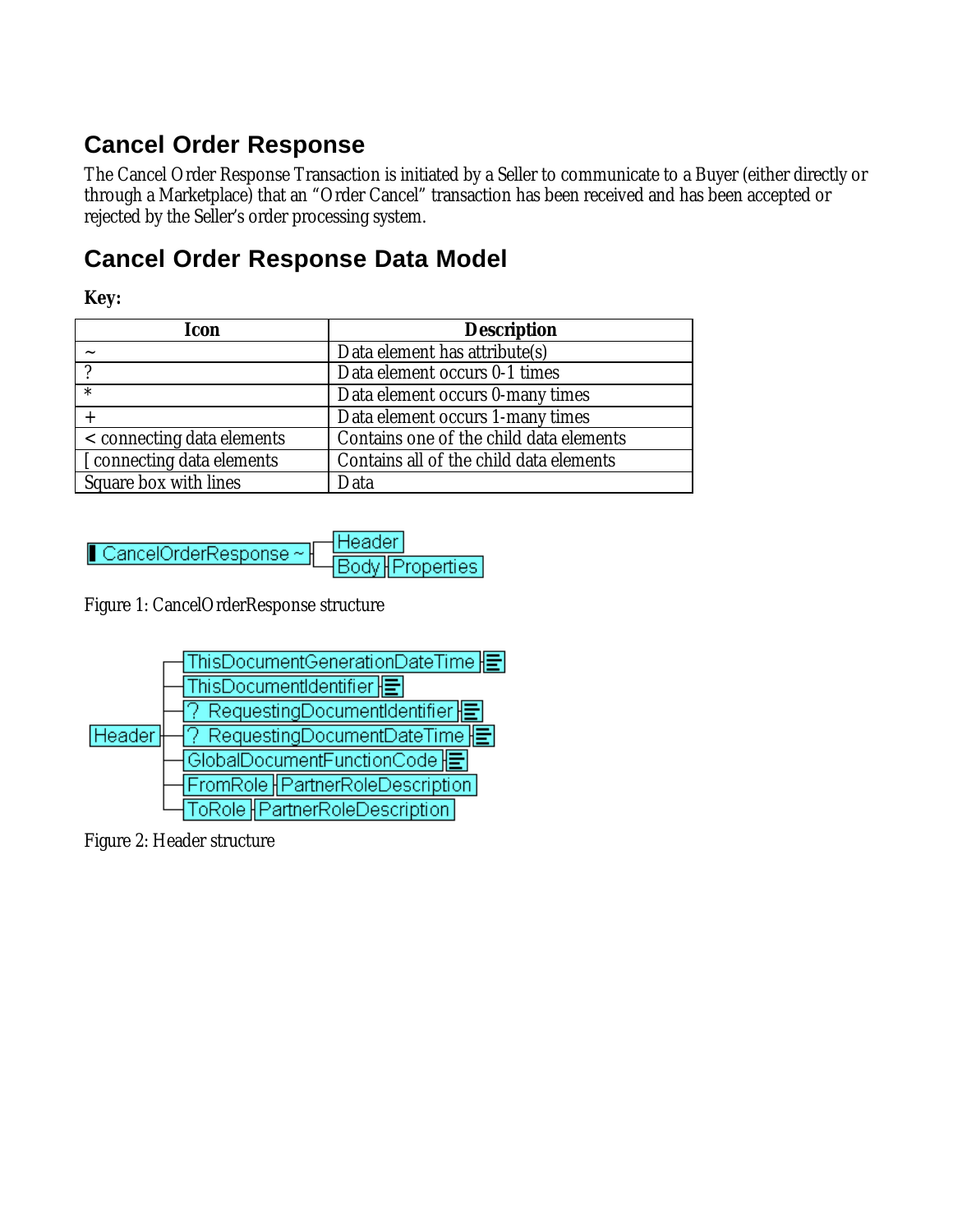#### **Cancel Order Response Data Model** (continued)



Figure 3: PartnerRoleDescription structure



Figure 4: CancelOrderResponse structure

<!--CancelOrderResponse-->

## **Cancel Order Response Document Type Definition**

```
<!ELEMENT CancelOrderResponse (Header, Body)>
<!ATTLIST CancelOrderResponse Version CDATA #IMPLIED>
<!ELEMENT Header (ThisDocumentGenerationDateTime, ThisDocumentIdentifier,
RequestingDocumentIdentifier?, RequestingDocumentDateTime?,
GlobalDocumentFunctionCode, FromRole, ToRole)>
<!ELEMENT ThisDocumentGenerationDateTime (#PCDATA)>
<!ELEMENT ThisDocumentIdentifier (#PCDATA)>
<!ELEMENT RequestingDocumentIdentifier (#PCDATA)>
<!ELEMENT RequestingDocumentDateTime (#PCDATA)>
<!ELEMENT GlobalDocumentFunctionCode (#PCDATA)>
<!ELEMENT FromRole (PartnerRoleDescription)>
```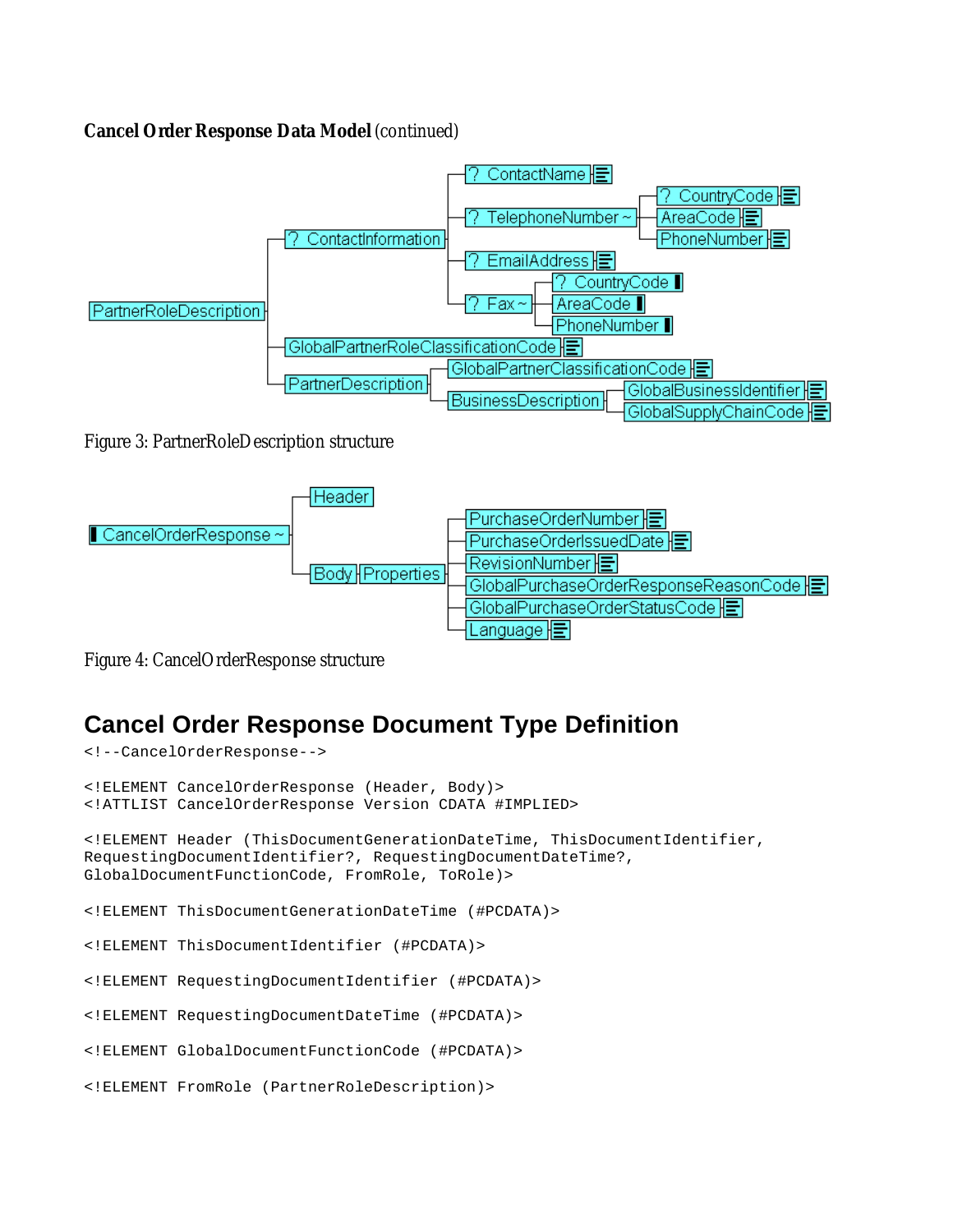#### **Cancel Order Response Document Type Definition** (continued)

<!ELEMENT PartnerRoleDescription (ContactInformation?, GlobalPartnerRoleClassificationCode, PartnerDescription)> <!ELEMENT ContactInformation (ContactName?, TelephoneNumber?, EmailAddress?, Fax?)> <!ELEMENT ContactName (#PCDATA)> <!ELEMENT TelephoneNumber (CountryCode?, AreaCode, PhoneNumber)> <!ATTLIST TelephoneNumber Type CDATA #IMPLIED> <!ELEMENT CountryCode (#PCDATA)> <!ELEMENT AreaCode (#PCDATA)> <!ELEMENT PhoneNumber (#PCDATA)> <!ELEMENT EmailAddress (#PCDATA)> <!ELEMENT Fax (CountryCode?, AreaCode, PhoneNumber)> <!ATTLIST Fax Type CDATA #IMPLIED> <!ELEMENT GlobalPartnerRoleClassificationCode (#PCDATA)> <!ELEMENT PartnerDescription (GlobalPartnerClassificationCode, BusinessDescription)> <!ELEMENT GlobalPartnerClassificationCode (#PCDATA)> <!ELEMENT BusinessDescription (GlobalBusinessIdentifier, GlobalSupplyChainCode)> <!ELEMENT GlobalBusinessIdentifier (#PCDATA)> <!ELEMENT GlobalSupplyChainCode (#PCDATA)> <!ELEMENT ToRole (PartnerRoleDescription)> <!ELEMENT Body (Properties)> <!ELEMENT Properties (PurchaseOrderNumber, PurchaseOrderIssuedDate, RevisionNumber, GlobalPurchaseOrderResponseReasonCode, GlobalPurchaseOrderStatusCode, Language)> <!ELEMENT PurchaseOrderNumber (#PCDATA)> <!ELEMENT PurchaseOrderIssuedDate (#PCDATA)> <!ELEMENT RevisionNumber (#PCDATA)> <!ELEMENT GlobalPurchaseOrderResponseReasonCode (#PCDATA)> <!ELEMENT GlobalPurchaseOrderStatusCode (#PCDATA)> <!ELEMENT Language (#PCDATA)>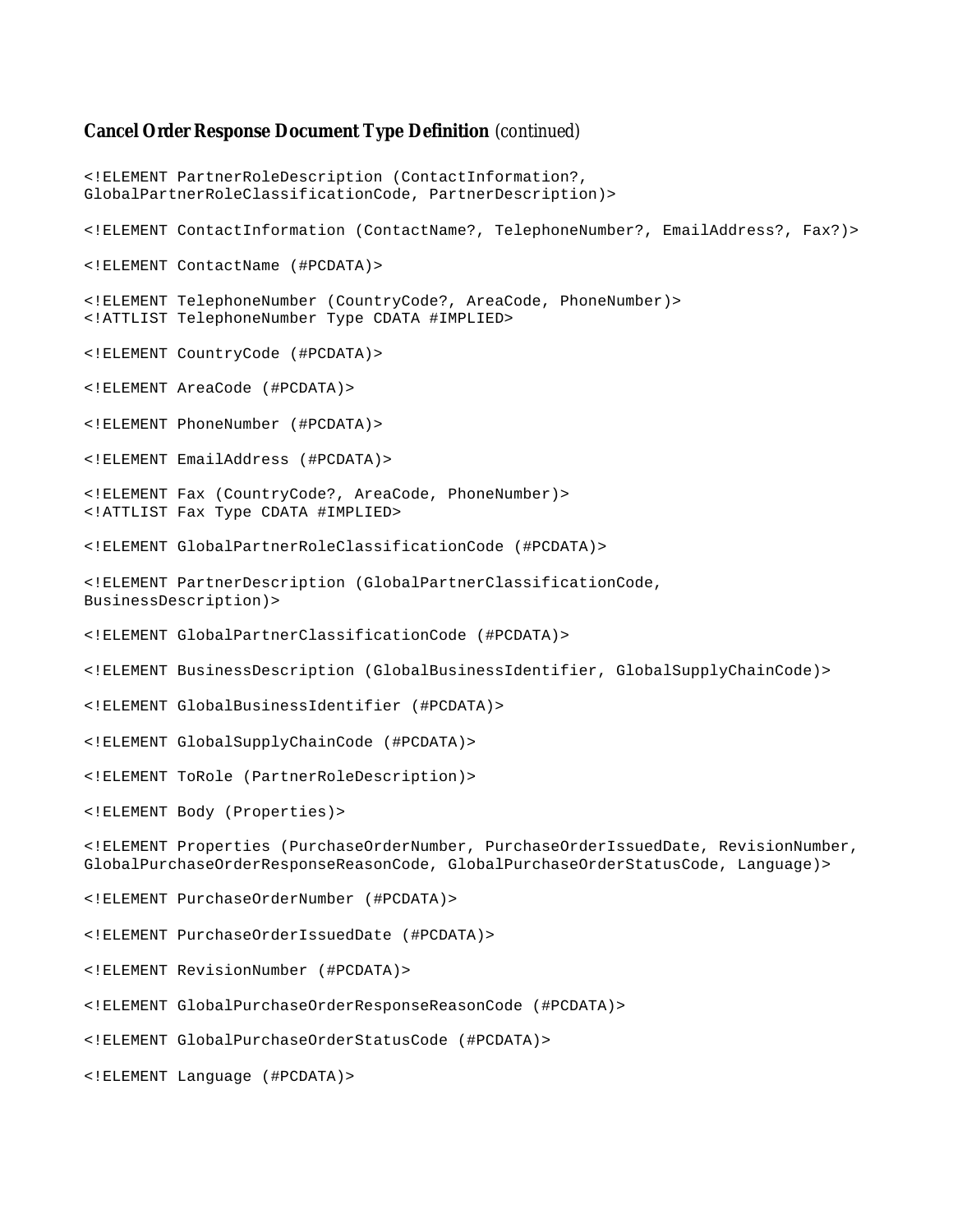

# ENVELOPE AND SECURITY

**IMPORTANT: While the information and data contained herein are presented in good faith, it is provided gratis "as is" for your guidance only and neither BASF Corporation, The Dow Chemical Company, nor E.I. duPont de Nemours and Co., Inc. represent or warrant that any use of the materials or standards disclosed herein will not infringe patent, copyright, trademark, trade secret or other intellectual right of any third party.**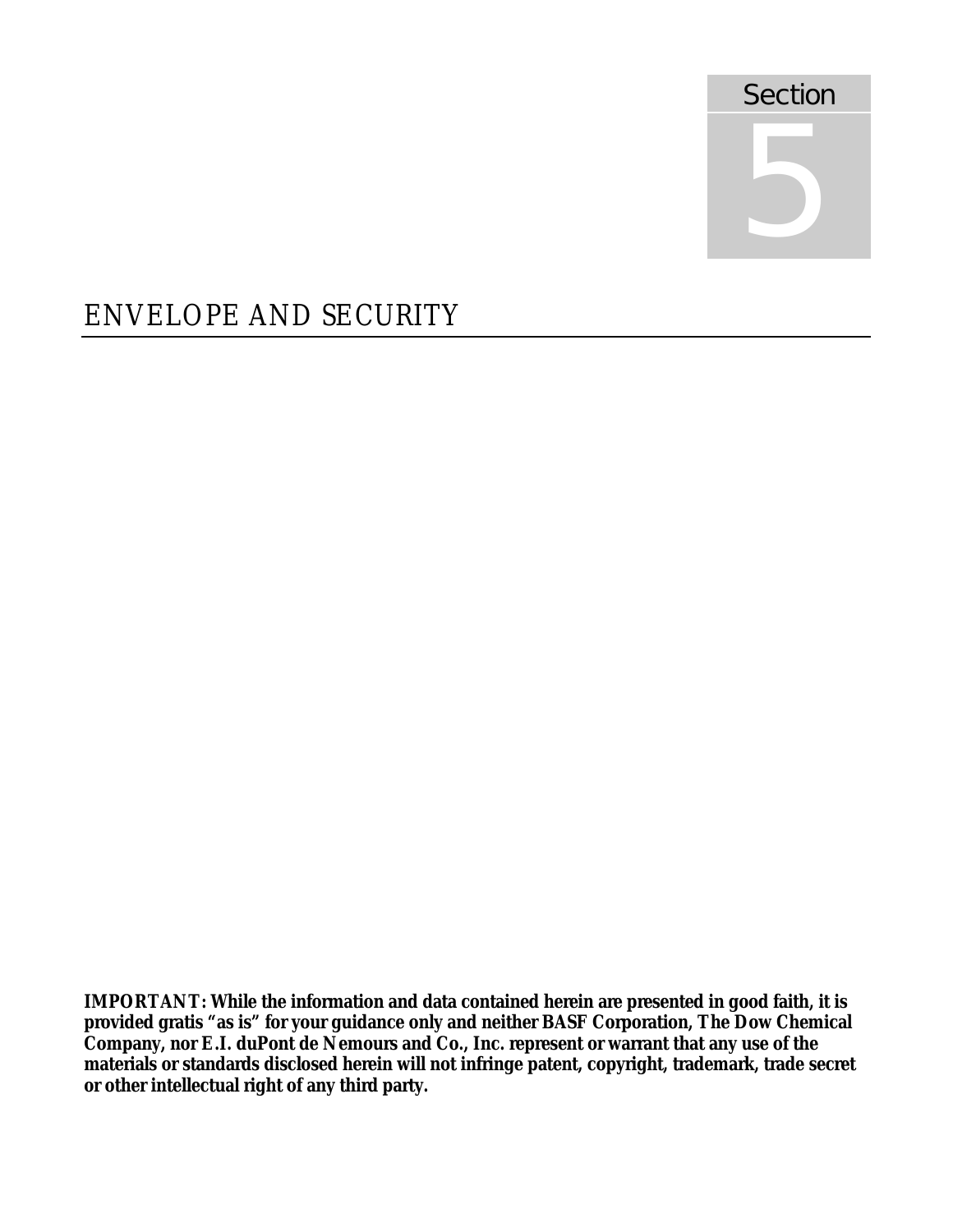# **Envelope and Security Table of Contents**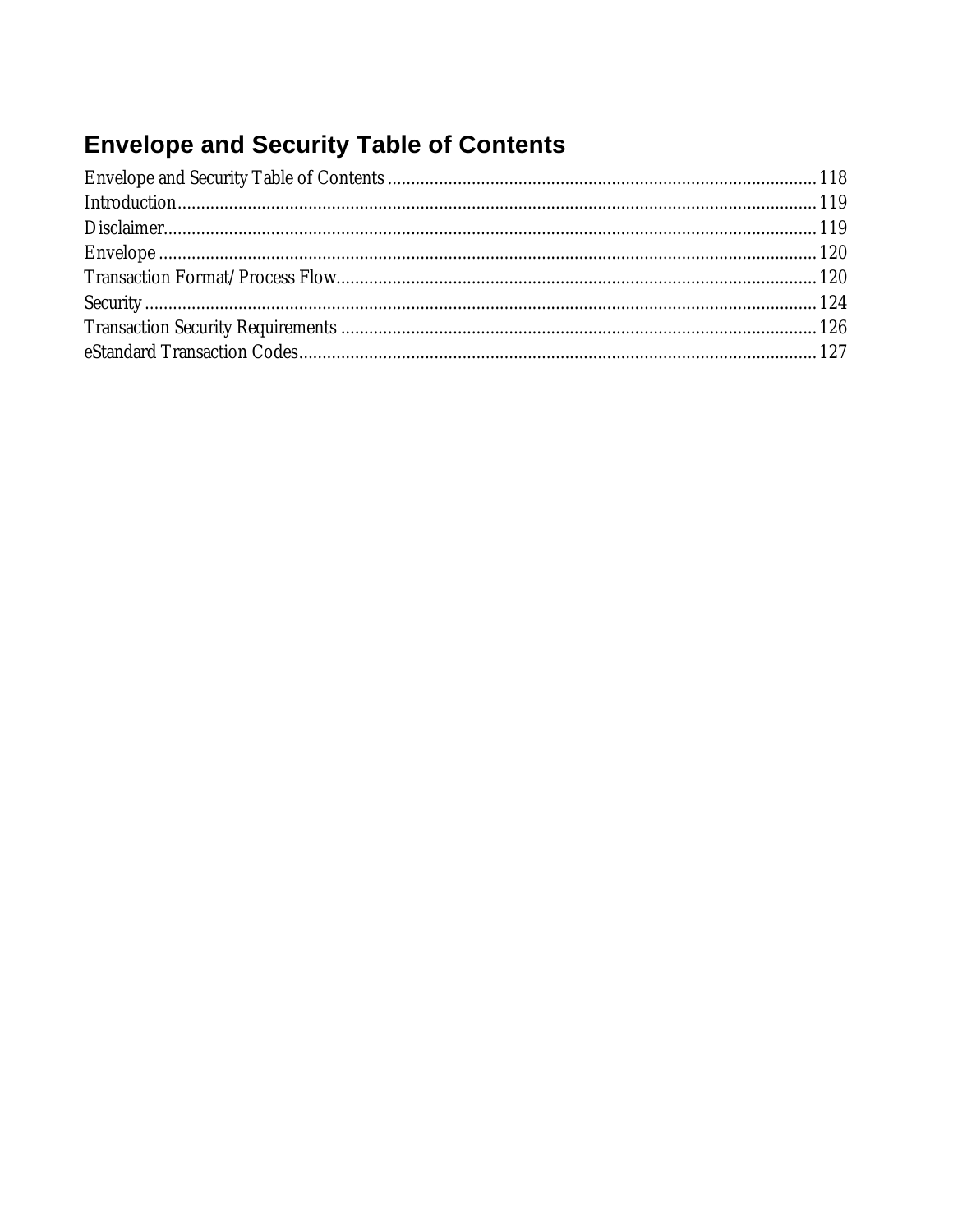### **Introduction**

The primary objective of the eStandard is to meet Chemical Industry needs via XML-based standards, while at the same time, providing a path forward for potential cross-industry convergence as XML-based standards become more robust. The eStandard developers decided that the best way to accomplish this was to leverage the work of a well-established organization developing XML-based specifications, one that has specifications in active use and is in a very good position to influence the evolution of the XML standards. The organization selected was RosettaNet.

The RosettaNet components that were considered for use were the RosettaNet Implementation Framework  $(RNIF)$ , Partner Interface Process (PIP<sup>TM</sup>) and Dictionary. The eStandard leverages the transport, envelope and security aspects of RNIF, version 1.1, as documented in the RosettaNet website: http://www.rosettanet.org. Further clarification of how the eStandard leverages the RNIF is provided in this section.

The eStandard defines Chemical Industry message formats in the form of XML DTDs and process flows. Although the process flows are not based on RosettaNet PIPs, these draw from the PIP process models.

The eStandard does not adopt the entire RosettaNet Dictionary but the project team did use the Dictionary as a source of data element tags to build the eStandard Dictionary. Where a RosettaNet data element tag is used, the eStandard Dictionary refers to the RosettaNet Dictionary as the source.

### **Disclaimer**

While there is agreement in principle for the eStandard to leverage and reference RosettaNet, the two groups have not yet reached a formal legal agreement. Therefore, the references to RosettaNet may change in the final document.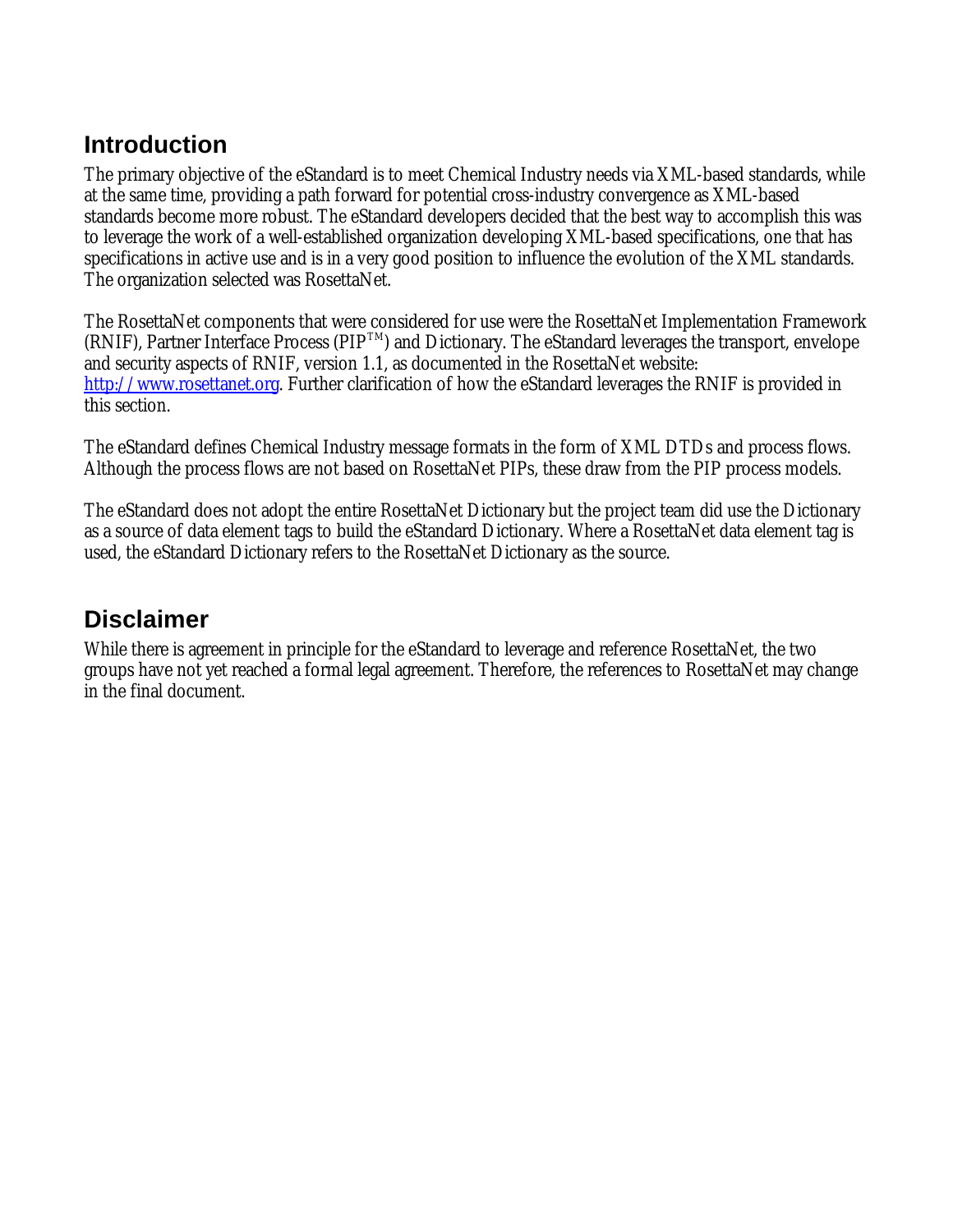### **Envelope**

The basic transmission envelope structure is very simple in design. The envelope itself is a direct copy from the RosettaNet implementation. The structure holds little else beside the three standard XML documents as well as length fields and optional signature information.

| eStandards Version (4 Bytes)        |                                              |  |  |
|-------------------------------------|----------------------------------------------|--|--|
|                                     | Content Length (eStandards Object) (4 Bytes) |  |  |
|                                     | eStandards Object (Variable Length)          |  |  |
|                                     | Preamble                                     |  |  |
|                                     | Service Header                               |  |  |
| Service Content                     |                                              |  |  |
| Signature Length (4 Bytes)          |                                              |  |  |
| Digital Signature (Variable Length) |                                              |  |  |

### **Transaction Format/Process Flow**

By design, the eStandards transaction flow is intended to encapsulate an electronic commerce business process (not only a transaction). A good example of this is the "Create Purchase Order" process. The definition of this process specifies not only the transaction codes needed to create/cancel/modify a given purchase order, but also the transaction (document) flows between the business partner entities that are necessary to complete and acknowledge these operations. Each business event in creating a purchase order is captured in the process flow.

The process flow and transaction documents themselves are an integrated part of a given process specification. Each specification document defines an interaction between trading partners that allows both sides to acknowledge the receipt and execution of the sub transactions that comprise a given process. The following is a sample execution trace of the eStandards "Create Purchase Order" transaction.

#### **Example** (Create Purchase Order):

An example of a buying and selling entity executing a "Purchase Order Request" (create purchase order) transaction follows:

#### **Step 1:**

The buyer creates a "Create Purchase Order" document and sends the document to the selling entity.

**Note**: The "Create Purchase Order" message is unique to this process.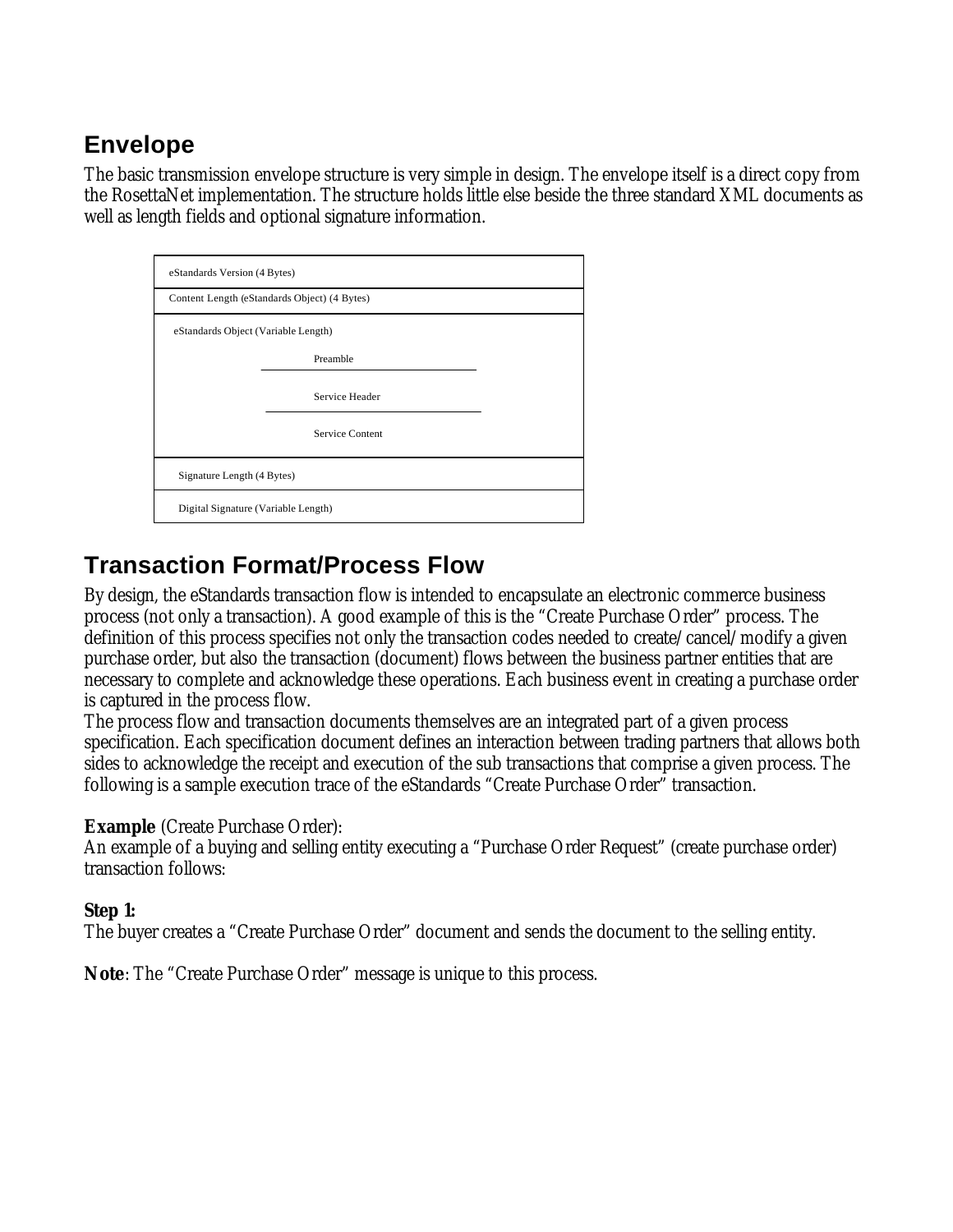#### **Step 2:**

The supplier, or selling entity, has two hours to respond to the buyer with a "Receipt Acknowledgment" message. This message is *not* transaction specific and serves only to acknowledge the sender of the original message that the Step 1 transmission was received and was well formed.

**Note:** This two-hour reply window is specified as a parameter in the service header of the document. See "Service Header" description within the "Transaction Structure" below. Also see the section on Generic and Transaction Specific Acknowledgments below.

#### **Step 3:**

The supplier then has 24 hours to respond to the buyer with a "Purchase Order Response" message. This message indicates that the supplier is going to fulfill the buyer's request as indicated in this document (may include quantity changes, price changes etc.).

**Note:** This 24-hour reply window is specified as a parameter in the service header of the document. See "Purchase Order Response" description within the "Service Header" of the "Transaction Structure" below.

**Note**: The "Purchase Order Response" message is unique to this transaction.

#### **Step 4:**

The buyer has a two-hour window in which to transmit a "Receipt Acknowledgment" message back to the supplying organization. This signifies that the buyer has received the "Purchase Order Response" message from the supplier. If the buying organization does not agree to the terms on the acceptance document, a change purchase order and/or cancel purchace order transaction may be executed.

**Note**: As in Step 2 the "Receipt Acknowledgment" message is a generic eStandard message.

The diagram below shows the actual document flow:



**Note**:Although the eStandard specification also provides necessary transactions to handle error situations, cancellations, etc., they were omitted from these examples for sake of conciseness.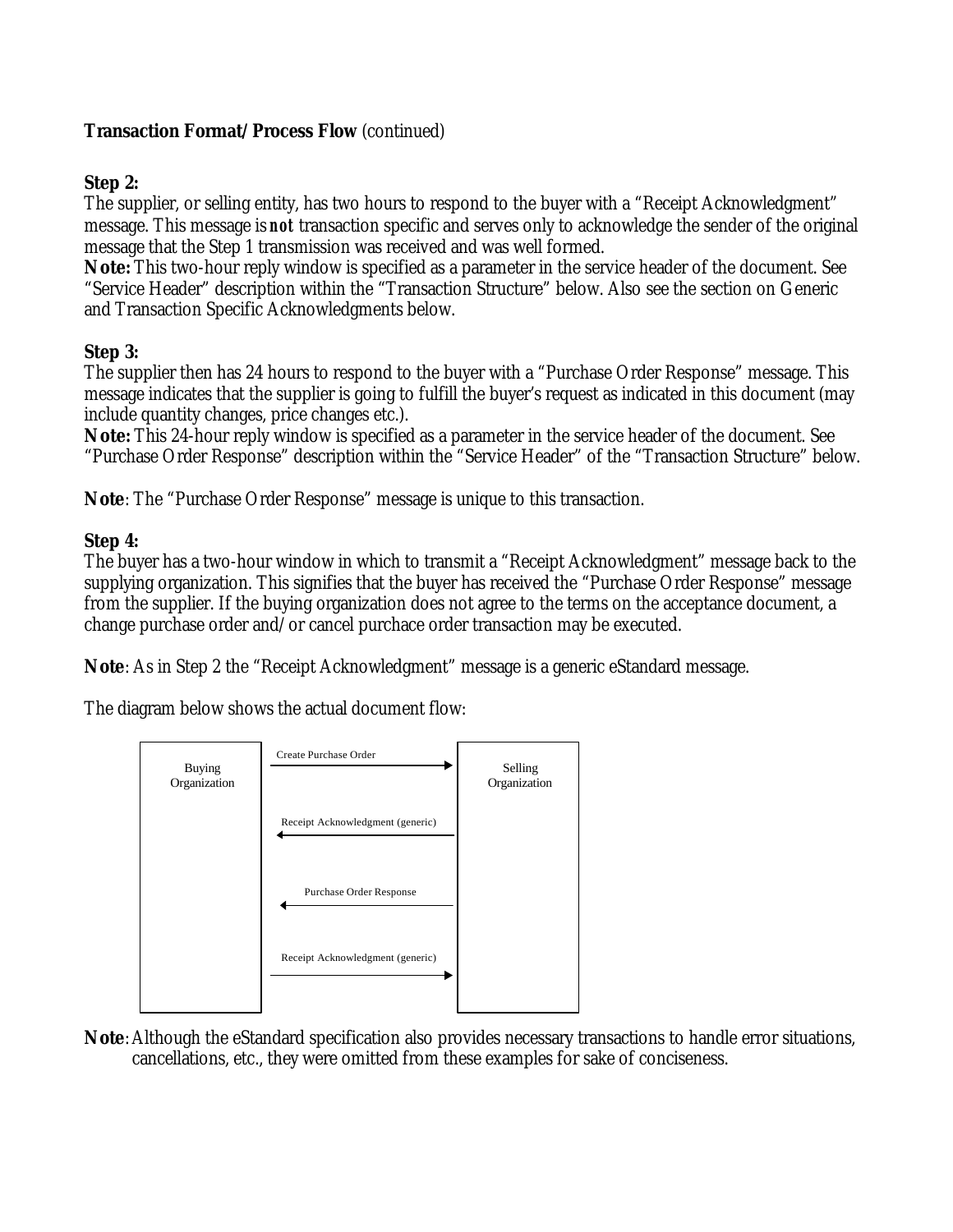#### Generic and Transaction Specific Acknowledgments:

#### Generic Acknowledgments:

As shown in the example above, the eStandard model provides accommodation for two types of acknowledgment. The first type of acknowledgment is very similar to an EDI functional acknowledgment and is called "Receipt Acknowledgment." The purpose of the Receipt Acknowledgment message is to alert the sender of the previous message that their transmission is received and is well formed. If the original message has errors (such as formatting or content) a "Receipt Acknowledgment Exception" message is returned. If the original message were unintelligible, a "General Exception" message is sent. All exception messages contain free form text fields that allow the receiver of the errant message to include descriptive text.

#### Transaction Specific Acknowledgments:

The second type of acknowledgment ("Purchase Order Response") used in the above example is specific to the initial transaction and provides feedback based on the business process of the original message (i.e. the selling entity may fulfill a given purchase order). Note that not all transactions have a business process specific acknowledgment, however, all transactions use the generic "Receipt Acknowledgment" messages. See the implementation guides for more information regarding specific acknowledgments.

#### General Failure Messages:

If the receiving site is having technical difficulties and is unable to process any incoming messages, a Notification of Failure message should be broadcast to anyone attempting to contact the problematic site.

#### Transaction Structure

As shown in the schematic above, the envelope itself encloses the actual "payload" of the transaction. The object is comprised of three XML subsections, each of which is a valid XML document. Each of these subsections: Preamble, Service Header and Service Content are defined by separate DTDs. Each of these subsections is described in more detail below.

#### Preamble:

The purpose of the preamble is to handle information that is global to the document (i.e. version, datestamp, etc.). Schematically, the preamble may be represented as follows:



**Note**: The structure of the preamble document is static across all transactions.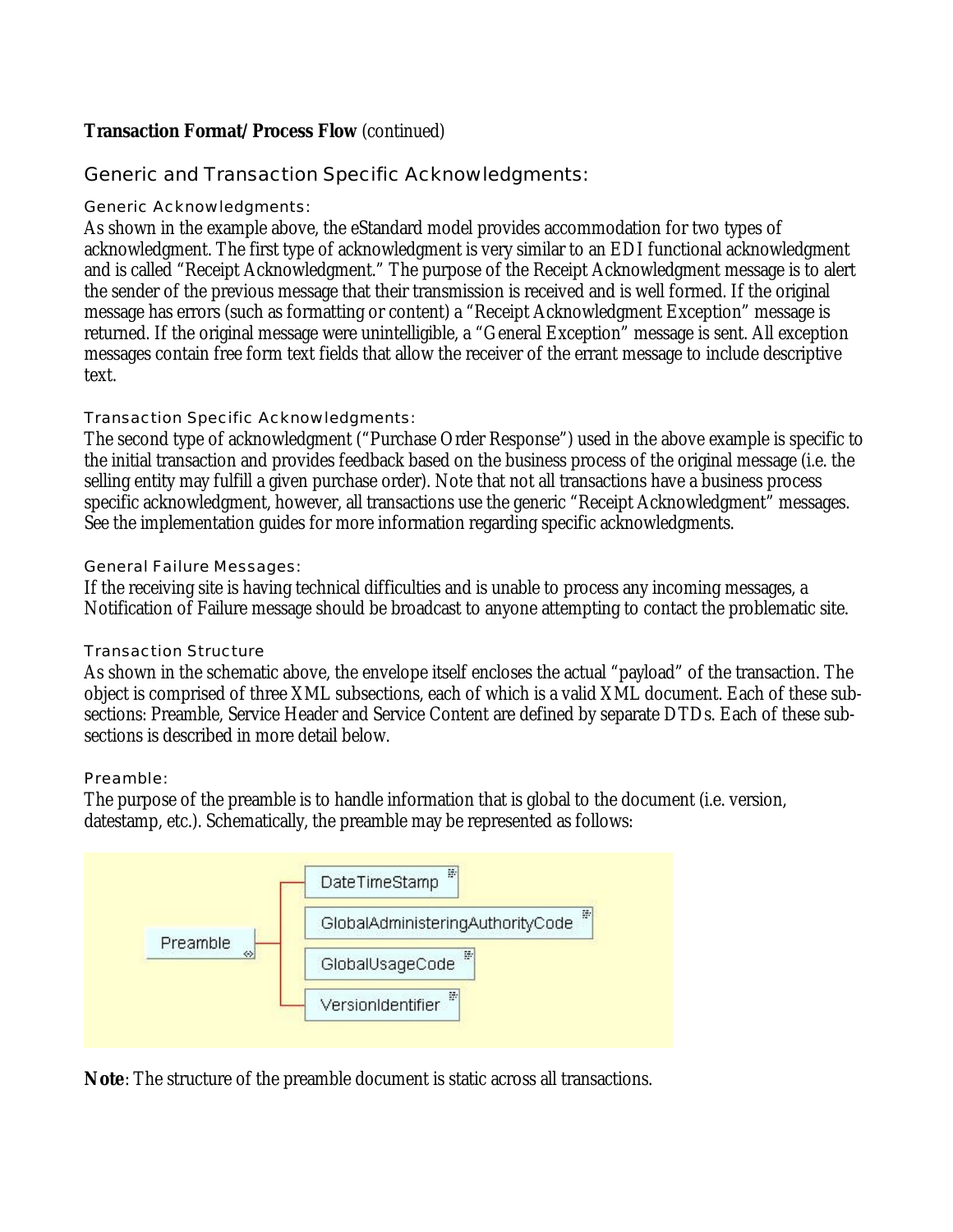Service Header:

The service header contains the necessary routing and processing information for a given transaction. The service header contains three separate data objects. They are shown schematically below:



The ProcessIdentity object contains information that describes the process to be carried out by the transaction encapsulated in the service content section of this document. The individual elements in the ProcessIdentity are shown below:



The ServiceRoute object contains the "to" and "from" information for this document. The data elements are shown below:



The final object in the service header is the TransactionControl object. This object contains data elements that provide information about how the transaction encapsulated in the service content document is to be processed. It also contains monitoring information such as the number of times this transaction has been attempted, reply time windows, and acknowledgment time windows. Below is a pictorial representation of the transaction control object.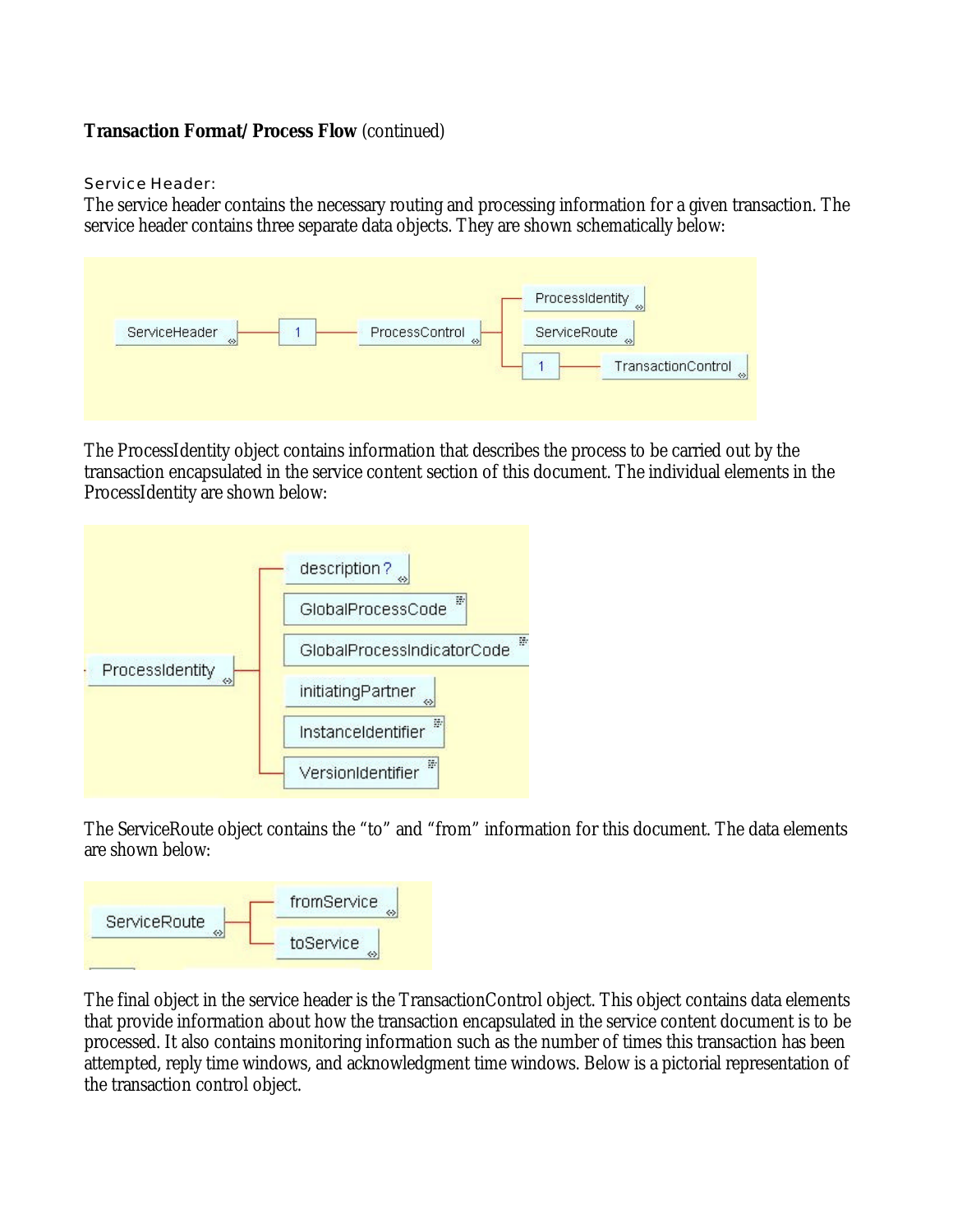Service Header: (continued)



**Note:** As with the preamble document, the structure of the service header document is static across all transactions. The preamble and service header sections as used by IESC are unchanged from those in RosettaNet version 1.1.

#### **Service Content:**

The service content section of the document contains the actual transaction markup. Unlike the preamble and service header, the structure of the service content document is unique to each transaction.

### **Security**

- This eStandard endorses RosettaNet's security standards. The RosettaNet security standards and requirements are documented in RosettaNet Implementation Framework (RNIF) Specification, currently Version 1.1, dated November 8, 1999. RNIF 1.1 should be consulted as the definitieve eStandard for security.
- While RNIF 1.1 specifies only HTTP and HTTPS protocols, this eStandard recognizes that current Marketplaces and Business Partners use other mechanisms such as FTP, SMTP, and asynchronous message queuing. Such mechanisms are not part of this eStandard; however, if they are to be used, they are expected to be subject to the following conditions:
- Marketplaces must support security standards documented in RosettaNet Implementation Framework version 1.1 for those Business Partners who choose to use them.
- Marketplaces that support alternative mechanisms must provide equivalent security functionality; see "Security for Accommodations for Exceptions."
- Security mechanisms for such accommodations should not violate explicit prohibitions in RNIF version 1.1.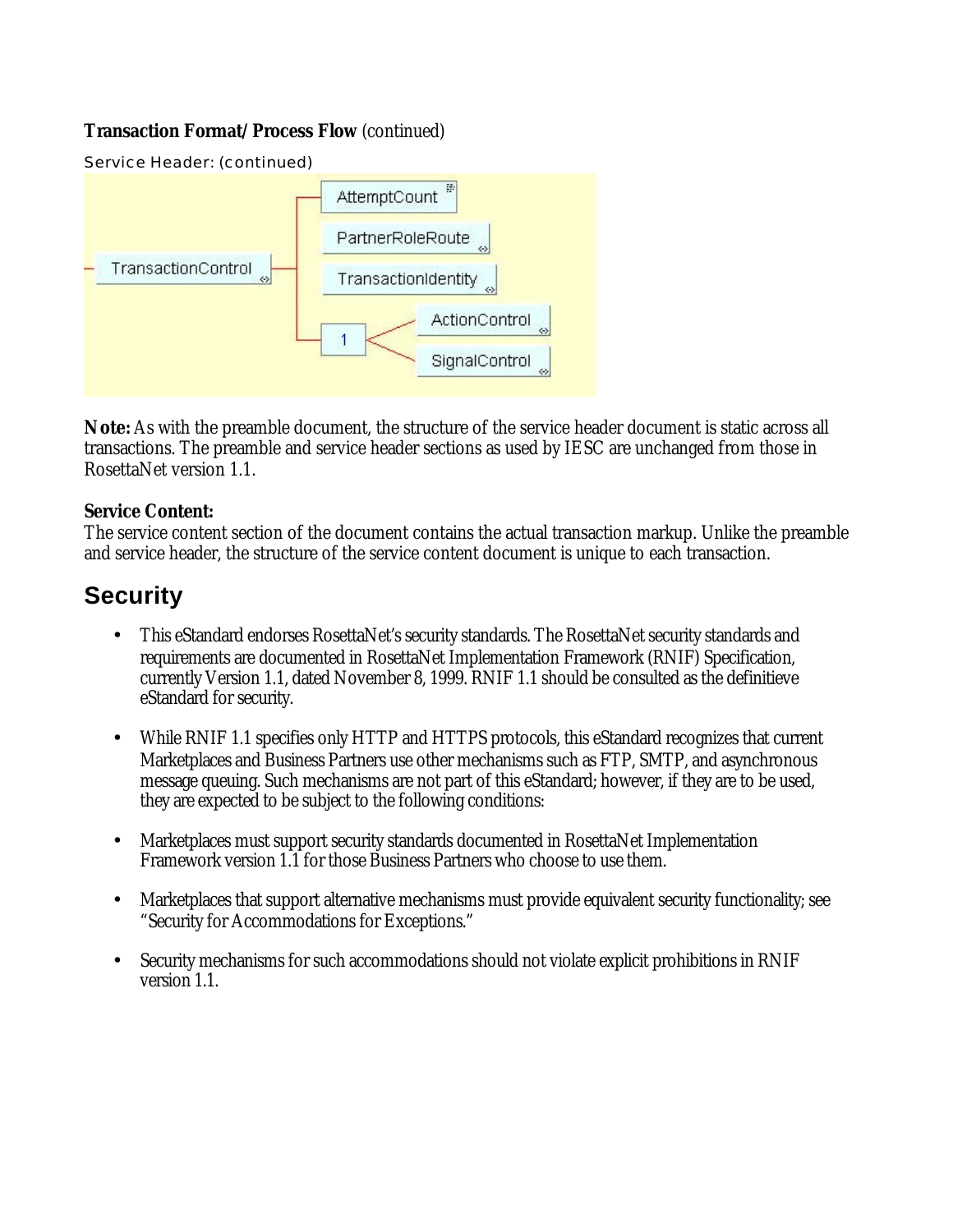### **Security** (continued)

- This accommodation of FTP, SMTP, and asynchronous message queuing should be viewed as an accommodation by this eStandard, and should not be construed as a request for RosettaNet to accommodate these transport mechanisms.
- In the future, we expect to incorporate alterative mechanisms into the Security eStandard as they are recognized by industry standards, for example, if they became part of RNIF version 2.0.

### Security for Accommodations

While tactical accommodations may be made for non-RNIF frameworks that use asynchronous message queuing, FTP, or SMTP, such accommodations must meet the following security requirements:

- Authentication between the Marketplace and Business Partners should at least be via user-id and password, and preferably should use digital certificates for authentication.
- Communications between the Marketplace and Business Partners should be encrypted.
- Document integrity should be assured.
- Non-repudiation should be assured.

Use of PKI and digital certificates are recommended to secure any of the accommodations listed above.

#### Key Implications

- The intent of this document is not to repeat all the RNIF security requirements, however, key implications of RNIF security incorporated in this eStandard follow:
- Secure Sockets Layer (SSL) v3 is to be used for mutual authentication during a session, confidentiality and integrity during a session, and receipt of objects sent during a session.
- Public Key Cryptography Standard (PKCS) #7 detached Digital Signatures on signed objects is to be used not only for transport, but also for persistent proof of non-repudiation. This in turn requires tools for generating and managing Digital Signatures beyond an SSL v3 browser.
- Digital Certificates based on X.509 version 3 standard is to be used. A third party Certificate Authority whose Root Certificate is distributed with standard browsers is recommended.
- What is optional at the overall level may be required for a specific transaction: for example, digital signatures are optional for certain transactions, but are required for specific transactions (Create Order, for example).
- An implementation that uses digital signatures that violate RNIF specifications is prohibited.
- Authorization for access control is typically via the "subject organization name" in digital certificates. If this is not sufficiently granular for access control, trading partners may negotiate other mechanisms such as account number with digital certificates. In general, access control standards are not part of the RosettaNet specification or this document.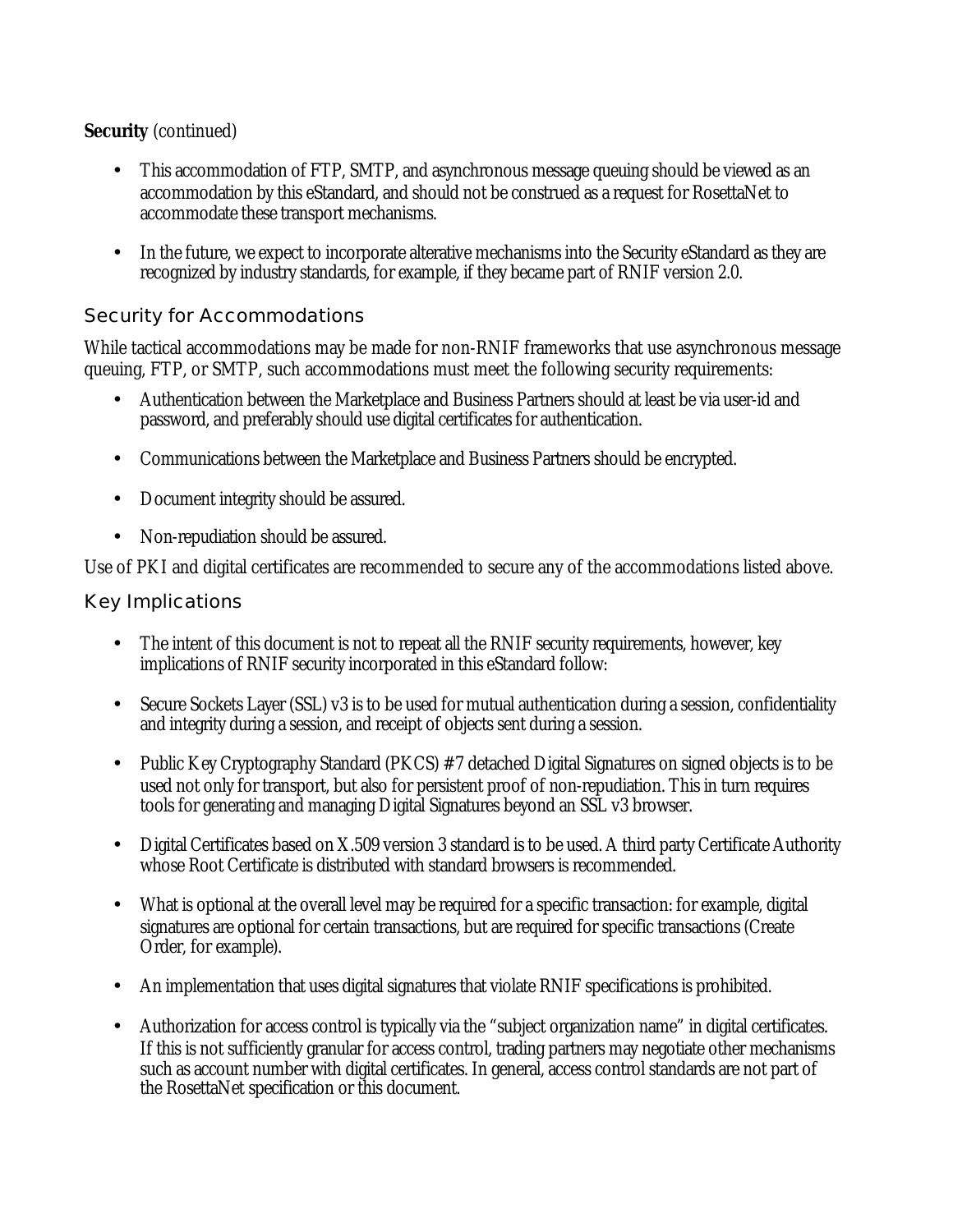### **Stipulations**

- RNIF is a fairly broad framework with several implementation options; however, this eStandard specifies the following choices among the RNIF options be used:
- Transfer of messages are via "Server-to-Server" interaction, rather than "Server-Browser-Server" interaction (refer to RNIF Version 1.1, page 34 and 54).
- Consequently, server certificates rather than end-user and browser digital certificates are required.
- It remains to validate that the then current Certificate Revocation List (CRL) be stored with each signed message (reference item 9 documented on page 55 of RNIF Version 1.1). Since the size of the CRL may greatly exceed the size of the signed object, mechanisms such as storing a CRL sequence number or other methods of delegating CRL storage to the Certificate Authority (CA) should be explored.
- Moreover, the following stipulations are implicit in this eStandard endorsement of the RosettaNet security framework:
- This eStandard focuses on B2B transactions; consequently consumer to business and web browsing are not within the scope of this eStandard. This implies that order status is "pushed" from the Marketplace or seller via a server-to-server exchange, rather than "pulled" by the buyer via a browser session.
- The security portion of this eStandard is largely a technical framework; consequently business practices are not currently in scope, except to the extent they are defined in specific transactions.

## **Transaction Security Requirements**

The following table summarizes security requires by transaction. The "authentication" column indicates whether mutual authentication is required for that particular transaction. A "yes" in the "digital signature" column implies the object is accompanied by a PCKS-7 digital signature of non-zero length that conforms to RNIF requirements. A "yes" in the "non-repudiation" column implies the following:

- The object has been signed
- Both initiator and recipient of the object store that object is digital signature and object message digest
- Both initiator and recipient of the object store supporting information (such as signer certificate, certificate authority and public key, secure time stamp, and unambiguous reference to the then-current CRL).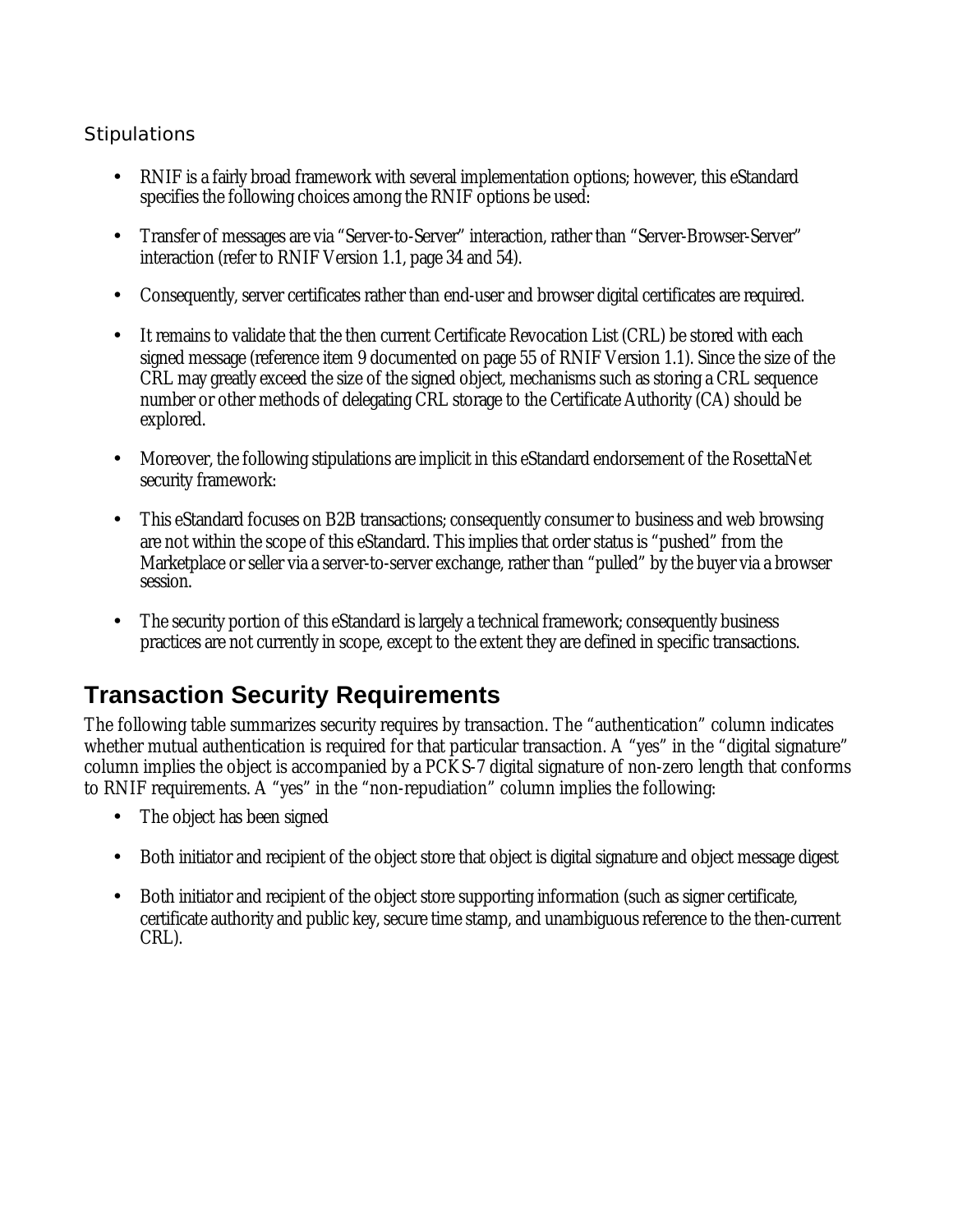| <b>Team</b> | <b>Transaction</b>               | <b>Authentication</b> | <b>Digital</b><br><b>Signature</b> | Non-<br>repudiation |
|-------------|----------------------------------|-----------------------|------------------------------------|---------------------|
| Customer    | <b>Qualification Request</b>     | Yes                   | Yes                                | N <sub>0</sub>      |
| Customer    | <b>Qualification Request</b>     | Yes                   | Yes                                | Yes                 |
|             | Response                         |                       |                                    |                     |
| Catalog     | Request for Quote                | Yes                   | Yes                                | No                  |
| Catalog     | <b>Product Catalog Update</b>    | Yes                   | Yes                                | Yes                 |
| Catalog     | <b>Customer Specific Catalog</b> | Yes                   | Yes                                | Yes                 |
|             | Update                           |                       |                                    |                     |
| Order       | <b>Create Order</b>              | Yes                   | Yes                                | Yes                 |
| Order       | <b>Order Response</b>            | Yes                   | Yes                                | Yes                 |
| Order       | <b>Order Status</b>              | Yes                   | Yes                                | No                  |
| Order       | <b>Order Status Inquiry</b>      | Yes                   | Yes                                | No                  |
| Order       | Change Order                     | Yes                   | Yes                                | Yes                 |
| Order       | <b>Cancel Order</b>              | Yes                   | Yes                                | Yes                 |
| Order       | <b>Cancel Order Response</b>     | Yes                   | Yes                                | Yes                 |

### **Transaction Security Requirements** (continued)

## **eStandard Transaction Codes**

Currently the transaction supported by the eStandard group are defined by the following codes:

| <b>GlobalProcessCode</b>          | Definition    | Name that uniquely identifies each transaction.                                                                                                                                                                                                                                                                                                                               |
|-----------------------------------|---------------|-------------------------------------------------------------------------------------------------------------------------------------------------------------------------------------------------------------------------------------------------------------------------------------------------------------------------------------------------------------------------------|
|                                   | Data Type     | <b>String</b>                                                                                                                                                                                                                                                                                                                                                                 |
|                                   | Where Used    |                                                                                                                                                                                                                                                                                                                                                                               |
|                                   | <b>Values</b> | Customer Qualification Request (E11),<br><b>Customer Qualification Request Response</b><br>(E12), Create Order (E41), Order Response<br>(E42), Order Status (E43), Order Status Inquiry<br>(E44), Change Order (E45), Cancel Order<br>(E46), Cancel Order Response (E47), Request<br>For Quote (E71), Product Catalog Update<br>(E72), Customer Specific Catalog Update (E73) |
| <b>GlobalProcessIndicatorCode</b> | Definition    | Code that uniquely identifies each transaction.                                                                                                                                                                                                                                                                                                                               |
|                                   | Data Type     | <b>String</b>                                                                                                                                                                                                                                                                                                                                                                 |
|                                   | Where Used    |                                                                                                                                                                                                                                                                                                                                                                               |
|                                   | <b>Values</b> | E11, E12, E41, E42, E43, E44, E45, E46, E47,<br>E71, E72, E73                                                                                                                                                                                                                                                                                                                 |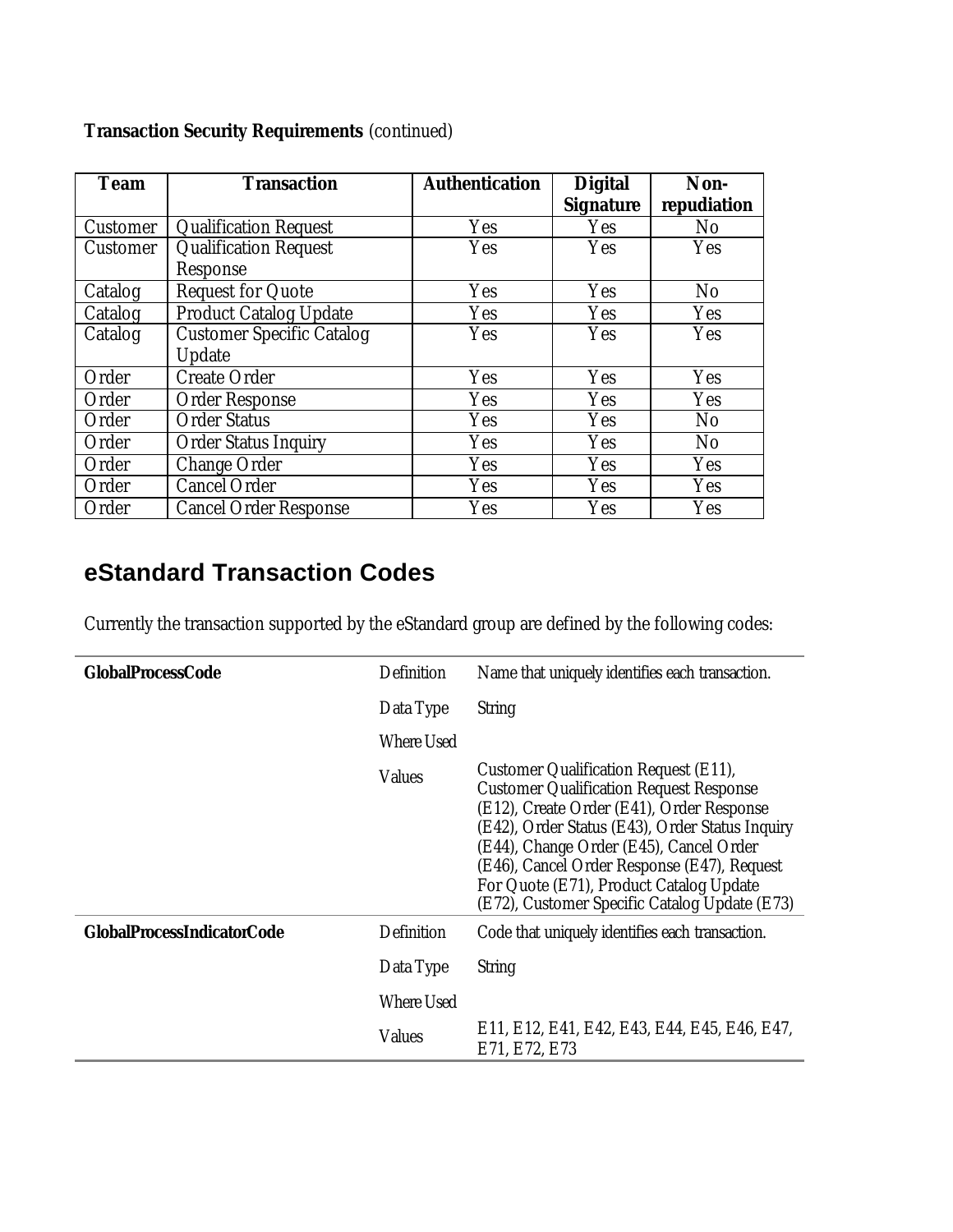

# REFERENCES

**IMPORTANT: While the information and data contained herein are presented in good faith, it is provided gratis "as is" for your guidance only and neither BASF Corporation, The Dow Chemical Company, nor E.I. duPont de Nemours and Co., Inc. represent or warrant that any use of the materials or standards disclosed herein will not infringe patent, copyright, trademark, trade secret or other intellectual right of any third party.**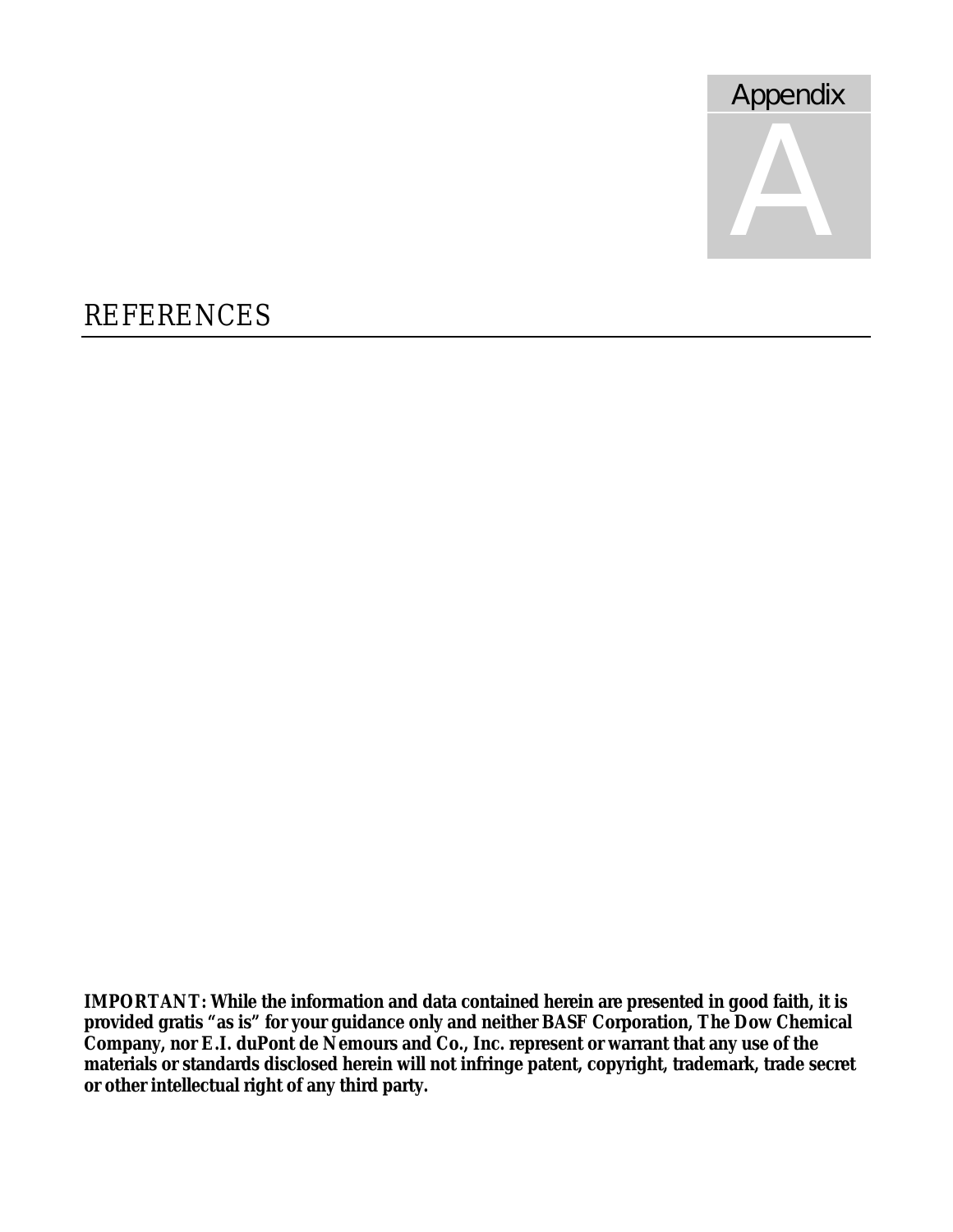### **Appendix A - References**

The following lists the various references of source material, web addresses, and acknowledgments that are referenced by this eStandard:

#### **Source Material**

RosettaNet

#### **Web addresses**

**http://www.rosettanet.org**

### **Acknowledgments**

Dun and Bradstreet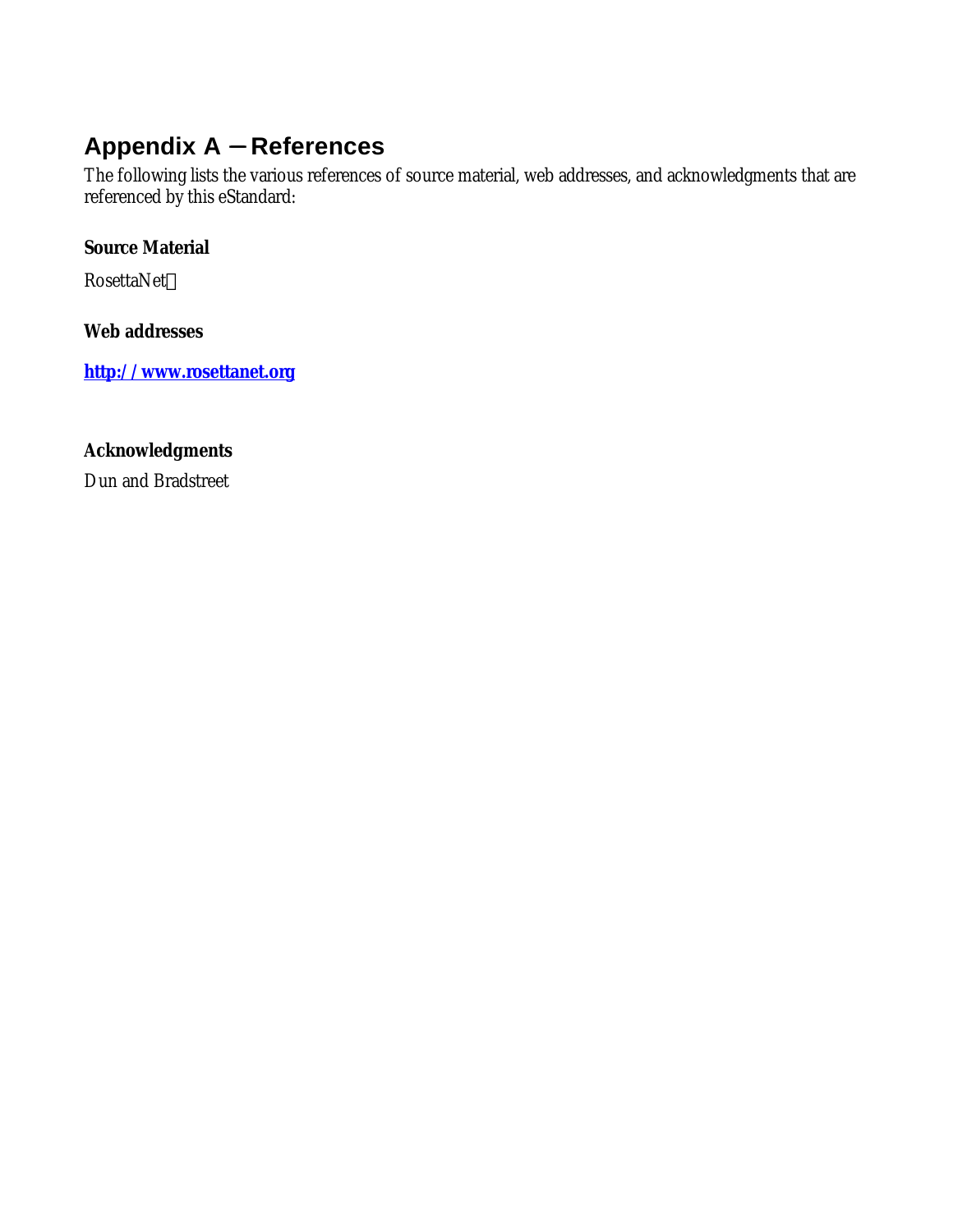

# **CONTACTS**

**IMPORTANT: While the information and data contained herein are presented in good faith, it is provided gratis "as is" for your guidance only and neither BASF Corporation, The Dow Chemical Company, nor E.I. duPont de Nemours and Co., Inc. represent or warrant that any use of the materials or standards disclosed herein will not infringe patent, copyright, trademark, trade secret or other intellectual right of any third party.**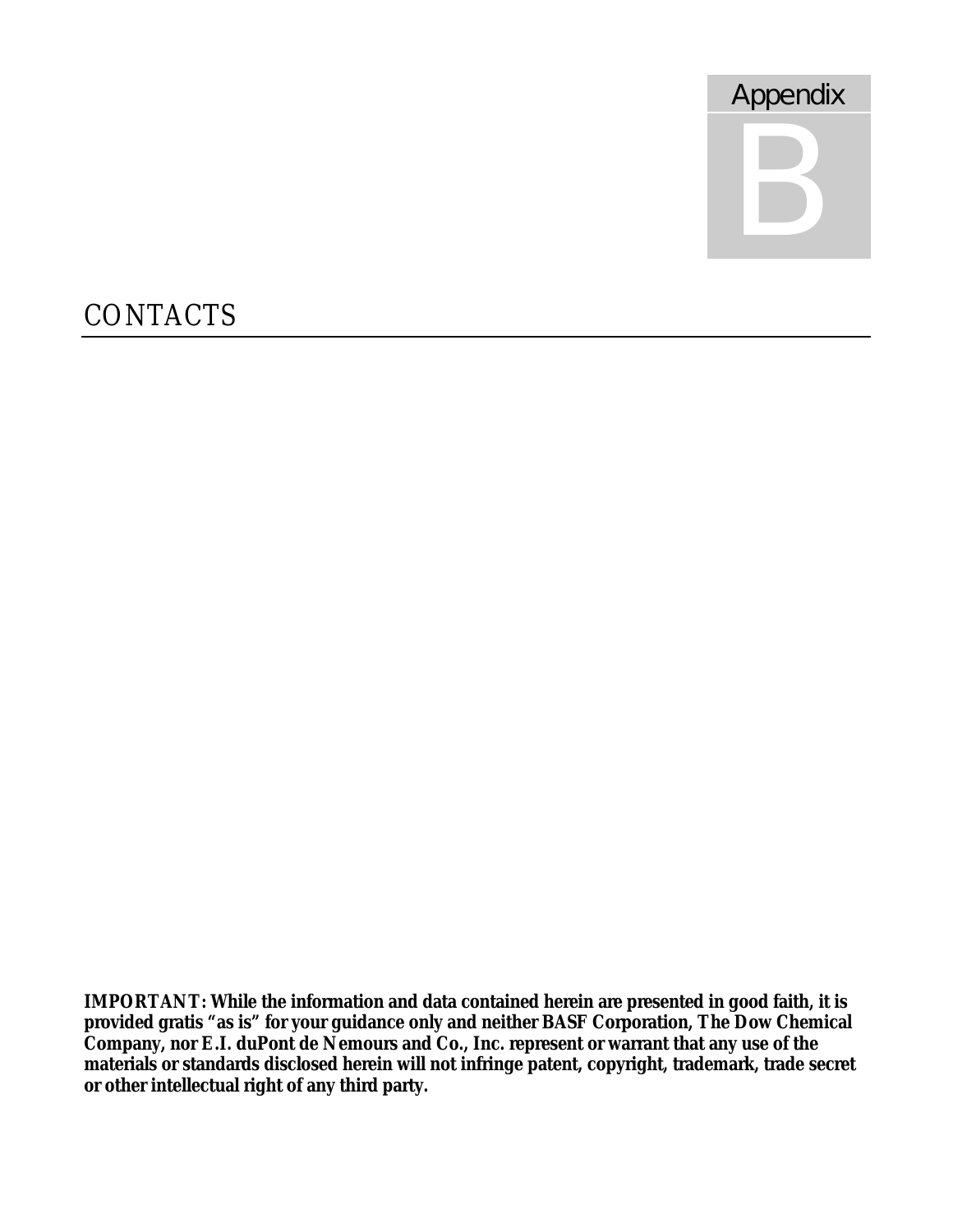# **Appendix B - Contacts**

For information on this initiative, please contact:

| Bob Majowicz       | <b>BASF</b> | 973-426-6178 | <u>majowir@basf.com</u>            |
|--------------------|-------------|--------------|------------------------------------|
| Jean-Pierre Meijer | 10ow        | 517-402-6672 | <u>ipmeijer@dow.com</u>            |
| Pete Wood          | DuPont      | 302-376-1593 | <u>peter.f.wood@usa.dupont.com</u> |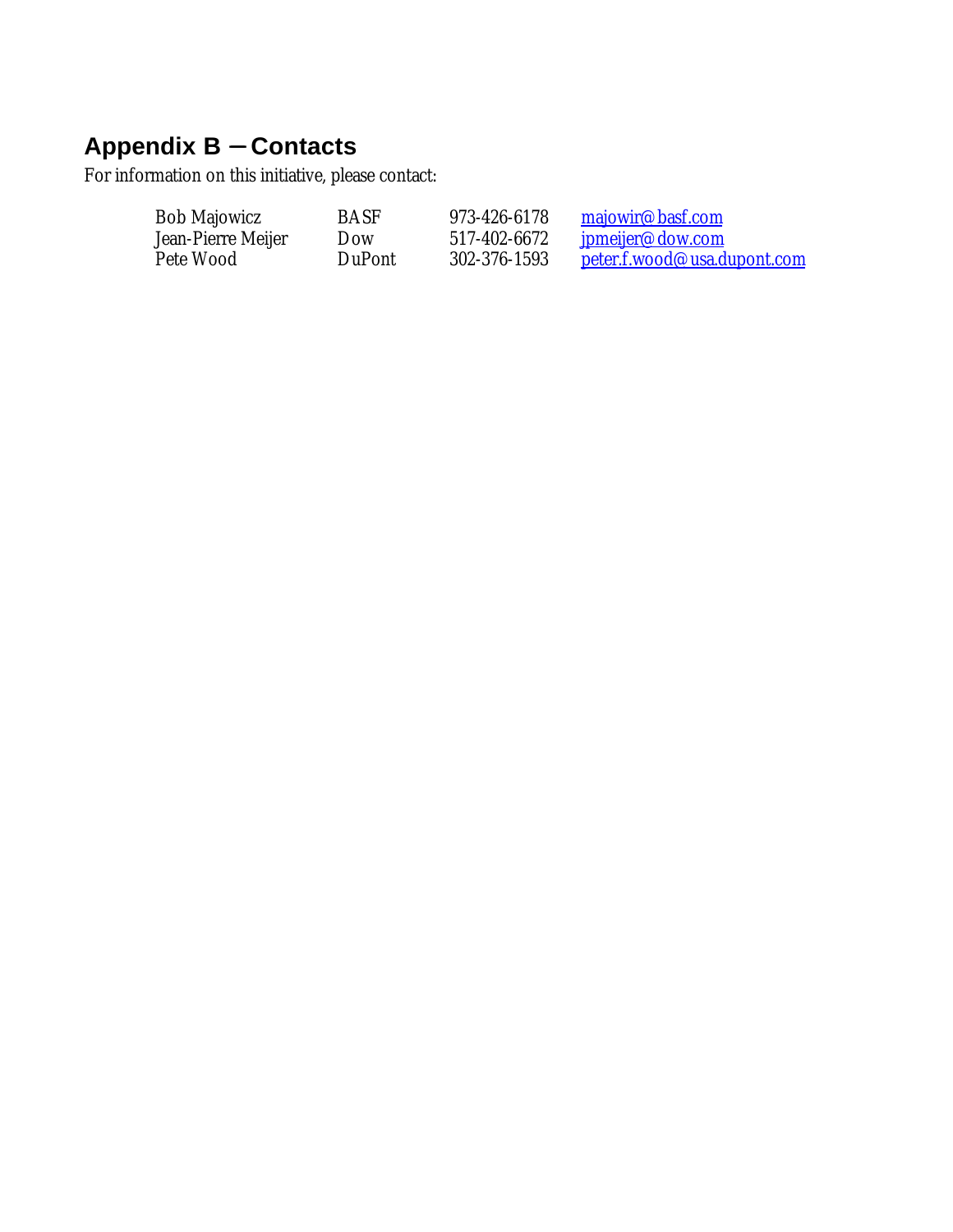

# CHANGE MANAGEMENT/REVISION HISTORY

**IMPORTANT: While the information and data contained herein are presented in good faith, it is provided gratis "as is" for your guidance only and neither BASF Corporation, The Dow Chemical Company, nor E.I. duPont de Nemours and Co., Inc. represent or warrant that any use of the materials or standards disclosed herein will not infringe patent, copyright, trademark, trade secret or other intellectual right of any third party.**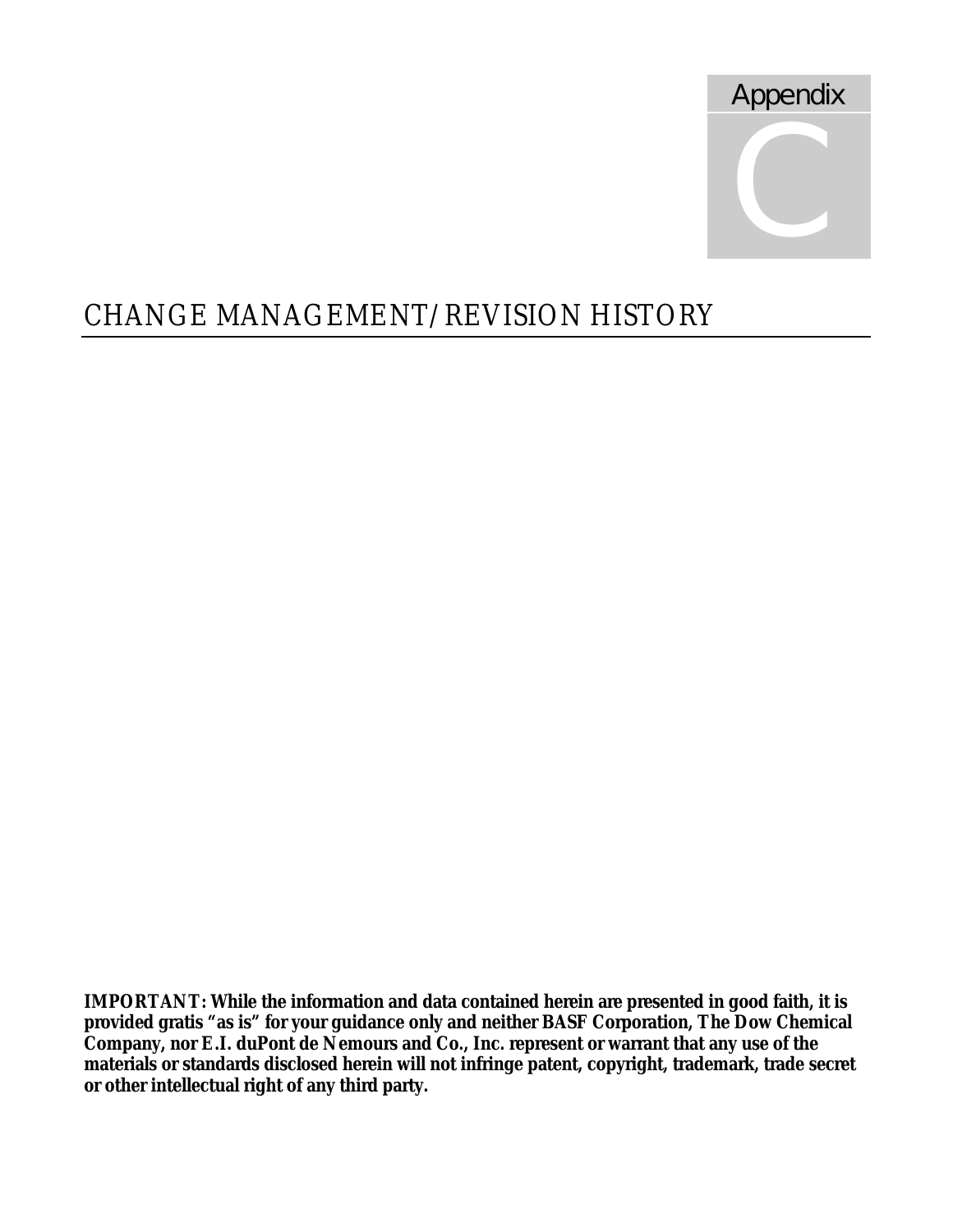## **Appendix C - Change Management/Revision History**

Future versions of this eStandard will be a released in its entirety. The versions will be released on a scheduled basis. To quickly identity the changes, see Appendix  $\tilde{C}$  – Change Management/Revision History of the new eStandard.

A fundamental principle put in place was to leverage existing standards as required to reduce overall development time and increase acceptance in the industry as well as by tool vendors.

During phase I, the RosettaNet standard was used to help to define naming standards. It was also used a as a baseline for the security and enveloping approach. It was chosen because of its acceptance in industry and feedback from industry analysts stating that they feel the direction and convergence of XML will more than likely be towards RosettaNet.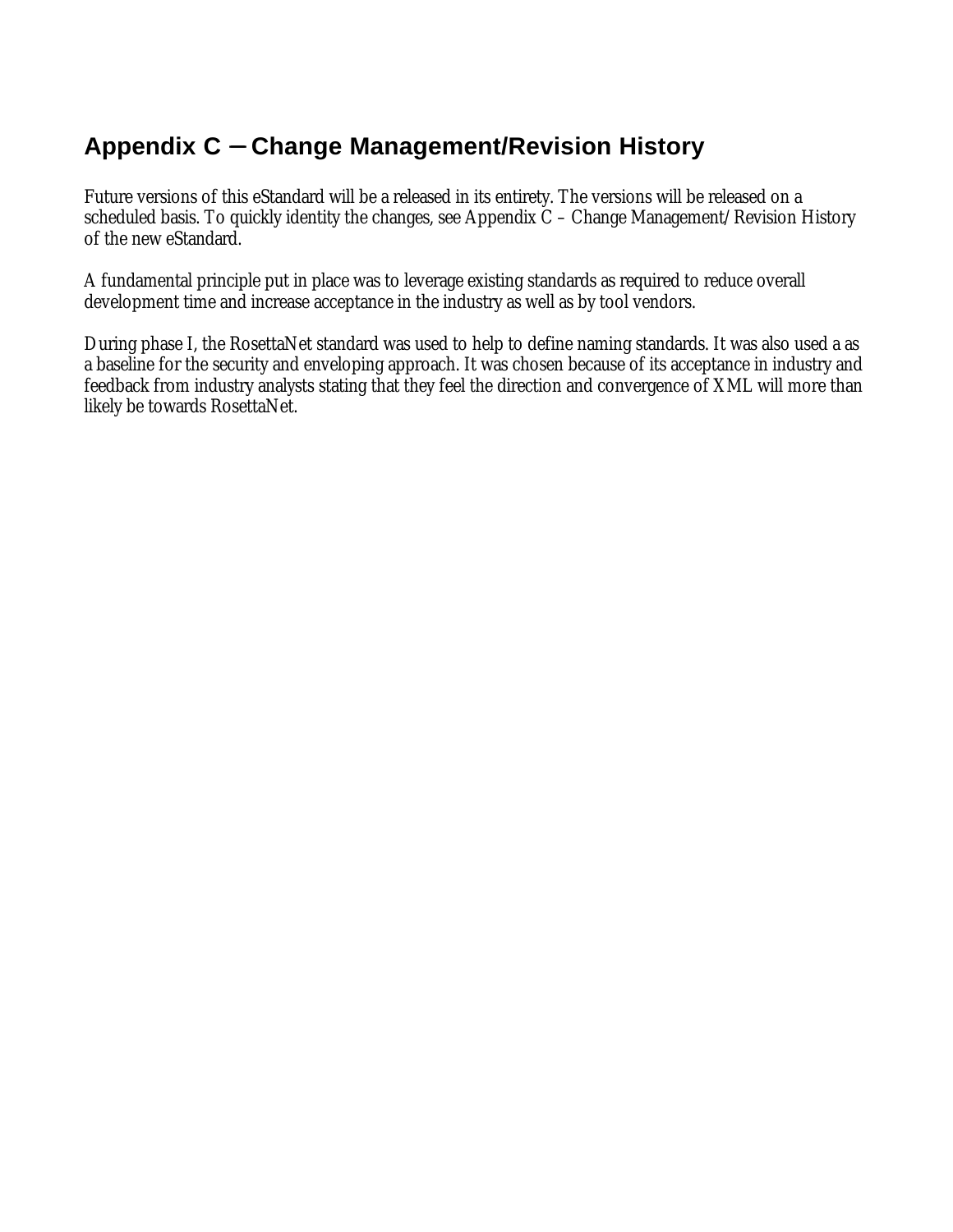

# DATA DICTIONARY

**IMPORTANT: While the information and data contained herein are presented in good faith, it is provided gratis "as is" for your guidance only and neither BASF Corporation, The Dow Chemical Company, nor E.I. duPont de Nemours and Co., Inc. represent or warrant that any use of the materials or standards disclosed herein will not infringe patent, copyright, trademark, trade secret or other intellectual right of any third party.**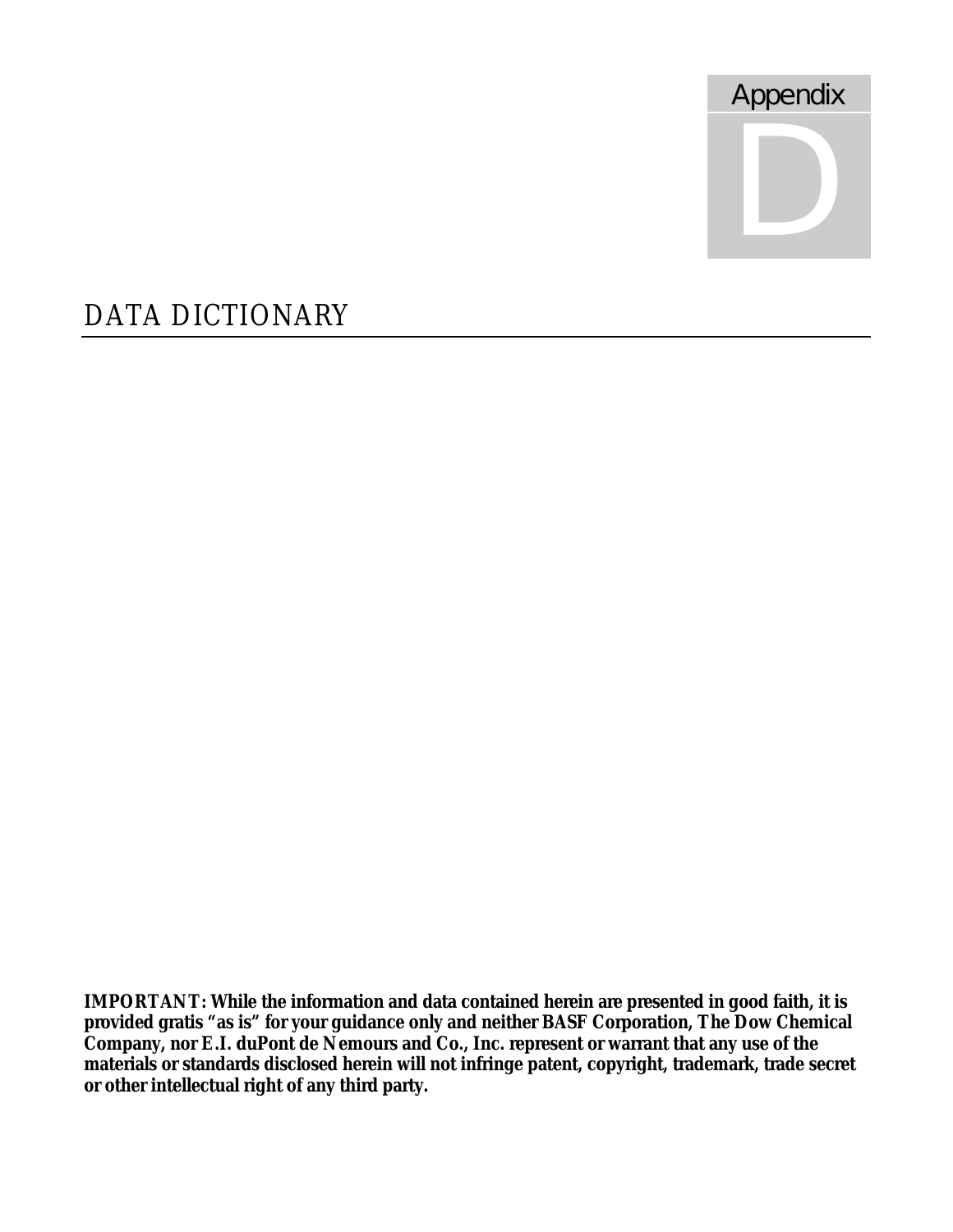## **Appendix D - Data Dictionary**

This standard has a single, common data dictionary, rather than a data dictionary for each message or one for each section. While individual message has multiple elements, many of these elements are common across messages. This has been done to improve consistency and for ease of use. This is also the approach taken in the established industry standard for EDI, ANSI ASC X12.

All elements in the standard have a data dictionary entry that includes:

- Element Name The specific, unique name of each element used within the individual messages.
- Element Definition/Description A short description of a few words or sentences to clarify the purpose and content of data within this element.
- Element Data Type One of the core data types of this standard identified below.
- Element Data Code Source A data code source is identified when the values of an element come from a list of references codes, either defined/listed within this standard in the data dictionary or defined by some external standard source.
- Where used (which messages use the element) The list of message in which an element is used.
- Any attributes that the element may have The list of attributes for any particular data element. The guideline applied for attributes is defined in the Conventions section of this standard.

All element attributes are defined with the element to which they belong. Attribute definitions include:

- Attribute Name The specific, unique name of each attribute used within the element.
- Attribute Definition/Description A short description of a few words or sentences to clarify the purpose and content of the data within the attribute.
- Attribute Data Type One of the core data types of this standard identified below.
- Attribute Data Code Source A data code source is identified when the values of an attribute come from a list of references codes, either defined/listed within this standard in the data dictionary or defined by some external standard source.

The Data Type list is a subset of the emerging W3C recommendation for XML Schema data typing. The draft XML Schema recommendation includes data types that are not needed in this standard at this time, and since the XML Schema specification is not yet a recommendation of the W3C, those items have been omitted.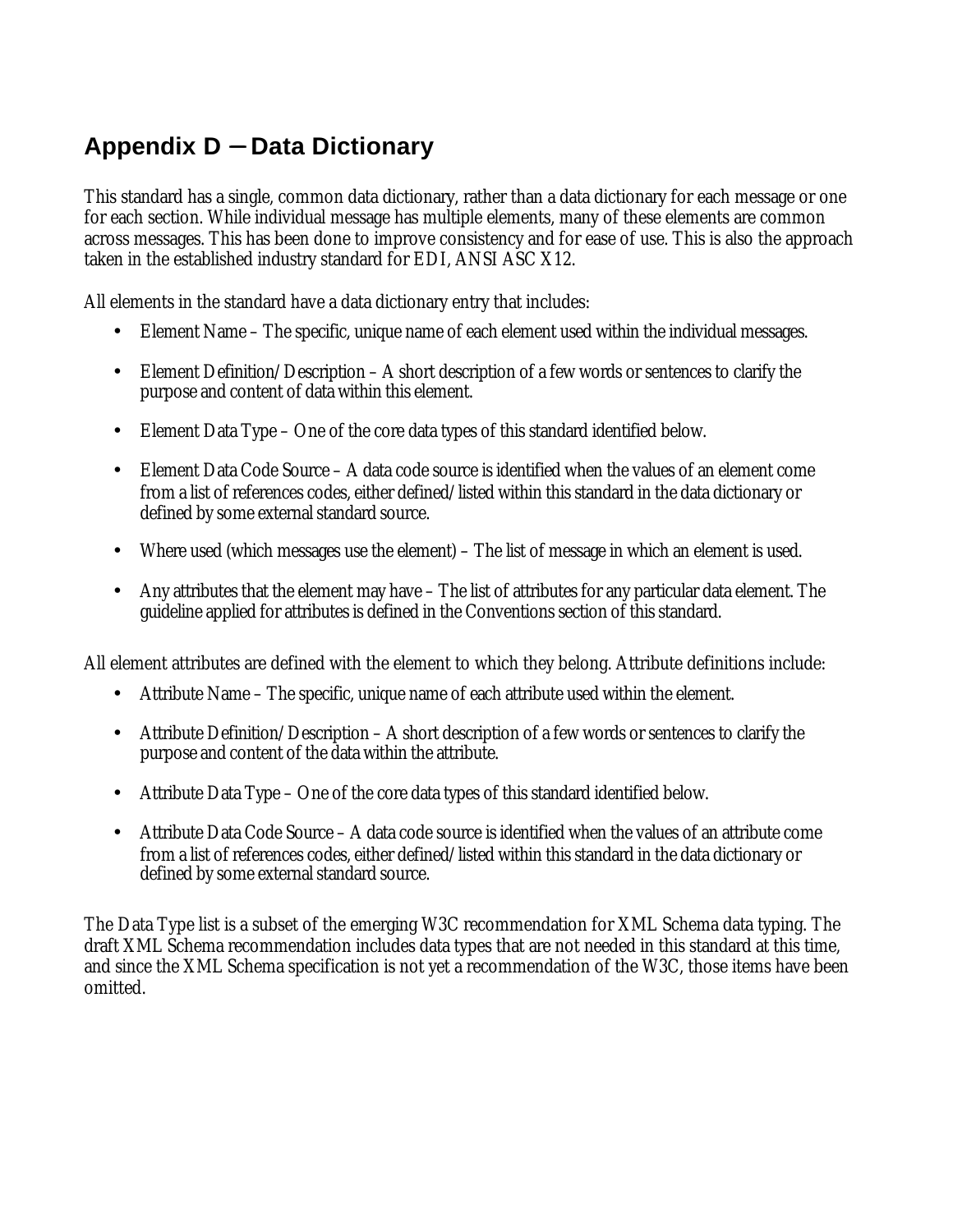The data types used are:

- Structure A structure data element does not contain data. It contains only other data elements, which may be other structures or content data elements.
- String A sequence of character data within the limits of the XML specification. Strings may include length limits. Either max (ex. String 255) or min and max (ex. String 1,3) may be used. The default for a String is String 1,255.
- Boolean This is a simple true/false field. The acceptable values are 1 (true) or 0 (false).
- Integer Values whose purpose is numeric and contains only digit characters. For instance LineNumber or EstimatedWeight. This is not intended for Strings that happen to be numeric, such as PostalCode, which do not have numeric intent, but happen to be digits.
- Real For floating point numbers/values and may include precision (ex. real 3). This should be used where the data item is numeric, but not integer.
- DateTime For date/time field combination. This uses the ISO 8601 format which is:
- YYYYMMDD or YYYY-MM-DD for the date portion of the string
- HHMMSS or HH:MM:SS for time portion of the string
- These may be used individually or combined in a single entry as either YYYYMMDD HHMMSS or YYYYMMDDTHHMMSS

| <b>AccountInformation</b> | Definition        | <b>EStandard Account Information Structure</b>                         |
|---------------------------|-------------------|------------------------------------------------------------------------|
|                           | Data Type         | <b>Structure</b>                                                       |
|                           | Where Used        | <b>QualificationRequest</b>                                            |
| <b>AccountDescription</b> | Definition        | The collection of business properties that describe<br>a bank account. |
|                           | Data Type         | <b>Structure</b>                                                       |
|                           | <b>Where Used</b> | CreateOrder, ChangeOrder                                               |
| <b>AccountName</b>        | Definition        | The name of a bank account, e.g. credit card.                          |
|                           | Data Type         | String $1,255$                                                         |
|                           | Where Used        | CreateOrder, ChangeOrder, QualificationRequest,                        |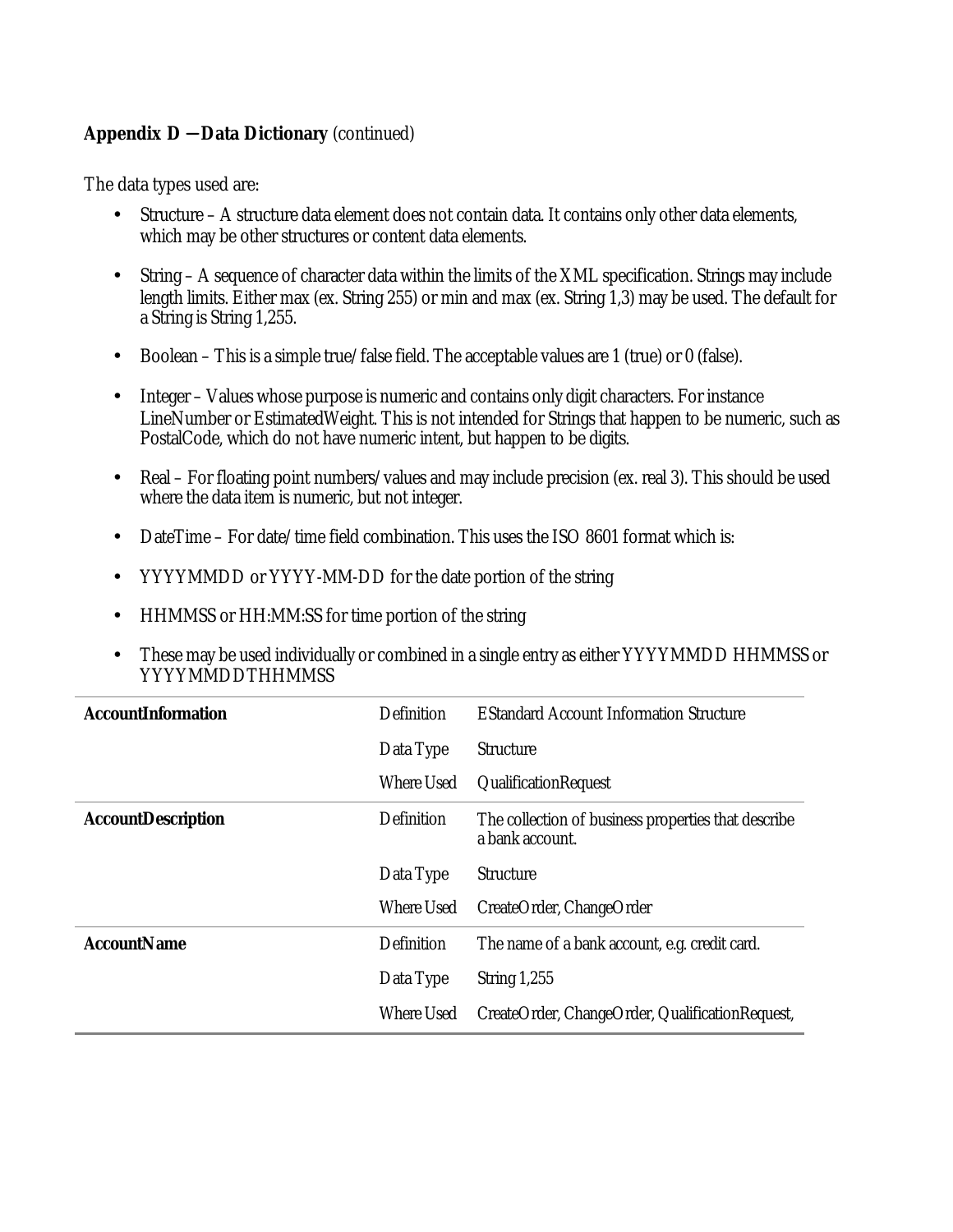| <b>AccountNumber</b> | Definition        | Identification number of an account.                                                                                                                                                                                                                                |
|----------------------|-------------------|---------------------------------------------------------------------------------------------------------------------------------------------------------------------------------------------------------------------------------------------------------------------|
|                      | Data Type         | <b>String 1,255</b>                                                                                                                                                                                                                                                 |
|                      | <b>Where Used</b> | CreateOrder, ChangeOrder, QualificationRequest,                                                                                                                                                                                                                     |
| AcknowledgmentType   | Definition        | The type of acknowledgment requested by the<br>buyer.                                                                                                                                                                                                               |
|                      | Data Type         | <b>String 1,255</b>                                                                                                                                                                                                                                                 |
|                      | Code Table        | ANSI ASC X12 587                                                                                                                                                                                                                                                    |
|                      | Where Used        | CreateOrder, ChangeOrder, OrderResponse,<br>OrderStatus,                                                                                                                                                                                                            |
| <b>AddressLine</b>   | Definition        | Occurrence of the street address information.                                                                                                                                                                                                                       |
|                      | Data Type         | <b>String 1,255</b>                                                                                                                                                                                                                                                 |
|                      | <b>Where Used</b> | CreateOrder, ChangeOrder, OrderResponse,<br>OrderStatus, RequestForQuote,<br>QualificationRequest,                                                                                                                                                                  |
| <b>AreaCode</b>      | Definition        | Numeric prefix for the area within the country.                                                                                                                                                                                                                     |
|                      | Data Type         | String 3                                                                                                                                                                                                                                                            |
|                      | <b>Where Used</b> | CreateOrder, ChangeOrder, OrderResponse,<br>OrderStatus, OrderStatus Inquiry,<br>OrderCancellation, OrderCancellationResponse,<br>RequestForQuote, ProductCatalogUpdate,<br>CustomerSpecificCatalogUpdate,<br>QualificationRequest,<br>QualificationRequestResponse |
| <b>BeginDate</b>     | Definition        | <b>Begin Date</b>                                                                                                                                                                                                                                                   |
|                      | Data Type         | DateTime                                                                                                                                                                                                                                                            |
|                      | <b>Where Used</b> | RequestForQuote, ProductCatalogUpdate,<br>CustomerSpecificCatalogUpdate,                                                                                                                                                                                            |
| <b>BillTo</b>        | Definition        | The party that will pay the invoice.                                                                                                                                                                                                                                |
|                      | Data Type         | Structure                                                                                                                                                                                                                                                           |
|                      | Where Used        | CreateOrder, ChangeOrder, QualificationRequest,                                                                                                                                                                                                                     |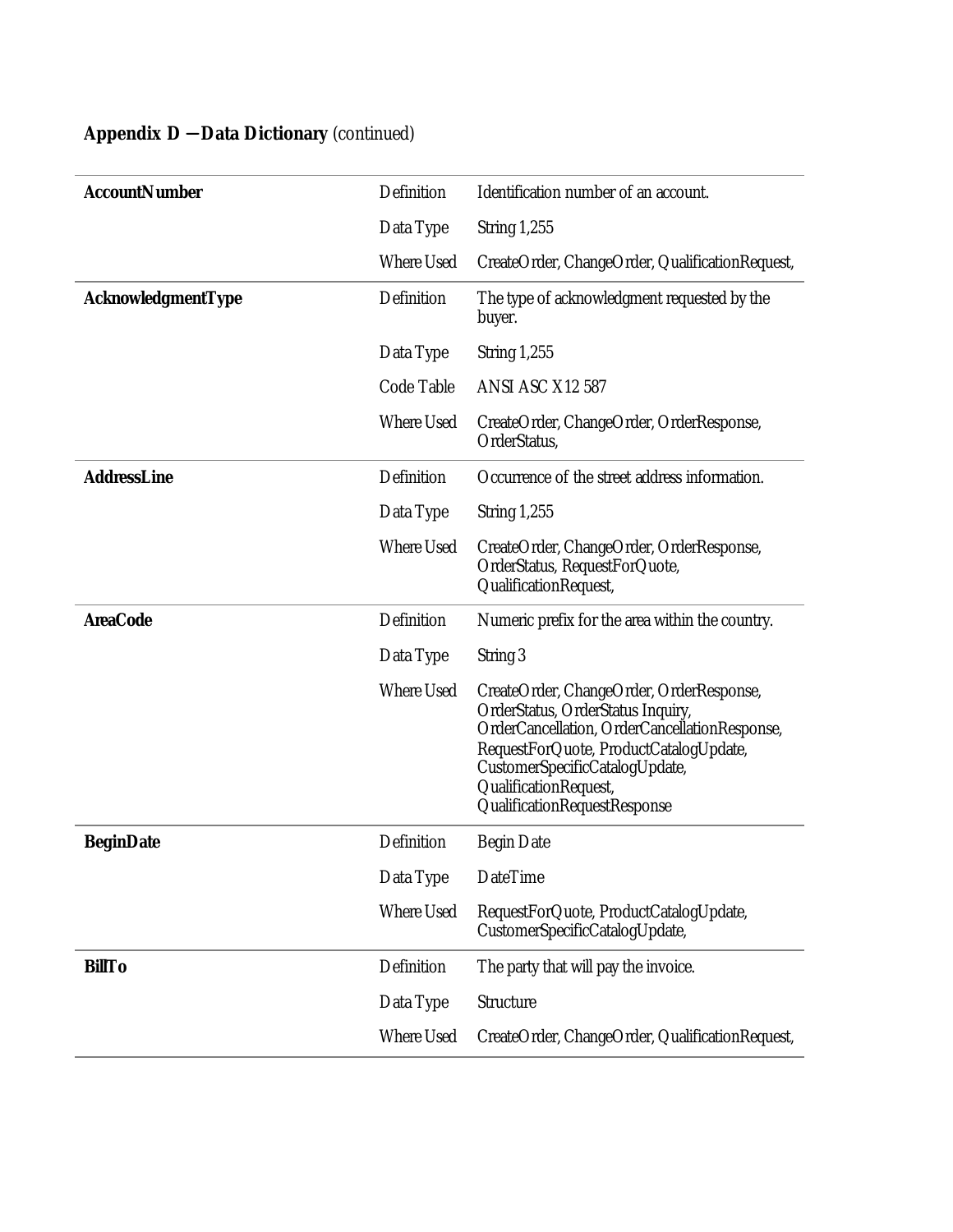| <b>Body</b>                 | Definition | eStandard Body Structure. Contains the data of the<br>message.                                                                                                                                                                                                       |
|-----------------------------|------------|----------------------------------------------------------------------------------------------------------------------------------------------------------------------------------------------------------------------------------------------------------------------|
|                             | Data Type  | <b>Structure</b>                                                                                                                                                                                                                                                     |
|                             | Where Used | CreateOrder, ChangeOrder, OrderResponse,<br>OrderStatus, OrderStatus Inquiry,<br>OrderCancellation, OrderCancellationResponse,<br>RequestForQuote, ProductCatalogUpdate,<br>CustomerSpecificCatalogUpdate,<br>QualificationRequest,<br>QualificationRequestResponse, |
| <b>BusinessDescription</b>  | Definition | The collection of business properties that<br>describes a business identity and location.                                                                                                                                                                            |
|                             | Data Type  | <b>Structure</b>                                                                                                                                                                                                                                                     |
|                             | Where Used | CreateOrder, ChangeOrder, OrderResponse,<br>OrderStatus, OrderStatus Inquiry,<br>OrderCancellation, OrderCancellationResponse,<br>RequestForQuote, ProductCatalogUpdate,<br>CustomerSpecificCatalogUpdate,<br>QualificationRequest,<br>QualificationRequestResponse  |
| <b>Buyer</b>                | Definition | eStandard buyer structure                                                                                                                                                                                                                                            |
|                             | Data Type  | Structure                                                                                                                                                                                                                                                            |
|                             | Where Used | CustomerSpecificCatalogUpdate,<br>QualificationRequest,                                                                                                                                                                                                              |
| <b>BuyerIdentifier</b>      | Definition | Unique buyer                                                                                                                                                                                                                                                         |
|                             | Data Type  | String 1,15                                                                                                                                                                                                                                                          |
|                             | Where Used | QualificationRequest,<br>QualificationRequestResponse                                                                                                                                                                                                                |
| <b>BuyerOrderIdentifier</b> | Definition | Unique Identification number from the Buyers<br>(computer) system.                                                                                                                                                                                                   |
|                             | Data Type  | <b>String 1,255</b>                                                                                                                                                                                                                                                  |
|                             | Where Used | CreateOrder, ChangeOrder, OrderResponse,<br>OrderStatus, OrderStatus Inquiry,                                                                                                                                                                                        |
|                             |            |                                                                                                                                                                                                                                                                      |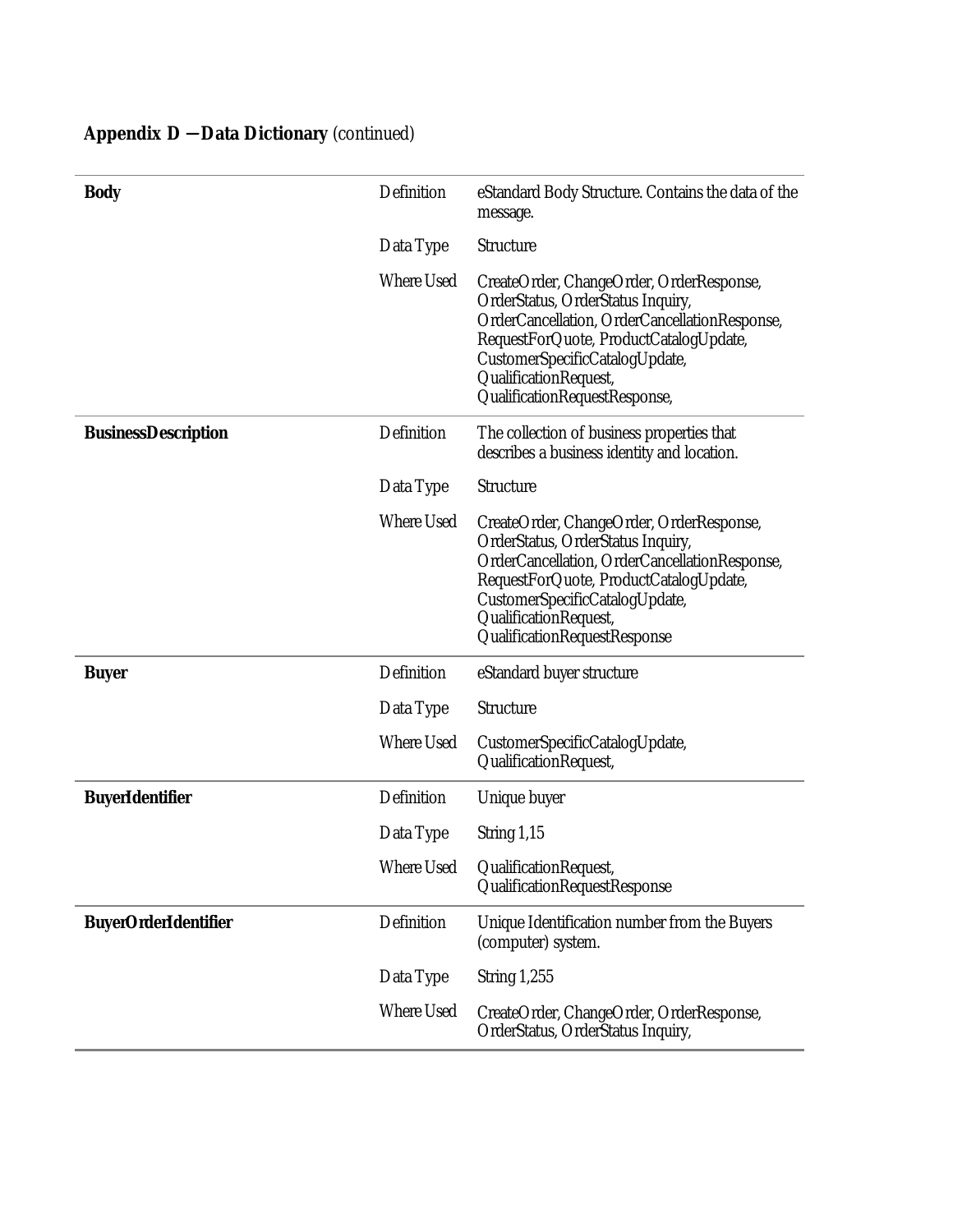| <b>BuyerPartNumber</b>     | Definition        | Reference product code from the buyer                                           |
|----------------------------|-------------------|---------------------------------------------------------------------------------|
|                            | Data Type         | <b>String 1,255</b>                                                             |
|                            | <b>Where Used</b> | CreateOrder, ChangeOrder, OrderResponse,<br><b>OrderStatus</b>                  |
| <b>CancelOrder</b>         | Definition        | Top-level element of the CancelOrder message                                    |
|                            | Data Type         | Structure                                                                       |
|                            | <b>Where Used</b> | CancelOrder                                                                     |
|                            | Attribute         | Name: Version<br>Definition: Implementation version number<br>Data Type: String |
| <b>CancelOrderResponse</b> | Definition        | Top-level element of the CancelOrderResponse<br>message.                        |
|                            | Data Type         | Structure                                                                       |
|                            | <b>Where Used</b> | <b>CancelOrderResponse</b>                                                      |
|                            | Attribute         | Name: Version<br>Definition: Implementation version number<br>Data Type: String |
| <b>Carrier</b>             | Definition        | The carrier to be used to fulfill the order                                     |
|                            | Data Type         | <b>Structure</b>                                                                |
|                            | <b>Where Used</b> | RequestForQuote, CreateOrder, ChangeOrder,<br><b>OrderStatus</b>                |
| <b>CarrierEquipment</b>    | Definition        | Requested transportation equipment by the buyer                                 |
|                            | Data Type         | <b>String 1,255</b>                                                             |
|                            | Code Table        | ANSI ASC X12 40                                                                 |
|                            | <b>Where Used</b> | CreateOrder, ChangeOrder, OrderStatus,                                          |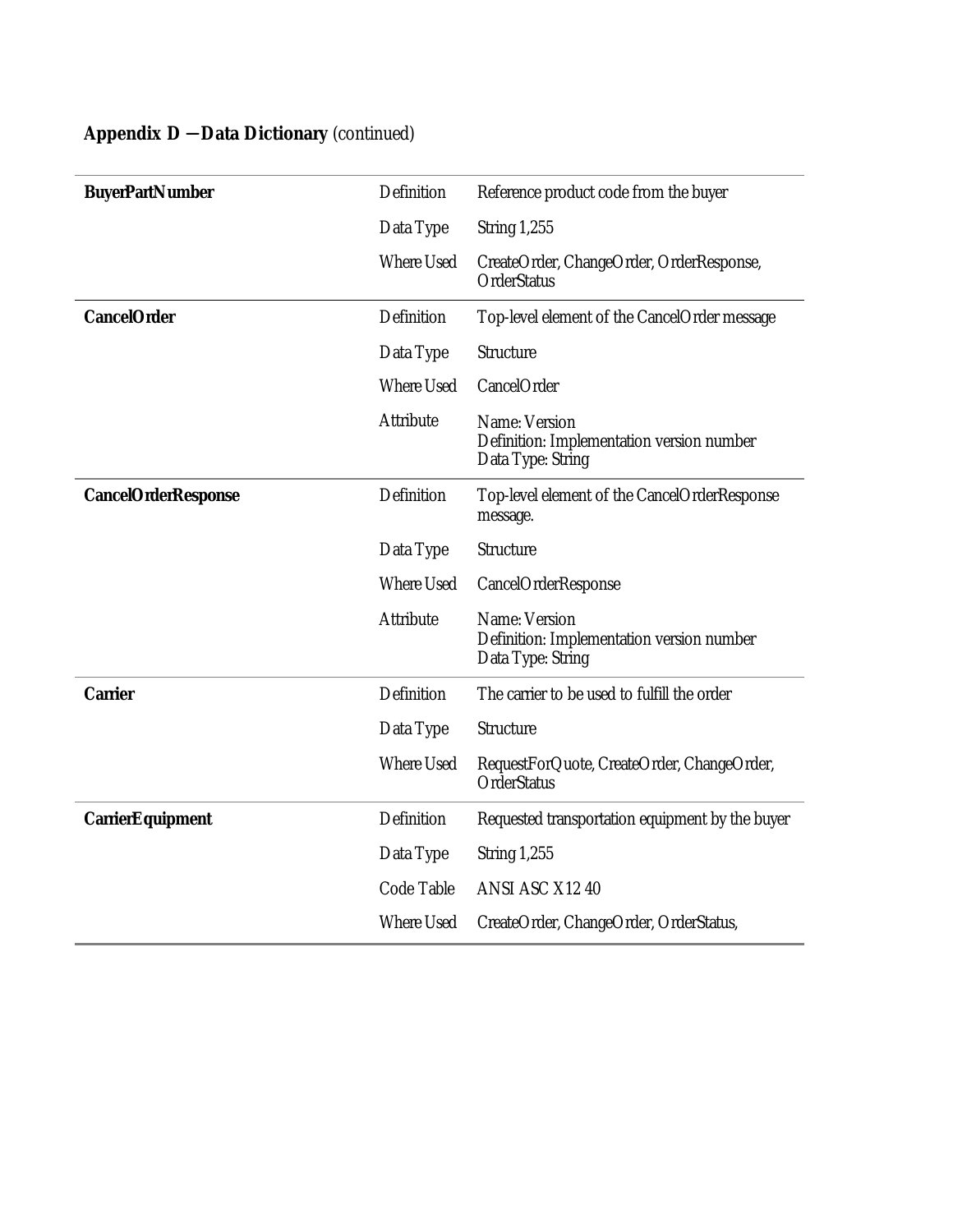| <b>CASCode</b>            | Definition        | Chemical Abstract number for this product                                                                                                                                                                                                                          |
|---------------------------|-------------------|--------------------------------------------------------------------------------------------------------------------------------------------------------------------------------------------------------------------------------------------------------------------|
|                           | Data Type         | <b>String 1,255</b>                                                                                                                                                                                                                                                |
|                           | Code Table        | <b>NIST</b>                                                                                                                                                                                                                                                        |
|                           | <b>Where Used</b> | ProductCatalogUpdate,                                                                                                                                                                                                                                              |
| <b>ChangeOrder</b>        | Definition        | Top-level element of the ChangeOrder message.                                                                                                                                                                                                                      |
|                           | Data Type         | Structure                                                                                                                                                                                                                                                          |
|                           | <b>Where Used</b> | ChangeOrder                                                                                                                                                                                                                                                        |
|                           | Attribute         | Name: Version<br>Definition: Implementation version number<br>Data Type: String                                                                                                                                                                                    |
| <b>CityName</b>           | Definition        | The name of the city                                                                                                                                                                                                                                               |
|                           | Data Type         | <b>String 1,255</b>                                                                                                                                                                                                                                                |
|                           | <b>Where Used</b> | CreateOrder, ChangeOrder, OrderResponse,<br>OrderStatus, RequestForQuote,<br>QualificationRequest                                                                                                                                                                  |
| <b>Codes</b>              | Definition        | Various product codes of items in a product<br>catalog update.                                                                                                                                                                                                     |
|                           | Data Type         | Structure                                                                                                                                                                                                                                                          |
|                           | <b>Where Used</b> | ProductCatalogUpdate                                                                                                                                                                                                                                               |
| <b>ContactInformation</b> | Definition        | The collection of business properties that provide<br>communication and address information for<br>contacting a person, organization or business.                                                                                                                  |
|                           | Data Type         | Structure                                                                                                                                                                                                                                                          |
|                           | <b>Where Used</b> | CreateOrder, ChangeOrder, OrderResponse,<br>OrderStatus, OrderStatusInquiry,<br>OrderCancellation, OrderCancellationResponse,<br>RequestForQuote, ProductCatalogUpdate,<br>CustomerSpecificCatalogUpdate,<br>QualificationRequest,<br>QualificationRequestResponse |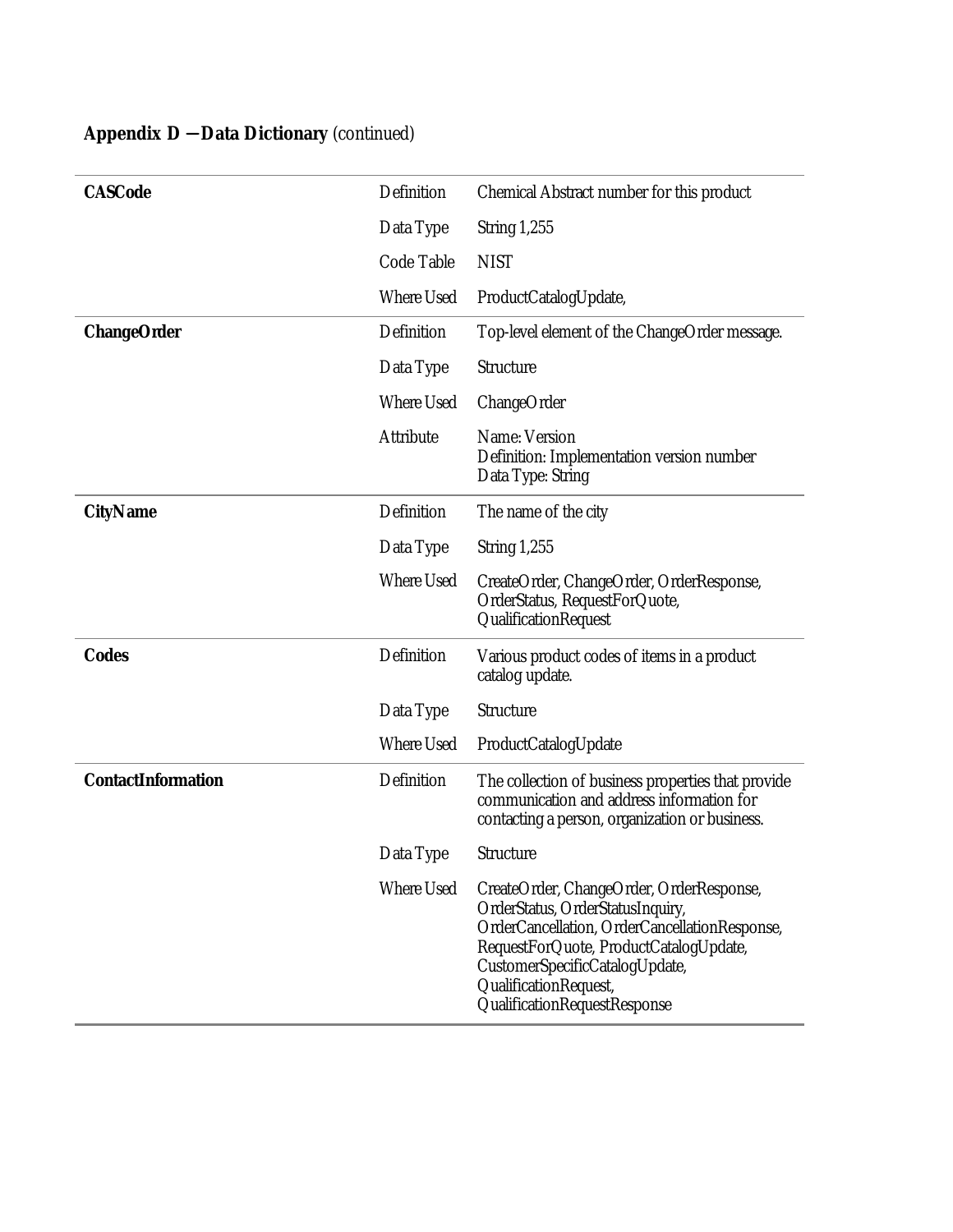| <b>ContactName</b>        | Definition        | Name of the contact person(s) within the<br>organization.                                                                                                                                                                                                          |
|---------------------------|-------------------|--------------------------------------------------------------------------------------------------------------------------------------------------------------------------------------------------------------------------------------------------------------------|
|                           | Data Type         | <b>String 1,255</b>                                                                                                                                                                                                                                                |
|                           | Where Used        | CreateOrder, ChangeOrder, OrderResponse,<br>OrderStatus, OrderStatusInquiry,<br>OrderCancellation, OrderCancellationResponse,<br>RequestForQuote, ProductCatalogUpdate,<br>CustomerSpecificCatalogUpdate,<br>QualificationRequest,<br>QualificationRequestResponse |
| <b>ContractIdentifier</b> | Definition        | The unique number than identifies a contract.                                                                                                                                                                                                                      |
|                           | Data Type         | <b>String 1,255</b>                                                                                                                                                                                                                                                |
|                           | <b>Where Used</b> | CreateOrder, ChangeOrder, RequestForQuote                                                                                                                                                                                                                          |
| <b>CountryCode</b>        | Definition        | Unique numeric prefix for a country                                                                                                                                                                                                                                |
|                           | Data Type         | Integer                                                                                                                                                                                                                                                            |
|                           | <b>Where Used</b> | CreateOrder, ChangeOrder, OrderResponse,<br>OrderStatus, OrderStatusInquiry,<br>OrderCancellation, OrderCancellationResponse,<br>RequestForQuote, ProductCatalogUpdate,<br>CustomerSpecificCatalogUpdate,<br>QualificationRequest,<br>QualificationRequestResponse |
| <b>CountryOfOrigin</b>    | Definition        | Country where product originates.                                                                                                                                                                                                                                  |
|                           | Data Type         | <b>String 1,255</b>                                                                                                                                                                                                                                                |
|                           | Code Table        | <b>ISO 3166</b>                                                                                                                                                                                                                                                    |
|                           | <b>Where Used</b> | CreateOrder, OrderResponse,<br>ProductCatalogUpdate                                                                                                                                                                                                                |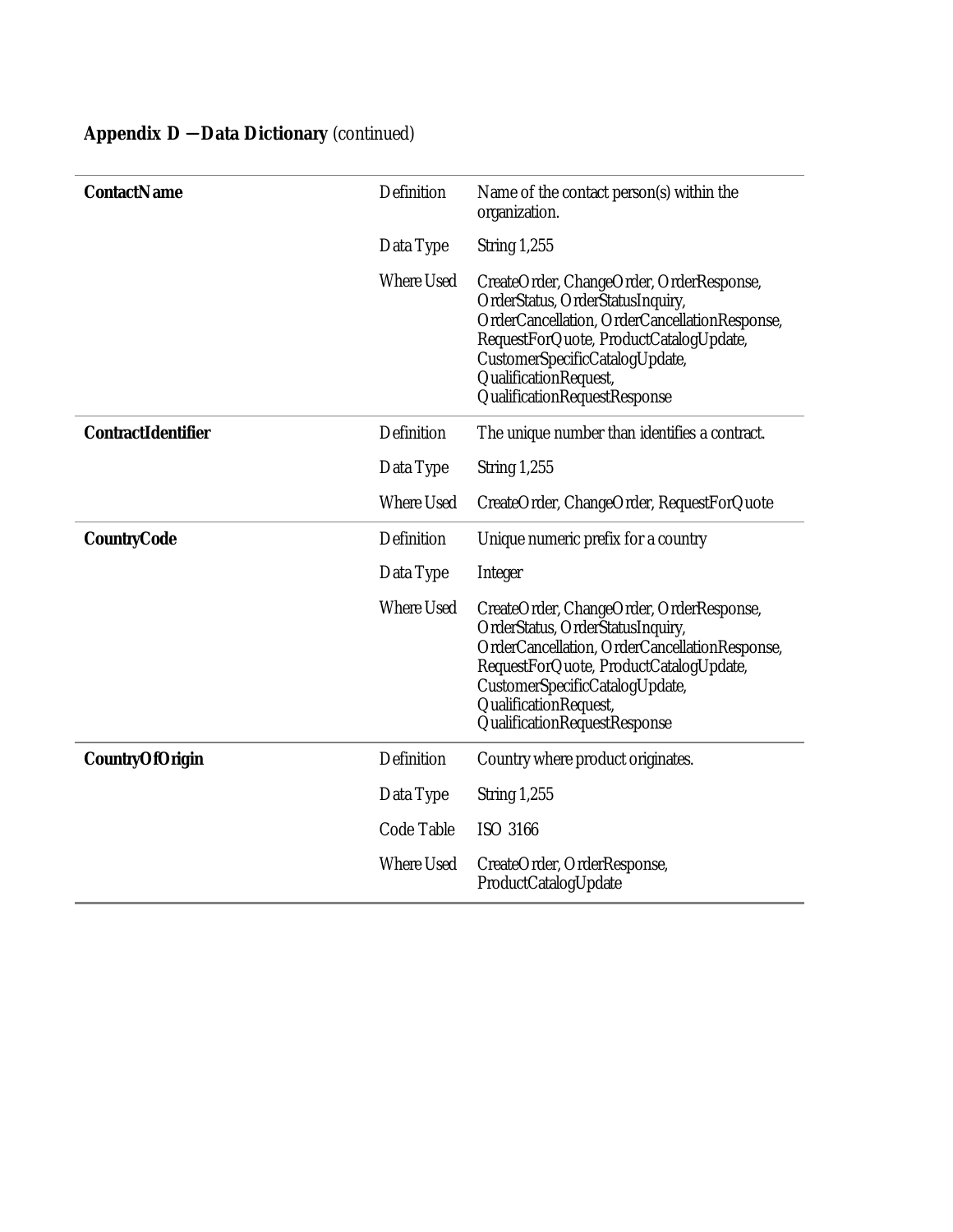| <b>CreateOrder</b>                   | Definition        | <b>CreateOrder Structure</b>                                                                                                                                 |
|--------------------------------------|-------------------|--------------------------------------------------------------------------------------------------------------------------------------------------------------|
|                                      | Data Type         | Structure                                                                                                                                                    |
|                                      | Where Used        | Top-level element of the CreateOrder message.                                                                                                                |
|                                      | Attribute         | Name: Version<br>Definition: Implementation version number<br>Data Type: String                                                                              |
|                                      | Attribute         | Name: GlobalPurchaseOrderTypeCode<br>Definition: Code to describe the characteristics of<br>the document<br>Data Type: String                                |
| <b>Currency</b>                      | Definition        | Code of the currency in which the monetary<br>amount is defined.                                                                                             |
|                                      | Data Type         | String 1,3                                                                                                                                                   |
|                                      | Code Table        | ISO 4217                                                                                                                                                     |
|                                      | <b>Where Used</b> | CreateOrder, ChangeOrder, OrderResponse,<br>OrderStatus, RequestForQuote,<br>ProductCatalogUpdate,<br>CustomerSpecificCatalogUpdate,<br>QualificationRequest |
| <b>CustomerSpecificCatalogUpdate</b> | Definition        | CustomerSpecificCatalogUpdate Structure                                                                                                                      |
|                                      | Data Type         | Structure                                                                                                                                                    |
|                                      | <b>Where Used</b> | CustomerSpecificCatalogUpdate                                                                                                                                |
|                                      | <b>Attribute</b>  | Name: Version<br>Definition: Implementation version number<br>Data Type: String                                                                              |
| <b>DangerousGoodsIndicator</b>       | Definition        | Indicator designating whether item is treated as<br>dangerous goods                                                                                          |
|                                      | Data Type         | <b>Boolean</b>                                                                                                                                               |
|                                      | <b>Where Used</b> | ProductCatalogUpdate                                                                                                                                         |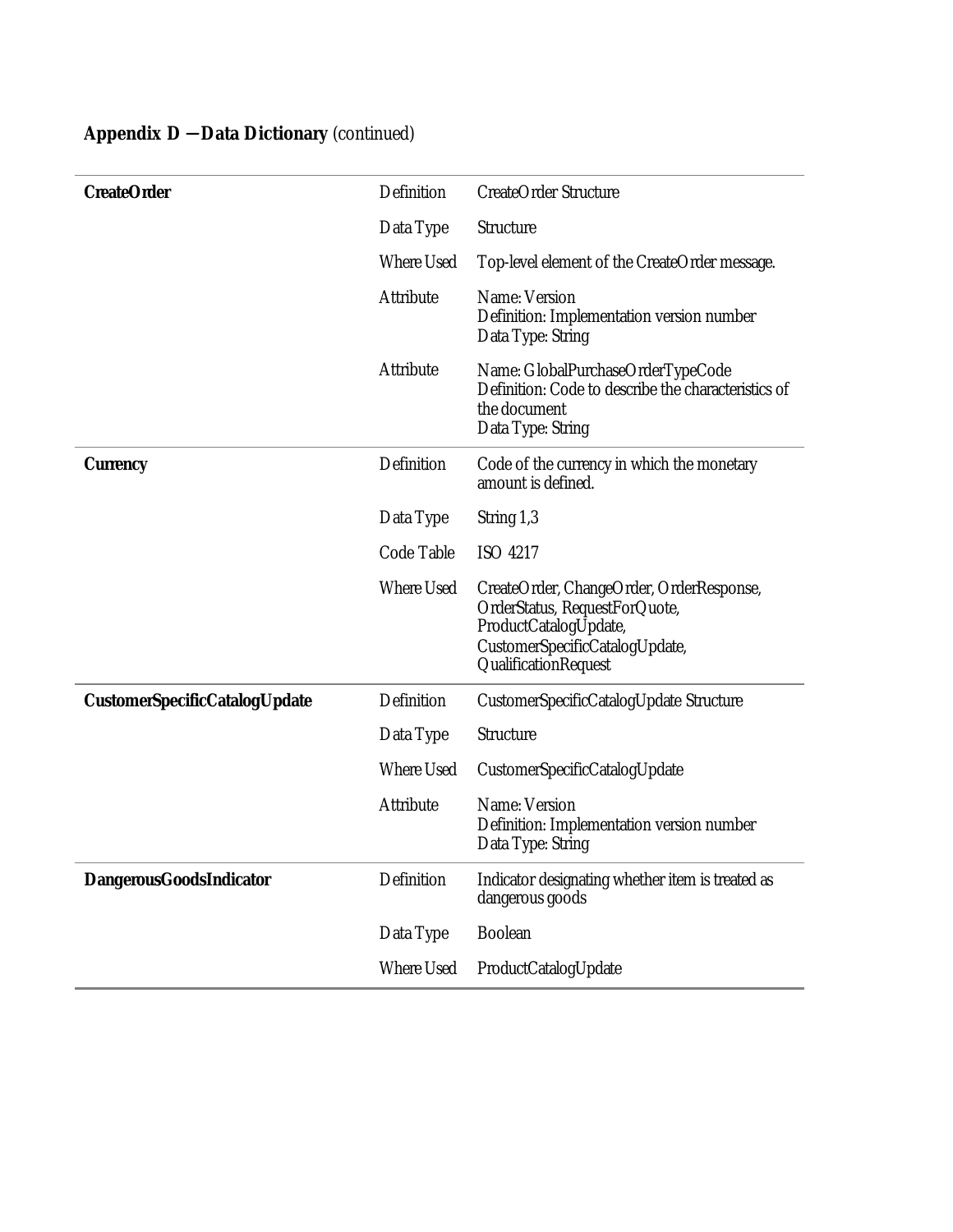|  | <b>Appendix D - Data Dictionary (continued)</b> |  |
|--|-------------------------------------------------|--|
|--|-------------------------------------------------|--|

| <b>DeliverTo</b>              | Definition        | The information to describe the details of the<br>partner and location to which the product must be<br>delivered.                                                           |
|-------------------------------|-------------------|-----------------------------------------------------------------------------------------------------------------------------------------------------------------------------|
|                               | Data Type         | Structure                                                                                                                                                                   |
|                               | <b>Where Used</b> | CreateOrder, ChangeOrder, OrderResponse,<br>OrderStatus, RequestForQuote,<br>QualificationRequest                                                                           |
| <b>DeliverToPartnerData</b>   | Definition        | The collection of business properties that<br>describes a ship to business partners' role in a<br>partner interface process.                                                |
|                               | Data Type         | <b>Structure</b>                                                                                                                                                            |
|                               | <b>Where Used</b> | CreateOrder, ChangeOrder, OrderResponse,<br>OrderStatus, QualificationRequest                                                                                               |
| DeliveryRequirementsIndicator | Definition        | Specifies a code for "delivery only on" or "deliver<br>on or before" date.                                                                                                  |
|                               | Data Type         | <b>String 1,255</b>                                                                                                                                                         |
|                               | Where Used        | <b>RequestForQuote</b>                                                                                                                                                      |
| <b>DeliveryTerms</b>          | Definition        | freight prepaid or FOB or similar.                                                                                                                                          |
|                               | Data Type         | String $1,25$                                                                                                                                                               |
|                               | Code Table        | <b>ANSI ASC X12 X12 335</b>                                                                                                                                                 |
|                               | Where Used        | <b>RequestForQuote</b>                                                                                                                                                      |
| <b>DeliveryTolerances</b>     | Definition        | Limits between which the delivered quantity can<br>vary.                                                                                                                    |
|                               | Data Type         | Structure                                                                                                                                                                   |
|                               | Where Used        | CreateOrder, ChangeOrder                                                                                                                                                    |
|                               | Attribute         | Name: GlobalMaterialUnitOfMeasureCode<br>Definition: Identifies the user of measure for the<br>values of the DeliveryTolerances field.<br>Data Type: String<br>Code: ISO 31 |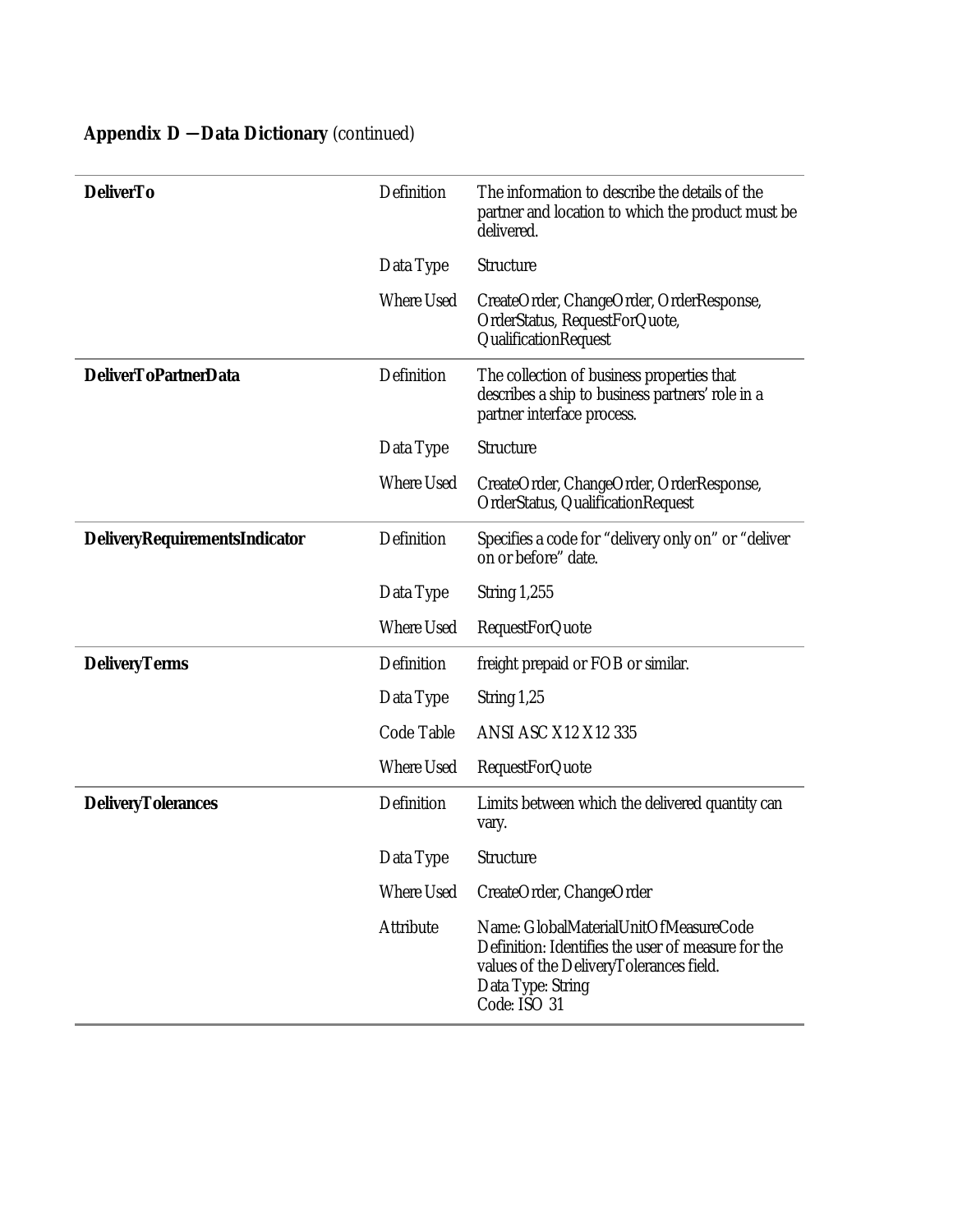| <b>Description</b>    | Definition        | Seller's explanation for the status.                                                                                                                                                                                                                               |
|-----------------------|-------------------|--------------------------------------------------------------------------------------------------------------------------------------------------------------------------------------------------------------------------------------------------------------------|
|                       | Data Type         | <b>String 1,255</b>                                                                                                                                                                                                                                                |
|                       | <b>Where Used</b> | QualificationRequestResponse                                                                                                                                                                                                                                       |
| <b>Details</b>        | Definition        | eStandard Details Structure.                                                                                                                                                                                                                                       |
|                       | Data Type         | Structure                                                                                                                                                                                                                                                          |
|                       | <b>Where Used</b> | CreateOrder, ChangeOrder, RequestForQuote,<br>ProductCatalogUpdate,<br>CustomerSpecificCatalogUpdate,<br>QualificationRequest,<br>QualificationRequestResponse                                                                                                     |
| <b>EffectiveDates</b> | Definition        | Dates for RequestForQuote Creation and dates<br>within which response is requested                                                                                                                                                                                 |
|                       | Data Type         | Structure                                                                                                                                                                                                                                                          |
|                       | <b>Where Used</b> | RequestForQuote, ProductCatalogUpdate,<br>CustomerSpecificCatalogUpdate                                                                                                                                                                                            |
| <b>EmailAddress</b>   | Definition        | Email address of the ContactName                                                                                                                                                                                                                                   |
|                       | Data Type         | <b>String 1,255</b>                                                                                                                                                                                                                                                |
|                       | <b>Where Used</b> | CreateOrder, ChangeOrder, OrderResponse,<br>OrderStatus, OrderStatusInquiry,<br>OrderCancellation, OrderCancellationResponse,<br>RequestForQuote, ProductCatalogUpdate,<br>CustomerSpecificCatalogUpdate,<br>QualificationRequest,<br>QualificationRequestResponse |
|                       | Attribute         | Name: Type<br>Definition:<br>Data Type: String                                                                                                                                                                                                                     |
| <b>EndDate</b>        | Definition        | <b>End Date</b>                                                                                                                                                                                                                                                    |
|                       | Data Type         | DateTime                                                                                                                                                                                                                                                           |
|                       | <b>Where Used</b> | RequestForQuote, ProductCatalogUpdate,<br>CustomerSpecificCatalogUpdate                                                                                                                                                                                            |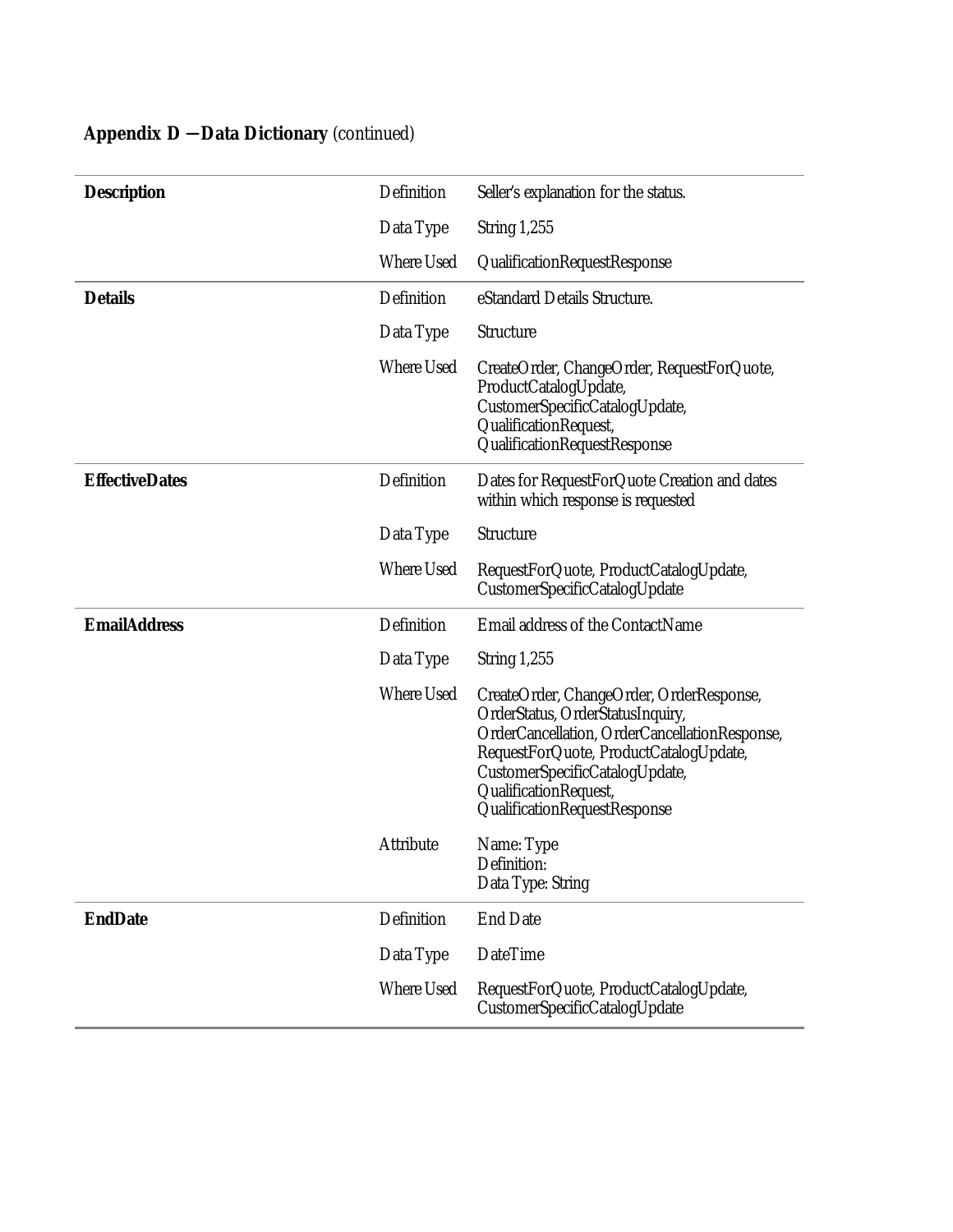|  | <b>Appendix D - Data Dictionary (continued)</b> |  |
|--|-------------------------------------------------|--|
|--|-------------------------------------------------|--|

| <b>EngineeringChangeOrderIdentifier</b> | Definition        | Buyer supplied engineering change number.                                                                                                                                                                                                                          |
|-----------------------------------------|-------------------|--------------------------------------------------------------------------------------------------------------------------------------------------------------------------------------------------------------------------------------------------------------------|
|                                         | Data Type         | <b>String 1,255</b>                                                                                                                                                                                                                                                |
|                                         | <b>Where Used</b> | CreateOrder, ChangeOrder                                                                                                                                                                                                                                           |
| <b>EstimatedWeight</b>                  | Definition        | Estimated weight of the standard shipping<br>package.                                                                                                                                                                                                              |
|                                         | Data Type         | <b>Integer</b>                                                                                                                                                                                                                                                     |
|                                         | <b>Where Used</b> | ProductCatalogUpdate                                                                                                                                                                                                                                               |
| <b>Expiration Date</b>                  | Definition        | Credit card expiration date.                                                                                                                                                                                                                                       |
|                                         | Data Type         | <b>DateTime</b>                                                                                                                                                                                                                                                    |
|                                         | <b>Where Used</b> | QualificationRequest                                                                                                                                                                                                                                               |
| <b>ExpiryDate</b>                       | Definition        | The date that a contractual agreement expires.                                                                                                                                                                                                                     |
|                                         | Data Type         | <b>DateTime</b>                                                                                                                                                                                                                                                    |
|                                         | <b>Where Used</b> | CreateOrder, ChangeOrder                                                                                                                                                                                                                                           |
| Fax                                     | Definition        | Fax number of the ContactName.                                                                                                                                                                                                                                     |
|                                         | Data Type         | <b>String</b>                                                                                                                                                                                                                                                      |
|                                         | <b>Where Used</b> | CreateOrder, ChangeOrder, OrderResponse,<br>OrderStatus, OrderStatusInquiry,<br>OrderCancellation, OrderCancellationResponse,<br>RequestForQuote, ProductCatalogUpdate,<br>CustomerSpecificCatalogUpdate,<br>QualificationRequest,<br>QualificationRequestResponse |
|                                         | Attribute         | Name: Type<br>Definition: The locale of the FAX number<br>Data Type:String 1,255                                                                                                                                                                                   |
| FreightIncludedFlag                     | Definition        | Indicates whether freight is included in pricing.                                                                                                                                                                                                                  |
|                                         | Data Type         | <b>Boolean</b>                                                                                                                                                                                                                                                     |
|                                         | Where Used        | CustomerSpecificCatalogUpdate                                                                                                                                                                                                                                      |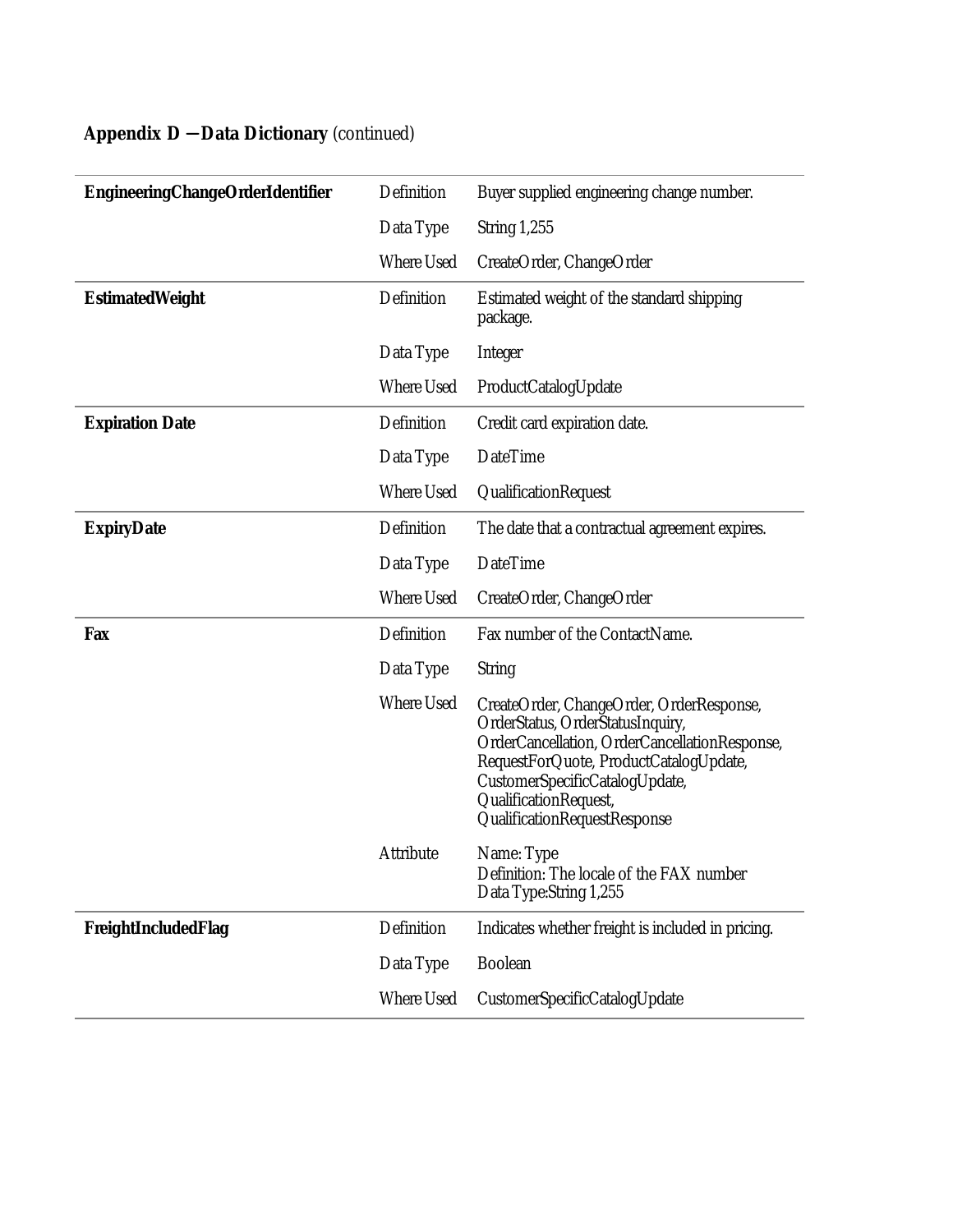| <b>FromRole</b>                        | Definition        | The role initiating a business document exchange.                                                                                                                                                                                                                  |
|----------------------------------------|-------------------|--------------------------------------------------------------------------------------------------------------------------------------------------------------------------------------------------------------------------------------------------------------------|
|                                        | Data Type         | <b>Structure</b>                                                                                                                                                                                                                                                   |
|                                        | <b>Where Used</b> | CreateOrder, ChangeOrder, OrderResponse,<br>OrderStatus, OrderStatusInquiry,<br>OrderCancellation, OrderCancellationResponse,<br>RequestForQuote, ProductCatalogUpdate,<br>CustomerSpecificCatalogUpdate,<br>QualificationRequest,<br>QualificationRequestResponse |
| <b>FullDescription</b>                 | Definition        | Seller created general description of the sku<br>(marketing description).                                                                                                                                                                                          |
|                                        | Data Type         | <b>String 1,255</b>                                                                                                                                                                                                                                                |
|                                        | <b>Where Used</b> | ProductCatalogUpdate                                                                                                                                                                                                                                               |
| <b>GlobalAccountClassificationCode</b> | Definition        | Account classification indicating its functionality,<br>e.g., credit card account, debit card account.                                                                                                                                                             |
|                                        | Data Type         | <b>String 1,255</b>                                                                                                                                                                                                                                                |
|                                        | Code Table        | RosettaNet GlobalAccountClassificationCode                                                                                                                                                                                                                         |
|                                        | <b>Where Used</b> | CreateOrder, ChangeOrder                                                                                                                                                                                                                                           |
| <b>GlobalBusinessIdentifier</b>        | Definition        | A unique businesss identifer. The D-U-N-S<br>Number is specified by RosettaNet.                                                                                                                                                                                    |
|                                        | Data Type         | <b>String 1,255</b>                                                                                                                                                                                                                                                |
|                                        | Code Table        | D-U-N-S Number                                                                                                                                                                                                                                                     |
|                                        | Where Used        | CreateOrder, ChangeOrder, OrderResponse,<br>OrderStatus, OrderStatusInquiry,<br>OrderCancellation, OrderCancellationResponse,<br>RequestForQuote, ProductCatalogUpdate,<br>CustomerSpecificCatalogUpdate,<br>QualificationRequest,<br>QualificationRequestResponse |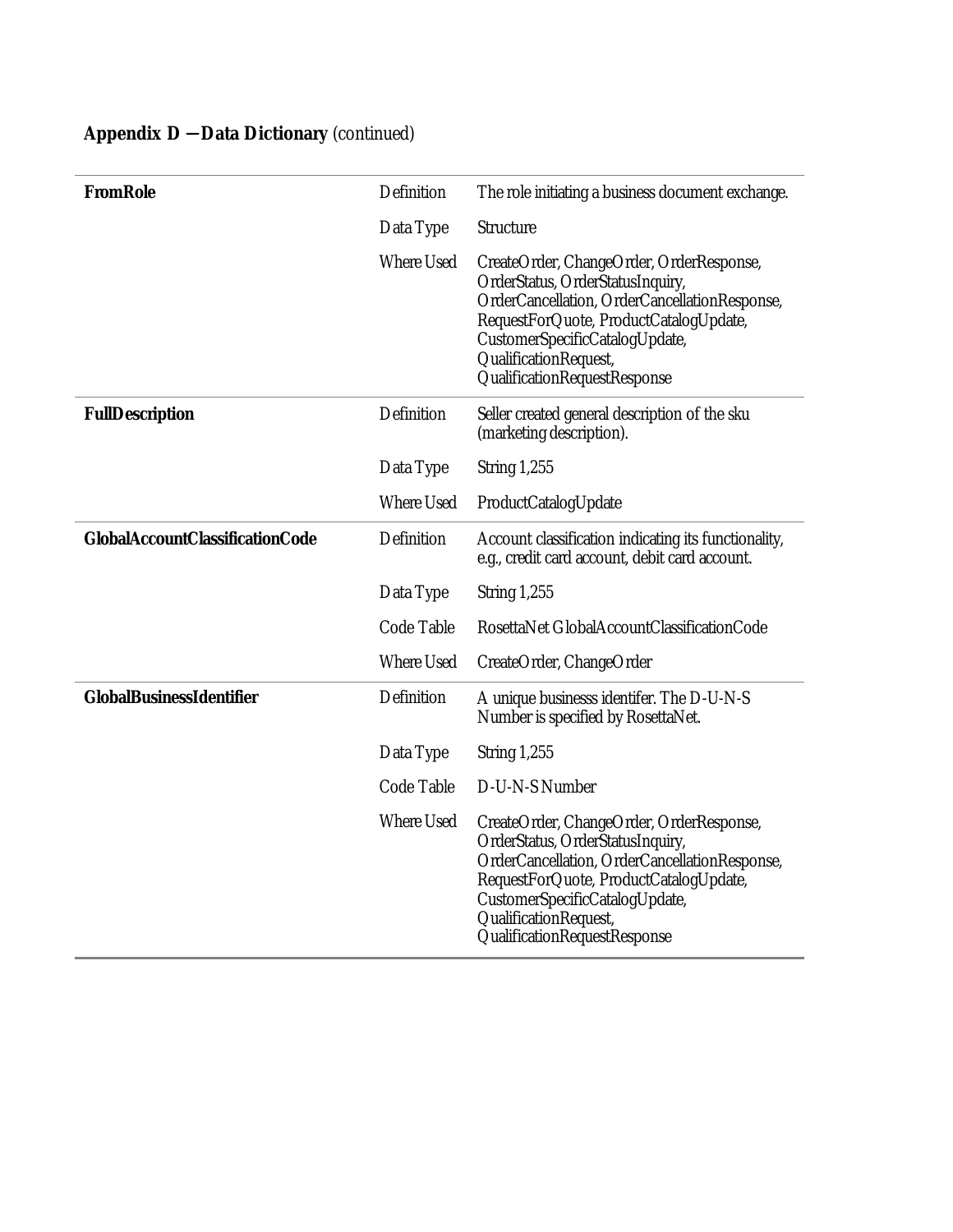| <b>GlobalCountryCode</b>          | Definition        | Code identifying a country.                                                                                                                                                                                                                                        |
|-----------------------------------|-------------------|--------------------------------------------------------------------------------------------------------------------------------------------------------------------------------------------------------------------------------------------------------------------|
|                                   |                   |                                                                                                                                                                                                                                                                    |
|                                   | Data Type         | <b>String 1,255</b>                                                                                                                                                                                                                                                |
|                                   | Code Table        | <b>ISO 3166</b>                                                                                                                                                                                                                                                    |
|                                   | <b>Where Used</b> | CreateOrder, ChangeOrder, OrderResponse,<br>OrderStatus, RequestForQuote,<br>ProductCatalogUpdate, QualificationRequest                                                                                                                                            |
| <b>GlobalDocumentFunctionCode</b> | Definition        | Code identifying the function of a document as<br>either a request or a response.                                                                                                                                                                                  |
|                                   | Data Type         | <b>String 1,255</b>                                                                                                                                                                                                                                                |
|                                   | Code Table        | RosettaNet GlobalDocumentFunctionCode                                                                                                                                                                                                                              |
|                                   | <b>Where Used</b> | CreateOrder, ChangeOrder, OrderResponse,<br>OrderStatus, OrderStatusInquiry,<br>OrderCancellation, OrderCancellationResponse,<br>RequestForQuote, ProductCatalogUpdate,<br>CustomerSpecificCatalogUpdate,<br>QualificationRequest,<br>QualificationRequestResponse |
| <b>GlobalFinanceTermsCode</b>     | Definition        | Specification of the terms that govern financing                                                                                                                                                                                                                   |
|                                   | Data Type         | <b>String 1,255</b>                                                                                                                                                                                                                                                |
|                                   | Code Table        | UN/EDIFACT 4279<br>ANSI ASC X12 336                                                                                                                                                                                                                                |
|                                   | <b>Where Used</b> | CreateOrder, ChangeOrder, OrderResponse,<br>OrderStatus                                                                                                                                                                                                            |
| <b>GlobalLocationIdentifier</b>   | Definition        | Code identifying a unique physical location (D-U-<br>N-S Number $+4$ #), or in the instance of a carrier<br>uses SCAC number                                                                                                                                       |
|                                   | Data Type         | <b>String 1,255</b>                                                                                                                                                                                                                                                |
|                                   | Code Table        | D-U-N-S Number, SCAC                                                                                                                                                                                                                                               |
|                                   | Where Used        | CreateOrder, ChangeOrder, OrderResponse,<br>OrderStatus, QualificationRequestResponse                                                                                                                                                                              |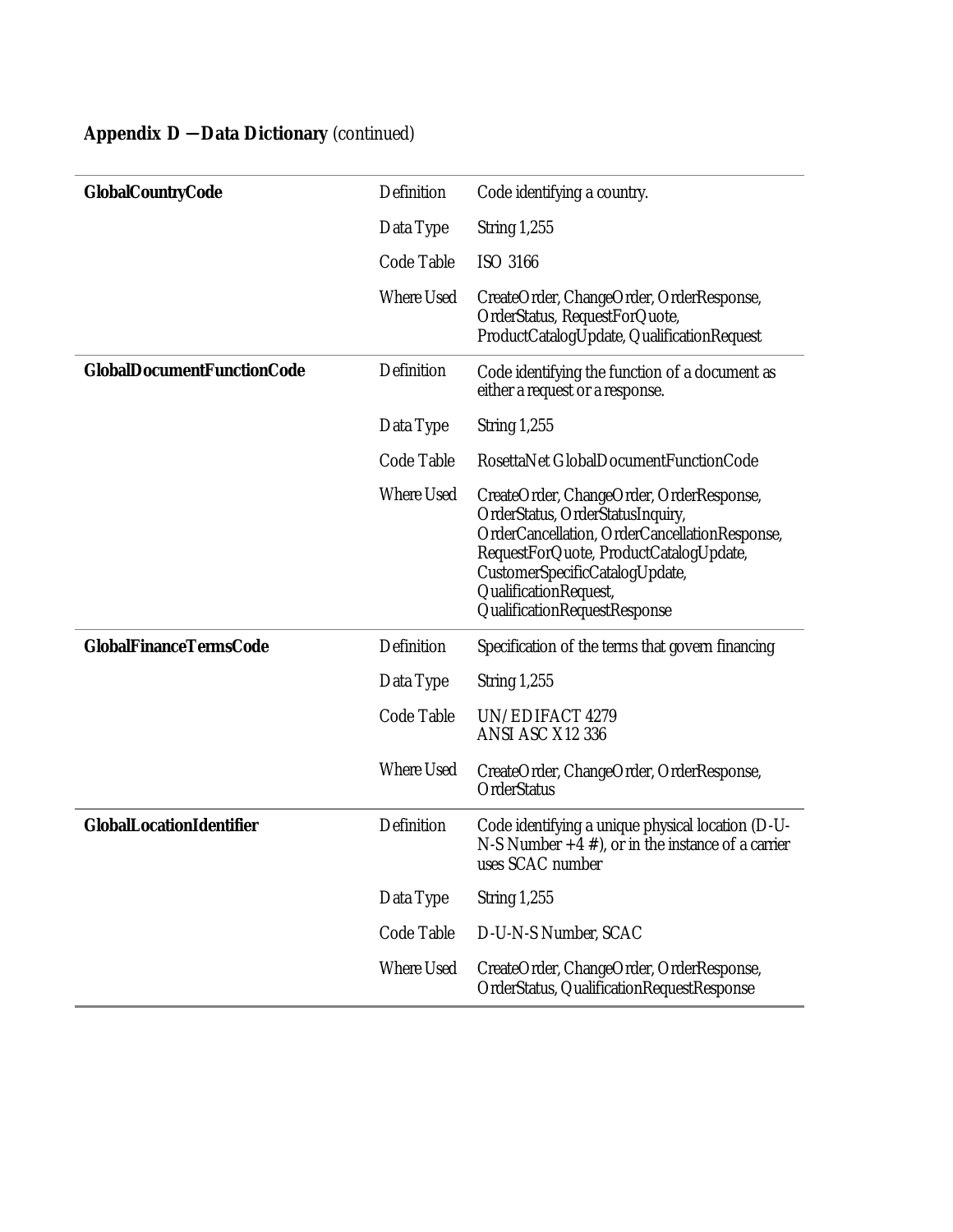| <b>Appendix D - Data Dictionary (continued)</b> |  |
|-------------------------------------------------|--|
|                                                 |  |

| GlobalMaterialIdentifier                   | Definition        | Unique<br>down to the packaging level. It is a Supplier<br>Assigned Identifier.                                                                                                                                                   |
|--------------------------------------------|-------------------|-----------------------------------------------------------------------------------------------------------------------------------------------------------------------------------------------------------------------------------|
|                                            | Data Type         | <b>String 1,255</b>                                                                                                                                                                                                               |
|                                            | <b>Where Used</b> | CreateOrder, ChangeOrder, OrderResponse,<br>OrderStatus                                                                                                                                                                           |
| <b>GlobalMaterialUnitofMeasureCode</b>     | Definition        | A product unit of measure (i.e. each, pack)                                                                                                                                                                                       |
|                                            | Data Type         | String 2                                                                                                                                                                                                                          |
|                                            | Code Table        | ISO <sub>31</sub>                                                                                                                                                                                                                 |
|                                            | <b>Where Used</b> | ProductCatalogUpdate                                                                                                                                                                                                              |
| <b>GlobalPartnerClassificationCode</b>     | Definition        | Code identifying a party's function in the supply<br>chain.                                                                                                                                                                       |
|                                            | Data Type         | <b>String 1,255</b>                                                                                                                                                                                                               |
|                                            | Code Table        | RosettaNet GlobalPartnerClassificationCode                                                                                                                                                                                        |
|                                            | <b>Where Used</b> | CreateOrder, ChangeOrder, OrderResponse,<br>OrderStatus, OrderStatusInquiry,<br>OrderCancellation, OrderCancellationResponse,<br>RequestForQuote, ProductCatalogUpdate,<br>CustomerSpecificCatalogUpdate,<br>QualificationRequest |
| <b>GlobalPartnerRoleClassificationCode</b> | Definition        | Code identifying a party's role in the supply chain.                                                                                                                                                                              |
|                                            | Data Type         | <b>String 1,255</b>                                                                                                                                                                                                               |
|                                            | Code Table        | RosettaNet GlobalPartnerRoleClassificationCode                                                                                                                                                                                    |
|                                            | Where Used        | CreateOrder, ChangeOrder, OrderResponse,<br>OrderStatus, OrderStatusInquiry,<br>OrderCancellation, OrderCancellationResponse,<br>RequestForQuote, ProductCatalogUpdate,<br>CustomerSpecificCatalogUpdate,<br>QualificationRequest |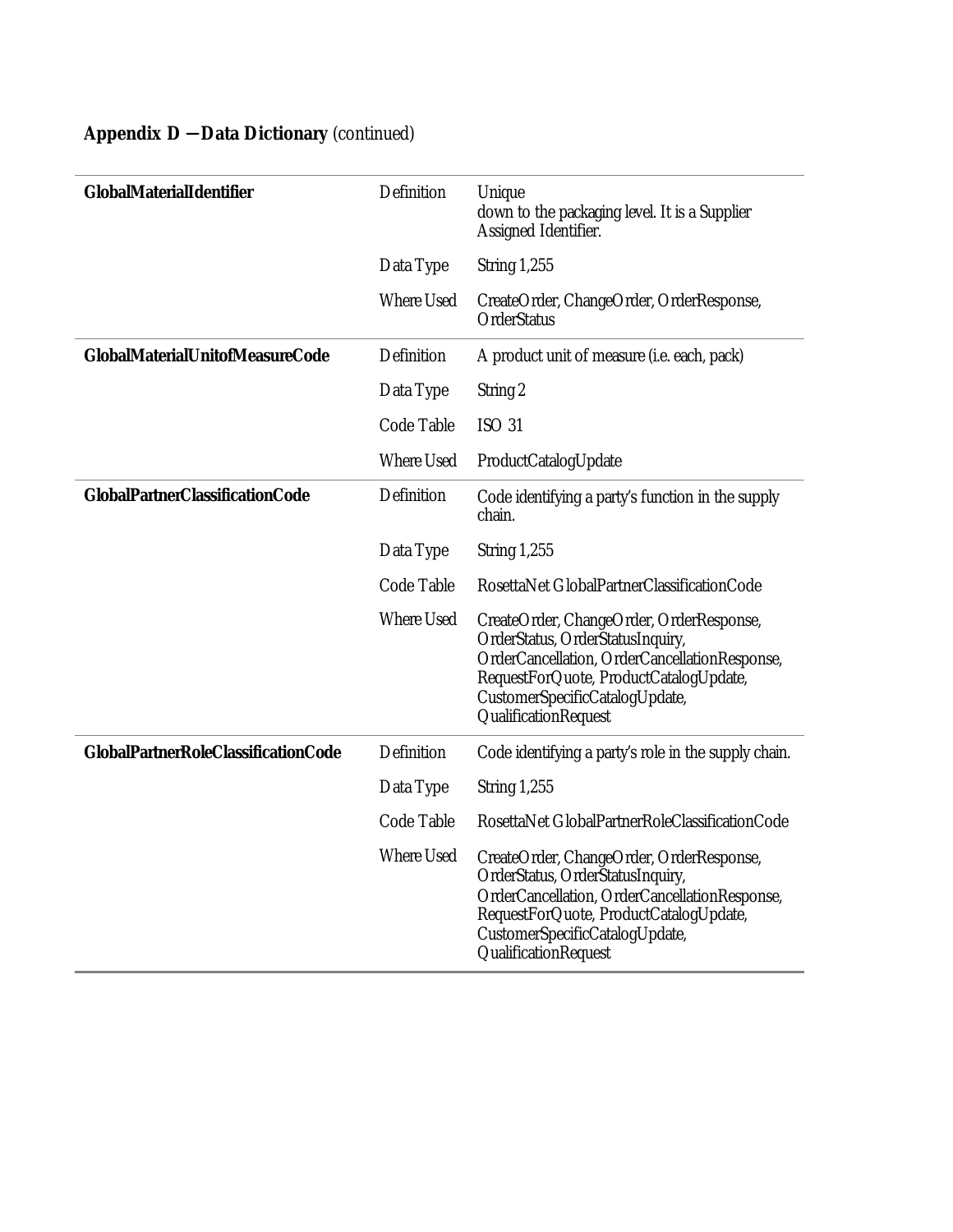|  | <b>Appendix D - Data Dictionary (continued)</b> |  |
|--|-------------------------------------------------|--|
|--|-------------------------------------------------|--|

| <b>GlobalPaymentMethodCode</b>            | Definition        | Method of payment                                                            |
|-------------------------------------------|-------------------|------------------------------------------------------------------------------|
|                                           | Data Type         | String 1,25                                                                  |
|                                           | Code Table        | RosettaNet GlobalPaymentMethodCode                                           |
|                                           | <b>Where Used</b> | <b>RequestForQuote</b>                                                       |
| <b>GlobalProductClassificationCode</b>    | Definition        | Classification code (UNSPSC)                                                 |
|                                           | Data Type         | <b>String 1,255</b>                                                          |
|                                           | Code Table        | <b>UNSPSC</b>                                                                |
|                                           | <b>Where Used</b> | ProductCatalogUpdate                                                         |
|                                           | Attribute         | Name: Version<br>Definition: version of the UNSPSC code<br>Data Type: String |
| GlobalProductIdentificationCode           | Definition        | comsumer or sales id at SKU level such as<br>UPC/EAN/GTIN                    |
|                                           | Data Type         | <b>String 1,255</b>                                                          |
|                                           | Code Table        | UPC/EAN                                                                      |
|                                           | <b>Where Used</b> | ProductCatalogUpdate                                                         |
| GlobalPurchaseOrderLineResponseReasonCode | Definition        | Response code to a request to the supplier system<br>for the specific item.  |
|                                           | Data Type         | <b>String 1,255</b>                                                          |
|                                           | Code Table        | <b>RosettaNet</b><br>GlobalPurchaseOrderLineResponseReasonCode               |
|                                           | <b>Where Used</b> | OrderResponse                                                                |
| GlobalPurchaseOrderLineStatusCode         | Definition        | Status of the line item in the supplier system.                              |
|                                           | Data Type         | <b>String 1,255</b>                                                          |
|                                           | Code Table        | RosettaNet GlobalPurchaseOrderLineStatusCode                                 |
|                                           | Where Used        | OrderStatus, OrderResponse                                                   |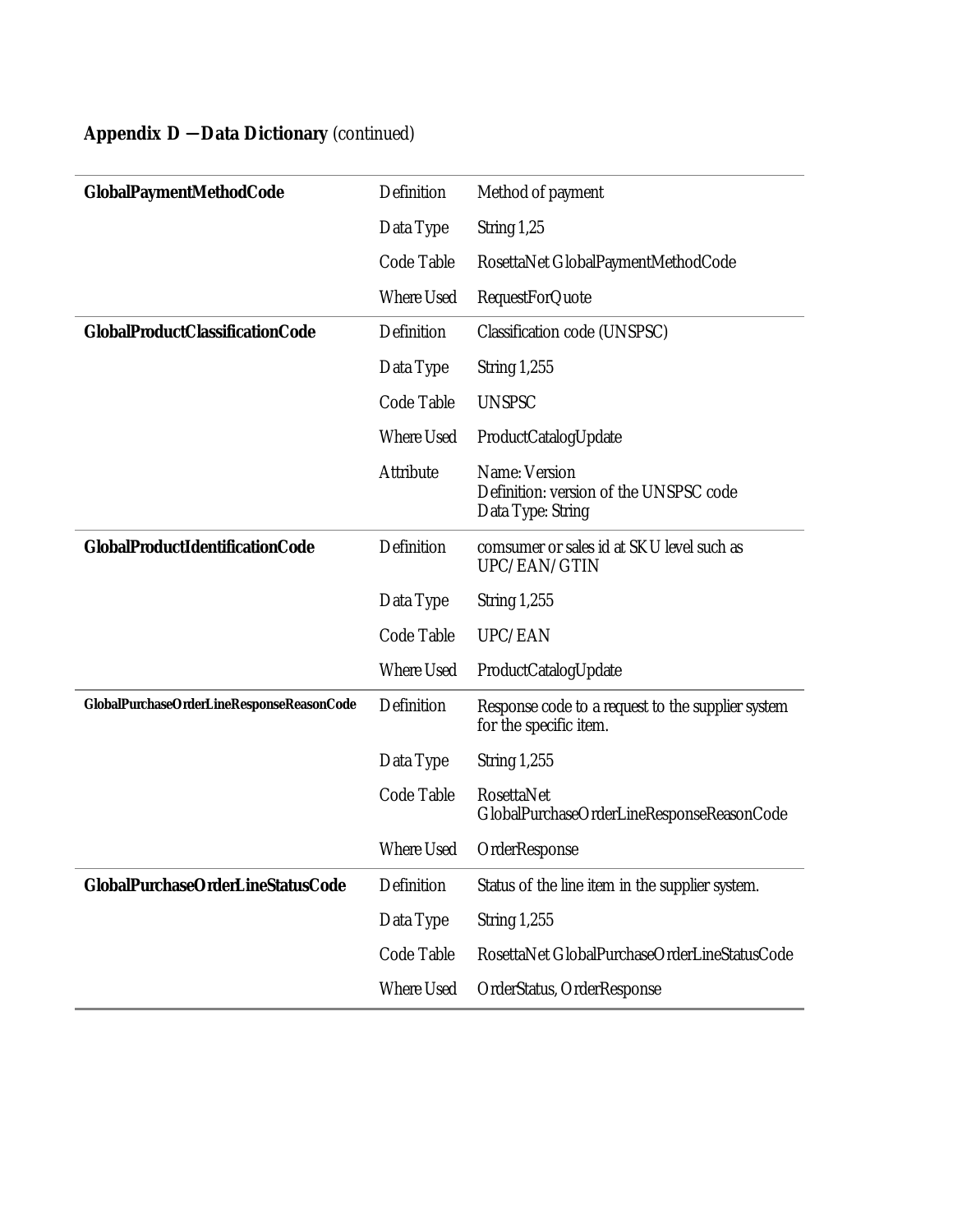|  |  | <b>Appendix D - Data Dictionary (continued)</b> |  |
|--|--|-------------------------------------------------|--|
|--|--|-------------------------------------------------|--|

| GlobalPurchaseOrderResponseReasonCode | Definition        | Response code to a request to the supplier system.                         |
|---------------------------------------|-------------------|----------------------------------------------------------------------------|
|                                       | Data Type         | <b>String 1,255</b>                                                        |
|                                       | Code Table        | <b>RosettaNet</b><br>GlobalPurchaseOrderResponseReasonCode                 |
|                                       | <b>Where Used</b> | OrderResponse, OrderStatus,<br>OrderCancellationResponse                   |
| <b>GlobalPurchaseOrderStatusCode</b>  | Definition        | Overall order status in the supplier system.                               |
|                                       | Data Type         | <b>String 1,255</b>                                                        |
|                                       | Code Table        | RosettaNet GlobalPurchaseOrderStatusCode                                   |
|                                       | <b>Where Used</b> | OrderCancellationResponse                                                  |
| <b>GlobalPurchaseOrderTypeCode</b>    | Definition        | Code to describe the characteristics of the<br>document.                   |
|                                       | Data Type         | <b>String 1,255</b>                                                        |
|                                       | Code Table        | ANSI ASC X12 92                                                            |
|                                       | <b>Where Used</b> | CreateOrder, ChangeOrder, OrderResponse,<br>OrderStatus                    |
| <b>GlobalShipmentTermsCode</b>        | Definition        | Terms under which a product is shipped.                                    |
|                                       | Data Type         | String 1,25                                                                |
|                                       | Code Table        | <b>INCO</b>                                                                |
|                                       | <b>Where Used</b> | CreateOrder, ChangeOrder, OrderResponse,<br>OrderStatus                    |
| GlobalShippingServiceLevelCode        | Definition        | Code to identify the shipping service level, e.g.,<br>overnight, same day. |
|                                       | Data Type         | <b>String 1,255</b>                                                        |
|                                       | Code Table        | RosettaNet GlobalShippingServiceLevelCode                                  |
|                                       | Where Used        | OrderStatus                                                                |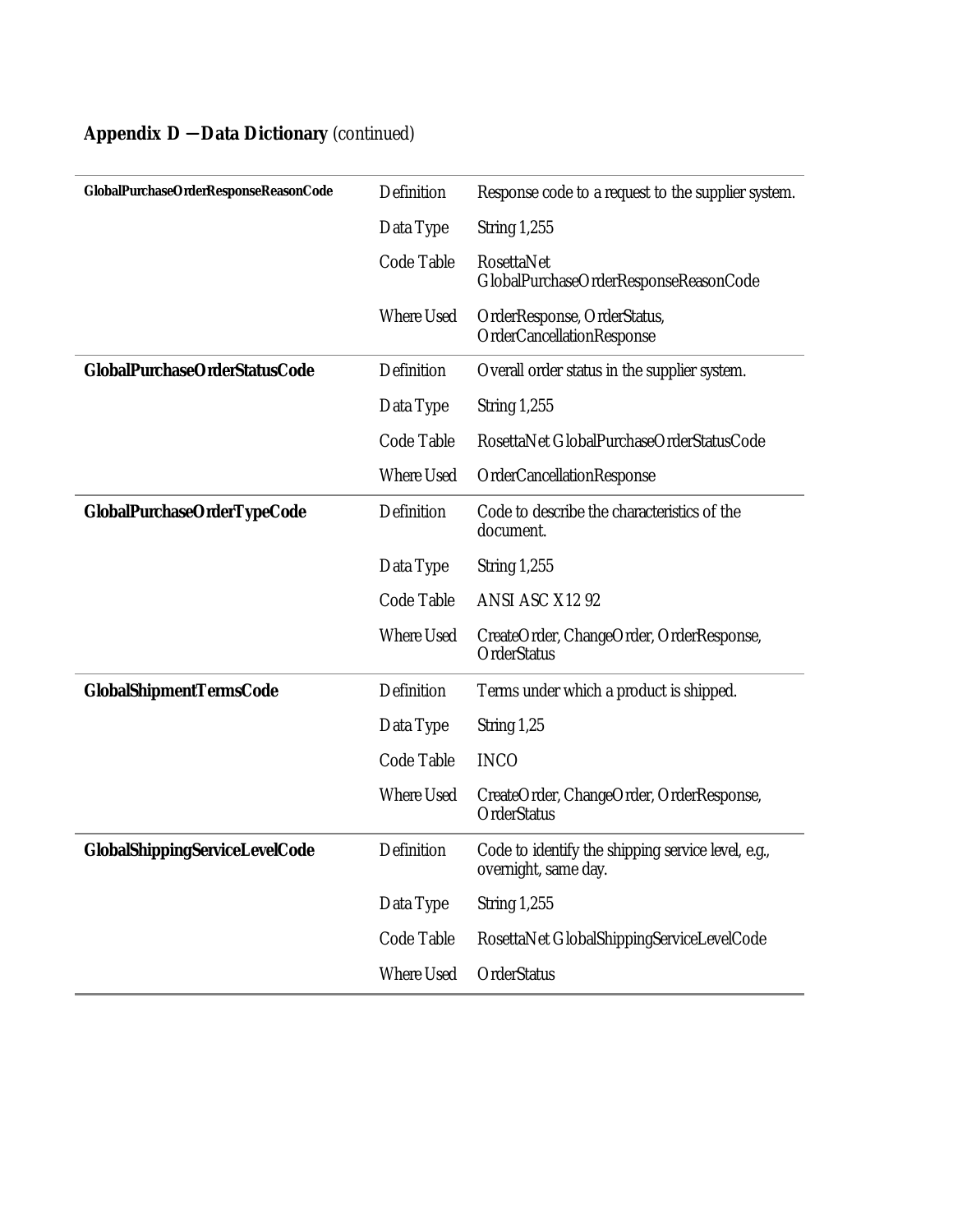| <b>GlobalSupplyChainCode</b>         | Definition        | Code identifying the supply chain for the partner's<br>function.                                                                                                                                                                                                   |
|--------------------------------------|-------------------|--------------------------------------------------------------------------------------------------------------------------------------------------------------------------------------------------------------------------------------------------------------------|
|                                      | Data Type         | <b>String 1,255</b>                                                                                                                                                                                                                                                |
|                                      | Code Table        | RosettaNet GlobalSupplyChainCode                                                                                                                                                                                                                                   |
|                                      | <b>Where Used</b> | CreateOrder, ChangeOrder, OrderResponse,<br>OrderStatus, OrderStatusInquiry,<br>OrderCancellation, OrderCancellationResponse,<br>RequestForQuote, ProductCatalogUpdate,<br>CustomerSpecificCatalogUpdate,<br>QualificationRequest,<br>QualificationRequestResponse |
| <b>HandlingCertificationRequired</b> | Definition        | Type of certification required to handle this<br>product                                                                                                                                                                                                           |
|                                      | Data Type         | <b>String 1,255</b>                                                                                                                                                                                                                                                |
|                                      | <b>Where Used</b> | ProductCatalogUpdate                                                                                                                                                                                                                                               |
| <b>Header</b>                        | Definition        | eStandard Header Structure. Contains the data of<br>the message.                                                                                                                                                                                                   |
|                                      | Data Type         | Structure                                                                                                                                                                                                                                                          |
|                                      | <b>Where Used</b> | CreateOrder, ChangeOrder, OrderResponse,<br>OrderStatus, OrderStatusInquiry,<br>OrderCancellation, OrderCancellationResponse,<br>RequestForQuote, ProductCatalogUpdate,<br>CustomerSpecificCatalogUpdate,<br>QualificationRequest,<br>QualificationRequestResponse |
| ID                                   | Definition        | Unique code internal to the manufacturer which<br>identifies the product, such as SKU or Part<br>Number                                                                                                                                                            |
|                                      | Data Type         | <b>String 1,255</b>                                                                                                                                                                                                                                                |
|                                      | Where Used        | ProductCatalogUpdate,<br>CustomerSpecificCatalogUpdate                                                                                                                                                                                                             |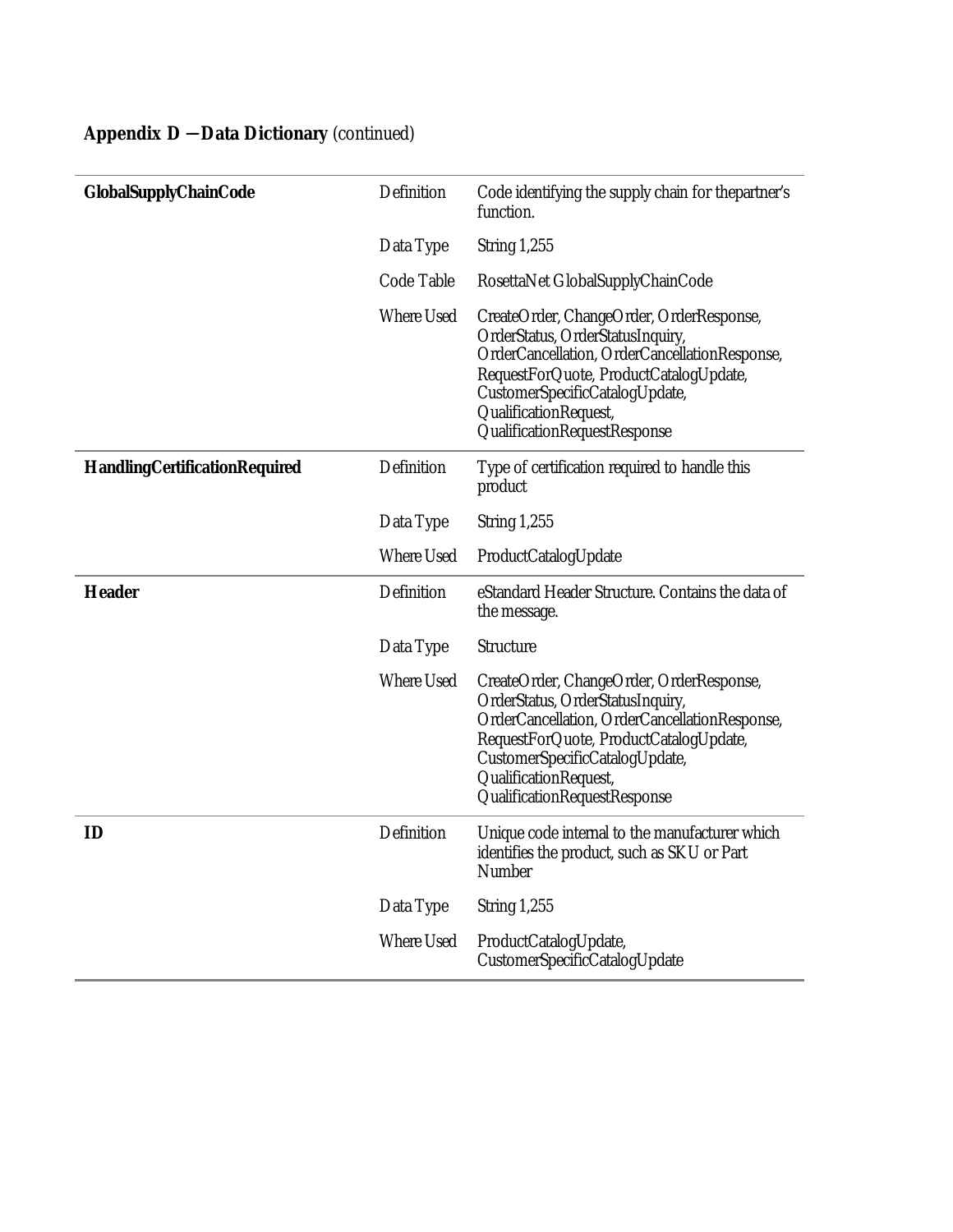| <b>InvoicePreference</b> | Definition        | The mode by which a customer wishes to be                                                                                                                                                                                         |
|--------------------------|-------------------|-----------------------------------------------------------------------------------------------------------------------------------------------------------------------------------------------------------------------------------|
|                          |                   | invoiced.                                                                                                                                                                                                                         |
|                          | Data Type         | <b>String</b>                                                                                                                                                                                                                     |
|                          | <b>Where Used</b> | ChangeOrder, CreateOrder                                                                                                                                                                                                          |
| <b>ISOChemicalCode</b>   | Definition        | ISO code for this item.                                                                                                                                                                                                           |
|                          | Data Type         | String 1                                                                                                                                                                                                                          |
|                          | Code Table        | ISO 2580-1-ABS, MN, 095-04-09-20                                                                                                                                                                                                  |
|                          | <b>Where Used</b> | ProductCatalogUpdate                                                                                                                                                                                                              |
| <b>Keywords</b>          | Definition        | Keyword that can be searched to find product,<br>describing what it is $-$ for example, "Resin".                                                                                                                                  |
|                          | Data Type         | <b>String 1,255</b>                                                                                                                                                                                                               |
|                          | <b>Where Used</b> | ProductCatalogUpdate                                                                                                                                                                                                              |
| <b>Label</b>             | Definition        | Actual label that should be printed for the line<br>item.                                                                                                                                                                         |
|                          | Data Type         | <b>String</b>                                                                                                                                                                                                                     |
|                          | <b>Where Used</b> | CreateOrder, ChangeOrder                                                                                                                                                                                                          |
|                          |                   |                                                                                                                                                                                                                                   |
| Language                 | Definition        | Language used in this business document.                                                                                                                                                                                          |
|                          | Data Type         | String, 1,3                                                                                                                                                                                                                       |
|                          | Code Table        | ISO 639-2/T                                                                                                                                                                                                                       |
|                          | <b>Where Used</b> | CreateOrder, ChangeOrder, OrderResponse,<br>OrderStatus, OrderStatusInquiry,<br>OrderCancellation, OrderCancellationResponse,<br>RequestForQuote, ProductCatalogUpdate,<br>CustomerSpecificCatalogUpdate,<br>QualificationRequest |
| <b>LineNumber</b>        | Definition        | Number of the line in the document.                                                                                                                                                                                               |
|                          | Data Type         | <b>Integer</b>                                                                                                                                                                                                                    |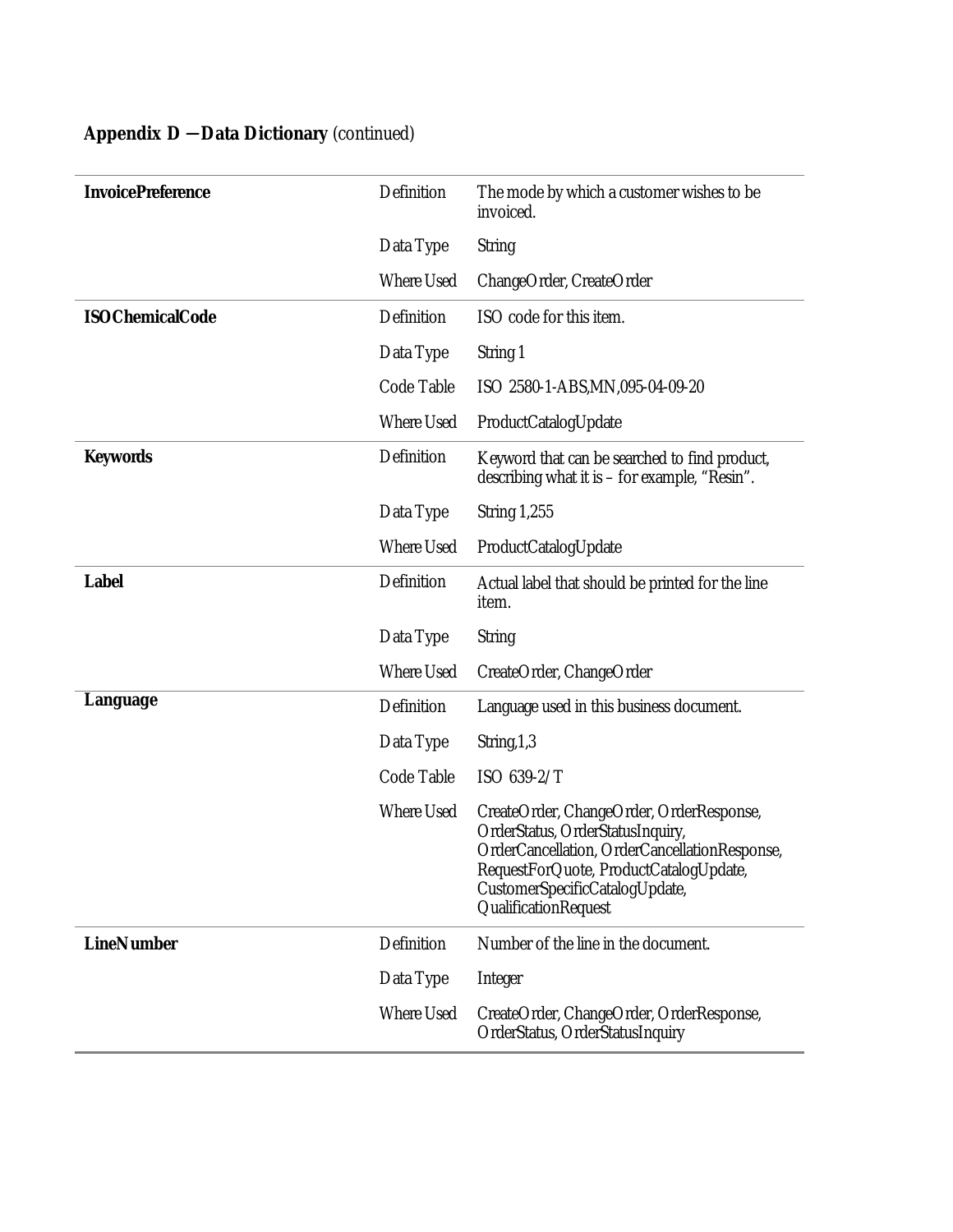| <b>LowerLimit</b>                 | Definition        | The lower limit below which delivery will not be<br>accepted.                                                                           |
|-----------------------------------|-------------------|-----------------------------------------------------------------------------------------------------------------------------------------|
|                                   | Data Type         | Real                                                                                                                                    |
|                                   | <b>Where Used</b> | CreateOrder, ChangeOrder, OrderResponse                                                                                                 |
| <b>ManualInterventionRequired</b> | Definition        | manual intervention required                                                                                                            |
|                                   | Data Type         | <b>Boolean</b>                                                                                                                          |
|                                   | <b>Where Used</b> | <b>RequestForQuote</b>                                                                                                                  |
| <b>Manufacturer</b>               | Definition        | unique identifier for the manufacturer                                                                                                  |
|                                   | Data Type         | <b>String 1,255</b>                                                                                                                     |
|                                   | Code Table        | D-U-N-S Number                                                                                                                          |
|                                   | <b>Where Used</b> | ProductCatalogUpdate                                                                                                                    |
| <b>MaterialDescription</b>        | Definition        | Buyers description of the product ordered                                                                                               |
|                                   | Data Type         | <b>String 1,255</b>                                                                                                                     |
|                                   | <b>Where Used</b> | ChangeOrder, CreateOrder, OrderResponse,<br>OrderStatus, RequestForQuote                                                                |
| <b>MaterialQuantity</b>           | Definition        | Requested quantity in<br>GlobalProductUnitOfMeasureCode                                                                                 |
|                                   | Data Type         | Real                                                                                                                                    |
|                                   | <b>Where Used</b> | CreateOrder, ChangeOrder, OrderResponse,<br>OrderStatus                                                                                 |
|                                   | Attribute         | Name: GlobalMaterialUnitOfMeasureCode<br>Definition A product unit of measure (i.e. each,<br>pack)<br>Data Type: String<br>Code: ISO 31 |
| <b>MaximumQuantity</b>            | Definition        | Largest quantity that can be ordered at one time.                                                                                       |
|                                   | Data Type         | Real                                                                                                                                    |
|                                   | <b>Where Used</b> | CustomerSpecificCatalogUpdate                                                                                                           |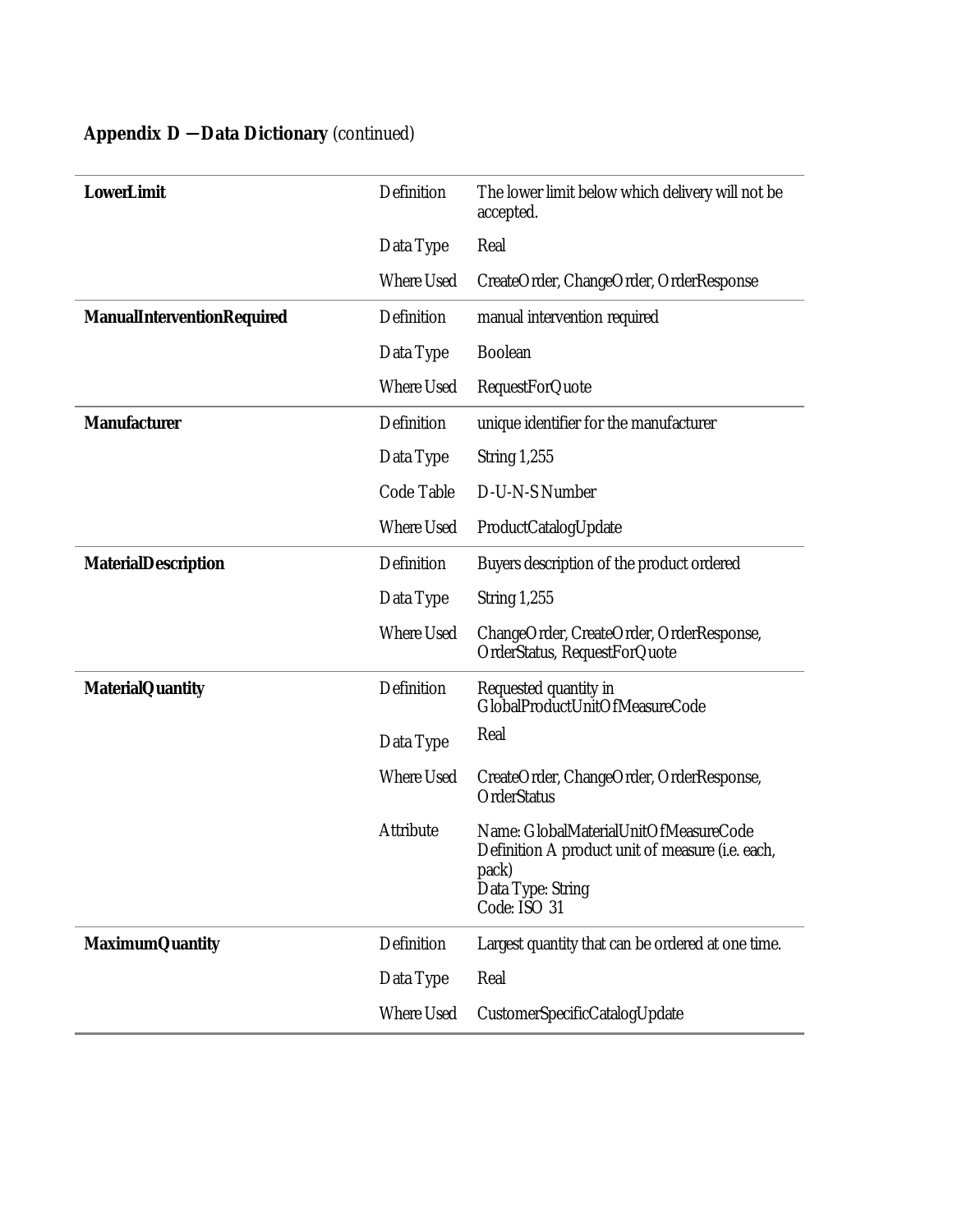| <b>MinimumOrderQuantity</b> | Definition        | Minimum quantity that can be ordered at one<br>time.                                              |
|-----------------------------|-------------------|---------------------------------------------------------------------------------------------------|
|                             | Data Type         | Real                                                                                              |
|                             | <b>Where Used</b> | ProductCatalogUpdate                                                                              |
| <b>MinimumQuantity</b>      | Definition        | Smallest quantity that can be purchased.                                                          |
|                             | Data Type         | Real                                                                                              |
|                             | <b>Where Used</b> | CustomerSpecificCatalogUpdate                                                                     |
| <b>MSDS</b>                 | Definition        | <b>Material Safety Data Sheet</b>                                                                 |
|                             | Data Type         | Structure                                                                                         |
|                             | <b>Where Used</b> | ProductCatalogUpdate                                                                              |
| <b>NAICS Number</b>         | Definition        | North American Industry Classification System for<br>the company.                                 |
|                             | Data Type         | String 1,12                                                                                       |
|                             | <b>Where Used</b> | QualificationRequest                                                                              |
| <b>Name</b>                 | Definition        | <b>Carriers Name</b>                                                                              |
|                             | Data Type         | <b>String 1,255</b>                                                                               |
|                             | <b>Where Used</b> | ProductCatalogUpdate                                                                              |
| <b>NationalPostalCode</b>   | Definition        | Geographic location as specified by a<br>nationalpostal code.                                     |
|                             | Data Type         | <b>String 1,255</b>                                                                               |
|                             | <b>Where Used</b> | CreateOrder, ChangeOrder, OrderResponse,<br>OrderStatus, RequestForQuote,<br>QualificationRequest |
| <b>Number</b>               | Definition        | Company specific number for a Material Safety<br>Data Sheet.                                      |
|                             | Data Type         | <b>String 1,255</b>                                                                               |
|                             | <b>Where Used</b> | ProductCatalogUpdate                                                                              |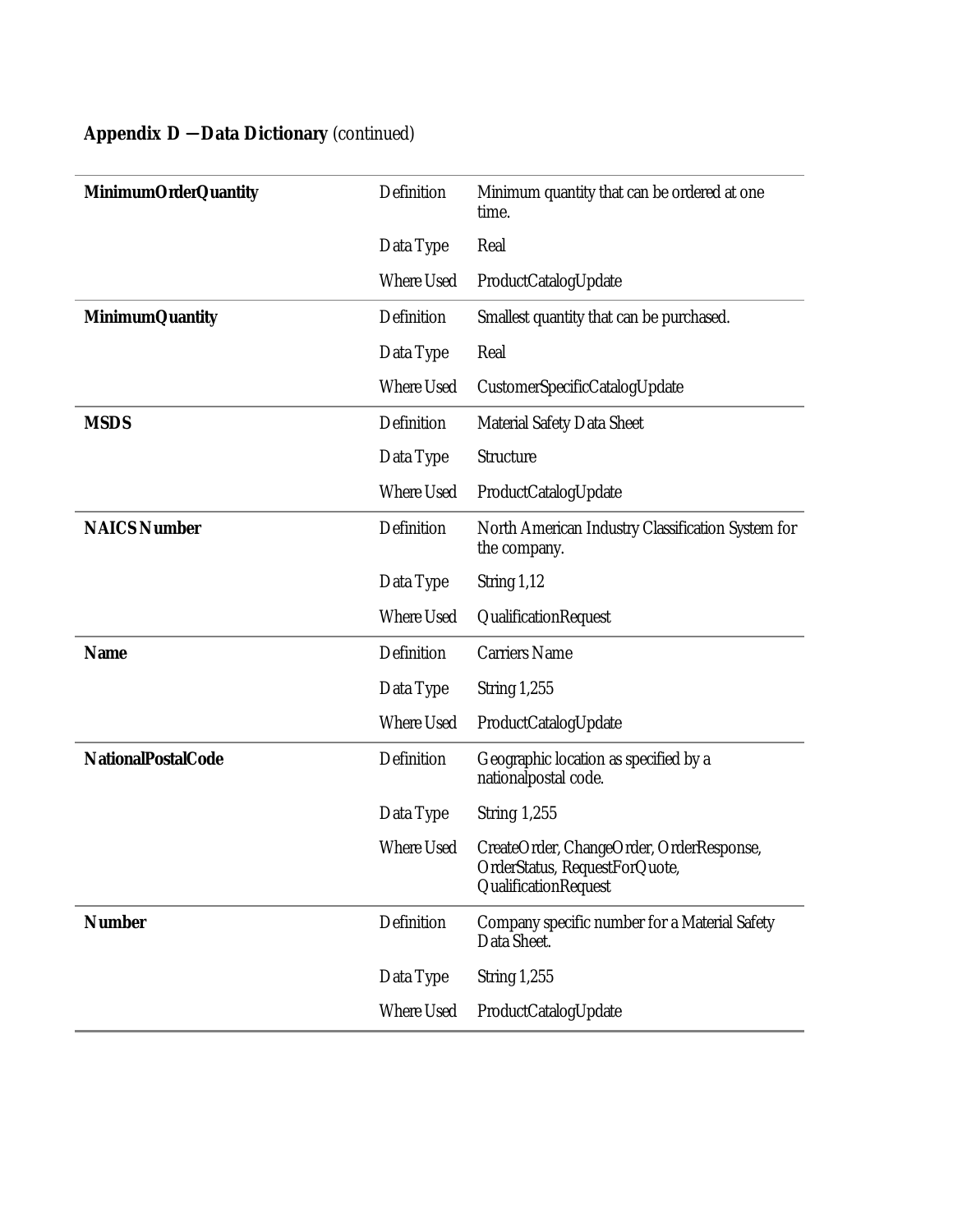|  |  |  |  | <b>Appendix D - Data Dictionary (continued)</b> |  |
|--|--|--|--|-------------------------------------------------|--|
|--|--|--|--|-------------------------------------------------|--|

| <b>NumberPackagingUnits</b> | Definition        | Number of packaging units required to deliver the<br>requested quantity, whenever the packaging does<br>not have a fixed relationship to the quantity. |
|-----------------------------|-------------------|--------------------------------------------------------------------------------------------------------------------------------------------------------|
|                             | Data Type         | Integer                                                                                                                                                |
|                             | <b>Where Used</b> | CreateOrder, ChangeOrder, OrderResponse,<br>OrderStatus                                                                                                |
| <b>OrderLeadtime</b>        | Definition        | Time, in days, from order to shipping; not<br>including transport.                                                                                     |
|                             | Data Type         | Integer                                                                                                                                                |
|                             | <b>Where Used</b> | ProductCatalogUpdate                                                                                                                                   |
| <b>OrderResponse</b>        | Definition        | Top-level element of the OrderResponse message.                                                                                                        |
|                             | Data Type         | <b>Structure</b>                                                                                                                                       |
|                             | <b>Where Used</b> | OrderResponse                                                                                                                                          |
|                             | Attribute         | Name: Version<br>Definition: Implementation version number<br>Data Type: String                                                                        |
|                             | Attribute         | Name: GlobalPurchaseOrderTypeCode<br>Definition: Code to describe the characteristics of<br>the document<br>Data Type: String                          |
| <b>OrderStatus</b>          | Definition        | Top-level element of the OrderStatus message.                                                                                                          |
|                             | Data Type         | Structure                                                                                                                                              |
|                             | <b>Where Used</b> | OrderStatus                                                                                                                                            |
|                             | Attribute         | Name: Version<br>Definition: Implementation version number<br>Data Type: String                                                                        |
|                             | Attribute         | Name: GlobalPurchaseOrderTypeCode<br>Definition: Code to describe the characteristics of<br>the document<br>Data Type: String                          |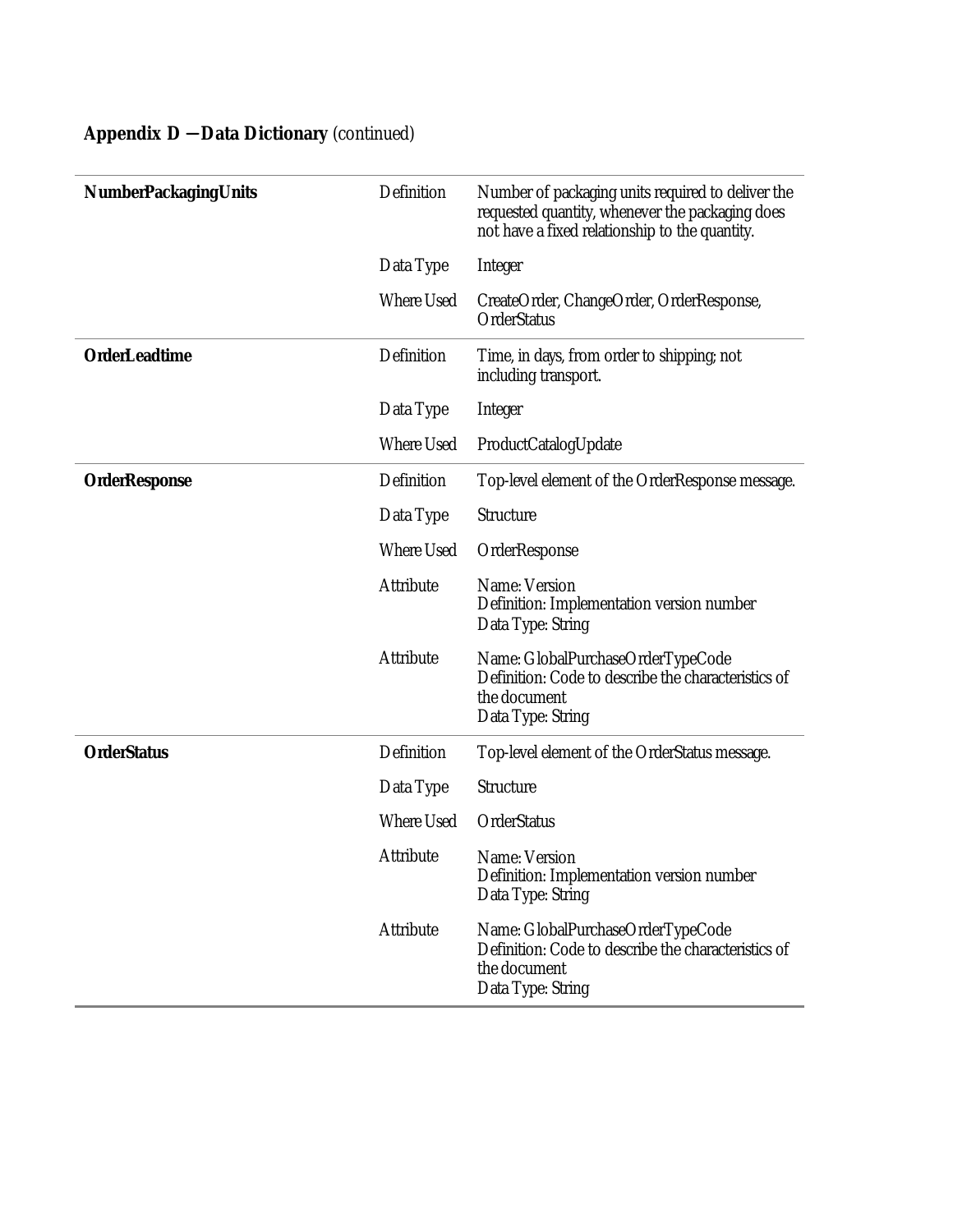|  | <b>Appendix D - Data Dictionary (continued)</b> |  |
|--|-------------------------------------------------|--|
|--|-------------------------------------------------|--|

| <b>OrderStatusInquiry</b>   | Definition        | Top-level element of the OrderStatusInquiry<br>message.                                                              |
|-----------------------------|-------------------|----------------------------------------------------------------------------------------------------------------------|
|                             | Data Type         | Structure                                                                                                            |
|                             | <b>Where Used</b> | OrderStatusInquiry                                                                                                   |
|                             | Attribute         | Name: Version<br>Definition: Implementation version number<br>Data Type: String                                      |
| <b>PackageCode</b>          | Definition        | ISO code for this package size in which this SKU<br>is sold/shipped                                                  |
|                             | Data Type         | <b>String 1,255</b>                                                                                                  |
|                             | Code Table        | ANSI ASC X12 103                                                                                                     |
|                             | Where Used        | <b>Product Catalog Update</b>                                                                                        |
| <b>PackListRequirements</b> | Definition        | Free form textual description, on the pack list, of<br>requirements relating to the packing of the<br>product.       |
|                             | Data Type         | String $1,255$                                                                                                       |
|                             | <b>Where Used</b> | CreateOrder, ChangeOrder                                                                                             |
| <b>ParametricDataset</b>    | Definition        | Hash table of attribute and value pairs.                                                                             |
|                             | Data Type         | Structure                                                                                                            |
|                             | <b>Where Used</b> | ProductCatalogUpdate                                                                                                 |
| <b>PartnerData</b>          | Definition        | The collection of business properties that<br>describes a business partners' role in a partner<br>interface process. |
|                             | Data Type         | Structure                                                                                                            |
|                             | <b>Where Used</b> | CreateOrder, ChangeOrder, OrderResponse,<br>OrderStatus, QualificationRequest                                        |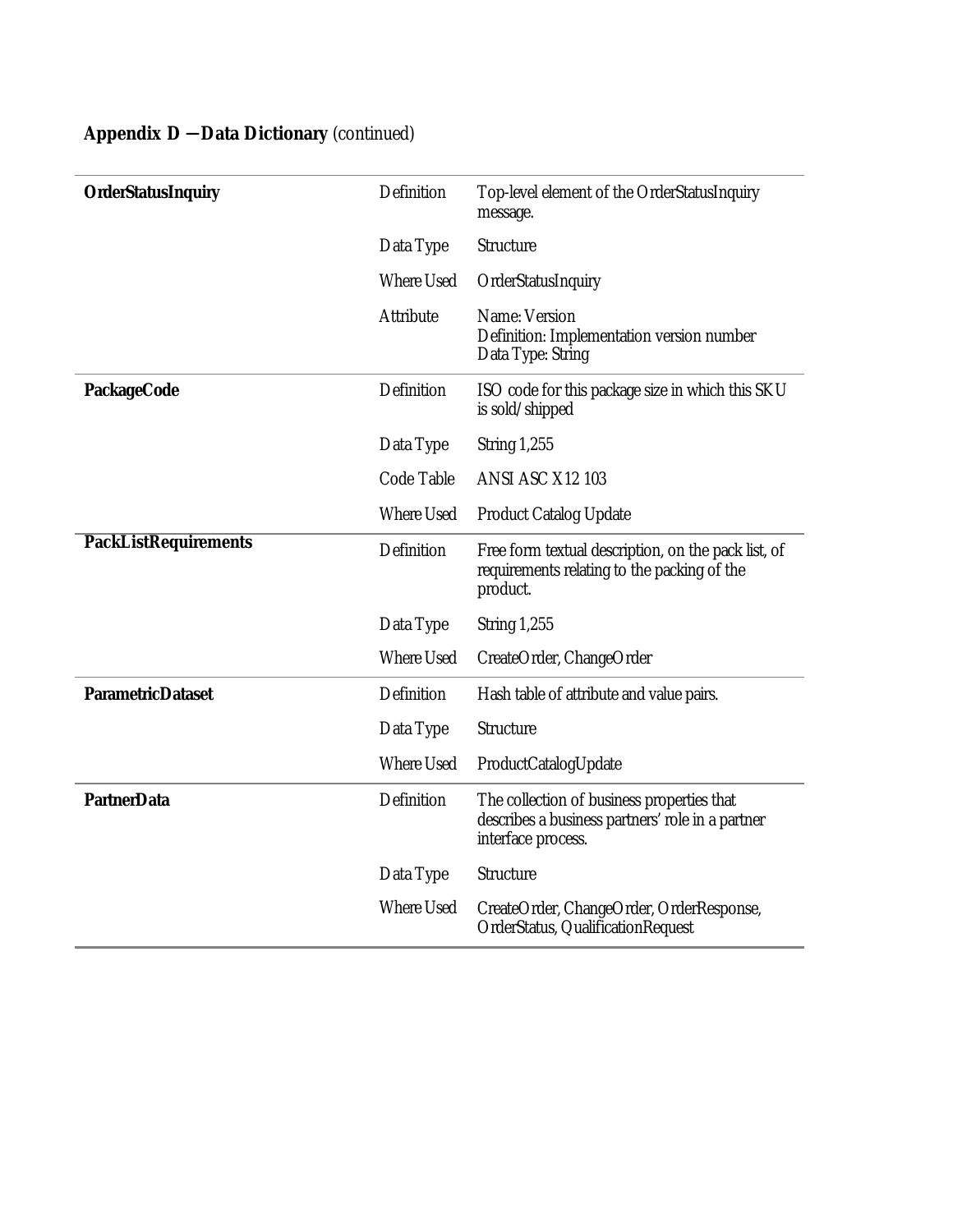| <b>PartnerDescription</b>     | Definition        | The collection of business properties that<br>describes a business partners' identity and their<br>function in a supply chain.                                                                                                                                     |
|-------------------------------|-------------------|--------------------------------------------------------------------------------------------------------------------------------------------------------------------------------------------------------------------------------------------------------------------|
|                               | Data Type         | Structure                                                                                                                                                                                                                                                          |
|                               | <b>Where Used</b> | CreateOrder, ChangeOrder, OrderResponse,<br>OrderStatus, OrderStatusInquiry,<br>OrderCancellation, OrderCancellationResponse,<br>RequestForQuote, ProductCatalogUpdate,<br>CustomerSpecificCatalogUpdate,<br>QualificationRequestResponse                          |
| <b>PartnerName</b>            | Definition        | The name of the Partner                                                                                                                                                                                                                                            |
|                               | Data Type         | <b>String 1,255</b>                                                                                                                                                                                                                                                |
|                               | <b>Where Used</b> | CreateOrder, ChangeOrder, OrderResponse,<br>OrderStatus, QualificationRequest                                                                                                                                                                                      |
| <b>PartnerRoleDescription</b> | Definition        | The collection of business properties that<br>describes a business partners' identity and their<br>function in a supply chain.                                                                                                                                     |
|                               | Data Type         | Structure                                                                                                                                                                                                                                                          |
|                               | <b>Where Used</b> | CreateOrder, ChangeOrder, OrderResponse,<br>OrderStatus, OrderStatusInquiry,<br>OrderCancellation, OrderCancellationResponse,<br>RequestForQuote, ProductCatalogUpdate,<br>CustomerSpecificCatalogUpdate,<br>QualificationRequest,<br>QualificationRequestResponse |
| <b>Partners</b>               | Definition        | eStandard Partners Structure                                                                                                                                                                                                                                       |
|                               | Data Type         | <b>Structure</b>                                                                                                                                                                                                                                                   |
|                               | <b>Where Used</b> | CreateOrder, ChangeOrder, OrderResponse,<br>OrderStatus, RequestForQuote,<br>QualificationRequest                                                                                                                                                                  |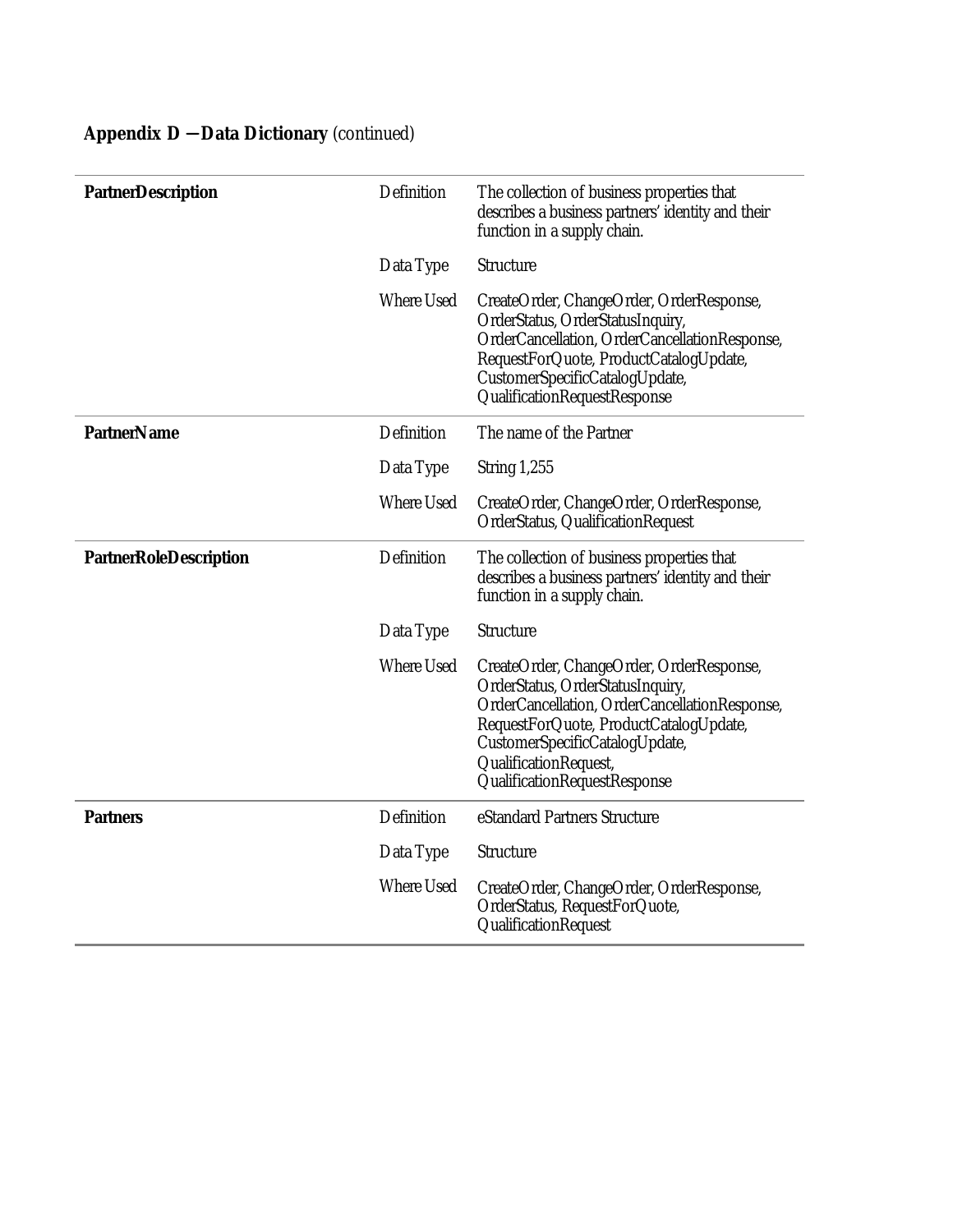| <b>PhoneNumber</b>             | Definition        | Unique number within the area.                                                                                                                                                                                                                                     |
|--------------------------------|-------------------|--------------------------------------------------------------------------------------------------------------------------------------------------------------------------------------------------------------------------------------------------------------------|
|                                | Data Type         | <b>String 1,255</b>                                                                                                                                                                                                                                                |
|                                | <b>Where Used</b> | CreateOrder, ChangeOrder, OrderResponse,<br>OrderStatus, OrderStatusInquiry,<br>OrderCancellation, OrderCancellationResponse,<br>RequestForQuote, ProductCatalogUpdate,<br>CustomerSpecificCatalogUpdate,<br>QualificationRequest,<br>QualificationRequestResponse |
| <b>PlannedEndUse</b>           | Definition        | Buyer application or end use of product requested                                                                                                                                                                                                                  |
|                                | Data Type         | <b>String 1,255</b>                                                                                                                                                                                                                                                |
|                                | <b>Where Used</b> | <b>RequestForQuote</b>                                                                                                                                                                                                                                             |
| <b>PostOfficeBoxIdentifier</b> | Definition        | The proprietary identity of a physical address,<br>located at a post office, designed solely to accept<br>and receive mail.                                                                                                                                        |
|                                | Data Type         | <b>String 1,255</b>                                                                                                                                                                                                                                                |
|                                | <b>Where Used</b> | CreateOrder, ChangeOrder, OrderResponse,<br>OrderStatus, QualificationRequest                                                                                                                                                                                      |
| <b>PreferredCarrier</b>        | Definition        | Estandard preferred carrier structure                                                                                                                                                                                                                              |
|                                | Data Type         | <b>Structure</b>                                                                                                                                                                                                                                                   |
|                                | <b>Where Used</b> | <b>RequestForQuote</b>                                                                                                                                                                                                                                             |
| <b>PreferredCarrierCode</b>    | Definition        | Standard carrier code                                                                                                                                                                                                                                              |
|                                | Data Type         | String $1,25$                                                                                                                                                                                                                                                      |
|                                | Code Table        | <b>SCAC Code</b>                                                                                                                                                                                                                                                   |
|                                | Where Used        | <b>RequestForQuote</b>                                                                                                                                                                                                                                             |
| <b>PreferredCarrierName</b>    | Definitiion       | Carrier's name                                                                                                                                                                                                                                                     |
|                                | Data Type         | <b>String 1,255</b>                                                                                                                                                                                                                                                |
|                                | Where Used        | <b>RequestForQuote</b>                                                                                                                                                                                                                                             |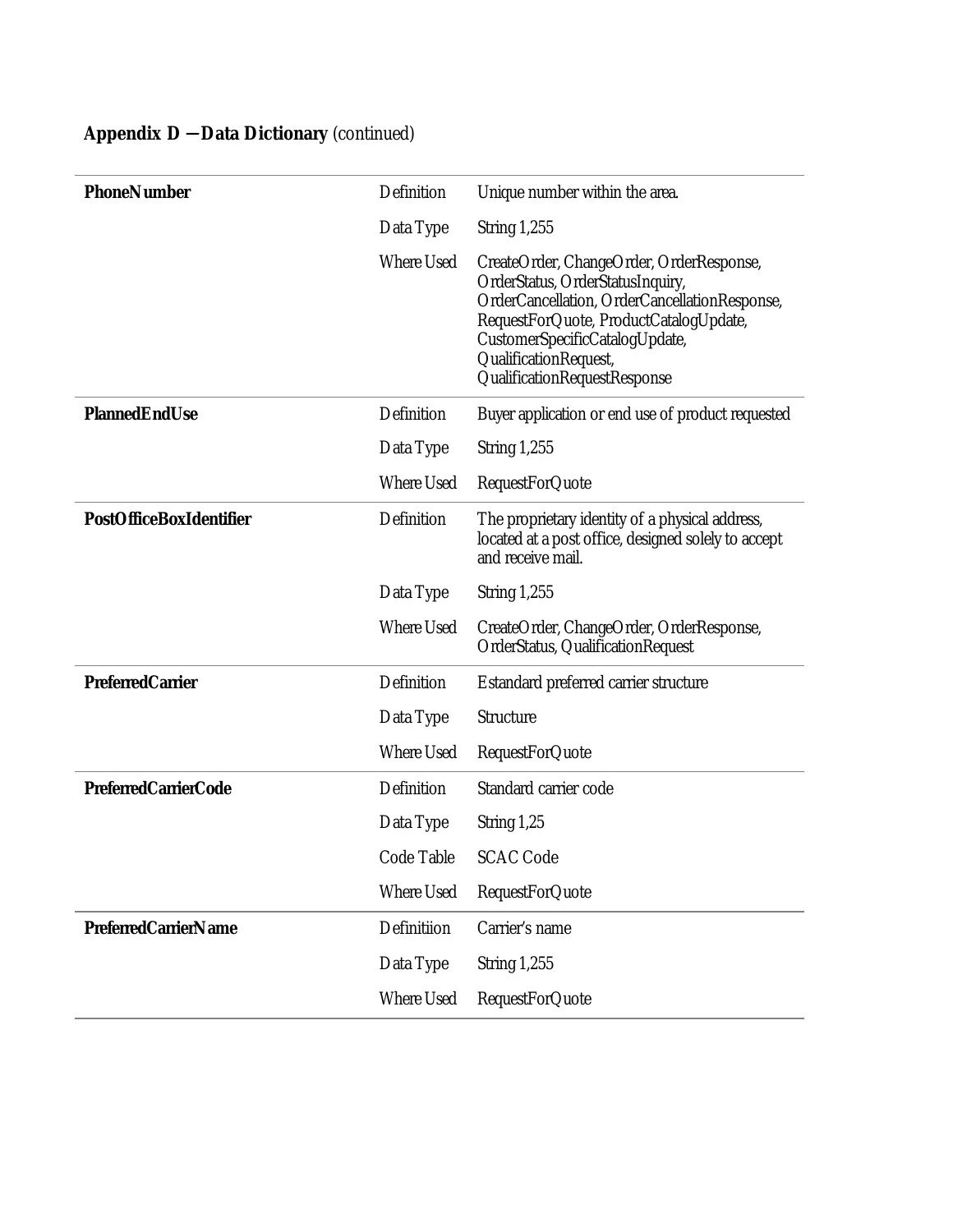| <b>PreferredContactMethod</b> | Definition        | eg. Phone, fax, email                                                                                   |
|-------------------------------|-------------------|---------------------------------------------------------------------------------------------------------|
|                               | Data Type         | String $1,25$                                                                                           |
|                               | <b>Where Used</b> | <b>RequestForQuote</b>                                                                                  |
| <b>Price</b>                  | Definition        | Price requested for the product.                                                                        |
|                               | Data Type         | Real                                                                                                    |
|                               | <b>Where Used</b> | ProductCatalogUpdate,<br>CustomerSpecificCatalogUpdate                                                  |
|                               | Attribute         | Name: Global Currency Code<br>Definition: Specifies the current of the price<br>Data Type: String 1,255 |
| <b>PriceStructure</b>         | Definition        | Structure containing information used to specify<br>the pricing for a line item.                        |
|                               | Data Type         | Structure                                                                                               |
|                               | <b>Where Used</b> | CustomerSpecificCatalogUpdate                                                                           |
| <b>PriceBasis</b>             | Definition        | Number or level used to calculate the price of the<br>line item                                         |
|                               | Data Type         | Real                                                                                                    |
|                               | <b>Where Used</b> | CreateOrder, ChangeOrder, OrderResponse,<br>OrderStatus                                                 |
|                               | <b>Attribute</b>  | Name: GlobalMaterialUnitOfMeasureCode<br>Definition:<br>Data Type: String<br>Code: ISO 31               |
| <b>PriceEffectiveDate</b>     | Definition        | Date that catalog and pricing is effective.                                                             |
|                               | Data Type         | <b>DateTime</b>                                                                                         |
|                               | <b>Where Used</b> | ProductCatalogUpdate,<br>CustomerSpecificCatalogUpdate                                                  |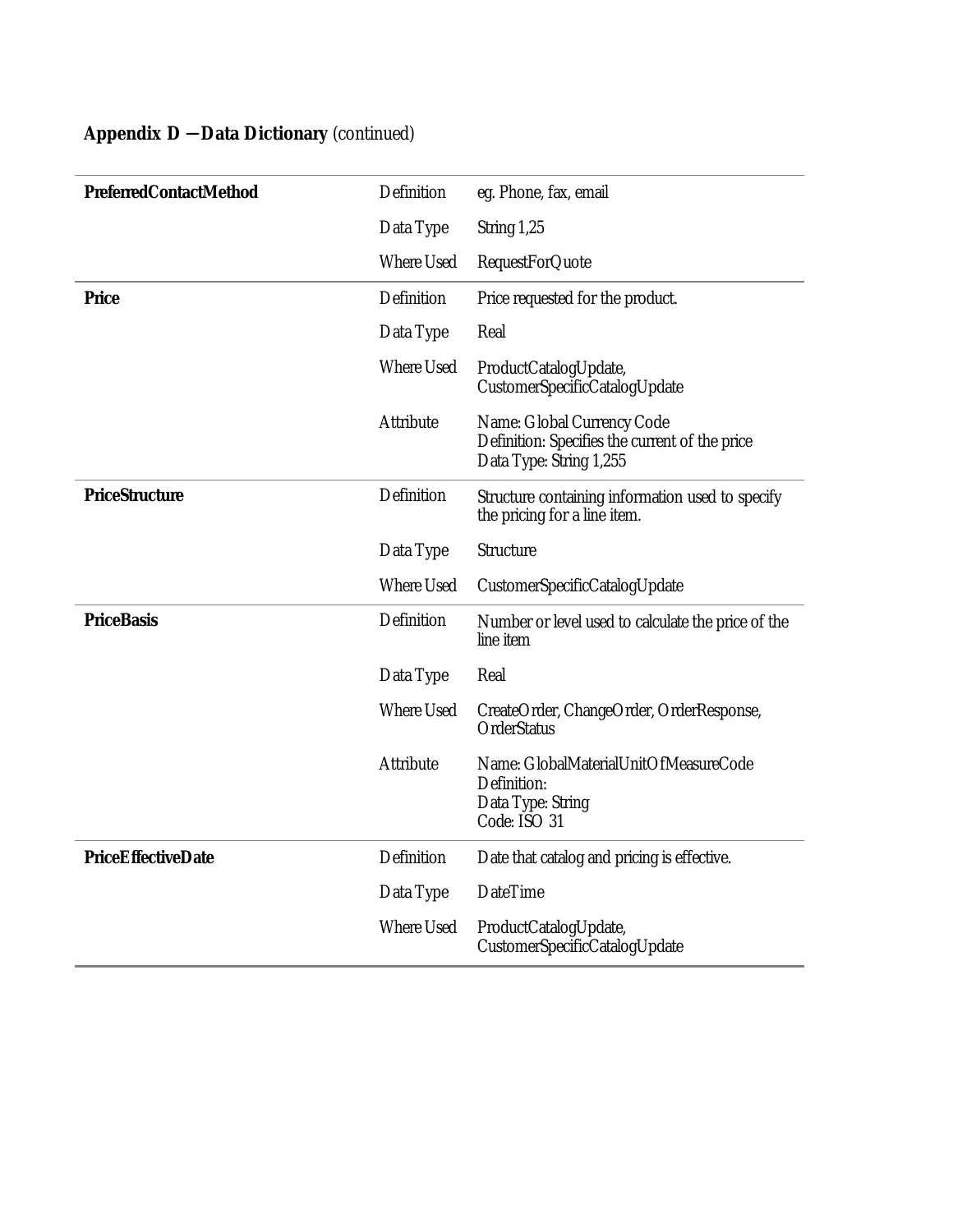| <b>PriceExpiryDate</b>             | Definition        | Date that pricing expires                                                                                         |
|------------------------------------|-------------------|-------------------------------------------------------------------------------------------------------------------|
|                                    | Data Type         | <b>DateTime</b>                                                                                                   |
|                                    | <b>Where Used</b> | ProductCatalogUpdate,<br>CustomerSpecificCatalogUpdate                                                            |
| <b>PriceModifierDown</b>           | Definition        | hash table of qty & unit price pairs relating to<br>quantity discounts                                            |
|                                    | Data Type         | <b>String 1,255</b>                                                                                               |
|                                    | <b>Where Used</b> | ProductCatalogUpdate,<br>CustomerSpecificCatalogUpdate                                                            |
| PriceModifierUp                    | Definition        | hash table of qty & unit price pairs relating to<br>charges for packaging and broken packaging                    |
|                                    | Data Type         | <b>String 1,255</b>                                                                                               |
|                                    | <b>Where Used</b> | ProductCatalogUpdate,<br>CustomerSpecificCatalogUpdate                                                            |
| <b>ProductAvailableInCountries</b> | Definition        | Listing of countries in which a product is available.                                                             |
|                                    | Data Type         | <b>String 1,255</b>                                                                                               |
|                                    | <b>Where Used</b> | ProductCatalogUpdate                                                                                              |
| <b>ProductCatalogUpdate</b>        | Definition        | Top-level element of the ProductCatalogUpdate<br>message.                                                         |
|                                    | Data Type         | Structure                                                                                                         |
|                                    | <b>Where Used</b> | ProductCatalogUpdate                                                                                              |
| <b>ProductCode</b>                 | Definition        | Unique code that identifies the product, such as<br><b>SKU</b> or Part Number (See global material<br>identifier) |
|                                    | Data Type         | String 14                                                                                                         |
|                                    | Where Used        | RequestForQuote, ProductCatalogUpdate                                                                             |
| <b>ProductFamilyName</b>           | Definition        | The commodity attribute list name e.g. ABS                                                                        |
|                                    | Data Type         | <b>String 1,255</b>                                                                                               |
|                                    | Where Used        | ProductCatalogUpdate                                                                                              |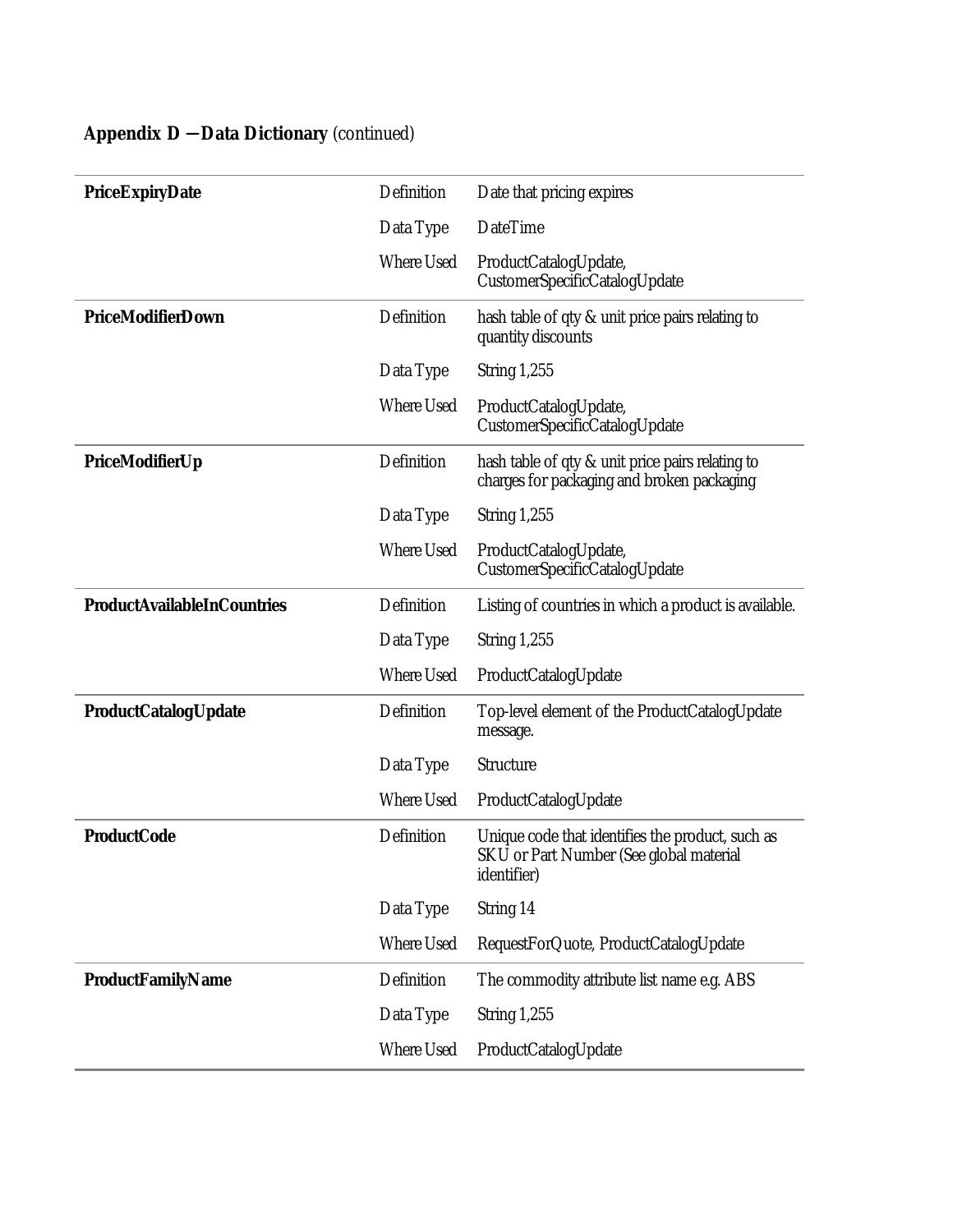| <b>ProductInformation</b>      | Definition        | Estandard product information structure.                                                                                                                                                                                                                           |
|--------------------------------|-------------------|--------------------------------------------------------------------------------------------------------------------------------------------------------------------------------------------------------------------------------------------------------------------|
|                                | Data Type         | Structure                                                                                                                                                                                                                                                          |
|                                | <b>Where Used</b> |                                                                                                                                                                                                                                                                    |
|                                |                   | CustomerSpecificCatalogUpdate                                                                                                                                                                                                                                      |
| <b>ProductLineItem</b>         | Definition        | The collection of business properties that describe<br>a business document entry for a product.                                                                                                                                                                    |
|                                | Data Type         | Structure                                                                                                                                                                                                                                                          |
|                                | <b>Where Used</b> | CreateOrder, ChangeOrder, OrderResponse,<br>OrderStatus, OrderStatusInquiry,<br>RequestForQuote, ProductCatalogUpdate,<br>CustomerSpecificCatalogUpdate                                                                                                            |
| <b>ProjectedVolume</b>         | Definition        | The amount of product that will be purchased<br>over the agreement period.                                                                                                                                                                                         |
|                                | Data Type         | Real                                                                                                                                                                                                                                                               |
|                                | <b>Where Used</b> | <b>RequestForQuote</b>                                                                                                                                                                                                                                             |
| <b>ProofOfShipmentDelivery</b> | Definition        | Indicator that identifies whether proof of delivery<br>exists for the shipment. If proof of delivery exists<br>the Buyer can request proof of delivery external to<br>the Market Place.                                                                            |
|                                | Data Type         | <b>String 1,255</b>                                                                                                                                                                                                                                                |
|                                | <b>Where Used</b> | OrderStatus                                                                                                                                                                                                                                                        |
| <b>Properties</b>              | Definition        | eStandard Properties Structure                                                                                                                                                                                                                                     |
|                                | Data Type         | Structure                                                                                                                                                                                                                                                          |
|                                | <b>Where Used</b> | CreateOrder, ChangeOrder, OrderResponse,<br>OrderStatus, OrderStatusInquiry,<br>OrderCancellation, OrderCancellationResponse,<br>RequestForQuote, ProductCatalogUpdate,<br>CustomerSpecificCatalogUpdate,<br>QualificationRequest,<br>QualificationRequestResponse |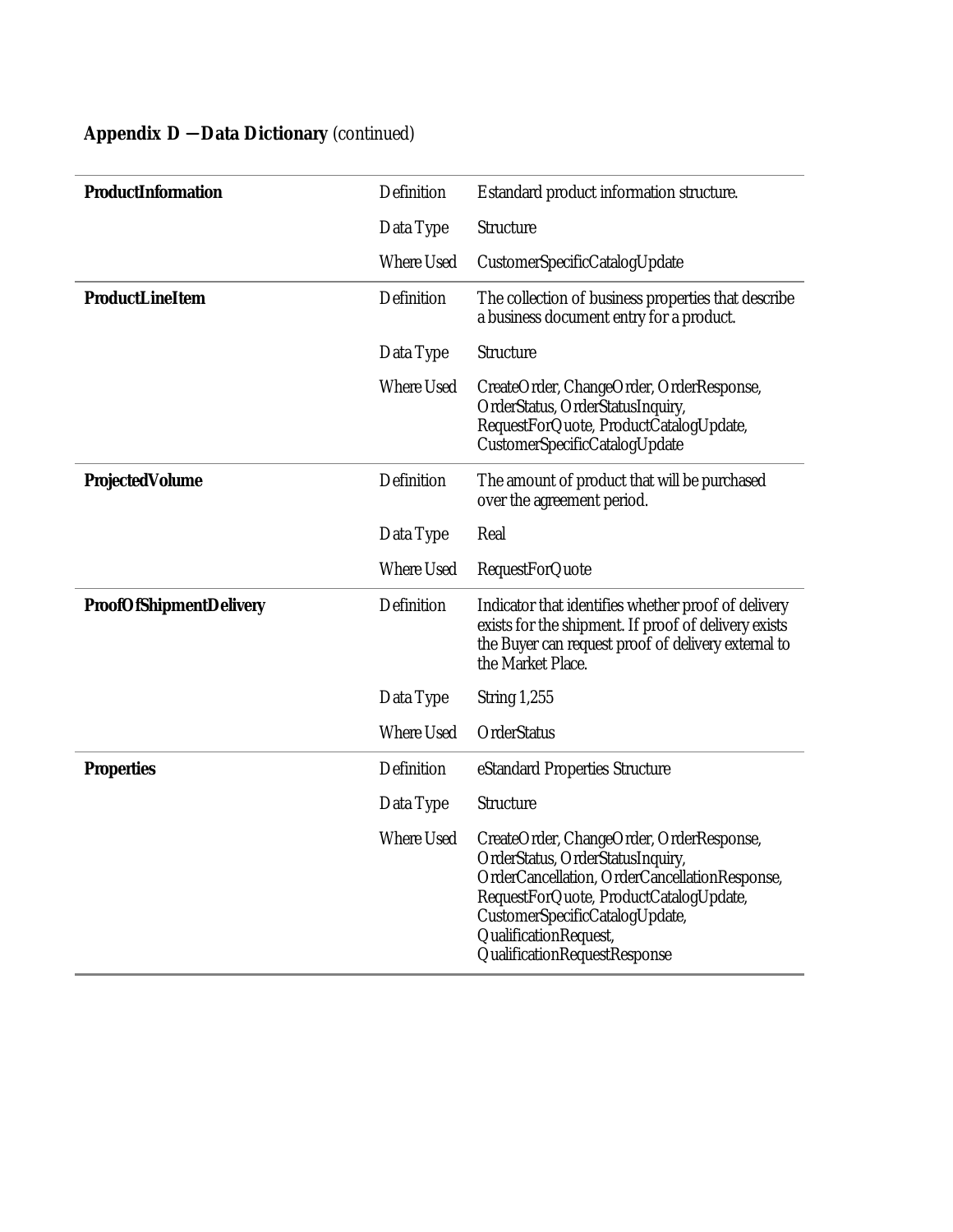|  | <b>Appendix D - Data Dictionary (continued)</b> |  |
|--|-------------------------------------------------|--|
|--|-------------------------------------------------|--|

| <b>ProprietaryCIDIdentifier</b>              | Definition        | Unique identifier for credit card purchase activity<br>utilized by American Express.                                                                                                              |
|----------------------------------------------|-------------------|---------------------------------------------------------------------------------------------------------------------------------------------------------------------------------------------------|
|                                              | Data Type         | <b>String 1,255</b>                                                                                                                                                                               |
|                                              | <b>Where Used</b> | CreateOrder, ChangeOrder                                                                                                                                                                          |
| <b>ProprietaryShipmentTrackingIdentifier</b> | Definition        | Unique Shipment id or Bill of lading number from<br>supplier system.                                                                                                                              |
|                                              | Data Type         | <b>String 1,255</b>                                                                                                                                                                               |
|                                              | <b>Where Used</b> | OrderStatus                                                                                                                                                                                       |
| <b>PurchaseOrderIssuedDate</b>               | Definition        | The date the purchase order was issued using a<br>format based on the ISO 8601 specification<br>CCYYMMDD where "CC" represents the<br>century, "YY" the year, "MM" the month and<br>"DD" the day. |
|                                              | Data Type         | <b>DateTime</b>                                                                                                                                                                                   |
|                                              | <b>Where Used</b> | CreateOrder, ChangeOrder, OrderResponse,<br>OrderStatus, OrderStatusInquiry,<br>OrderCancellation, OrderCancellationResponse                                                                      |
| <b>PurchaseOrderNumber</b>                   | Definition        | Unique Identification number from the feeding<br>system. This can be the Market place or the Buyer<br>system.                                                                                     |
|                                              | Data Type         | <b>String 1,255</b>                                                                                                                                                                               |
|                                              | <b>Where Used</b> | CreateOrder, ChangeOrder, OrderResponse,<br>OrderStatus, OrderStatusInquiry,<br>OrderCancellation, OrderCancellationResponse                                                                      |
| <b>Purpose</b>                               | Definition        | Code identifying purpose of Purchase Order                                                                                                                                                        |
|                                              | Data Type         | <b>String 1,255</b>                                                                                                                                                                               |
|                                              | Code Table        | ANSI ASC X12 353                                                                                                                                                                                  |
|                                              | Where Used        | CreateOrder, ChangeOrder, OrderResponse,<br>OrderStatus                                                                                                                                           |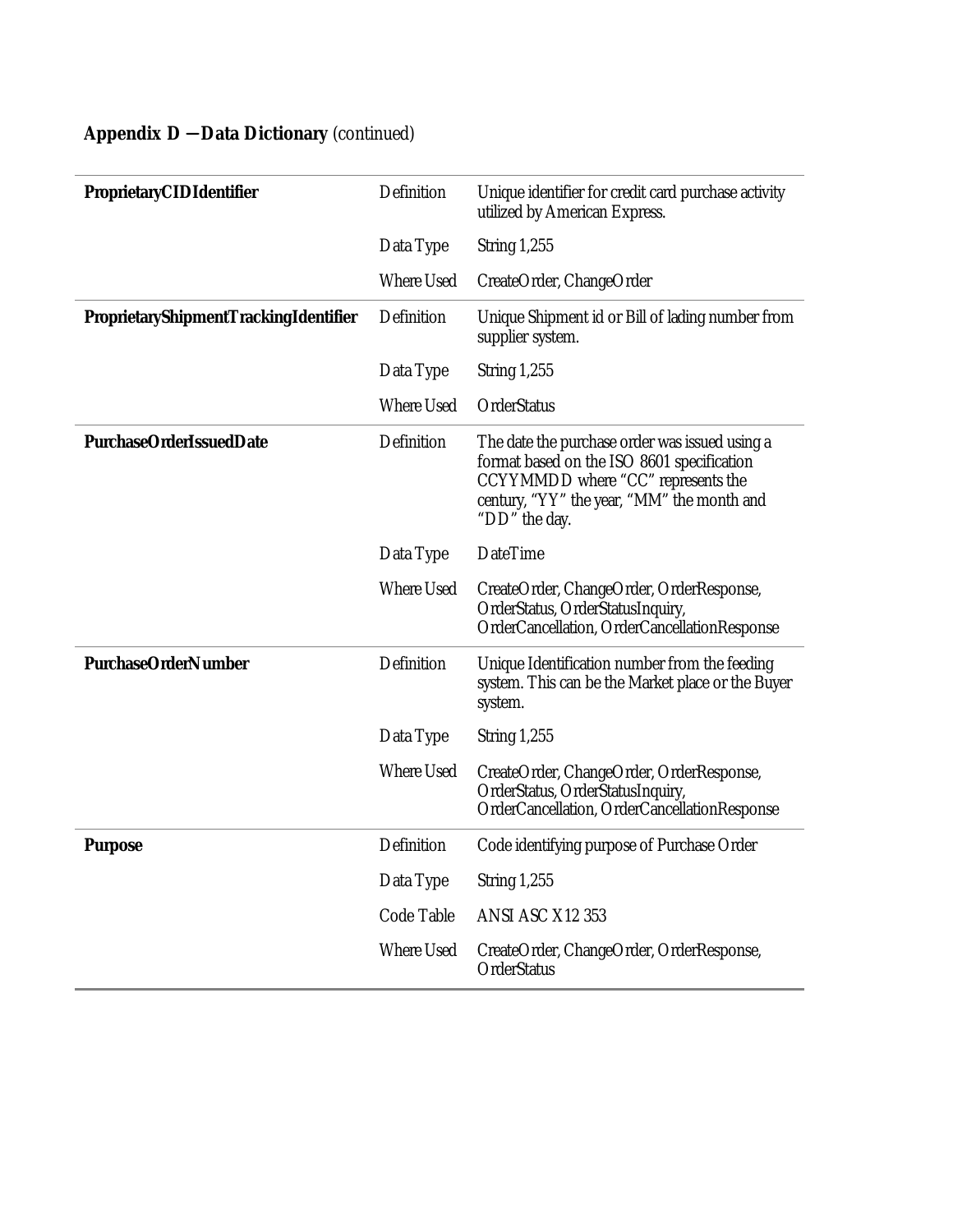|  | <b>Appendix D - Data Dictionary (continued)</b> |  |
|--|-------------------------------------------------|--|
|--|-------------------------------------------------|--|

| <b>QualificationRequest</b>  | Definition        | Top-level element of the QualificationRequest<br>message.                                                                                                                |
|------------------------------|-------------------|--------------------------------------------------------------------------------------------------------------------------------------------------------------------------|
|                              | Data Type         | Structure                                                                                                                                                                |
|                              | <b>Where Used</b> | QualificationRequest                                                                                                                                                     |
|                              | Attribute         | Name: Version<br>Definition: Implementation version number<br>Data Type: String                                                                                          |
| QualificationRequestResponse | Definition        | Top-level element of the<br>QualificationRequestResponse message.                                                                                                        |
|                              | Data Type         | Structure                                                                                                                                                                |
|                              | <b>Where Used</b> | QualificationRequestResponse                                                                                                                                             |
|                              | Attribute         | Name: Version<br>Definition: Implementation version number<br>Data Type: String                                                                                          |
| QuoteIdentifier              | Definition        | Reference number specifying the quote related to<br>this document                                                                                                        |
|                              | Data Type         | <b>String 1,255</b>                                                                                                                                                      |
|                              | <b>Where Used</b> | CreateOrder, ChangeOrder                                                                                                                                                 |
| <b>RegionName</b>            | Definition        | Description of the local area within the country<br>(I.e. State, provence)                                                                                               |
|                              | Data Type         | <b>String 1,255</b>                                                                                                                                                      |
|                              | <b>Where Used</b> | CreateOrder, ChangeOrder, OrderResponse,<br>OrderStatus, RequestForQuote,<br>QualificationRequest                                                                        |
| <b>Regulations</b>           | Definition        | Code or text stating regulations dealing with this<br>item. Hash table of pairs of values where the first<br>is the restriction and the second is the regulatory<br>body |
|                              | Data Type         | <b>String 1,255</b>                                                                                                                                                      |
|                              | Where Used        | ProductCatalogUpdate                                                                                                                                                     |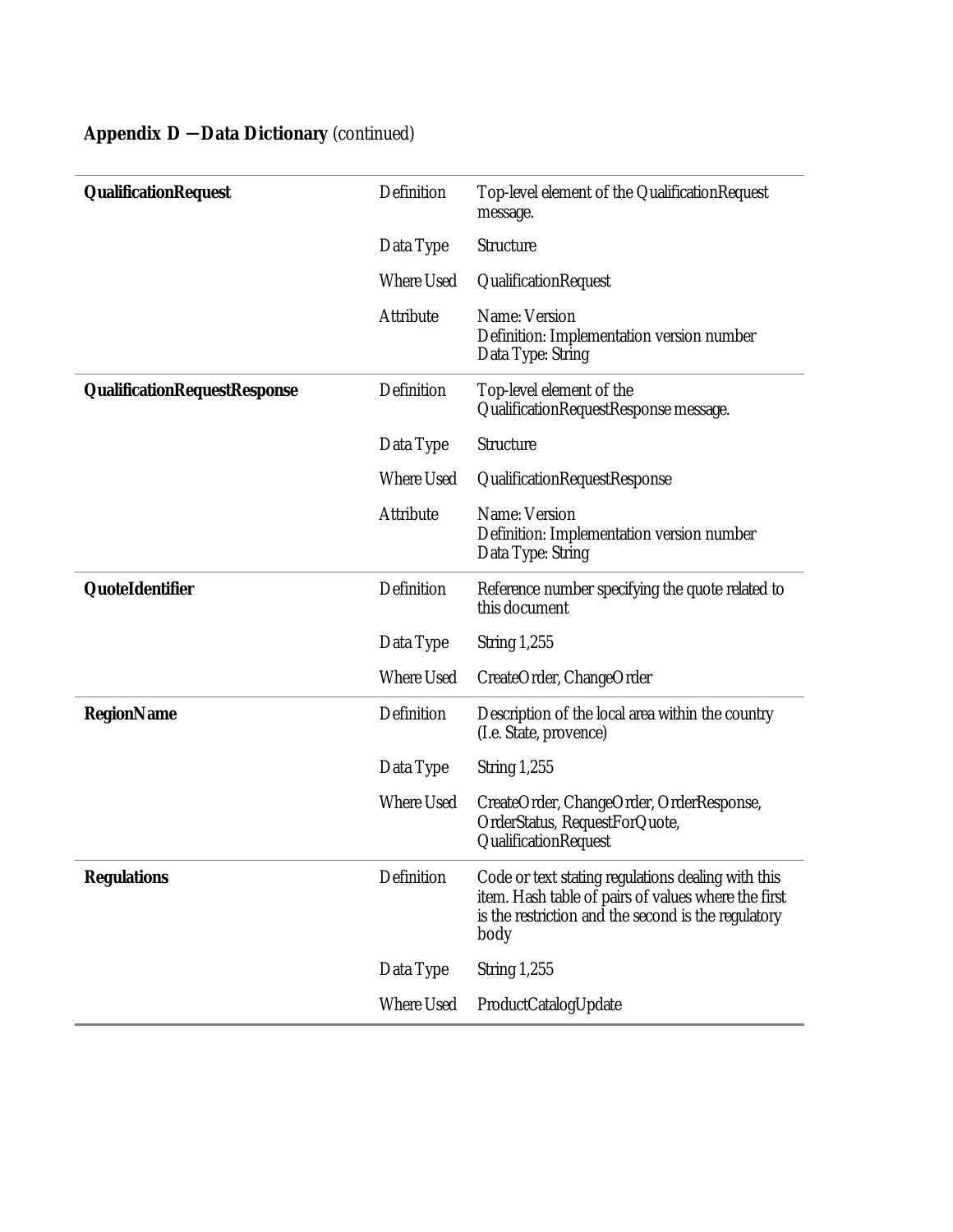| <b>ReleaseNumber</b>                    | Definition        | Number associated with the shipment against a<br>forecast.                            |
|-----------------------------------------|-------------------|---------------------------------------------------------------------------------------|
|                                         | Data Type         | <b>String 1,255</b>                                                                   |
|                                         | <b>Where Used</b> | CreateOrder, ChangeOrder, OrderResponse,<br><b>OrderStatus</b>                        |
| <b>RequestedAgreementPeriod</b>         | Definition        | Length of time in months.                                                             |
|                                         | Data Type         | Integer                                                                               |
|                                         | <b>Where Used</b> | <b>RequestForQuote</b>                                                                |
| <b>RequestedDeliveryBetweenDateTime</b> | Definition        | The date/time range which the product needs to<br>be the delivered.                   |
|                                         | Data Type         | DateTime                                                                              |
|                                         | <b>Where Used</b> | CreateOrder, ChangeOrder, RequestForQuote                                             |
| <b>RequestedDeliveryByDateTime</b>      | Definition        | Date/time by which the product has to be at the<br>deliver to location in the format. |
|                                         | Data Type         | <b>DateTime</b>                                                                       |
|                                         | <b>Where Used</b> | CreateOrder, ChangeOrder, RequestForQuote                                             |
| <b>RequestedDeliveryEndDateTime</b>     | Definition        | End date/time the product has to be at the deliver<br>to location.                    |
|                                         | Data Type         | <b>DateTime</b>                                                                       |
|                                         | <b>Where Used</b> | CreateOrder, ChangeOrder, RequestForQuote                                             |
| <b>RequestedDeliveryOnDateTime</b>      | Definition        | Date/time the product is to be delivered to<br>location.                              |
|                                         | Data Type         | <b>DateTime</b>                                                                       |
|                                         | <b>Where Used</b> | CreateOrder, ChangeOrder, RequestForQuote                                             |
| <b>RequestedDeliveryStartDateTime</b>   | Definition        | Start date/time the product has to be at the deliver<br>to location.                  |
|                                         | Data Type         | <b>DateTime</b>                                                                       |
|                                         |                   |                                                                                       |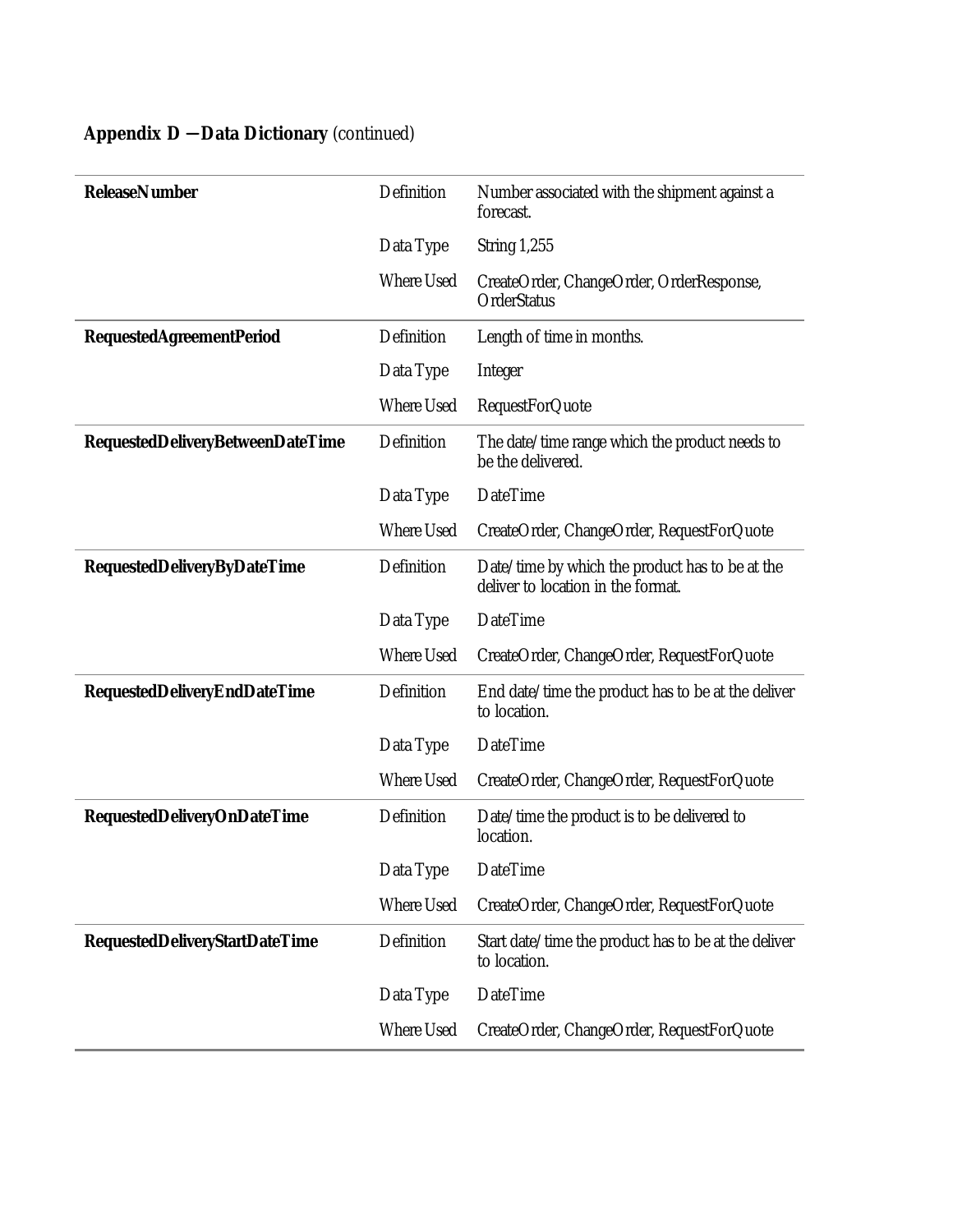| <b>RequestedFirstOrderDate</b>      | Definition        | The date of the first order that will be placed under<br>this agreement         |
|-------------------------------------|-------------------|---------------------------------------------------------------------------------|
|                                     | Data Type         | <b>DateTime</b>                                                                 |
|                                     | Where Used        | <b>RequestForQuote</b>                                                          |
| <b>RequestedPackaging</b>           | Definition        | Requested style and size of Packaging.                                          |
|                                     | Data Type         | <b>String 1,255</b>                                                             |
|                                     | <b>Where Used</b> | <b>RequestForQuote</b>                                                          |
| <b>RequestedPrice</b>               | Definition        | Price requested for the product.                                                |
|                                     | Data Type         | Real                                                                            |
|                                     | <b>Where Used</b> | CreateOrder, ChangeOrder, RequestForQuote                                       |
| <b>RequestedQuoteResponseMethod</b> | Definition        | how do we want the quote                                                        |
|                                     | Data Type         | <b>String 1,255</b>                                                             |
|                                     | Where Used        | <b>RequestForQuote</b>                                                          |
| <b>RequestedShipFrom</b>            | Definition        | Requested ship from location.                                                   |
|                                     | Data Type         | Structure                                                                       |
|                                     | Where Used        | <b>RequestForQuote</b>                                                          |
| <b>RequestedTransportMode</b>       | Definition        | What type of transport is requested, e.g. Railcar,<br>LTL.                      |
|                                     | Data Type         | String 1,25                                                                     |
|                                     | Code Table        | ANSI ASC X12 X12 91                                                             |
|                                     | <b>Where Used</b> | <b>RequestForQuote</b>                                                          |
| <b>RequestForQuote</b>              | Definition        | Top-level element of the RequestForQuote<br>message.                            |
|                                     | Data Type         | Structure                                                                       |
|                                     | Where Used        | <b>RequestForQuote</b>                                                          |
|                                     | Attribute         | Name: Version<br>Definition: Implementation version number<br>Data Type: String |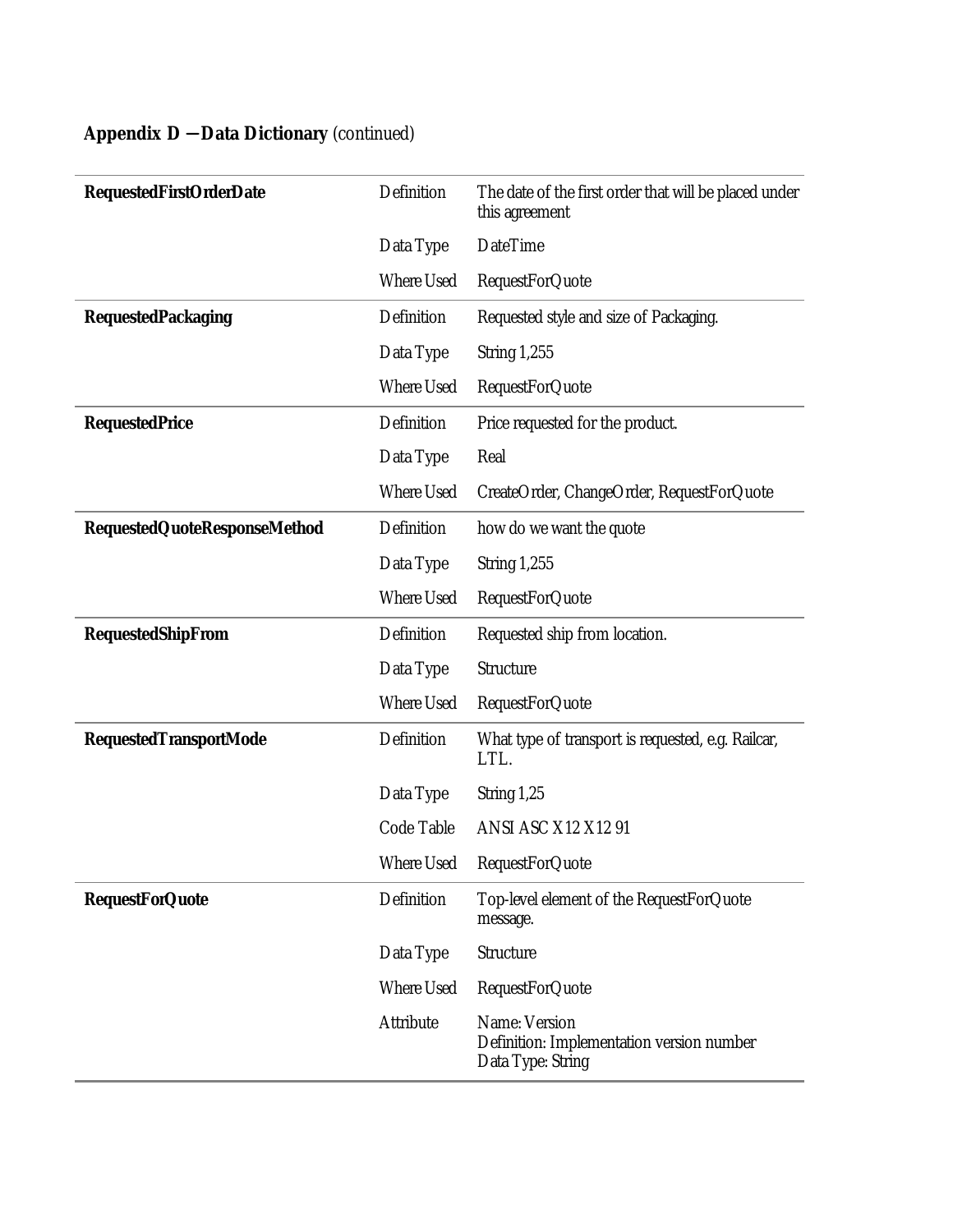| <b>RequestingDocumentDateTime</b>   | Definition        | ThisDocumentGenerationDateTime from the<br>requesting message.                                                                                                                                                                                                     |
|-------------------------------------|-------------------|--------------------------------------------------------------------------------------------------------------------------------------------------------------------------------------------------------------------------------------------------------------------|
|                                     | Data Type         | <b>DateTime</b>                                                                                                                                                                                                                                                    |
|                                     | <b>Where Used</b> | CreateOrder, ChangeOrder, OrderResponse,<br>OrderStatus, OrderStatusInquiry,<br>OrderCancellation, OrderCancellationResponse,<br>RequestForQuote, ProductCatalogUpdate,<br>CustomerSpecificCatalogUpdate,<br>QualificationRequest,<br>QualificationRequestResponse |
| <b>RequestingDocumentIdentifier</b> | Definition        | ThisDocumentIdentifier from the requesting<br>system.                                                                                                                                                                                                              |
|                                     | Data Type         | <b>String 1,255</b>                                                                                                                                                                                                                                                |
|                                     | <b>Where Used</b> | CreateOrder, ChangeOrder, OrderResponse,<br>OrderStatus, OrderStatusInquiry,<br>OrderCancellation, OrderCancellationResponse,<br>RequestForQuote, ProductCatalogUpdate,<br>CustomerSpecificCatalogUpdate,<br>QualificationRequest,<br>QualificationRequestResponse |
| <b>RestrictedOrder</b>              | Definition        | flag stating work process needs to be manually<br>verified                                                                                                                                                                                                         |
|                                     | Data Type         | <b>Boolean</b>                                                                                                                                                                                                                                                     |
|                                     | <b>Where Used</b> | ProductCatalogUpdate                                                                                                                                                                                                                                               |
| <b>Restrictions</b>                 | Definition        | freeform text description of what restrictions are<br>tied to being able to buy this item                                                                                                                                                                          |
|                                     | Data Type         | String $1,255$                                                                                                                                                                                                                                                     |
|                                     | <b>Where Used</b> | ProductCatalogUpdate                                                                                                                                                                                                                                               |
| <b>RevisionNumber</b>               | Definition        | Specification of the goods, services or information.                                                                                                                                                                                                               |
|                                     | Data Type         | <b>Integer</b>                                                                                                                                                                                                                                                     |
|                                     | <b>Where Used</b> | CreateOrder, ChangeOrder, OrderResponse,<br>OrderStatus, OrderStatusInquiry,<br>OrderCancellation, OrderCancellationResponse                                                                                                                                       |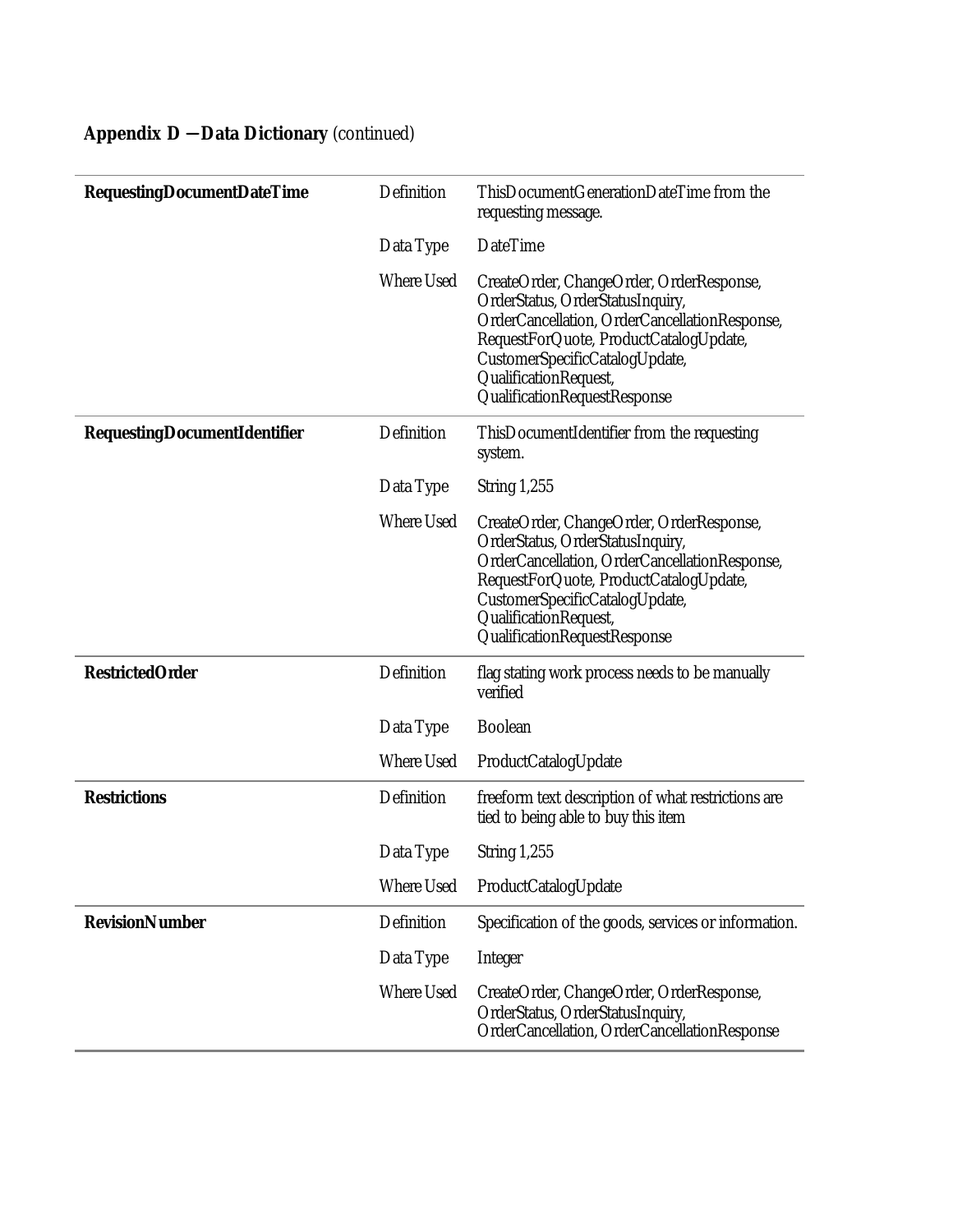| <b>Routing</b>                      | Definition        | Defines the route the shipment takes to reach it's<br>destination.     |
|-------------------------------------|-------------------|------------------------------------------------------------------------|
|                                     | Data Type         | <b>String 1,255</b>                                                    |
|                                     | Where Used        | CreateOrder, ChangeOrder                                               |
| SafetySheetIndicator                | Definition        | Indicator for Material Data Safety Sheet creation at<br>shipping time. |
|                                     | Data Type         | <b>String 1,255</b>                                                    |
|                                     | <b>Where Used</b> | CreateOrder, ChangeOrder                                               |
| <b>SalesOrderIdentifier</b>         | Definition        | Identification number of the order in the supplier<br>system.          |
|                                     | Data Type         | <b>String 1,255</b>                                                    |
|                                     | <b>Where Used</b> | ChangeOrder, OrderResponse, OrderStatus,<br>OrderStatusInquiry         |
| <b>ScheduledDeliveryDate</b>        | Definition        | Confirmed planned delivery date                                        |
|                                     | Data Type         | <b>DateTime</b>                                                        |
|                                     | <b>Where Used</b> | OrderResponse, OrderStatus                                             |
| <b>SecondaryBuyer</b>               | Definition        | The final recipient of the product.                                    |
|                                     | Data Type         | Structure                                                              |
|                                     | <b>Where Used</b> | CreateOrder, ChangeOrder                                               |
| <b>SellerIdentifier</b>             | Definition        | Unique seller identifier D-U-N-S Number.                               |
|                                     | Data Type         | String $1,15$                                                          |
|                                     | Where Used        | QualificationRequestResponse                                           |
| <b>ServicesAdministrationNumber</b> | Definition        | Refers to pre-existing agreement.                                      |
|                                     | Data Type         | String 1,25                                                            |
|                                     | Where Used        | <b>RequestForQuote</b>                                                 |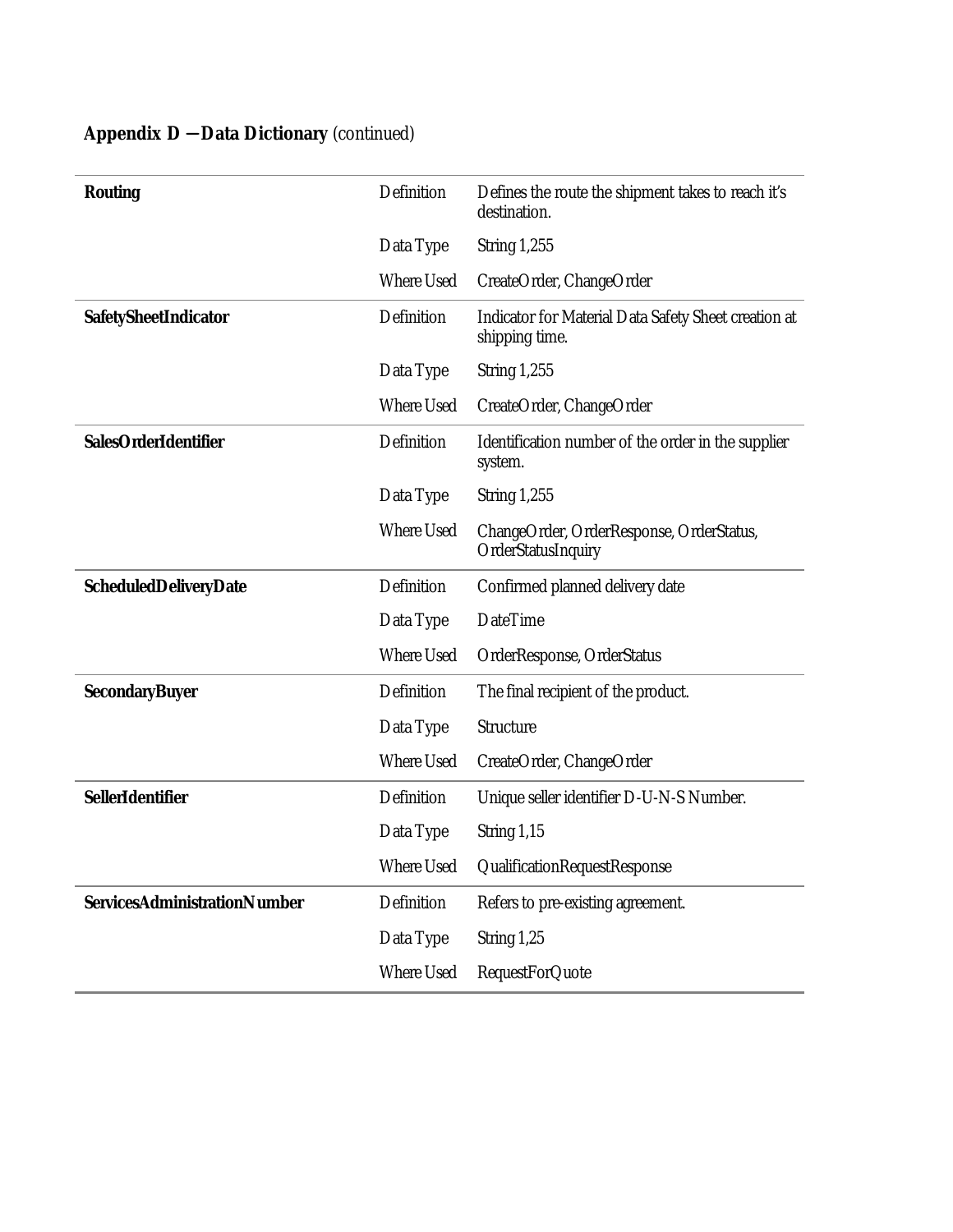| <b>ShelfLife</b>             | Definition        | Period of time that properties will not change – in<br>days.                               |
|------------------------------|-------------------|--------------------------------------------------------------------------------------------|
|                              | Data Type         | <b>Integer</b>                                                                             |
|                              | <b>Where Used</b> | ProductCatalogUpdate                                                                       |
| <b>ShipDate</b>              | Definition        | Scheduled or actual Ship date.                                                             |
|                              | Data Type         | <b>DateTime</b>                                                                            |
|                              | <b>Where Used</b> | OrderStatus                                                                                |
| <b>ShipFrom</b>              | Definition        | The D-U-N-S Number $+4$ number of the<br>location where the product is to be shipped from. |
|                              | Data Type         | <b>String 1,255</b>                                                                        |
|                              | <b>Where Used</b> | CustomerSpecificCatalogUpdate, OrderStatus,<br><b>RequestForQuote</b>                      |
| <b>ShippedQuantity</b>       | Definition        | Scheduled or actual Shipped quantity                                                       |
|                              | Data Type         | Real                                                                                       |
|                              | <b>Where Used</b> | OrderResponse, OrderStatus                                                                 |
| ShippingLeadtime             | Definition        | Time, in days, from shipping to receipt                                                    |
|                              | Data Type         | <b>Integer</b>                                                                             |
|                              | <b>Where Used</b> | CustomerSpecificCatalogUpdate                                                              |
| <b>ShippingPackageNumber</b> | Definition        | negotiated packaging grouping - such as 4 drums<br>per pallet                              |
|                              | Data Type         | Real                                                                                       |
|                              | Where Used        | CustomerSpecificCatalogUpdate,<br>ProductCatalogUpdate                                     |
| ShippingServiceLevelCode     | Definition        | Code for delivery types such as same day, regular,<br>special handling                     |
|                              | Data Type         | String $1,25$                                                                              |
|                              | Code Table        | EDIFACT 4219                                                                               |
|                              | Where Used        | OrderStatus, RequestForQuote                                                               |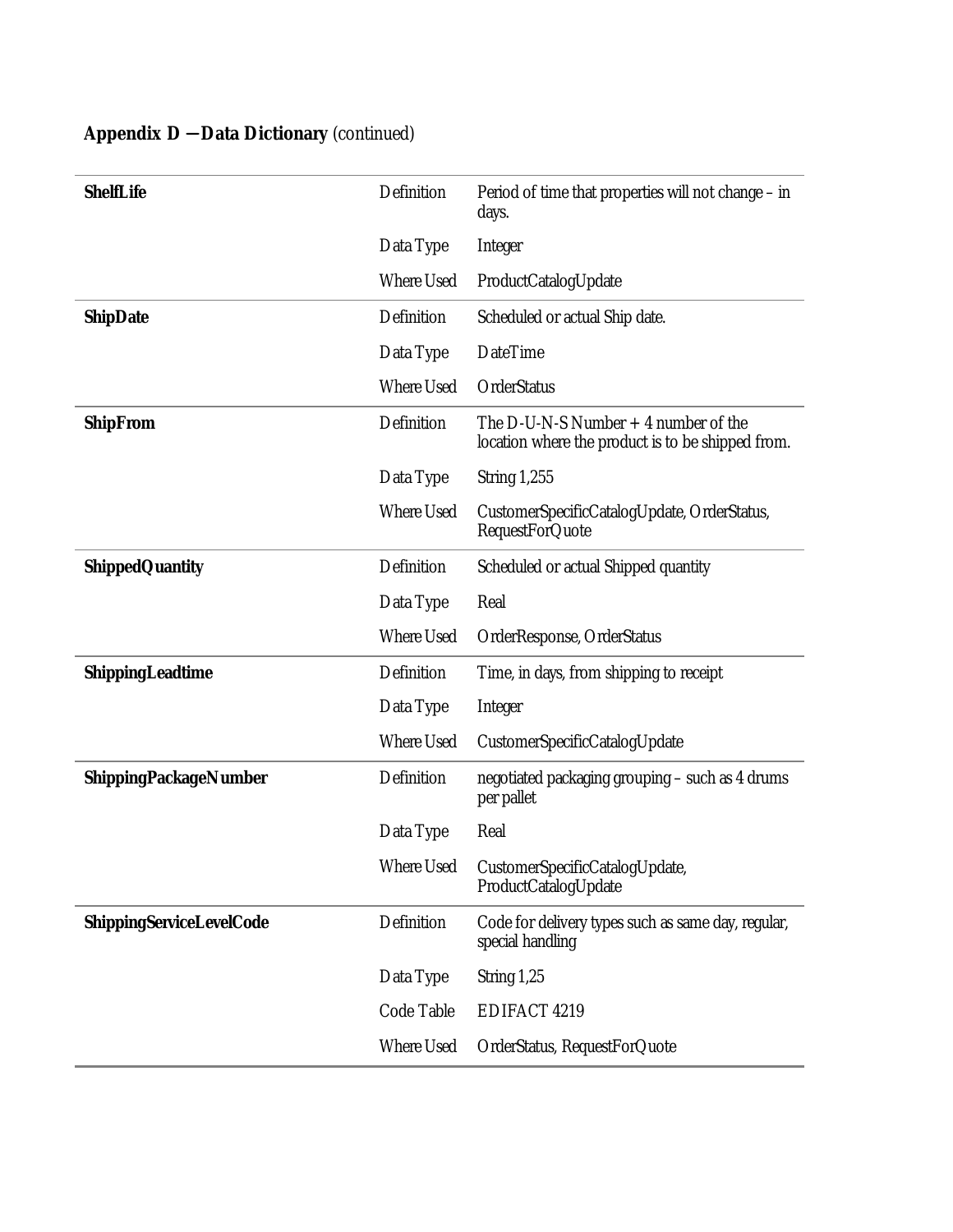| <b>ShipToLocation</b>                | Definition        | Buyer location for which this price is applicable.                       |
|--------------------------------------|-------------------|--------------------------------------------------------------------------|
|                                      | Data Type         | <b>String 1,255</b>                                                      |
|                                      | Code Table        | D-U-N-S Number                                                           |
|                                      | <b>Where Used</b> | CustomerSpecificCatalogUpdate                                            |
| <b>ShortDescription</b>              | Definition        | Short description; noun, attributes                                      |
|                                      | Data Type         | <b>String 1,255</b>                                                      |
|                                      | <b>Where Used</b> | ProductCatalogUpdate                                                     |
| <b>SIC Number</b>                    | Definition        | Standard Industry Code for the company.                                  |
|                                      | Data Type         | string, $1,12$                                                           |
|                                      | <b>Where Used</b> | QualificationRequest                                                     |
| <b>SoldTo</b>                        | Definition        | Ordering party                                                           |
|                                      | Data Type         | Structure                                                                |
|                                      | <b>Where Used</b> | ChangeOrder, CreateOrder, QualificationRequst                            |
| <b>SpecialFulfillmentRequestCode</b> | Definition        | no backorders, no substitutions, whole lots only                         |
|                                      | Data Type         | String 1,25                                                              |
|                                      | Code Table        | RosettaNet GlobalSpecialFulfillmentRequestCode                           |
|                                      | Where Used        | <b>RequestForQuote</b>                                                   |
| <b>SpecialInstructions</b>           | Definition        | Free form textual description of requirements<br>relating to this order. |
|                                      | Data Type         | <b>String 1,255</b>                                                      |
|                                      | Where Used        | ChangeOrder, CreateOrder                                                 |
| <b>SpecialMarkingLabel</b>           | Definition        | special marking or                                                       |
|                                      | Data Type         | <b>String 1,255</b>                                                      |
|                                      | Where Used        | <b>RequestForQuote</b>                                                   |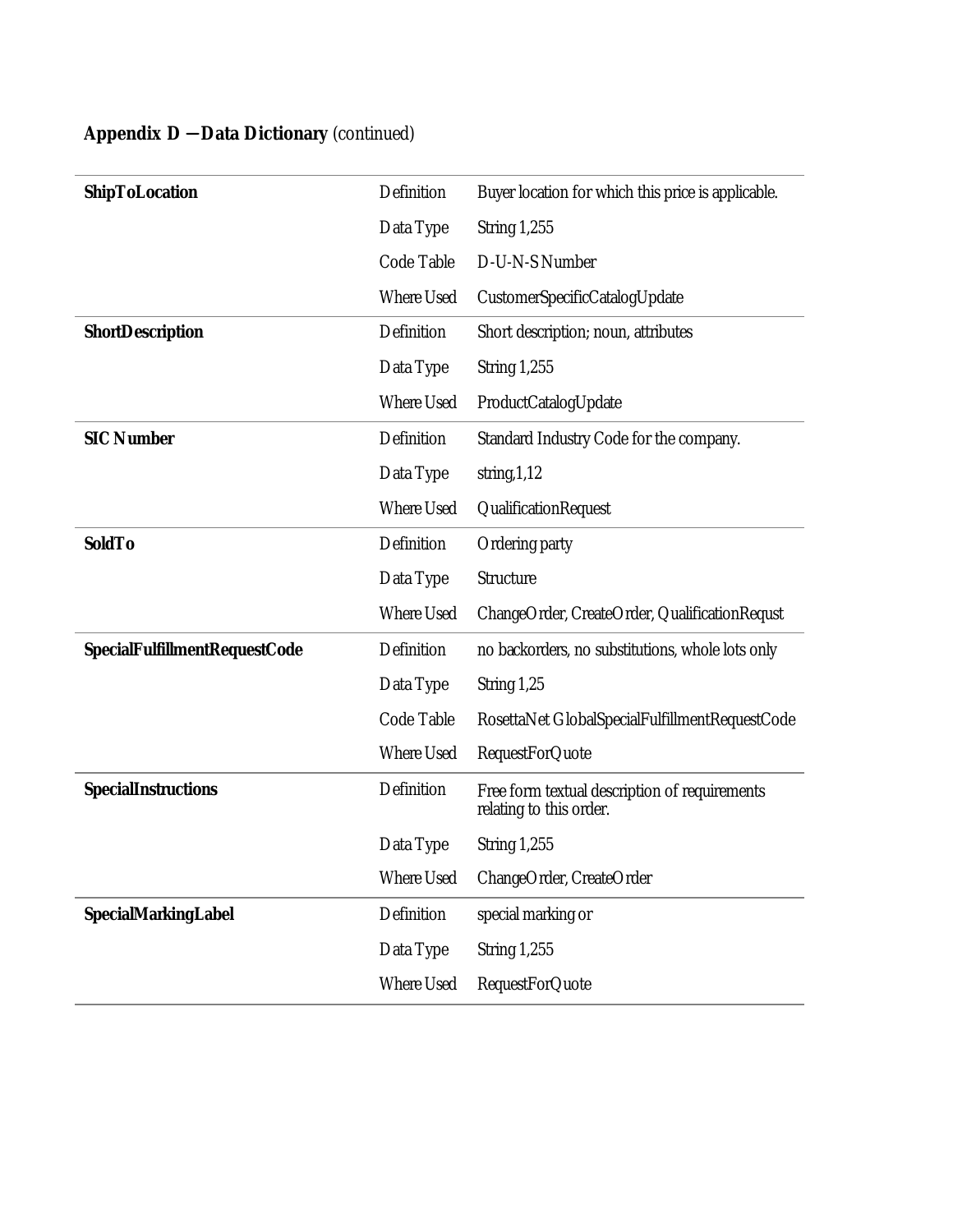| <b>StandardOrderQuantity</b>         | Definition        | normal order quantity                                                                                                           |
|--------------------------------------|-------------------|---------------------------------------------------------------------------------------------------------------------------------|
|                                      | Data Type         | Real                                                                                                                            |
|                                      | <b>Where Used</b> | <b>RequestForQuote</b>                                                                                                          |
| <b>StandardShippingPackageNumber</b> | Definition        | Number of units in a standard shipping unit (eg 4)<br>drums per pallet)                                                         |
|                                      | Data Type         | Integer                                                                                                                         |
|                                      | <b>Where Used</b> | ProductCatalogUpdate                                                                                                            |
| <b>Status</b>                        | Definition        | <b>Buyer's Order Status</b><br>(Acknowledge, Approved, Approved but no<br>RequestForQuote Submitted, Denied).                   |
|                                      | Data Type         | String 1,30                                                                                                                     |
|                                      | <b>Where Used</b> | CancelOrderResponse, OrderReponse,<br>OrderStatus, OrderStatusInquiry,<br>QualificationRequest,<br>QualificationRequestResponse |
| <b>StatusInformation</b>             | Definition        | <b>Buyer Status Information</b>                                                                                                 |
|                                      | Data Type         | Structure                                                                                                                       |
|                                      | <b>Where Used</b> | QualificationRequestResponse                                                                                                    |
| <b>Supplier</b>                      | Definition        | Supplying party                                                                                                                 |
|                                      | Data Type         | Structure                                                                                                                       |
|                                      | <b>Where Used</b> | ChangeOrder, CreateOrder,<br>CustomerSpecificCatalogUpdate, OrderResponse,<br>OrderStatus, ProductCatalogUpdate                 |
| <b>TaxId</b>                         | Definition        | Tax exemption number                                                                                                            |
|                                      | Data Type         | String 1,20                                                                                                                     |
|                                      | <b>Where Used</b> | QualificationRequest                                                                                                            |
| <b>TaxInformation</b>                | Definition        | Contains further tax information                                                                                                |
|                                      | Data Type         | Structure                                                                                                                       |
|                                      | Where Used        | QualificationRequest                                                                                                            |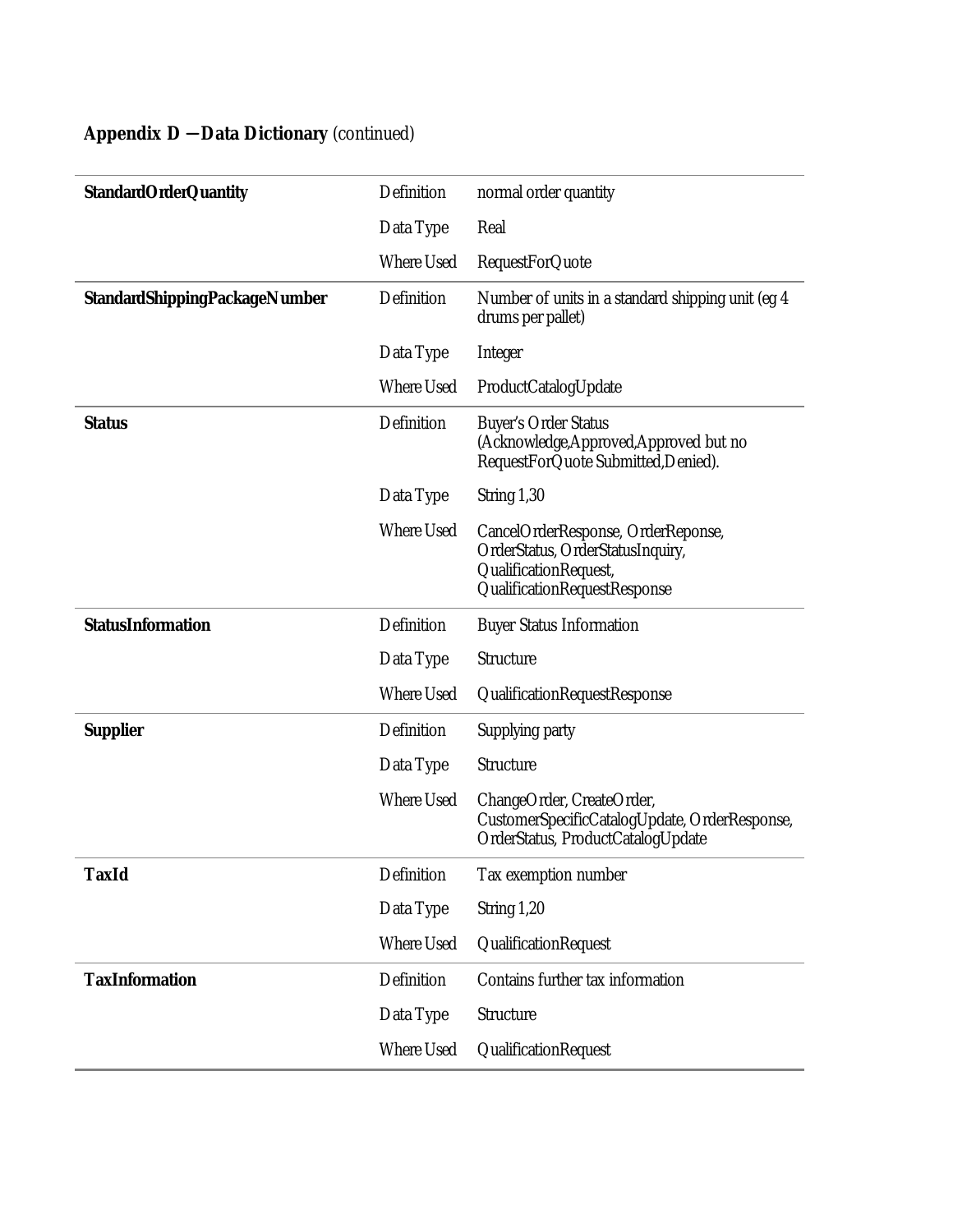| <b>TaxStatus</b>                  | Definition        | Code identifying excemption status                                                                                                                                                                                                                     |
|-----------------------------------|-------------------|--------------------------------------------------------------------------------------------------------------------------------------------------------------------------------------------------------------------------------------------------------|
|                                   | Data Type         | <b>String 1,255</b>                                                                                                                                                                                                                                    |
|                                   | Code Table        | ANSI ASC X12 491                                                                                                                                                                                                                                       |
|                                   | <b>Where Used</b> | QualificationRequest                                                                                                                                                                                                                                   |
| <b>Taxable</b>                    | Definition        | Indicates whether item is taxable or non-taxable                                                                                                                                                                                                       |
|                                   | Data Type         | <b>String 1,255</b>                                                                                                                                                                                                                                    |
|                                   | Code Table        | ANSI ASC X12 491                                                                                                                                                                                                                                       |
|                                   | <b>Where Used</b> | ChangeOrder, CreateOrder                                                                                                                                                                                                                               |
| <b>TechnicalSpecificationsURL</b> | Definition        | URL for tech spec/data sheets                                                                                                                                                                                                                          |
|                                   | Data Type         | <b>String 1,255</b>                                                                                                                                                                                                                                    |
|                                   | <b>Where Used</b> | ProductCatalogUpdate                                                                                                                                                                                                                                   |
| <b>TelephoneNumber</b>            | Definition        | The numerical schema designed to achieve contact<br>via telephone.                                                                                                                                                                                     |
|                                   | Data Type         | Structure                                                                                                                                                                                                                                              |
|                                   | <b>Where Used</b> | CancelOrderResponse, CancelOrder,<br>ChangeOrder, CreateOrder,<br>CustomerSpecificCatalogUpdate, OrderResponse,<br>OrderStatusInquiry, OrderStatus,<br>ProductCatalogUpdate,<br>QualificationRequestResponse,<br>QualificationRequest, RequestForQuote |
|                                   | Attribute         | Name:Type<br>Definition: The locale of the telephone number<br>Data Type: String 1,255                                                                                                                                                                 |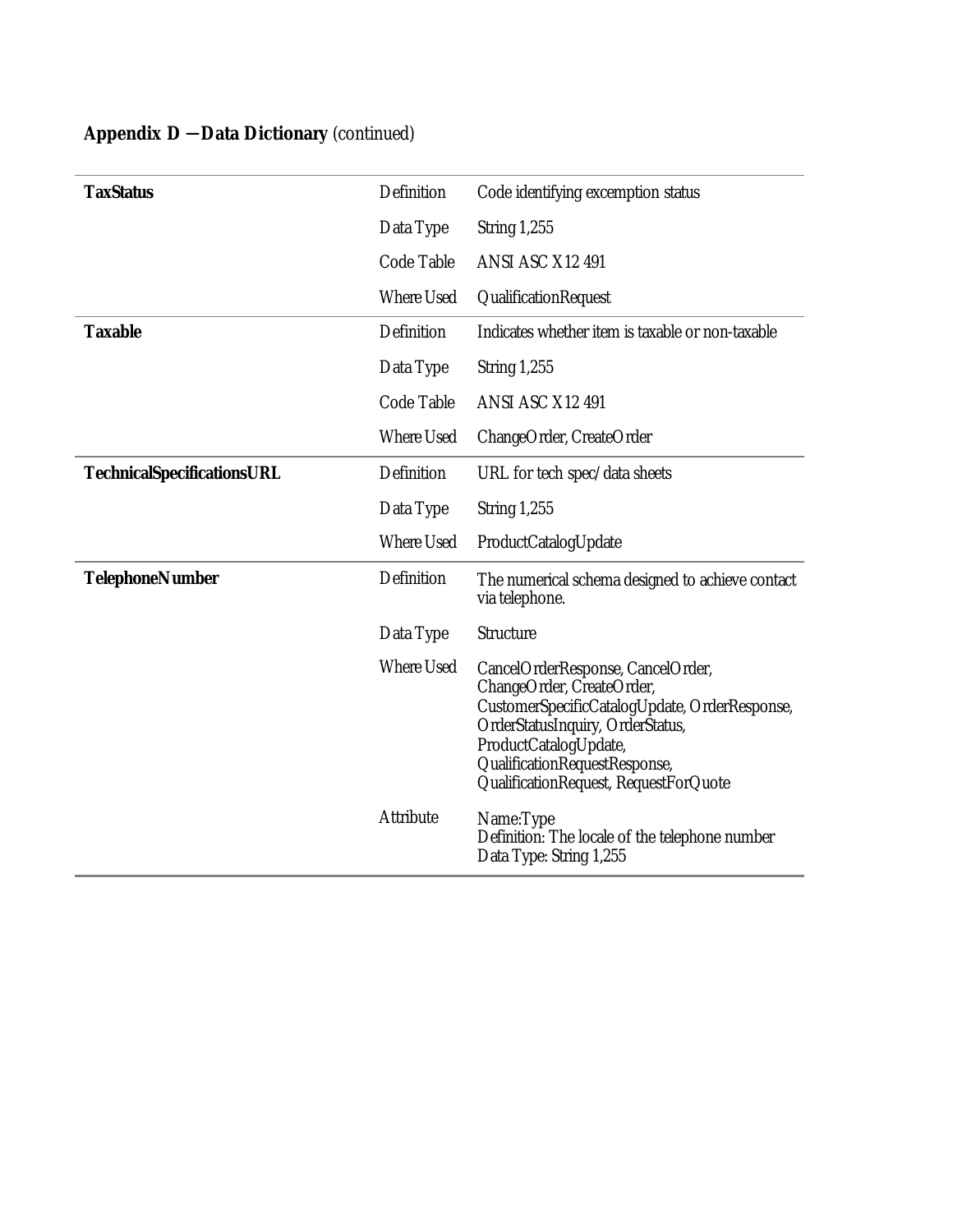| <b>ThisDocumentGenerationDateTime</b> | Definition        | The date-time stamp indicating when this<br>document was generated.                                                                                                                                                                                    |
|---------------------------------------|-------------------|--------------------------------------------------------------------------------------------------------------------------------------------------------------------------------------------------------------------------------------------------------|
|                                       | Data Type         | <b>DateTime</b>                                                                                                                                                                                                                                        |
|                                       | <b>Where Used</b> | CancelOrderResponse, CancelOrder,<br>ChangeOrder, CreateOrder,<br>CustomerSpecificCatalogUpdate, OrderResponse,<br>OrderStatusInquiry, OrderStatus,<br>ProductCatalogUpdate,<br>QualificationRequestResponse,<br>QualificationRequest, RequestForQuote |
| <b>ThisDocumentIdentifier</b>         | Definition        | Unique tracking identification number that<br>identifies the business document being sent.                                                                                                                                                             |
|                                       | Data Type         | <b>String 1,255</b>                                                                                                                                                                                                                                    |
|                                       | <b>Where Used</b> | CancelOrderResponse, CancelOrder,<br>ChangeOrder, CreateOrder,<br>CustomerSpecificCatalogUpdate, OrderResponse,<br>OrderStatusInquiry, OrderStatus,<br>ProductCatalogUpdate,<br>QualificationRequestResponse,<br>QualificationRequest, RequestForQuote |
| <b>ToRole</b>                         | Definition        | The role receiving the document in a business<br>document exchange.                                                                                                                                                                                    |
|                                       | Data Type         | Structure                                                                                                                                                                                                                                              |
|                                       | Where Used        | CancelOrderResponse, CancelOrder,<br>ChangeOrder, CreateOrder,<br>CustomerSpecificCatalogUpdate, OrderResponse,<br>OrderStatusInquiry, OrderStatus,<br>ProductCatalogUpdate,<br>QualificationRequestResponse<br>QualificationRequest, RequestForQuote  |
| <b>Trade Name</b>                     | Definition        | The manufacturer's grade or trade name for a<br>subcategory of product family.                                                                                                                                                                         |
|                                       | Data Type         | <b>String 1,255</b>                                                                                                                                                                                                                                    |
|                                       | Where Used        | ProductCatalogUpdate                                                                                                                                                                                                                                   |
|                                       |                   |                                                                                                                                                                                                                                                        |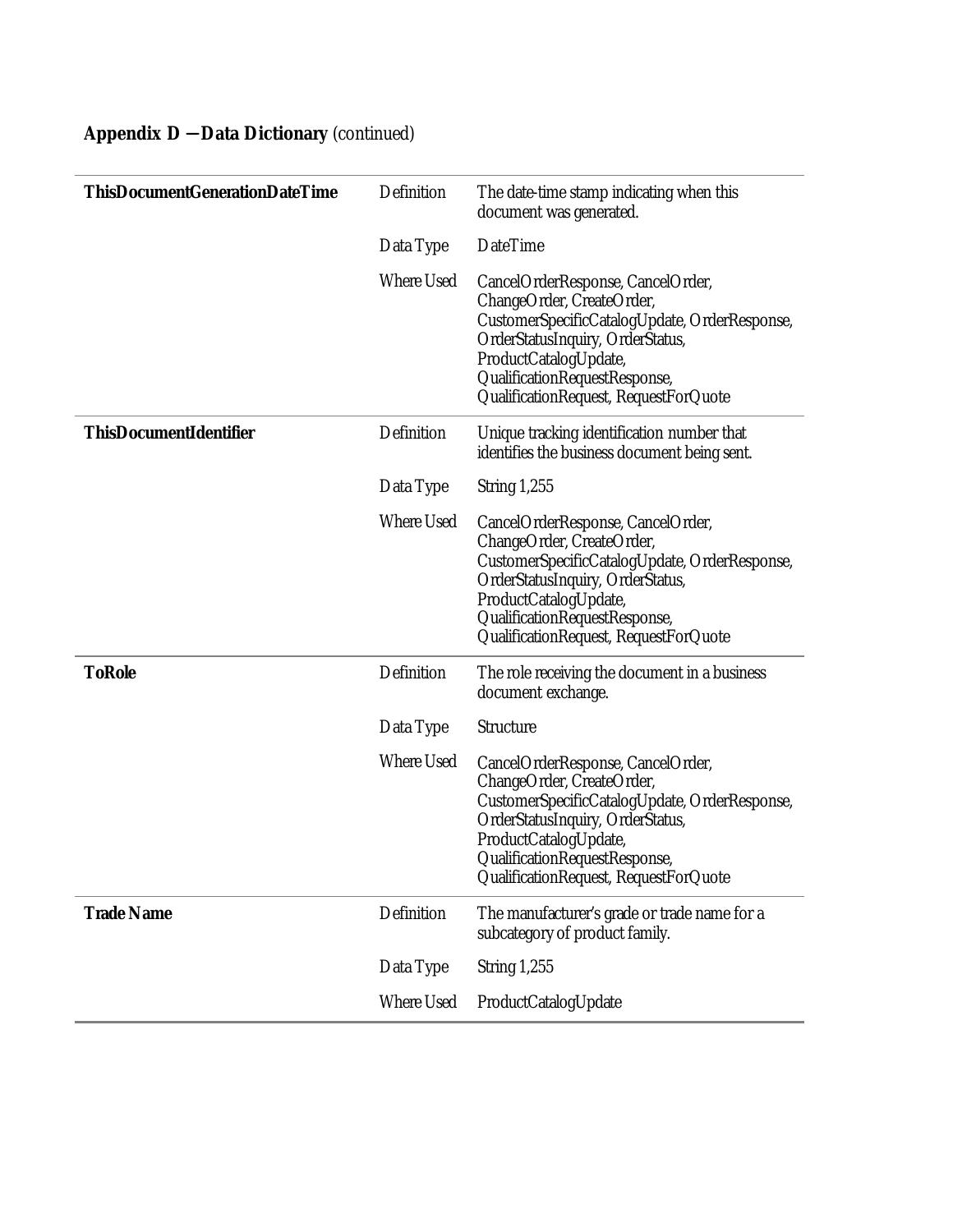| <b>UpperLimit</b> | Definition | The upper limit above which delivery will not be<br>accepted.      |
|-------------------|------------|--------------------------------------------------------------------|
|                   | Data Type  | Real                                                               |
|                   | Where Used | ChangeOrder, CreateOrder                                           |
| <b>URL</b>        | Definition | Seller or supplier URL for this specific SKU in<br>seller website. |
|                   | Data Type  | <b>String 1,255</b>                                                |
|                   | Where Used | ProductCatalogUpdate                                               |
| <b>Value</b>      | Definition | Value information on parametric data                               |
|                   | Data Type  | String $1,255$                                                     |
|                   | Where Used | ProductCatalogUpdate                                               |
| <b>Version</b>    | Definition | Version of GlobalProductClassificationCode                         |
|                   | Data Type  | Real                                                               |
|                   | Where Used | ProductCatalogUpdate                                               |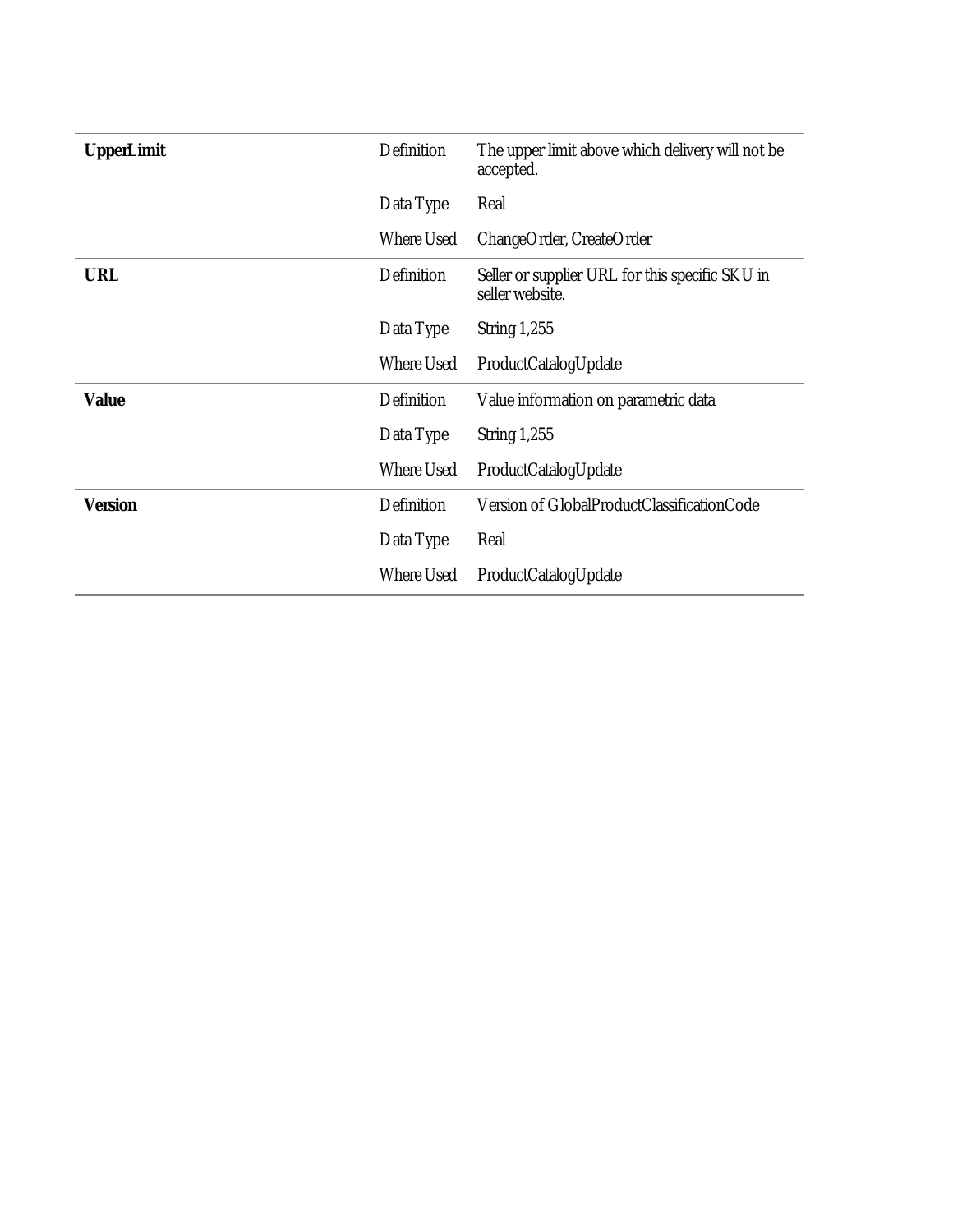

# IMPLEMENTATION GUIDE

**IMPORTANT: While the information and data contained herein are presented in good faith, it is provided gratis "as is" for your guidance only and neither BASF Corporation, The Dow Chemical Company, nor E.I. duPont de Nemours and Co., Inc. represent or warrant that any use of the materials or standards disclosed herein will not infringe patent, copyright, trademark, trade secret or other intellectual right of any third party.**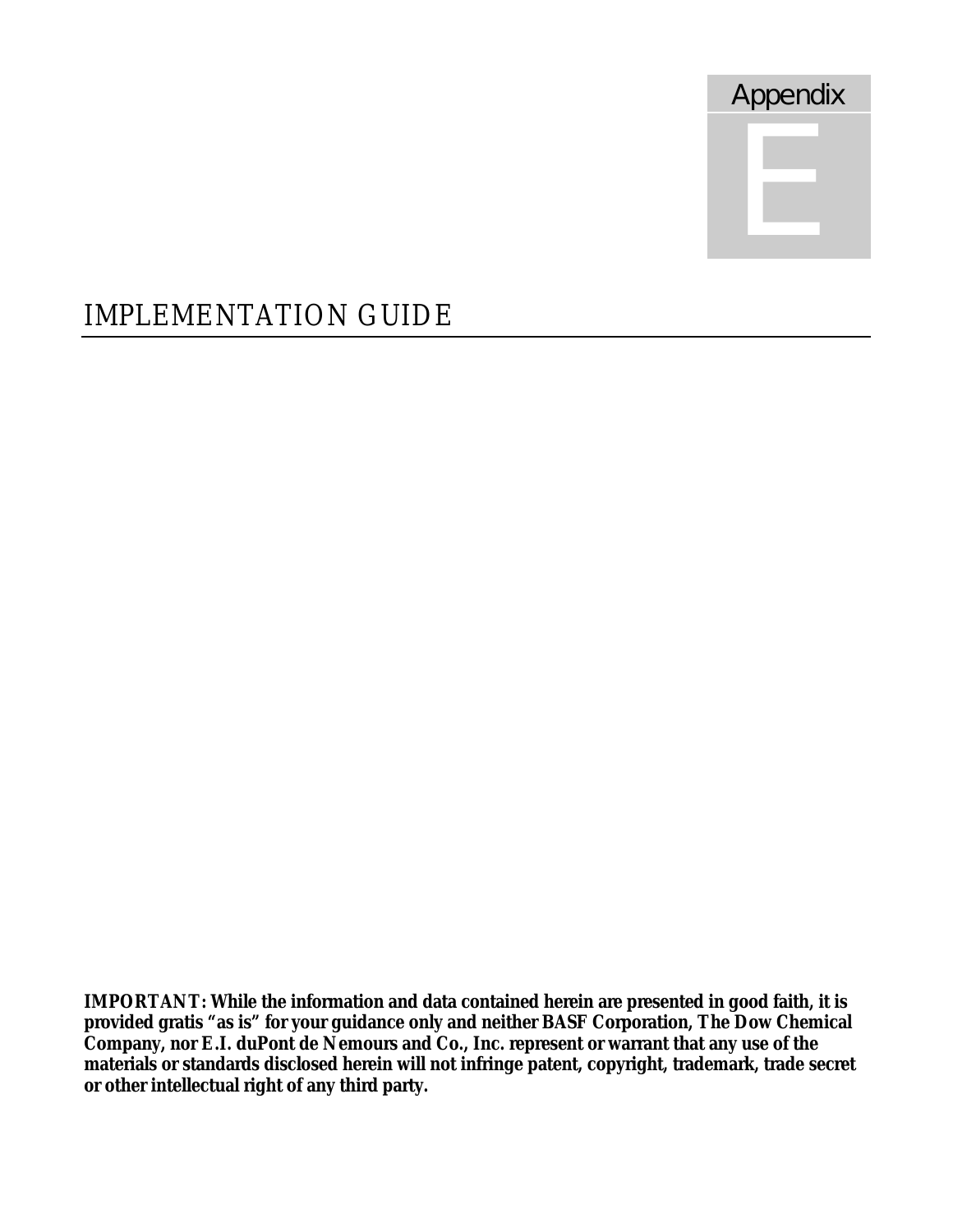# **Appendix E - Implementation Guide**

# **Chemical Industry eStandard Implementation Guide**

This Chemical Industry eStandard identifies what XML data shall be exchanged for a specific set of business transactions that may be implemented within a marketplace. It does not specify how marketplaces should implement use of this eStandard.

Some implementation guidance is provided in the Frameworks section of this document, which references the RosettaNet Implementation Framework (RNIF). This section provides further implementation requirements and recommendations.

#### Requirements

- All enveloping information must be passed through by all data delivery mechanisms. The eStandard enveloping information includes amongst other items, tranactional response data needed destination systems. Information in the envelope may be ignored by components of a particular implementation that do not need the information it contains, but the envelope must be delivered intact from source to destination.
- All implementations must honor the data specifications in this eStandard. Information exchanged by systems that implement this standard must be well-formed XML that can be validated against the Document Type Definition (DTD) appropriate for the information being exchanged.
- At several points in this eStandard, elements of the messages used in the business transactions described reference codes. The codes reference sources are the only source that should be used when this is identified. At several points, the code source is referenced as RosettaNet + additional codes as extended by this eStandard. At this point, both RosettaNet and this document must be used as code sources. It is hoped that the codes identified as extending RosettaNet in this eStandard will be incorporated into the RosettaNet standard itself at a future date.

#### Recommendations

• A thorough understanding of the RosettaNet specifications, its goals, and implementations is strongly recommended for a successful implementation of this eStandard. The RosettaNet Implementation Framework (RNIF) was adopted as the basis of enveloping, and many of this eStandard's data structure because it is a specification that is in use and works. The Envelope and Security section of this eStandard provides guidance on implementation details that extend beyond the current RNIF.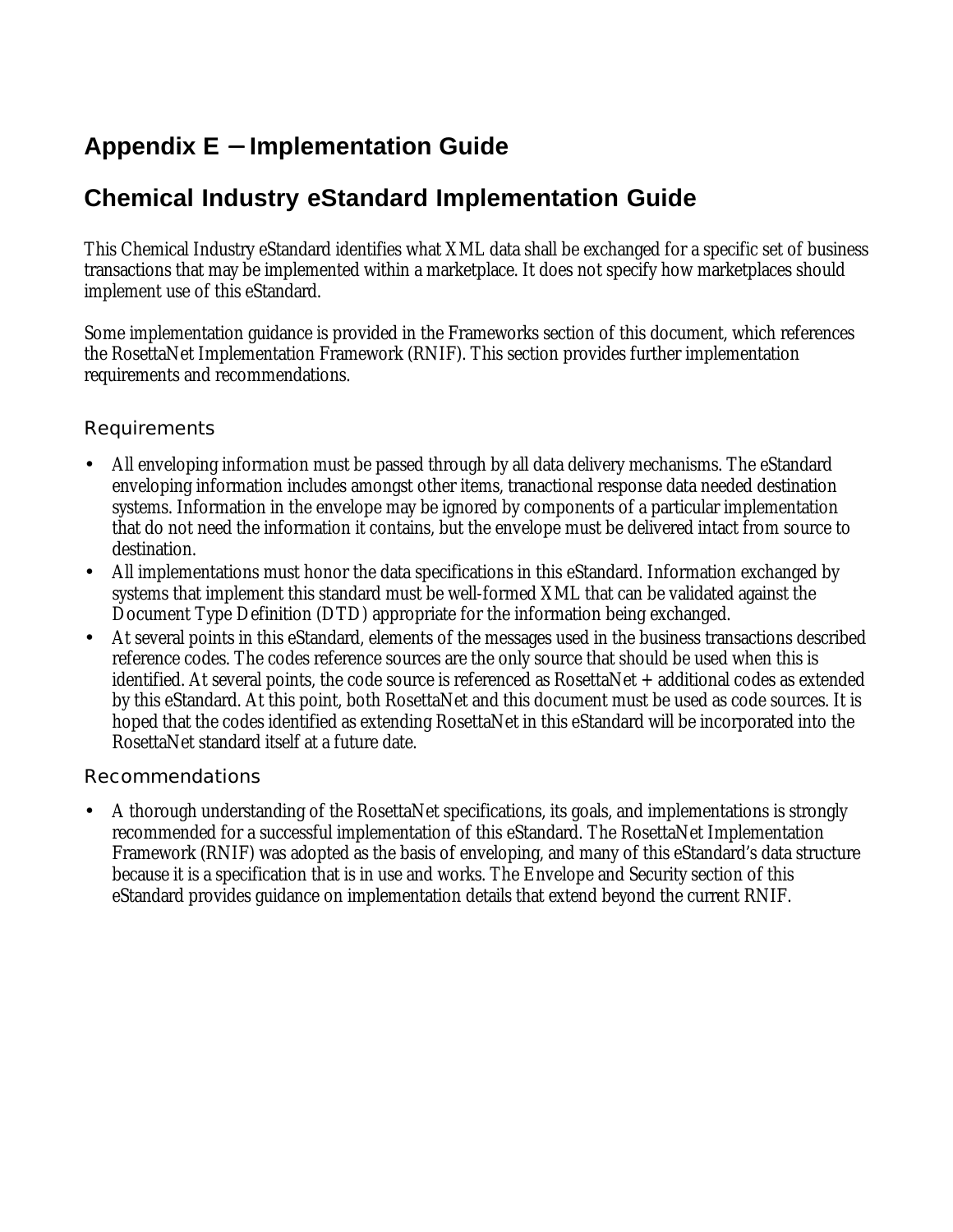

# GLOSSARY OF TERMS

**IMPORTANT: While the information and data contained herein are presented in good faith, it is provided gratis "as is" for your guidance only and neither BASF Corporation, The Dow Chemical Company, nor E.I. duPont de Nemours and Co., Inc. represent or warrant that any use of the materials or standards disclosed herein will not infringe patent, copyright, trademark, trade secret or other intellectual right of any third party.**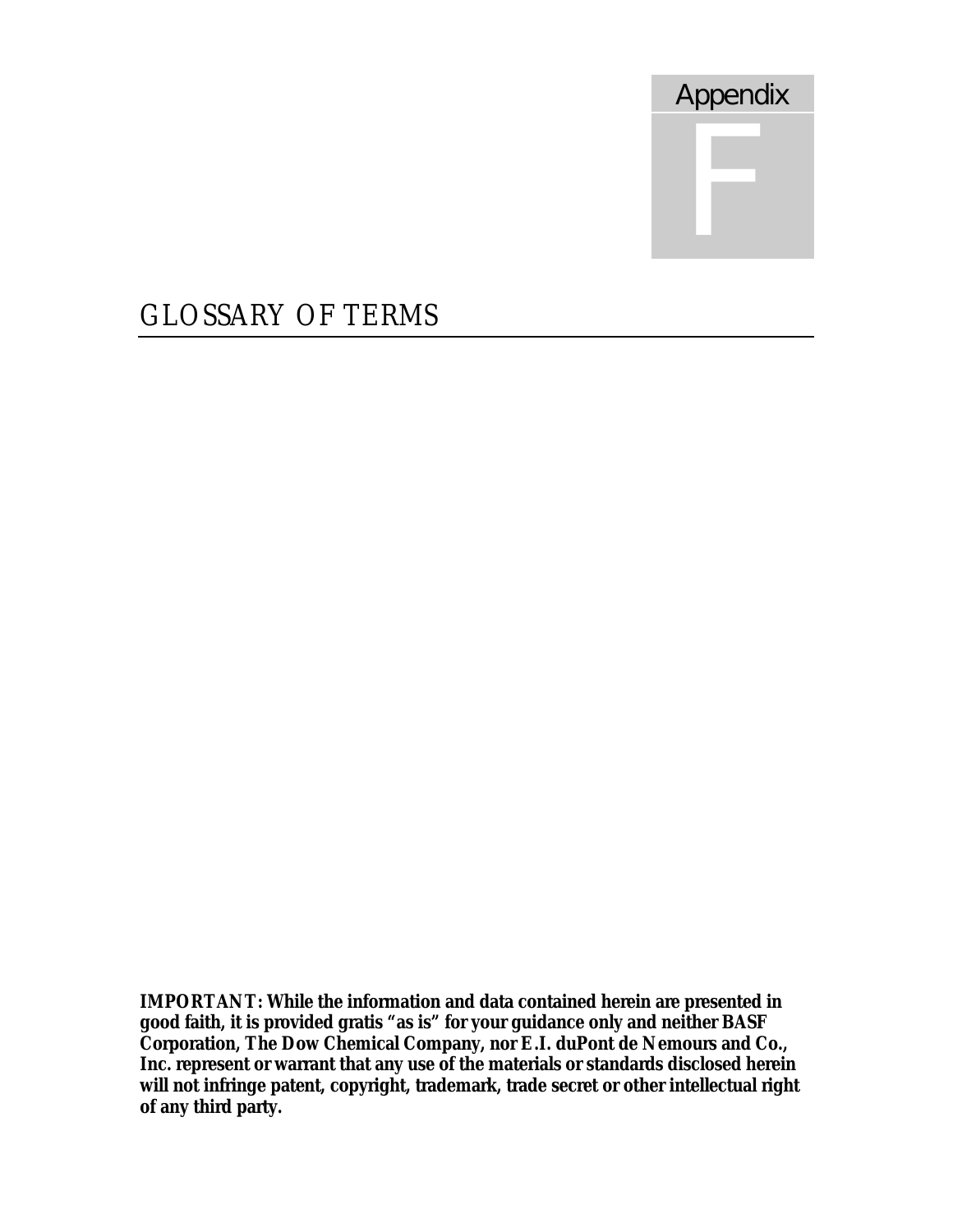# **Appendix F - Glossary of Terms**

#### A

| Action (or Action Flag)<br>Attribute                                                                                                             | A field in a catalog transaction indicating<br>whether a catalog record is to be added,<br>updated, or deleted.<br>A physical property of a material product,<br>such as boiling point or viscosity. |
|--------------------------------------------------------------------------------------------------------------------------------------------------|------------------------------------------------------------------------------------------------------------------------------------------------------------------------------------------------------|
|                                                                                                                                                  |                                                                                                                                                                                                      |
| B                                                                                                                                                |                                                                                                                                                                                                      |
| Business to Business (B2B) Model                                                                                                                 | A market model in which transactions flow<br>directly between Buyers and Sellers, without<br>an intermediary such as a Marketplace.                                                                  |
| <b>Business Partner</b>                                                                                                                          | A Seller, Buyer, Marketplace, Carrier, or<br>Manufacturer                                                                                                                                            |
| <b>Business Process Diagram</b>                                                                                                                  | A flow diagram depicting work processes and<br>data flows between Business Partners.                                                                                                                 |
| <b>Business Transaction</b>                                                                                                                      | A transfer of information from one Business                                                                                                                                                          |
| Buyer                                                                                                                                            | Partner to another<br>A Business Partner seeking to purchase a<br>product from a Seller                                                                                                              |
| $\mathsf{C}$                                                                                                                                     |                                                                                                                                                                                                      |
| Carrier                                                                                                                                          | <b>Business Partner that delivers products</b><br>between a Seller and a Buyer.                                                                                                                      |
| Catalog                                                                                                                                          | A searchable data store of product and/or<br>pricing information intended to facilitate<br>eCommerce transactions. Also, see Product<br><b>Catalog and Customer Specific Catalog</b>                 |
| Catalog Item (see also "SKU;Stock<br>Keeping Unit")                                                                                              | A SKU in a catalog                                                                                                                                                                                   |
| <b>Conditions of Sale</b>                                                                                                                        | The non-financial arrangements of a sale. For<br>example, delivery-between dates                                                                                                                     |
| Country                                                                                                                                          | A geographical schema designed to structure<br>inhabitants' spatial coordinates along<br>historical lines                                                                                            |
| Customer (see also Buyer)<br><b>Customer Contract Number (see also</b><br><b>Buyer Contract Number)</b><br><b>Customer Identification Number</b> | An identifier for a contract between a Buyer<br>and a Seller, in the Buyer's system<br>An identifier which uniquely identifies a<br><b>Buyer</b>                                                     |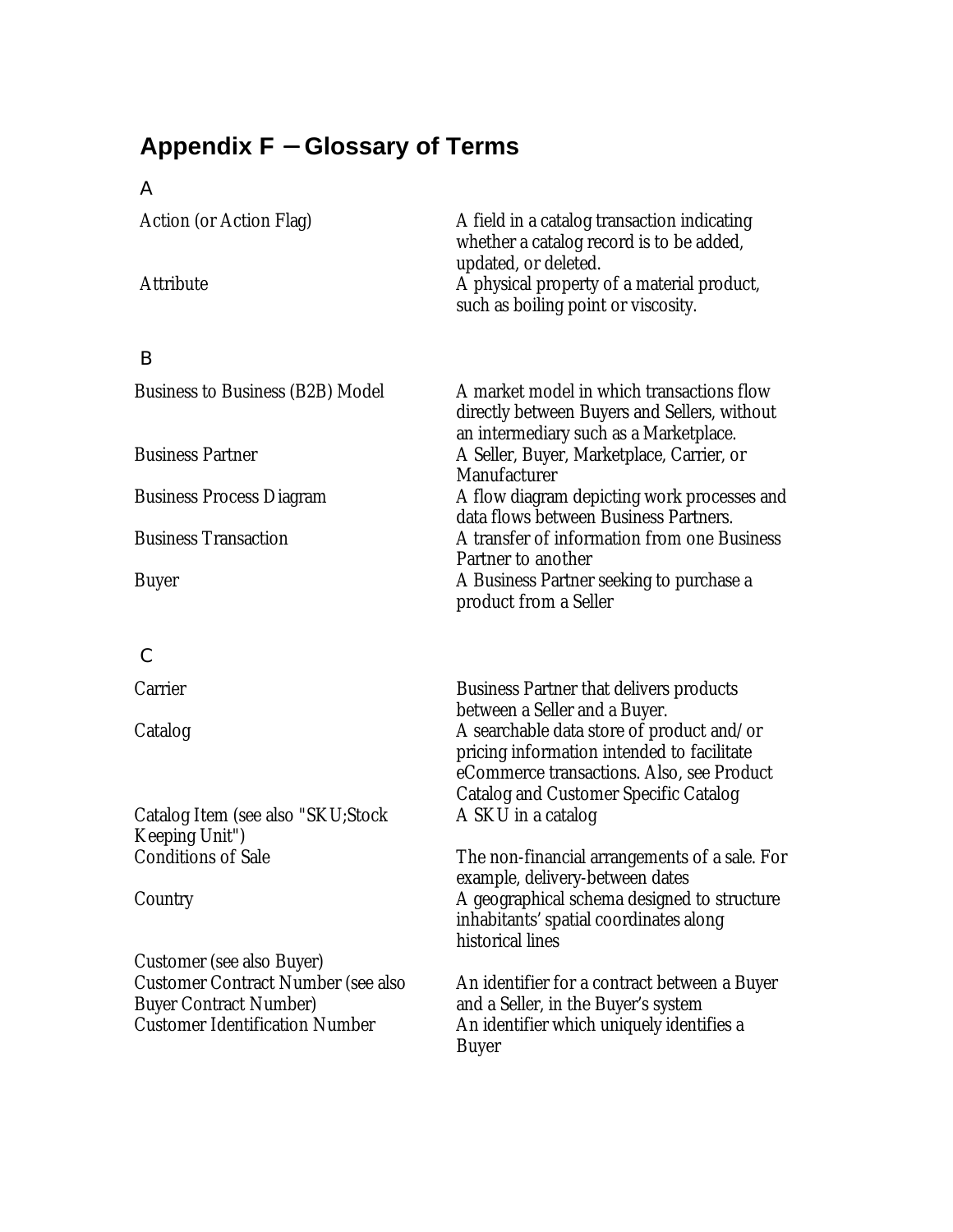# **Appendix F - Glossary of Terms** (continued)

C (continued)

| <b>Customer Location Code</b>      | A code which uniquely defines the geographic<br>attributes of a customer                                                                                             |  |
|------------------------------------|----------------------------------------------------------------------------------------------------------------------------------------------------------------------|--|
| <b>Customer Specific Catalog</b>   | A companion catalog to the Product Catalog,<br>which can optionally contain Buyer-specific<br>pricing and conditions of sale for products in<br>the Product Catalog. |  |
| D                                  |                                                                                                                                                                      |  |
| D-U-N-S Number                     | The Dun and Bradstreet identifier for a<br><b>Business Partner at a location level</b>                                                                               |  |
| Е                                  |                                                                                                                                                                      |  |
| ERP                                | <b>Enterprise Resource Planning</b>                                                                                                                                  |  |
|                                    |                                                                                                                                                                      |  |
| <b>List Price</b>                  | Standard MSRP which may be contained in<br>the Product Catalog, available for viewing by<br>all registered Marketplace participants                                  |  |
| M                                  |                                                                                                                                                                      |  |
| Manufacturer Identification Number | An identifier which uniquely identifies a<br>Manufacturer                                                                                                            |  |
| Manufacturer Product Code          | A unique identifier for a product in the<br>Manufacturer's system (also, see SKU)                                                                                    |  |
| Marketplace                        | An on-line facility for trading chemical                                                                                                                             |  |
| Marketplace Model                  | products<br>The business model whereby there is a<br>Marketplace serving as an intermediary                                                                          |  |
| Message                            | between Buyers and Sellers<br>The data contained in a transaction                                                                                                    |  |
| P                                  |                                                                                                                                                                      |  |
| Parametric Data                    | A hash list of Physical Properties that reside<br>in a catalog record. Used primarily to enable                                                                      |  |
| Parametric Search                  | parametric searches through a catalog.<br>A type of search in which one narrows down<br>a field of choices by entering parameters to be<br>matched.                  |  |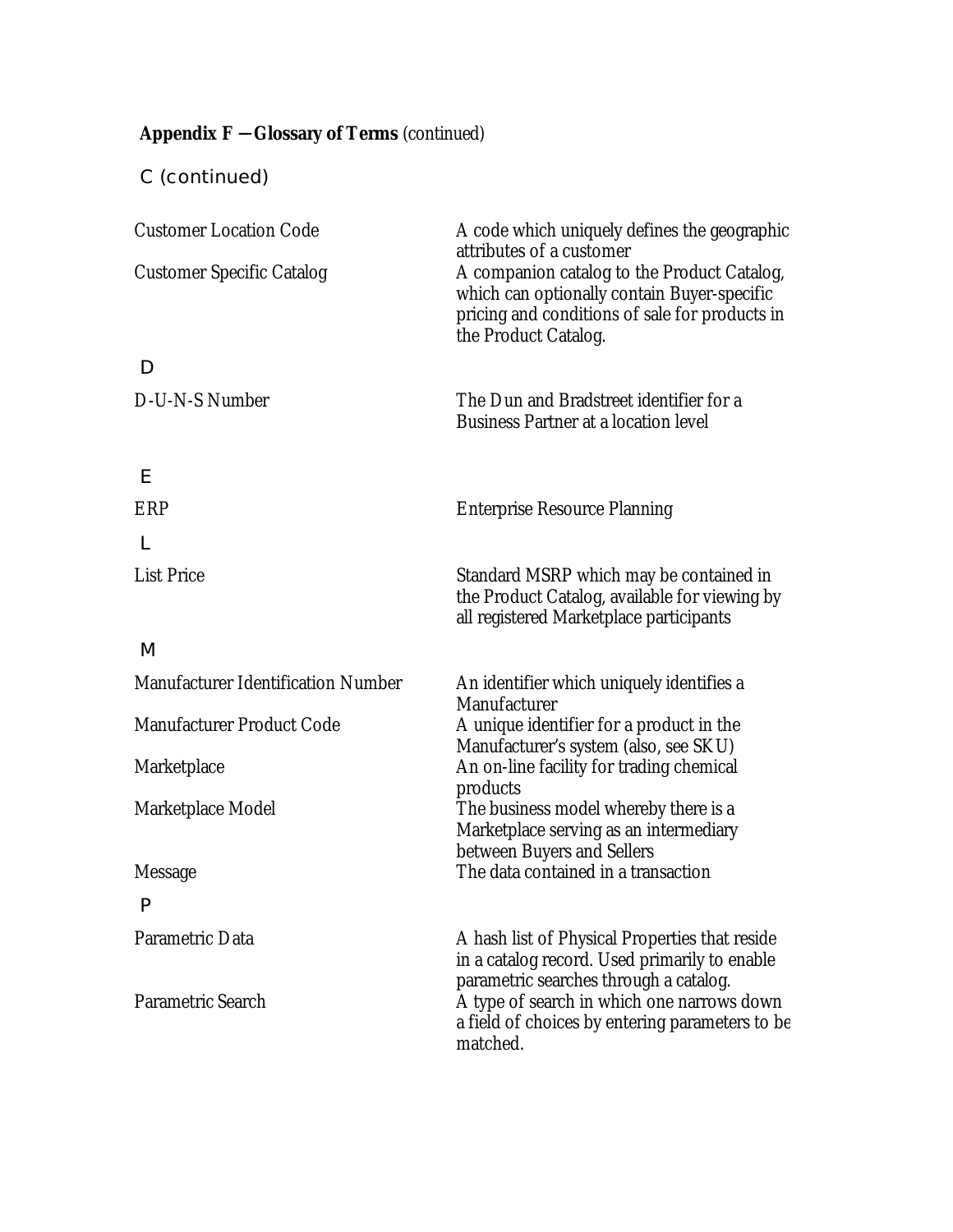# **Appendix F - Glossary of Terms** (continued)

P (continued)

| Participants                                               | The users of a Marketplace: Sellers who sells<br>through the Marketplace and Registered<br>Buyers.                                                                                                                      |
|------------------------------------------------------------|-------------------------------------------------------------------------------------------------------------------------------------------------------------------------------------------------------------------------|
| Physical Property (see also Attribute,<br>Parametric Data) | Describes a material product. Tensile strength<br>and boiling point are examples of Physical<br>Properties. Also known as Attributes. These<br>are entered as Parametric Data, which can be<br>searched upon.           |
| Populate                                                   | To fill a catalog database with data                                                                                                                                                                                    |
| Product                                                    | A material offered for sale.                                                                                                                                                                                            |
| <b>Product Catalog</b>                                     | A catalog which contains descriptions,<br>attributes, and other information for products<br>offered by Sellers                                                                                                          |
| Public Key Cryptography Standard (PKCS)                    | A cryptographic standard in which a non-<br>secret, publicly-available cryptographic key<br>can be used to encrypt a message which can<br>only be deciphered by the holder of the<br>matching secret, or "private" key. |
| Q                                                          |                                                                                                                                                                                                                         |
| <b>Qualified Buyer</b>                                     | A Buyer which has received approval from a<br>Seller to do business with that Seller over a<br>Marketplace                                                                                                              |
| R                                                          |                                                                                                                                                                                                                         |
| Registration                                               | The process by which a Buyer becomes<br>eligible to participate in a Marketplace                                                                                                                                        |
| <b>Request for Product Information (RFPI)</b>              | An open-ended request initiated by a Buyer<br>seeking to find a new product to match a<br>specified need.                                                                                                               |
| Request for Quote (RFQ)                                    | A transaction used to request price or<br>conditions of sale different from a standard<br>offer.                                                                                                                        |
| Resident                                                   | "Physically exists." A catalog physically exists<br>where it is "resident."                                                                                                                                             |